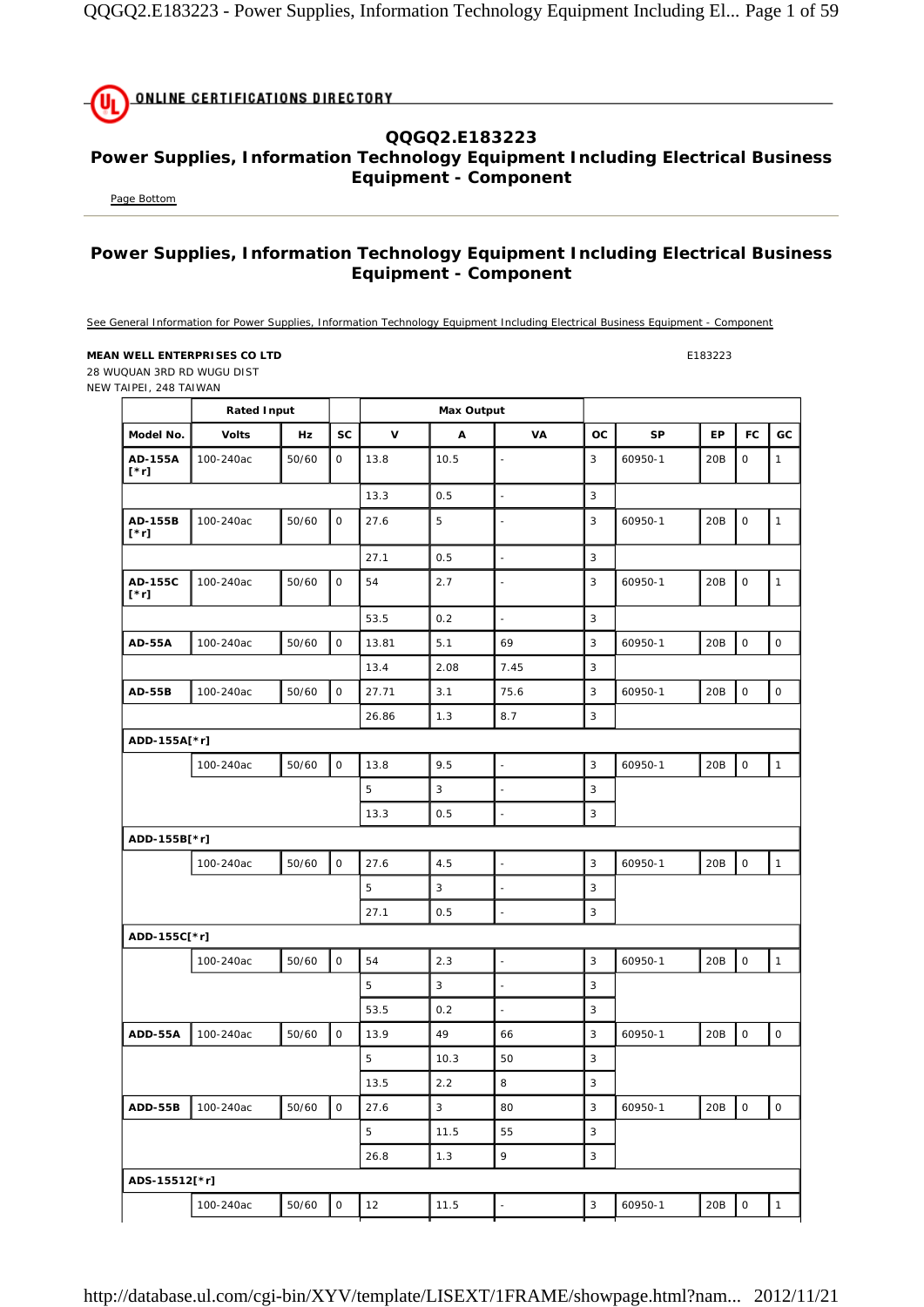|                       |                                            |       |              | 5     | 3     |                          | 3            |         |     |                     |              |
|-----------------------|--------------------------------------------|-------|--------------|-------|-------|--------------------------|--------------|---------|-----|---------------------|--------------|
| ADS-15512SM           |                                            |       |              |       |       |                          |              |         |     |                     |              |
|                       | 100-240ac                                  | 50/60 | $\mathbf 0$  | 12dc  | 4.6   | $\Box$                   | 3            | 60950-1 | 20B | 0                   | $\mathbf{1}$ |
|                       |                                            |       |              | 5dc   | 1.1   | $\mathbb{Z}$             | 3            |         |     |                     |              |
| ADS-15524[*r]         |                                            |       |              |       |       |                          |              |         |     |                     |              |
|                       | 100-240ac                                  | 50/60 | $\circ$      | 24    | 5.8   | $\overline{\phantom{a}}$ | 3            | 60950-1 | 20B | 0                   | $\mathbf{1}$ |
|                       |                                            |       |              | 5     | 3     | $\overline{\phantom{a}}$ | 3            |         |     |                     |              |
| ADS-15548[*r]         |                                            |       |              |       |       |                          |              |         |     |                     |              |
|                       | 100-240ac                                  | 50/60 | $\circ$      | 48    | 2.9   | $\blacksquare$           | 3            | 60950-1 | 20B | $\mathsf{O}$        | $\mathbf{1}$ |
|                       |                                            |       |              | 5     | 3     | ÷,                       | 3            |         |     |                     |              |
| ADS-5512              |                                            |       |              |       |       |                          |              |         |     |                     |              |
|                       | 100-240ac                                  | 50/60 | $\circ$      | 12.3  | 5.34  | 65                       | 3            | 60950-1 | 20B | 0                   | $\mathsf{O}$ |
|                       |                                            |       |              | 5     | 9.8   | 46                       | 3            |         |     |                     |              |
| ADS-5524              |                                            |       |              |       |       |                          |              |         |     |                     |              |
|                       | 100-240ac                                  | 50/60 | $\circ$      | 24.1  | 3.2   | 75                       | 3            | 60950-1 | 20B | $\mathbf 0$         | $\mathbf 0$  |
|                       |                                            |       |              | 5     | 11.2  | 53                       | 3            |         |     |                     |              |
| ASP-150-12            |                                            |       |              |       |       |                          |              |         |     |                     |              |
|                       | 100-240ac                                  | 50/60 | $\mathsf{O}$ | 12.1  | 14.08 | 161.56                   | 3            | 60950-1 | 20B | 0                   | $\mathbf{1}$ |
| ASP-150-15[*r]        |                                            |       |              |       |       |                          |              |         |     |                     |              |
|                       | 100-240ac                                  |       | 0            | 15    | 9.5   | $\sim$                   | 3            | 60950-1 | 20B | 0                   | $\mathbf{1}$ |
|                       |                                            | 50/60 |              |       |       |                          |              |         |     |                     |              |
| ASP-150-20            |                                            |       |              |       |       |                          |              |         |     |                     |              |
|                       | 100-240ac                                  | 50/60 | $\circ$      | 19.95 | 9.02  | 176.1                    | 3            | 60950-1 | 20B | O                   | $\mathbf{1}$ |
| ASP-150-24[*r]        |                                            |       |              |       |       |                          |              |         |     |                     |              |
|                       | 100-240ac                                  | 50/60 | 0            | 24    | 6.3   | $\mathbb{Z}$             | 3            | 60950-1 | 20B | 0                   | $\mathbf{1}$ |
| ASP-150-27[*r]        |                                            |       |              |       |       |                          |              |         |     |                     |              |
|                       | 100-240Vac                                 | 50/60 | $\mathsf O$  | 27dc  | 5.6   | $\overline{\phantom{a}}$ | 3            | 60950-1 | 20B | 0                   | $\mathbf{1}$ |
| ASP-150-48            |                                            |       |              |       |       |                          |              |         |     |                     |              |
|                       | 100-240ac                                  | 50/60 | 0            | 48.06 | 3.9   | 186.89                   | 3            | 60950-1 | 20B | 0                   | 1            |
| CHB75-24S12[*r]       |                                            |       |              |       |       |                          |              |         |     |                     |              |
|                       | 18-36, or<br>24dc                          |       |              | 12dc  | 6.25  | $\overline{\phantom{a}}$ | 3            | 60950-1 | 20B | 0                   | $\mathsf O$  |
|                       | CLG-150-12Y (Y=A, B or C)[*r]              |       |              |       |       |                          |              |         |     |                     |              |
|                       | 100-240ac                                  | 50/60 | $\mathsf{O}$ | 12dc  | 11    | 132                      | 3            | 60950-1 | 20B | $\mathsf O$         | $\mathbf{1}$ |
|                       | $CLG-150-15Y (Y=A, B or C)[*r]$            |       |              |       |       |                          |              |         |     |                     |              |
|                       | 100-240ac                                  | 50/60 | $\mathsf O$  | 15dc  | 9.5   | 142.5                    | 3            | 60950-1 | 20B | $\mathsf O$         | $\mathbf{1}$ |
|                       | CLG-150-20Y (Y=A, B or C)[*r]              |       |              |       |       |                          |              |         |     |                     |              |
|                       | 100-240ac                                  | 50/60 | $\mathsf O$  | 20dc  | 7.5   | 150                      | 3            | 60950-1 | 20B | 0                   | $\mathbf{1}$ |
|                       |                                            |       |              |       |       |                          |              |         |     |                     |              |
|                       | CLG-150-24Y (Y=A, B or C)[*r]<br>100-240ac | 50/60 | 0            | 24dc  | 6.3   | 151.2                    | $\mathbf{3}$ | 60950-1 | 20B | $\mathsf{O}\xspace$ | $\mathbf{1}$ |
|                       |                                            |       |              |       |       |                          |              |         |     |                     |              |
|                       | $CLG-150-30Y (Y=A, B or C)[*r]$            |       |              |       |       |                          |              |         |     |                     |              |
|                       | 100-240ac                                  | 50/60 | $\mathsf O$  | 30dc  | 5     | 150                      | 3            | 60950-1 | 20B | $\mathsf O$         | $\mathbf{1}$ |
|                       | CLG-150-36Y (Y=A, B or C)[*r]              |       |              |       |       |                          |              |         |     |                     |              |
|                       | 100-240ac                                  | 50/60 | 0            | 36dc  | 4.2   | 151.2                    | 3            | 60950-1 | 20B | $\mathsf{O}$        | $\mathbf{1}$ |
|                       | CLG-150-48Y (Y=A, B or C)[*r]              |       |              |       |       |                          |              |         |     |                     |              |
|                       | 100-240ac                                  | 50/60 | 0            | 48dc  | 3.2   | 153.6                    | 3            | 60950-1 | 20B | $\mathsf{O}$        | $\mathbf{1}$ |
| <b>D-120A</b><br>[*r] | 100-120/<br>200-240ac                      | 50/60 | 0            | 5dc   | 12    | 120                      | 3            | 60950-1 | 20B | 0                   | $\mathsf O$  |
|                       |                                            |       |              |       |       |                          |              |         |     |                     |              |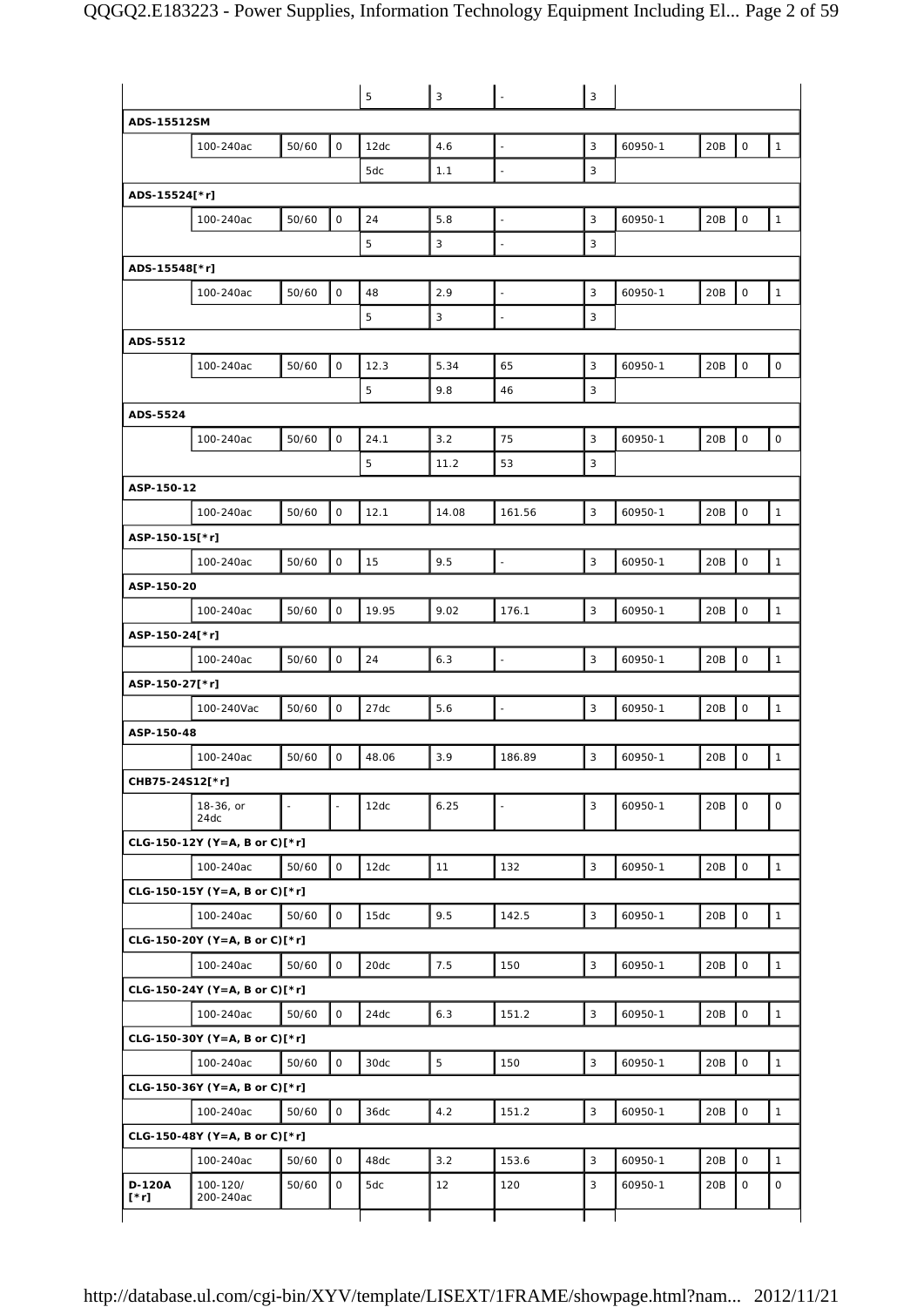|                             |                       |       |              | 12dc    | 5              | $\blacksquare$           | 3 |              |     |             |                     |
|-----------------------------|-----------------------|-------|--------------|---------|----------------|--------------------------|---|--------------|-----|-------------|---------------------|
| D-120B<br>[*r]              | 100-120/<br>200-240ac | 50/60 | $\mathsf O$  | 5dc     | 6              | 126                      | 3 | 60950-1      | 20B | $\mathsf O$ | 0                   |
|                             |                       |       |              | 24dc    | $\overline{4}$ | $\Box$                   | 3 |              |     |             |                     |
| <b>D-60A</b><br>$[\cdot r]$ | 100-240ac             | 50/60 | $\mathbf 0$  | 5       | $\overline{4}$ | 20                       | 3 | 60950-1      | 20B | $\mathsf O$ | $\mathsf O$         |
|                             |                       |       |              | 12      | $\mathbf{3}$   | 36                       | 3 |              |     |             |                     |
| <b>D-60B</b><br>$[\cdot r]$ | 100-240ac             | 50/60 | $\mathsf O$  | 5       | 3              | 15                       | 3 | 60950-1      | 20B | $\mathsf O$ | $\mathsf O$         |
|                             |                       |       |              | 24      | 1.8            | 43.2                     | 3 |              |     |             |                     |
| <b>DP-130OR</b>             |                       |       |              |         |                |                          |   |              |     |             |                     |
|                             | 100-240ac             | 50/60 | $\mathsf{O}$ | 48.63dc | 3.2            | 156                      | 3 | 60950-1      | 20B | $\mathsf O$ | $\mathsf O$         |
|                             |                       |       |              | 4.94dc  | $\overline{4}$ | 17                       | 3 |              |     |             |                     |
| <b>DP-260OR</b>             |                       |       |              |         |                |                          |   |              |     |             |                     |
|                             | 100-240ac             | 50/60 | $\mathsf O$  | 48.52dc | 7.7            | 373                      | 3 | 60950-1      | 20B | $\mathsf O$ | $\mathsf{O}\xspace$ |
|                             |                       |       |              | 4.62dc  | 3.9            | 17                       | 3 |              |     |             |                     |
| DR-100-12                   |                       |       |              |         |                |                          |   |              |     |             |                     |
|                             | 100-240ac             | 50/60 | $\mathsf O$  | 12.1dc  | 21             | 109                      | 3 | 60950-1      | 20B | $\mathsf O$ | $\overline{2}$      |
| DR-100-15[*r]               |                       |       |              |         |                |                          |   |              |     |             |                     |
|                             | 100-240ac             | 50/60 | $\mathsf O$  | 15dc    | 6.5            | 97.5                     | 3 | 60950-1      | 20B | $\mathsf O$ | $\overline{2}$      |
| DR-100-24                   |                       |       |              |         |                |                          |   |              |     |             |                     |
|                             | 100-240ac             | 50/60 | $\mathsf O$  | 24.1dc  | 5.5            | 108                      | 3 | 60950-1      | 20B | $\mathsf O$ | $\overline{a}$      |
| DR-100-56                   |                       |       |              |         |                |                          |   |              |     |             |                     |
|                             | 100-240ac             | 50/60 | $\mathsf O$  | 56.16dc | 2.24           | 125                      | 3 | 60950-1 2nd  | 20B | $\mathsf O$ | $\overline{2}$      |
| DR-120-12 [*r]              |                       |       |              |         |                |                          |   |              |     |             |                     |
|                             |                       |       | $\mathsf O$  |         | 10             |                          | 3 |              |     | $\mathsf O$ |                     |
|                             | 100-120/<br>200-240ac | 50/60 |              | 12dc    |                | $\overline{\phantom{a}}$ |   | 60950-1      | 20B |             | $\mathbf{1}$        |
| DR-120-24 [*r]              |                       |       |              |         |                |                          |   |              |     |             |                     |
|                             | 100-120/<br>200-240ac | 50/60 | $\mathbf 0$  | 24dc    | $\mathbf 5$    | $\blacksquare$           | 3 | 60950-1      | 20B | $\mathsf O$ | $\mathbf{1}$        |
| DR-120-48 [*r]              |                       |       |              |         |                |                          |   |              |     |             |                     |
|                             | 100-120/<br>200-240ac | 50/60 | 0            | 48dc    | 2.5            | $\blacksquare$           | 3 | 60950-1      | 20B | 0           | $\mathbf{1}$        |
| DR-15-12[*r]                |                       |       |              |         |                |                          |   |              |     |             |                     |
|                             | 100-240ac             | 50/60 | $\mathsf O$  | 12dc    | 1.25           | $\omega$                 | 3 | 60950-1, 2nd | 20B | $\mathsf O$ | $\overline{2}$      |
| DR-15-15[*r]                |                       |       |              |         |                |                          |   |              |     |             |                     |
|                             | 100-240ac             | 50/60 | $\mathsf O$  | 15dc    | 1.0            | $\Box$                   | 3 | 60950-1, 2nd | 20B | $\mathsf O$ | $\overline{2}$      |
| DR-15-24                    |                       |       |              |         |                |                          |   |              |     |             |                     |
|                             | 100-240ac             | 50/60 | $\mathbf 0$  | 24.09dc | 1.15           | 27.54                    | 3 | 60950-1, 2nd | 20B | $\mathsf O$ | $\overline{2}$      |
| DR-15-5                     | 100-240ac             | 50/60 | $\mathsf O$  | 5.04dc  | 4.95           | 14.49                    | 3 | 60950-1, 2nd | 20B | $\mathsf O$ | $\overline{2}$      |
| DR-30-12                    |                       |       |              |         |                |                          |   |              |     |             |                     |
|                             | 100-240ac             | 50/60 | $\mathsf O$  | 12dc    | $\sqrt{2}$     | $\Box$                   | 3 | 60950-1      | 20B | $\mathsf O$ | $\overline{2}$      |
| DR-30-15                    |                       |       |              |         |                |                          |   |              |     |             |                     |
|                             | 100-240ac             | 50/60 | $\mathsf O$  | 15dc    | $\overline{2}$ | $\blacksquare$           | 3 | 60950-1      | 20B | $\mathsf O$ | $\overline{2}$      |
| DR-30-24                    |                       |       |              |         |                |                          |   |              |     |             |                     |
|                             | 100-240ac             | 50/60 | $\mathsf O$  | 24dc    | 1.5            | $\overline{\phantom{a}}$ | 3 | 60950-1      | 20B | $\mathsf O$ | $\overline{2}$      |
| DR-30-5                     | 100-240ac             | 50/60 | 0            | 5dc     | $\mathbf{3}$   | $\blacksquare$           | 3 | 60950-1      | 20B | $\mathsf O$ | $\overline{2}$      |
| DR-480-24[*r]               |                       |       |              |         |                |                          |   |              |     |             |                     |
|                             | 200-240ac             | 50/60 |              | 24      | 20             |                          |   | 60950-1      |     |             |                     |
|                             |                       |       |              |         |                |                          |   |              |     |             |                     |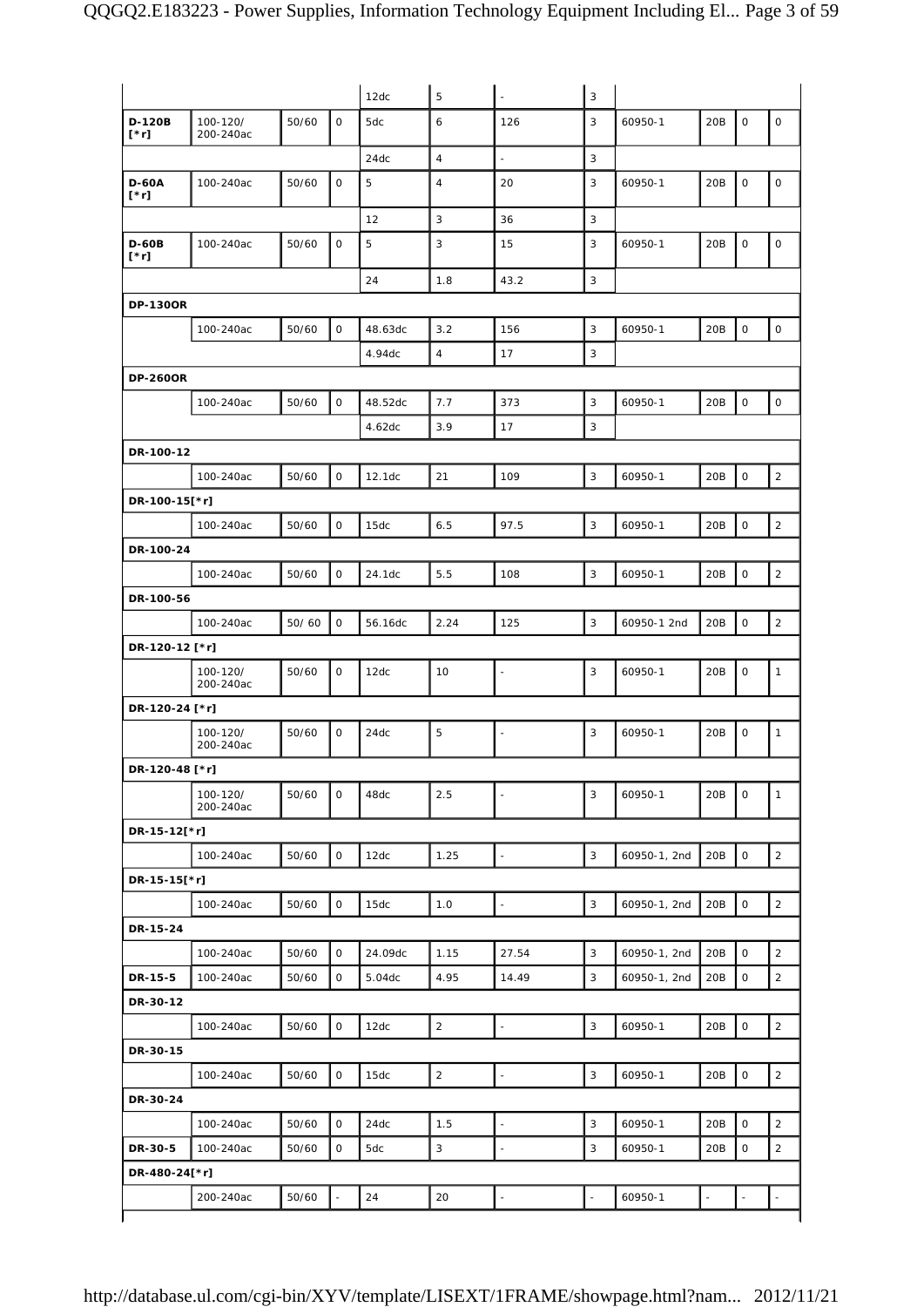| DR-480-48[*r]      |                          |       |                     |         |            |                          |                          |         |                          |                     |                          |
|--------------------|--------------------------|-------|---------------------|---------|------------|--------------------------|--------------------------|---------|--------------------------|---------------------|--------------------------|
|                    | 200-240ac                | 50/60 | $\Box$              | 48      | 10         | $\overline{\phantom{a}}$ | $\blacksquare$           | 60950-1 | $\overline{\phantom{a}}$ | $\blacksquare$      | $\overline{\phantom{a}}$ |
| DR-480S-24[*r]     |                          |       |                     |         |            |                          |                          |         |                          |                     |                          |
|                    | 100-120/<br>200-240ac    | 50/60 | $\mathsf O$         | 24dc    | 20         | $\overline{\phantom{a}}$ | 3                        | 60950-1 | 20B                      | $\mathsf O$         | $\mathbf{1}$             |
| DR-480S-48[*r]     |                          |       |                     |         |            |                          |                          |         |                          |                     |                          |
|                    | 100-120/<br>200-240ac    | 50/60 | $\mathbf 0$         | 48dc    | 10         | $\blacksquare$           | 3                        | 60950-1 | 20B                      | $\mathsf O$         | $\mathbf{1}$             |
| DR-60-12[*r]       |                          |       |                     |         |            |                          |                          |         |                          |                     |                          |
|                    | 100-240ac                | 50/60 | $\mathsf{O}\xspace$ | 12dc    | 4.5        | $\overline{\phantom{a}}$ | 3                        | 60950-1 | 20B                      | $\mathsf{O}\xspace$ | $\overline{2}$           |
| DR-60-15[*r]       |                          |       |                     |         |            |                          |                          |         |                          |                     |                          |
|                    | 100-240ac                | 50/60 | $\mathsf O$         | 15dc    | $\sqrt{4}$ | $\overline{\phantom{a}}$ | 3                        | 60950-1 | 20B                      | $\mathsf{O}\xspace$ | $\sqrt{2}$               |
| DR-60-24[*r]       |                          |       |                     |         |            |                          |                          |         |                          |                     |                          |
|                    | 100-240ac                | 50/60 | $\mathsf O$         | 24dc    | 2.5        | $\overline{\phantom{a}}$ | 3                        | 60950-1 | 20B                      | $\mathbf 0$         | $\overline{2}$           |
| DR-60-5<br>$[^*r]$ | 100-240ac                | 50/60 | $\mathsf O$         | 5dc     | 6.5        | $\overline{\phantom{a}}$ | 3                        | 60950-1 | 20B                      | 0                   | $\overline{2}$           |
| DRH-120-24         |                          |       |                     |         |            |                          |                          |         |                          |                     |                          |
|                    | 400-500ac                | 50/60 | $\mathsf O$         | 24.06   | 6.25       | 149.72                   | $\mathbf{3}$             | 60950-1 | 20B                      | 3,4                 | $\mathbf{1}$             |
| DRH-120-48         |                          |       |                     |         |            |                          |                          |         |                          |                     |                          |
|                    | 400-500ac                | 50/60 | $\mathsf O$         | 48.13   | 8.306      | 202.3                    | 3                        | 60950-1 | 20B                      | 3,4                 | $\mathbf{1}$             |
| DRP-240-24         |                          |       |                     |         |            |                          |                          |         |                          |                     |                          |
|                    | 100-240ac                | 50/60 | 0                   | 24.5    | 16.6       | 300                      | 3                        | 60950-1 | 20B                      | 8                   | $\mathbf{1}$             |
| DRP-240-48         |                          |       |                     |         |            |                          |                          |         |                          |                     |                          |
|                    | 100-240ac                | 50/60 | $\mathsf O$         | 48.8    | 9.6        | 310                      | 3                        | 60950-1 | 20B                      | 8                   | $\mathbf{1}$             |
| DRP-480-24[*r]     |                          |       |                     |         |            |                          |                          |         |                          |                     |                          |
|                    | 200-240ac                | 50/60 | $\blacksquare$      | 24      | 20         | $\blacksquare$           | $\overline{\phantom{a}}$ | 60950-1 | $\overline{\phantom{a}}$ | $\blacksquare$      |                          |
| DRP-480-48[*r]     |                          |       |                     |         |            |                          |                          |         |                          |                     |                          |
|                    | 200-240ac                | 50/60 |                     | 48      | 10         |                          |                          | 60950-1 |                          |                     |                          |
| DRP-480S-24[*r]    |                          |       |                     |         |            |                          |                          |         |                          |                     |                          |
|                    | 100-120/<br>200-240ac    | 50/60 | $\mathsf O$         | 24dc    | 20         | $\overline{\phantom{a}}$ | 3                        | 60950-1 | 20B                      | $\mathsf{O}\xspace$ | $\mathbf{1}$             |
| DRP-480S-48[*r]    |                          |       |                     |         |            |                          |                          |         |                          |                     |                          |
|                    | 100-120/<br>200-240ac    | 50/60 | $\mathsf{O}$        | 48dc    | 10         | $\bar{\omega}$           | 3                        | 60950-1 | 20B                      | $\mathsf{O}\xspace$ | $\mathbf{1}$             |
| DRT-240-24         |                          |       |                     |         |            |                          |                          |         |                          |                     |                          |
|                    | 400-500 (3)<br>Phase) ac | 50/60 | 0                   | 24.09dc | 12.6       | 301                      | 3                        | 60950-1 | 20B                      | $\mathsf O$         | $\mathbf{1}$             |
| DRT-240-48         |                          |       |                     |         |            |                          |                          |         |                          |                     |                          |
|                    | 400-500 (3)<br>Phase) ac | 50/60 | $\mathsf{O}$        | 48.08dc | 5.99       | 286.7                    | 3                        | 60950-1 | 20B                      | $\mathsf{O}\xspace$ | $\mathbf{1}$             |
| DRT-480-24         |                          |       |                     |         |            |                          |                          |         |                          |                     |                          |
|                    | 400-500 (3)<br>Phase) ac | 50/60 | $\mathsf O$         | 24.14dc | 22.55      | 529.9                    | 3                        | 60950-1 | 20B                      | $\mathsf O$         | $\mathbf{1}$             |
| DRT-480-36PE[*r]   |                          |       |                     |         |            |                          |                          |         |                          |                     |                          |
|                    | 400-500ac                | 50/60 | $\mathsf O$         | 36      | 13         | 468                      | 3                        | 60950-1 | 20B                      | $\mathsf O$         | $\mathbf{1}$             |
|                    |                          |       |                     | 36.16   | 15.56      | 553.72                   | $\mathbf{3}$             |         |                          |                     |                          |
| DRT-480-48         |                          |       |                     |         |            |                          |                          |         |                          |                     |                          |
|                    | 400-500 (3<br>Phase) ac  | 50/60 | 0                   | 48dc    | 12.5       | 597.5                    | 3                        | 60950-1 | 20B                      | $\mathsf O$         | $\mathbf{1}$             |
|                    | DRT-960P-24, DRT-960-24  |       |                     |         |            |                          |                          |         |                          |                     |                          |
|                    |                          |       |                     |         |            |                          |                          |         |                          |                     |                          |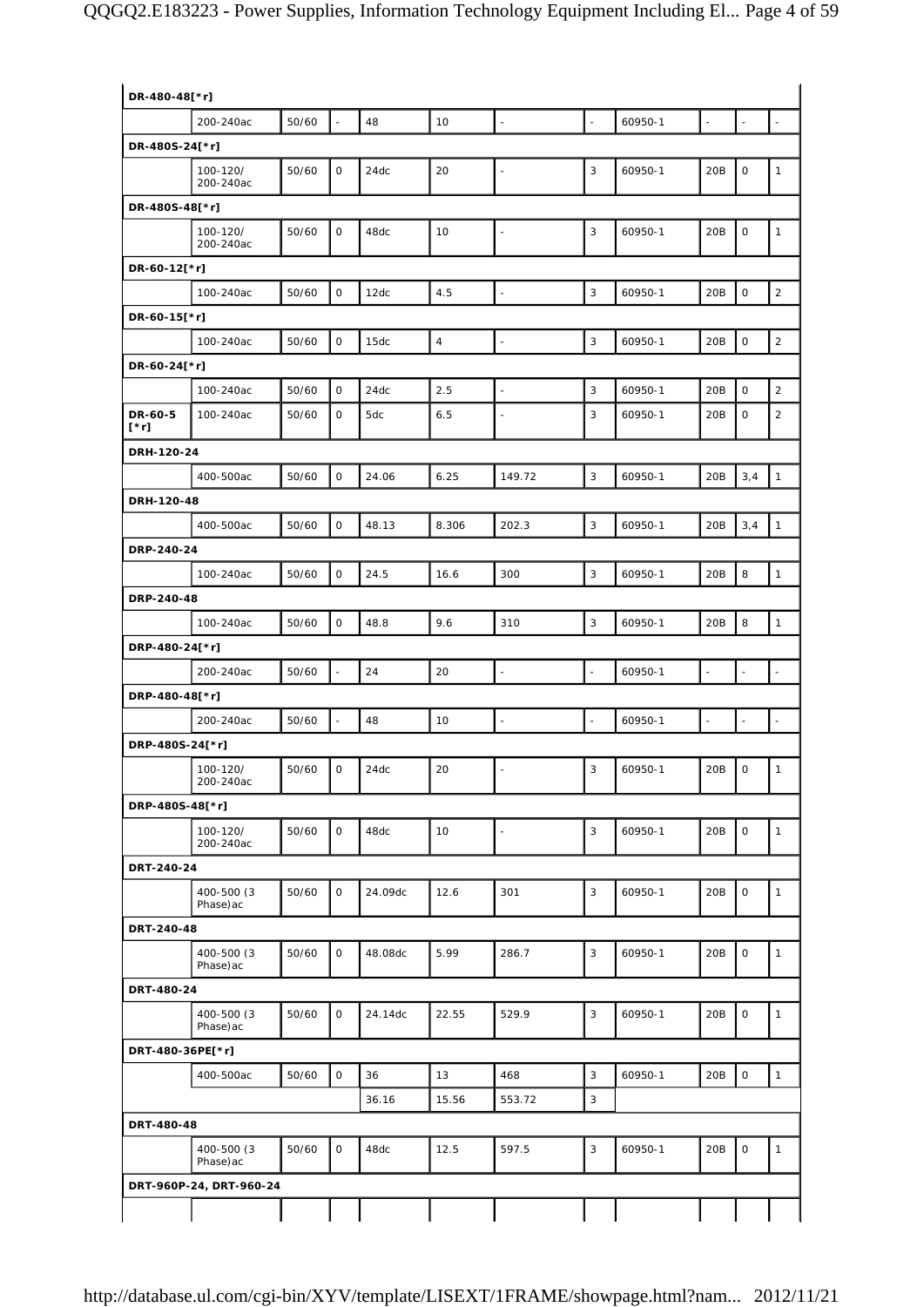|                     | 400-500 (3)<br>Phase) ac              | 50/60 | $\mathbf 0$  | 24.14dc | 44.39 | 1055.18 | 3 | 60950-1     | 20B | $\mathbf 0$         | $\mathbf 0$         |
|---------------------|---------------------------------------|-------|--------------|---------|-------|---------|---|-------------|-----|---------------------|---------------------|
|                     | DRT-960P-48, DRT-960-48               |       |              |         |       |         |   |             |     |                     |                     |
|                     | 400-500 (3)<br>Phase) ac              | 50/60 | 0            | 48.12dc | 21.9  | 1051    | 3 | 60950-1     | 20B | $\mathsf{O}$        | $\mathsf O$         |
|                     | ELN-30-9, ELN-30-9GE                  |       |              |         |       |         |   |             |     |                     |                     |
|                     | 100-240ac                             | 50/60 | O            | 9.0dc   | 4.2   | 34      | 3 | 60950-1     | 20B | $\mathsf{O}\xspace$ | $\sqrt{2}$          |
| ELP-75-12           |                                       |       |              |         |       |         |   |             |     |                     |                     |
|                     | 100-240ac                             | 50/60 | 0            | 12.03dc | 7.6   | 90      | 3 | 60950-1     | 20B | $\mathsf{O}\xspace$ | $\mathbf{1}$        |
| ELP-75-15[*r]       |                                       |       |              |         |       |         |   |             |     |                     |                     |
|                     | 100-240ac                             | 50/60 | 0            | 15.0dc  | 5.0   | 75      | 3 | 60950-1     | 20B | $\mathsf{O}\xspace$ | $\mathbf{1}$        |
| ELP-75-24           |                                       |       |              |         |       |         |   |             |     |                     |                     |
|                     | 100-240ac                             | 50/60 | $\mathsf O$  | 24.02dc | 3.75  | 90      | 3 | 60950-1     | 20B | $\mathsf{O}\xspace$ | $\mathbf{1}$        |
| ELP-75-3.3[*r]      |                                       |       |              |         |       |         |   |             |     |                     |                     |
|                     | 100-240ac                             | 50/60 | 0            | 3.3dc   | 15    | 49.5    | 3 | 60950-1     | 20B | $\mathsf{O}\xspace$ | $\mathbf{1}$        |
| ELP-75-36[*r]       |                                       |       |              |         |       |         |   |             |     |                     |                     |
|                     | 100-240ac                             | 50/60 | 0            | 36dc    | 2.1   | 75.6    | 3 | 60950-1     | 20B | $\mathsf{O}\xspace$ | $\mathbf{1}$        |
| ELP-75-48           |                                       |       |              |         |       |         |   |             |     |                     |                     |
|                     | 100-240ac                             |       | $\mathsf{O}$ | 48dc    | 2.0   | 94.0    | 3 | 60950-1     | 20B | $\mathsf{O}\xspace$ | $\mathbf{1}$        |
|                     |                                       | 50/60 |              |         |       |         |   |             |     |                     |                     |
| ELP-75-5            |                                       |       |              |         |       |         |   |             |     |                     |                     |
|                     | 100-240ac                             | 50/60 | $\mathsf O$  | 5.06dc  | 18    | 72.3    | 3 | 60950-1     | 20B | $\mathsf{O}\xspace$ | $\mathbf{1}$        |
|                     | EPP-100-12, EPP-150-12                |       |              |         |       |         |   |             |     |                     |                     |
|                     | 100-240ac                             | 50/60 | O            | 15.19dc | 12.2  | 174.9   | 3 | 60950-1     | 20B | $\mathsf{O}\xspace$ | 0                   |
|                     | EPP-100-15, EPP-150-15                |       |              |         |       |         |   |             |     |                     |                     |
|                     | 100-240ac                             | 50/60 | 0            | 15.19dc | 12.2  | 174.9   | 3 | 60950-1     | 20B | $\mathsf O$         | $\mathsf{O}\xspace$ |
|                     | EPP-100-24, EPP-150-24                |       |              |         |       |         |   |             |     |                     |                     |
|                     | 100-240ac                             | 50/60 | 0            | 24.2dc  | 7.26  | 174.8   | 3 | 60950-1     | 20B | $\mathsf{O}\xspace$ | 0                   |
|                     | EPP-100-27, EPP-150-27                |       |              |         |       |         |   |             |     |                     |                     |
|                     | 100-240ac                             | 50/60 | 0            | 27.1dc  | 6.78  | 182.2   | 3 | 60950-1     | 20B | $\mathbf 0$         | $\mathsf O$         |
|                     | EPP-100-48, EPP-150-48                |       |              |         |       |         |   |             |     |                     |                     |
|                     | 100-240ac                             | 50/60 | 0            | 48.2dc  | 3.83  | 182.4   | 3 | 60950-1     | 20B | $\mathsf O$         | 0                   |
| EPP-300-12 (*r)[*r] |                                       |       |              |         |       |         |   |             |     |                     |                     |
|                     | 100-240ac                             | 50/60 | 0            | 12dc    | 25    | 300     | 3 | 60950-1     | 20B | $\mathsf O$         | $\mathsf{O}\xspace$ |
| EPP-300-15 (*r)[*r] |                                       |       |              |         |       |         |   |             |     |                     |                     |
|                     | 100-240ac                             | 50/60 | 0            | 15dc    | 20    | 300     | 3 | 60950-1     | 20B | $\mathsf{O}\xspace$ | 0                   |
| EPP-300-24 (*r)[*r] |                                       |       |              |         |       |         |   |             |     |                     |                     |
|                     | 100-240ac                             | 50/60 | 0            | 24dc    | 12.5  | 300     | 3 | 60950-1     | 20B | $\mathsf{O}\xspace$ | $\mathsf{O}\xspace$ |
| EPP-300-27 (*r)[*r] |                                       |       |              |         |       |         |   |             |     |                     |                     |
|                     | 100-240ac                             | 50/60 | 0            | 27dc    | 11.12 | 300     | 3 | 60950-1     | 20B | 0                   | 0                   |
| EPP-300-48 (*r)[*r] |                                       |       |              |         |       |         |   |             |     |                     |                     |
|                     | 100-240ac                             | 50/60 | 0            | 48dc    | 6.25  | 300     | 3 | 60950-1     | 20B | $\mathbf 0$         | 0                   |
|                     | EPS-45-12z (@@) (*r)[*r]              |       |              |         |       |         |   |             |     |                     |                     |
|                     | 100-240ac                             | 50/60 | 0            | 12dc    | 3.75  | 45.0    | 3 | 60950-1 2nd | 20B | $\mathsf O$         | $\mathbf{1}$        |
|                     | EPS-45-15z (@@) (*r)[*r]              |       |              |         |       |         |   |             |     |                     |                     |
|                     | 100-240ac                             | 50/60 | 0            | 15dc    | 3.0   | 45.0    | 3 | 60950-1 2nd | 20B | $\mathsf{O}\xspace$ | $\mathbf{1}$        |
|                     |                                       |       |              |         |       |         |   |             |     |                     |                     |
|                     | EPS-45-24z (@@) (*r)[*r]<br>100-240ac | 50/60 | 0            | 24dc    | 1.9   | 45.6    | 3 | 60950-1 2nd | 20B | $\mathsf O$         | $\mathbf{1}$        |
|                     |                                       |       |              |         |       |         |   |             |     |                     |                     |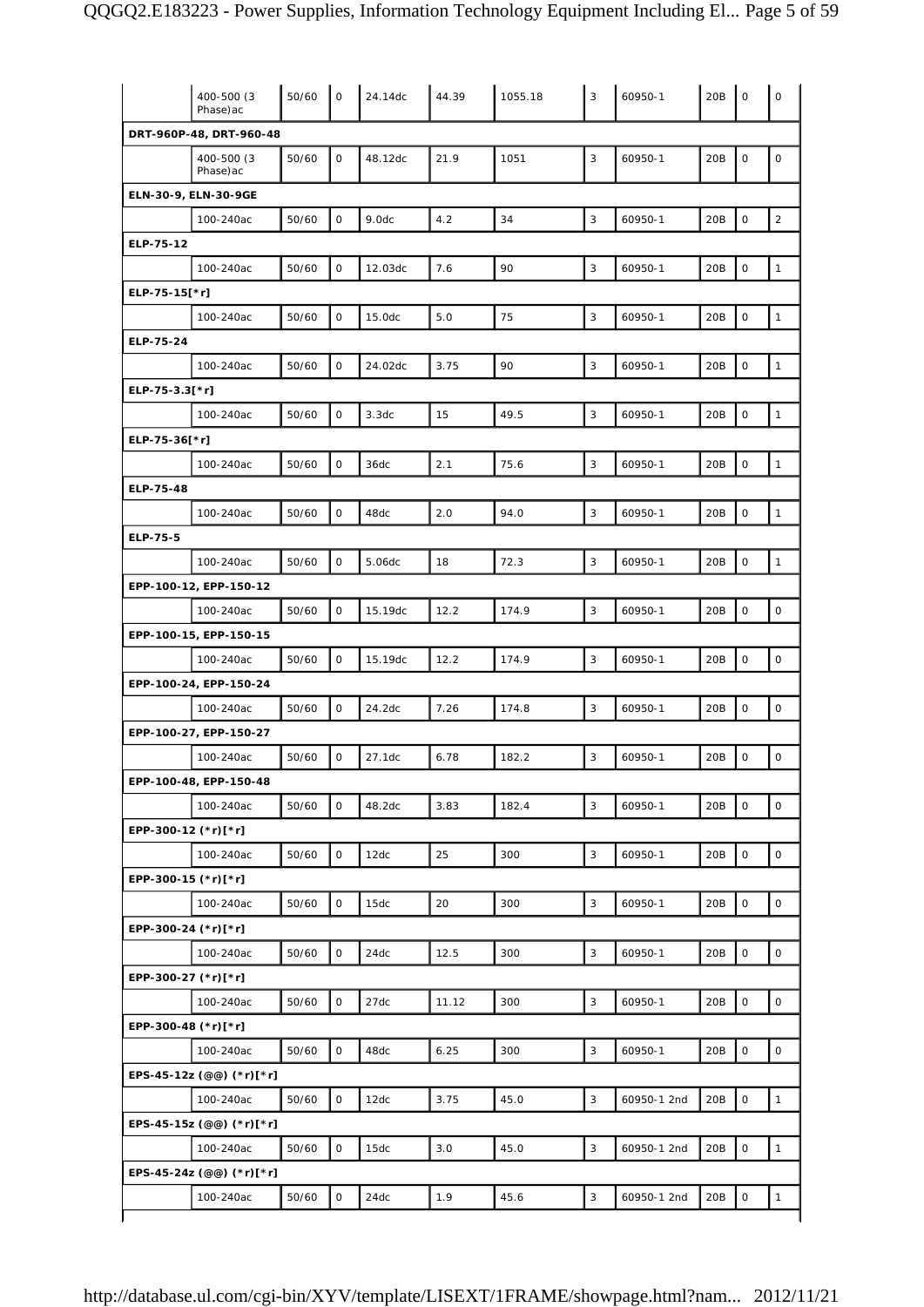## QQGQ2.E183223 - Power Supplies, Information Technology Equipment Including El... Page 6 of 59

|                        | EPS-45-3.3z (@@) (*r)[*r] |       |                     |            |                 |                     |             |                      |     |              |              |
|------------------------|---------------------------|-------|---------------------|------------|-----------------|---------------------|-------------|----------------------|-----|--------------|--------------|
|                        | 100-240ac                 | 50/60 | $\mathsf{O}$        | 3.3dc      | 8               | 26.4                | 3           | 60950-1 2nd          | 20B | $\mathsf O$  | $\mathbf{1}$ |
|                        | EPS-45-36z (@@) (*r)[*r]  |       |                     |            |                 |                     |             |                      |     |              |              |
|                        | 100-240ac                 | 50/60 | $\mathsf O$         | 36dc       | 1.25            | 45                  | 3           | 60950-1 2nd          | 20B | 0            | $\mathbf{1}$ |
|                        | EPS-45-48z (@@) (*r)[*r]  |       |                     |            |                 |                     |             |                      |     |              |              |
|                        | 100-240ac                 | 50/60 | $\mathsf{O}\xspace$ | 48.0dc     | 1.0             | 48                  | 3           | 60950-1 2nd          | 20B | $\mathsf O$  | $\mathbf{1}$ |
|                        | EPS-45-5z (@@) (*r)[*r]   |       |                     |            |                 |                     |             |                      |     |              |              |
|                        | 100-240ac                 | 50/60 | 0                   | 5dc        | 8               | 40                  | 3           | 60950-1 2nd          | 20B | $\mathsf O$  | $\mathbf{1}$ |
|                        | EPS-45-7.5z (@@) (*r)[*r] |       |                     |            |                 |                     |             |                      |     |              |              |
|                        | 100-240ac                 | 50/60 | $\mathsf O$         | 7.5dc      | 5.4             | 40.5                | 3           | 60950-1 2nd          | 20B | $\mathsf O$  | $\mathbf{1}$ |
| EPS-65-12z (@@)        |                           |       |                     |            |                 |                     |             |                      |     |              |              |
|                        | 100-240ac                 | 50/60 | $\mathsf O$         | 12.13dc    | 7.3             | 87                  | 3           | 60950-1 2nd          | 20B | $\mathsf O$  | $\mathbf{1}$ |
| EPS-65-15z (@@)        |                           |       |                     |            |                 |                     |             |                      |     |              |              |
|                        | 100-240ac                 | 50/60 | $\mathsf O$         | 15.08dc    | 6.15            | 91                  | 3           | 60950-1 2nd          | 20B | $\mathsf O$  | $\mathbf{1}$ |
|                        | EPS-65-24z (@@) (*r)[*r]  |       |                     |            |                 |                     |             |                      |     |              |              |
|                        | 100-240ac                 | 50/60 | $\mathsf{O}\xspace$ | 24dc       | 2.71            | 65.04               | 3           | 60950-1 2nd          | 20B | $\mathsf O$  | $\mathbf{1}$ |
|                        | EPS-65-3.3z (@@) (r)[*r]  |       |                     |            |                 |                     |             |                      |     |              |              |
|                        | 100-240ac                 | 50/60 | $\mathsf{O}\xspace$ | 3.3dc      | 11              | 36.3                | 3           | 60950-1 2nd          | 20B | $\mathsf O$  | $\mathbf{1}$ |
| EPS-65-36z (@@)        |                           |       |                     |            |                 |                     |             |                      |     |              |              |
|                        | 100-240ac                 | 50/60 | $\mathsf O$         | 36.01dc    | 2.5             | 90                  | 3           | 60950-1 2nd          | 20B | $\mathsf O$  | $\mathbf{1}$ |
| EPS-65-48z (@@)        |                           |       |                     |            |                 |                     |             |                      |     |              |              |
|                        | 100-240ac                 | 50/60 | $\mathsf O$         | 48.1dc     | 1.93            | 93                  | 3           | 60950-1 2nd          | 20B | $\mathsf O$  | $\mathbf{1}$ |
| EPS-65-5z (@@)         |                           |       |                     |            |                 |                     |             |                      |     |              |              |
|                        | 100-240ac                 | 50/60 | $\mathsf O$         | 5.06dc     | 15.7            | 67                  | 3           | 60950-1 2nd          | 20B | $\mathsf O$  | $\mathbf{1}$ |
| EPS-65-7.5z (@@)       |                           |       |                     |            |                 |                     |             |                      |     |              |              |
|                        | 100-240ac                 | 50/60 | $\mathsf{O}\xspace$ | 7.56dc     | 11.1            | 78                  | 3           | 60950-1 2nd          | 20B | $\mathsf O$  | $\mathbf{1}$ |
| EPS-x-y (@A138)        |                           |       |                     |            |                 |                     |             |                      |     |              |              |
|                        | 100-240ac                 | 50/60 | 0                   | $+3.36dc$  | 7.8             | 24.1                | 3           | 60950-1 2nd<br>Amd 1 | 20B | 0            | 1            |
|                        |                           |       |                     | $+5.06dc$  | 7.5             | 35.3                | 3           |                      |     |              |              |
|                        |                           |       |                     | $+12.07dc$ | 3.6             | 42.6                | 3           |                      |     |              |              |
|                        |                           |       |                     | $+24.02dc$ | 2.1             | 47                  | 3           |                      |     |              |              |
|                        |                           |       |                     | $+48.18dc$ | 1.0             | 43.2                | 3           |                      |     |              |              |
| GS160A12[*r]           |                           |       |                     |            |                 |                     |             |                      |     |              |              |
|                        | 100-240ac                 | 50/60 | $\mathsf O$         | 12dc       | 11.5            | 138                 | $\mathsf O$ | 60950-1              | 20B | $\mathsf{O}$ | $\mathsf{O}$ |
| GS160A15[*r]           |                           |       |                     |            |                 |                     |             |                      |     |              |              |
|                        | 100-240ac                 | 50/60 | 0                   | 15dc       | 9.6             | 144                 | $\mathbf 0$ | 60950-1              | 20B | $\mathsf O$  | $\mathsf{O}$ |
| GS160A20[*r]           |                           |       |                     |            |                 |                     |             |                      |     |              |              |
|                        | 100-240ac                 | 50/60 | 0                   | 20dc       | 8               | 160                 | 0           | 60950-1              | 20B | $\mathsf O$  | $\mathsf{O}$ |
| GS160A24[*r]           |                           |       |                     |            |                 |                     |             |                      |     |              |              |
|                        | 100-240ac                 | 50/60 | $\mathsf O$         | 24dc       | 6.67            | 160                 | $\mathbf 0$ | 60950-1              | 20B | $\mathsf O$  | $\circ$      |
| GS160A48[*r]           |                           |       |                     |            |                 |                     |             |                      |     |              |              |
|                        | 100-240ac                 | 50/60 | $\mathsf O$         | 48dc       | 3.34            | 160                 | $\sim$      | 60950-1              | 20B | $\mathbf 0$  | 0            |
| <b>HDP-190</b><br>[*r] | 100-240ac                 | 50/60 | 0                   | 3.8        | 33 (max.<br>40) | 125.4 (max.<br>152) | 3           | 60950-1              | 20B | 0            | $\mathbf{1}$ |
|                        |                           |       |                     | 2.8        | 20 (max.<br>22) | 56 (max.61.6)       | 3           |                      |     |              |              |
|                        |                           |       |                     |            |                 |                     |             |                      |     |              |              |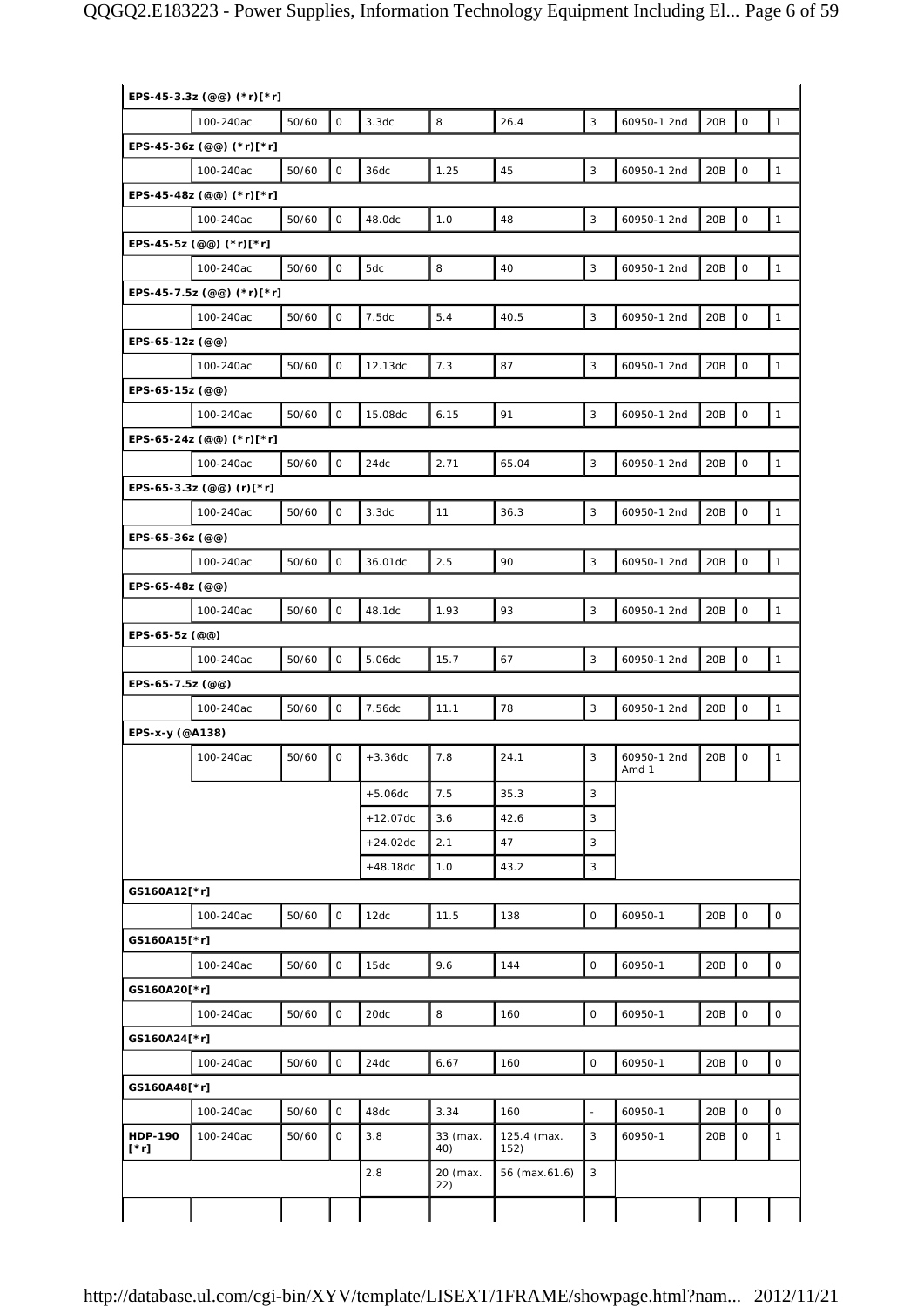| <b>HDP-240</b><br>$[\cdot r]$ | 100-240ac                   | 50/60 | $\mathbf 0$         | 2.83dc   | 30.8           | 72                       | 3                         | 60950-1      | 20B | $\mathbf 0$         | 1            |
|-------------------------------|-----------------------------|-------|---------------------|----------|----------------|--------------------------|---------------------------|--------------|-----|---------------------|--------------|
|                               |                             |       |                     | 3.84dc   | 68.1           | 217                      | 3                         |              |     |                     |              |
| <b>HLG-185-30AMR</b>          |                             |       |                     |          |                |                          |                           |              |     |                     |              |
|                               | 100-240ac                   | 50/60 | $\mathsf O$         | 30.18dc  | 6.7            | 187                      | 3                         | 60950-1, 2nd | 20B | $\mathsf O$         | $\mathbf{1}$ |
| HLG-240x-12z (e)              |                             |       |                     |          |                |                          |                           |              |     |                     |              |
|                               | 120-240ac                   | 50/60 | 0                   | 12.09    | 17.7           | 202.13                   | 3                         | 60950-1, 2nd | 20B | $\mathsf O$         | $\mathbf{1}$ |
|                               | HLG-240x-15z (e)[*r]        |       |                     |          |                |                          |                           |              |     |                     |              |
|                               | 120-240ac                   | 50/60 | $\mathsf O$         | 15       | 15             | $\overline{\phantom{a}}$ | 3                         | 60950-1, 2nd | 20B | $\mathsf O$         | $\mathbf{1}$ |
|                               | HLG-240x-20z (e)[*r]        |       |                     |          |                |                          |                           |              |     |                     |              |
|                               | 120-240ac                   | 50/60 | $\mathsf{O}\xspace$ | 20       | 12             | $\overline{\phantom{a}}$ | 3                         | 60950-1, 2nd | 20B | $\mathsf O$         | $\mathbf{1}$ |
|                               | HLG-240x-24z (e)[*r]        |       |                     |          |                |                          |                           |              |     |                     |              |
|                               | 120-240ac                   | 50/60 | $\mathsf O$         | 24       | 10             | ÷                        | 3                         | 60950-1, 2nd | 20B | $\mathsf O$         | $\mathbf 1$  |
|                               | HLG-240x-30z (e)[*r]        |       |                     |          |                |                          |                           |              |     |                     |              |
|                               | 120-240ac                   | 50/60 | $\mathsf{O}\xspace$ | 30       | 8              | $\Box$                   | 3                         | 60950-1, 2nd | 20B | $\mathsf{O}\xspace$ | $\mathbf{1}$ |
| HLG-240x-36z (e)              |                             |       |                     |          |                |                          |                           |              |     |                     |              |
|                               | 120-240ac                   | 50/60 | 0                   | 36.04    | 7.2            | 250.32                   | 3                         | 60950-1, 2nd | 20B | $\mathsf{O}\xspace$ | $\mathbf{1}$ |
|                               | HLG-240x-42z (e)[*r]        |       |                     |          |                |                          |                           |              |     |                     |              |
|                               | 120-240ac                   | 50/60 | $\mathsf O$         | 42       | 5.72           | $\overline{\phantom{a}}$ | 3                         | 60950-1, 2nd | 20B | $\mathsf O$         | $\mathbf{1}$ |
|                               | HLG-240x-48z (e)[*r]        |       |                     |          |                |                          |                           |              |     |                     |              |
|                               | 120-240ac                   | 50/60 | $\mathsf O$         | 48       | $\overline{5}$ | $\blacksquare$           | 3                         | 60950-1, 2nd | 20B | $\mathsf O$         | $\mathbf{1}$ |
| HLG-240x-54z (e)              |                             |       |                     |          |                |                          |                           |              |     |                     |              |
|                               | 120-240ac                   | 50/60 | 0                   | 54.03    | 4.6            | 245.25                   | $\sqrt{3}$                | 60950-1, 2nd | 20B | $\mathsf O$         | $\mathbf{1}$ |
| HRP-100-12 [*r]               |                             |       |                     |          |                |                          |                           |              |     |                     |              |
|                               | 100-240ac                   | 50/60 | 0                   | $+12dc$  | 8.5            | $\blacksquare$           | 3                         | 60950-1      | 20B | $\mathsf O$         | $\mathbf{1}$ |
| HRP-100-15 [*r]               |                             |       |                     |          |                |                          |                           |              |     |                     |              |
|                               | 100-240ac                   | 50/60 | $\mathsf O$         | $+15dc$  | $\overline{7}$ | $\blacksquare$           | 3                         | 60950-1      | 20B | $\mathsf O$         | $\mathbf{1}$ |
| HRP-100-24 [*r]               |                             |       |                     |          |                |                          |                           |              |     |                     |              |
|                               | 100-240ac                   | 50/60 | 0                   | $+24dc$  | 4.5            |                          | 3                         | 60950-1      | 20B | $\mathsf O$         | $\mathbf{1}$ |
| HRP-100-3.3 [*r]              |                             |       |                     |          |                |                          |                           |              |     |                     |              |
|                               | 100-240ac                   | 50/60 | 0                   | $+3.3dc$ | 20             | $\mathbb{L}$             | $\mathbf{3}$              | 60950-1      | 20B | $\mathsf O$         | $\mathbf{1}$ |
| HRP-100-36 [*r]               |                             |       |                     |          |                |                          |                           |              |     |                     |              |
|                               | 100-240ac                   | 50/60 | $\mathsf{O}$        | $+36dc$  | 2.9            |                          | 3                         | 60950-1      | 20B | $\mathsf O$         | $\mathbf{1}$ |
| HRP-100-48 [*r]               |                             |       |                     |          |                |                          |                           |              |     |                     |              |
|                               | 100-240ac                   | 50/60 | $\mathsf O$         | $+48dc$  | 2.2            | $\Box$                   | 3                         | 60950-1      | 20B | $\mathsf O$         | $\mathbf{1}$ |
| HRP-100-5 [*r]                |                             |       |                     |          |                |                          |                           |              |     |                     |              |
|                               | 100-240ac                   | 50/60 | 0                   | $+5dc$   | 17             | $\overline{\phantom{a}}$ | 3                         | 60950-1      | 20B | $\mathsf O$         | $\mathbf{1}$ |
| HRP-100-7.5 [*r]              |                             |       |                     |          |                |                          |                           |              |     |                     |              |
|                               | 100-240ac                   | 50/60 | 0                   | $+7.5dc$ | 13.5           | $\bar{\phantom{a}}$      | $\mathbf{3}$              | 60950-1      | 20B | $\mathsf{O}\xspace$ | $\mathbf{1}$ |
|                               | HRP-150-12, HRPG-150-12     |       |                     |          |                |                          |                           |              |     |                     |              |
|                               | 100-240ac                   | 50/60 | 0                   | 12.06dc  | 15.9           | 180                      | 3                         | 60950-1      | 20B | $\mathsf{O}\xspace$ | $\mathbf{1}$ |
|                               | HRP-150-15, HRPG-150-15[*r] |       |                     |          |                |                          |                           |              |     |                     |              |
|                               | 100-240ac                   | 50/60 | $\mathsf O$         | 15dc     | 10             | 150                      | 3                         | 60950-1      | 20B | $\mathsf O$         | $\mathbf 1$  |
|                               | HRP-150-24, HRPG-150-24     |       |                     |          |                |                          |                           |              |     |                     |              |
|                               | 100-240ac                   | 50/60 | 0                   | 24.15dc  | 8.1            | 191                      | 3                         | 60950-1      | 20B | $\mathsf O$         | $\mathbf{1}$ |
|                               | HRP-150-3.3, HRPG-150-3.3   |       |                     |          |                |                          |                           |              |     |                     |              |
|                               | 100-240ac                   | 50/60 | 0                   | 3.3dc    | 36.1           | 94                       | $\ensuremath{\mathsf{3}}$ | 60950-1      | 20B | $\mathsf O$         | $\mathbf{1}$ |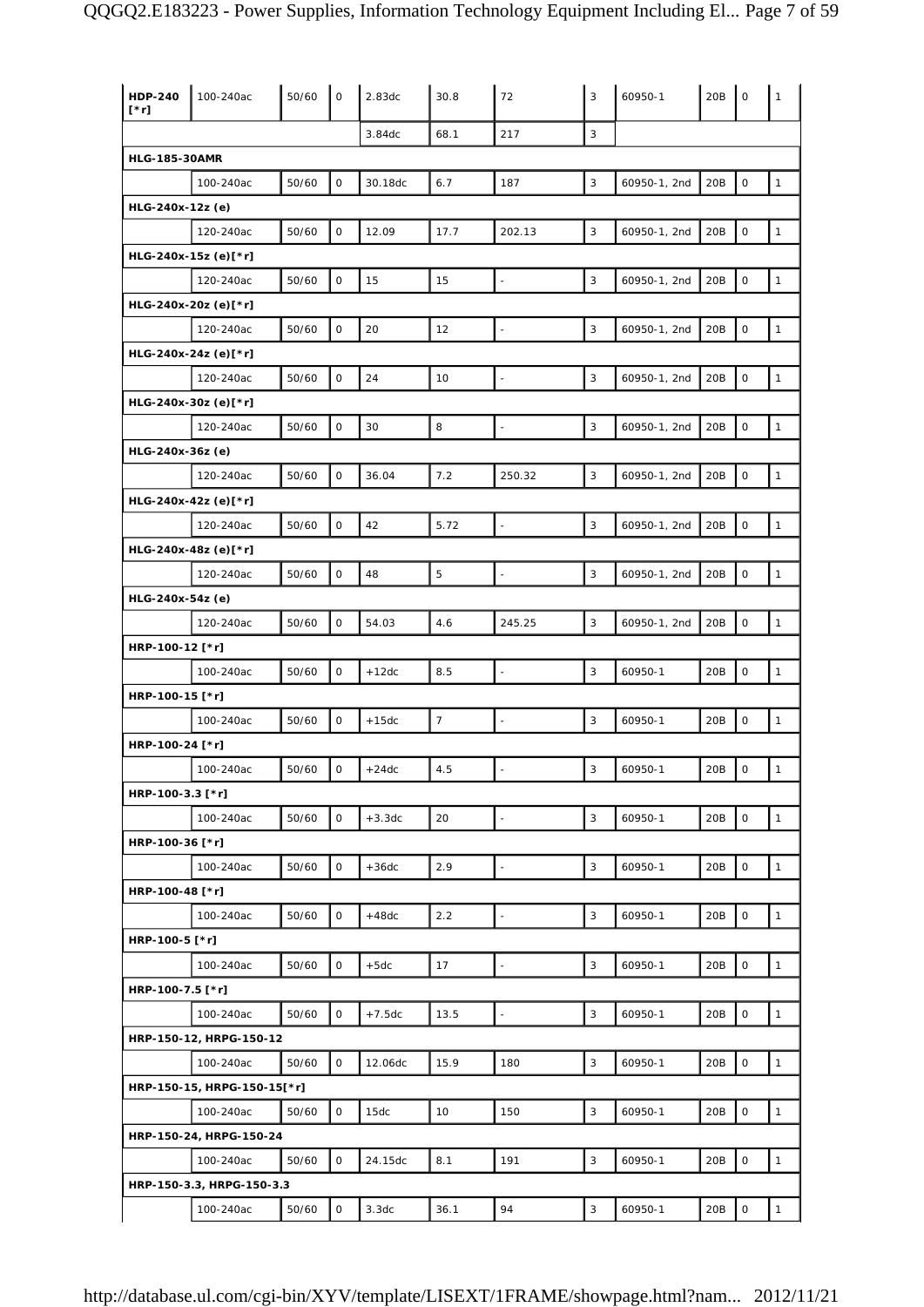| 4.3<br>3<br>50/60<br>$\mathsf{O}$<br>20B<br>$\mathsf O$<br>$\mathbf{1}$<br>100-240ac<br>36dc<br>154.8<br>60950-1<br>HRP-150-48, HRPG-150-48<br>$\mathsf O$<br>4.4<br>$\mathsf{O}\xspace$<br>50/60<br>48.18dc<br>209<br>3<br>20B<br>$\mathbf{1}$<br>100-240ac<br>60950-1<br>HRP-150-5, HRPG-150-5[*r]<br>0<br>26<br>3<br>$\mathsf O$<br>$\mathbf{1}$<br>50/60<br>5dc<br>130<br>20B<br>100-240ac<br>60950-1<br>HRP-150-7.5, HRPG-150-7.5[*r]<br>0<br>20<br>3<br>$\mathsf O$<br>$\mathbf{1}$<br>50/60<br>7.5dc<br>60950-1<br>20B<br>100-240ac<br>150<br>50/60<br>0<br>8.4<br>97.3<br>3<br>20B<br>$\mathsf O$<br>$\mathbf{1}$<br>12.06dc<br>60950-1<br>100-240ac<br>$\mathbf 5$<br>$\mathsf O$<br>3<br>$\mathsf{O}\xspace$<br>50/60<br>20B<br>$\mathbf{1}$<br>15dc<br>$\overline{\phantom{a}}$<br>60950-1<br>100-240ac<br>$\mathsf O$<br>3.9<br>3<br>$\mathsf O$<br>$\mathbf{1}$<br>50/60<br>24.17dc<br>90.1<br>60950-1<br>20B<br>100-240ac<br>$\mathsf O$<br>15<br>3<br>$\mathsf O$<br>$\mathbf{1}$<br>50/60<br>3.3dc<br>60950-1<br>20B<br>100-240ac<br>÷,<br>3<br>50/60<br>0<br>2.1<br>20B<br>$\mathsf O$<br>$\mathbf{1}$<br>36dc<br>$\bar{\omega}$<br>60950-1<br>100-240ac<br>$\mathsf O$<br>92.2<br>$\mathsf{O}\xspace$<br>50/60<br>1.93<br>3<br>20B<br>$\mathbf{1}$<br>100-240ac<br>48.1dc<br>60950-1<br>$\mathsf{O}\xspace$<br>78<br>3<br>$\mathsf O$<br>$\mathbf{1}$<br>50/60<br>18<br>20B<br>100-240ac<br>5.06dc<br>60950-1<br>$\mathsf O$<br>10<br>3<br>$\mathsf O$<br>$\mathbf{1}$<br>50/60<br>7.5dc<br>60950-1<br>20B<br>100-240ac<br>$\Box$<br>0<br>21<br>244<br>3<br>$\mathsf{O}\xspace$<br>$\mathsf O$<br>50/60<br>12.12dc<br>60950-1<br>20B<br>100-240ac<br>HRPX-200-15 [*r]<br>$\mathsf{O}\xspace$<br>$\mathsf{O}\xspace$<br>$\mathsf O$<br>201<br>3<br>50/60<br>15dc<br>13.4<br>20B<br>100-240ac<br>60950-1<br>HRPX-200-24<br>50/60<br>$\mathsf{O}$<br>245<br>3<br>20B<br>$\mathsf O$<br>$\mathsf O$<br>100-240ac<br>24.14dc<br>10.6<br>60950-1<br>HRPX-200-3.3<br>0<br>3<br>$\mathsf O$<br>0<br>50/60<br>3.35dc<br>48.2<br>148<br>60950-1<br>20B<br>100-240ac<br>HRPX-200-36 [*r]<br>$\mathsf{O}\xspace$<br>$\circ$<br>0<br>5.7<br>205<br>3<br>20B<br>100-240ac<br>50/60<br>36dc<br>60950-1<br>HRPX-200-48[*r]<br>$\mathsf{O}\xspace$<br>$\circ$<br>50/60<br>0<br>4.3<br>206.4<br>3<br>48dc<br>60950-1<br>20B<br>100-240ac<br>HRPX-200-5 [*r]<br>0<br>35<br>$\mathsf O$<br>$\mathsf O$<br>50/60<br>5dc<br>175<br>3<br>60950-1<br>20B<br>100-240ac<br>HRPX-200-7.5<br>0<br>3<br>$\mathsf O$<br>0<br>50/60<br>31.8<br>229<br>60950-1<br>20B<br>100-240ac<br>7.57dc<br>HRPX-300-12 (X=G or blank)[*r]<br>0<br>27<br>324<br>3<br>20B<br>$\mathsf O$<br>$\mathbf{1}$<br>100-240Vac<br>50/60<br>12dc<br>60950-1<br>HRPX-300-15 (X=G or blank)[*r]<br>22<br>$\mathsf{O}\xspace$<br>0<br>330<br>3<br>$\mathbf{1}$<br>100-240Vac<br>50/60<br>15dc<br>60950-1<br>20B<br>HRPX-300-24 (X=G or blank) $[*r]$<br>$\mathsf O$<br>14<br>3<br>$\mathsf O$<br>100-240Vac<br>50/60<br>24dc<br>336<br>20B<br>$\mathbf{1}$<br>60950-1 | HRP-150-36, HRPG-150-36[*r] |  |  |  |  |  |  |  |  |  |  |  |  |
|--------------------------------------------------------------------------------------------------------------------------------------------------------------------------------------------------------------------------------------------------------------------------------------------------------------------------------------------------------------------------------------------------------------------------------------------------------------------------------------------------------------------------------------------------------------------------------------------------------------------------------------------------------------------------------------------------------------------------------------------------------------------------------------------------------------------------------------------------------------------------------------------------------------------------------------------------------------------------------------------------------------------------------------------------------------------------------------------------------------------------------------------------------------------------------------------------------------------------------------------------------------------------------------------------------------------------------------------------------------------------------------------------------------------------------------------------------------------------------------------------------------------------------------------------------------------------------------------------------------------------------------------------------------------------------------------------------------------------------------------------------------------------------------------------------------------------------------------------------------------------------------------------------------------------------------------------------------------------------------------------------------------------------------------------------------------------------------------------------------------------------------------------------------------------------------------------------------------------------------------------------------------------------------------------------------------------------------------------------------------------------------------------------------------------------------------------------------------------------------------------------------------------------------------------------------------------------------------------------------------------------------------------------------------------------------------------------------------------------------------------------------------------------------------------------------------------------------------------------------------------------------------------------------------------------------------------------------------------------------------------------------------------------|-----------------------------|--|--|--|--|--|--|--|--|--|--|--|--|
|                                                                                                                                                                                                                                                                                                                                                                                                                                                                                                                                                                                                                                                                                                                                                                                                                                                                                                                                                                                                                                                                                                                                                                                                                                                                                                                                                                                                                                                                                                                                                                                                                                                                                                                                                                                                                                                                                                                                                                                                                                                                                                                                                                                                                                                                                                                                                                                                                                                                                                                                                                                                                                                                                                                                                                                                                                                                                                                                                                                                                                |                             |  |  |  |  |  |  |  |  |  |  |  |  |
|                                                                                                                                                                                                                                                                                                                                                                                                                                                                                                                                                                                                                                                                                                                                                                                                                                                                                                                                                                                                                                                                                                                                                                                                                                                                                                                                                                                                                                                                                                                                                                                                                                                                                                                                                                                                                                                                                                                                                                                                                                                                                                                                                                                                                                                                                                                                                                                                                                                                                                                                                                                                                                                                                                                                                                                                                                                                                                                                                                                                                                |                             |  |  |  |  |  |  |  |  |  |  |  |  |
|                                                                                                                                                                                                                                                                                                                                                                                                                                                                                                                                                                                                                                                                                                                                                                                                                                                                                                                                                                                                                                                                                                                                                                                                                                                                                                                                                                                                                                                                                                                                                                                                                                                                                                                                                                                                                                                                                                                                                                                                                                                                                                                                                                                                                                                                                                                                                                                                                                                                                                                                                                                                                                                                                                                                                                                                                                                                                                                                                                                                                                |                             |  |  |  |  |  |  |  |  |  |  |  |  |
|                                                                                                                                                                                                                                                                                                                                                                                                                                                                                                                                                                                                                                                                                                                                                                                                                                                                                                                                                                                                                                                                                                                                                                                                                                                                                                                                                                                                                                                                                                                                                                                                                                                                                                                                                                                                                                                                                                                                                                                                                                                                                                                                                                                                                                                                                                                                                                                                                                                                                                                                                                                                                                                                                                                                                                                                                                                                                                                                                                                                                                |                             |  |  |  |  |  |  |  |  |  |  |  |  |
|                                                                                                                                                                                                                                                                                                                                                                                                                                                                                                                                                                                                                                                                                                                                                                                                                                                                                                                                                                                                                                                                                                                                                                                                                                                                                                                                                                                                                                                                                                                                                                                                                                                                                                                                                                                                                                                                                                                                                                                                                                                                                                                                                                                                                                                                                                                                                                                                                                                                                                                                                                                                                                                                                                                                                                                                                                                                                                                                                                                                                                |                             |  |  |  |  |  |  |  |  |  |  |  |  |
|                                                                                                                                                                                                                                                                                                                                                                                                                                                                                                                                                                                                                                                                                                                                                                                                                                                                                                                                                                                                                                                                                                                                                                                                                                                                                                                                                                                                                                                                                                                                                                                                                                                                                                                                                                                                                                                                                                                                                                                                                                                                                                                                                                                                                                                                                                                                                                                                                                                                                                                                                                                                                                                                                                                                                                                                                                                                                                                                                                                                                                |                             |  |  |  |  |  |  |  |  |  |  |  |  |
|                                                                                                                                                                                                                                                                                                                                                                                                                                                                                                                                                                                                                                                                                                                                                                                                                                                                                                                                                                                                                                                                                                                                                                                                                                                                                                                                                                                                                                                                                                                                                                                                                                                                                                                                                                                                                                                                                                                                                                                                                                                                                                                                                                                                                                                                                                                                                                                                                                                                                                                                                                                                                                                                                                                                                                                                                                                                                                                                                                                                                                |                             |  |  |  |  |  |  |  |  |  |  |  |  |
|                                                                                                                                                                                                                                                                                                                                                                                                                                                                                                                                                                                                                                                                                                                                                                                                                                                                                                                                                                                                                                                                                                                                                                                                                                                                                                                                                                                                                                                                                                                                                                                                                                                                                                                                                                                                                                                                                                                                                                                                                                                                                                                                                                                                                                                                                                                                                                                                                                                                                                                                                                                                                                                                                                                                                                                                                                                                                                                                                                                                                                | HRP-75-12                   |  |  |  |  |  |  |  |  |  |  |  |  |
|                                                                                                                                                                                                                                                                                                                                                                                                                                                                                                                                                                                                                                                                                                                                                                                                                                                                                                                                                                                                                                                                                                                                                                                                                                                                                                                                                                                                                                                                                                                                                                                                                                                                                                                                                                                                                                                                                                                                                                                                                                                                                                                                                                                                                                                                                                                                                                                                                                                                                                                                                                                                                                                                                                                                                                                                                                                                                                                                                                                                                                |                             |  |  |  |  |  |  |  |  |  |  |  |  |
|                                                                                                                                                                                                                                                                                                                                                                                                                                                                                                                                                                                                                                                                                                                                                                                                                                                                                                                                                                                                                                                                                                                                                                                                                                                                                                                                                                                                                                                                                                                                                                                                                                                                                                                                                                                                                                                                                                                                                                                                                                                                                                                                                                                                                                                                                                                                                                                                                                                                                                                                                                                                                                                                                                                                                                                                                                                                                                                                                                                                                                | HRP-75-15[*r]               |  |  |  |  |  |  |  |  |  |  |  |  |
|                                                                                                                                                                                                                                                                                                                                                                                                                                                                                                                                                                                                                                                                                                                                                                                                                                                                                                                                                                                                                                                                                                                                                                                                                                                                                                                                                                                                                                                                                                                                                                                                                                                                                                                                                                                                                                                                                                                                                                                                                                                                                                                                                                                                                                                                                                                                                                                                                                                                                                                                                                                                                                                                                                                                                                                                                                                                                                                                                                                                                                |                             |  |  |  |  |  |  |  |  |  |  |  |  |
|                                                                                                                                                                                                                                                                                                                                                                                                                                                                                                                                                                                                                                                                                                                                                                                                                                                                                                                                                                                                                                                                                                                                                                                                                                                                                                                                                                                                                                                                                                                                                                                                                                                                                                                                                                                                                                                                                                                                                                                                                                                                                                                                                                                                                                                                                                                                                                                                                                                                                                                                                                                                                                                                                                                                                                                                                                                                                                                                                                                                                                | <b>HRP-75-24</b>            |  |  |  |  |  |  |  |  |  |  |  |  |
|                                                                                                                                                                                                                                                                                                                                                                                                                                                                                                                                                                                                                                                                                                                                                                                                                                                                                                                                                                                                                                                                                                                                                                                                                                                                                                                                                                                                                                                                                                                                                                                                                                                                                                                                                                                                                                                                                                                                                                                                                                                                                                                                                                                                                                                                                                                                                                                                                                                                                                                                                                                                                                                                                                                                                                                                                                                                                                                                                                                                                                |                             |  |  |  |  |  |  |  |  |  |  |  |  |
|                                                                                                                                                                                                                                                                                                                                                                                                                                                                                                                                                                                                                                                                                                                                                                                                                                                                                                                                                                                                                                                                                                                                                                                                                                                                                                                                                                                                                                                                                                                                                                                                                                                                                                                                                                                                                                                                                                                                                                                                                                                                                                                                                                                                                                                                                                                                                                                                                                                                                                                                                                                                                                                                                                                                                                                                                                                                                                                                                                                                                                | HRP-75-3.3[*r]              |  |  |  |  |  |  |  |  |  |  |  |  |
|                                                                                                                                                                                                                                                                                                                                                                                                                                                                                                                                                                                                                                                                                                                                                                                                                                                                                                                                                                                                                                                                                                                                                                                                                                                                                                                                                                                                                                                                                                                                                                                                                                                                                                                                                                                                                                                                                                                                                                                                                                                                                                                                                                                                                                                                                                                                                                                                                                                                                                                                                                                                                                                                                                                                                                                                                                                                                                                                                                                                                                |                             |  |  |  |  |  |  |  |  |  |  |  |  |
|                                                                                                                                                                                                                                                                                                                                                                                                                                                                                                                                                                                                                                                                                                                                                                                                                                                                                                                                                                                                                                                                                                                                                                                                                                                                                                                                                                                                                                                                                                                                                                                                                                                                                                                                                                                                                                                                                                                                                                                                                                                                                                                                                                                                                                                                                                                                                                                                                                                                                                                                                                                                                                                                                                                                                                                                                                                                                                                                                                                                                                | HRP-75-36[*r]               |  |  |  |  |  |  |  |  |  |  |  |  |
|                                                                                                                                                                                                                                                                                                                                                                                                                                                                                                                                                                                                                                                                                                                                                                                                                                                                                                                                                                                                                                                                                                                                                                                                                                                                                                                                                                                                                                                                                                                                                                                                                                                                                                                                                                                                                                                                                                                                                                                                                                                                                                                                                                                                                                                                                                                                                                                                                                                                                                                                                                                                                                                                                                                                                                                                                                                                                                                                                                                                                                |                             |  |  |  |  |  |  |  |  |  |  |  |  |
|                                                                                                                                                                                                                                                                                                                                                                                                                                                                                                                                                                                                                                                                                                                                                                                                                                                                                                                                                                                                                                                                                                                                                                                                                                                                                                                                                                                                                                                                                                                                                                                                                                                                                                                                                                                                                                                                                                                                                                                                                                                                                                                                                                                                                                                                                                                                                                                                                                                                                                                                                                                                                                                                                                                                                                                                                                                                                                                                                                                                                                | <b>HRP-75-48</b>            |  |  |  |  |  |  |  |  |  |  |  |  |
|                                                                                                                                                                                                                                                                                                                                                                                                                                                                                                                                                                                                                                                                                                                                                                                                                                                                                                                                                                                                                                                                                                                                                                                                                                                                                                                                                                                                                                                                                                                                                                                                                                                                                                                                                                                                                                                                                                                                                                                                                                                                                                                                                                                                                                                                                                                                                                                                                                                                                                                                                                                                                                                                                                                                                                                                                                                                                                                                                                                                                                |                             |  |  |  |  |  |  |  |  |  |  |  |  |
|                                                                                                                                                                                                                                                                                                                                                                                                                                                                                                                                                                                                                                                                                                                                                                                                                                                                                                                                                                                                                                                                                                                                                                                                                                                                                                                                                                                                                                                                                                                                                                                                                                                                                                                                                                                                                                                                                                                                                                                                                                                                                                                                                                                                                                                                                                                                                                                                                                                                                                                                                                                                                                                                                                                                                                                                                                                                                                                                                                                                                                | <b>HRP-75-5</b>             |  |  |  |  |  |  |  |  |  |  |  |  |
|                                                                                                                                                                                                                                                                                                                                                                                                                                                                                                                                                                                                                                                                                                                                                                                                                                                                                                                                                                                                                                                                                                                                                                                                                                                                                                                                                                                                                                                                                                                                                                                                                                                                                                                                                                                                                                                                                                                                                                                                                                                                                                                                                                                                                                                                                                                                                                                                                                                                                                                                                                                                                                                                                                                                                                                                                                                                                                                                                                                                                                |                             |  |  |  |  |  |  |  |  |  |  |  |  |
|                                                                                                                                                                                                                                                                                                                                                                                                                                                                                                                                                                                                                                                                                                                                                                                                                                                                                                                                                                                                                                                                                                                                                                                                                                                                                                                                                                                                                                                                                                                                                                                                                                                                                                                                                                                                                                                                                                                                                                                                                                                                                                                                                                                                                                                                                                                                                                                                                                                                                                                                                                                                                                                                                                                                                                                                                                                                                                                                                                                                                                | HRP-75-7.5[*r]              |  |  |  |  |  |  |  |  |  |  |  |  |
|                                                                                                                                                                                                                                                                                                                                                                                                                                                                                                                                                                                                                                                                                                                                                                                                                                                                                                                                                                                                                                                                                                                                                                                                                                                                                                                                                                                                                                                                                                                                                                                                                                                                                                                                                                                                                                                                                                                                                                                                                                                                                                                                                                                                                                                                                                                                                                                                                                                                                                                                                                                                                                                                                                                                                                                                                                                                                                                                                                                                                                |                             |  |  |  |  |  |  |  |  |  |  |  |  |
|                                                                                                                                                                                                                                                                                                                                                                                                                                                                                                                                                                                                                                                                                                                                                                                                                                                                                                                                                                                                                                                                                                                                                                                                                                                                                                                                                                                                                                                                                                                                                                                                                                                                                                                                                                                                                                                                                                                                                                                                                                                                                                                                                                                                                                                                                                                                                                                                                                                                                                                                                                                                                                                                                                                                                                                                                                                                                                                                                                                                                                | HRPX-200-12                 |  |  |  |  |  |  |  |  |  |  |  |  |
|                                                                                                                                                                                                                                                                                                                                                                                                                                                                                                                                                                                                                                                                                                                                                                                                                                                                                                                                                                                                                                                                                                                                                                                                                                                                                                                                                                                                                                                                                                                                                                                                                                                                                                                                                                                                                                                                                                                                                                                                                                                                                                                                                                                                                                                                                                                                                                                                                                                                                                                                                                                                                                                                                                                                                                                                                                                                                                                                                                                                                                |                             |  |  |  |  |  |  |  |  |  |  |  |  |
|                                                                                                                                                                                                                                                                                                                                                                                                                                                                                                                                                                                                                                                                                                                                                                                                                                                                                                                                                                                                                                                                                                                                                                                                                                                                                                                                                                                                                                                                                                                                                                                                                                                                                                                                                                                                                                                                                                                                                                                                                                                                                                                                                                                                                                                                                                                                                                                                                                                                                                                                                                                                                                                                                                                                                                                                                                                                                                                                                                                                                                |                             |  |  |  |  |  |  |  |  |  |  |  |  |
|                                                                                                                                                                                                                                                                                                                                                                                                                                                                                                                                                                                                                                                                                                                                                                                                                                                                                                                                                                                                                                                                                                                                                                                                                                                                                                                                                                                                                                                                                                                                                                                                                                                                                                                                                                                                                                                                                                                                                                                                                                                                                                                                                                                                                                                                                                                                                                                                                                                                                                                                                                                                                                                                                                                                                                                                                                                                                                                                                                                                                                |                             |  |  |  |  |  |  |  |  |  |  |  |  |
|                                                                                                                                                                                                                                                                                                                                                                                                                                                                                                                                                                                                                                                                                                                                                                                                                                                                                                                                                                                                                                                                                                                                                                                                                                                                                                                                                                                                                                                                                                                                                                                                                                                                                                                                                                                                                                                                                                                                                                                                                                                                                                                                                                                                                                                                                                                                                                                                                                                                                                                                                                                                                                                                                                                                                                                                                                                                                                                                                                                                                                |                             |  |  |  |  |  |  |  |  |  |  |  |  |
|                                                                                                                                                                                                                                                                                                                                                                                                                                                                                                                                                                                                                                                                                                                                                                                                                                                                                                                                                                                                                                                                                                                                                                                                                                                                                                                                                                                                                                                                                                                                                                                                                                                                                                                                                                                                                                                                                                                                                                                                                                                                                                                                                                                                                                                                                                                                                                                                                                                                                                                                                                                                                                                                                                                                                                                                                                                                                                                                                                                                                                |                             |  |  |  |  |  |  |  |  |  |  |  |  |
|                                                                                                                                                                                                                                                                                                                                                                                                                                                                                                                                                                                                                                                                                                                                                                                                                                                                                                                                                                                                                                                                                                                                                                                                                                                                                                                                                                                                                                                                                                                                                                                                                                                                                                                                                                                                                                                                                                                                                                                                                                                                                                                                                                                                                                                                                                                                                                                                                                                                                                                                                                                                                                                                                                                                                                                                                                                                                                                                                                                                                                |                             |  |  |  |  |  |  |  |  |  |  |  |  |
|                                                                                                                                                                                                                                                                                                                                                                                                                                                                                                                                                                                                                                                                                                                                                                                                                                                                                                                                                                                                                                                                                                                                                                                                                                                                                                                                                                                                                                                                                                                                                                                                                                                                                                                                                                                                                                                                                                                                                                                                                                                                                                                                                                                                                                                                                                                                                                                                                                                                                                                                                                                                                                                                                                                                                                                                                                                                                                                                                                                                                                |                             |  |  |  |  |  |  |  |  |  |  |  |  |
|                                                                                                                                                                                                                                                                                                                                                                                                                                                                                                                                                                                                                                                                                                                                                                                                                                                                                                                                                                                                                                                                                                                                                                                                                                                                                                                                                                                                                                                                                                                                                                                                                                                                                                                                                                                                                                                                                                                                                                                                                                                                                                                                                                                                                                                                                                                                                                                                                                                                                                                                                                                                                                                                                                                                                                                                                                                                                                                                                                                                                                |                             |  |  |  |  |  |  |  |  |  |  |  |  |
|                                                                                                                                                                                                                                                                                                                                                                                                                                                                                                                                                                                                                                                                                                                                                                                                                                                                                                                                                                                                                                                                                                                                                                                                                                                                                                                                                                                                                                                                                                                                                                                                                                                                                                                                                                                                                                                                                                                                                                                                                                                                                                                                                                                                                                                                                                                                                                                                                                                                                                                                                                                                                                                                                                                                                                                                                                                                                                                                                                                                                                |                             |  |  |  |  |  |  |  |  |  |  |  |  |
|                                                                                                                                                                                                                                                                                                                                                                                                                                                                                                                                                                                                                                                                                                                                                                                                                                                                                                                                                                                                                                                                                                                                                                                                                                                                                                                                                                                                                                                                                                                                                                                                                                                                                                                                                                                                                                                                                                                                                                                                                                                                                                                                                                                                                                                                                                                                                                                                                                                                                                                                                                                                                                                                                                                                                                                                                                                                                                                                                                                                                                |                             |  |  |  |  |  |  |  |  |  |  |  |  |
|                                                                                                                                                                                                                                                                                                                                                                                                                                                                                                                                                                                                                                                                                                                                                                                                                                                                                                                                                                                                                                                                                                                                                                                                                                                                                                                                                                                                                                                                                                                                                                                                                                                                                                                                                                                                                                                                                                                                                                                                                                                                                                                                                                                                                                                                                                                                                                                                                                                                                                                                                                                                                                                                                                                                                                                                                                                                                                                                                                                                                                |                             |  |  |  |  |  |  |  |  |  |  |  |  |
|                                                                                                                                                                                                                                                                                                                                                                                                                                                                                                                                                                                                                                                                                                                                                                                                                                                                                                                                                                                                                                                                                                                                                                                                                                                                                                                                                                                                                                                                                                                                                                                                                                                                                                                                                                                                                                                                                                                                                                                                                                                                                                                                                                                                                                                                                                                                                                                                                                                                                                                                                                                                                                                                                                                                                                                                                                                                                                                                                                                                                                |                             |  |  |  |  |  |  |  |  |  |  |  |  |
|                                                                                                                                                                                                                                                                                                                                                                                                                                                                                                                                                                                                                                                                                                                                                                                                                                                                                                                                                                                                                                                                                                                                                                                                                                                                                                                                                                                                                                                                                                                                                                                                                                                                                                                                                                                                                                                                                                                                                                                                                                                                                                                                                                                                                                                                                                                                                                                                                                                                                                                                                                                                                                                                                                                                                                                                                                                                                                                                                                                                                                |                             |  |  |  |  |  |  |  |  |  |  |  |  |
|                                                                                                                                                                                                                                                                                                                                                                                                                                                                                                                                                                                                                                                                                                                                                                                                                                                                                                                                                                                                                                                                                                                                                                                                                                                                                                                                                                                                                                                                                                                                                                                                                                                                                                                                                                                                                                                                                                                                                                                                                                                                                                                                                                                                                                                                                                                                                                                                                                                                                                                                                                                                                                                                                                                                                                                                                                                                                                                                                                                                                                |                             |  |  |  |  |  |  |  |  |  |  |  |  |
|                                                                                                                                                                                                                                                                                                                                                                                                                                                                                                                                                                                                                                                                                                                                                                                                                                                                                                                                                                                                                                                                                                                                                                                                                                                                                                                                                                                                                                                                                                                                                                                                                                                                                                                                                                                                                                                                                                                                                                                                                                                                                                                                                                                                                                                                                                                                                                                                                                                                                                                                                                                                                                                                                                                                                                                                                                                                                                                                                                                                                                |                             |  |  |  |  |  |  |  |  |  |  |  |  |
|                                                                                                                                                                                                                                                                                                                                                                                                                                                                                                                                                                                                                                                                                                                                                                                                                                                                                                                                                                                                                                                                                                                                                                                                                                                                                                                                                                                                                                                                                                                                                                                                                                                                                                                                                                                                                                                                                                                                                                                                                                                                                                                                                                                                                                                                                                                                                                                                                                                                                                                                                                                                                                                                                                                                                                                                                                                                                                                                                                                                                                |                             |  |  |  |  |  |  |  |  |  |  |  |  |
|                                                                                                                                                                                                                                                                                                                                                                                                                                                                                                                                                                                                                                                                                                                                                                                                                                                                                                                                                                                                                                                                                                                                                                                                                                                                                                                                                                                                                                                                                                                                                                                                                                                                                                                                                                                                                                                                                                                                                                                                                                                                                                                                                                                                                                                                                                                                                                                                                                                                                                                                                                                                                                                                                                                                                                                                                                                                                                                                                                                                                                |                             |  |  |  |  |  |  |  |  |  |  |  |  |
|                                                                                                                                                                                                                                                                                                                                                                                                                                                                                                                                                                                                                                                                                                                                                                                                                                                                                                                                                                                                                                                                                                                                                                                                                                                                                                                                                                                                                                                                                                                                                                                                                                                                                                                                                                                                                                                                                                                                                                                                                                                                                                                                                                                                                                                                                                                                                                                                                                                                                                                                                                                                                                                                                                                                                                                                                                                                                                                                                                                                                                |                             |  |  |  |  |  |  |  |  |  |  |  |  |
|                                                                                                                                                                                                                                                                                                                                                                                                                                                                                                                                                                                                                                                                                                                                                                                                                                                                                                                                                                                                                                                                                                                                                                                                                                                                                                                                                                                                                                                                                                                                                                                                                                                                                                                                                                                                                                                                                                                                                                                                                                                                                                                                                                                                                                                                                                                                                                                                                                                                                                                                                                                                                                                                                                                                                                                                                                                                                                                                                                                                                                |                             |  |  |  |  |  |  |  |  |  |  |  |  |
|                                                                                                                                                                                                                                                                                                                                                                                                                                                                                                                                                                                                                                                                                                                                                                                                                                                                                                                                                                                                                                                                                                                                                                                                                                                                                                                                                                                                                                                                                                                                                                                                                                                                                                                                                                                                                                                                                                                                                                                                                                                                                                                                                                                                                                                                                                                                                                                                                                                                                                                                                                                                                                                                                                                                                                                                                                                                                                                                                                                                                                |                             |  |  |  |  |  |  |  |  |  |  |  |  |
|                                                                                                                                                                                                                                                                                                                                                                                                                                                                                                                                                                                                                                                                                                                                                                                                                                                                                                                                                                                                                                                                                                                                                                                                                                                                                                                                                                                                                                                                                                                                                                                                                                                                                                                                                                                                                                                                                                                                                                                                                                                                                                                                                                                                                                                                                                                                                                                                                                                                                                                                                                                                                                                                                                                                                                                                                                                                                                                                                                                                                                |                             |  |  |  |  |  |  |  |  |  |  |  |  |
|                                                                                                                                                                                                                                                                                                                                                                                                                                                                                                                                                                                                                                                                                                                                                                                                                                                                                                                                                                                                                                                                                                                                                                                                                                                                                                                                                                                                                                                                                                                                                                                                                                                                                                                                                                                                                                                                                                                                                                                                                                                                                                                                                                                                                                                                                                                                                                                                                                                                                                                                                                                                                                                                                                                                                                                                                                                                                                                                                                                                                                |                             |  |  |  |  |  |  |  |  |  |  |  |  |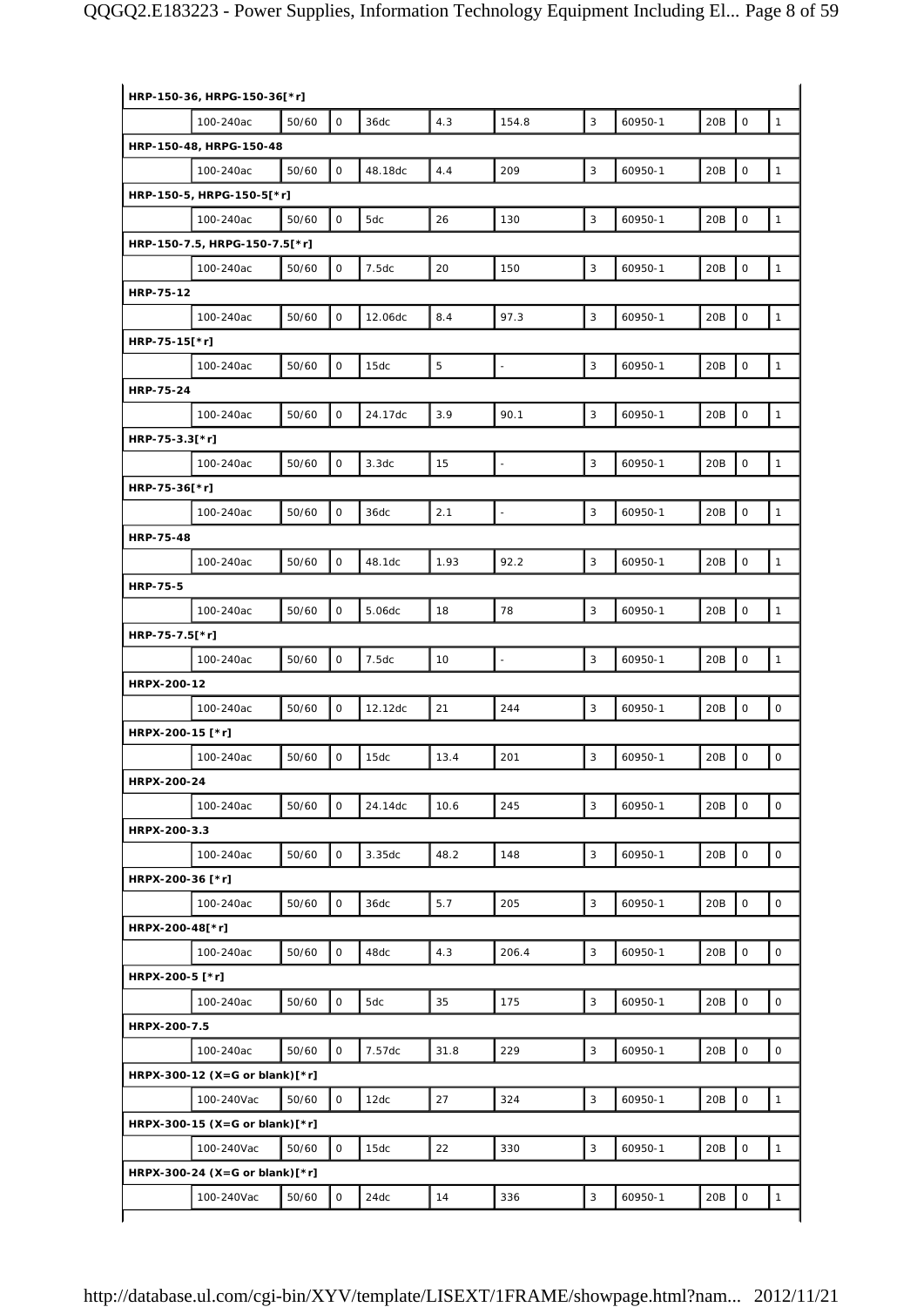| HRPX-300-3.3 (X=G or blank)[*r] |                                                    |       |              |                   |                |                          |            |              |     |                     |                     |
|---------------------------------|----------------------------------------------------|-------|--------------|-------------------|----------------|--------------------------|------------|--------------|-----|---------------------|---------------------|
|                                 | 100-240Vac                                         | 50/60 | $\mathsf{O}$ | 3.3dc             | 60             | 198                      | 3          | 60950-1      | 20B | $\mathsf O$         | $\mathbf{1}$        |
|                                 | HRPX-300-36 (X=G or blank) $[*r]$                  |       |              |                   |                |                          |            |              |     |                     |                     |
|                                 | 100-240Vac                                         | 50/60 | 0            | 36dc              | 9              | 324                      | 3          | 60950-1      | 20B | $\mathsf O$         | $\mathbf{1}$        |
|                                 | HRPX-300-48 (X=G or blank) $\lceil$ *r]            |       |              |                   |                |                          |            |              |     |                     |                     |
|                                 | 100-240Vac                                         | 50/60 | 0            | 48dc              | $\overline{7}$ | 336                      | 3          | 60950-1      | 20B | $\mathsf O$         | $\mathbf{1}$        |
|                                 | HRPX-300-5 (X=G or blank) $[*r]$                   |       |              |                   |                |                          |            |              |     |                     |                     |
|                                 | 100-240Vac                                         | 50/60 | 0            | 5dc               | 60             | 300                      | 3          | 60950-1      | 20B | $\mathsf O$         | $\mathbf{1}$        |
|                                 | HRPX-300-7.5 (X=G or blank)[*r]                    |       |              |                   |                |                          |            |              |     |                     |                     |
|                                 | 100-240Vac                                         | 50/60 | $\mathsf O$  | 7.5dc             | 40             | 300                      | 3          | 60950-1      | 20B | $\mathsf O$         | $\mathbf{1}$        |
|                                 | HRPX-450-12 (X=G or blank) $[*r]$                  |       |              |                   |                |                          |            |              |     |                     |                     |
|                                 | 100-240Vac                                         | 50/60 | 0            | $+12dc$           | 37.5           | 450                      | 3          | 60950-1      | 20B | $\mathsf O$         | $\mathbf{1}$        |
|                                 | HRPX-450-15 (X=G or blank) $\lceil$ *r]            |       |              |                   |                |                          |            |              |     |                     |                     |
|                                 | 100-240Vac                                         | 50/60 | $\mathsf{O}$ | $+15dc$           | 30             | 450                      | 3          | 60950-1      | 20B | $\mathsf O$         | $\mathbf{1}$        |
|                                 | HRPX-450-24 (X=G or blank) $[*r]$                  |       |              |                   |                |                          |            |              |     |                     |                     |
|                                 | 100-240Vac                                         | 50/60 | 0            | $+24dc$           | 18.8           | 451.2                    | 3          | 60950-1      | 20B | $\mathsf O$         | $\mathbf{1}$        |
|                                 | HRPX-450-3.3 (X=G or blank) $[*r]$                 |       |              |                   |                |                          |            |              |     |                     |                     |
|                                 | 100-240Vac                                         | 50/60 | 0            | $+3.3dc$          | 90             | 297                      | 3          | 60950-1      | 20B | $\mathsf O$         | $\mathbf{1}$        |
|                                 | HRPX-450-36 (X=G or blank) $[*r]$                  |       |              |                   |                |                          |            |              |     |                     |                     |
|                                 | 100-240Vac                                         | 50/60 | 0            | $+36dc$           | 12.5           | 450                      | 3          | 60950-1      | 20B | $\mathsf{O}\xspace$ | $\mathbf{1}$        |
|                                 | HRPX-450-48 ( $X = G$ or blank) $[ *r]$            |       |              |                   |                |                          |            |              |     |                     |                     |
|                                 | 100-240Vac                                         | 50/60 | O            | $+48dc$           | 9.5            | 456                      | 3          | 60950-1      | 20B | $\mathsf O$         | $\mathbf{1}$        |
|                                 | HRPX-450-5 (X=G or blank) $[*r]$                   |       |              |                   |                |                          |            |              |     |                     |                     |
|                                 | 100-240Vac                                         | 50/60 | 0            | $+5dc$            | 90             | 450                      | 3          | 60950-1      | 20B | $\mathsf O$         | $\mathbf{1}$        |
|                                 | HRPX-450-7.5 (X=G or blank)[*r]                    |       |              |                   |                |                          |            |              |     |                     |                     |
|                                 | 100-240Vac                                         | 50/60 | 0            | $+7.5dc$          | 60             | 450                      | $\sqrt{3}$ | 60950-1      | 20B | $\mathsf O$         | $\mathbf{1}$        |
|                                 | HRPX-600-12 (where X is G or blank)                |       |              |                   |                |                          |            |              |     |                     |                     |
|                                 | 100-240ac                                          | 50/60 | $\mathsf O$  | 12dc              | 53             |                          | 3          | 60950-1      | 20B | $\mathsf O$         | $\mathsf O$         |
|                                 | HRPX-600-15 (where X is G or blank)                |       |              |                   |                |                          |            |              |     |                     |                     |
|                                 | 100-240ac                                          | 50/60 | $\circ$      | 15dc              | 43             | $\bar{\phantom{a}}$      | 3          | 60950-1      | 20B | $\mathbf 0$         | $\mathbf 0$         |
|                                 | HRPX-600-24, HRP-600-24GR (where X is G or blank)  |       |              |                   |                |                          |            |              |     |                     |                     |
|                                 | 100-240ac                                          | 50/60 | $\mathsf{O}$ | 24dc              | 27             | $\blacksquare$           | 3          | 60950-1      | 20B | $\mathsf O$         | 0                   |
|                                 | HRPX-600-3.3 (where X is G or blank)               |       |              |                   |                |                          |            |              |     |                     |                     |
|                                 | 100-240ac                                          | 50/60 | 0            | 3.3 <sub>dc</sub> | 120            | $\blacksquare$           | 3          | 60950-1      | 20B | $\mathbf 0$         | 0                   |
|                                 | HRPX-600-36 (where X is G or blank)                |       |              |                   |                |                          |            |              |     |                     |                     |
|                                 | 100-240ac                                          | 50/60 | 0            | 36dc              | 17.5           | $\Box$                   | 3          | 60950-1      | 20B | $\mathsf O$         | 0                   |
|                                 | HRPX-600-48, HRPX-600-48UN (where X is G or blank) |       |              |                   |                |                          |            |              |     |                     |                     |
|                                 | 100-240ac                                          | 50/60 | 0            | 48dc              | 13             | $\overline{a}$           | 3          | 60950-1      | 20B | $\mathsf O$         | 0                   |
|                                 | HRPX-600-5 (where X is G or blank)                 |       |              |                   |                |                          |            |              |     |                     |                     |
|                                 | 100-240ac                                          | 50/60 | 0            | 5dc               | 120            | $\overline{\phantom{a}}$ | 3          | 60950-1      | 20B | $\mathsf O$         | 0                   |
|                                 | HRPX-600-7.5 (where X is G or blank)               |       |              |                   |                |                          |            |              |     |                     |                     |
|                                 | 100-240ac                                          | 50/60 | O            | 7.5 <sub>dc</sub> | 80             | $\bar{\phantom{a}}$      | 3          | 60950-1      | 20B | $\mathsf O$         | $\mathsf{O}\xspace$ |
| HSP-150-2.5                     |                                                    |       |              |                   |                |                          |            |              |     |                     |                     |
|                                 | 100-240ac                                          | 50/60 | 0            | 2.57dc            | 45.1           | 80.1                     | 3          |              | 20B | $\mathsf O$         | $\mathbf{1}$        |
| HSP-150-3.8                     |                                                    |       |              |                   |                |                          |            | 60950-1, 2nd |     |                     |                     |
|                                 | 100-240ac                                          | 50/60 | O            | 3.86dc            | 49.7           | 148.7                    | 3          | 60950-1, 2nd | 20B | $\mathsf O$         | $\mathbf{1}$        |
|                                 |                                                    |       |              |                   |                |                          |            |              |     |                     |                     |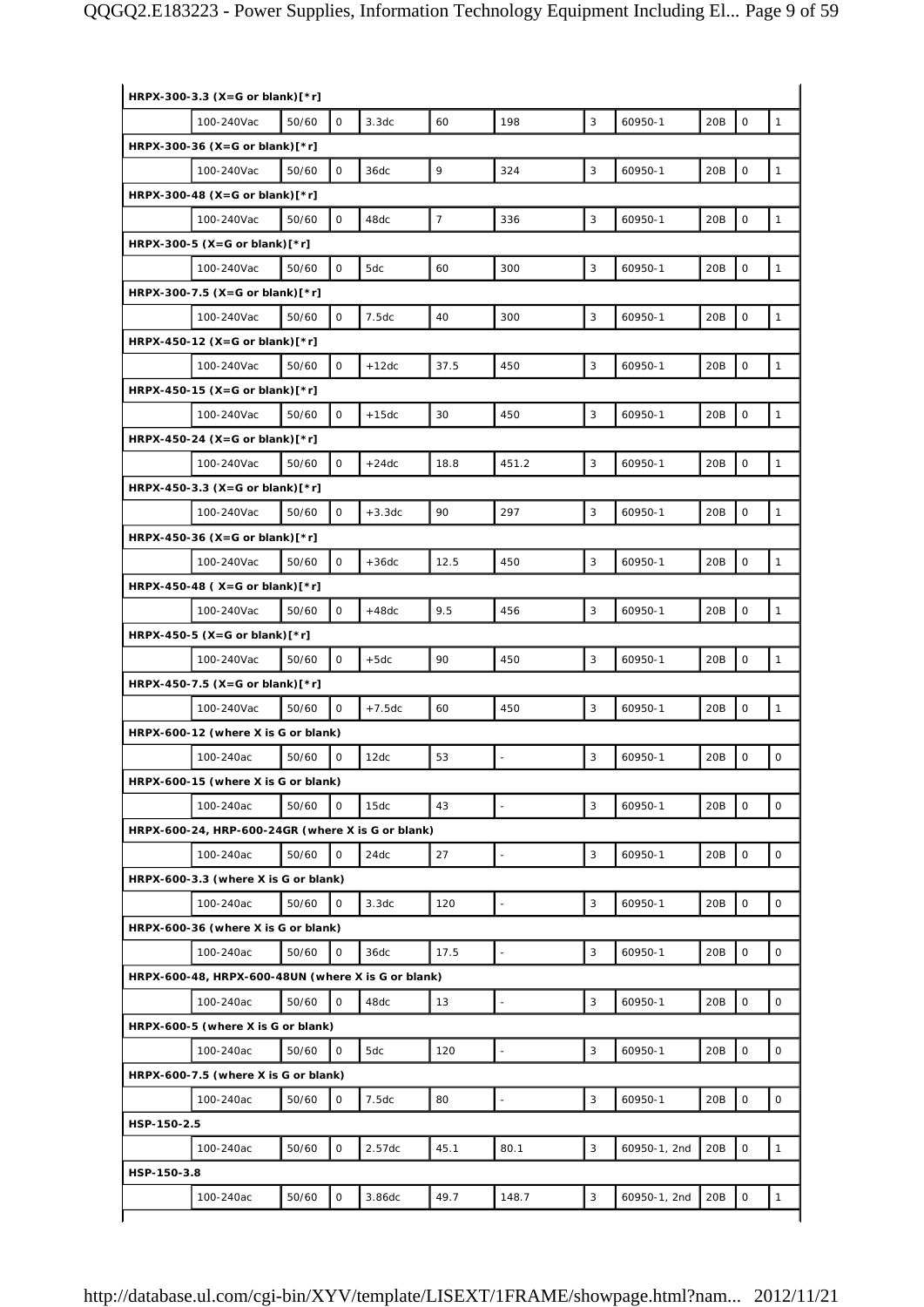| HSP-250-2.5                   | 100-240ac | 50/60     | $\mathsf{O}$        | 5.08dc      | 49.7           | 209.2                    | $\mathbf{3}$   | 60950-1, 2nd | 20B | $\mathsf{O}$        | $\mathbf{1}$        |
|-------------------------------|-----------|-----------|---------------------|-------------|----------------|--------------------------|----------------|--------------|-----|---------------------|---------------------|
|                               |           |           |                     |             |                |                          |                |              |     |                     |                     |
|                               |           |           |                     |             |                |                          |                |              |     |                     |                     |
|                               | 100-240ac | 50/60     | $\mathsf{O}\xspace$ | 2.58        | 61.06          | 146.99                   | 3              | 60950-1, 2nd | 20B | $\mathsf{O}\xspace$ | $\mathbf{1}$        |
| HSP-250-3.6                   |           |           |                     |             |                |                          |                |              |     |                     |                     |
|                               | 100-240ac | 50/60     | $\mathsf O$         | 3.68        | 62.5           | 192.61                   | $\mathbf{3}$   | 60950-1, 2nd | 20B | $\mathsf O$         | $\mathbf{1}$        |
| HSP-250-5                     |           |           |                     |             |                |                          |                |              |     |                     |                     |
|                               | 100-240ac | 50/60     | $\mathsf{O}$        | 5.07        | 65.45          | 277.1                    | $\mathbf{3}$   | 60950-1, 2nd | 20B | $\mathsf O$         | $\mathbf{1}$        |
| <b>ID-60B</b>                 | 100-240ac | 50/60     | 0                   | 5.06        | 24             | 71                       | 3              | 60950-1      | 20B | $\mathsf O$         | $\mathsf{O}\xspace$ |
|                               |           |           |                     | 27.48       | 3.6            | 77                       | 3              |              |     |                     |                     |
| <b>IPC-200</b><br>[*r]        | 100-240ac | $47 - 63$ | $\mathsf{O}\xspace$ | 3.3         | 15             | $\blacksquare$           | 3              | 60950-1      | 20B | $\mathsf O$         | $\mathbf{1}$        |
|                               |           |           |                     | 5           | 25             | $\blacksquare$           | 3              |              |     |                     |                     |
|                               |           |           |                     | 12          | 13             | $\sim$                   | 3              |              |     |                     |                     |
|                               |           |           |                     | $-5$        | 0.5            | $\overline{\phantom{a}}$ | 3              |              |     |                     |                     |
|                               |           |           |                     | $-12$       | $\mathbf{1}$   | $\overline{\phantom{a}}$ | 3              |              |     |                     |                     |
|                               |           |           |                     | 5           | $\overline{a}$ | $\overline{\phantom{a}}$ | 3              |              |     |                     |                     |
| <b>IPC-250</b><br>$[\cdot r]$ | 100-240ac | $47 - 63$ | $\mathsf{O}\xspace$ | 3.3         | 20             | $\overline{\phantom{a}}$ | 3              | 60950-1      | 20B | $\mathsf{O}\xspace$ | $\mathbf{1}$        |
|                               |           |           |                     | 5           | 25             | $\blacksquare$           | 3              |              |     |                     |                     |
|                               |           |           |                     | 12          | 15             | L,                       | 3              |              |     |                     |                     |
|                               |           |           |                     | $-5$        | 0.5            | $\blacksquare$           | 3              |              |     |                     |                     |
|                               |           |           |                     | $-12$       | $\mathbf{1}$   | $\sim$                   | 3              |              |     |                     |                     |
|                               |           |           |                     | 5           | $\overline{2}$ | $\overline{\phantom{a}}$ | $\mathbf{3}$   |              |     |                     |                     |
| IPC-300A[*r]                  |           |           |                     |             |                |                          |                |              |     |                     |                     |
|                               | 100-240ac | $47 - 63$ | $\mathsf{O}\xspace$ | 3.3         | 20             | $\overline{\phantom{a}}$ | 3              | 60950-1      | 20B | $\mathsf{O}\xspace$ | $\mathbf{1}$        |
|                               |           |           |                     | 5           | 30             | $\sim$                   | $\mathbf{3}$   |              |     |                     |                     |
|                               |           |           |                     | 12          | 18             | $\blacksquare$           | 3              |              |     |                     |                     |
|                               |           |           |                     | -5          | 0.5            | ÷,                       | 3              |              |     |                     |                     |
|                               |           |           |                     | $-12$       | $\mathbf{1}$   | $\overline{\phantom{a}}$ | 3              |              |     |                     |                     |
|                               |           |           |                     | 5           | $\sqrt{2}$     |                          | 3              |              |     |                     |                     |
| IPC-300B[*r]                  |           |           |                     |             |                |                          |                |              |     |                     |                     |
|                               | 100-240ac | $47 - 63$ | $\mathsf{O}$        | 24          | 3              | $\sim$                   | $\mathbf{3}$   | 60950-1      | 20B | $\mathsf{O}\xspace$ | $\mathbf{1}$        |
|                               |           |           |                     | 5           | 30             | ÷,                       | 3              |              |     |                     |                     |
|                               |           |           |                     | 12          | 18             | ÷,                       | $\mathbf{3}$   |              |     |                     |                     |
|                               |           |           |                     | $-5$        | 0.5            | $\blacksquare$           | $\overline{3}$ |              |     |                     |                     |
|                               |           |           |                     | $-12$       | $\mathbf{1}$   | ÷,                       | 3              |              |     |                     |                     |
|                               |           |           |                     | 5           | $\overline{2}$ | $\blacksquare$           | 3              |              |     |                     |                     |
| <b>IQ-60D</b>                 | 100-240ac | 50/60     | $\mathsf{O}\xspace$ | 5.07        | 13             | 60                       | $\sqrt{3}$     | 60950-1      | 20B | $\mathsf{O}\xspace$ | $\mathsf{O}\xspace$ |
|                               |           |           |                     | 27.24       | 3.2            | 73                       | 3              |              |     |                     |                     |
|                               |           |           |                     | 13.34       | 6.8            | 58                       | $\sqrt{3}$     |              |     |                     |                     |
|                               |           |           |                     | $-13.35$    | 6.8            | 57                       | 3              |              |     |                     |                     |
| <b>IQ-60F</b>                 | 100-240ac | 50/60     | $\mathsf{O}$        | 5.08        | 11.5           | 58                       | $\sqrt{3}$     | 60950-1      | 20B | $\mathsf{O}\xspace$ | $\mathsf{O}\xspace$ |
|                               |           |           |                     | 17.23       | 4.7            | 63                       | 3              |              |     |                     |                     |
|                               |           |           |                     | 28.7        | 3.7            | 69                       | $\mathbf{3}$   |              |     |                     |                     |
|                               |           |           |                     | $-16.23$    | 5.4            | 60                       | 3              |              |     |                     |                     |
|                               |           |           |                     |             |                |                          |                |              |     |                     |                     |
| <b>IT-60D</b>                 | 100-240ac | 50/60     | $\mathsf O$         | $\mathbf 5$ | $\sqrt{3}$     | $\sim$                   | $\sqrt{3}$     | 60950-1      | 20B | $\mathsf O$         | 0                   |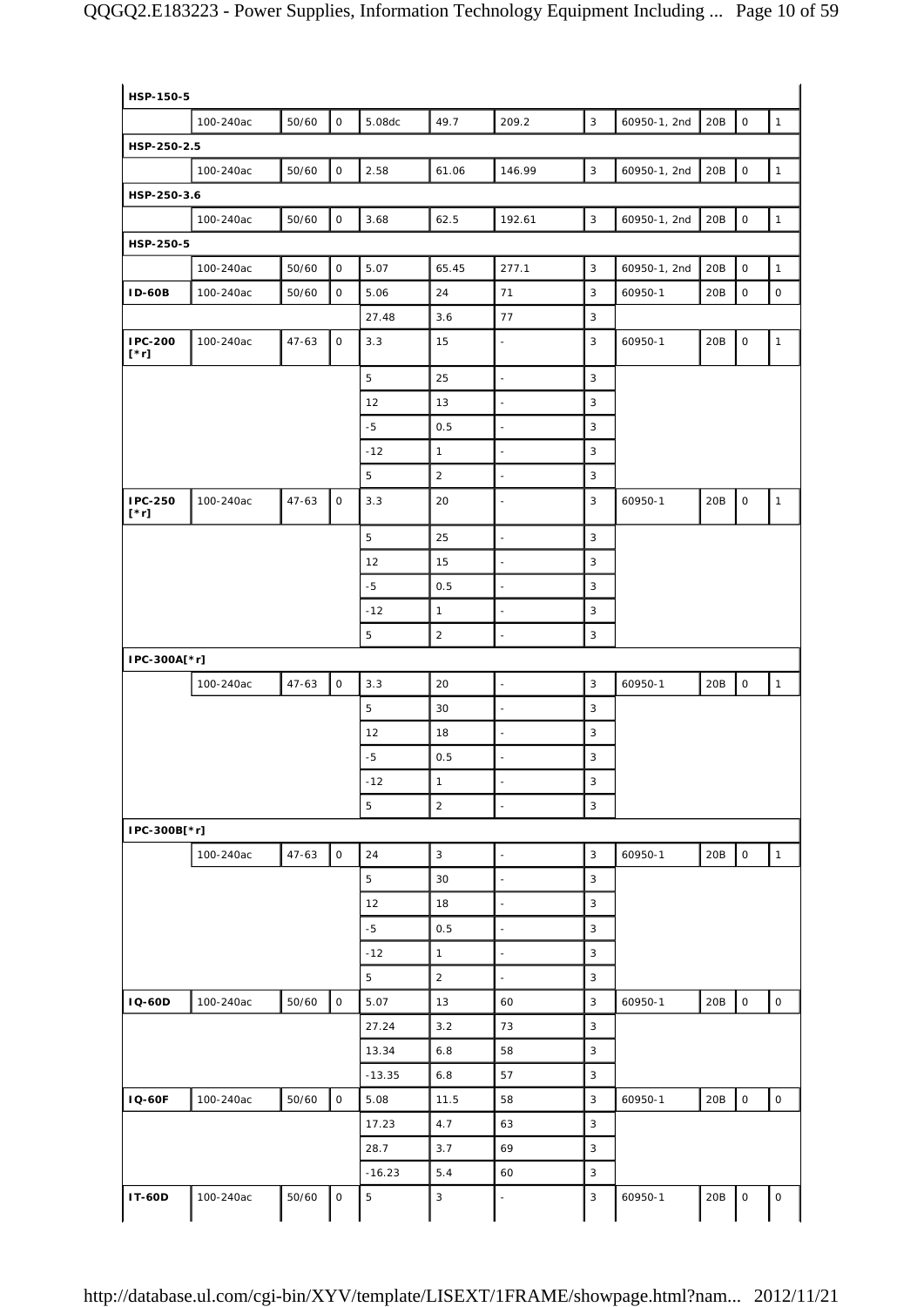| $[\cdot r]$                  |           |       |                     |         |      |                          |   |         |     |                     |                     |
|------------------------------|-----------|-------|---------------------|---------|------|--------------------------|---|---------|-----|---------------------|---------------------|
|                              |           |       |                     | 12      | 0.8  | $\overline{\phantom{a}}$ | 3 |         |     |                     |                     |
|                              |           |       |                     | 24      | 1.4  | $\blacksquare$           | 3 |         |     |                     |                     |
| <b>IT-60F</b><br>$[\cdot r]$ | 100-240ac | 50/60 | 0                   | 5       | 3    | $\sim$                   | 3 | 60950-1 | 20B | 0                   | $\mathsf O$         |
|                              |           |       |                     | 15      | 0.8  | $\sim$                   | 3 |         |     |                     |                     |
|                              |           |       |                     | 24      | 1.3  |                          | 3 |         |     |                     |                     |
| LPP-100-12                   |           |       |                     |         |      |                          |   |         |     |                     |                     |
|                              | 100-240ac | 50/60 | $\mathsf O$         | 12.06   | 10.1 | 104                      | 3 | 60950-1 | 20B | $\mathbf 0$         | $\mathbf{1}$        |
| LPP-100-13.5[*r]             |           |       |                     |         |      |                          |   |         |     |                     |                     |
|                              | 100-240ac | 50/60 | $\mathsf O$         | 13.5    | 7.5  | 101.25                   | 3 | 60950-1 | 20B | $\mathsf{O}\xspace$ | $\mathbf{1}$        |
| LPP-100-15[*r]               |           |       |                     |         |      |                          |   |         |     |                     |                     |
|                              | 100-240ac | 50/60 | $\mathsf O$         | 15      | 6.7  | 100.5                    | 3 | 60950-1 | 20B | $\mathsf O$         | $\mathbf{1}$        |
| LPP-100-24[*r]               |           |       |                     |         |      |                          |   |         |     |                     |                     |
|                              | 100-240ac | 50/60 | $\mathsf O$         | 24      | 4.2  | 100.8                    | 3 | 60950-1 | 20B | $\mathsf O$         | $\mathbf{1}$        |
| LPP-100-27                   |           |       |                     |         |      |                          |   |         |     |                     |                     |
|                              | 100-240ac | 50/60 | $\mathsf O$         | 27.19   | 4.9  | 115                      | 3 | 60950-1 | 20B | $\mathsf O$         | $\mathbf{1}$        |
| LPP-100-3.3[*r]              |           |       |                     |         |      |                          |   |         |     |                     |                     |
|                              | 100-240ac | 50/60 | 0                   | 3.3     | 20   | 66                       | 3 | 60950-1 | 20B | $\mathsf O$         | $\mathbf{1}$        |
| LPP-100-48                   |           |       |                     |         |      |                          |   |         |     |                     |                     |
|                              | 100-240ac | 50/60 | $\mathsf O$         | 48.24   | 3.12 | 104                      | 3 | 60950-1 | 20B | $\mathsf O$         | $\mathbf{1}$        |
| LPP-100-48PD                 |           |       |                     |         |      |                          |   |         |     |                     |                     |
|                              | 100-240ac | 50/60 | $\mathsf O$         | 48.24   | 3.12 | 104                      | 3 | 60950-1 | 20B | $\mathsf O$         | $\mathbf{1}$        |
| LPP-100-5                    |           |       |                     |         |      |                          |   |         |     |                     |                     |
|                              | 100-240ac | 50/60 | $\mathsf O$         | 4.87    | 25.3 | 111                      | 3 | 60950-1 | 20B | $\mathsf O$         | $\mathbf{1}$        |
| LPP-100-7.5[*r]              |           |       |                     |         |      |                          |   |         |     |                     |                     |
|                              | 100-240ac | 50/60 | 0                   | 7.5     | 13.5 | 101.25                   | 3 | 60950-1 | 20B | $\mathsf O$         | $\mathbf{1}$        |
| LPP-100ZX-13.5               |           |       |                     |         |      |                          |   |         |     |                     |                     |
|                              | 100-240ac | 50/60 | $\mathsf O$         | 48.24dc | 3.12 | 104                      | 3 | 60950-1 | 20B | $\mathsf{O}\xspace$ | $\mathsf O$         |
| LPP-150-12[*r]               |           |       |                     |         |      |                          |   |         |     |                     |                     |
|                              | 100-240ac | 50/60 | $\mathsf O$         | 12      | 12.5 | $\overline{\phantom{a}}$ | 3 | 60950-1 | 20B | $\mathsf O$         | $\mathsf{O}\xspace$ |
| LPP-150-12M[*r]              |           |       |                     |         |      |                          |   |         |     |                     |                     |
|                              | 100-240ac | 50/60 | 0                   | 13      | 11   | $\omega$                 | 3 | 60950-1 | 20B | $\mathbf 0$         | $\mathbf{1}$        |
| LPP-150-13.5[*r]             |           |       |                     |         |      |                          |   |         |     |                     |                     |
|                              | 100-240ac | 50/60 | $\mathsf{O}\xspace$ | 13.5    | 11.2 | $\mathbb{Z}$             | 3 | 60950-1 | 20B | $\mathsf O$         | $\mathsf{O}\xspace$ |
| LPP-150-15[*r]               |           |       |                     |         |      |                          |   |         |     |                     |                     |
|                              | 100-240ac | 50/60 | $\mathsf O$         | 15      | 10   | $\mathbb{Z}$             | 3 | 60950-1 | 20B | $\mathsf O$         | $\mathsf O$         |
| LPP-150-24                   |           |       |                     |         |      |                          |   |         |     |                     |                     |
|                              | 100-240ac | 50/60 | $\mathsf O$         | 24.25   | 10.9 | 210                      | 3 | 60950-1 | 20B | $\mathbf 0$         | $\mathsf O$         |
| LPP-150-27[*r]               |           |       |                     |         |      |                          |   |         |     |                     |                     |
|                              | 100-240ac | 50/60 | $\mathsf O$         | 27      | 5.6  | $\bar{\phantom{a}}$      | 3 | 60950-1 | 20B | $\mathsf O$         | $\mathsf{O}\xspace$ |
| LPP-150-3.3[*r]              |           |       |                     |         |      |                          |   |         |     |                     |                     |
|                              | 100-240ac | 50/60 | $\mathsf{O}\xspace$ | 3.3     | 30   | $\mathbb{Z}$             | 3 | 60950-1 | 20B | $\mathsf O$         | $\mathsf{O}\xspace$ |
| LPP-150-48                   |           |       |                     |         |      |                          |   |         |     |                     |                     |
|                              | 100-240ac | 50/60 | $\mathsf O$         | 48.32   | 12.1 | 225                      | 3 | 60950-1 | 20B | $\mathbf 0$         | $\mathsf O$         |
| LPP-150-5[*r]                |           |       |                     |         |      |                          |   |         |     |                     |                     |
|                              | 100-240ac | 50/60 | $\mathsf{O}\xspace$ | 5.09    | 36.2 | 163                      | 3 | 60950-1 | 20B | $\mathsf O$         | $\mathsf O$         |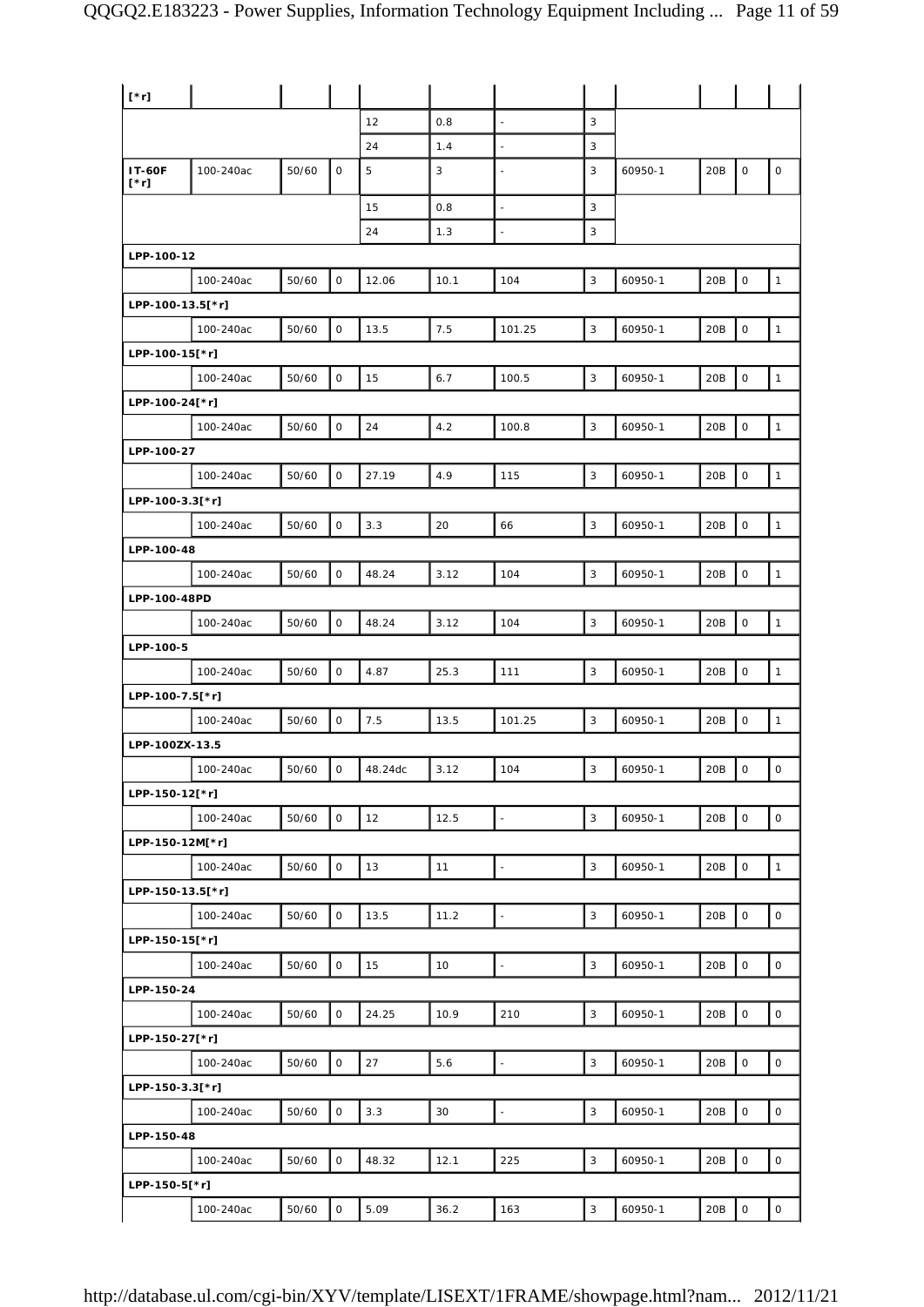| LPP-150-7.5[*r]  |                       |       |                     |        |       |                          |              |         |     |                     |                     |
|------------------|-----------------------|-------|---------------------|--------|-------|--------------------------|--------------|---------|-----|---------------------|---------------------|
|                  | 100-240ac             | 50/60 | $\mathsf O$         | 7.5    | 20    | $\mathbb{Z}$             | 3            | 60950-1 | 20B | $\mathsf{O}\xspace$ | $\circ$             |
| LPS-100-12[*r]   |                       |       |                     |        |       |                          |              |         |     |                     |                     |
|                  | 100-120/<br>200-240ac | 50/60 | $\mathbf 0$         | 12     | 8.4   | $\blacksquare$           | 3            | 60950-1 | 20B | $\mathbf 0$         | $\mathbf{1}$        |
| LPS-100-13.5[*r] |                       |       |                     |        |       |                          |              |         |     |                     |                     |
|                  | 100-120/<br>200-240ac | 50/60 | $\mathbf 0$         | 13.5   | 7.5   | $\Box$                   | $\mathbf{3}$ | 60950-1 | 20B | $\mathbf 0$         | $\mathbf{1}$        |
| LPS-100-15[*r]   |                       |       |                     |        |       |                          |              |         |     |                     |                     |
|                  | 100-120/<br>200-240ac | 50/60 | $\mathsf O$         | 15     | 6.7   | 101                      | $\sqrt{3}$   | 60950-1 | 20B | $\mathsf O$         | $\mathbf{1}$        |
| LPS-100-24[*r]   |                       |       |                     |        |       |                          |              |         |     |                     |                     |
|                  | 100-120/<br>200-240ac | 50/60 | $\mathsf O$         | 24     | 4.2   | 101                      | 3            | 60950-1 | 20B | $\mathbf 0$         | $\mathsf O$         |
| LPS-100-27[*r]   |                       |       |                     |        |       |                          |              |         |     |                     |                     |
|                  | 100-120/<br>200-240ac | 50/60 | $\mathsf O$         | 27     | 3.8   | 103                      | 3            | 60950-1 | 20B | $\mathsf O$         | $\mathsf O$         |
| LPS-100-3.3[*r]  |                       |       |                     |        |       |                          |              |         |     |                     |                     |
|                  | 100-120/<br>200-240ac | 50/60 | $\mathsf{O}\xspace$ | 3.3    | 20    | 66                       | 3            | 60950-1 | 20B | $\mathsf{O}\xspace$ | $\mathsf O$         |
| LPS-100-48       |                       |       |                     |        |       |                          |              |         |     |                     |                     |
|                  | 100-120/<br>200-240ac | 50/60 | $\mathsf O$         | 48.03  | 2.48  | 130                      | $\mathbf{3}$ | 60950-1 | 20B | $\mathbf 0$         | $\mathbf{1}$        |
| LPS-100-5        |                       |       |                     |        |       |                          |              |         |     |                     |                     |
|                  | 100-120/<br>200-240ac | 50/60 | $\mathbf 0$         | 5.03   | 24    | 106.32                   | $\mathbf{3}$ | 60950-1 | 20B | $\mathsf{O}\xspace$ | $\mathsf O$         |
| LPS-100-7.5[*r]  |                       |       |                     |        |       |                          |              |         |     |                     |                     |
|                  | 100-120/<br>200-240ac | 50/60 | $\mathsf O$         | 7.5    | 13.3  | $\overline{\phantom{a}}$ | $\mathbf{3}$ | 60950-1 | 20B | $\mathbf 0$         | $\mathbf{1}$        |
| LPS-50-12[*r]    |                       |       |                     |        |       |                          |              |         |     |                     |                     |
|                  | 100-240ac             | 50/60 | $\mathbf 0$         | 12dc   | 4.2   | $\overline{\phantom{a}}$ | 3            | 60950-1 | 20B | $\mathbf 0$         | $\mathsf{O}\xspace$ |
| LPS-50-13.5[*r]  |                       |       |                     |        |       |                          |              |         |     |                     |                     |
|                  | 100-240ac             | 50/60 | $\mathsf O$         | 13.5dc | 3.8   | $\blacksquare$           | 3            | 60950-1 | 20B | $\mathsf O$         | 0                   |
| LPS-50-15[*r]    |                       |       |                     |        |       |                          |              |         |     |                     |                     |
|                  | 100-240ac             | 50/60 | $\mathsf O$         | 15dc   | 3.4   | $\blacksquare$           | $\mathbf{3}$ | 60950-1 | 20B | $\mathsf O$         | $\mathsf{O}\xspace$ |
| LPS-50-24[*r]    | 100-240ac             | 50/60 | $\mathsf{O}\xspace$ | 24     | 2.1   | $\overline{\phantom{a}}$ | $\mathsf 3$  | 60950-1 | 20B | $\mathsf{O}\xspace$ | $\mathbf 1$         |
| LPS-50-27[*r]    |                       |       |                     |        |       |                          |              |         |     |                     |                     |
|                  | 100-240ac             | 50/60 | $\mathsf O$         | 27     | 1.9   | $\Box$                   | $\mathbf{3}$ | 60950-1 | 20B | $\mathsf{O}\xspace$ | $\mathbf 1$         |
| LPS-50-3.3[*r]   |                       |       |                     |        |       |                          |              |         |     |                     |                     |
|                  | 100-240ac             | 50/60 | $\mathsf O$         | 3.3    | 10    | $\Box$                   | $\mathbf{3}$ | 60950-1 | 20B | $\mathsf{O}\xspace$ | $\mathbf{1}$        |
| LPS-50-48[*r]    |                       |       |                     |        |       |                          |              |         |     |                     |                     |
|                  | 100-240ac             | 50/60 | $\mathsf{O}\xspace$ | 48dc   | 1.1   | $\Box$                   | $\mathbf{3}$ | 60950-1 | 20B | $\mathsf{O}\xspace$ | $\mathsf{O}\xspace$ |
| LPS-50-5[*r]     |                       |       |                     |        |       |                          |              |         |     |                     |                     |
|                  | 100-240ac             | 50/60 | $\mathsf{O}\xspace$ | 5dc    | 10    | $\Box$                   | $\mathbf{3}$ | 60950-1 | 20B | $\mathsf{O}\xspace$ | $\mathsf O$         |
| LPS-50-7.5       |                       |       |                     |        |       |                          |              |         |     |                     |                     |
|                  | 100-240ac             | 50/60 | $\mathsf O$         | 7.5dc  | 6.7   | $\blacksquare$           | 3            | 60950-1 | 20B | $\mathsf{O}\xspace$ | $\mathsf{O}\xspace$ |
| LPS-75-12[*r]    |                       |       |                     |        |       |                          |              |         |     |                     |                     |
|                  | 100-240ac             | 50/60 | $\mathsf{O}\xspace$ | 12     | $6.2$ | L.                       | $\sqrt{3}$   | 60950-1 | 20B | $\mathsf{O}\xspace$ | 0                   |
| LPS-75-15[*r]    |                       |       |                     |        |       |                          |              |         |     |                     |                     |
|                  |                       |       |                     |        |       |                          |              |         |     |                     |                     |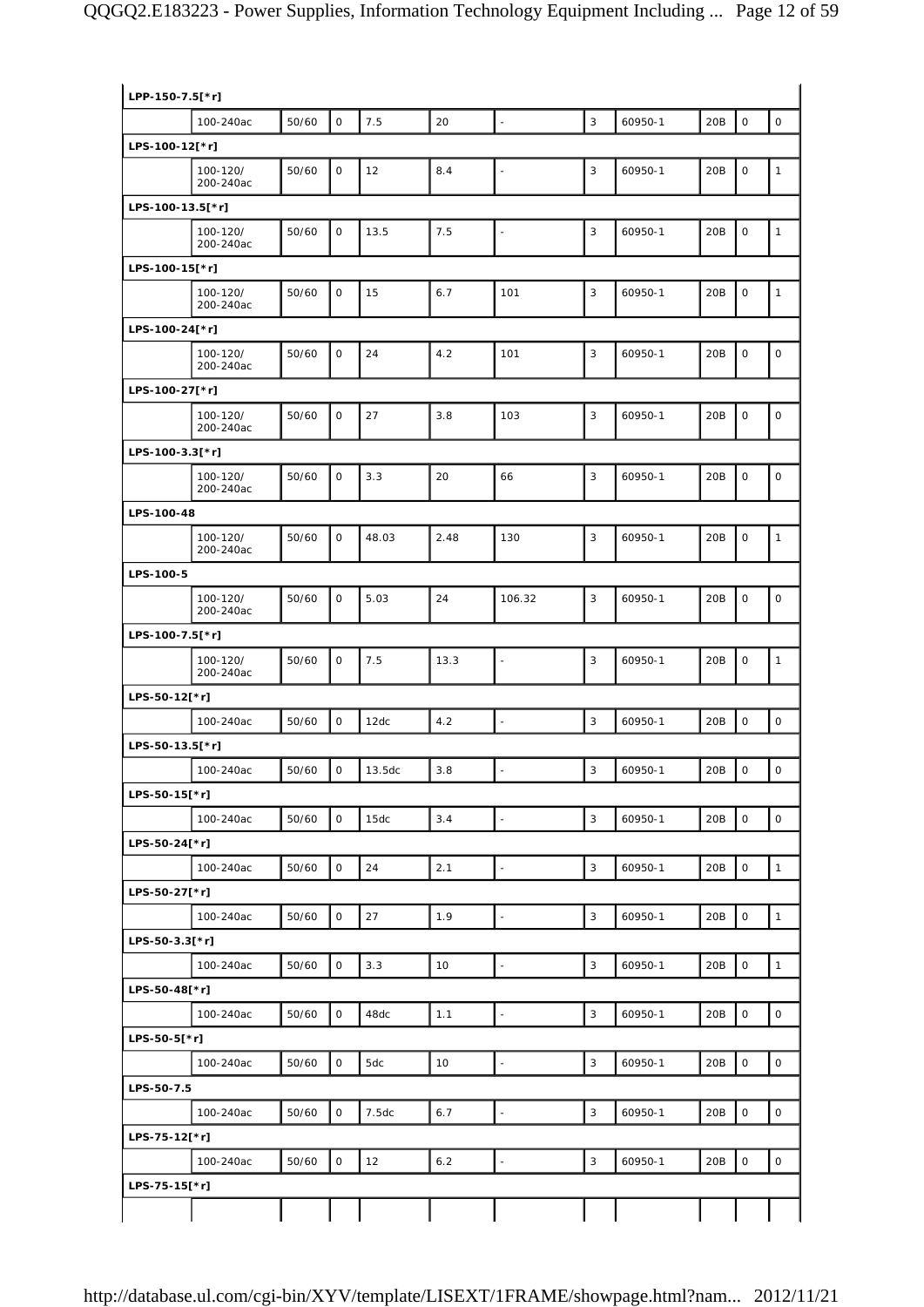|                  | 100-240ac                                              | 50/60  | l o            | 15    | 5    |                                                                                    | 3                        | 60950-1 | 20B | $\mathsf O$  | $\mathbf 0$                                                    |
|------------------|--------------------------------------------------------|--------|----------------|-------|------|------------------------------------------------------------------------------------|--------------------------|---------|-----|--------------|----------------------------------------------------------------|
| LPS-75-24        |                                                        |        |                |       |      |                                                                                    |                          |         |     |              |                                                                |
|                  | 100-240ac                                              | 50/60  | $\mathsf O$    | 24.1  | 4.9  | 95                                                                                 | 3                        | 60950-1 | 20B | 0            | 0                                                              |
| $LPS-75-3.3[*r]$ |                                                        |        |                |       |      |                                                                                    |                          |         |     |              |                                                                |
|                  | 100-240ac                                              | 50/60  | 0              | 3.3   | 15   | $\blacksquare$                                                                     | 3                        | 60950-1 | 20B | 0            | $\mathsf O$                                                    |
| LPS-75-48        |                                                        |        |                |       |      |                                                                                    |                          |         |     |              |                                                                |
|                  | 100-240ac                                              | 50/60  | $\mathsf{O}$   | 48.1  | 2.6  | 98                                                                                 | 3                        | 60950-1 | 20B | 0            | $\mathsf O$                                                    |
|                  |                                                        |        |                |       |      |                                                                                    |                          |         |     |              |                                                                |
| LPS-75-5         |                                                        |        |                |       |      |                                                                                    |                          |         |     |              |                                                                |
|                  | 100-240ac                                              | 50/60  | $\mathsf O$    | 5.1   | 24   | 94                                                                                 | 3                        | 60950-1 | 20B | 0            | $\mathsf O$                                                    |
| MDR-40-12        |                                                        |        |                |       |      |                                                                                    |                          |         |     |              |                                                                |
|                  | 100-240ac                                              | 50/60  | $\mathsf O$    | 12    | 3.3  | 40                                                                                 | 3                        | 60950-1 | 20B | 0            | $\mathbf{1}$                                                   |
| <b>MDR-40-24</b> |                                                        |        |                |       |      |                                                                                    |                          |         |     |              |                                                                |
|                  | 100-240ac                                              | 50/60  | $\mathsf O$    | 24    | 1.7  | 40                                                                                 | 3                        | 60950-1 | 20B | 0            | $\mathbf{1}$                                                   |
| <b>MDR-40-48</b> |                                                        |        |                |       |      |                                                                                    |                          |         |     |              |                                                                |
|                  | 100-240ac                                              | 50/60  | $\mathsf{O}$   | 48    | 0.83 | 40                                                                                 | 3                        | 60950-1 | 20B | 0            | $\mathbf{1}$                                                   |
| <b>MDR-40-5</b>  |                                                        |        |                |       |      |                                                                                    |                          |         |     |              |                                                                |
|                  | 100-240ac                                              | 50/60  | $\mathsf O$    | 5     | 6    | 40                                                                                 | 3                        | 60950-1 | 20B | 0            | $\mathbf{1}$                                                   |
| MDR-60-12        |                                                        |        |                |       |      |                                                                                    |                          |         |     |              |                                                                |
|                  | 100-240ac                                              | 50/60  | $\mathsf O$    | 12.1  | 6.8  | 79.7                                                                               | 3                        | 60950-1 | 20B | 0            | $\mathbf{1}$                                                   |
| <b>MDR-60-24</b> |                                                        |        |                |       |      |                                                                                    |                          |         |     |              |                                                                |
|                  | 100-240ac                                              | 50/60  | $\mathsf O$    | 24    | 2.5  | 60                                                                                 | 3                        | 60950-1 | 20B | 0            | $\mathbf{1}$                                                   |
| <b>MDR-60-48</b> |                                                        |        |                |       |      |                                                                                    |                          |         |     |              |                                                                |
|                  | 100-240ac                                              | 50/60  | $\mathsf{O}$   | 48.2  | 1.5  | 71.5                                                                               | 3                        | 60950-1 | 20B | 0            | $\mathbf{1}$                                                   |
| <b>MDR-60-5</b>  |                                                        |        |                |       |      |                                                                                    |                          |         |     |              |                                                                |
|                  | 100-240ac                                              | 50/60  | $\mathsf O$    | 5.1   | 12.6 | 59.2                                                                               | 3                        | 60950-1 | 20B | 0            | $\mathbf{1}$                                                   |
|                  |                                                        |        |                |       |      |                                                                                    |                          |         |     |              |                                                                |
|                  | MHB100-24S12, MHB100-24S05, MHB100-24S24               |        |                |       |      |                                                                                    |                          |         |     |              |                                                                |
|                  | 18-36dc                                                |        | $\overline{4}$ | 5.19  | 26   | 116.12                                                                             | 3                        | 60950-1 | 20B | 0            |                                                                |
|                  |                                                        |        |                | 15.11 | 11   | 119.04                                                                             | 3                        |         |     |              |                                                                |
|                  |                                                        |        |                |       |      |                                                                                    |                          |         |     |              |                                                                |
|                  |                                                        |        |                | 24.2  | 7.2  | 124.63                                                                             | 3                        |         |     |              |                                                                |
|                  | MHB100-24S25, MHB100-24S33, MHB100-24S15               | $\sim$ |                |       |      |                                                                                    |                          |         |     |              |                                                                |
|                  | 18-36dc                                                |        | $\overline{4}$ | 5.19  | 26   | 116.12                                                                             | 3                        | 60950-1 | 20B | $\mathsf{O}$ |                                                                |
|                  |                                                        |        |                | 15.11 | 11   | 119.04                                                                             | 3                        |         |     |              |                                                                |
|                  |                                                        |        |                | 24.2  | 7.2  | 124.63                                                                             | 3                        |         |     |              |                                                                |
|                  | MHB100-48S05, MHB100-48S12                             |        |                |       |      |                                                                                    |                          |         |     |              |                                                                |
|                  | $36 - 75/$<br>48dc                                     |        | $\overline{4}$ | 5     | 46.1 | 176.4                                                                              | 3                        | 60950-1 | 10T | $\mathsf{O}$ |                                                                |
|                  |                                                        |        |                | 12    | 20   | 186.1                                                                              | $\sim$                   |         |     |              |                                                                |
|                  |                                                        |        |                | 24    | 11.8 | 202                                                                                |                          |         |     |              |                                                                |
|                  |                                                        |        |                |       |      | MHB100-48S25, MHB100-48S33, MHB100-48S15, MHB150-48S25, MHB150-48S33, MHB150-48S15 |                          |         |     |              |                                                                |
|                  | $36 - 75/$<br>48dc                                     |        | $\overline{4}$ | 5     | 46.1 | 176.4                                                                              | 3                        | 60950-1 | 10T | 0            |                                                                |
|                  |                                                        |        |                | 12    | 20   | 186.1                                                                              | $\bar{\phantom{a}}$      |         |     |              |                                                                |
|                  |                                                        |        |                | 24    | 11.8 | 202                                                                                | $\overline{\phantom{a}}$ |         |     |              |                                                                |
|                  | MHB150-48S05, MHB150-48S12, MHB150-48S24, MHB100-48S24 |        |                |       |      |                                                                                    |                          |         |     |              |                                                                |
|                  | $36 - 75/$<br>48dc                                     |        | $\overline{4}$ | 5     | 46.1 | 176.4                                                                              | 3                        | 60950-1 | 10T | 0            |                                                                |
|                  |                                                        |        |                | 12    | 20   | 186.1                                                                              | ÷,                       |         |     |              | 0<br>$\mathsf{O}$<br>$\mathsf O$<br>$\mathsf O$<br>$\mathsf O$ |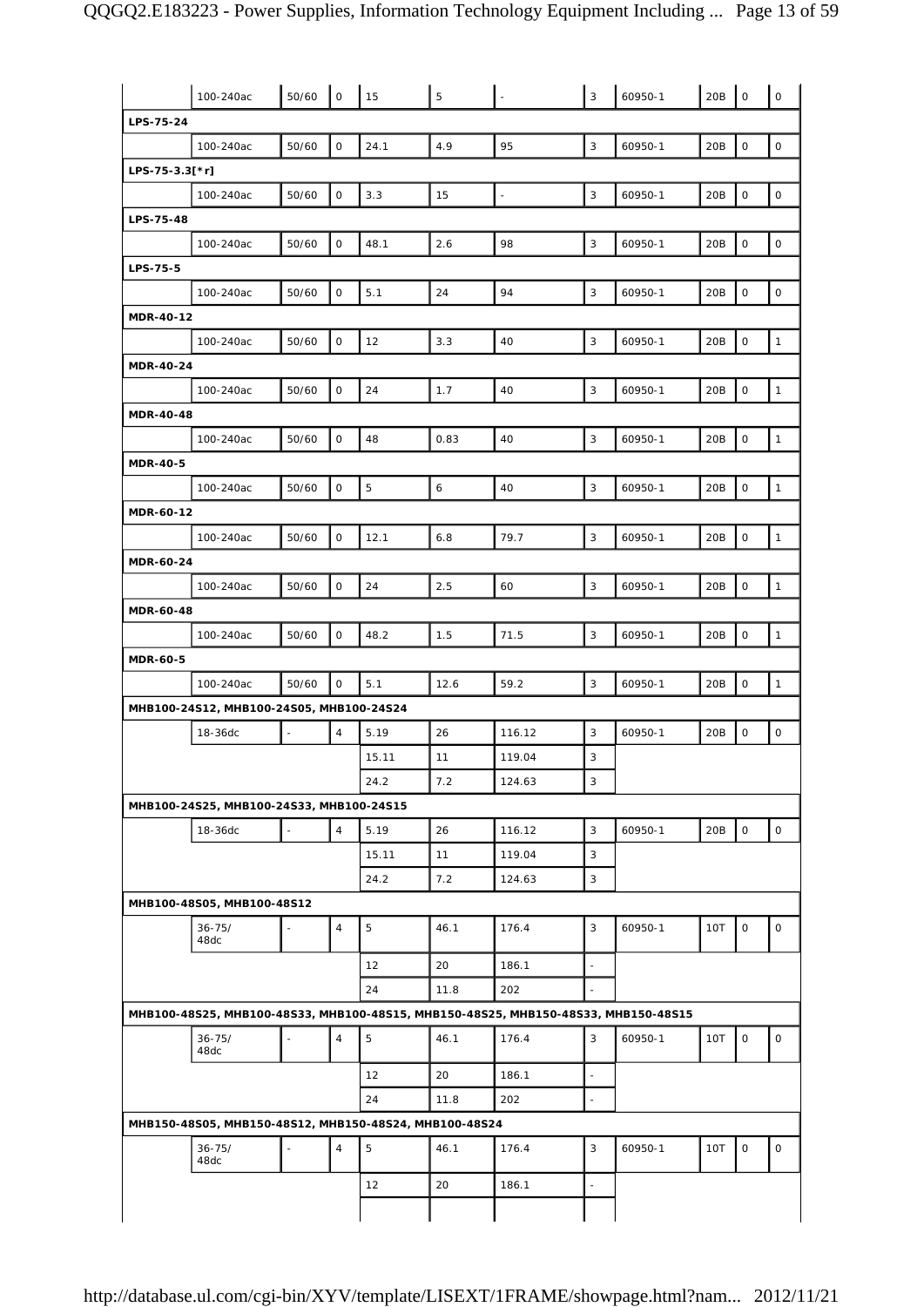|                    |                                       |                          |                     | 24                          | 11.8                     | 202    | $\overline{\phantom{a}}$ |              |     |                          |              |
|--------------------|---------------------------------------|--------------------------|---------------------|-----------------------------|--------------------------|--------|--------------------------|--------------|-----|--------------------------|--------------|
|                    | MHB75-12S12[*r]                       |                          |                     |                             |                          |        |                          |              |     |                          |              |
|                    | 9-18 or<br>12dc                       |                          | $\overline{4}$      | 12dc                        | 6.25                     | ÷,     | 3                        | 60950-1      | 4T  | 0                        | $\mathsf O$  |
|                    | MHB75-12S24, MHB75-12S05              |                          |                     |                             |                          |        |                          |              |     |                          |              |
|                    | 9-18 or<br>12dc                       |                          | $\overline{4}$      | 24.1                        | $\overline{4}$           | 96.28  | 3                        | 60950-1      | 20B | 0                        | $\mathsf O$  |
|                    |                                       |                          |                     | 5.16                        | 19                       | 95.97  | 3                        |              |     |                          |              |
|                    | MHB75-12S25, MHB75-12S33, MHB75-12S15 |                          |                     |                             |                          |        |                          |              |     |                          |              |
|                    | 9-18 or<br>12dc                       |                          | $\overline{4}$      | 24.1                        | $\overline{4}$           | 96.28  | 3                        | 60950-1      | 20B | 0                        | $\mathsf O$  |
|                    |                                       |                          |                     | 5.16                        | 19                       | 95.97  | 3                        |              |     |                          |              |
| MHB75-24S05        |                                       |                          |                     |                             |                          |        |                          |              |     |                          |              |
|                    | 18-36dc                               | $\bar{\phantom{a}}$      | $\overline{4}$      | 24.07                       | 20.3                     | 121    | 3                        | 60950-1      | 20B | 0                        | $\mathsf O$  |
|                    | MHB75-24S12[*r]                       |                          |                     |                             |                          |        |                          |              |     |                          |              |
|                    | 18-36, or<br>24dc                     |                          |                     | 12dc                        | 6.25                     | $\Box$ | 3                        | 60950-1      | 20B | 0                        | $\mathsf O$  |
| MHB75-24S24        |                                       |                          |                     |                             |                          |        |                          |              |     |                          |              |
|                    | 18-36dc                               | $\Box$                   | $\overline{4}$      | 24.07                       | 20.3                     | 121    | 3                        | 60950-1      | 20B | 0                        | $\mathsf O$  |
|                    | MHB75-24S25, MHB75-24S33, MHB75-24S15 |                          |                     |                             |                          |        |                          |              |     |                          |              |
|                    | 18-36dc                               |                          | $\overline{4}$      | 5.19                        | 26                       | 116.12 | 3                        | 60950-1      | 20B | 0                        | $\mathsf O$  |
|                    |                                       |                          |                     | 15.11                       | 11                       | 119.04 | 3                        |              |     |                          |              |
|                    |                                       |                          |                     | 24.2                        | 7.2                      | 124.63 | 3                        |              |     |                          |              |
| MHB75-48S05        |                                       |                          |                     |                             |                          |        |                          |              |     |                          |              |
|                    | $36 - 75$                             | L.                       | $\overline{4}$      | 5.01                        | 17.6                     | 85.7   | 3                        | 60950-1      | 20B | $\overline{\phantom{a}}$ | $\mathsf O$  |
| MHB75-48S12        |                                       |                          |                     |                             |                          |        |                          |              |     |                          |              |
|                    | 36-75dc                               |                          | $\overline{4}$      | 11.95                       | 8.18                     | 97.3   | 3                        | 60950-1      | 20B | 0                        | $\mathsf O$  |
| MHB75-48S15        |                                       |                          |                     |                             |                          |        |                          |              |     |                          |              |
|                    | 36-75dc                               |                          | $\overline{4}$      | 15.05                       | 6.1                      | 91.4   | 3                        | 60950-1      | 20B | 0                        | $\mathsf O$  |
| MHB75-48S24        |                                       |                          |                     |                             |                          |        |                          |              |     |                          |              |
|                    |                                       | $\overline{\phantom{a}}$ | $\overline{4}$      |                             | 20                       |        | 3                        |              |     | $\mathsf O$              | $\mathsf O$  |
|                    | 36-75dc                               |                          |                     | 24.1                        |                          | 118    |                          | 60950-1      | 20B |                          |              |
| MHB75-48S25        |                                       |                          |                     |                             |                          |        |                          |              |     |                          |              |
|                    | $36 - 75/$<br>48dc                    | ÷,                       | $\overline{4}$      | 5                           | 46.1                     | 176.4  | 3                        | 60950-1      | 10T | 0                        | $\mathsf O$  |
|                    |                                       |                          |                     | 12                          | 20                       | 186.1  | $\overline{\phantom{a}}$ |              |     |                          |              |
|                    |                                       |                          |                     | 24                          | 11.8                     | 202    |                          |              |     |                          |              |
| MHB75-48S33        |                                       |                          |                     |                             |                          |        |                          |              |     |                          |              |
|                    | 36-75dc                               | $\Box$                   | $\overline{4}$      | 3.29                        | 20                       | 62.86  | $\mathbf{3}$             | 60950-1      | 20B | 0                        | $\mathsf O$  |
| MP1K0 Series[*r]   |                                       |                          |                     |                             |                          |        |                          |              |     |                          |              |
|                    | 100-240ac                             | 50/60                    | $\mathsf O$         | $\bar{\phantom{a}}$         | $\overline{\phantom{a}}$ | 1000   | 3                        | 60950-1      | 20B | $\circ$                  | $\mathbf{1}$ |
| MP450 Series[*r]   |                                       |                          |                     |                             |                          |        |                          |              |     |                          |              |
|                    | 100-240ac                             | 50/60                    | $\mathsf{O}$        | $\mathcal{L}_{\mathcal{A}}$ | $\omega$                 | 450    | $\mathbf{3}$             | 60950-1      | 20B | 0                        | $\mathbf{1}$ |
|                    | MP450-2KSX#-AG [*r]                   |                          |                     |                             |                          |        |                          |              |     |                          |              |
|                    | 100-240ac                             | 50/60                    | $\mathsf{O}\xspace$ | $\bar{\phantom{a}}$         | $\overline{\phantom{a}}$ | 350    | 3                        | 60950-1      | 20B | $\mathsf{O}\xspace$      | $\mathbf{1}$ |
| MP650 Series[*r]   |                                       |                          |                     |                             |                          |        |                          |              |     |                          |              |
|                    | 100-240ac                             | 50/60                    | $\mathsf O$         | $\mathbb{Z}$                | $\bar{\phantom{a}}$      | 650    | $\mathsf 3$              | 60950-1      | 20B | $\mathsf O$              | $\mathbf{1}$ |
| <b>MPT-120BC88</b> |                                       |                          |                     |                             |                          |        |                          |              |     |                          |              |
|                    | 100-240ac                             | 50/60                    | $\mathsf O$         | 5.06                        | 25.03                    | 112.76 | $\sqrt{3}$               | 60950-1, 2nd | 20B | 0                        | $\mathbf{1}$ |
|                    |                                       |                          |                     |                             |                          |        |                          |              |     |                          |              |
|                    |                                       |                          |                     |                             |                          |        |                          |              |     |                          |              |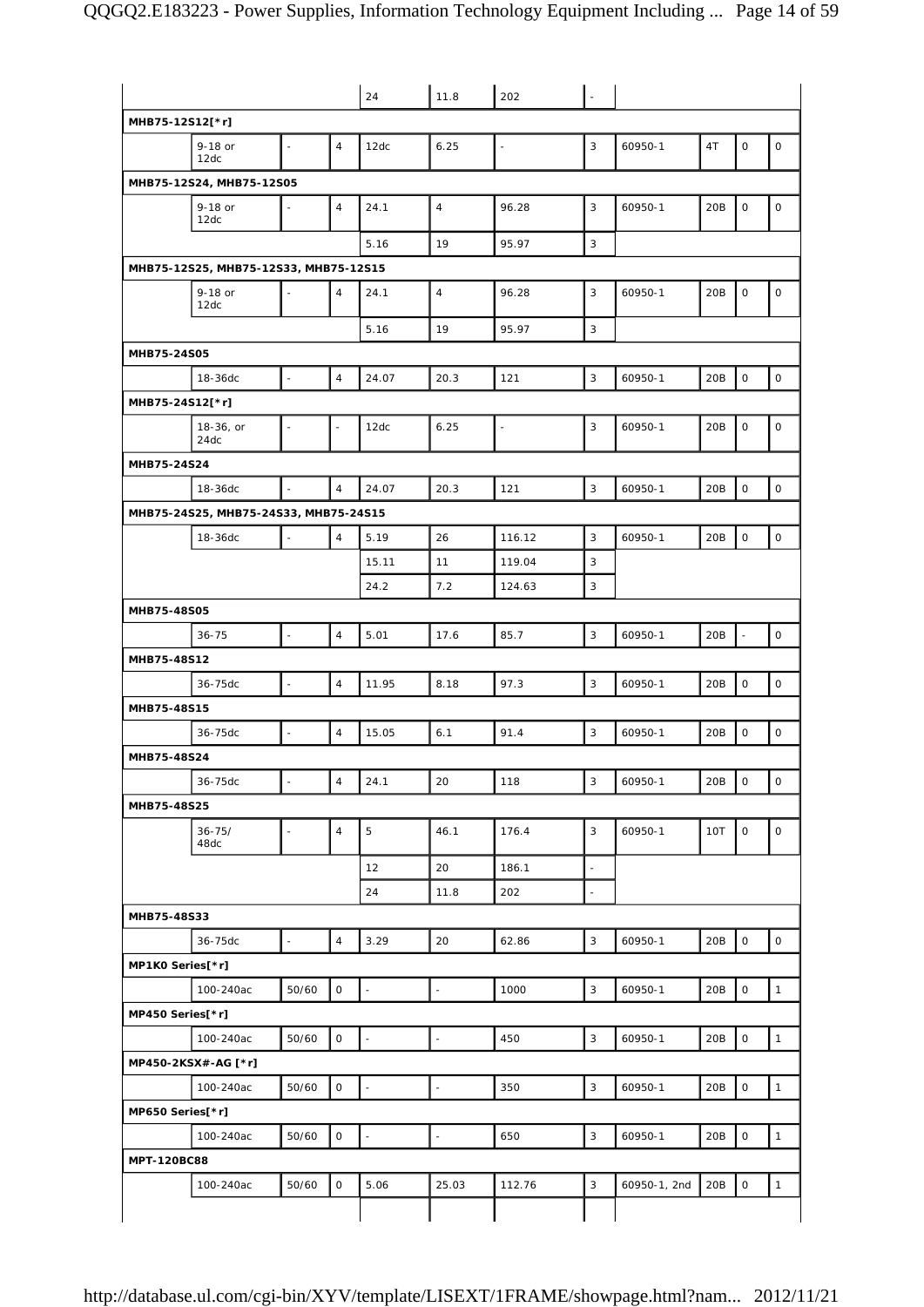|                        |                                                               |       |              | 14.253     | 9.6            | 104.86                   | 3              |         |     |             |                     |
|------------------------|---------------------------------------------------------------|-------|--------------|------------|----------------|--------------------------|----------------|---------|-----|-------------|---------------------|
|                        |                                                               |       |              |            |                |                          | 3              |         |     |             |                     |
| <b>MWP-606</b>         | 100-120/                                                      | 50/60 | $\mathsf O$  | 24.13<br>5 | 1.7<br>15      | 35.22<br>$\blacksquare$  | 3              | 60950-1 | 20B | $\mathsf O$ | $\mathsf{O}\xspace$ |
|                        | 220-240ac                                                     |       |              |            | $\overline{4}$ |                          |                |         |     |             |                     |
|                        |                                                               |       |              | 12         |                | $\blacksquare$           | 3<br>3         |         |     |             |                     |
|                        |                                                               |       |              | $-5$       | $\mathbf{1}$   |                          |                |         |     |             |                     |
|                        | MWP-607, SWN-JVS, T-115                                       |       |              |            |                |                          |                |         |     |             |                     |
|                        | 100-120/<br>200-240ac                                         | 50/60 | $\mathsf{O}$ | 5.08       | 35.7           | 109                      | 3              | 60950-1 | 20B | $\mathsf O$ | $\mathsf{O}$        |
|                        |                                                               |       |              | 3.36       | 36.2           | 94                       | 3              |         |     |             |                     |
|                        |                                                               |       |              | 12.02      | 18.8           | 165                      | 3              |         |     |             |                     |
|                        | NED-100XY(**); NED-100AY, NED-100BY, NED-100CY, NED-100DY[*r] |       |              |            |                |                          |                |         |     |             |                     |
|                        | 100-120 Vac,<br>200-240 Vac                                   | 50/60 | $\mathsf{O}$ | $+5dc$     | 10.0           | $\blacksquare$           | 3              | 60950-1 | 20B | $\mathsf O$ | $\mathbf{1}$        |
|                        |                                                               |       |              | $+12dc$    | 4.2            | ÷,                       | 3              |         |     |             |                     |
|                        |                                                               |       |              | $+5dc$     | 8.0            | $\blacksquare$           | 3              |         |     |             |                     |
|                        |                                                               |       |              | $+24dc$    | 2.5            | $\overline{\phantom{a}}$ | 3              |         |     |             |                     |
|                        |                                                               |       |              | $+12dc$    | 7.0            | $\blacksquare$           | 3              |         |     |             |                     |
|                        |                                                               |       |              | $+5dc$     | 3.0            | $\overline{a}$           | 3              |         |     |             |                     |
|                        |                                                               |       |              | $+24dc$    | 3.5            | $\blacksquare$           | 3              |         |     |             |                     |
|                        |                                                               |       |              | $+5dc$     | 3.0            | $\blacksquare$           | 3              |         |     |             |                     |
| NED-35A<br>[*r]        | 100-240ac                                                     | 50/60 | $\mathsf{O}$ | 12dc       | $\mathbf{1}$   | 12                       | 0              | 60950-1 | 20B | $\mathsf O$ | 0                   |
|                        |                                                               |       |              | 5dc        | $\overline{4}$ | 20                       | $\mathsf O$    |         |     |             |                     |
| NED-35B                | 100-240ac                                                     | 50/60 | $\mathsf O$  | 31.4dc     | 2.1            | 40.1                     | $\mathbf 0$    | 60950-1 | 20B | $\mathsf O$ | $\mathsf{O}$        |
|                        |                                                               |       |              | 5.1dc      | 9.6            | 37.4                     | $\mathbf 0$    |         |     |             |                     |
| NED-50A                | 100-240ac                                                     | 50/60 | $\mathsf O$  | 5.06dc     | 15.8           | 63.5                     | $\mathsf O$    | 60950-1 | 20B | $\mathsf O$ | $\mathsf{O}$        |
|                        |                                                               |       |              | 13.17dc    | 7.2            | 68.3                     | $\mathsf O$    |         |     |             |                     |
| NED-50B<br>[*r]        | 100-240ac                                                     | 50/60 | $\mathsf O$  | 5dc        | $\overline{4}$ | 20                       | 0              | 60950-1 | 20B | $\mathsf O$ | 0                   |
|                        |                                                               |       |              | $24dc$     | 1.4            | 33.6                     | $\mathsf{O}$   |         |     |             |                     |
| NED-75A                | 100-240ac                                                     | 50/60 | $\mathsf O$  | 5.11dc     | 23.8           | 86.3                     | $\mathbf 0$    | 60950-1 | 20B | $\mathsf O$ | $\circ$             |
|                        |                                                               |       |              | 18.98dc    | 9.7            | 93.8                     | $\mathsf O$    |         |     |             |                     |
| <b>NED-75B</b><br>[*r] | 100-240ac                                                     | 50/60 | $\mathsf O$  | 5dc        | 5              | 25                       | $\mathsf O$    | 60950-1 | 20B | $\mathsf O$ | $\mathsf O$         |
|                        |                                                               |       |              | 24dc       | $\sqrt{2}$     | 48                       | $\mathsf O$    |         |     |             |                     |
| NES-100-12[*r]         |                                                               |       |              |            |                |                          |                |         |     |             |                     |
|                        | 100-120/<br>200-240ac                                         | 50/60 | $\mathsf O$  | 12dc       | $8.5\,$        | 102                      |                | 60950-1 | 20B | $\mathsf O$ | $\mathsf{O}$        |
| NES-100-15[*r]         |                                                               |       |              |            |                |                          |                |         |     |             |                     |
|                        | 100-120/<br>200-240ac                                         | 50/60 | $\mathsf O$  | 15dc       | $\overline{7}$ | 105                      |                | 60950-1 | 20B | $\mathsf O$ | $\circ$             |
| NES-100-24[*r]         |                                                               |       |              |            |                |                          |                |         |     |             |                     |
|                        | 100-120/<br>200-240ac                                         | 50/60 | $\mathsf O$  | 24dc       | 4.5            | 108                      | L.             | 60950-1 | 20B | $\mathsf O$ | $\mathsf O$         |
| NES-100-48             |                                                               |       |              |            |                |                          |                |         |     |             |                     |
|                        | 100-120/<br>200-240ac                                         | 50/60 | $\mathsf O$  | 47.9dc     | $\mathsf 3$    | 141                      | $\blacksquare$ | 60950-1 | 20B | $\mathsf O$ | $\mathsf{O}\xspace$ |
| <b>NES-100-5</b>       |                                                               |       |              |            |                |                          |                |         |     |             |                     |
|                        | 100-120/                                                      | 50/60 | $\mathsf{O}$ | 5.11dc     | 24             | 113                      |                | 60950-1 | 20B | $\mathsf O$ | 0                   |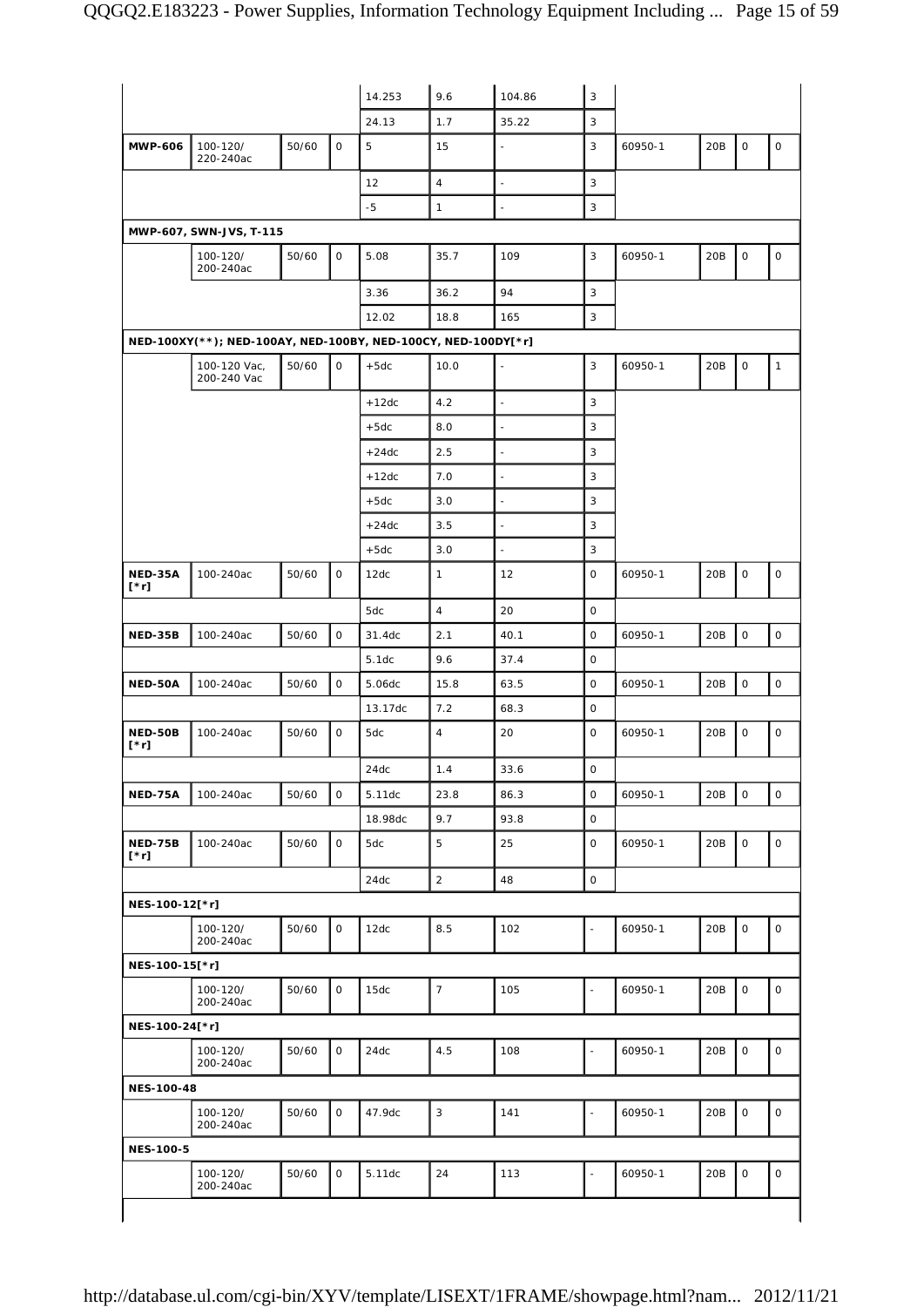| NES-100-7.5[*r]  |                       |       |              |          |                |      |                     |         |     |                     |                     |
|------------------|-----------------------|-------|--------------|----------|----------------|------|---------------------|---------|-----|---------------------|---------------------|
|                  | 100-120/<br>200-240ac | 50/60 | $\mathbf 0$  | 7.5dc    | 13.6           | 102  | ÷,                  | 60950-1 | 20B | $\mathbf 0$         | $\mathsf{O}\xspace$ |
| <b>NES-100-9</b> |                       |       |              |          |                |      |                     |         |     |                     |                     |
|                  | 100-120/<br>200-240ac | 50/60 | 0            | 9.05dc   | 16.4           | 146  | $\blacksquare$      | 60950-1 | 20B | $\mathsf O$         | 0                   |
| NES-15-12[*r]    |                       |       |              |          |                |      |                     |         |     |                     |                     |
|                  | 100-240ac             | 50/60 | $\mathsf O$  | 12dc     | 1.3            | 15.6 | $\mathsf{O}$        | 60950-1 | 20B | $\mathsf{O}\xspace$ | $\mathsf{O}\xspace$ |
| <b>NES-15-15</b> |                       |       |              |          |                |      |                     |         |     |                     |                     |
|                  | 100-240ac             | 50/60 | $\mathsf O$  | 15.033dc | 1.9            | 21   | $\mathbf 0$         | 60950-1 | 20B | $\mathsf O$         | $\mathsf O$         |
| NES-15-24[*r]    |                       |       |              |          |                |      |                     |         |     |                     |                     |
|                  | 100-240ac             | 50/60 | $\mathsf O$  | 24dc     | 0.7            | 16.8 | $\mathsf O$         | 60950-1 | 20B | $\mathsf O$         | $\mathsf O$         |
| <b>NES-15-48</b> |                       |       |              |          |                |      |                     |         |     |                     |                     |
|                  | 100-240ac             | 50/60 | $\mathsf O$  | 48.1dc   | 0.7            | 33.7 | $\mathsf O$         | 60950-1 | 20B | $\mathbf 0$         | $\mathsf O$         |
| <b>NES-15-5</b>  |                       |       |              |          |                |      |                     |         |     |                     |                     |
|                  | 100-240ac             | 50/60 | $\mathsf O$  | 5.04dc   | 3.9            | 16.6 | $\mathsf{O}$        | 60950-1 | 20B | $\mathsf O$         | $\mathsf O$         |
| NES-25-12[*r]    |                       |       |              |          |                |      |                     |         |     |                     |                     |
|                  | 100-240ac             | 50/60 | $\mathsf O$  | 12dc     | 2.1            | 25.2 | $\mathbf 0$         | 60950-1 | 20B | $\mathsf O$         | $\mathsf O$         |
| <b>NES-25-15</b> |                       |       |              |          |                |      |                     |         |     |                     |                     |
|                  | 100-240ac             | 50/60 | $\mathsf O$  | 15.1dc   | 3.3            | 33   | $\mathsf O$         | 60950-1 | 20B | $\mathsf O$         | $\mathsf O$         |
| NES-25-24[*r]    |                       |       |              |          |                |      |                     |         |     |                     |                     |
|                  | 100-240ac             | 50/60 | $\mathsf O$  | 24dc     | 1.1            | 26.4 | $\mathbf 0$         | 60950-1 | 20B | $\mathbf 0$         | $\mathsf O$         |
| <b>NES-25-48</b> |                       |       |              |          |                |      |                     |         |     |                     |                     |
|                  | 100-240ac             | 50/60 | $\mathsf O$  | 48dc     | 1.2            | 37   | $\mathsf{O}$        | 60950-1 | 20B | $\mathsf{O}\xspace$ | $\mathsf{O}\xspace$ |
| <b>NES-25-5</b>  |                       |       |              |          |                |      |                     |         |     |                     |                     |
|                  | 100-240ac             | 50/60 | $\mathbf 0$  | 5dc      | 8.8            | 30   | $\mathbf 0$         | 60950-1 | 20B | $\mathsf O$         | $\mathsf{O}\xspace$ |
| NES-35-12[*r]    |                       |       |              |          |                |      |                     |         |     |                     |                     |
|                  | 100-240ac             | 50/60 | $\mathsf O$  | 12dc     | $\overline{3}$ | 36   | $\mathsf O$         | 60950-1 | 20B | $\mathsf O$         | $\mathsf O$         |
| NES-35-15[*r]    |                       |       |              |          |                |      |                     |         |     |                     |                     |
|                  | 100-240ac             | 50/60 | $\mathbf 0$  | 15dc     | 2.4            | 36   | $\mathsf{O}$        | 60950-1 | 20B | $\mathsf O$         | 0                   |
| NES-35-24[*r]    |                       |       |              |          |                |      |                     |         |     |                     |                     |
|                  | 100-240ac             | 50/60 | $\mathsf O$  | 24dc     | 1.5            | 36   | $\mathsf{O}$        | 60950-1 | 20B | $\mathsf{O}\xspace$ | $\mathsf O$         |
| <b>NES-35-48</b> |                       |       |              |          |                |      |                     |         |     |                     |                     |
|                  | 100-240ac             | 50/60 | $\mathsf O$  | 48dc     | 1.9            | 60.3 | $\mathsf{O}\xspace$ | 60950-1 | 20B | $\mathsf O$         | $\mathsf O$         |
| <b>NES-35-5</b>  |                       |       |              |          |                |      |                     |         |     |                     |                     |
|                  | 100-240ac             | 50/60 | $\mathsf O$  | 5.1dc    | 12.6           | 45.5 | $\mathsf O$         | 60950-1 | 20B | $\mathsf O$         | $\mathsf O$         |
| NES-50-12[*r]    |                       |       |              |          |                |      |                     |         |     |                     |                     |
|                  | 100-240ac             | 50/60 | 0            | 12dc     | 4.2            | 50.4 | $\mathsf O$         | 60950-1 | 20B | $\mathbf 0$         | $\mathsf O$         |
| NES-50-15[*r]    |                       |       |              |          |                |      |                     |         |     |                     |                     |
|                  | 100-240ac             | 50/60 | $\mathsf{O}$ | 15dc     | 3.4            | 51   | $\circ$             | 60950-1 | 20B | $\mathsf O$         | $\mathsf{O}$        |
| NES-50-24[*r]    |                       |       |              |          |                |      |                     |         |     |                     |                     |
|                  | 100-240ac             | 50/60 | $\mathsf O$  | 24dc     | 2.2            | 52.8 | $\mathsf O$         | 60950-1 | 20B | $\mathsf O$         | $\mathsf{O}$        |
| <b>NES-50-48</b> |                       |       |              |          |                |      |                     |         |     |                     |                     |
|                  | 100-240ac             | 50/60 | $\mathsf O$  | 48.05dc  | 1.9            | 69.2 | $\mathsf O$         | 60950-1 | 20B | $\mathbf 0$         | $\mathsf O$         |
| <b>NES-50-5</b>  |                       |       |              |          |                |      |                     |         |     |                     |                     |
|                  | 100-240ac             | 50/60 | $\mathsf{O}$ | 5.04dc   | 15.2           | 58.4 | $\mathsf{O}\xspace$ | 60950-1 | 20B | $\mathsf O$         | $\mathsf{O}$        |
| NES-75-12[*r]    |                       |       |              |          |                |      |                     |         |     |                     |                     |
|                  |                       |       |              |          |                |      |                     |         |     |                     |                     |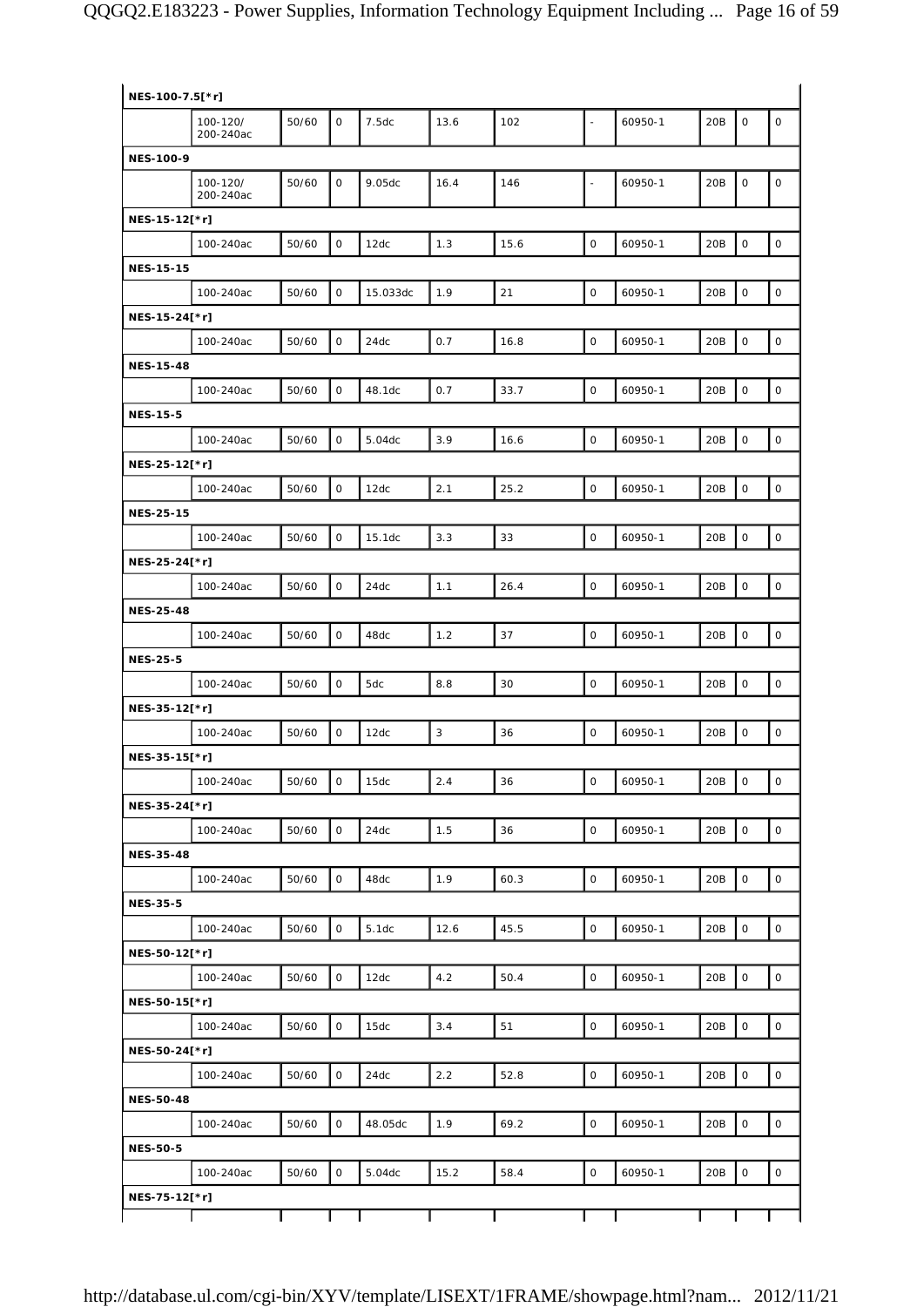|                               | 100-240ac | 50/60 | $\mathsf{O}\xspace$ | 12dc    | 6.2            | 74.4 | $\circ$             | 60950-1 | 20B | $\mathsf O$         | $\mathsf O$         |
|-------------------------------|-----------|-------|---------------------|---------|----------------|------|---------------------|---------|-----|---------------------|---------------------|
| NES-75-15[*r]                 |           |       |                     |         |                |      |                     |         |     |                     |                     |
|                               | 100-240ac | 50/60 | 0                   | 15dc    | 5              | 75   | 0                   | 60950-1 | 20B | $\mathsf O$         | 0                   |
| NES-75-24[*r]                 |           |       |                     |         |                |      |                     |         |     |                     |                     |
|                               | 100-240ac | 50/60 | O                   | 24dc    | 3.2            | 76.8 | $\mathsf O$         | 60950-1 | 20B | $\mathsf O$         | $\mathsf O$         |
| <b>NES-75-48</b>              |           |       |                     |         |                |      |                     |         |     |                     |                     |
|                               | 100-240ac | 50/60 | 0                   | 47.9dc  | 3.4            | 94.4 | $\mathsf O$         | 60950-1 | 20B | $\mathsf{O}\xspace$ | 0                   |
| <b>NES-75-5</b>               |           |       |                     |         |                |      |                     |         |     |                     |                     |
|                               | 100-240ac | 50/60 | 0                   | 5.08dc  | 35.3           | 90.2 | $\mathsf O$         | 60950-1 | 20B | $\mathsf O$         | $\mathsf O$         |
| <b>NET-35A</b><br>$[\cdot r]$ | 100-240ac | 50/60 | O                   | 5dc     | 3              | 15   | $\circ$             | 60950-1 | 20B | $\mathsf O$         | 0                   |
|                               |           |       |                     | 12dc    | $\mathbf{1}$   | 12   | $\mathsf O$         |         |     |                     |                     |
|                               |           |       |                     | $-5dc$  | 0.5            | 2.5  | $\mathsf O$         |         |     |                     |                     |
| <b>NET-35B</b><br>[*r]        | 100-240ac | 50/60 | $\mathsf{O}$        | 5dc     | 3              | 15   | 0                   | 60950-1 | 20B | $\mathsf O$         | $\mathsf O$         |
|                               |           |       |                     | 12dc    | $\mathbf{1}$   | 12   | $\mathsf{O}\xspace$ |         |     |                     |                     |
|                               |           |       |                     | $-12dc$ | 0.5            | 6    | 0                   |         |     |                     |                     |
| <b>NET-35C</b>                | 100-240ac | 50/60 | $\mathsf{O}\xspace$ | 5dc     | 10.5           | 41.3 | 0                   | 60950-1 | 20B | $\mathsf O$         | $\mathsf{O}$        |
|                               |           |       |                     | 18.5dc  | 3.5            | 43.4 | $\mathsf O$         |         |     |                     |                     |
|                               |           |       |                     | 21dc    | 3.4            | 50   | $\mathsf O$         |         |     |                     |                     |
| <b>NET-35D</b>                | 100-240ac | 50/60 | $\mathsf O$         | 5dc     | 10             | 39.2 | 0                   | 60950-1 | 20B | $\mathsf O$         | $\mathsf{O}$        |
|                               |           |       |                     | 29.1dc  | 2.1            | 43.5 | $\mathsf O$         |         |     |                     |                     |
|                               |           |       |                     | 13.8dc  | 4.2            | 36.5 | 0                   |         |     |                     |                     |
| <b>NET-50A</b><br>$[\cdot r]$ | 100-240ac | 50/60 | 0                   | 5dc     | $\overline{4}$ | 20   | 0                   | 60950-1 | 20B | $\mathsf O$         | 0                   |
|                               |           |       |                     | 12dc    | $\overline{a}$ | 24   | 0                   |         |     |                     |                     |
|                               |           |       |                     | -5dc    | 0.5            | 2.5  | $\mathsf O$         |         |     |                     |                     |
| NET-50B                       | 100-240ac | 50/60 | $\mathsf{O}\xspace$ | 5.08dc  | 14             | 55.3 | $\mathsf O$         | 60950-1 | 20B | $\mathsf O$         | $\mathsf O$         |
|                               |           |       |                     | 12.52dc | 6.4            | 58.8 | $\mathsf O$         |         |     |                     |                     |
|                               |           |       |                     | 12.06dc | 1.42           | 14   | $\circ$             |         |     |                     |                     |
| <b>NET-50C</b>                | 100-240ac | 50/60 | $\mathsf{O}\xspace$ | 5.09dc  | 13.7           | 53.6 | $\mathsf O$         | 60950-1 | 20B | $\mathsf O$         | $\mathsf{O}\xspace$ |
|                               |           |       |                     | 16.92dc | 3.9            | 49.7 | $\mathsf O$         |         |     |                     |                     |
|                               |           |       |                     | 15.04dc | 1.6            | 23.1 | $\mathsf O$         |         |     |                     |                     |
| NET-50D<br>$[\cdot r]$        | 100-240ac | 50/60 | $\mathsf O$         | 5dc     | 3              | 15   | 0                   | 60950-1 | 20B | $\mathsf{O}\xspace$ | 0                   |
|                               |           |       |                     | 24dc    | $\mathbf{1}$   | 24   | 0                   |         |     |                     |                     |
|                               |           |       |                     | 12dc    | $\mathbf{1}$   | 12   | $\mathsf O$         |         |     |                     |                     |
| <b>NET-75A</b><br>$[\cdot r]$ | 100-240ac | 50/60 | 0                   | 5dc     | 6              | 30   | 0                   | 60950-1 | 20B | $\mathsf O$         | $\mathsf{O}\xspace$ |
|                               |           |       |                     | 12dc    | 3              | 36   | $\mathsf{O}\xspace$ |         |     |                     |                     |
|                               |           |       |                     | $-5dc$  | 0.5            | 2.5  | 0                   |         |     |                     |                     |
| <b>NET-75B</b><br>$[\cdot r]$ | 100-240ac | 50/60 | $\mathsf{O}\xspace$ | 5dc     | 5              | 25   | 3                   | 60950-1 | 20B | $\mathsf O$         | 0                   |
|                               |           |       |                     | 12dc    | 2.8            | 33.6 | 3                   |         |     |                     |                     |
|                               |           |       |                     | $-12dc$ | 0.5            | 6    | 3                   |         |     |                     |                     |
| <b>NET-75C</b>                | 100-240ac | 50/60 | $\mathsf{O}\xspace$ | 5.07dc  | 21.3           | 76.5 | 0                   | 60950-1 | 20B | $\mathsf{O}\xspace$ | $\mathsf{O}\xspace$ |
|                               |           |       |                     | 19.26dc | 7.9            | 88.7 | $\mathsf O$         |         |     |                     |                     |
|                               |           |       |                     | 14.93dc | $\overline{a}$ | 26.3 | $\mathsf O$         |         |     |                     |                     |
| <b>NET-75D</b>                | 100-240ac | 50/60 | $\mathsf{O}\xspace$ | 4.78dc  | 19.5           | 71.4 | $\mathsf O$         | 60950-1 | 20B | $\mathsf O$         | $\mathsf O$         |
|                               |           |       |                     |         |                |      |                     |         |     |                     |                     |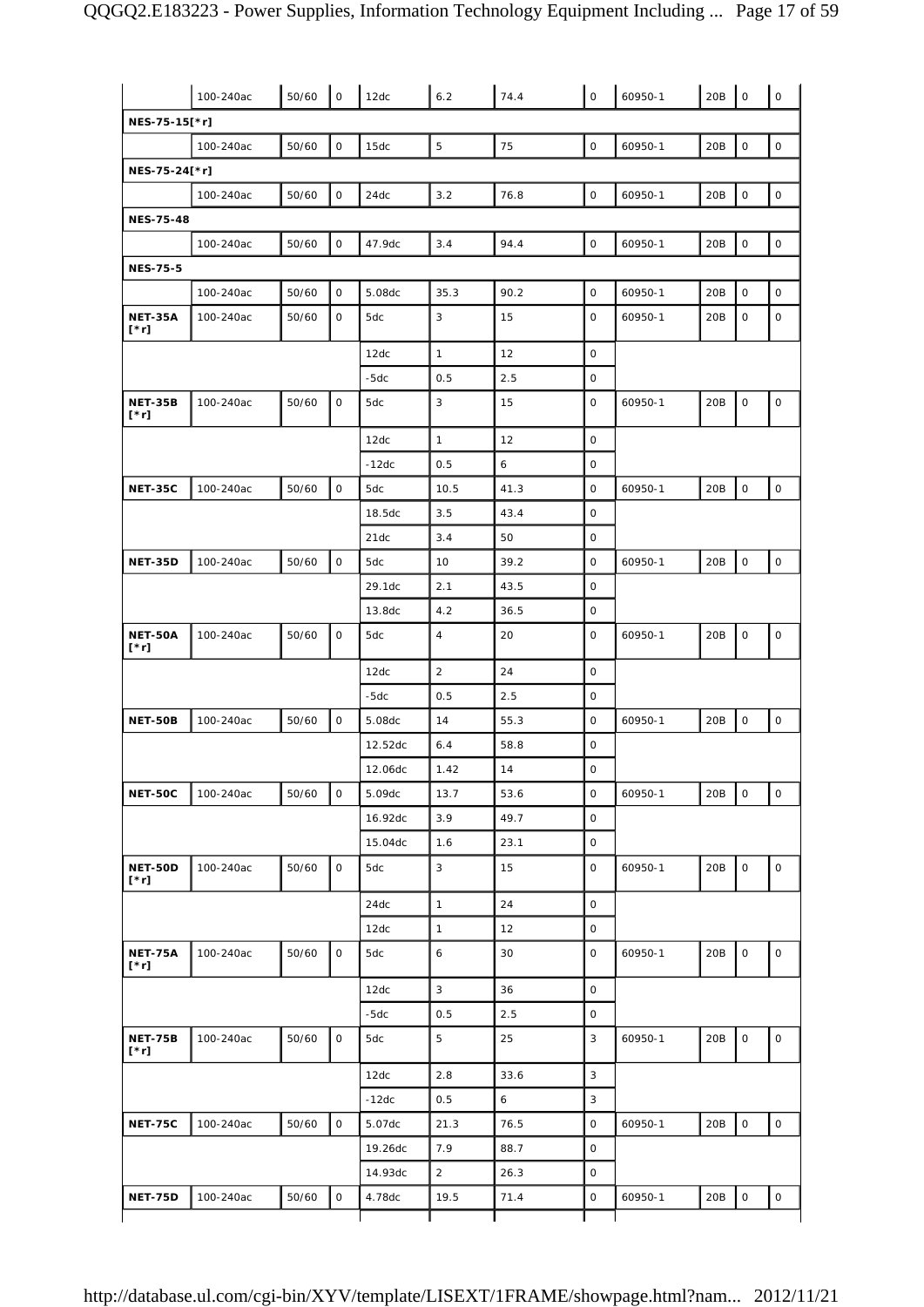| 8<br>71.3<br>$\mathsf O$<br>11.04dc<br>NSD10-12D12<br>3<br>12.36<br>$\mathsf{O}\xspace$<br>1.38<br>11.2<br>3<br>20B<br>12dc<br>60950-1<br>$\overline{\phantom{a}}$<br>3<br>12.57<br>1.43<br>12.13<br>NSD10-12D15[*r]<br>$\mathsf 3$<br>$\mathbf 0$<br>3<br>20B<br>15<br>0.33<br>10<br>12dc<br>$\overline{\phantom{a}}$<br>60950-1<br>3<br>$-15$<br>0.33<br>10<br>NSD10-12D5<br>$\mathbf 0$<br>3<br>5.25<br>3.3<br>3<br>20B<br>11.35<br>60950-1<br>12dc<br>$\overline{a}$<br>2.96<br>3<br>5.41<br>12.02<br>NSD10-12S12[*r]<br>$\mathbf{3}$<br>9.96<br>$\mathbf{3}$<br>$\mathsf{O}\xspace$<br>$\frac{1}{2}$<br>0.83<br>60950-1<br>20B<br>12dc<br>12<br>NSD10-12S15<br>$\mathbf{3}$<br>$\mathbf 0$<br>$\overline{a}$<br>1.35<br>3<br>14.9<br>15.75<br>20B<br>12dc<br>60950-1<br>NSD10-12S3<br>3<br>4.2<br>3.29<br>3<br>60950-1<br>20B<br>0<br>12dc<br>$\overline{\phantom{a}}$<br>12.31<br>NSD10-12S5[*r]<br>$\mathbf 2$<br>$\mathbf{3}$<br>5<br>3<br>$\mathsf{O}\xspace$<br>10<br>20B<br>12dc<br>$\overline{a}$<br>60950-1<br>NSD10-12S9[*r]<br>9<br>$\overline{\phantom{a}}$<br>3<br>1.1<br>9.9<br>$\mathsf{O}\xspace$<br>3<br>60950-1<br>20B<br>12dc<br>NSD10-48D12[*r]<br>$\mathsf{o}$<br>3<br>12<br>0.42<br>10<br>3<br>20B<br>48dc<br>$\overline{\phantom{a}}$<br>60950-1<br>3<br>$-12$<br>0.42<br>10<br>NSD10-48D15<br>$\mathsf{o}$<br>3<br>1.15<br>20B<br>15.19<br>3<br>60950-1<br>48dc<br>$\overline{a}$<br>15.08<br>3<br>15.34<br>1.05<br>13.29<br>NSD10-48D5[*r]<br>$\overline{\phantom{a}}$<br>$\mathbf 5$<br>$\mathsf O$<br>3<br>$\mathbf{1}$<br>10<br>3<br>60950-1<br>20B<br>48dc<br>$-5$<br>$\mathbf{1}$<br>3<br>10<br>NSD10-48S12[*r]<br>3<br>9.96<br>$\mathbf{3}$<br>$\mathsf{O}\xspace$<br>48dc<br>12<br>0.83<br>60950-1<br>20B<br>$\Box$<br>NSD10-48S15<br>$\mathsf{O}\xspace$<br>$\mathbf{3}$<br>14.95<br>1.55<br>$\mathbf{3}$<br>48dc<br>19.46<br>60950-1<br>20B<br>÷,<br>NSD10-48S3[*r]<br>$\mathbf{3}$<br>3.3<br>2.5<br>$\mathbf{3}$<br>$\mathsf{O}\xspace$<br>48dc<br>8.25<br>60950-1<br>20B<br>$\overline{\phantom{a}}$<br>NSD10-48S5[*r]<br>3<br>$\mathbf 5$<br>$\overline{2}$<br>$\mathsf{O}\xspace$<br>10<br>3<br>60950-1<br>20B<br>48dc<br>$\blacksquare$<br>NSD10-48S9[*r]<br>$\mathbf{3}$<br>9<br>1.1<br>9.9<br>$\mathbf{3}$<br>$\mathsf{O}\xspace$<br>48dc<br>60950-1<br>20B<br>$\overline{\phantom{a}}$<br>NSD15-12D12[*r]<br>$\mathbf{3}$<br>$\mathsf{O}\xspace$<br>7.44<br>3<br>$\frac{1}{2}$<br>12<br>0.62<br>60950-1<br>12dc<br>$\overline{a}$ |  |  | 27.98dc | 4.2 | 81.4 | $\mathsf O$ |  |                     |
|---------------------------------------------------------------------------------------------------------------------------------------------------------------------------------------------------------------------------------------------------------------------------------------------------------------------------------------------------------------------------------------------------------------------------------------------------------------------------------------------------------------------------------------------------------------------------------------------------------------------------------------------------------------------------------------------------------------------------------------------------------------------------------------------------------------------------------------------------------------------------------------------------------------------------------------------------------------------------------------------------------------------------------------------------------------------------------------------------------------------------------------------------------------------------------------------------------------------------------------------------------------------------------------------------------------------------------------------------------------------------------------------------------------------------------------------------------------------------------------------------------------------------------------------------------------------------------------------------------------------------------------------------------------------------------------------------------------------------------------------------------------------------------------------------------------------------------------------------------------------------------------------------------------------------------------------------------------------------------------------------------------------------------------------------------------------------------------------------------------------------------------------------------------------------------------------------------------------------------------------------------------------------------------------------------------------------------------------------------------------------------------------------------------------------------------------------------------------------------|--|--|---------|-----|------|-------------|--|---------------------|
|                                                                                                                                                                                                                                                                                                                                                                                                                                                                                                                                                                                                                                                                                                                                                                                                                                                                                                                                                                                                                                                                                                                                                                                                                                                                                                                                                                                                                                                                                                                                                                                                                                                                                                                                                                                                                                                                                                                                                                                                                                                                                                                                                                                                                                                                                                                                                                                                                                                                                 |  |  |         |     |      |             |  |                     |
|                                                                                                                                                                                                                                                                                                                                                                                                                                                                                                                                                                                                                                                                                                                                                                                                                                                                                                                                                                                                                                                                                                                                                                                                                                                                                                                                                                                                                                                                                                                                                                                                                                                                                                                                                                                                                                                                                                                                                                                                                                                                                                                                                                                                                                                                                                                                                                                                                                                                                 |  |  |         |     |      |             |  |                     |
|                                                                                                                                                                                                                                                                                                                                                                                                                                                                                                                                                                                                                                                                                                                                                                                                                                                                                                                                                                                                                                                                                                                                                                                                                                                                                                                                                                                                                                                                                                                                                                                                                                                                                                                                                                                                                                                                                                                                                                                                                                                                                                                                                                                                                                                                                                                                                                                                                                                                                 |  |  |         |     |      |             |  | $\mathsf{O}\xspace$ |
|                                                                                                                                                                                                                                                                                                                                                                                                                                                                                                                                                                                                                                                                                                                                                                                                                                                                                                                                                                                                                                                                                                                                                                                                                                                                                                                                                                                                                                                                                                                                                                                                                                                                                                                                                                                                                                                                                                                                                                                                                                                                                                                                                                                                                                                                                                                                                                                                                                                                                 |  |  |         |     |      |             |  |                     |
|                                                                                                                                                                                                                                                                                                                                                                                                                                                                                                                                                                                                                                                                                                                                                                                                                                                                                                                                                                                                                                                                                                                                                                                                                                                                                                                                                                                                                                                                                                                                                                                                                                                                                                                                                                                                                                                                                                                                                                                                                                                                                                                                                                                                                                                                                                                                                                                                                                                                                 |  |  |         |     |      |             |  |                     |
|                                                                                                                                                                                                                                                                                                                                                                                                                                                                                                                                                                                                                                                                                                                                                                                                                                                                                                                                                                                                                                                                                                                                                                                                                                                                                                                                                                                                                                                                                                                                                                                                                                                                                                                                                                                                                                                                                                                                                                                                                                                                                                                                                                                                                                                                                                                                                                                                                                                                                 |  |  |         |     |      |             |  | $\circ$             |
|                                                                                                                                                                                                                                                                                                                                                                                                                                                                                                                                                                                                                                                                                                                                                                                                                                                                                                                                                                                                                                                                                                                                                                                                                                                                                                                                                                                                                                                                                                                                                                                                                                                                                                                                                                                                                                                                                                                                                                                                                                                                                                                                                                                                                                                                                                                                                                                                                                                                                 |  |  |         |     |      |             |  |                     |
|                                                                                                                                                                                                                                                                                                                                                                                                                                                                                                                                                                                                                                                                                                                                                                                                                                                                                                                                                                                                                                                                                                                                                                                                                                                                                                                                                                                                                                                                                                                                                                                                                                                                                                                                                                                                                                                                                                                                                                                                                                                                                                                                                                                                                                                                                                                                                                                                                                                                                 |  |  |         |     |      |             |  |                     |
|                                                                                                                                                                                                                                                                                                                                                                                                                                                                                                                                                                                                                                                                                                                                                                                                                                                                                                                                                                                                                                                                                                                                                                                                                                                                                                                                                                                                                                                                                                                                                                                                                                                                                                                                                                                                                                                                                                                                                                                                                                                                                                                                                                                                                                                                                                                                                                                                                                                                                 |  |  |         |     |      |             |  | $\circ$             |
|                                                                                                                                                                                                                                                                                                                                                                                                                                                                                                                                                                                                                                                                                                                                                                                                                                                                                                                                                                                                                                                                                                                                                                                                                                                                                                                                                                                                                                                                                                                                                                                                                                                                                                                                                                                                                                                                                                                                                                                                                                                                                                                                                                                                                                                                                                                                                                                                                                                                                 |  |  |         |     |      |             |  |                     |
|                                                                                                                                                                                                                                                                                                                                                                                                                                                                                                                                                                                                                                                                                                                                                                                                                                                                                                                                                                                                                                                                                                                                                                                                                                                                                                                                                                                                                                                                                                                                                                                                                                                                                                                                                                                                                                                                                                                                                                                                                                                                                                                                                                                                                                                                                                                                                                                                                                                                                 |  |  |         |     |      |             |  |                     |
|                                                                                                                                                                                                                                                                                                                                                                                                                                                                                                                                                                                                                                                                                                                                                                                                                                                                                                                                                                                                                                                                                                                                                                                                                                                                                                                                                                                                                                                                                                                                                                                                                                                                                                                                                                                                                                                                                                                                                                                                                                                                                                                                                                                                                                                                                                                                                                                                                                                                                 |  |  |         |     |      |             |  | $\mathsf O$         |
|                                                                                                                                                                                                                                                                                                                                                                                                                                                                                                                                                                                                                                                                                                                                                                                                                                                                                                                                                                                                                                                                                                                                                                                                                                                                                                                                                                                                                                                                                                                                                                                                                                                                                                                                                                                                                                                                                                                                                                                                                                                                                                                                                                                                                                                                                                                                                                                                                                                                                 |  |  |         |     |      |             |  |                     |
|                                                                                                                                                                                                                                                                                                                                                                                                                                                                                                                                                                                                                                                                                                                                                                                                                                                                                                                                                                                                                                                                                                                                                                                                                                                                                                                                                                                                                                                                                                                                                                                                                                                                                                                                                                                                                                                                                                                                                                                                                                                                                                                                                                                                                                                                                                                                                                                                                                                                                 |  |  |         |     |      |             |  |                     |
|                                                                                                                                                                                                                                                                                                                                                                                                                                                                                                                                                                                                                                                                                                                                                                                                                                                                                                                                                                                                                                                                                                                                                                                                                                                                                                                                                                                                                                                                                                                                                                                                                                                                                                                                                                                                                                                                                                                                                                                                                                                                                                                                                                                                                                                                                                                                                                                                                                                                                 |  |  |         |     |      |             |  | $\mathsf{O}$        |
|                                                                                                                                                                                                                                                                                                                                                                                                                                                                                                                                                                                                                                                                                                                                                                                                                                                                                                                                                                                                                                                                                                                                                                                                                                                                                                                                                                                                                                                                                                                                                                                                                                                                                                                                                                                                                                                                                                                                                                                                                                                                                                                                                                                                                                                                                                                                                                                                                                                                                 |  |  |         |     |      |             |  |                     |
|                                                                                                                                                                                                                                                                                                                                                                                                                                                                                                                                                                                                                                                                                                                                                                                                                                                                                                                                                                                                                                                                                                                                                                                                                                                                                                                                                                                                                                                                                                                                                                                                                                                                                                                                                                                                                                                                                                                                                                                                                                                                                                                                                                                                                                                                                                                                                                                                                                                                                 |  |  |         |     |      |             |  | 0                   |
|                                                                                                                                                                                                                                                                                                                                                                                                                                                                                                                                                                                                                                                                                                                                                                                                                                                                                                                                                                                                                                                                                                                                                                                                                                                                                                                                                                                                                                                                                                                                                                                                                                                                                                                                                                                                                                                                                                                                                                                                                                                                                                                                                                                                                                                                                                                                                                                                                                                                                 |  |  |         |     |      |             |  |                     |
|                                                                                                                                                                                                                                                                                                                                                                                                                                                                                                                                                                                                                                                                                                                                                                                                                                                                                                                                                                                                                                                                                                                                                                                                                                                                                                                                                                                                                                                                                                                                                                                                                                                                                                                                                                                                                                                                                                                                                                                                                                                                                                                                                                                                                                                                                                                                                                                                                                                                                 |  |  |         |     |      |             |  | $\mathsf{O}$        |
|                                                                                                                                                                                                                                                                                                                                                                                                                                                                                                                                                                                                                                                                                                                                                                                                                                                                                                                                                                                                                                                                                                                                                                                                                                                                                                                                                                                                                                                                                                                                                                                                                                                                                                                                                                                                                                                                                                                                                                                                                                                                                                                                                                                                                                                                                                                                                                                                                                                                                 |  |  |         |     |      |             |  |                     |
|                                                                                                                                                                                                                                                                                                                                                                                                                                                                                                                                                                                                                                                                                                                                                                                                                                                                                                                                                                                                                                                                                                                                                                                                                                                                                                                                                                                                                                                                                                                                                                                                                                                                                                                                                                                                                                                                                                                                                                                                                                                                                                                                                                                                                                                                                                                                                                                                                                                                                 |  |  |         |     |      |             |  | $\mathsf O$         |
|                                                                                                                                                                                                                                                                                                                                                                                                                                                                                                                                                                                                                                                                                                                                                                                                                                                                                                                                                                                                                                                                                                                                                                                                                                                                                                                                                                                                                                                                                                                                                                                                                                                                                                                                                                                                                                                                                                                                                                                                                                                                                                                                                                                                                                                                                                                                                                                                                                                                                 |  |  |         |     |      |             |  |                     |
|                                                                                                                                                                                                                                                                                                                                                                                                                                                                                                                                                                                                                                                                                                                                                                                                                                                                                                                                                                                                                                                                                                                                                                                                                                                                                                                                                                                                                                                                                                                                                                                                                                                                                                                                                                                                                                                                                                                                                                                                                                                                                                                                                                                                                                                                                                                                                                                                                                                                                 |  |  |         |     |      |             |  | $\circ$             |
|                                                                                                                                                                                                                                                                                                                                                                                                                                                                                                                                                                                                                                                                                                                                                                                                                                                                                                                                                                                                                                                                                                                                                                                                                                                                                                                                                                                                                                                                                                                                                                                                                                                                                                                                                                                                                                                                                                                                                                                                                                                                                                                                                                                                                                                                                                                                                                                                                                                                                 |  |  |         |     |      |             |  |                     |
|                                                                                                                                                                                                                                                                                                                                                                                                                                                                                                                                                                                                                                                                                                                                                                                                                                                                                                                                                                                                                                                                                                                                                                                                                                                                                                                                                                                                                                                                                                                                                                                                                                                                                                                                                                                                                                                                                                                                                                                                                                                                                                                                                                                                                                                                                                                                                                                                                                                                                 |  |  |         |     |      |             |  |                     |
|                                                                                                                                                                                                                                                                                                                                                                                                                                                                                                                                                                                                                                                                                                                                                                                                                                                                                                                                                                                                                                                                                                                                                                                                                                                                                                                                                                                                                                                                                                                                                                                                                                                                                                                                                                                                                                                                                                                                                                                                                                                                                                                                                                                                                                                                                                                                                                                                                                                                                 |  |  |         |     |      |             |  | $\mathsf{O}\xspace$ |
|                                                                                                                                                                                                                                                                                                                                                                                                                                                                                                                                                                                                                                                                                                                                                                                                                                                                                                                                                                                                                                                                                                                                                                                                                                                                                                                                                                                                                                                                                                                                                                                                                                                                                                                                                                                                                                                                                                                                                                                                                                                                                                                                                                                                                                                                                                                                                                                                                                                                                 |  |  |         |     |      |             |  |                     |
|                                                                                                                                                                                                                                                                                                                                                                                                                                                                                                                                                                                                                                                                                                                                                                                                                                                                                                                                                                                                                                                                                                                                                                                                                                                                                                                                                                                                                                                                                                                                                                                                                                                                                                                                                                                                                                                                                                                                                                                                                                                                                                                                                                                                                                                                                                                                                                                                                                                                                 |  |  |         |     |      |             |  |                     |
|                                                                                                                                                                                                                                                                                                                                                                                                                                                                                                                                                                                                                                                                                                                                                                                                                                                                                                                                                                                                                                                                                                                                                                                                                                                                                                                                                                                                                                                                                                                                                                                                                                                                                                                                                                                                                                                                                                                                                                                                                                                                                                                                                                                                                                                                                                                                                                                                                                                                                 |  |  |         |     |      |             |  | $\mathsf O$         |
|                                                                                                                                                                                                                                                                                                                                                                                                                                                                                                                                                                                                                                                                                                                                                                                                                                                                                                                                                                                                                                                                                                                                                                                                                                                                                                                                                                                                                                                                                                                                                                                                                                                                                                                                                                                                                                                                                                                                                                                                                                                                                                                                                                                                                                                                                                                                                                                                                                                                                 |  |  |         |     |      |             |  |                     |
|                                                                                                                                                                                                                                                                                                                                                                                                                                                                                                                                                                                                                                                                                                                                                                                                                                                                                                                                                                                                                                                                                                                                                                                                                                                                                                                                                                                                                                                                                                                                                                                                                                                                                                                                                                                                                                                                                                                                                                                                                                                                                                                                                                                                                                                                                                                                                                                                                                                                                 |  |  |         |     |      |             |  |                     |
|                                                                                                                                                                                                                                                                                                                                                                                                                                                                                                                                                                                                                                                                                                                                                                                                                                                                                                                                                                                                                                                                                                                                                                                                                                                                                                                                                                                                                                                                                                                                                                                                                                                                                                                                                                                                                                                                                                                                                                                                                                                                                                                                                                                                                                                                                                                                                                                                                                                                                 |  |  |         |     |      |             |  | $\circ$             |
|                                                                                                                                                                                                                                                                                                                                                                                                                                                                                                                                                                                                                                                                                                                                                                                                                                                                                                                                                                                                                                                                                                                                                                                                                                                                                                                                                                                                                                                                                                                                                                                                                                                                                                                                                                                                                                                                                                                                                                                                                                                                                                                                                                                                                                                                                                                                                                                                                                                                                 |  |  |         |     |      |             |  |                     |
|                                                                                                                                                                                                                                                                                                                                                                                                                                                                                                                                                                                                                                                                                                                                                                                                                                                                                                                                                                                                                                                                                                                                                                                                                                                                                                                                                                                                                                                                                                                                                                                                                                                                                                                                                                                                                                                                                                                                                                                                                                                                                                                                                                                                                                                                                                                                                                                                                                                                                 |  |  |         |     |      |             |  | $\circ$             |
|                                                                                                                                                                                                                                                                                                                                                                                                                                                                                                                                                                                                                                                                                                                                                                                                                                                                                                                                                                                                                                                                                                                                                                                                                                                                                                                                                                                                                                                                                                                                                                                                                                                                                                                                                                                                                                                                                                                                                                                                                                                                                                                                                                                                                                                                                                                                                                                                                                                                                 |  |  |         |     |      |             |  |                     |
|                                                                                                                                                                                                                                                                                                                                                                                                                                                                                                                                                                                                                                                                                                                                                                                                                                                                                                                                                                                                                                                                                                                                                                                                                                                                                                                                                                                                                                                                                                                                                                                                                                                                                                                                                                                                                                                                                                                                                                                                                                                                                                                                                                                                                                                                                                                                                                                                                                                                                 |  |  |         |     |      |             |  | $\mathsf{O}$        |
|                                                                                                                                                                                                                                                                                                                                                                                                                                                                                                                                                                                                                                                                                                                                                                                                                                                                                                                                                                                                                                                                                                                                                                                                                                                                                                                                                                                                                                                                                                                                                                                                                                                                                                                                                                                                                                                                                                                                                                                                                                                                                                                                                                                                                                                                                                                                                                                                                                                                                 |  |  |         |     |      |             |  |                     |
|                                                                                                                                                                                                                                                                                                                                                                                                                                                                                                                                                                                                                                                                                                                                                                                                                                                                                                                                                                                                                                                                                                                                                                                                                                                                                                                                                                                                                                                                                                                                                                                                                                                                                                                                                                                                                                                                                                                                                                                                                                                                                                                                                                                                                                                                                                                                                                                                                                                                                 |  |  |         |     |      |             |  | $\circ$             |
|                                                                                                                                                                                                                                                                                                                                                                                                                                                                                                                                                                                                                                                                                                                                                                                                                                                                                                                                                                                                                                                                                                                                                                                                                                                                                                                                                                                                                                                                                                                                                                                                                                                                                                                                                                                                                                                                                                                                                                                                                                                                                                                                                                                                                                                                                                                                                                                                                                                                                 |  |  |         |     |      |             |  |                     |
|                                                                                                                                                                                                                                                                                                                                                                                                                                                                                                                                                                                                                                                                                                                                                                                                                                                                                                                                                                                                                                                                                                                                                                                                                                                                                                                                                                                                                                                                                                                                                                                                                                                                                                                                                                                                                                                                                                                                                                                                                                                                                                                                                                                                                                                                                                                                                                                                                                                                                 |  |  |         |     |      |             |  | $\circ$             |
|                                                                                                                                                                                                                                                                                                                                                                                                                                                                                                                                                                                                                                                                                                                                                                                                                                                                                                                                                                                                                                                                                                                                                                                                                                                                                                                                                                                                                                                                                                                                                                                                                                                                                                                                                                                                                                                                                                                                                                                                                                                                                                                                                                                                                                                                                                                                                                                                                                                                                 |  |  |         |     |      |             |  |                     |
|                                                                                                                                                                                                                                                                                                                                                                                                                                                                                                                                                                                                                                                                                                                                                                                                                                                                                                                                                                                                                                                                                                                                                                                                                                                                                                                                                                                                                                                                                                                                                                                                                                                                                                                                                                                                                                                                                                                                                                                                                                                                                                                                                                                                                                                                                                                                                                                                                                                                                 |  |  |         |     |      |             |  |                     |
|                                                                                                                                                                                                                                                                                                                                                                                                                                                                                                                                                                                                                                                                                                                                                                                                                                                                                                                                                                                                                                                                                                                                                                                                                                                                                                                                                                                                                                                                                                                                                                                                                                                                                                                                                                                                                                                                                                                                                                                                                                                                                                                                                                                                                                                                                                                                                                                                                                                                                 |  |  |         |     |      |             |  | $\circ$             |
| 0.62<br>3<br>12<br>7.44                                                                                                                                                                                                                                                                                                                                                                                                                                                                                                                                                                                                                                                                                                                                                                                                                                                                                                                                                                                                                                                                                                                                                                                                                                                                                                                                                                                                                                                                                                                                                                                                                                                                                                                                                                                                                                                                                                                                                                                                                                                                                                                                                                                                                                                                                                                                                                                                                                                         |  |  |         |     |      |             |  |                     |
| NSD15-12D15[*r]                                                                                                                                                                                                                                                                                                                                                                                                                                                                                                                                                                                                                                                                                                                                                                                                                                                                                                                                                                                                                                                                                                                                                                                                                                                                                                                                                                                                                                                                                                                                                                                                                                                                                                                                                                                                                                                                                                                                                                                                                                                                                                                                                                                                                                                                                                                                                                                                                                                                 |  |  |         |     |      |             |  |                     |
| $\mathbf{3}$<br>$\mathsf{O}\xspace$<br>7.5<br>$\Box$<br>$\Box$<br>0.5<br>3<br>60950-1<br>12dc<br>15                                                                                                                                                                                                                                                                                                                                                                                                                                                                                                                                                                                                                                                                                                                                                                                                                                                                                                                                                                                                                                                                                                                                                                                                                                                                                                                                                                                                                                                                                                                                                                                                                                                                                                                                                                                                                                                                                                                                                                                                                                                                                                                                                                                                                                                                                                                                                                             |  |  |         |     |      |             |  | $\mathsf O$         |
| 15<br>0.5<br>7.5<br>3                                                                                                                                                                                                                                                                                                                                                                                                                                                                                                                                                                                                                                                                                                                                                                                                                                                                                                                                                                                                                                                                                                                                                                                                                                                                                                                                                                                                                                                                                                                                                                                                                                                                                                                                                                                                                                                                                                                                                                                                                                                                                                                                                                                                                                                                                                                                                                                                                                                           |  |  |         |     |      |             |  |                     |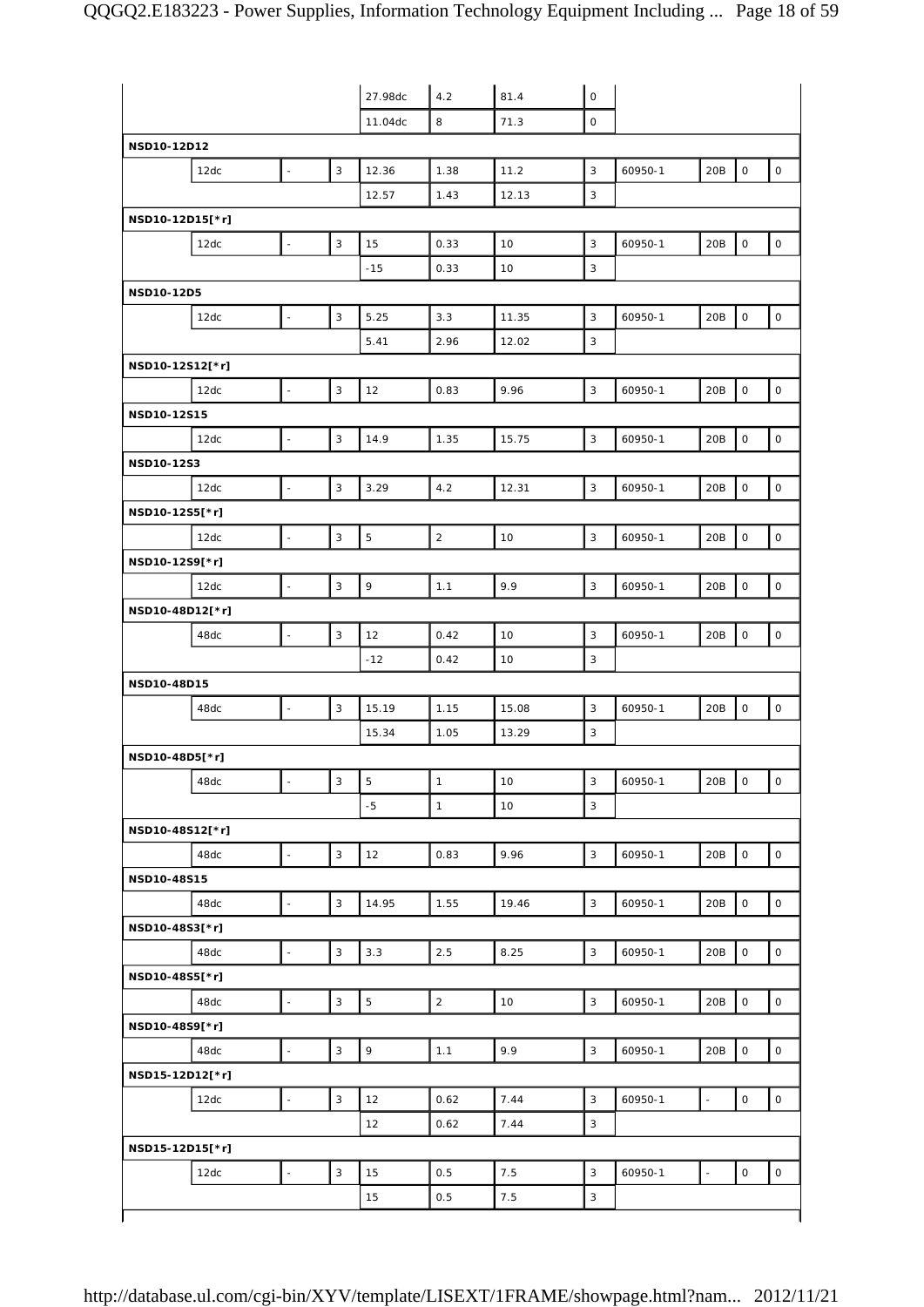| NSD15-12D5       |                        |                          |                           |             |                           |                          |              |         |                          |                     |                     |
|------------------|------------------------|--------------------------|---------------------------|-------------|---------------------------|--------------------------|--------------|---------|--------------------------|---------------------|---------------------|
|                  | 12dc                   | $\overline{\phantom{a}}$ | $\mathbf{3}$              | 4.97        | 5                         | 9.3                      | 3            | 60950-1 | $\blacksquare$           | $\mathsf O$         | $\mathsf O$         |
|                  |                        |                          |                           | 5.04        | 4.98                      | 9.35                     | 3            |         |                          |                     |                     |
| NSD15-12S12[*r]  |                        |                          |                           |             |                           |                          |              |         |                          |                     |                     |
|                  | 12dc                   | $\sim$                   | $\sqrt{3}$                | 12          | 1.25                      | 15                       | $\sqrt{3}$   | 60950-1 | $\overline{\phantom{a}}$ | $\mathsf{O}\xspace$ | $\mathsf{O}$        |
| NSD15-12S15[*r]  |                        |                          |                           |             |                           |                          |              |         |                          |                     |                     |
|                  | 12dc                   | $\overline{\phantom{a}}$ | 3                         | 15          | $\mathbf{1}$              | 15                       | $\mathbf{3}$ | 60950-1 | $\Box$                   | $\mathsf{O}\xspace$ | $\mathsf{O}\xspace$ |
| NSD15-12S3       |                        |                          |                           |             |                           |                          |              |         |                          |                     |                     |
|                  | 12dc                   | $\overline{a}$           | $\mathbf{3}$              | 3.299       | 6.6                       | 15.87                    | $\mathbf{3}$ | 60950-1 | $\overline{\phantom{a}}$ | $\mathsf{O}\xspace$ | $\mathsf O$         |
| NSD15-12S5[*r]   |                        |                          |                           |             |                           |                          |              |         |                          |                     |                     |
|                  | 12dc                   | ÷,                       | $\ensuremath{\mathsf{3}}$ | 5           | $\ensuremath{\mathsf{3}}$ | 15                       | 3            | 60950-1 | $\ddot{\phantom{1}}$     | $\mathsf{O}\xspace$ | $\mathsf O$         |
| NSD15-48D12[*r]  |                        |                          |                           |             |                           |                          |              |         |                          |                     |                     |
|                  | 48dc                   |                          | $\sqrt{3}$                | 12          | 0.62                      | 7.44                     | 3            | 60950-1 | $\overline{\phantom{a}}$ | $\mathsf{O}\xspace$ | $\mathsf O$         |
|                  |                        |                          |                           | 12          | 0.62                      | 7.44                     | 3            |         |                          |                     |                     |
| NSD15-48D15      |                        |                          |                           |             |                           |                          |              |         |                          |                     |                     |
|                  | 48dc                   | $\overline{a}$           | $\overline{3}$            | 14.9        | 2.23                      | 20.17                    | 3            | 60950-1 | $\frac{1}{2}$            | $\mathsf{O}\xspace$ | $\mathsf{O}$        |
|                  |                        |                          |                           | 14.95       | 2.37                      | 17.36                    | 3            |         |                          |                     |                     |
| NSD15-48D5[*r]   |                        |                          |                           |             |                           |                          |              |         |                          |                     |                     |
|                  | 48dc                   |                          | $\sqrt{3}$                | 5           | 1.5                       | 7.5                      | 3            | 60950-1 | $\overline{a}$           | $\mathsf{O}\xspace$ | $\mathsf O$         |
|                  |                        |                          |                           | 5           | 1.5                       | 7.5                      | 3            |         |                          |                     |                     |
| NSD15-48S12[*r]  |                        |                          |                           |             |                           |                          |              |         |                          |                     |                     |
|                  | 48dc                   | $\overline{a}$           | 3                         | 12          | 1.25                      | 15                       | 3            | 60950-1 | $\overline{\phantom{a}}$ | $\mathsf O$         | $\mathsf O$         |
| NSD15-48S15      |                        |                          |                           |             |                           |                          |              |         |                          |                     |                     |
|                  | 48dc                   | $\overline{a}$           | $\mathsf 3$               | 14.94       | 2.8                       | 26.3                     | 3            | 60950-1 | $\overline{\phantom{a}}$ | $\mathsf O$         | $\mathsf{o}$        |
| NSD15-48S3[*r]   |                        |                          |                           |             |                           |                          |              |         |                          |                     |                     |
|                  | 48dc                   | $\blacksquare$           | $\sqrt{3}$                | 3.3         | 3.75                      | 12.37                    | $\mathbf{3}$ | 60950-1 | $\Box$                   | $\mathsf O$         | $\mathsf O$         |
| NSD15-48S5[*r]   |                        |                          |                           |             |                           |                          |              |         |                          |                     |                     |
|                  | 48dc                   |                          | $\overline{3}$            | $\mathbf 5$ | $\mathbf{3}$              | 15                       | 3            | 60950-1 | $\overline{a}$           | $\mathsf O$         | $\mathsf{O}\xspace$ |
| <b>ODSA-1017</b> |                        |                          |                           |             |                           |                          |              |         |                          |                     |                     |
|                  | 100-240ac              | 50/60                    | $\mathsf O$               | 5.15        | 2.9                       | 11.1                     | 3            | 1950    | 20B                      | $\mathsf O$         | $\mathsf O$         |
|                  |                        |                          |                           | $-4.93$     | 2.5                       | 6.5                      | 3            |         |                          |                     |                     |
| P-600-13.8[*r]   |                        |                          |                           |             |                           |                          |              |         |                          |                     |                     |
|                  | 100-120/               | 50/60                    | 0                         | 15          | 40                        | ÷,                       | 3            | 60950-1 | 20B                      | $\mathsf{O}\xspace$ | $\mathbf{1}$        |
|                  | 200-240ac              |                          |                           |             |                           |                          |              |         |                          |                     |                     |
| P-600-27[*r]     |                        |                          |                           |             |                           |                          |              |         |                          |                     |                     |
|                  | 100-120/<br>200-240ac  | 50/60                    | $\mathsf O$               | 27dc        | 22.2                      | $\overline{\phantom{a}}$ | 3            | 60950-1 | 20B                      | $\mathsf O$         | $\mathsf{O}$        |
| P-600-48         |                        |                          |                           |             |                           |                          |              |         |                          |                     |                     |
|                  | 100-120/<br>200-240ac  | 50/60                    | $\mathsf O$               | 48.4dc      | 15                        | 700                      | 3            | 60950-1 | 20B                      | $\mathsf O$         | $\mathsf O$         |
| PB-1000-12       |                        |                          |                           |             |                           |                          |              |         |                          |                     |                     |
|                  | 100-240ac              | 50/60                    | $\mathsf{O}$              | 14.7dc      | 60.9                      | 877                      | $\mathbf{3}$ | 60950-1 | 20B                      | $\mathsf O$         | $\mathbf{1}$        |
|                  |                        |                          |                           |             |                           |                          |              |         |                          |                     |                     |
| PB-1000-24       |                        | 50/60                    | $\mathsf O$               | 29dc        | 35.1                      | 1008                     | 3            |         | 20B                      | $\mathsf{O}\xspace$ | $\mathbf{1}$        |
|                  | 100-240ac              |                          |                           |             |                           |                          |              | 60950-1 |                          |                     |                     |
| PB-1000-48       |                        |                          |                           |             |                           |                          |              |         |                          |                     |                     |
|                  | 100-240ac              | 50/60                    | $\mathsf O$               | 58.8dc      | 17.6                      | 1014                     | 3            | 60950-1 | 20B                      | $\mathsf O$         | $\mathbf{1}$        |
|                  | PB-300P-12, PB-300N-12 |                          |                           |             |                           |                          |              |         |                          |                     |                     |
|                  |                        |                          |                           |             |                           |                          |              |         |                          |                     |                     |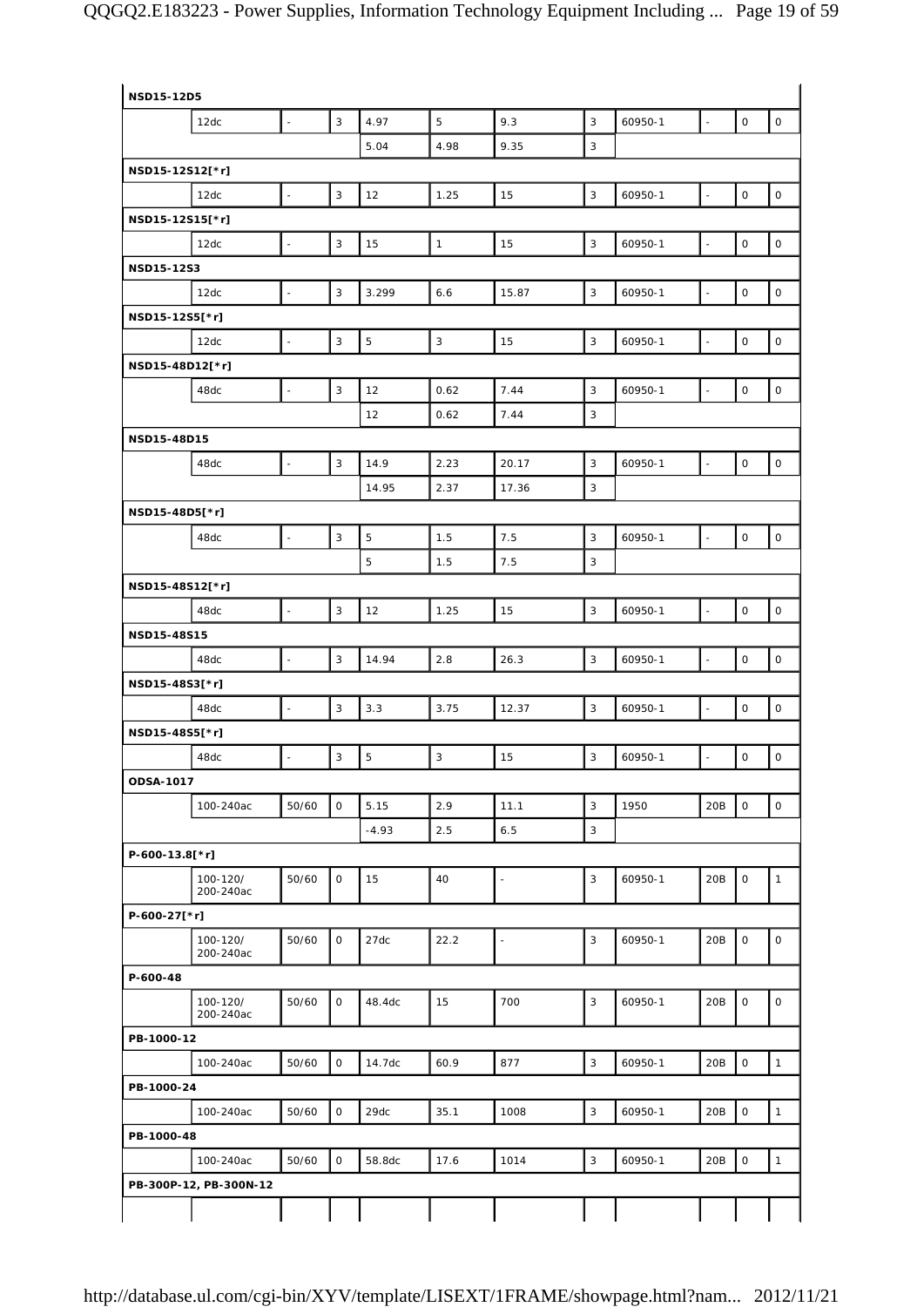|                              | 100-120/<br>200-240ac                  | 50/60 | $\mathbf 0$         | 14.4dc  | 20.85          | $\blacksquare$ | 3              | 60950-1 | 20B | $\mathbf 0$         | $\mathbf{1}$        |
|------------------------------|----------------------------------------|-------|---------------------|---------|----------------|----------------|----------------|---------|-----|---------------------|---------------------|
|                              | PB-300P-24, PB-300N-24                 |       |                     |         |                |                |                |         |     |                     |                     |
|                              | 100-120/<br>200-240ac                  | 50/60 | $\mathsf{O}$        | 28.8dc  | 10.5           | $\blacksquare$ | 3              | 60950-1 | 20B | $\mathsf{O}$        | $\mathbf{1}$        |
|                              | PB-300P-48, PB-300N-48                 |       |                     |         |                |                |                |         |     |                     |                     |
|                              | 100-120/<br>200-240ac                  | 50/60 | $\mathsf{O}$        | 57.6dc  | 5.2            | $\blacksquare$ | 3              | 60950-1 | 20B | $\mathsf{O}$        | $\mathbf{1}$        |
|                              | PB-360P-12, PB-360N-12                 |       |                     |         |                |                |                |         |     |                     |                     |
|                              | 100-120/<br>200-240 VAC                | 50/60 | 0                   | 13.63dc | 25.8           | 265            | 3              | 60950-1 | 20B | $\mathsf O$         | $\mathbf{1}$        |
|                              | PB-360P-24, PB-360N-24                 |       |                     |         |                |                |                |         |     |                     |                     |
|                              | 100-120/<br>200-240ac                  | 50/60 | $\mathsf O$         | 28.8dc  | 12.5           | $\Box$         | 3              | 60950-1 | 20B | $\mathsf{O}$        | $\mathbf{1}$        |
|                              | PB-360P-48, PB-360N-48, PB-360P-48ET-1 |       |                     |         |                |                |                |         |     |                     |                     |
|                              | 100-120/<br>200-240 VAC                | 50/60 | $\mathbf 0$         | 56.2dc  | 10.1           | 573            | 3              | 60950-1 | 20B | $\mathsf O$         | $\mathbf{1}$        |
| <b>PD-110A</b>               | 100-240ac                              | 50/60 | $\mathbf 0$         | 5.09    | 18.5           | 87.73          | 3              | 60950-1 | 20B | $\mathsf{O}\xspace$ | $\mathbf{O}$        |
|                              |                                        |       |                     | 14.11   | 10.5           | 117.25         | 3              |         |     |                     |                     |
| <b>PD-110B</b>               | 100-240ac                              | 50/60 | $\mathsf O$         | 5.08    | 19.7           | 93.46          | 3              | 60950-1 | 20B | $\mathsf O$         | $\mathsf O$         |
|                              |                                        |       |                     | 24.37   | 5.5            | 129.2          | 3              |         |     |                     |                     |
| PD-2503<br>[*r]              | 100-240ac                              | 50/60 | $\mathsf{O}$        | 3.3     | 3              | 45             | 3              | 60950-1 | 20B | $\mathsf O$         | $\mathsf{O}\xspace$ |
|                              |                                        |       |                     | 5       | 3              | 46             | 3              |         |     |                     |                     |
| PD-2503AD[*r]                |                                        |       |                     |         |                |                |                |         |     |                     |                     |
|                              | 100-240ac                              | 50/60 | $\mathsf O$         | 3.3     | 3              | 45             | $\overline{3}$ | 60950-1 | 20B | $\circ$             | $\mathsf O$         |
|                              |                                        |       |                     | 5       | 3              | 46             | 3              |         |     |                     |                     |
| PD-2505<br>[*r]              | 100-240ac                              | 50/60 | $\mathsf O$         | 5       | 2.5            | 34.8           | 3              | 60950-1 | 20B | $\mathsf O$         | $\mathsf O$         |
|                              |                                        |       |                     | $-5$    | 2.5            | 36             | 3              |         |     |                     |                     |
| PD-2506AS[*r]                |                                        |       |                     |         |                |                |                |         |     |                     |                     |
|                              | 100-240ac                              | 50/60 | $\mathsf O$         | 6       | $\overline{c}$ | $\Box$         | 3              | 60950-1 | 20B | $\mathsf O$         | 0                   |
|                              |                                        |       |                     | -6      | $\sqrt{2}$     | $\blacksquare$ | 3              |         |     |                     |                     |
| PD-2512<br>$[\cdot r]$       | 100-240ac                              | 50/60 | 0                   | 12      | $\mathbf{1}$   | $\blacksquare$ | 3              | 60950-1 | 20B | $\mathsf O$         | $\mathsf{O}\xspace$ |
|                              |                                        |       |                     | $-12$   | $\mathbf{1}$   | ÷,             | 3              |         |     |                     |                     |
| PD-2515<br>[*r]              | 100-240ac                              | 50/60 | $\mathsf O$         | 15      | 0.8            | $\blacksquare$ | 3              | 60950-1 | 20B | $\mathsf O$         | 0                   |
|                              |                                        |       |                     | $-15$   | 0.8            | $\Box$         | 3              |         |     |                     |                     |
| <b>PD-25A</b><br>$[\cdot r]$ | 100-240ac                              | 50/60 | $\mathsf O$         | 5       | 2.1            | $\blacksquare$ | 3              | 60950-1 | 20B | $\mathsf O$         | $\mathsf O$         |
|                              |                                        |       |                     | 12      | 1.2            | $\Box$         | 3              |         |     |                     |                     |
| <b>PD-25B</b><br>$[\cdot r]$ | 100-240ac                              | 50/60 | $\mathsf O$         | 5       | 1.2            | 26.6           | 3              | 60950-1 | 20B | 0                   | $\mathsf O$         |
|                              |                                        |       |                     | 24      | 0.8            | 51             | $\mathbf{3}$   |         |     |                     |                     |
| PD-25BKO[*r]                 |                                        |       |                     |         |                |                |                |         |     |                     |                     |
|                              | 100-240ac                              | 50/60 | $\mathsf{O}\xspace$ | 5       | 1.6            | ÷,             | 3              | 60950-1 | 20B | $\mathsf{O}\xspace$ | $\mathsf{O}$        |
|                              |                                        |       |                     | 21      | 0.8            | $\mathbb{Z}$   | 3              |         |     |                     |                     |
| PD-30RC                      | 100-240ac                              | 50/60 | $\mathsf{O}\xspace$ | 5.1     | 14             | 56             | 3              | 60950-1 | 20B | $\mathsf O$         | $\mathbf{1}$        |
|                              |                                        |       |                     | $-4.9$  | 3.2            | 13.4           | 3              |         |     |                     |                     |
| <b>PD-45A</b>                | 100-240ac                              | 50/60 | $\mathsf O$         | 5       | 3.2            | 45             | 3              | 60950-1 | 20B | 0                   | $\mathsf O$         |
| $[\cdot r]$                  |                                        |       |                     |         |                |                |                |         |     |                     |                     |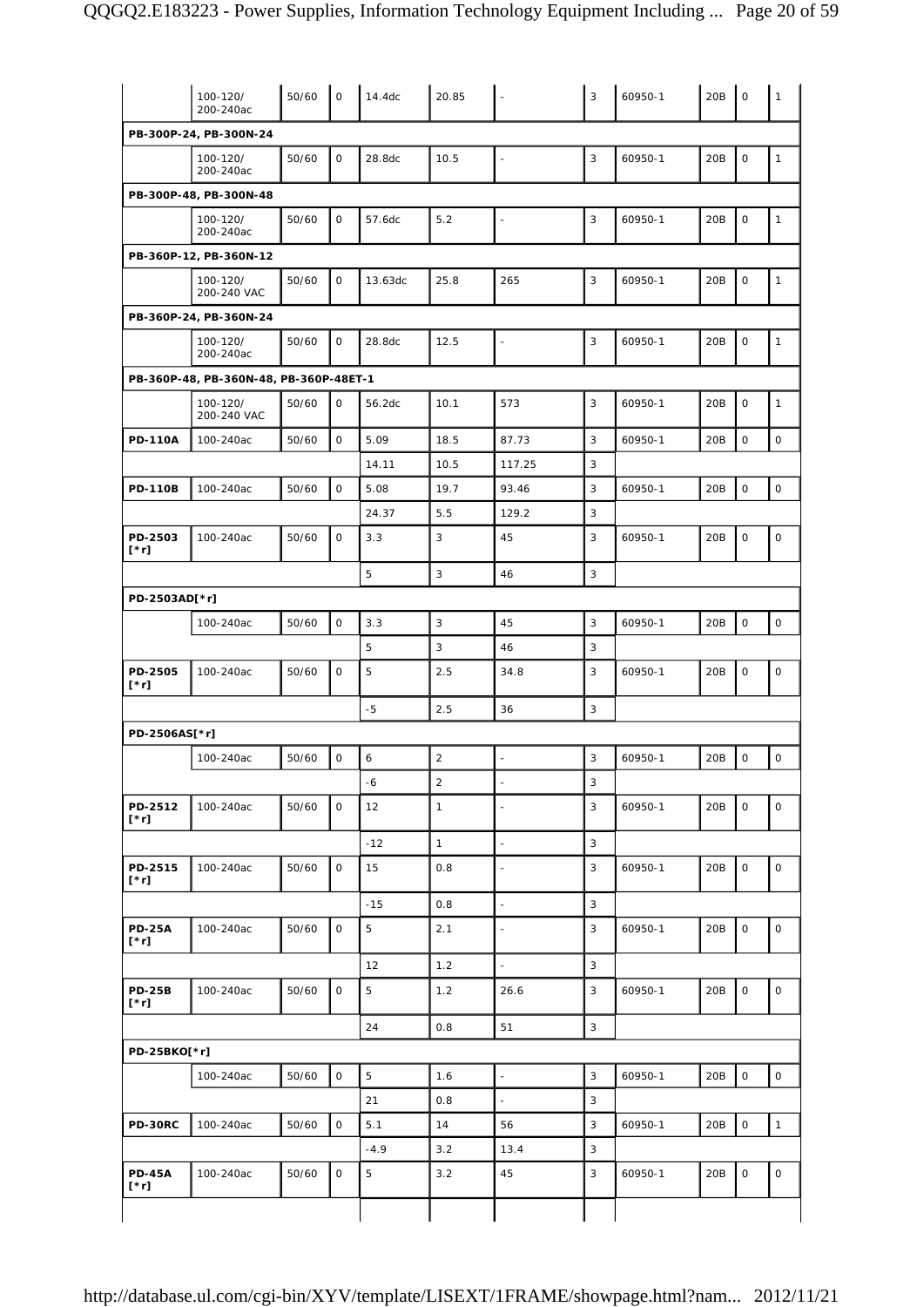|                              |                                        |           |                     | 12                       | $\overline{2}$ | $\Box$                   | 3            |              |     |                     |                     |
|------------------------------|----------------------------------------|-----------|---------------------|--------------------------|----------------|--------------------------|--------------|--------------|-----|---------------------|---------------------|
| <b>PD-45AD</b>               | 100-240ac                              | 50/60     | $\mathbf 0$         | 4.9                      | 1.4            | 4.6                      | 3            | 60950-1      | 20B | $\mathsf O$         | $\mathsf O$         |
|                              |                                        |           |                     | 48.1                     | 1.6            | 63.4                     | 3            |              |     |                     |                     |
| <b>PD-45AE</b>               | 100-240ac                              | 50/60     | $\mathbf 0$         | 5                        | $\overline{2}$ | 45                       | 3            | 60950-1      | 20B | $\mathsf{O}$        | 0                   |
| $[\cdot r]$                  |                                        |           |                     |                          |                |                          |              |              |     |                     |                     |
|                              |                                        |           |                     | 12                       | 2.5            | $\Box$                   | 3            |              |     |                     |                     |
| <b>PD-45B</b><br>$[\cdot r]$ | 100-240ac                              | 50/60     | 0                   | 5                        | 3.2            | 45                       | 3            | 60950-1      | 20B | 0                   | 0                   |
|                              |                                        |           |                     | 24                       | 1.2            | $\overline{\phantom{a}}$ | 3            |              |     |                     |                     |
| <b>PD-45PR</b>               | 100-240ac                              | 50/60     | $\mathsf O$         | 5.1dc                    | 14.5           | 42                       | 3            | 60950-1      | 20B | $2, 6$   2          |                     |
|                              |                                        |           |                     | 19.2dc                   | 5.6            | 48                       | 3            |              |     |                     |                     |
| <b>PD-6506AS</b>             |                                        |           |                     |                          |                |                          |              |              |     |                     |                     |
|                              | 100-240ac                              | 50/60     | 0                   | 6.05                     | 20.4           | 84.9                     | 3            | 60950-1      | 20B | $\mathbf 0$         | $\mathsf O$         |
|                              |                                        |           |                     | $-7.42$                  | 12.7           | 52                       | 3            |              |     |                     |                     |
| <b>PD-65A</b><br>$[\cdot r]$ | 100-240ac                              | 50/60     | 0                   | 5                        | 5.5            | 65                       | 3            | 60950-1      | 20B | 0                   | $\mathsf O$         |
|                              |                                        |           |                     | 12                       | 2.8            | ä,                       | 3            |              |     |                     |                     |
| <b>PD-65B</b><br>$[\cdot r]$ | 100-240ac                              | 50/60     | 0                   | 5                        | 3.5            | 65                       | 3            | 60950-1      | 20B | 0                   | 0                   |
|                              |                                        |           |                     | 24                       | $\overline{2}$ | $\overline{\phantom{a}}$ | 3            |              |     |                     |                     |
| <b>PD-85SP</b>               | 100-240ac                              | $50 - 60$ | $\mathsf{O}\xspace$ | 35.2dc                   | 3.6            | 105.6                    | 3            | 60950-1      | 20B | $\mathsf O$         | $\mathbf{1}$        |
|                              |                                        |           |                     | 12.1dc                   | 0.9            | 7.8                      | 3            |              |     |                     |                     |
| <b>PID-24RC</b>              |                                        |           |                     |                          |                |                          |              |              |     |                     |                     |
|                              | 100-240ac                              | 50/60     | 0                   | 12.21                    | 3.3            | 33.78                    | 3            | 60950-1      | 20B | $\mathsf O$         | $\mathsf{O}$        |
|                              |                                        |           |                     | 11.95                    | 2.9            | 34.51                    | 3            |              |     |                     |                     |
|                              | PID-250A, PID-250B, PID-250C, PID-250D |           |                     |                          |                |                          |              |              |     |                     |                     |
|                              | 100-240 Vac                            | 50/60     | 0                   | 12.04dc                  | 19.5           | 233                      | 3            | 60950-1      | 20B | 0                   | $\mathbf{1}$        |
|                              |                                        |           |                     | 4.98dc                   | 5.9            | 28.2                     | 3            |              |     |                     |                     |
|                              |                                        |           |                     | 35.96dc                  | 10.6           | 38.2                     | 3            |              |     |                     |                     |
|                              |                                        |           |                     | 5.03dc                   | 6.5            | 28.7                     | 3            |              |     |                     |                     |
|                              |                                        |           |                     | 48.06dc                  | 9.9            | 447                      | 3            |              |     |                     |                     |
|                              |                                        |           |                     | 4.99dc                   | 6.5            | 27.9                     | $\mathbf{3}$ |              |     |                     |                     |
|                              | PM-15-12, NFM-15-12                    |           |                     |                          |                |                          |              |              |     |                     |                     |
|                              | 100-240ac                              | 50/60     | $\mathsf{O}$        | $\overline{\phantom{a}}$ | 1.64           | 19.61                    | 3            | 60950-1, 2nd | 20B | $\mathsf{O}$        | $\overline{2}$      |
|                              | PM-15-15, NFM-15-15 [*r]               |           |                     |                          |                |                          |              |              |     |                     |                     |
|                              | 100-240ac                              | 50/60     | $\mathsf{O}\xspace$ | $\blacksquare$           | 1.0            | $\Box$                   | 3            | 60950-1, 2nd | 20B | $\mathsf O$         | $\overline{2}$      |
|                              | PM-15-24, NFM-15-24                    |           |                     |                          |                |                          |              |              |     |                     |                     |
|                              | 100-240ac                              | 50/60     | 0                   | $\overline{\phantom{a}}$ | 0.78           | 18.77                    | 3            | 60950-1, 2nd | 20B | $\mathsf{O}$        | $\overline{2}$      |
|                              | PM-15-3.3, NFM-15-3.3                  |           |                     |                          |                |                          |              |              |     |                     |                     |
|                              | 100-240ac                              | 50/60     | 0                   | $\Box$                   | 4.25           | 13.07                    | 3            | 60950-1, 2nd | 20B | $\mathsf{O}\xspace$ | $\overline{2}$      |
| PM-15-5, NFM-15-5            |                                        |           |                     |                          |                |                          |              |              |     |                     |                     |
|                              | 100-240ac                              | 50/60     | 0                   | $\blacksquare$           | 4.26           | 20.42                    | 3            | 60950-1, 2nd | 20B | $\mathsf O$         | $\overline{2}$      |
| PPQ-1003A                    |                                        |           |                     |                          |                |                          |              |              |     |                     |                     |
|                              | 100-240ac                              | 50/60     | $\mathsf{O}$        | 5.1                      | 28             | 122                      | 3            | 60950-1      | 20B | 0                   | $\mathsf{O}\xspace$ |
|                              |                                        |           |                     | 3.34                     | 27             | 70                       | 3            |              |     |                     |                     |
|                              |                                        |           |                     | 13.2                     | 24             | 180                      | 3            |              |     |                     |                     |
|                              |                                        |           |                     | $-5.1$                   | 1.8            | $\overline{7}$           | 3            |              |     |                     |                     |
| PPQ-1003B                    |                                        |           |                     |                          |                |                          |              |              |     |                     |                     |
|                              |                                        |           |                     |                          |                |                          |              |              |     |                     |                     |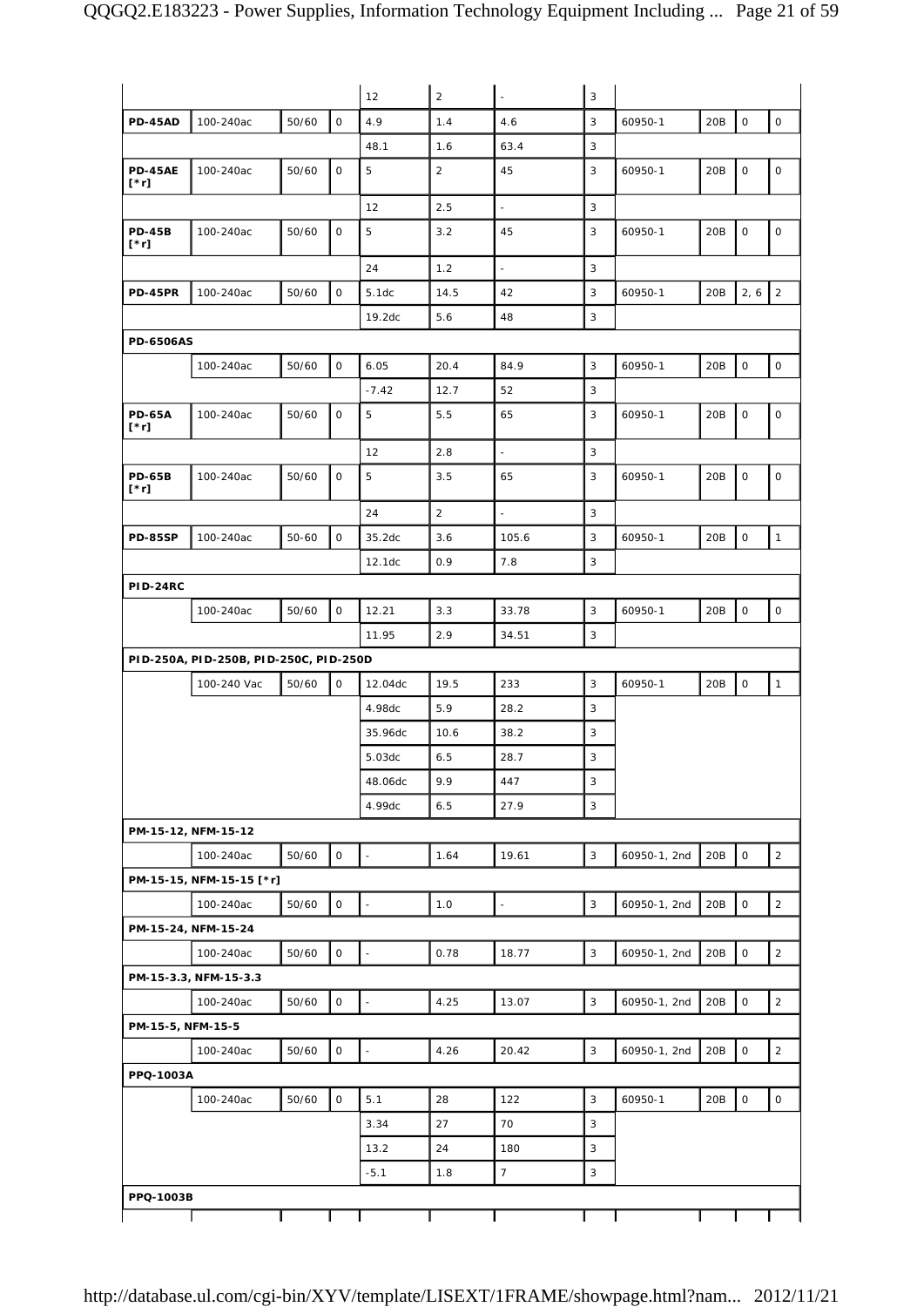|                  | 100-240ac | 50/60 | $\mathsf{O}\xspace$ | 5.1         | 28          | 122                      | 3            | 60950-1 | 20B | $\mathsf{O}$        | $\mathsf{O}$        |
|------------------|-----------|-------|---------------------|-------------|-------------|--------------------------|--------------|---------|-----|---------------------|---------------------|
|                  |           |       |                     | 3.34        | 27          | 70                       | $\mathbf{3}$ |         |     |                     |                     |
|                  |           |       |                     | 13.2        | 24          | 180                      | 3            |         |     |                     |                     |
|                  |           |       |                     | $-12.2$     | 1.9         | 18                       | $\mathbf{3}$ |         |     |                     |                     |
| PPQ-1003C        |           |       |                     |             |             |                          |              |         |     |                     |                     |
|                  | 100-240ac | 50/60 | $\mathsf O$         | 5.1         | 28          | 122                      | 3            | 60950-1 | 20B | $\mathsf{O}\xspace$ | $\mathsf{O}\xspace$ |
|                  |           |       |                     | 3.34        | 27          | 70                       | 3            |         |     |                     |                     |
|                  |           |       |                     | 15.7        | 17          | 152                      | $\mathbf{3}$ |         |     |                     |                     |
|                  |           |       |                     | $-15.1$     | 1.9         | 22                       | 3            |         |     |                     |                     |
| PPQ-1003D        |           |       |                     |             |             |                          |              |         |     |                     |                     |
|                  | 100-240ac | 50/60 | $\mathsf{O}\xspace$ | 5.1         | 28          | 122                      | 3            | 60950-1 | 20B | $\mathsf O$         | $\mathsf{O}\xspace$ |
|                  |           |       |                     | 3.34        | 27          | 70                       | 3            |         |     |                     |                     |
|                  |           |       |                     | 13.2        | 24          | 180                      | 3            |         |     |                     |                     |
|                  |           |       |                     | 25.1        | 1.8         | $\boldsymbol{7}$         | $\mathbf{3}$ |         |     |                     |                     |
| PPQ-100AD[*r]    |           |       |                     |             |             |                          |              |         |     |                     |                     |
|                  | 100-240ac | 50/60 | $\mathsf O$         | $\mathbf 5$ | 10          | $\blacksquare$           | 3            | 60950-1 | 20B | $\mathsf{O}\xspace$ | $\mathbf{1}$        |
|                  |           |       |                     | 12          | 3.4         | $\blacksquare$           | 3            |         |     |                     |                     |
|                  |           |       |                     | $-12$       | 0.6         | $\blacksquare$           | 3            |         |     |                     |                     |
|                  |           |       |                     | $-5$        | 0.6         | $\overline{a}$           | 3            |         |     |                     |                     |
| PPQ-100B[*r]     |           |       |                     |             |             |                          |              |         |     |                     |                     |
|                  | 100-240ac | 50/60 | $\mathsf{O}\xspace$ | $\mathbf 5$ | 10          | $\overline{\phantom{a}}$ | 3            | 60950-1 | 20B | $\mathsf{O}\xspace$ | $\mathbf{1}$        |
|                  |           |       |                     | 12          | 3.4         | ÷,                       | 3            |         |     |                     |                     |
|                  |           |       |                     | $-12$       | 0.6         | $\Box$                   | 3            |         |     |                     |                     |
|                  |           |       |                     | $-5$        | 0.6         | $\overline{\phantom{a}}$ | $\mathbf{3}$ |         |     |                     |                     |
| PPQ-100C[*r]     |           |       |                     |             |             |                          |              |         |     |                     |                     |
|                  | 100-240ac | 50/60 | $\mathsf O$         | $\mathbf 5$ | 10          | $\Box$                   | $\mathbf{3}$ | 60950-1 | 20B | $\mathsf{O}\xspace$ | $\mathbf{1}$        |
|                  |           |       |                     | 15          | 2.6         | $\Box$                   | 3            |         |     |                     |                     |
|                  |           |       |                     | $-15$       | 0.6         | L,                       | $\mathbf{3}$ |         |     |                     |                     |
|                  |           |       |                     | $-5$        | 0.6         | $\blacksquare$           | 3            |         |     |                     |                     |
| PPQ-100D[*r]     |           |       |                     |             |             |                          |              |         |     |                     |                     |
|                  | 100-240ac | 50/60 | $\circ$             | $\mathbf 5$ | 8           | $\overline{\phantom{a}}$ | $\mathbf{3}$ | 60950-1 | 20B | $\mathsf{o}$        | $\mathbf{1}$        |
|                  |           |       |                     | 24          | $\mathbf 2$ | $\bar{\phantom{a}}$      | 3            |         |     |                     |                     |
|                  |           |       |                     | 12          | 0.6         | $\Box$                   | 3            |         |     |                     |                     |
|                  |           |       |                     | $-12$       | 0.6         | $\blacksquare$           | $\mathbf{3}$ |         |     |                     |                     |
| PPS-125-12[*r]   |           |       |                     |             |             |                          |              |         |     |                     |                     |
|                  | 100-240ac | 50/60 | $\circ$             | 12dc        | 8.5         | $\bar{\phantom{a}}$      | $\mathbf{3}$ | 60950-1 | 20B | $\mathsf{O}$        | $\mathsf{O}$        |
| PPS-125-13.5[*r] |           |       |                     |             |             |                          |              |         |     |                     |                     |
|                  | 100-240ac | 50/60 | $\mathsf O$         | 13.5dc      | 7.5         | $\overline{\phantom{a}}$ | $\mathbf{3}$ | 60950-1 | 20B | $\mathsf O$         | $\mathsf{O}\xspace$ |
|                  |           |       |                     |             |             |                          |              |         |     |                     |                     |
| PPS-125-15[*r]   |           |       |                     |             |             |                          |              |         |     |                     |                     |
|                  | 100-240ac | 50/60 | $\mathsf O$         | 15dc        | 6.7         | $\Box$                   | $\mathbf{3}$ | 60950-1 | 20B | $\mathsf O$         | $\circ$             |
| PPS-125-24[*r]   |           |       |                     |             |             |                          |              |         |     |                     |                     |
|                  | 100-240ac | 50/60 | $\mathsf{O}\xspace$ | 24dc        | 4.2         | $\Box$                   | $\sqrt{3}$   | 60950-1 | 20B | $\mathsf O$         | $\mathsf{O}\xspace$ |
| PPS-125-27       |           |       |                     |             |             |                          |              |         |     |                     |                     |
|                  | 100-240ac | 50/60 | $\mathsf{O}$        | 25.1dc      | $5.2$       | 130.5                    | 3            | 60950-1 | 20B | $\mathsf{O}\xspace$ | $\mathsf{O}\xspace$ |
| PPS-125-3.3[*r]  |           |       |                     |             |             |                          |              |         |     |                     |                     |
|                  | 100-240ac | 50/60 | $\mathsf{O}\xspace$ | 3.3dc       | 20          | $\overline{\phantom{a}}$ | $\mathbf{3}$ | 60950-1 | 20B | $\mathsf{O}\xspace$ | 0                   |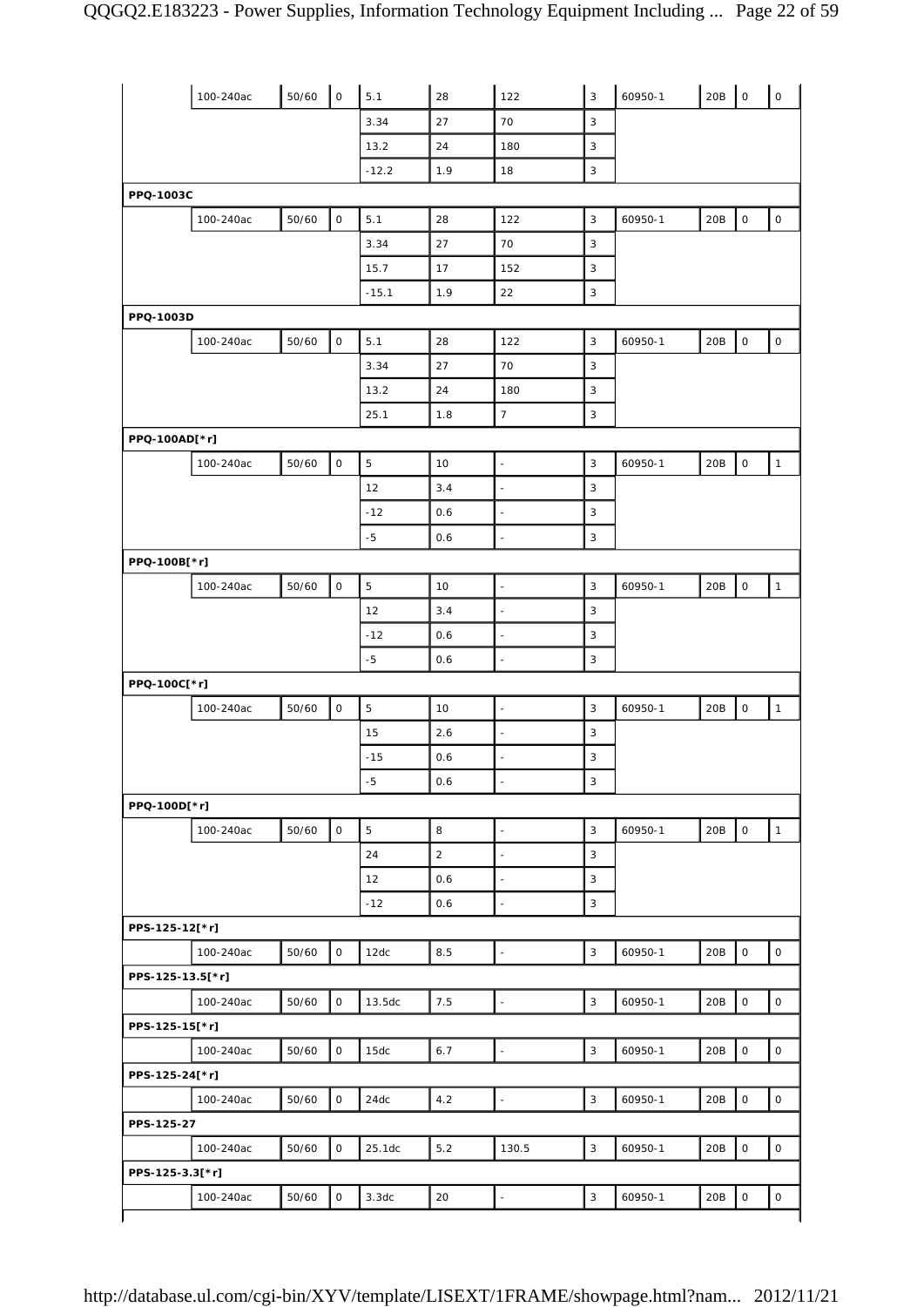| PPS-125-48        |           |       |                     |                    |                |                     |                           |         |                |                     |                          |
|-------------------|-----------|-------|---------------------|--------------------|----------------|---------------------|---------------------------|---------|----------------|---------------------|--------------------------|
|                   | 100-240ac | 50/60 | 0                   | 43.3dc             | 3.4            | 147.2               | 3                         | 60950-1 | 20B            | 0                   | $\mathsf O$              |
| PPS-125-5         |           |       |                     |                    |                |                     |                           |         |                |                     |                          |
|                   | 100-240ac | 50/60 | $\mathsf O$         | 4.5ac              | 30             | 135                 | $\mathbf{3}$              | 60950-1 | 20B            | $\mathsf O$         | $\mathsf O$              |
| PPS-125-9[*r]     |           |       |                     |                    |                |                     |                           |         |                |                     |                          |
|                   | 100-240ac | 50/60 | $\mathsf O$         | 9ac                | 8.5            | $\Box$              | 3                         | 60950-1 | 20B            | $\mathsf O$         | $\mathsf{O}\xspace$      |
| PPS-200-12(a)[*r] |           |       |                     |                    |                |                     |                           |         |                |                     |                          |
|                   | 100-240ac | 50/60 | $\sim$              | 12dc               | 16.6           | $\omega$            | $\omega$                  | 60950-1 | $\blacksquare$ | $\blacksquare$      | $\sim$                   |
| PPS-200-15(b)[*r] |           |       |                     |                    |                |                     |                           |         |                |                     |                          |
|                   | 100-240ac | 50/60 |                     | 15dc               | 13.3           | $\blacksquare$      | $\blacksquare$            | 60950-1 | $\frac{1}{2}$  | $\omega$            | $\overline{\phantom{a}}$ |
| PPS-200-24(a)[*r] |           |       |                     |                    |                |                     |                           |         |                |                     |                          |
|                   | 100-240ac | 50/60 | $\omega$            | 24dc               | 8.3            | $\omega$            | $\omega$                  | 60950-1 | $\omega$       | $\omega$            | $\omega$                 |
| PPS-200-27        |           |       |                     |                    |                |                     |                           |         |                |                     |                          |
|                   | 100-240ac | 50/60 | $\mathcal{L}$       | 27.1dc             | 9              | 232                 | $\bar{\omega}$            | 60950-1 | $\blacksquare$ | $\blacksquare$      | $\bar{\phantom{a}}$      |
| PPS-200-36        |           |       |                     |                    |                |                     |                           |         |                |                     |                          |
|                   | 100-240ac | 50/60 |                     | 36.12dc            | 6.50           | 233                 | $\omega$                  | 60950-1 | $\blacksquare$ | $\overline{a}$      | $\overline{a}$           |
| PPS-200-48        |           |       |                     |                    |                |                     |                           |         |                |                     |                          |
|                   | 100-240ac | 50/60 | $\omega$            | 48.2dc             | 5.5            | 235                 | $\overline{\phantom{a}}$  | 60950-1 | $\blacksquare$ | $\omega$            | $\overline{\phantom{a}}$ |
| PPS-200-5         |           |       |                     |                    |                |                     |                           |         |                |                     |                          |
|                   |           |       |                     |                    |                |                     |                           |         |                |                     |                          |
|                   | 100-240ac | 50/60 | $\omega$            | 5.1dc              | 47             | 200                 | $\overline{\phantom{a}}$  | 60950-1 | $\Box$         | $\blacksquare$      | $\omega$                 |
| PPT-100B[*r]      |           |       |                     |                    |                |                     |                           |         |                |                     |                          |
|                   | 100-240ac | 50/60 | $\mathsf O$         | $\mathbf 5$        | 10             | $\bar{\phantom{a}}$ | 3                         | 60950-1 | 20B            | $\mathsf O$         | $\mathbf{1}$             |
|                   |           |       |                     | 12                 | 3.4            | $\blacksquare$      | 3                         |         |                |                     |                          |
|                   |           |       |                     | $-12$              | 0.6            | $\sim$              | 3                         |         |                |                     |                          |
| PPT-100C[*r]      |           |       |                     |                    |                |                     |                           |         |                |                     |                          |
|                   | 100-240ac | 50/60 | $\mathsf O$         | 5                  | 10             | $\blacksquare$      | 3                         | 60950-1 | 20B            | 0                   | $\mathbf{1}$             |
|                   |           |       |                     | 15                 | 2.6            | $\blacksquare$      | 3                         |         |                |                     |                          |
|                   |           |       |                     | $-15$              | 0.6            | $\Box$              | 3                         |         |                |                     |                          |
| PPT-100D[*r]      |           |       |                     |                    |                |                     |                           |         |                |                     |                          |
|                   | 100-240ac | 50/60 | $\circ$             | $\mathbf 5$        | 8              | $\omega$            | $\mathbf{3}$              | 60950-1 | 20B            | $\mathsf O$         | $\mathbf{1}$             |
|                   |           |       |                     | 24                 | $\overline{c}$ | $\Box$              | $\mathbf{3}$              |         |                |                     |                          |
|                   |           |       |                     | 12                 | 0.6            | $\omega$            | $\mathbf{3}$              |         |                |                     |                          |
| <b>PPT-125AA</b>  |           |       |                     |                    |                |                     |                           |         |                |                     |                          |
|                   | 100-240ac | 50/60 | $\mathsf O$         | 5                  | 6.8            | 67.51               | 3                         | 60950-1 | 20B            | $\mathsf{O}\xspace$ | $\mathsf O$              |
|                   |           |       |                     | 22                 | 1.5            | 86.57               | 3                         |         |                |                     |                          |
|                   |           |       |                     | $-22$              | 1.5            | 34.79               | $\sqrt{3}$                |         |                |                     |                          |
| PPT-125A[*r]      |           |       |                     |                    |                |                     |                           |         |                |                     |                          |
|                   | 100-240ac | 50/60 | $\mathsf O$         | 3.3dc              | 10             | $\Box$              | 3                         | 60950-1 | 20B            | $\mathsf{O}\xspace$ | $\mathsf{O}\xspace$      |
|                   |           |       |                     | 5dc                | 8              | $\omega$            | 3                         |         |                |                     |                          |
|                   |           |       |                     | 12dc               | 0.5            | $\omega$            | $\mathbf{3}$              |         |                |                     |                          |
| <b>PPT-125B</b>   |           |       |                     |                    |                |                     |                           |         |                |                     |                          |
|                   | 100-240ac | 50/60 | $\mathsf{O}$        | 4.1dc              | 15             | 61.5                | 3                         | 60950-1 | 20B            | $\mathsf{O}\xspace$ | $\mathsf{O}\xspace$      |
|                   |           |       |                     | 11.2dc             | 5.1            | 57.1                | 3                         |         |                |                     |                          |
|                   |           |       |                     | 10.5 <sub>dc</sub> | 1.3            | 13.8                | $\ensuremath{\mathsf{3}}$ |         |                |                     |                          |
| PPT-125C[*r]      |           |       |                     |                    |                |                     |                           |         |                |                     |                          |
|                   |           |       | $\mathsf{O}\xspace$ |                    |                |                     | $\mathbf{3}$              |         | 20B            | $\mathsf{O}\xspace$ | $\mathsf O$              |
|                   | 100-240ac | 50/60 |                     | 5dc                | 11             | $\Box$              |                           | 60950-1 |                |                     |                          |
|                   |           |       |                     |                    |                |                     |                           |         |                |                     |                          |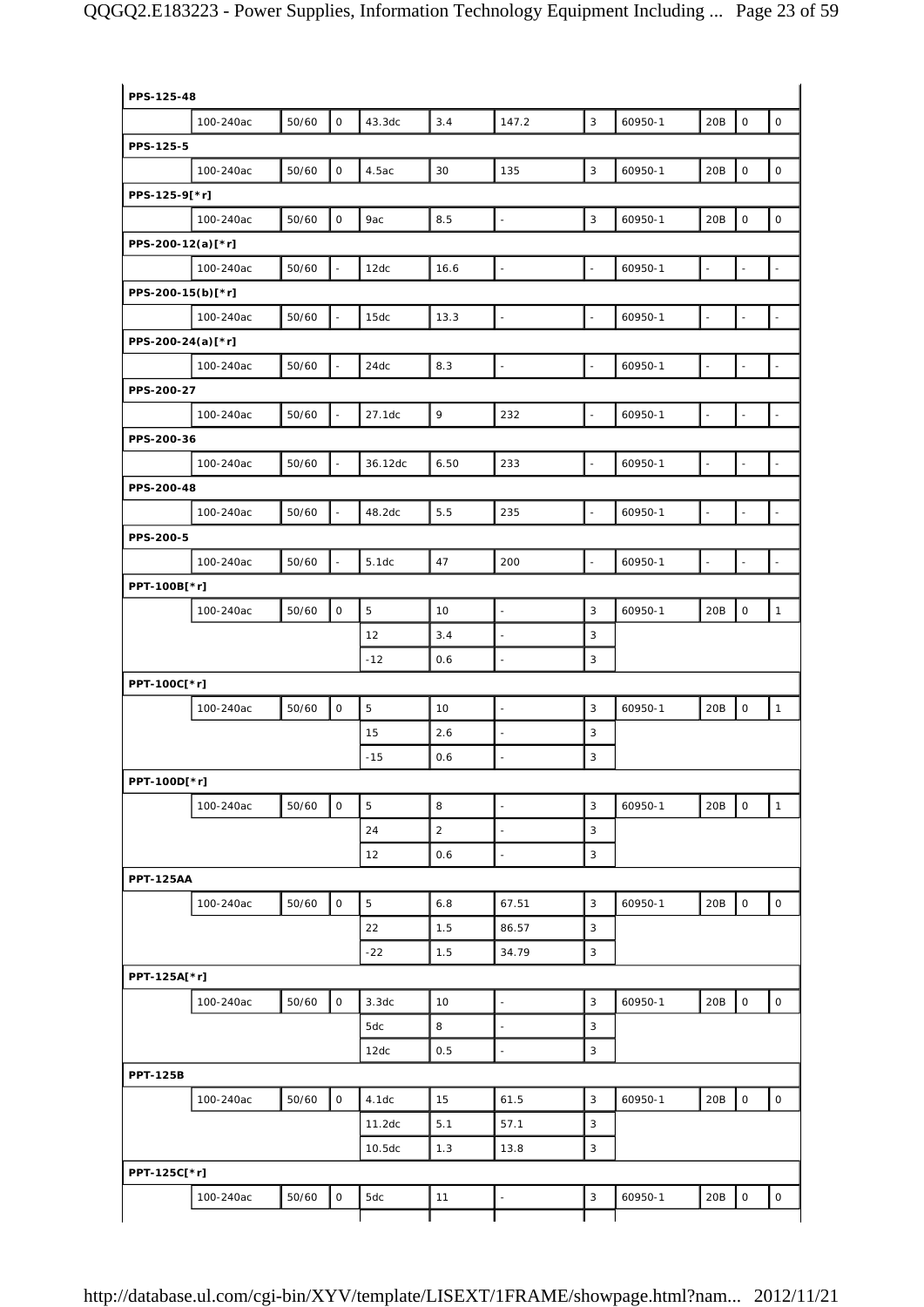|                        |           |       |                          | 15dc        | 2.5            | $\overline{\phantom{a}}$ | 3            |         |     |                          |              |
|------------------------|-----------|-------|--------------------------|-------------|----------------|--------------------------|--------------|---------|-----|--------------------------|--------------|
|                        |           |       |                          | -15dc       | 0.5            |                          | 3            |         |     |                          |              |
| <b>PPT-125D</b>        |           |       |                          |             |                |                          |              |         |     |                          |              |
|                        | 100-240ac | 50/60 | 0                        | 4.4dc       | 8.6            | 37.84                    | 3            | 60950-1 | 20B | $\mathsf O$              | 0            |
|                        |           |       |                          | 21.3dc      | 3.5            | 73.1                     | 3            |         |     |                          |              |
|                        |           |       |                          | 10.9dc      | 1.4            | 15.26                    | 3            |         |     |                          |              |
| <b>PQ-100B</b>         | 100-240ac | 50/60 | 0                        | 5.07        | 16             | 76.98                    | 3            | 60950-1 | 20B | $\mathsf{O}\xspace$      | 0            |
|                        |           |       |                          | 16.05       | 9              | 99.5                     | 3            |         |     |                          |              |
|                        |           |       |                          | $-5.04$     | 1.5            | 5.96                     | 3            |         |     |                          |              |
|                        |           |       |                          | $-12.03$    | 1.8            | 19.21                    | 3            |         |     |                          |              |
| <b>PQ-100C</b>         | 100-240ac | 50/60 | 0                        | 5.05        | 16.6           | 79.23                    | 3            | 60950-1 | 20B | $\mathsf{O}$             | 0            |
|                        |           |       |                          | 18.73       | 7.6            | 104.54                   | 3            |         |     |                          |              |
|                        |           |       |                          | $-5.07$     | 1.1            | 3.65                     | 3            |         |     |                          |              |
|                        |           |       |                          | $-15.05$    | 0.93           | 12.63                    | 3            |         |     |                          |              |
| <b>PQ-100D</b>         | 100-240ac | 50/60 | 0                        | 5.07        | 15.4           | 74.23                    | 3            | 60950-1 | 20B | $\mathsf O$              | $\mathsf O$  |
|                        |           |       |                          | 14.06       | 8.4            | 93.76                    | 3            |         |     |                          |              |
|                        |           |       |                          | 24.09       | $\overline{4}$ | 76.86                    | 3            |         |     |                          |              |
|                        |           |       |                          | $-11.99$    | 1.8            | 19.29                    | 3            |         |     |                          |              |
| <b>PQ-100DTR</b>       |           |       |                          |             |                |                          |              |         |     |                          |              |
|                        | 100-240ac | 50/60 | 0                        | 11.677dc    | 8.12           | 91.7                     | 3            | 60950-1 | 20B | $\mathsf O$              | 0            |
|                        |           |       |                          | $-11.984dc$ | 4.97           | 47.8                     | 3            |         |     |                          |              |
|                        |           |       |                          | 5.075dc     | 19.12          | 93.1                     | 3            |         |     |                          |              |
|                        |           |       |                          | 24.298dc    | 4.77           | 108.5                    | 3            |         |     |                          |              |
| <b>PQ-100E</b>         | 100-240ac | 50/60 | 0                        | 5.07        | 15             | 72.3                     | 3            | 60950-1 | 20B | $\mathsf O$              | 0            |
|                        |           |       |                          | 15.61       | 8              | 89.4                     | 3            |         |     |                          |              |
|                        |           |       |                          | 15.003      | 1.8            | 23.46                    | 3            |         |     |                          |              |
|                        |           |       |                          | 23.86       | $\overline{a}$ | 30.35                    | 3            |         |     |                          |              |
| PS-25-12[*r]           |           |       |                          |             |                |                          |              |         |     |                          |              |
|                        | 100-240ac | 50/60 | $\overline{\phantom{a}}$ | 12          | 2.1            | $\blacksquare$           | $\sqrt{3}$   | 60950-1 | 20B | $\overline{\phantom{a}}$ | $\mathsf{O}$ |
| PS-25-13.5[*r]         |           |       |                          |             |                |                          |              |         |     |                          |              |
|                        | 100-240ac | 50/60 | $\mathsf O$              | 13.5        | 1.9            | 28                       | 3            | 60950-1 | 20B | $\mathsf O$              | $\mathsf O$  |
| PS-25-15[*r]           |           |       |                          |             |                |                          |              |         |     |                          |              |
|                        | 100-240ac | 50/60 | 0                        | 14          | 1.7            | $\Box$                   | $\mathbf{3}$ | 60950-1 | 20B | $\mathsf O$              | 0            |
| PS-25-24[*r]           |           |       |                          |             |                |                          |              |         |     |                          |              |
|                        | 100-240ac | 50/60 | $\mathsf{O}\xspace$      | 24          | $\mathbf{1}$   | $\omega$                 | 3            | 60950-1 | 20B | $\mathsf O$              | $\mathsf{O}$ |
| PS-25-27[*r]           |           |       |                          |             |                |                          |              |         |     |                          |              |
|                        | 100-240ac | 50/60 | $\mathsf{O}\xspace$      | 27          | 0.9            | $\Box$                   | $\sqrt{3}$   | 60950-1 | 20B | $\mathsf{O}\xspace$      | $\mathsf O$  |
| PS-25-3.3[*r]          |           |       |                          |             |                |                          |              |         |     |                          |              |
|                        | 100-240ac | 50/60 | $\mathsf O$              | 3.3         | $\mathbf 5$    | $\overline{\phantom{a}}$ | 3            | 60950-1 | 20B | $\mathsf O$              | $\mathsf O$  |
| PS-25-48[*r]           |           |       |                          |             |                |                          |              |         |     |                          |              |
|                        | 100-240ac | 50/60 | 0                        | 48          | 0.5            | 67.2                     | 3            | 60950-1 | 20B | $\mathsf O$              | 0            |
| PS-25-5<br>$[\cdot r]$ | 100-240ac | 50/60 | 0                        | 5           | 5              | 44.3                     | 3            | 60950-1 | 20B | $\mathsf O$              | 0            |
| PS-25-7.5[*r]          |           |       |                          |             |                |                          |              |         |     |                          |              |
|                        | 100-240ac | 50/60 | $\mathsf{O}\xspace$      | 7.5         | 3.3            | $\blacksquare$           | 3            | 60950-1 | 20B | $\mathsf O$              | $\mathsf{O}$ |
| PS-35-12               |           |       |                          |             |                |                          |              |         |     |                          |              |
|                        | 100-240ac | 50/60 | $\circ$                  | 12.09       | 4.9            | 44                       | 3            | 60950-1 | 20B | $\mathsf O$              | $\mathsf O$  |
|                        |           |       |                          |             |                |                          |              |         |     |                          |              |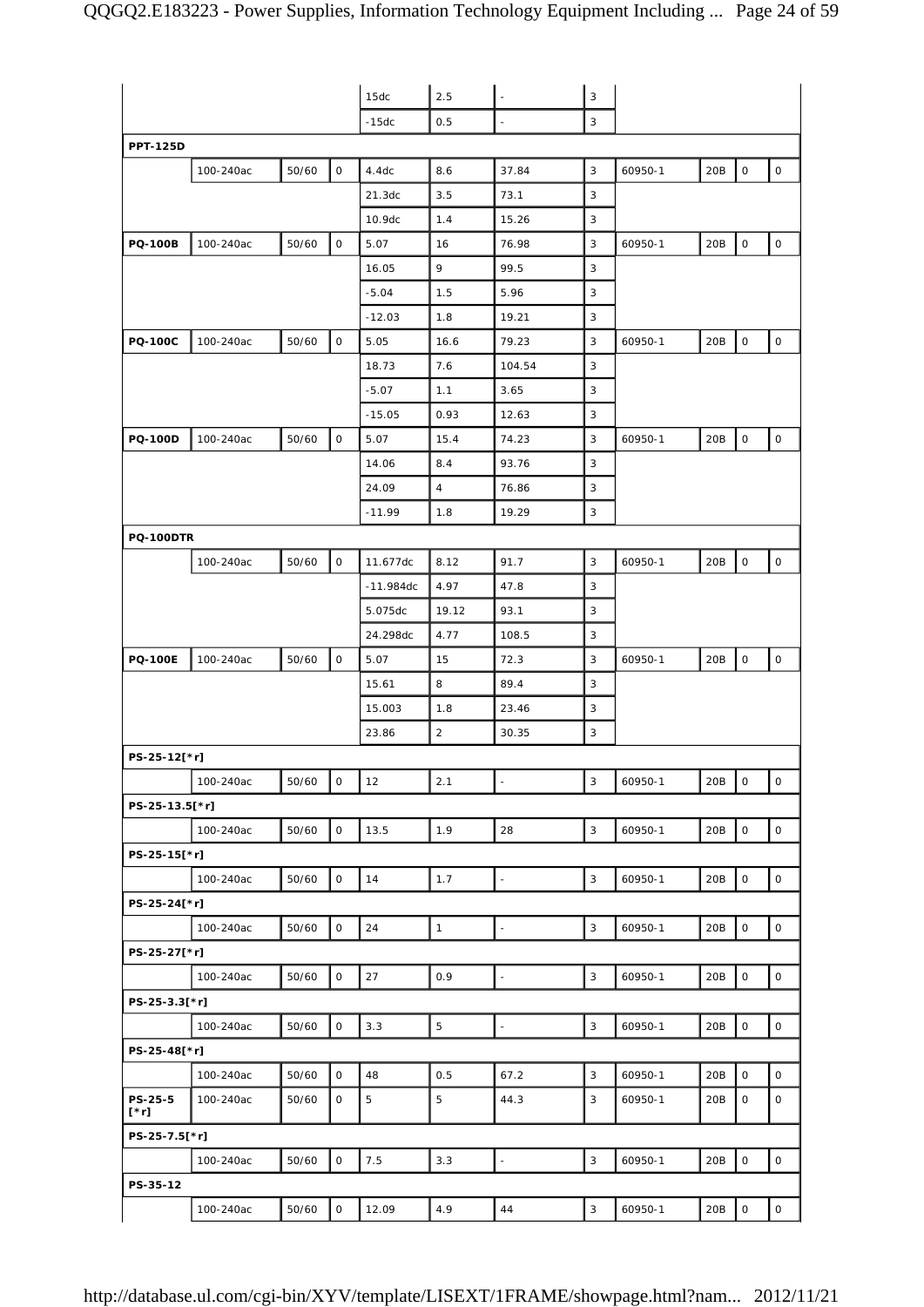| PS-35-13.5(*r) |           |       |                     |       |              |       |              |         |     |                     |                     |
|----------------|-----------|-------|---------------------|-------|--------------|-------|--------------|---------|-----|---------------------|---------------------|
|                | 100-240ac | 50/60 | $\mathsf{O}$        | 13.5  | 2.6          | 20.8  | 3            | 60950-1 | 20B | $\mathbf 0$         | $\mathsf O$         |
| PS-35-15       |           |       |                     |       |              |       |              |         |     |                     |                     |
|                | 100-240ac | 50/60 | $\mathsf{O}\xspace$ | 15.1  | 4.2          | 47    | 3            | 60950-1 | 20B | $\mathsf{O}\xspace$ | $\mathsf{O}\xspace$ |
| PS-35-24(*r)   |           |       |                     |       |              |       |              |         |     |                     |                     |
|                | 100-240ac | 50/60 | $\mathsf O$         | 24    | 1.5          | 36    | 3            | 60950-1 | 20B | $\mathbf 0$         | 0                   |
| PS-35-3.3      |           |       |                     |       |              |       |              |         |     |                     |                     |
|                | 100-240ac | 50/60 | $\mathbf 0$         | 3.31  | 14.8         | 20    | 3            | 60950-1 | 20B | $\mathbf 0$         | $\mathsf O$         |
| PS-35-48       |           |       |                     |       |              |       |              |         |     |                     |                     |
|                | 100-240ac | 50/60 | $\mathsf{O}\xspace$ | 48.08 | 1.2          | 46    | 3            | 60950-1 | 20B | $\mathbf 0$         | 0                   |
| PS-35-5        | 100-240ac | 50/60 | $\mathsf O$         | 5.07  | 10.2         | 35    | 3            | 60950-1 | 20B | $\mathsf O$         | 0                   |
| PS-35-7.5(*r)  |           |       |                     |       |              |       |              |         |     |                     |                     |
|                | 100-240ac | 50/60 | 0                   | 7.5   | 4.7          | 35.25 | 3            | 60950-1 | 20B | $\mathbf 0$         | $\mathsf{O}\xspace$ |
| PS-45-12[*r]   |           |       |                     |       |              |       |              |         |     |                     |                     |
|                | 100-240ac | 50/60 | $\mathsf{O}$        | 12    | 3.7          | 44.4  | 3            | 60950-1 | 20B | $\mathsf{O}\xspace$ | $\mathsf O$         |
| PS-45-13.5[*r] |           |       |                     |       |              |       |              |         |     |                     |                     |
|                | 100-240ac | 50/60 | $\mathsf O$         | 13.5  | 3.3          | 44.5  | 3            | 60950-1 | 20B | $\mathbf 0$         | $\mathsf{O}\xspace$ |
| PS-45-15[*r]   |           |       |                     |       |              |       |              |         |     |                     |                     |
|                | 100-240ac | 50/60 | $\mathsf O$         | 15    | $\mathbf{3}$ | 45    | 3            | 60950-1 | 20B | $\mathsf O$         | 0                   |
| PS-45-24[*r]   |           |       |                     |       |              |       |              |         |     |                     |                     |
|                | 100-240ac | 50/60 | $\mathsf O$         | 24    | 1.9          | 45.6  | 3            | 60950-1 | 20B | $\mathbf 0$         | $\mathsf{O}\xspace$ |
| PS-45-24MI[*r] |           |       |                     |       |              |       |              |         |     |                     |                     |
|                | 100-240ac | 50/60 | $\mathsf O$         | 24dc  | 1.9          | 45.6  | $\mathbf{3}$ | 60950-1 | 20B | $\mathsf{O}\xspace$ | $\mathsf{O}\xspace$ |
| PS-45-27[*r]   |           |       |                     |       |              |       |              |         |     |                     |                     |
|                | 100-240ac | 50/60 | $\mathsf{O}\xspace$ | 27    | 1.7          | 45.9  | 3            | 60950-1 | 20B | $\mathbf 0$         | $\mathsf{O}\xspace$ |
| PS-45-3.3[*r]  |           |       |                     |       |              |       |              |         |     |                     |                     |
|                | 100-240ac | 50/60 | $\mathsf O$         | 3.3   | 8            | 26.4  | 3            | 60950-1 | 20B | $\mathsf O$         | $\mathsf O$         |
| PS-45-48[*r]   |           |       |                     |       |              |       |              |         |     |                     |                     |
|                | 100-240ac | 50/60 | 0                   | 48    | $\mathbf{1}$ | 48    | 3            | 60950-1 | 20B | 0                   | 0                   |
| PS-45-48AD[*r] |           |       |                     |       |              |       |              |         |     |                     |                     |
|                | 100-240ac | 50/60 | $\mathsf{O}\xspace$ | 48    | $\mathbf{1}$ | 48    | $\mathsf 3$  | 60950-1 | 20B | $\mathsf{O}\xspace$ | $\mathsf{O}\xspace$ |
| <b>PS-45-5</b> | 100-240ac | 50/60 | 0                   | 5     | 8            | 40    | 3            | 60950-1 | 20B | $\mathbf 0$         | 0                   |
| [*r]           |           |       |                     |       |              |       |              |         |     |                     |                     |
| PS-45-7.5[*r]  |           |       | $\mathsf{O}$        | 7.5   | 5.4          | 40.5  | 3            |         | 20B | $\mathsf O$         | $\circ$             |
| PS-65-12[*r]   | 100-240ac | 50/60 |                     |       |              |       |              | 60950-1 |     |                     |                     |
|                | 100-240ac | 50/60 | $\mathsf O$         | 12    | 5.2          | 62.4  | $\mathbf{3}$ | 60950-1 | 20B | $\mathbf 0$         | 0                   |
| PS-65-13.5[*r] |           |       |                     |       |              |       |              |         |     |                     |                     |
|                | 100-240ac | 50/60 | 0                   | 13.5  | 4.7          | 63.5  | 3            | 60950-1 | 20B | $\mathsf O$         | $\mathsf O$         |
| PS-65-15[*r]   |           |       |                     |       |              |       |              |         |     |                     |                     |
|                | 100-240ac | 50/60 | $\mathsf{O}\xspace$ | 15    | 4.2          | 64.8  | $\mathbf{3}$ | 60950-1 | 20B | $\mathsf O$         | $\mathsf O$         |
| PS-65-24[*r]   |           |       |                     |       |              |       |              |         |     |                     |                     |
|                |           | 50/60 | $\mathsf{O}$        | 24    | 2.7          | 64.8  | 3            |         | 20B | $\mathsf{O}\xspace$ | $\mathsf{O}\xspace$ |
| PS-65-27[*r]   | 100-240ac |       |                     |       |              |       |              | 60950-1 |     |                     |                     |
|                | 100-240ac | 50/60 | $\mathsf O$         | 27    | 2.4          | 64.8  | $\mathbf{3}$ | 60950-1 | 20B | $\mathbf 0$         | 0                   |
|                |           |       |                     |       |              |       |              |         |     |                     |                     |
| PS-65-3.3[*r]  |           |       |                     |       |              |       |              |         |     |                     |                     |
|                | 100-240ac | 50/60 | $\mathsf{O}$        | 3.3   | 12           | 39.6  | 3            | 60950-1 | 20B | $\mathsf O$         | 0                   |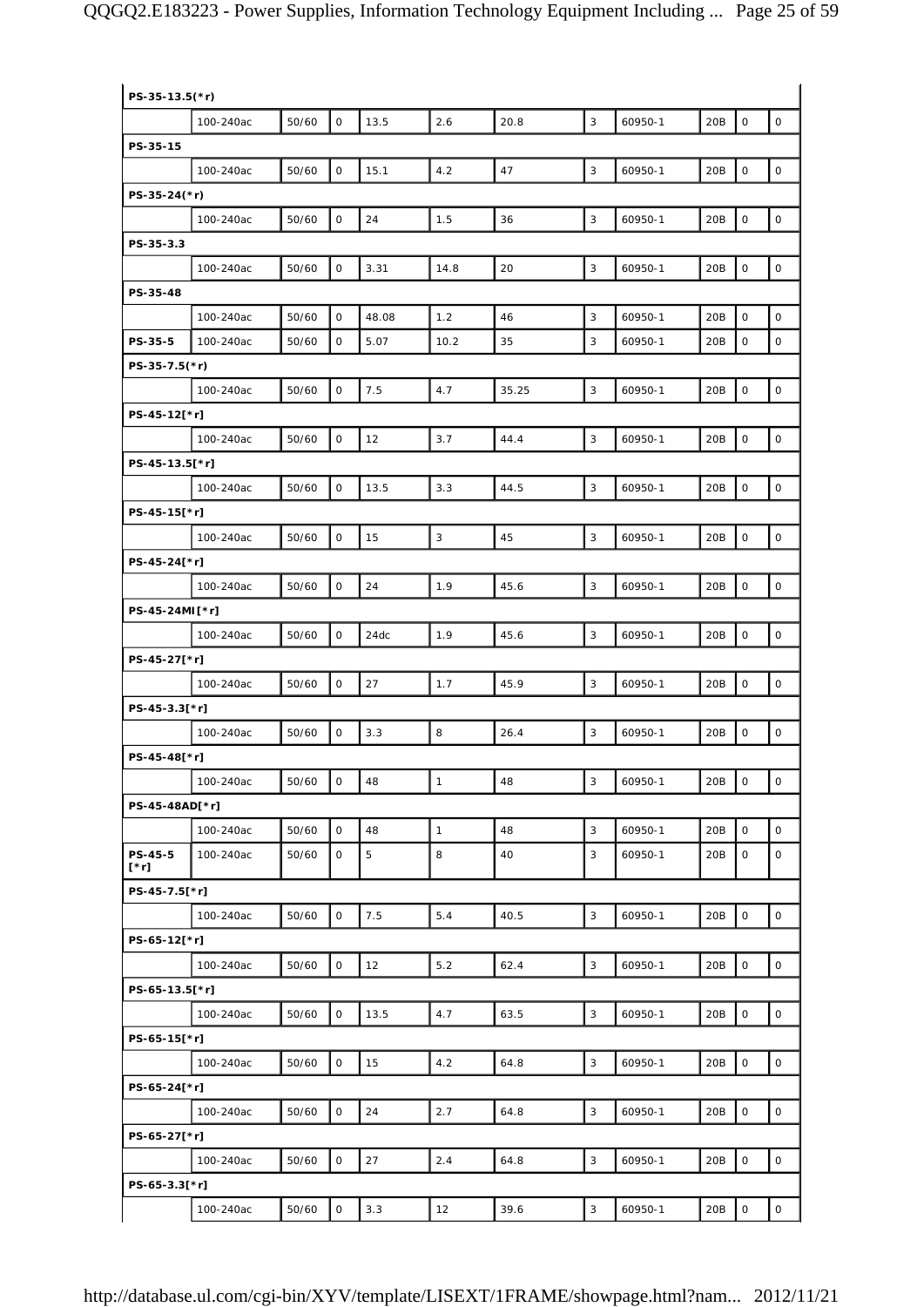| PS-65-48[*r]       |                       |       |                     |         |                |                          |              |         |     |             |              |
|--------------------|-----------------------|-------|---------------------|---------|----------------|--------------------------|--------------|---------|-----|-------------|--------------|
|                    | 100-240ac             | 50/60 | $\mathsf{O}$        | 48      | 1.35           | 64.8                     | 3            | 60950-1 | 20B | $\mathbf 0$ | $\mathsf O$  |
| PS-65-5<br>$[^*r]$ | 100-240ac             | 50/60 | $\mathbf 0$         | 5       | 12             | 60                       | 3            | 60950-1 | 20B | $\mathsf O$ | 0            |
| PS-65-7.5[*r]      |                       |       |                     |         |                |                          |              |         |     |             |              |
|                    | 100-240ac             | 50/60 | $\mathsf O$         | $7.5\,$ | 8              | 60                       | 3            | 60950-1 | 20B | $\mathbf 0$ | $\mathsf O$  |
| <b>PSC-100A</b>    |                       |       |                     |         |                |                          |              |         |     |             |              |
|                    | 100-240ac             | 50/60 | $\mathsf O$         | 13.8dc  | 10.7           | 136                      | 3            | 60950-1 | 20B | $\mathbf 0$ | $\mathbf{1}$ |
| PSC-100AHO         |                       |       |                     |         |                |                          |              |         |     |             |              |
|                    | 100-240ac             | 50/60 | $\mathsf{O}\xspace$ | 13.8dc  | $\overline{4}$ | 55.2                     | 3            | 60950-1 | 20B | $\mathbf 0$ | $\mathbf{1}$ |
|                    |                       |       |                     | 13.8dc  | 0.25           | 3.45                     | $\mathbf{3}$ |         |     |             |              |
| <b>PSC-100B</b>    |                       |       |                     |         |                |                          |              |         |     |             |              |
|                    | 100-240ac             | 50/60 | $\mathsf O$         | 27.6dc  | 5.5            | 142                      | 3            | 60950-1 | 20B | $\mathsf O$ | $\mathbf{1}$ |
| <b>PSC-60A</b>     | 100-240ac             | 50/60 | $\mathbf 0$         | 13.81dc | 5.5            | 63                       | 3            | 60950-1 | 20B | $\mathsf O$ | $\mathbf{1}$ |
|                    |                       |       |                     | 13.80dc | 1.7            | 22                       | 3            |         |     |             |              |
| <b>PSC-60B</b>     | 100-240ac             | 50/60 | $\mathsf O$         | 27.63dc | 3.3            | 73                       | 3            | 60950-1 | 20B | $\mathsf O$ | $\mathbf{1}$ |
|                    |                       |       |                     | 27.59dc | 0.79           | 21                       | 3            |         |     |             |              |
| PSN-300-24[*r]     |                       |       |                     |         |                |                          |              |         |     |             |              |
|                    | 100-240ac             | 50/60 | $\mathsf{O}\xspace$ | 24      | 12.5           | $\bar{\phantom{a}}$      | 3            | 60950-1 | 20B | $\mathsf O$ | $\mathsf O$  |
| PSP-1000-12[*r]    |                       |       |                     |         |                |                          |              |         |     |             |              |
|                    | 100-120/<br>200-240ac | 50/60 | 0                   | 12      | 66.4           | $\blacksquare$           | 3            | 60950-1 | 20B | $\mathsf O$ | $\mathsf O$  |
|                    |                       |       |                     | 12      | 75             |                          | 3            |         |     |             |              |
| PSP-1000-13.5[*r]  |                       |       |                     |         |                |                          |              |         |     |             |              |
|                    | 100-120/<br>200-240ac | 50/60 | $\mathsf O$         | 13.5    | 59.2           | $\blacksquare$           | $\mathbf{3}$ | 60950-1 | 20B | $\mathsf O$ | 0            |
|                    |                       |       |                     | 13.5    | 67             | ä,                       | 3            |         |     |             |              |
| PSP-1000-15[*r]    |                       |       |                     |         |                |                          |              |         |     |             |              |
|                    | 100-120/<br>200-240ac | 50/60 | $\mathsf O$         | 15      | 52.8           |                          | 3            | 60950-1 | 20B | $\mathsf O$ | 0            |
|                    |                       |       |                     | 15      | 60             | $\overline{\phantom{a}}$ | 3            |         |     |             |              |
| PSP-1000-24[*r]    |                       |       |                     |         |                |                          |              |         |     |             |              |
|                    | 100-120/<br>200-240ac | 50/60 | $\mathsf{O}$        | 24      | 33.4           | $\blacksquare$           | 3            | 60950-1 | 20B | $\circ$     | 0            |
|                    |                       |       |                     | 24      | 37.6           | $\bar{\phantom{a}}$      | 3            |         |     |             |              |
| PSP-1000-27[*r]    |                       |       |                     |         |                |                          |              |         |     |             |              |
|                    | 100-120/<br>200-240ac | 50/60 | $\mathsf O$         | 27      | 29.6           | $\overline{\phantom{a}}$ | 3            | 60950-1 | 20B | $\mathsf O$ | $\mathsf{O}$ |
|                    |                       |       |                     | 27      | 33.6           | L.                       | 3            |         |     |             |              |
| PSP-1000-48[*r]    |                       |       |                     |         |                |                          |              |         |     |             |              |
|                    | 100-120/<br>200-240ac | 50/60 | $\mathsf{O}$        | 48      | 16.8           | $\overline{\phantom{a}}$ | 3            | 60950-1 | 20B | $\mathbf 0$ | $\mathsf O$  |
|                    |                       |       |                     | 48      | 19             | $\overline{\phantom{a}}$ | 3            |         |     |             |              |
| PSP-1000-5[*r]     |                       |       |                     |         |                |                          |              |         |     |             |              |
|                    | 100-120/<br>200-240ac | 50/60 | $\mathsf O$         | 5       | 128            | $\Box$                   | 3            | 60950-1 | 20B | $\mathbf 0$ | $\mathsf O$  |
|                    |                       |       |                     | 5       | 145            | $\blacksquare$           | 3            |         |     |             |              |
| PSP-1500-12[*r]    |                       |       |                     |         |                |                          |              |         |     |             |              |
|                    | 200-240ac             | 50/60 | $\mathsf{O}\xspace$ | 12      | 112.5          | $\overline{\phantom{a}}$ | 3            | 60950-1 | 20B | $\mathsf O$ | $\mathsf{O}$ |
| PSP-1500-13.5[*r]  |                       |       |                     |         |                |                          |              |         |     |             |              |
|                    |                       |       |                     |         |                |                          |              |         |     |             |              |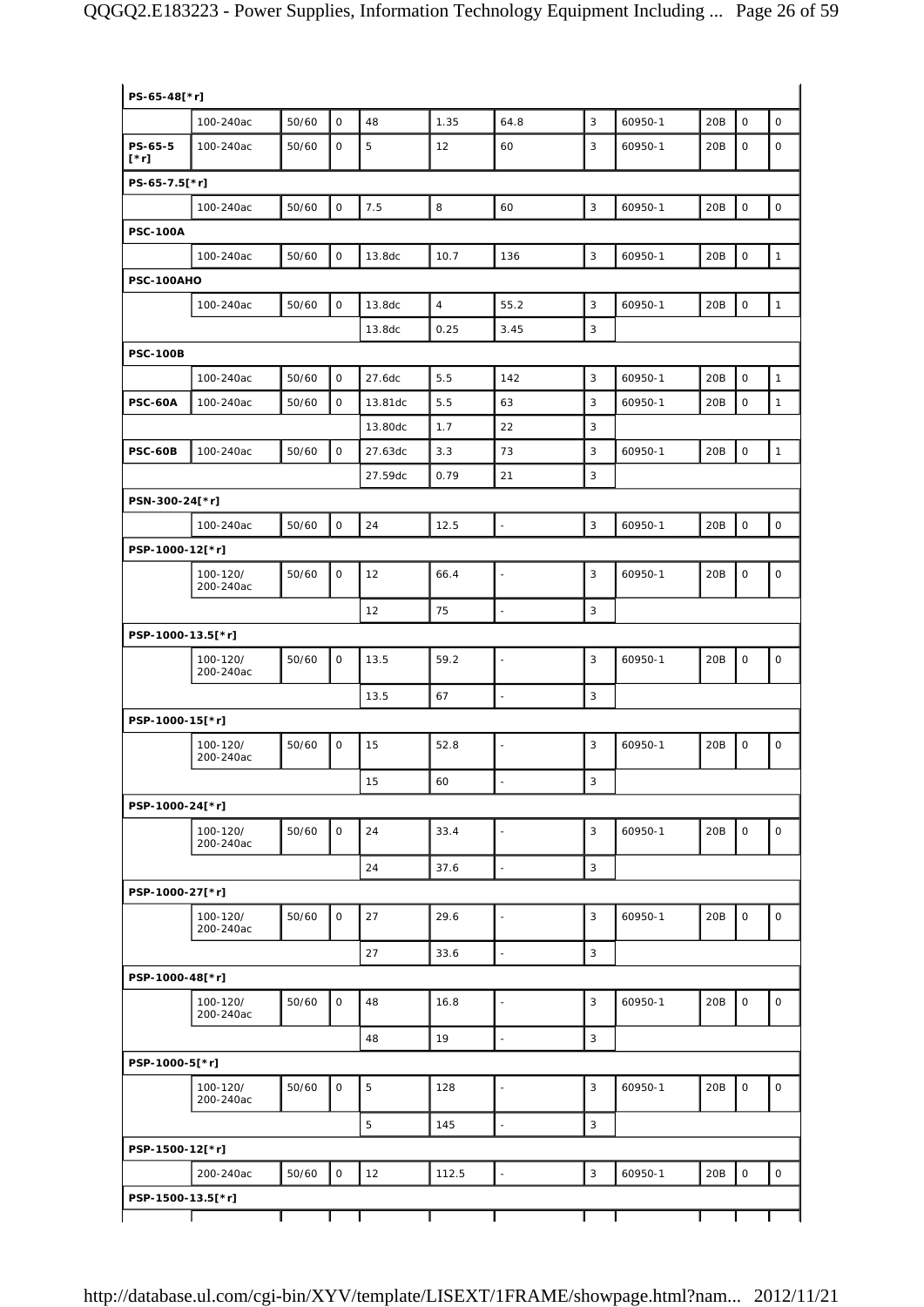|                   | 200-240ac             | 50/60 | $\mathsf O$         | 13.5       | 100.5                    |                          | $\mathbf{3}$ | 60950-1 | 20B             | $\mathbf 0$         | $\mathsf{O}$        |
|-------------------|-----------------------|-------|---------------------|------------|--------------------------|--------------------------|--------------|---------|-----------------|---------------------|---------------------|
| PSP-1500-15[*r]   |                       |       |                     |            |                          |                          |              |         |                 |                     |                     |
|                   | 200-240ac             | 50/60 | $\mathsf{O}\xspace$ | 15         | 90                       | $\Box$                   | $\sqrt{3}$   | 60950-1 | 20B             | $\mathsf O$         | $\mathsf{O}\xspace$ |
| PSP-1500-24[*r]   |                       |       |                     |            |                          |                          |              |         |                 |                     |                     |
|                   | 200-240ac             | 50/60 | $\mathsf O$         | 24         | 56.4                     | ÷,                       | $\mathbf{3}$ | 60950-1 | 20B             | $\mathsf{O}\xspace$ | $\mathsf{O}\xspace$ |
| PSP-1500-27[*r]   |                       |       |                     |            |                          |                          |              |         |                 |                     |                     |
|                   | 200-240ac             | 50/60 | $\mathsf{O}\xspace$ | 27         | 50.4                     | $\Box$                   | 3            | 60950-1 | 20B             | $\mathsf{O}\xspace$ | $\mathsf{O}\xspace$ |
| PSP-1500-48[*r]   |                       |       |                     |            |                          |                          |              |         |                 |                     |                     |
|                   | 200-240ac             | 50/60 | $\mathsf O$         | 48         | 28.5                     | $\bar{\phantom{a}}$      | $\sqrt{3}$   | 60950-1 | 20 <sub>B</sub> | $\mathbf 0$         | $\mathsf{O}\xspace$ |
| PSP-1500-5[*r]    |                       |       |                     |            |                          |                          |              |         |                 |                     |                     |
|                   | 200-240ac             | 50/60 | $\mathsf{O}\xspace$ | $\sqrt{5}$ | 217.5                    | $\Box$                   | $\sqrt{3}$   | 60950-1 | 20B             | $\mathbf 0$         | $\mathsf O$         |
| PSP-225-48PD      |                       |       |                     |            |                          |                          |              |         |                 |                     |                     |
|                   | 100-240ac             | 50/60 | $\mathsf{O}\xspace$ | 48.78      | 7.54                     | 318                      | $\mathbf{3}$ | 60950-1 | 20B             | 2,6                 | $\mathbf{1}$        |
| PSP-225-56PD      |                       |       |                     |            |                          |                          |              |         |                 |                     |                     |
|                   | 100-240ac             | 50/60 | $\mathsf O$         | 55.69      | 5.7                      | 101.6                    | 3            | 60950-1 | 20B             | 2, 6                | $\mathbf{1}$        |
| PSP-300-12[*r]    |                       |       |                     |            |                          |                          |              |         |                 |                     |                     |
|                   | 100-240ac             | 50/60 | $\mathsf O$         | 12         | $\overline{\phantom{a}}$ | $\Box$                   | $\sqrt{3}$   | 60950-1 | 20B             | $\mathsf O$         | $\mathsf O$         |
| PSP-300-13.5[*r]  |                       |       |                     |            |                          |                          |              |         |                 |                     |                     |
|                   | 100-240ac             | 50/60 | $\mathsf{O}\xspace$ | 13.5       | 22                       | $\Box$                   | 3            | 60950-1 | 20B             | $\mathsf O$         | $\mathsf{O}\xspace$ |
| PSP-300-24[*r]    |                       |       |                     |            |                          |                          |              |         |                 |                     |                     |
|                   | 100-240ac             | 50/60 | $\mathsf O$         | 24         | 12.5                     | $\bar{\phantom{a}}$      | $\mathbf{3}$ | 60950-1 | 20B             | $\mathsf{O}\xspace$ | $\mathsf O$         |
| PSP-300-27[*r]    |                       |       |                     |            |                          |                          |              |         |                 |                     |                     |
|                   | 100-240ac             | 50/60 | $\mathsf O$         | 27.5       | 11                       | $\overline{\phantom{a}}$ | 3            | 60950-1 | 20B             | $\mathsf O$         | $\mathsf{O}\xspace$ |
| PSP-300-48[*r]    |                       |       |                     |            |                          |                          |              |         |                 |                     |                     |
|                   | 100-240ac             | 50/60 | $\mathsf{O}\xspace$ | 48         | 6.5                      | L,                       | 3            | 60950-1 | 20 <sub>B</sub> | $\mathsf O$         | $\mathsf{O}\xspace$ |
| PSP-500-12Z[*r]   |                       |       |                     |            |                          |                          |              |         |                 |                     |                     |
|                   | 100-120/<br>200-240ac | 50/60 | $\mathbf 0$         | 12         | 33.2                     | ÷,                       | $\mathbf{3}$ | 60950-1 | 20B             | $\mathsf O$         | $\mathsf{O}\xspace$ |
|                   |                       |       |                     | 12         | 41.5                     | $\blacksquare$           | 3            |         |                 |                     |                     |
| PSP-500-13.5Z[*r] |                       |       |                     |            |                          |                          |              |         |                 |                     |                     |
|                   | 100-120/<br>200-240ac | 50/60 | $\mathsf O$         | 13.5       | 29.6                     | $\blacksquare$           | 3            | 60950-1 | 20B             | $\mathsf O$         | $\mathsf O$         |
|                   |                       |       |                     | 13.5       | 37                       | $\Box$                   | 3            |         |                 |                     |                     |
| PSP-500-15Z[*r]   |                       |       |                     |            |                          |                          |              |         |                 |                     |                     |
|                   | 100-120/<br>200-240ac | 50/60 | $\mathsf{O}$        | 15         | 26.4                     | $\blacksquare$           | 3            | 60950-1 | 20B             | $\mathsf O$         | $\mathsf{O}$        |
|                   |                       |       |                     | 15         | 33                       | $\overline{\phantom{a}}$ | $\mathbf{3}$ |         |                 |                     |                     |
| PSP-500-24Z[*r]   |                       |       |                     |            |                          |                          |              |         |                 |                     |                     |
|                   | 100-120/<br>200-240ac | 50/60 | 0                   | 24         | 16.7                     | $\sim$                   | 3            | 60950-1 | 20B             | $\mathsf O$         | $\mathsf O$         |
|                   |                       |       |                     | 24         | 20.8                     | $\Box$                   | 3            |         |                 |                     |                     |
| PSP-500-27Z[*r]   |                       |       |                     |            |                          |                          |              |         |                 |                     |                     |
|                   | 100-120/<br>200-240ac | 50/60 | $\mathsf{O}$        | 27         | 14.8                     | $\blacksquare$           | 3            | 60950-1 | 20B             | $\mathsf O$         | $\mathsf{O}\xspace$ |
|                   |                       |       |                     | 27         | 18.5                     | $\blacksquare$           | $\mathbf{3}$ |         |                 |                     |                     |
| PSP-500-48AP[*r]  |                       |       |                     |            |                          |                          |              |         |                 |                     |                     |
|                   | 100-240ac             | 50/60 | $\mathsf O$         | 48         | 10.5                     | $\Box$                   | 3            | 60950-1 | 20B             | $\mathsf O$         | $\mathsf{O}$        |
| PSP-500-48API[*r] |                       |       |                     |            |                          |                          |              |         |                 |                     |                     |
|                   |                       |       |                     |            |                          |                          |              |         |                 |                     |                     |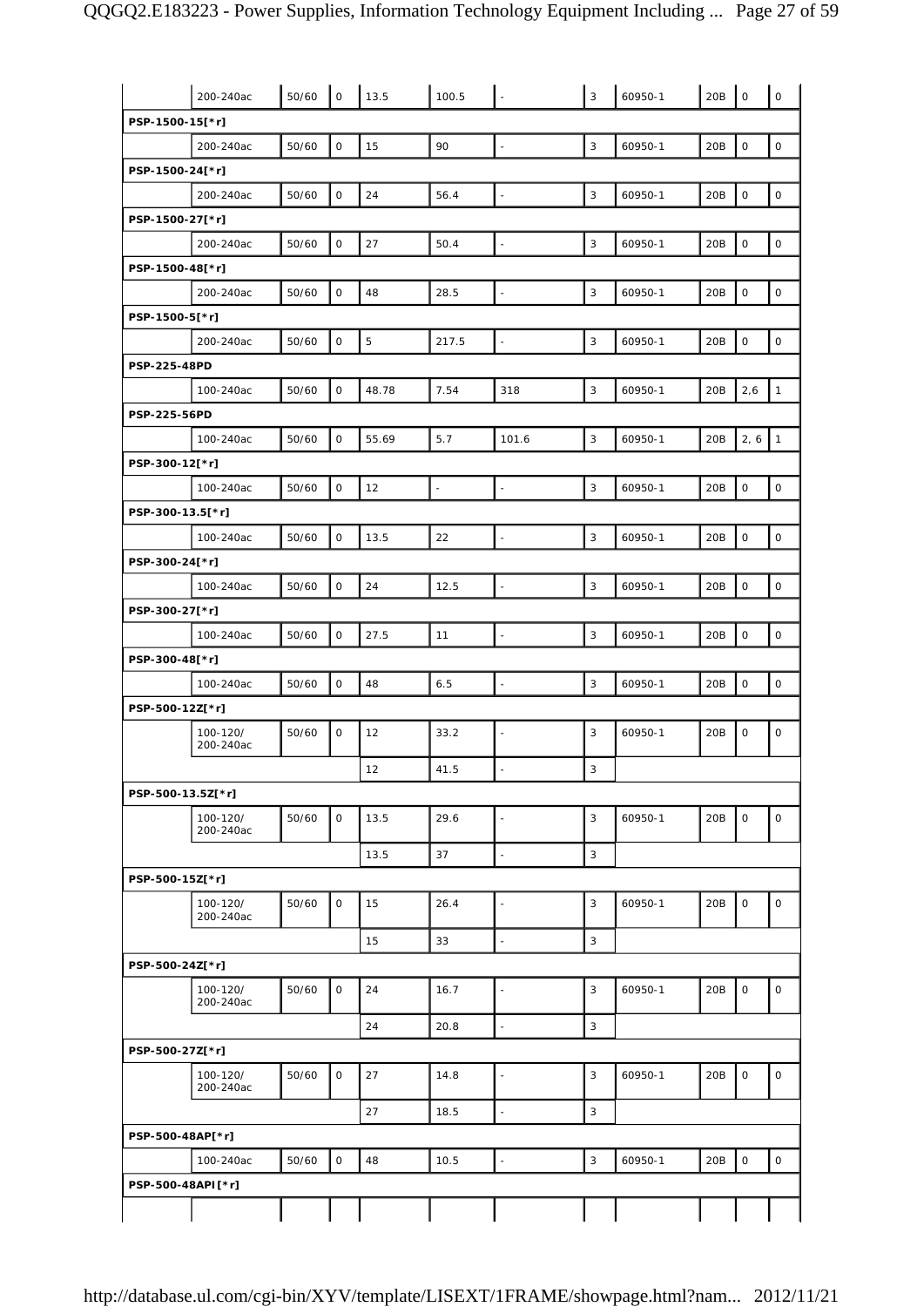|                              | 100-240ac             | 50/60 | $\mathsf{O}\xspace$ | 48             | 10.5           | $\sim$                   | $\overline{3}$ | 60950-1 | 20B | $\mathsf{O}\xspace$ | $\mathsf{O}\xspace$ |
|------------------------------|-----------------------|-------|---------------------|----------------|----------------|--------------------------|----------------|---------|-----|---------------------|---------------------|
| PSP-500-48Z[*r]              |                       |       |                     |                |                |                          |                |         |     |                     |                     |
|                              | 100-120/<br>200-240ac | 50/60 | $\mathsf O$         | 48             | 8.4            | $\blacksquare$           | 3              | 60950-1 | 20B | 0                   | $\mathsf O$         |
|                              |                       |       |                     | 48             | 10.5           | ÷,                       | 3              |         |     |                     |                     |
| PSP-500-5Z[*r]               |                       |       |                     |                |                |                          |                |         |     |                     |                     |
|                              | 100-120/<br>200-240ac | 50/60 | $\mathsf O$         | $\overline{5}$ | 64             | $\Box$                   | 3              | 60950-1 | 20B | $\mathsf O$         | $\mathsf O$         |
|                              |                       |       |                     | 5              | 80             | $\blacksquare$           | 3              |         |     |                     |                     |
| PSP-550-13.5NE               |                       |       |                     |                |                |                          |                |         |     |                     |                     |
|                              | 100-120/<br>200-240ac | 50/60 | 0                   | 13.74dc        | 48.9           | 553                      | 3              | 60950-1 | 20B | 0                   | $\mathbf{1}$        |
| PSP-550-27NE                 |                       |       |                     |                |                |                          |                |         |     |                     |                     |
|                              | 100-120/<br>200-240ac | 50/60 | $\mathsf{O}$        | 27.04dc        | 28.4           | 546                      | 3              | 60950-1 | 20B | $\mathsf{O}$        | $\mathbf{1}$        |
| PSP-550-54NE                 |                       |       |                     |                |                |                          |                |         |     |                     |                     |
|                              | 100-120/<br>200-240ac | 50/60 | $\mathsf O$         | 54.09dc        | 12.49          | 632                      | 3              | 60950-1 | 20B | 0                   | $\mathbf{1}$        |
| PSP-600-12                   |                       |       |                     |                |                |                          |                |         |     |                     |                     |
|                              | 100-240ac             | 50/60 | $\mathsf O$         | 11.84dc        | 55.8           | 650.3                    | 3              | 60950-1 | 20B | $\mathsf O$         | $\mathbf{1}$        |
| PSP-600-13.5[*r]             |                       |       |                     |                |                |                          |                |         |     |                     |                     |
|                              | 100-240ac             | 50/60 | $\mathsf{O}$        | 13.5dc         | 44.5           | $\mathbb{Z}$             | 3              | 60950-1 | 20B | $\mathsf O$         | $\mathbf{1}$        |
| PSP-600-15[*r]               |                       |       |                     |                |                |                          |                |         |     |                     |                     |
|                              | 100-240ac             | 50/60 | $\mathsf{O}$        | 15dc           | 40             | $\overline{\phantom{a}}$ | 3              | 60950-1 | 20B | $\mathsf O$         | $\mathbf{1}$        |
| PSP-600-24[*r]               |                       |       |                     |                |                |                          |                |         |     |                     |                     |
|                              | 100-240ac             | 50/60 | $\mathsf O$         | 24dc           | 25             |                          | 3              | 60950-1 | 20B | $\mathsf{O}$        | $\mathbf{1}$        |
| PSP-600-27[*r]               |                       |       |                     |                |                |                          |                |         |     |                     |                     |
|                              | 100-240ac             | 50/60 | $\mathsf O$         | 27dc           | 22.2           | $\Box$                   | 3              | 60950-1 | 20B | $\mathsf O$         | $\mathbf{1}$        |
| PSP-600-32[*r]               |                       |       |                     |                |                |                          |                |         |     |                     |                     |
|                              | 100-240ac             | 50/60 | $\mathsf{O}$        | 32dc           | 18.7           | $\overline{\phantom{a}}$ | 3              | 60950-1 | 20B | $\mathsf O$         | $\mathbf{1}$        |
| PSP-600-48                   |                       |       |                     |                |                |                          |                |         |     |                     |                     |
|                              | 100-240ac             | 50/60 | 0                   | 47.52dc        | 15.5           | 723                      | $\mathbf{3}$   | 60950-1 | 20B | 0                   | $\mathbf{1}$        |
| PSP-600-5                    |                       |       |                     |                |                |                          |                |         |     |                     |                     |
|                              | 100-240ac             | 50/60 | $\mathsf O$         | 5.1dc          | 90             | 420                      | 3              | 60950-1 | 20B | $\mathsf{O}$        | $\mathbf{1}$        |
| PT-4503                      | 100-240ac             | 50/60 | 0                   | 5.06           | 12.1           | 54.2                     | 3              | 60950-1 | 20B | 0                   | $\mathsf O$         |
|                              |                       |       |                     | 3.36           | 15.7           | 48                       | 3              |         |     |                     |                     |
|                              |                       |       |                     | 12.11          | 5.6            | 65.5                     | 3              |         |     |                     |                     |
| PT-4503CO                    |                       |       |                     |                |                |                          |                |         |     |                     |                     |
|                              | 100-240ac             | 50/60 | $\mathsf{O}$        | 3.32           | 19.3           | 47                       | 3              | 60950-1 | 20B | $\mathsf{O}$        | $\mathsf{O}\xspace$ |
|                              |                       |       |                     | 5.08           | 13.2           | 58                       | 3              |         |     |                     |                     |
|                              |                       |       |                     | 12.02          | 6.3            | 71                       | 3              |         |     |                     |                     |
| <b>PT-45A</b><br>$[\cdot r]$ | 100-240ac             | 50/60 | 0                   | $\overline{5}$ | 3              | 45                       | 3              | 60950-1 | 20B | 0                   | 0                   |
|                              |                       |       |                     | 12             | $\overline{2}$ | $\overline{\phantom{a}}$ | 3              |         |     |                     |                     |
|                              |                       |       |                     | $-5$           | 0.3            | ÷,                       | 3              |         |     |                     |                     |
| <b>PT-45B</b><br>$[\cdot r]$ | 100-240ac             | 50/60 | 0                   | 5              | 3              | 45                       | 3              | 60950-1 | 20B | 0                   | $\mathsf O$         |
|                              |                       |       |                     | 12             | $\sqrt{2}$     | $\overline{\phantom{a}}$ | 3              |         |     |                     |                     |
|                              |                       |       |                     | $-12$          | 0.3            | $\overline{\phantom{a}}$ | $\mathbf{3}$   |         |     |                     |                     |
|                              |                       |       |                     |                |                |                          |                |         |     |                     |                     |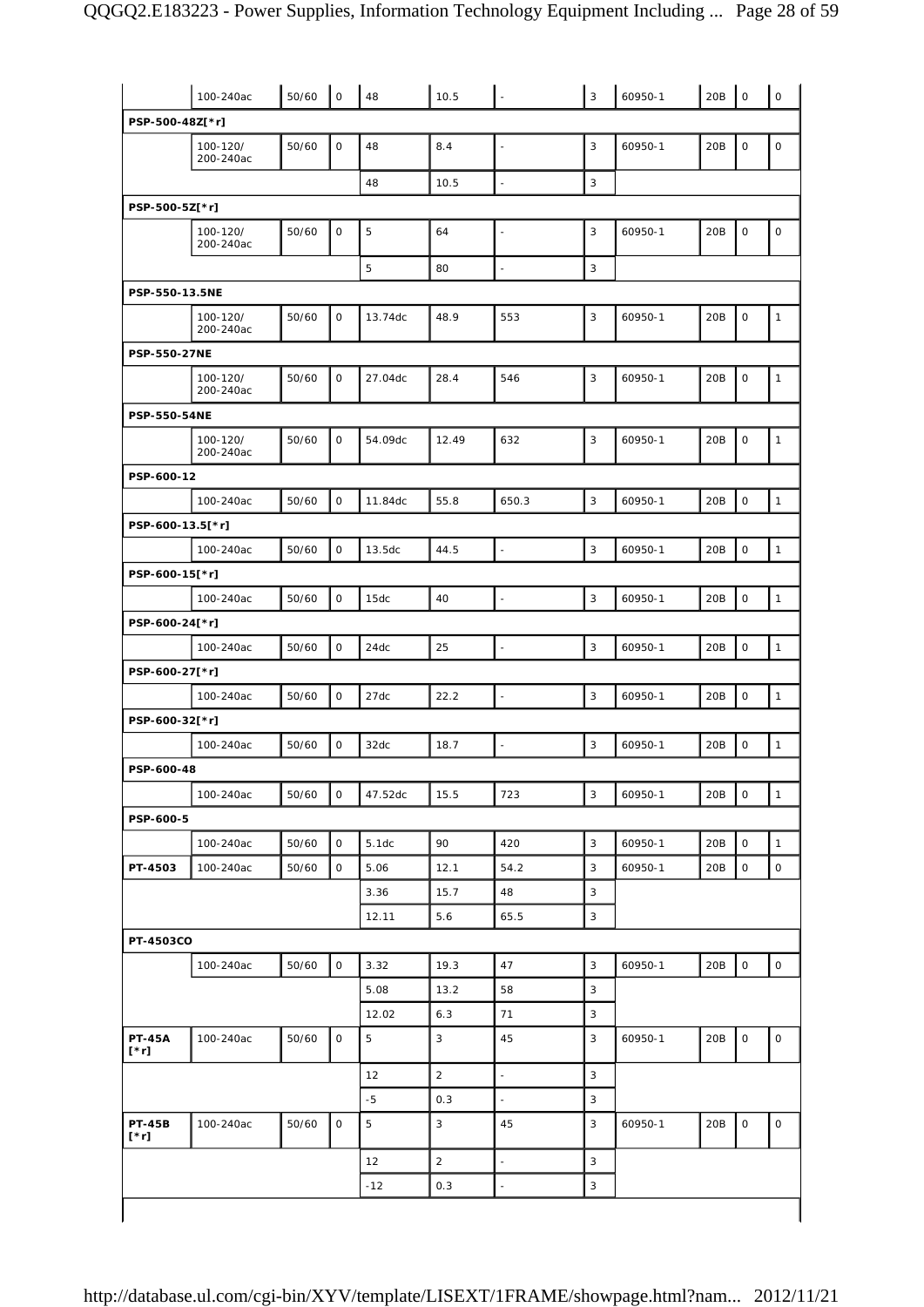| PT-45C(&)[*r]                |                        |       |              |                |                |                          |   |         |     |                     |              |
|------------------------------|------------------------|-------|--------------|----------------|----------------|--------------------------|---|---------|-----|---------------------|--------------|
|                              | 100-240ac              | 50/60 | $\mathsf O$  | $\mathbf 5$    | $\sqrt{3}$     | 45                       | 3 | 60950-1 | 20B | $\mathsf O$         | $\mathsf O$  |
|                              |                        |       |              | 15             | 1.6            | $\bar{\phantom{a}}$      | 3 |         |     |                     |              |
|                              |                        |       |              | $-15$          | 0.3            |                          | 3 |         |     |                     |              |
| PT-6503                      | 100-240ac              | 50/60 | $\mathsf O$  | 5.12           | 16.2           | 89.4                     | 3 | 60950-1 | 20B | $\mathsf O$         | $\mathsf O$  |
|                              |                        |       |              | 3.38           | 20.1           | 61.5                     | 3 |         |     |                     |              |
|                              |                        |       |              | 12.62          | 7.2            | 85.1                     | 3 |         |     |                     |              |
| <b>PT-65A</b><br>$[\cdot r]$ | 100-240ac              | 50/60 | $\mathsf O$  | $\overline{5}$ | 5.5            | 65                       | 3 | 60950-1 | 20B | $\mathsf O$         | $\mathsf O$  |
|                              |                        |       |              | 12             | 2.5            | $\overline{\phantom{a}}$ | 3 |         |     |                     |              |
|                              |                        |       |              | $-5$           | 0.5            | ÷,                       | 3 |         |     |                     |              |
| <b>PT-65B</b><br>$[\cdot r]$ | 100-240ac              | 50/60 | $\mathsf O$  | 5              | 5.5            | 65                       | 3 | 60950-1 | 20B | $\mathsf O$         | $\mathsf O$  |
|                              |                        |       |              | 12             | 2.5            | $\overline{\phantom{a}}$ | 3 |         |     |                     |              |
|                              |                        |       |              | $-12$          | 0.5            | $\bar{\phantom{a}}$      | 3 |         |     |                     |              |
| <b>PT-65C</b><br>[*r]        | 100-240ac              | 50/60 | $\mathsf O$  | 5              | 5.5            | 65                       | 3 | 60950-1 | 20B | $\mathsf O$         | $\mathsf O$  |
|                              |                        |       |              | 15             | $\overline{2}$ | $\Box$                   | 3 |         |     |                     |              |
|                              |                        |       |              | $-15$          | 0.5            | $\overline{\phantom{a}}$ | 3 |         |     |                     |              |
| <b>PT-65D</b>                | 100-240ac              | 50/60 | $\mathsf O$  | 5.08           | 16.9           | 65                       | 3 | 60950-1 | 20B | $\mathsf O$         | $\mathsf{O}$ |
|                              |                        |       |              | 15             | 6.3            | 67                       | 3 |         |     |                     |              |
|                              |                        |       |              | 32.7           | 3.3            | 69                       | 3 |         |     |                     |              |
| PT-65DRS[*r]                 |                        |       |              |                |                |                          |   |         |     |                     |              |
|                              | 100-240ac              | 50/60 | $\mathsf O$  | $\mathbf 5$    | $\sqrt{4}$     | $\Box$                   | 3 | 60950-1 | 20B | $\mathsf O$         | $\mathsf O$  |
|                              |                        |       |              | 12             | $\overline{c}$ | ÷,                       | 3 |         |     |                     |              |
|                              |                        |       |              | 17             | 0.3            | $\blacksquare$           | 3 |         |     |                     |              |
| PTsb-181CL                   |                        |       |              |                |                |                          |   |         |     |                     |              |
|                              | 100-240ac              | 50/60 | $\mathsf O$  | 4.96dc         | 37.6           | 46.8                     | 3 | 60950-1 | 20B | $\mathbf 0$         | $\mathbf{1}$ |
|                              |                        |       |              | 12.09dc        | 18.2           | 217                      | 3 |         |     |                     |              |
|                              |                        |       |              | 5.18dc         | 2.5            | 9.8                      | 3 |         |     |                     |              |
| PTsb-205CL                   |                        |       |              |                |                |                          |   |         |     |                     |              |
|                              | 100-240ac              | 50/60 | $\mathsf O$  | 5.06dc         | 2.2            | 10.5                     | 3 | 60950-1 | 20B | $\mathsf{O}\xspace$ | $\mathbf{1}$ |
|                              |                        |       |              | 12.08dc        | 23.6           | 274                      | 3 |         |     |                     |              |
|                              |                        |       |              | 5.01dc         | 32             | 134                      | 3 |         |     |                     |              |
| Pw-120x-13Pzz(c)             |                        |       |              |                |                |                          |   |         |     |                     |              |
|                              | 100-120/<br>200-240Vac | 50/60 | $\mathsf O$  | 13.9dc         | 8.6            | 107                      | 3 | 60950-1 | 20B | $\mathsf O$         | $\mathbf{1}$ |
| Pw-120x-27Pzz(c)             |                        |       |              |                |                |                          |   |         |     |                     |              |
|                              | 100-120/<br>200-240Vac | 50/60 | $\mathsf O$  | 27.6dc         | 5.2            | 122                      | 3 | 60950-1 | 20B | $\mathsf O$         | $\mathbf{1}$ |
| Pw-120x-54Pzz(c)             |                        |       |              |                |                |                          |   |         |     |                     |              |
|                              | 100-120/<br>200-240Vac | 50/60 | $\mathsf{O}$ | 54.4dc         | 2.6            | 124                      | 3 | 60950-1 | 20B | $\mathbf 0$         | $\mathbf{1}$ |
| Q-120B<br>$[\cdot r]$        | 100-120/<br>200-240ac  | 50/60 | 0            | 5dc            | 11             | 120                      | 3 | 60950-1 | 20B | $\mathsf O$         | 0            |
|                              |                        |       |              | 12dc           | $\overline{4}$ | $\bar{\phantom{a}}$      | 3 |         |     |                     |              |
|                              |                        |       |              | $-5dc$         | $\mathbf{1}$   | $\bar{\phantom{a}}$      | 3 |         |     |                     |              |
|                              |                        |       |              | $-12dc$        | $\mathbf{1}$   | $\bar{\phantom{a}}$      | 3 |         |     |                     |              |
| Q-120C<br>$[\cdot r]$        | 100-120/<br>200-240ac  | 50/60 | $\mathsf O$  | 5dc            | 10             | 122.5                    | 3 | 60950-1 | 20B | $\mathsf O$         | $\mathsf O$  |
|                              |                        |       |              |                |                |                          |   |         |     |                     |              |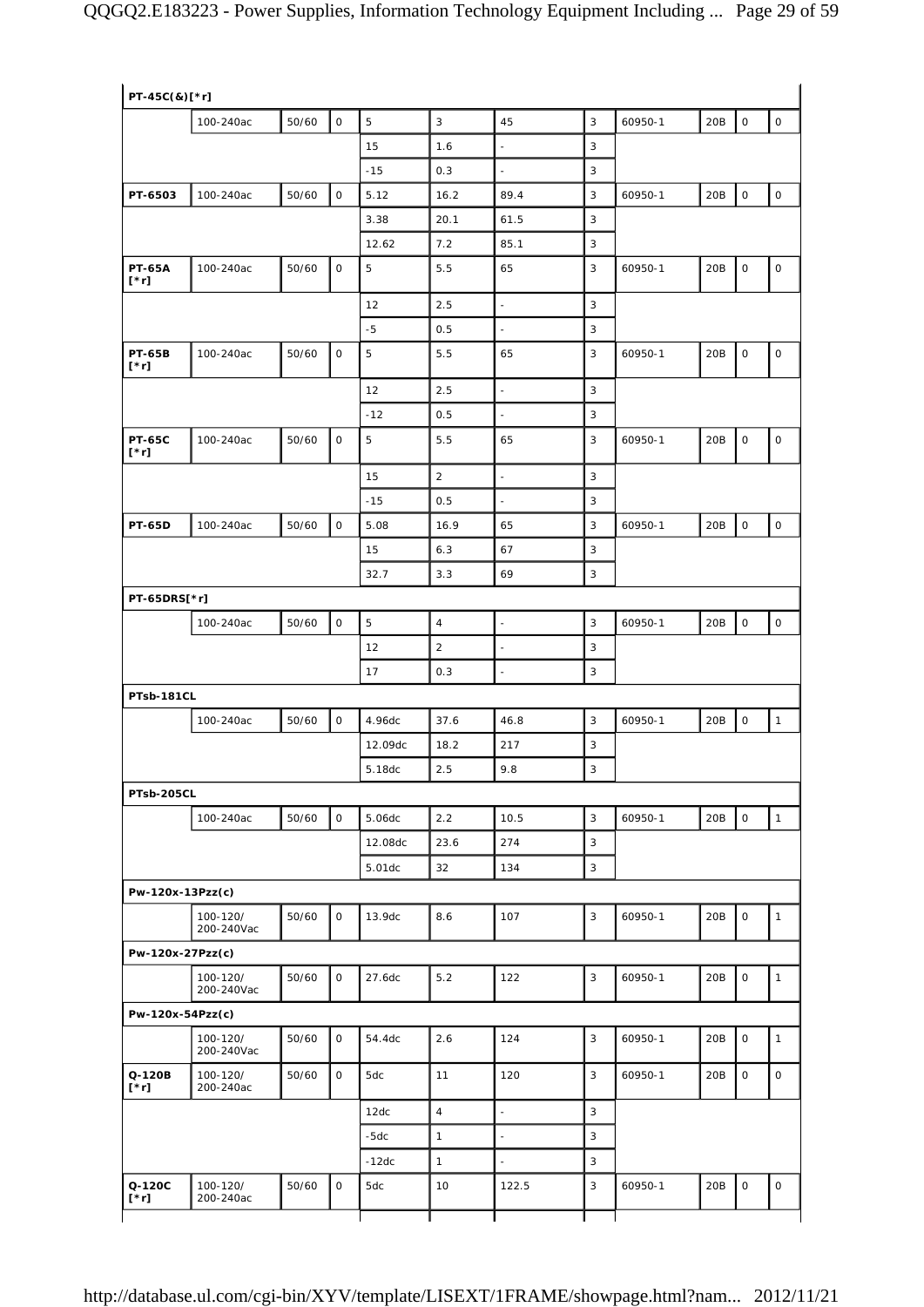|                        |                        |       |                     | 15dc           | 3.5              | $\omega$                 | $\mathsf 3$ |         |     |                     |                     |
|------------------------|------------------------|-------|---------------------|----------------|------------------|--------------------------|-------------|---------|-----|---------------------|---------------------|
|                        |                        |       |                     | $-5dc$         | $\mathbf{1}$     | $\overline{\phantom{a}}$ | 3           |         |     |                     |                     |
|                        |                        |       |                     | $-15dc$        | $\mathbf{1}$     | $\omega$                 | 3           |         |     |                     |                     |
| Q-120D<br>$[\cdot r]$  | 100-120/<br>200-240ac  | 50/60 | $\mathsf O$         | 5dc            | 8                | 124                      | 3           | 60950-1 | 20B | $\mathsf O$         | 0                   |
|                        |                        |       |                     | 12dc           | $\sqrt{2}$       | $\bar{\phantom{a}}$      | 3           |         |     |                     |                     |
|                        |                        |       |                     | 24dc           | $\sqrt{2}$       | $\omega$                 | 3           |         |     |                     |                     |
|                        |                        |       |                     | $-12dc$        | $\mathbf{1}$     | $\blacksquare$           | 3           |         |     |                     |                     |
| Q-170AD<br>$[\cdot r]$ | 100-120, 200-<br>240ac | 50/60 | $\mathsf{O}\xspace$ | 12dc           | 1.2              | ÷,                       | 3           | 60950-1 | 20B | $\mathsf O$         | $\mathsf{O}\xspace$ |
|                        |                        |       |                     | $-5dc$         | 0.2              | ÷,                       | 3           |         |     |                     |                     |
|                        |                        |       |                     | $-48dc$        | $\overline{2}$   | $\omega$                 | 3           |         |     |                     |                     |
|                        |                        |       |                     | $-48dc$        | 0.25             | $\bar{\phantom{a}}$      | 3           |         |     |                     |                     |
| $Q - 200$              | 100-120/<br>200-240ac  | 50/60 | 0                   | 5.06           | 39               | 147.6                    | 3           | 60950-1 | 20B | $\mathsf{O}\xspace$ | 0                   |
|                        |                        |       |                     | 30.5           | 9.5              | 175.7                    | 3           |         |     |                     |                     |
|                        |                        |       |                     | 15.2           | 19               | 139.4                    | 3           |         |     |                     |                     |
|                        |                        |       |                     | 12.2           | 1.7              | 5.2                      | 3           |         |     |                     |                     |
| Q-220MTI               |                        |       |                     |                |                  |                          |             |         |     |                     |                     |
|                        | 100-120ac              | 50/60 | $\mathsf O$         | 19.96          | 10.92            | 164                      | 3           | 1950    | 20B | $\mathsf O$         | $\mathbf{1}$        |
|                        |                        |       |                     | 8.1            | 1.28             | 8.3                      | 3           |         |     |                     |                     |
|                        |                        |       |                     | 15.02          | 5.7              | 74                       | 3           |         |     |                     |                     |
|                        |                        |       |                     | $-16.55$       | 1.61             | 18.4                     | 3           |         |     |                     |                     |
| Q-250B                 | 100-120/<br>200-240ac  | 50/60 | $\mathsf O$         | 5.06           | 43               | 190                      | 3           | 60950-1 | 20B | $\mathsf{O}\xspace$ | $\mathbf{1}$        |
|                        |                        |       |                     | 12.54          | 17               | 168                      | 3           |         |     |                     |                     |
|                        |                        |       |                     | $-13.33$       | 16               | 148                      | 3           |         |     |                     |                     |
|                        |                        |       |                     | $-5.08$        | 1.9              | 8                        | 3           |         |     |                     |                     |
| Q-250C<br>$[\cdot r]$  | 100-120/<br>200-240ac  | 50/60 | $\mathsf O$         | $\mathbf 5$    | 20               | $\bar{\phantom{a}}$      | 3           | 60950-1 | 20B | $\mathsf O$         | $\mathbf{1}$        |
|                        |                        |       |                     | 15             | $5\phantom{.}$   | ÷.                       | 3           |         |     |                     |                     |
|                        |                        |       |                     | $-15$          | $\mathbf{1}$     | $\blacksquare$           | 3           |         |     |                     |                     |
|                        |                        |       |                     | $-5$           | $\mathbf{1}$     | $\omega$                 | 3           |         |     |                     |                     |
| Q-250D<br>$[\cdot r]$  | 100-120/<br>200-240ac  | 50/60 | $\mathsf{O}$        | $\mathbf 5$    | 10               | L,                       | 3           | 60950-1 | 20B | $\mathsf O$         | $\mathbf{1}$        |
|                        |                        |       |                     | 12             | $\overline{5}$   | $\bar{\phantom{a}}$      | 3           |         |     |                     |                     |
|                        |                        |       |                     | 24             | $\mathbf 5$      | L.                       | 3           |         |     |                     |                     |
|                        |                        |       |                     | $-12$          | $\mathbf{1}$     | $\overline{\phantom{a}}$ | $\mathsf 3$ |         |     |                     |                     |
| Q-250DCA[*r]           |                        |       |                     |                |                  |                          |             |         |     |                     |                     |
|                        | 100-120/<br>200-250ac  | 50/60 | $\mathsf O$         | $\overline{5}$ | $\mathbf{1}$     | $\overline{\phantom{a}}$ | 3           | 60950-1 | 20B | $\mathsf O$         | $\mathbf{1}$        |
|                        |                        |       |                     | 12             | $\boldsymbol{7}$ | $\omega$                 | 3           |         |     |                     |                     |
|                        |                        |       |                     | 24             | $\mathbf 5$      | $\bar{\phantom{a}}$      | 3           |         |     |                     |                     |
| Q-250F                 | 100-120/<br>200-240ac  | 50/60 | $\mathsf{O}$        | 5.04           | 57               | 237                      | 3           | 60950-1 | 20B | $\mathsf O$         | $\mathbf{1}$        |
|                        |                        |       |                     | 15.81          | 19               | 220                      | 3           |         |     |                     |                     |
|                        |                        |       |                     | 27.92          | 13               | 263                      | 3           |         |     |                     |                     |
|                        |                        |       |                     | 15.08          | 1.6              | 22                       | 3           |         |     |                     |                     |
| QP-100-3A[*r]          |                        |       |                     |                |                  |                          |             |         |     |                     |                     |
|                        | 100-240ac              | 50/60 | $\mathsf O$         | $\mathbf 5$    | 8                | ÷,                       | $\sqrt{3}$  | 60950-1 | 20B | $\mathsf{O}$        | $\mathsf O$         |
|                        |                        |       |                     |                |                  |                          |             |         |     |                     |                     |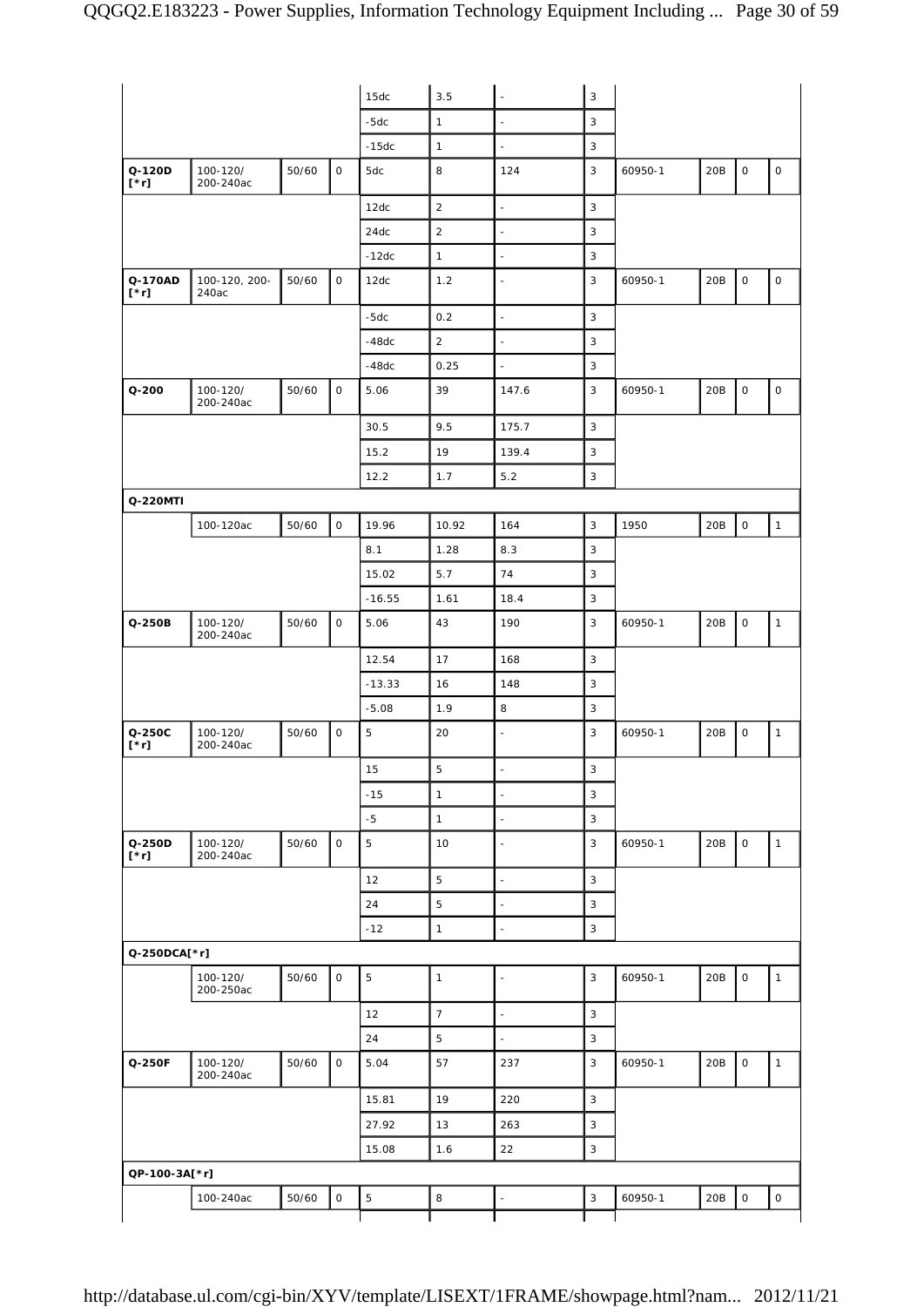|                        |           |       |                     | 3.3            | $\,8\,$        | $\overline{\phantom{a}}$ | 3              |         |     |                     |                     |
|------------------------|-----------|-------|---------------------|----------------|----------------|--------------------------|----------------|---------|-----|---------------------|---------------------|
|                        |           |       |                     | 12             | 2.5            | $\sim$                   | 3              |         |     |                     |                     |
|                        |           |       |                     | $-5$           | 0.6            | $\Box$                   | $\mathbf{3}$   |         |     |                     |                     |
| QP-100-3B[*r]          |           |       |                     |                |                |                          |                |         |     |                     |                     |
|                        | 100-240ac | 50/60 | $\circ$             | 5              | 8              | $\overline{\phantom{a}}$ | $\overline{3}$ | 60950-1 | 20B | $\mathsf{O}\xspace$ | $\mathsf{O}\xspace$ |
|                        |           |       |                     | 3.3            | 8              | $\blacksquare$           | 3              |         |     |                     |                     |
|                        |           |       |                     | 12             | 2.2            | $\blacksquare$           | $\sqrt{3}$     |         |     |                     |                     |
|                        |           |       |                     | $-12$          | 0.6            | $\bar{\phantom{a}}$      | 3              |         |     |                     |                     |
| QP-100-3C[*r]          |           |       |                     |                |                |                          |                |         |     |                     |                     |
|                        | 100-240ac | 50/60 | $\mathsf{O}\xspace$ | $\mathbf 5$    | $\,$ 8         | $\blacksquare$           | 3              | 60950-1 | 20B | $\mathsf{O}\xspace$ | $\mathsf{O}\xspace$ |
|                        |           |       |                     | 3.3            | 8              | $\Box$                   | 3              |         |     |                     |                     |
|                        |           |       |                     | 15             | 1.7            | $\blacksquare$           | $\sqrt{3}$     |         |     |                     |                     |
|                        |           |       |                     | $-15$          | 0.6            | $\overline{\phantom{a}}$ | 3              |         |     |                     |                     |
| QP-100-3D[*r]          |           |       |                     |                |                |                          |                |         |     |                     |                     |
|                        | 100-240ac | 50/60 | $\mathsf{O}\xspace$ | $\mathbf 5$    | 8              | $\overline{\phantom{a}}$ | 3              | 60950-1 | 20B | $\mathsf O$         | $\mathsf{O}$        |
|                        |           |       |                     | 3.3            | 8              | ÷,                       | $\sqrt{3}$     |         |     |                     |                     |
|                        |           |       |                     | 24             | 1.3            | $\bar{\phantom{a}}$      | 3              |         |     |                     |                     |
|                        |           |       |                     | $-12$          | 0.6            | $\blacksquare$           | 3              |         |     |                     |                     |
| QP-100B                | 100-240ac | 50/60 | $\mathsf O$         | 5              | 10             | $\overline{\phantom{a}}$ | 3              | 60950-1 | 20B | $\mathsf O$         | $\mathsf{O}\xspace$ |
| $[\cdot r]$            |           |       |                     |                |                |                          |                |         |     |                     |                     |
|                        |           |       |                     | 12             | $\mathbf{3}$   | $\bar{\phantom{a}}$      | $\mathbf{3}$   |         |     |                     |                     |
|                        |           |       |                     | $-12$          | $\mathbf{1}$   | $\blacksquare$           | $\sqrt{3}$     |         |     |                     |                     |
|                        |           |       |                     | $-5$           | 0.6            | $\blacksquare$           | $\sqrt{3}$     |         |     |                     |                     |
| QP-100C<br>$[\cdot r]$ | 100-240ac | 50/60 | $\mathsf{O}\xspace$ | $\mathbf 5$    | 10             | $\blacksquare$           | 3              | 60950-1 | 20B | $\mathsf{O}\xspace$ | $\mathsf{O}\xspace$ |
|                        |           |       |                     | 15             | 2.2            | $\bar{\phantom{a}}$      | 3              |         |     |                     |                     |
|                        |           |       |                     | $-15$          | $\mathbf{1}$   | $\overline{\phantom{a}}$ | 3              |         |     |                     |                     |
|                        |           |       |                     | $-5$           | 0.6            | $\bar{\phantom{a}}$      | $\mathbf{3}$   |         |     |                     |                     |
| QP-100D<br>$[\cdot r]$ | 100-240ac | 50/60 | $\mathsf O$         | $\sqrt{5}$     | 8              | $\blacksquare$           | 3              | 60950-1 | 20B | $\mathsf O$         | $\mathsf O$         |
|                        |           |       |                     | 12             | 2.4            | $\overline{\phantom{a}}$ | 3              |         |     |                     |                     |
|                        |           |       |                     | 24             | $\mathbf{1}$   | $\blacksquare$           | $\mathsf 3$    |         |     |                     |                     |
|                        |           |       |                     | $-12$          | 0.6            | $\blacksquare$           | $\sqrt{3}$     |         |     |                     |                     |
| QP-100F<br>$[\cdot r]$ | 100-240ac | 50/60 | $\mathsf O$         | $\mathbf 5$    | 8              | $\overline{\phantom{a}}$ | $\overline{3}$ | 60950-1 | 20B | $\mathsf O$         | $\mathsf O$         |
|                        |           |       |                     | 15             | $\mathbf 2$    | $\overline{\phantom{a}}$ | $\sqrt{3}$     |         |     |                     |                     |
|                        |           |       |                     | 24             | $\mathbf{1}$   | $\Box$                   | 3              |         |     |                     |                     |
|                        |           |       |                     | $-15$          | 0.6            | $\Box$                   | $\mathbf{3}$   |         |     |                     |                     |
| QP-150-3A[*r]          |           |       |                     |                |                |                          |                |         |     |                     |                     |
|                        | 100-240ac | 50/60 | $\mathsf{O}\xspace$ | $\overline{5}$ | 10             | $\bar{\phantom{a}}$      | $\sqrt{3}$     | 60950-1 | 20B | $\mathsf{O}\xspace$ | $\mathsf{O}\xspace$ |
|                        |           |       |                     | 3.3            | 10             | $\Box$                   | $\overline{3}$ |         |     |                     |                     |
|                        |           |       |                     | 12             | $\overline{5}$ | $\blacksquare$           | $\mathbf{3}$   |         |     |                     |                     |
|                        |           |       |                     | $-5$           | 0.6            | $\Box$                   | $\overline{3}$ |         |     |                     |                     |
| QP-150-3B[*r]          |           |       |                     |                |                |                          |                |         |     |                     |                     |
|                        | 100-240ac | 50/60 | $\mathsf{O}\xspace$ | $\,$ 5 $\,$    | 10             | $\overline{\phantom{a}}$ | $\mathbf{3}$   | 60950-1 | 20B | $\mathsf{O}\xspace$ | $\mathsf{O}\xspace$ |
|                        |           |       |                     | 3.3            | 10             | $\blacksquare$           | $\mathsf 3$    |         |     |                     |                     |
|                        |           |       |                     |                | $\sqrt{5}$     |                          | 3              |         |     |                     |                     |
|                        |           |       |                     | 12             |                | $\blacksquare$           |                |         |     |                     |                     |
|                        |           |       |                     | $-12$          | 0.6            | $\blacksquare$           | $\mathbf{3}$   |         |     |                     |                     |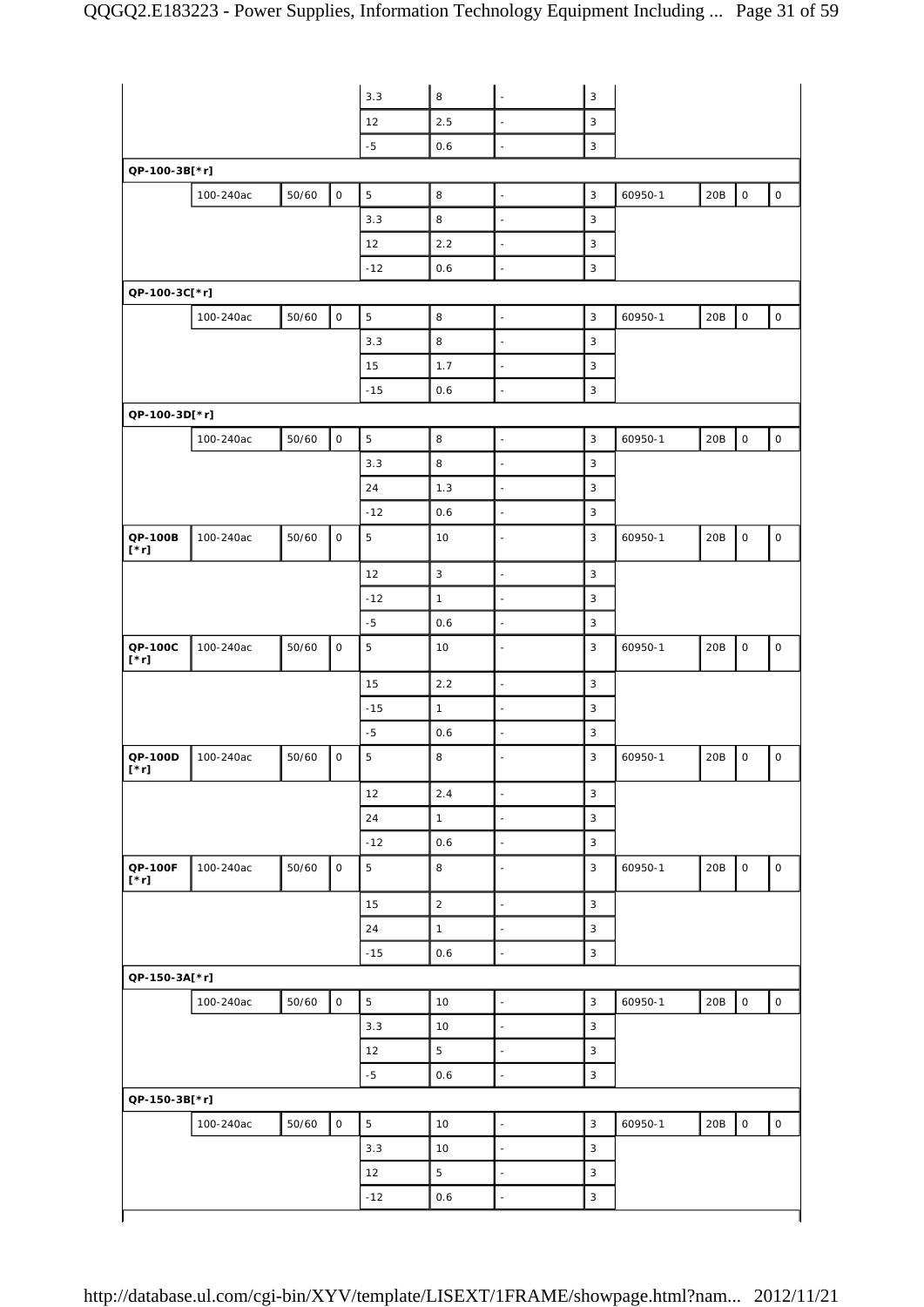| QP-150-3C[*r]          |           |       |                          |                |                  |                          |                  |         |     |                          |                     |
|------------------------|-----------|-------|--------------------------|----------------|------------------|--------------------------|------------------|---------|-----|--------------------------|---------------------|
|                        | 100-240ac | 50/60 | $\mathsf{O}\xspace$      | $\overline{5}$ | 10               | $\mathbb{Z}^2$           | $\mathbf{3}$     | 60950-1 | 20B | 0                        | $\mathsf O$         |
|                        |           |       |                          | 3.3            | 10               | $\Box$                   | 3                |         |     |                          |                     |
|                        |           |       |                          | 15             | $\overline{4}$   | $\Box$                   | 3                |         |     |                          |                     |
|                        |           |       |                          | $-15$          | 0.6              | $\Box$                   | 3                |         |     |                          |                     |
| QP-150-3D[*r]          |           |       |                          |                |                  |                          |                  |         |     |                          |                     |
|                        | 100-240ac | 50/60 | $\mathsf O$              | $\sqrt{5}$     | 10               | $\frac{1}{2}$            | $\mathbf{3}$     | 60950-1 | 20B | $\mathsf{O}\xspace$      | $\mathsf{O}\xspace$ |
|                        |           |       |                          | 3.3            | 10               | $\Box$                   | 3                |         |     |                          |                     |
|                        |           |       |                          | 24             | 2.5              | $\Box$                   | 3                |         |     |                          |                     |
|                        |           |       |                          | $-12$          | 0.6              | ÷.                       | 3                |         |     |                          |                     |
| QP-150B                | 100-240ac | 50/60 | $\mathsf{O}\xspace$      | 5.04           | 38               | 124                      | 3                | 60950-1 | 20B | $\mathsf{O}$             | $\mathsf O$         |
|                        |           |       |                          | 13.77          | 16               | 138                      | 3                |         |     |                          |                     |
|                        |           |       |                          | $-18.35$       | 15               | 114                      | 3                |         |     |                          |                     |
|                        |           |       |                          | 6.49           | 1.9              | 3.8                      | 3                |         |     |                          |                     |
| QP-150C                | 100-240ac | 50/60 | $\mathsf{O}\xspace$      | 5.07           | 37               | 134                      | 3                | 60950-1 | 20B | $\mathsf{O}\xspace$      | $\mathsf{O}\xspace$ |
|                        |           |       |                          | 15.03          | 11               | 148                      | 3                |         |     |                          |                     |
|                        |           |       |                          | $-18.2$        | 11               | 122                      | 3                |         |     |                          |                     |
|                        |           |       |                          | $-5.11$        | $\overline{2}$   | 4.6                      | 3                |         |     |                          |                     |
| QP-150D<br>$[\cdot r]$ | 100-240ac | 50/60 | $\mathsf{O}$             | $\mathbf 5$    | 10               | $\blacksquare$           | 3                | 60950-1 | 20B | 0                        | $\mathsf O$         |
|                        |           |       |                          | 12             | $\sqrt{4}$       | $\bar{\phantom{a}}$      | 3                |         |     |                          |                     |
|                        |           |       |                          | 24             | $\sqrt{2}$       | $\bar{\phantom{a}}$      | 3                |         |     |                          |                     |
|                        |           |       |                          | $-12$          | 0.6              | L,                       | 3                |         |     |                          |                     |
| QP-150F<br>$[\cdot r]$ | 100-240ac | 50/60 | $\mathsf O$              | $\mathbf 5$    | 10               | $\blacksquare$           | 3                | 60950-1 | 20B | 0                        | $\mathsf O$         |
|                        |           |       |                          | 15             | 3                | $\Box$                   | 3                |         |     |                          |                     |
|                        |           |       |                          | 24             | $\sqrt{2}$       | $\blacksquare$           | 3                |         |     |                          |                     |
|                        |           |       |                          | $-15$          | 0.6              | $\blacksquare$           | 3                |         |     |                          |                     |
| QP-200-3A[*r]          |           |       |                          |                |                  |                          |                  |         |     |                          |                     |
|                        | 100-240ac | 50/60 | $\overline{\phantom{a}}$ | 5              | 15               | $\blacksquare$           | 3                | 60950-1 | 20B | $\overline{\phantom{a}}$ | $\mathbf{1}$        |
|                        |           |       |                          | 3.3            | 15               | $\overline{\phantom{a}}$ | $\overline{3}$   |         |     |                          |                     |
|                        |           |       |                          | 12             | $\boldsymbol{6}$ | $\Box$                   | $\sqrt{3}$       |         |     |                          |                     |
|                        |           |       |                          | $-5$           | 0.7              | $\Box$                   | $\mathbf{3}$     |         |     |                          |                     |
| QP-200-3B              |           |       |                          |                |                  |                          |                  |         |     |                          |                     |
|                        | 100-240ac | 50/60 | $\mathsf{O}\xspace$      | 5.1            | 43               | 196                      | $\sqrt{3}$       | 60950-1 | 20B | $\mathsf{O}\xspace$      | $\mathbf{1}$        |
|                        |           |       |                          | 3.3            | 41               | 102                      | 3                |         |     |                          |                     |
|                        |           |       |                          | 14.5           | 11               | 116                      | 3                |         |     |                          |                     |
|                        |           |       |                          | 12.1           | 1.8              | 15                       | 3                |         |     |                          |                     |
| QP-200-3C[*r]          |           |       |                          |                |                  |                          |                  |         |     |                          |                     |
|                        | 100-240ac | 50/60 | $\mathsf O$              | $\mathbf 5$    | 15               | $\bar{\phantom{a}}$      | $\mathbf{3}$     | 60950-1 | 20B | $\mathsf{O}\xspace$      | $\mathbf{1}$        |
|                        |           |       |                          | 3.3            | 15               | ÷,                       | 3                |         |     |                          |                     |
|                        |           |       |                          | 15             | 5                | $\Box$                   | 3                |         |     |                          |                     |
|                        |           |       |                          | $-15$          | 0.7              | ÷,                       | 3                |         |     |                          |                     |
|                        |           |       |                          |                |                  |                          |                  |         |     |                          |                     |
|                        |           |       |                          |                |                  | $\bar{\phantom{a}}$      |                  |         |     |                          |                     |
|                        | 100-240ac | 50/60 | $\mathsf{O}\xspace$      | $\mathbf 5$    | 10               |                          | $\overline{3}$   | 60950-1 | 20B | $\mathsf{O}\xspace$      | $\mathbf{1}$        |
| QP-200-3D[*r]          |           |       |                          | 3.3<br>24      | 15<br>$\sqrt{4}$ | $\Box$<br>$\blacksquare$ | 3<br>$\mathsf 3$ |         |     |                          |                     |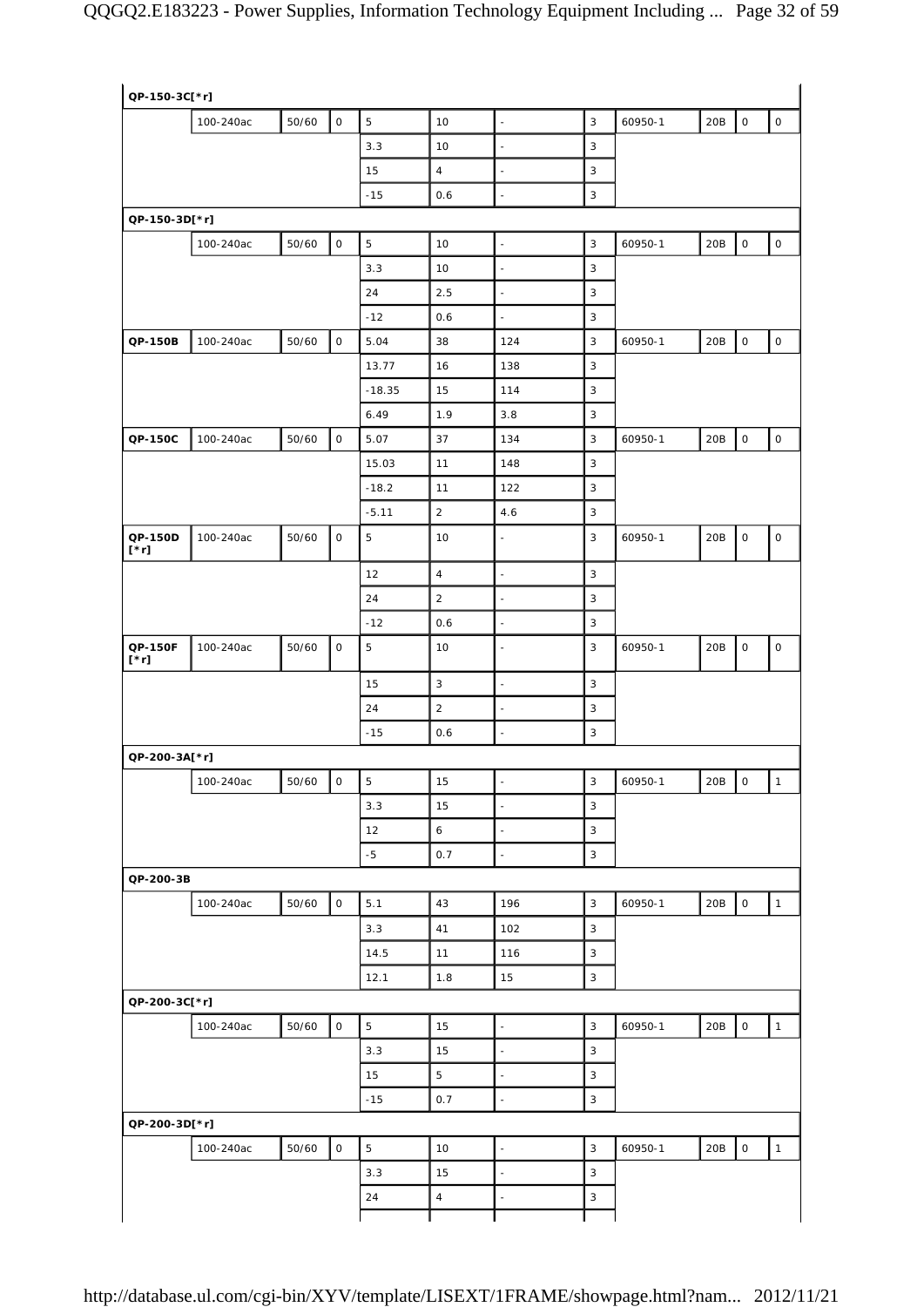|                        |                           |           |                     | $-12$     | 0.7            | $\bar{\phantom{a}}$ | $\sqrt{3}$      |         |     |                     |                     |
|------------------------|---------------------------|-----------|---------------------|-----------|----------------|---------------------|-----------------|---------|-----|---------------------|---------------------|
| QP-200-3E              |                           |           |                     |           |                |                     |                 |         |     |                     |                     |
|                        | 100-240ac                 | 50/60     | $\mathsf{O}\xspace$ | 5.1       | 31             | 145                 | 3               | 60950-1 | 20B | 0                   | $\mathbf{1}$        |
|                        |                           |           |                     | 3.3       | 28             | 80                  | 3               |         |     |                     |                     |
|                        |                           |           |                     | 31.1      | 16             | 350                 | 3               |         |     |                     |                     |
|                        |                           |           |                     | 15        | 1.9            | 13                  | 3               |         |     |                     |                     |
| QP-200D                | 100-240ac                 | 50/60     | $\mathsf O$         | 5         | 26             | 124                 | 3               | 60950-1 | 20B | $\mathsf O$         | $\mathbf{1}$        |
|                        |                           |           |                     | 12.1      | 23             | 223                 | 3               |         |     |                     |                     |
|                        |                           |           |                     | 36.7      | 15             | 313                 | 3               |         |     |                     |                     |
|                        |                           |           |                     | 12        | 1.9            | 12                  | 3               |         |     |                     |                     |
| QP-200DHI[*r]          |                           |           |                     |           |                |                     |                 |         |     |                     |                     |
|                        | 100-240ac                 | 50/60     | $\mathsf O$         | 5         | 9              | $\blacksquare$      | 3               | 60950-1 | 20B | $\mathsf O$         | $\mathbf{1}$        |
|                        |                           |           |                     | 12        | 6.5            | $\Box$              | 3               |         |     |                     |                     |
|                        |                           |           |                     | 24        | 3              | $\blacksquare$      | 3               |         |     |                     |                     |
|                        |                           |           |                     | $-12$     | $\overline{c}$ | $\blacksquare$      | 3               |         |     |                     |                     |
| QP-200F<br>$[\cdot r]$ | 100-240ac                 | 50/60     | $\mathsf O$         | 5         | 15             | $\blacksquare$      | 3               | 60950-1 | 20B | $\mathsf O$         | $\mathbf{1}$        |
|                        |                           |           |                     | 15        | 3              | $\blacksquare$      | 3               |         |     |                     |                     |
|                        |                           |           |                     | 24        | $\sqrt{3}$     | $\omega$            | $\sqrt{3}$      |         |     |                     |                     |
|                        |                           |           |                     | $-15$     | 0.7            | $\Box$              | 3               |         |     |                     |                     |
| QP-320D                | 100-240ac                 | $50 - 60$ | $\mathsf O$         | 5.206dc   | 70.6           | 301                 | $\overline{4}$  | 60950-1 | 20B | $\mathsf O$         | $\mathsf{O}\xspace$ |
|                        |                           |           |                     | 12.06dc   | 24.3           | 291                 | $\overline{4}$  |         |     |                     |                     |
|                        |                           |           |                     | 31.6dc    | 7.1            | 177                 | $\overline{4}$  |         |     |                     |                     |
|                        |                           |           |                     | 13.97dc   | 19.1           | 174                 | $\overline{4}$  |         |     |                     |                     |
| QP-320F                | 100-240ac                 | $50 - 60$ | $\mathsf O$         | 5.05dc    | 75.4           | 285                 | 4               | 60950-1 | 20B | $\mathsf O$         | $\mathsf O$         |
|                        |                           |           |                     | 37.2dc    | 12.1           | 293                 | $\overline{4}$  |         |     |                     |                     |
|                        |                           |           |                     | 15dc      | 20             | 294                 | $\overline{4}$  |         |     |                     |                     |
|                        |                           |           |                     | 25.1dc    | 22.5           | 188                 | $\overline{4}$  |         |     |                     |                     |
| QP-375-24B             |                           |           |                     |           |                |                     |                 |         |     |                     |                     |
|                        | 100-240ac                 | 50/60     | $\mathsf{O}\xspace$ | 24        | 12.6           | 293                 | $\mathbf{3}$    | 60950-1 | 20B | $\mathsf{O}\xspace$ | $\mathbf{1}$        |
|                        |                           |           |                     | 4.9       | 17.5           | 60                  | $\mathbf{3}$    |         |     |                     |                     |
|                        |                           |           |                     | 13.9      | 5.5            | 75                  | $\mathsf 3$     |         |     |                     |                     |
|                        |                           |           |                     | 13        | 5.1            | 65                  | $\mathbf{3}$    |         |     |                     |                     |
| QP-375-24BP            |                           |           |                     |           |                |                     |                 |         |     |                     |                     |
|                        | 100-240ac                 | 50/60     | $\mathsf{O}\xspace$ | 24        | 12.6           | 293                 | $\mathsf 3$     | 60950-1 | 20B | $\mathsf{O}\xspace$ | $\mathbf{1}$        |
|                        |                           |           |                     | 4.9       | 17.5           | 60                  | $\mathbf{3}$    |         |     |                     |                     |
|                        |                           |           |                     | 13.9      | 5.5            | 75                  | $\mathbf{3}$    |         |     |                     |                     |
|                        |                           |           |                     | 13        | 5.1            | 65                  | $\mathbf{3}$    |         |     |                     |                     |
| QP-375-24C             |                           |           |                     |           |                |                     |                 |         |     |                     |                     |
|                        | 100-240ac                 | 50/60     | $\circ$             | 24        | 12.6           | 294                 | $\mathbf{3}$    | 60950-1 | 20B | $\mathsf{O}\xspace$ | $\mathbf{1}$        |
|                        |                           |           |                     | 4.9       | 17.5           | 61                  | $\mathbf{3}$    |         |     |                     |                     |
|                        |                           |           |                     | 15        | $5.2$          | 70                  | $\mathbf{3}$    |         |     |                     |                     |
|                        |                           |           |                     | 15        | 6.4            | 85                  | $\mathbf{3}$    |         |     |                     |                     |
|                        | QP-375-24CP, QP-375-24CSM |           |                     |           |                |                     |                 |         |     |                     |                     |
|                        |                           |           |                     |           |                |                     |                 |         |     |                     |                     |
|                        |                           |           |                     |           |                |                     |                 |         |     |                     |                     |
|                        | 100-240ac                 | 50/60     | $\mathsf{O}\xspace$ | 24<br>4.9 | 12.6<br>17.5   | 294<br>61           | $\sqrt{3}$<br>3 | 60950-1 | 20B | $\mathsf{O}\xspace$ | $\mathbf{1}$        |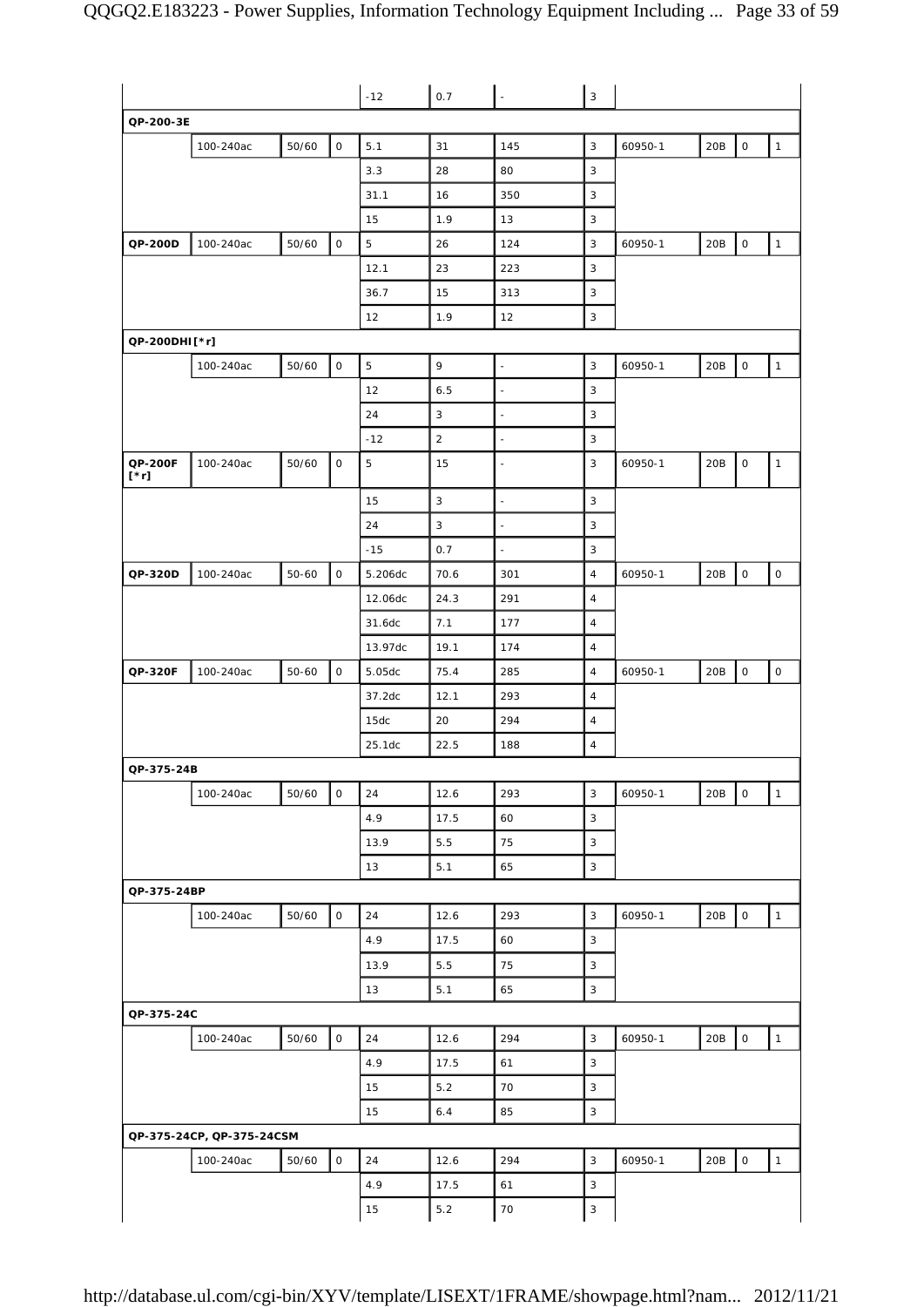|                |           |       | ட                   |             |                |                          |              |         |     |                     |                     |
|----------------|-----------|-------|---------------------|-------------|----------------|--------------------------|--------------|---------|-----|---------------------|---------------------|
|                |           |       |                     | 15          | 6.4            | 85                       | 3            |         |     |                     |                     |
| QP-375-5A      |           |       |                     |             |                |                          |              |         |     |                     |                     |
|                | 100-240ac | 50/60 | $\mathsf O$         | 5.13        | 51             | 237                      | 3            | 60950-1 | 20B | $\mathsf O$         | $\mathsf{O}$        |
|                |           |       |                     | 12.1        | 20             | 238                      | 3            |         |     |                     |                     |
|                |           |       |                     | 12.2        | 7.2            | 86                       | 3            |         |     |                     |                     |
|                |           |       |                     | 12.1        | 6.5            | 38.5                     | $\mathsf 3$  |         |     |                     |                     |
| QP-375-5AP     |           |       |                     |             |                |                          |              |         |     |                     |                     |
|                | 100-240ac | 50/60 | $\mathsf O$         | 5.13        | 51             | 237                      | $\mathbf{3}$ | 60950-1 | 20B | $\mathsf{O}\xspace$ | $\mathsf O$         |
|                |           |       |                     | 12.1        | 20             | 238                      | 3            |         |     |                     |                     |
|                |           |       |                     | 12.2        | 7.2            | 86                       | $\mathsf 3$  |         |     |                     |                     |
|                |           |       |                     | 12.1        | 6.5            | 38.5                     | 3            |         |     |                     |                     |
| QP-375-5B[*r]  |           |       |                     |             |                |                          |              |         |     |                     |                     |
|                | 100-240ac | 50/60 | $\mathsf{O}\xspace$ | 5           | 30             | $\blacksquare$           | 3            | 60950-1 | 20B | 0                   | $\mathsf{O}\xspace$ |
|                |           |       |                     | 12          | 10             | ÷,                       | $\mathbf{3}$ |         |     |                     |                     |
|                |           |       |                     | 12          | 6              | $\blacksquare$           | 3            |         |     |                     |                     |
|                |           |       |                     | $\mathbf 5$ | $\mathbf{3}$   | L.                       | $\sqrt{3}$   |         |     |                     |                     |
| QP-375-5BP[*r] |           |       |                     |             |                |                          |              |         |     |                     |                     |
|                | 100-240ac | 50/60 | $\mathsf O$         | $\mathbf 5$ | 30             | $\Box$                   | $\mathbf{3}$ | 60950-1 | 20B | $\mathsf{O}\xspace$ | $\mathsf O$         |
|                |           |       |                     | 12          | 10             | $\bar{\phantom{a}}$      | 3            |         |     |                     |                     |
|                |           |       |                     | 12          | 6              | $\sim$                   | 3            |         |     |                     |                     |
|                |           |       |                     | $\mathbf 5$ | $\mathsf 3$    | $\bar{\phantom{a}}$      | $\mathbf{3}$ |         |     |                     |                     |
| QP-375-5C      |           |       |                     |             |                |                          |              |         |     |                     |                     |
|                | 100-240ac | 50/60 | $\mathsf{O}\xspace$ | 5.1         | 51             | 232                      | $\mathbf{3}$ | 60950-1 | 20B | $\mathsf O$         | $\mathsf O$         |
|                |           |       |                     | 12.1        | 20             | 237                      | 3            |         |     |                     |                     |
|                |           |       |                     | 15.1        | 5              | 70                       | 3            |         |     |                     |                     |
|                |           |       |                     | 15.1        | 6.6            | 91                       | $\mathbf{3}$ |         |     |                     |                     |
| QP-375-5CP     |           |       |                     |             |                |                          |              |         |     |                     |                     |
|                | 100-240ac | 50/60 | $\mathsf O$         | 5.1         | 51             | 232                      | $\sqrt{3}$   | 60950-1 | 20B | $\mathsf{O}\xspace$ | $\mathsf O$         |
|                |           |       |                     | 12.1        | 20             | 237                      | 3            |         |     |                     |                     |
|                |           |       |                     | 15.1        | $\overline{5}$ | 70                       | 3            |         |     |                     |                     |
|                |           |       |                     | 15.1        | 6.6            | 91                       | $\mathbf{3}$ |         |     |                     |                     |
| QP-375-5D[*r]  |           |       |                     |             |                |                          |              |         |     |                     |                     |
|                | 100-240ac | 50/60 | $\mathsf{O}\xspace$ | 5           | 30             | $\Box$                   | $\mathbf{3}$ | 60950-1 | 20B | $\mathsf{O}\xspace$ | $\mathsf{O}\xspace$ |
|                |           |       |                     | 12          | 9              | $\bar{\phantom{a}}$      | $\mathbf{3}$ |         |     |                     |                     |
|                |           |       |                     | 12          | $\overline{4}$ | $\blacksquare$           | 3            |         |     |                     |                     |
|                |           |       |                     | 24          | $\mathbf{3}$   | ÷,                       | $\mathbf{3}$ |         |     |                     |                     |
| QP-375-5DP[*r] |           |       |                     |             |                |                          |              |         |     |                     |                     |
|                |           | 50/60 | $\mathsf O$         | $\mathbf 5$ | 30             | $\overline{\phantom{a}}$ | $\mathbf{3}$ | 60950-1 | 20B | $\mathsf O$         | $\mathsf{O}\xspace$ |
|                | 100-240ac |       |                     |             | 9              | $\overline{\phantom{a}}$ |              |         |     |                     |                     |
|                |           |       |                     | 12          |                |                          | 3            |         |     |                     |                     |
|                |           |       |                     | 12          | $\overline{4}$ | ÷,                       | $\mathbf{3}$ |         |     |                     |                     |
|                |           |       |                     | 24          | 3              | $\Box$                   | 3            |         |     |                     |                     |
| QP-375-5E[*r]  |           |       |                     |             |                |                          |              |         |     |                     |                     |
|                | 100-240ac | 50/60 | $\mathsf{O}\xspace$ | $\mathbf 5$ | 30             | $\blacksquare$           | $\mathbf{3}$ | 60950-1 | 20B | $\mathsf{O}$        | $\mathsf{O}\xspace$ |
|                |           |       |                     | 12          | 9              | $\overline{\phantom{a}}$ | $\mathbf{3}$ |         |     |                     |                     |
|                |           |       |                     | 24          | $\mathbf{3}$   | $\bar{\phantom{a}}$      | $\mathbf{3}$ |         |     |                     |                     |
|                |           |       |                     | 24          | $\sqrt{2}$     | $\overline{\phantom{a}}$ | $\sqrt{3}$   |         |     |                     |                     |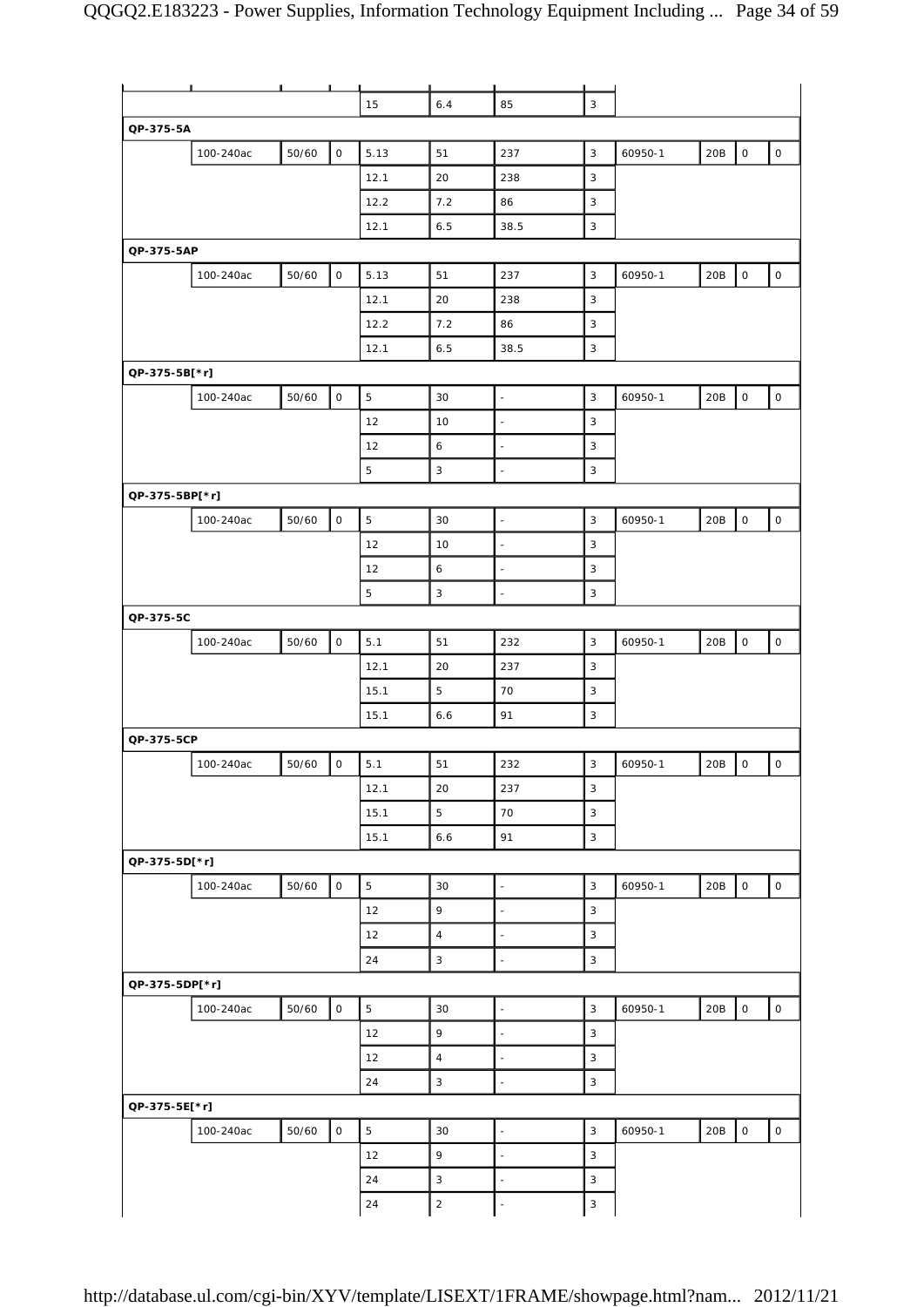| QP-375-5EP[*r]                |                                     |       |                     |         |                |                          |              |             |     |                     |              |
|-------------------------------|-------------------------------------|-------|---------------------|---------|----------------|--------------------------|--------------|-------------|-----|---------------------|--------------|
|                               | 100-240ac                           | 50/60 | 0                   | 5       | 30             | ä,                       | 3            | 60950-1     | 20B | 0                   | $\mathsf O$  |
|                               |                                     |       |                     | 12      | 9              | $\blacksquare$           | 3            |             |     |                     |              |
|                               |                                     |       |                     | 24      | 3              | $\blacksquare$           | 3            |             |     |                     |              |
|                               |                                     |       |                     | 24      | $\overline{2}$ | $\blacksquare$           | 3            |             |     |                     |              |
|                               |                                     |       | $\mathbf 0$         | ÷,      |                |                          | 3            |             | 20B | $\mathsf{O}\xspace$ | $\mathbf{1}$ |
| RCP-1Uz                       | 100-240ac                           | 50/60 |                     |         |                | ä,                       |              | 60950-1     |     |                     |              |
|                               | RCP-2000-12; RSP-2000-12            |       |                     |         |                |                          |              |             |     |                     |              |
|                               | 100-109 /<br>110-199 /<br>200-240ac | 50/60 | $\mathbf 0$         | 12.10dc | 121            | 1337                     | 3            | 60950-1 2nd | 30B | $\mathbf 0$         | $\mathbf{1}$ |
|                               | RCP-2000-24; RSP-2000-24            |       |                     |         |                |                          |              |             |     |                     |              |
|                               | 100-109 /<br>110-199 /<br>200-240ac | 50/60 | $\mathsf O$         | 24.21dc | 97             | 2140                     | 3            | 60950-1 2nd | 30B | $\mathsf O$         | $\mathbf{1}$ |
|                               | RCP-2000-48; RSP-2000-48            |       |                     |         |                |                          |              |             |     |                     |              |
|                               | 100-109 /<br>110-199 /<br>200-240ac | 50/60 | $\mathsf{O}\xspace$ | 48.24dc | 52             | 2264                     | 3            | 60950-1 2nd | 30B | 0                   | 1            |
| RCP-3K1Uz-12y                 |                                     |       |                     |         |                |                          |              |             |     |                     |              |
|                               | 100-240ac                           | 50/60 | $\mathsf{O}$        | 12      | 224.1          | 2487                     | 3            | 60950-1     | 20B | $\mathsf{O}$        | $\mathbf{1}$ |
| RCP-3K1Uz-24y                 |                                     |       |                     |         |                |                          |              |             |     |                     |              |
|                               |                                     |       |                     |         |                |                          |              |             |     | $\mathsf{O}$        |              |
|                               | 100-240ac                           | 50/60 | $\mathbf 0$         | 24      | 159.3          | 3210                     | 3            | 60950-1     | 20B |                     | $\mathbf{1}$ |
| RCP-3K1Uz-48y                 |                                     |       |                     |         |                |                          |              |             |     |                     |              |
|                               | 100-240ac                           | 50/60 | $\mathsf{O}\xspace$ | 48      | 270.9          | 3480                     | 3            | 60950-1     | 20B | 0                   | $\mathbf{1}$ |
|                               | RD-125-1224, RID-125-1224[*r]       |       |                     |         |                |                          |              |             |     |                     |              |
|                               | 100-120/<br>200-240ac               | 50/60 | $\mathsf O$         | 12dc    | 3.7            | $\blacksquare$           | 3            | 60950-1     | 20B | $\mathsf{O}\xspace$ | $\mathbf{1}$ |
|                               |                                     |       |                     | 24dc    | 3.7            | $\bar{\phantom{a}}$      | 3            |             |     |                     |              |
|                               | RD-125-1248, RID-125-1248           |       |                     |         |                |                          |              |             |     |                     |              |
|                               | 100-120/<br>200-240ac               | 50/60 | 0                   | 12.1dc  | 10.2           | 113                      | 3            | 60950-1     | 20B | 0                   | $\mathbf{1}$ |
|                               |                                     |       |                     | 53.5dc  | 3.4            | 140                      | 3            |             |     |                     |              |
|                               | RD-125-2412, RID-125-2412[*r]       |       |                     |         |                |                          |              |             |     |                     |              |
|                               | 100-120/<br>200-240ac               | 50/60 | $\mathsf{O}$        | 24dc    | 3.7            | L.                       | 3            | 60950-1     | 20B | 0                   | $\mathbf{1}$ |
|                               |                                     |       |                     | 12dc    | 3.7            | $\overline{\phantom{a}}$ | 3            |             |     |                     |              |
|                               | RD-125-2448, RID-125-2448[*r]       |       |                     |         |                |                          |              |             |     |                     |              |
|                               | 100-120/<br>200-240ac               | 50/60 | $\mathsf O$         | 24dc    | $\sqrt{2}$     | $\blacksquare$           | 3            | 60950-1     | 20B | $\mathsf{O}$        | $\mathbf{1}$ |
|                               |                                     |       |                     | 48dc    | $\sqrt{2}$     | $\omega$                 | $\mathbf{3}$ |             |     |                     |              |
|                               | RD-125-4812, RID-125-4812[*r]       |       |                     |         |                |                          |              |             |     |                     |              |
|                               | 100-120/<br>200-240ac               | 50/60 | 0                   | 48dc    | 2.3            | $\blacksquare$           | 3            | 60950-1     | 20B | $\mathsf{O}$        | $\mathbf{1}$ |
|                               |                                     |       |                     | 12dc    | 2.3            | $\bar{\phantom{a}}$      | $\mathbf{3}$ |             |     |                     |              |
|                               | RD-125-4824, RID-125-4824[*r]       |       |                     |         |                |                          |              |             |     |                     |              |
|                               | 100-120/<br>200-240ac               | 50/60 | $\mathsf O$         | 48dc    | $\sqrt{2}$     | $\blacksquare$           | 3            | 60950-1     | 20B | $\mathsf O$         | $\mathbf{1}$ |
|                               |                                     |       |                     | 24dc    | $\sqrt{2}$     | $\Box$                   | 3            |             |     |                     |              |
| <b>RD-125A</b>                | 100-120/<br>200-240ac               | 50/60 | $\mathbf 0$         | 5.4dc   | 12             | 45                       | 3            | 60950-1     | 20B | $\mathsf O$         | $\mathbf{1}$ |
|                               |                                     |       |                     | 13.4dc  | 16.3           | 132                      | 3            |             |     |                     |              |
| <b>RD-125B</b><br>$[\cdot r]$ | 100-120/<br>200-240ac               | 50/60 | 0                   | 5dc     | 4.6            | ä,                       | 3            | 60950-1     | 20B | 0                   | $\mathbf{1}$ |
|                               |                                     |       |                     |         |                |                          |              |             |     |                     |              |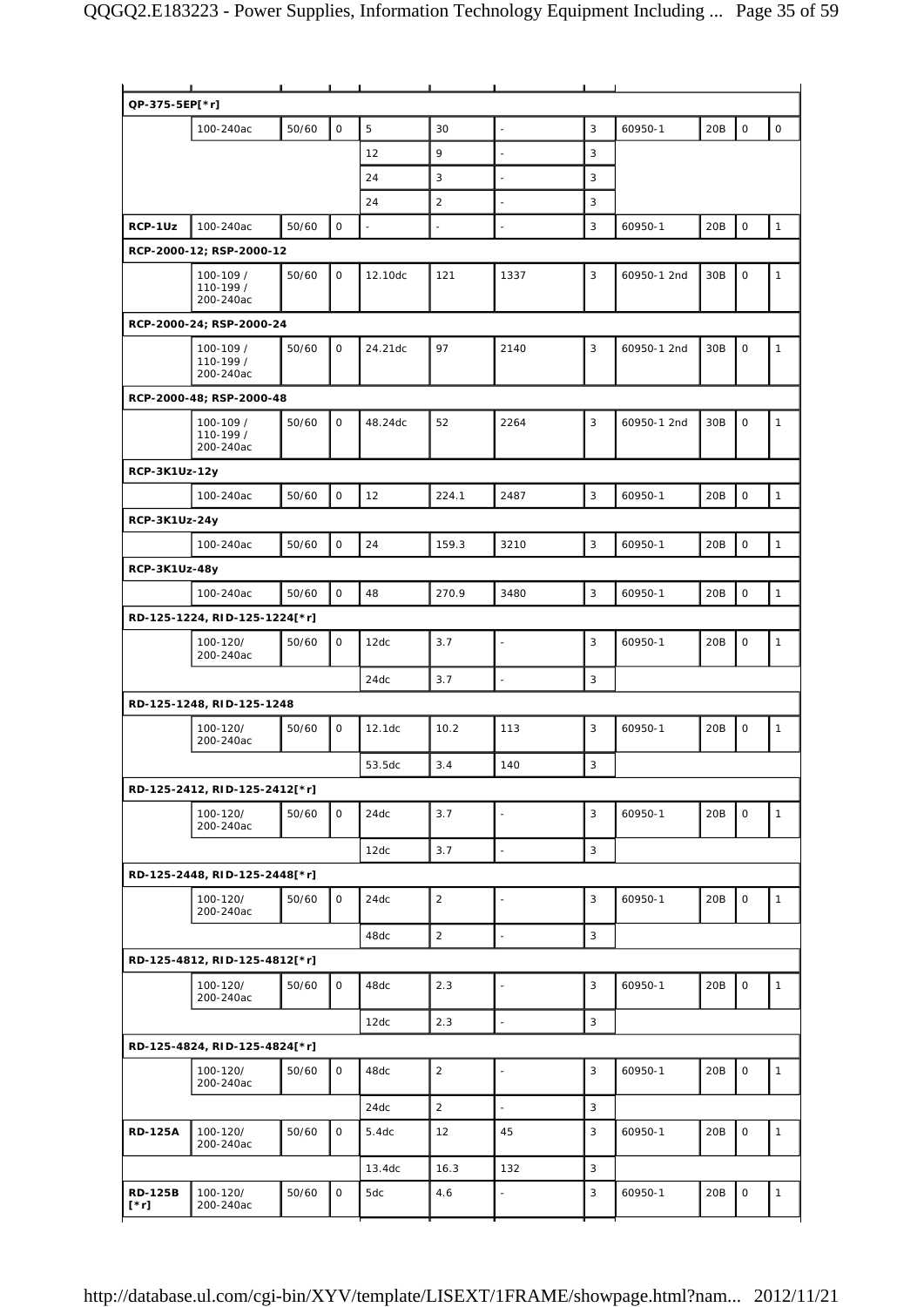|                              |                                        |       |                     | 24dc                     | 4.6                       | $\bar{\phantom{a}}$      | $\sqrt{3}$ |              |     |                     |                                                                                              |
|------------------------------|----------------------------------------|-------|---------------------|--------------------------|---------------------------|--------------------------|------------|--------------|-----|---------------------|----------------------------------------------------------------------------------------------|
| RD-3513                      | 100-240ac                              | 50/60 | $\mathbf 0$         | 14.1dc                   | 4.4                       | 43.2                     | 3          | 60950-1      | 20B | $\mathsf O$         | $\mathbf{1}$                                                                                 |
|                              |                                        |       |                     | $-13.97dc$               | 4.4                       | $\blacksquare$           | 3          |              |     |                     |                                                                                              |
| <b>RD-35A</b><br>$[\cdot r]$ | 100-240ac                              | 50/60 | $\mathbf 0$         | 5dc                      | $\sqrt{4}$                | ÷,                       | 3          | 60950-1      | 20B | $\mathsf O$         | $\mathbf{1}$                                                                                 |
|                              |                                        |       |                     | 12dc                     | $\mathbf{1}$              | $\Box$                   | 3          |              |     |                     |                                                                                              |
| <b>RD-35B</b><br>$[\cdot r]$ | 100-240ac                              | 50/60 | 0                   | 5dc                      | 2.2                       | $\overline{\phantom{a}}$ | 3          | 60950-1      | 20B | 0                   | $\mathbf{1}$                                                                                 |
|                              |                                        |       |                     | 24dc                     | $\mathbf{1}$              | $\Box$                   | 3          |              |     |                     |                                                                                              |
| <b>RD-50A, RID-50A</b>       |                                        |       |                     |                          |                           |                          |            |              |     |                     |                                                                                              |
|                              | 100-240ac                              | 50/60 | $\mathsf O$         | 18.3dc                   | $6.6$                     | 61                       | 3          | 60950-1      | 20B | $\mathsf{O}\xspace$ | $\mathbf{1}$                                                                                 |
|                              |                                        |       |                     | 5.04dc                   | 13.2                      | 50                       | 3          |              |     |                     |                                                                                              |
|                              | RD-50B, RID-50B[*r]                    |       |                     |                          |                           |                          |            |              |     |                     |                                                                                              |
|                              | 100-240ac                              | 50/60 | 0                   | 5dc                      | $\overline{4}$            | $\Box$                   | 3          | 60950-1      | 20B | $\mathsf{O}$        | $\mathbf{1}$                                                                                 |
|                              |                                        |       |                     | 24dc                     | 1.4                       | Ξ                        | 3          |              |     |                     |                                                                                              |
|                              | RD-65A, RID-65A[*r]                    |       |                     |                          |                           |                          |            |              |     |                     |                                                                                              |
|                              | 100-240ac                              | 50/60 | 0                   | 5dc                      | 6                         | $\omega$                 | 3          | 60950-1      | 20B | $\mathsf{O}\xspace$ | $\mathbf{1}$                                                                                 |
|                              |                                        |       |                     | 12dc                     | $\ensuremath{\mathsf{3}}$ | ÷,                       | 3          |              |     |                     |                                                                                              |
| <b>RD-65B, RID-65B</b>       |                                        |       |                     |                          |                           |                          |            |              |     |                     |                                                                                              |
|                              | 100-240ac                              | 50/60 | $\mathsf O$         | 5dc                      | 21                        | 73                       | 3          | 60950-1      | 20B | $\mathsf O$         | $\mathbf{1}$                                                                                 |
|                              |                                        |       |                     | 40.8dc                   | 4.8                       | 83                       | 3          |              |     |                     |                                                                                              |
| <b>RD-85A, RID85A</b>        |                                        |       |                     |                          |                           |                          |            |              |     |                     |                                                                                              |
|                              | 100-240ac                              | 50/60 | $\mathsf O$         | 5.03dc                   | 18.1                      | 66.3                     | 3          | 60950-1      | 20B | 0                   | $\mathbf{1}$                                                                                 |
|                              |                                        |       |                     | 16.5dc                   | 9.7                       | 90                       | 3          |              |     |                     |                                                                                              |
|                              |                                        |       |                     |                          |                           |                          |            |              |     |                     |                                                                                              |
|                              |                                        |       |                     |                          |                           |                          |            |              |     |                     |                                                                                              |
| RD-85B, RID85B[*r]           |                                        |       |                     |                          |                           |                          |            |              |     |                     |                                                                                              |
|                              | 100-240ac                              | 50/60 | $\mathsf{O}\xspace$ | 5dc                      | 8                         | $\Box$                   | 3          | 60950-1      | 20B | $\mathsf{O}\xspace$ |                                                                                              |
|                              |                                        |       |                     | 24dc                     | $\mathbf 2$               | $\bar{\phantom{a}}$      | 3          |              |     |                     |                                                                                              |
| RID-125-1205                 | 100-120/<br>200-240ac                  | 50/60 | $\mathsf O$         | 11.99dc                  | 24.3                      | 227                      | 3          | 60950-1      | 20B | $\mathsf O$         |                                                                                              |
|                              |                                        |       |                     | 4.98dc                   | 6.1                       | 30                       | 3          |              |     |                     |                                                                                              |
|                              |                                        |       |                     |                          |                           |                          |            |              |     |                     |                                                                                              |
| RID-125-2405[*r]             | 100-120/<br>200-240ac                  | 50/60 | $\mathsf{O}$        | 24dc                     | 4.6                       | $\overline{\phantom{a}}$ | 3          | 60950-1      | 20B | $\mathsf{O}$        |                                                                                              |
|                              |                                        |       |                     | 5dc                      | 3                         | L                        | 3          |              |     |                     |                                                                                              |
|                              | RKP-6K1Uy-CMU1-x, RKP-1Uy-CMU1 (g)[*r] |       |                     |                          |                           |                          |            |              |     |                     |                                                                                              |
|                              | 100-109 /<br>110-199 /<br>200-240ac    | 50/60 | $\mathbf 0$         | 48ac                     | 84                        | 4032                     | 3          | 60950-1 2nd  | 30B | $\mathbf 0$         |                                                                                              |
|                              |                                        |       |                     | 24ac                     | 160                       | 3840                     | 3          |              |     |                     |                                                                                              |
|                              |                                        |       |                     | 12ac                     | 200                       | 2400                     | 3          |              |     |                     |                                                                                              |
|                              | RKP-6K1Uy-x; RKP-1Uy (g)               |       |                     |                          |                           |                          |            |              |     |                     |                                                                                              |
|                              | 100-109 /<br>110-199 /<br>200-240ac    | 50/60 | 0                   | 12.10dc                  | 329                       | 3840                     | 3          | 60950-1 2nd  | 30B | 0                   |                                                                                              |
|                              |                                        |       |                     | 24.10dc                  | 265                       | 6026                     | 3          |              |     |                     |                                                                                              |
|                              |                                        |       |                     | 48.2dc                   | 141                       | 6771                     | 3          |              |     |                     |                                                                                              |
| RPD-60A                      | 100-240ac                              | 50/60 | $\mathsf{O}\xspace$ | $\bar{\phantom{a}}$      | 12.91                     | 62.5                     | 3          | 60950-1, 2nd | 20B | $\mathsf O$         |                                                                                              |
|                              |                                        |       |                     | $\overline{\phantom{a}}$ | 5.8                       | 66.36                    | ä,         |              |     |                     | $\mathbf{1}$<br>$\mathbf{1}$<br>$\mathbf{1}$<br>$\mathbf{1}$<br>$\mathbf{1}$<br>$\mathbf{1}$ |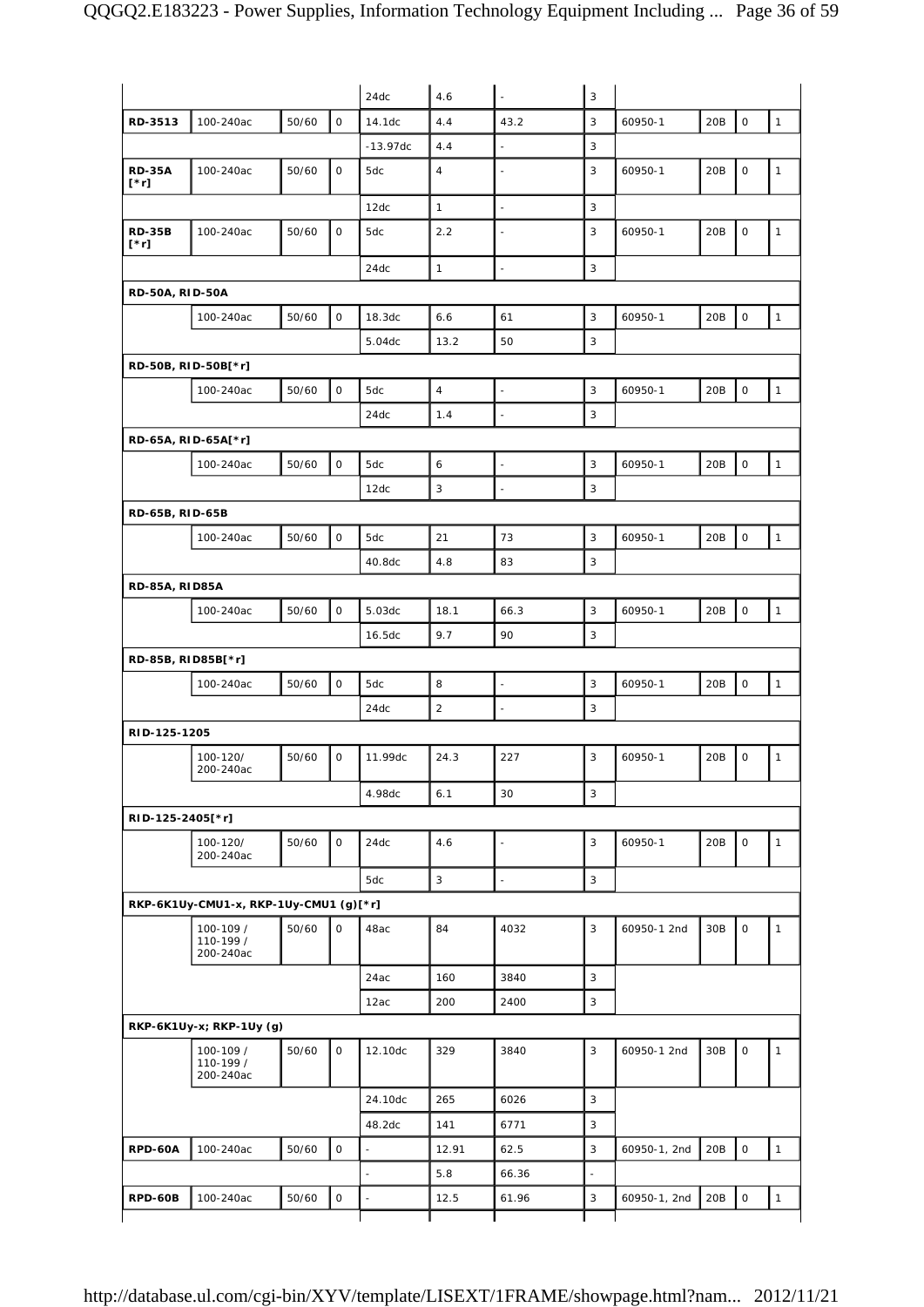|                               |           |                          |              | $\overline{\phantom{a}}$     | 2.9            | 69.54                    | $\blacksquare$           |              |     |                     |                     |
|-------------------------------|-----------|--------------------------|--------------|------------------------------|----------------|--------------------------|--------------------------|--------------|-----|---------------------|---------------------|
|                               |           |                          | $\mathsf O$  | 5                            |                |                          |                          |              |     | 2, 6                |                     |
| <b>RPD-65C</b><br>$[\cdot r]$ | 100-240ac | 50/60                    |              |                              | 1.2            | $\overline{\phantom{a}}$ | $\overline{\phantom{a}}$ | 60950-1      | 20B |                     | $\mathsf O$         |
|                               |           |                          |              | 12                           | 4.5            | $\bar{\mathcal{L}}$      | $\bar{\phantom{a}}$      |              |     |                     |                     |
| <b>RPD-65D</b><br>$[\cdot r]$ | 100-240ac | 50/60                    | $\mathsf{O}$ | 5                            | 1.2            | L,                       | ÷,                       | 60950-1      | 20B | 2, 6                | $\mathsf O$         |
|                               |           |                          |              | 24                           | 2.25           | $\overline{\phantom{a}}$ | $\overline{\phantom{a}}$ |              |     |                     |                     |
| RPS-60-12                     |           |                          |              |                              |                |                          |                          |              |     |                     |                     |
|                               | 100-240ac | 50/60                    | $\mathsf O$  | $\bar{\mathcal{A}}$          | 7.22           | 86.6                     | $\mathbf{3}$             | 60950-1, 2nd | 20B | $\mathsf{O}\xspace$ | $\mathbf{1}$        |
| <b>RPS-60-12AT</b>            |           |                          |              |                              |                |                          |                          |              |     |                     |                     |
|                               | 100-240ac | $50 - 60$                | $\mathsf O$  | 12.12                        | 6.9            | 82.94                    | 3                        | 60950-1      | 20B | $\mathsf O$         | $\mathbf{1}$        |
| RPS-60-12G[*r]                |           |                          |              |                              |                |                          |                          |              |     |                     |                     |
|                               | 100-240ac | 50/60                    | $\mathsf{O}$ | $\overline{\phantom{a}}$     | 5              | 60                       | 3                        | 60950-1, 2nd | 20B | $\mathbf 0$         | $\mathbf{1}$        |
| RPS-60-15[*r]                 |           |                          |              |                              |                |                          |                          |              |     |                     |                     |
|                               | 100-240ac | 50/60                    | 0            | $\overline{\phantom{a}}$     | $\overline{4}$ | 60                       | 3                        | 60950-1, 2nd | 20B | $\mathsf O$         | $\mathbf{1}$        |
| RPS-60-24[*r]                 |           |                          |              |                              |                |                          |                          |              |     |                     |                     |
|                               | 100-240ac | 50/60                    | 0            | $\Box$                       | 2.5            | 60                       | $\mathbf{3}$             | 60950-1, 2nd | 20B | $\mathsf{O}\xspace$ | $\mathbf{1}$        |
| RPS-60-3.3[*r]                |           |                          |              |                              |                |                          |                          |              |     |                     |                     |
|                               | 100-240ac | $\overline{\phantom{a}}$ | $\mathsf{O}$ | $\overline{\phantom{a}}$     | 10             | 33                       | 3                        | 60950-1, 2nd | 20B | $\mathsf{O}\xspace$ | $\mathbf{1}$        |
| RPS-60-48                     |           |                          |              |                              |                |                          |                          |              |     |                     |                     |
|                               | 100-240ac | 50/60                    | 0            | $\overline{\phantom{a}}$     | 1.46           | 68.66                    | 3                        | 60950-1, 2nd | 20B | $\mathsf O$         | $\mathbf{1}$        |
| RPS-60-5                      |           |                          |              |                              |                |                          |                          |              |     |                     |                     |
|                               | 100-240ac | 50/60                    | 0            | Ĭ.                           | 10.4           | 49.33                    | 3                        | 60950-1, 2nd | 20B | $\mathsf O$         | $\mathbf{1}$        |
| RPT-6003                      |           |                          |              |                              |                |                          |                          |              |     |                     |                     |
|                               | 100-240ac | 50/60                    | $\mathsf O$  | $\bar{\gamma}$               | 10.5           | 33.24                    | $\mathbf{3}$             | 60950-1, 2nd | 20B | $\mathsf O$         | $\mathbf{1}$        |
|                               |           |                          |              | $\blacksquare$               | 11             | 46.6                     | $\overline{\phantom{a}}$ |              |     |                     |                     |
|                               |           |                          |              |                              | 3.3            | 21                       | $\blacksquare$           |              |     |                     |                     |
| <b>RPT-60A</b><br>$[\cdot r]$ | 100-240ac | 50/60                    | 0            | ÷,                           | $\overline{4}$ | $\blacksquare$           | 3                        | 60950-1, 2nd | 20B | 0                   | $\mathbf{1}$        |
|                               |           |                          |              | $\overline{\phantom{a}}$     | $\overline{2}$ | $\bar{\phantom{a}}$      | $\sim$                   |              |     |                     |                     |
|                               |           |                          |              |                              | 0.5            | $\blacksquare$           | $\overline{\phantom{a}}$ |              |     |                     |                     |
| <b>RPT-60B</b>                | 100-240ac | 50/60                    | $\mathsf O$  | $\overline{\phantom{a}}$     | 12.25          | 57.63                    | 3                        | 60950-1, 2nd | 20B | $\mathsf{O}\xspace$ | $\mathbf{1}$        |
|                               |           |                          |              | $\overline{a}$               | 5.4            | 61.72                    | $\overline{\phantom{a}}$ |              |     |                     |                     |
|                               |           |                          |              | L,                           | 3.3            | 15.6                     | $\overline{\phantom{a}}$ |              |     |                     |                     |
| <b>RPT-60C</b><br>[*r]        | 100-240ac | 50/60                    | 0            | $\overline{\phantom{a}}$     | $\overline{4}$ | $\blacksquare$           | 3                        | 60950-1, 2nd | 20B | $\mathsf O$         | $\mathbf{1}$        |
|                               |           |                          |              | $\qquad \qquad \blacksquare$ | 1.5            | $\overline{\phantom{a}}$ | $\overline{\phantom{a}}$ |              |     |                     |                     |
|                               |           |                          |              | $\overline{a}$               | 0.5            | $\blacksquare$           | $\overline{\phantom{a}}$ |              |     |                     |                     |
| <b>RPT-60D</b>                | 100-240ac | 50/60                    | $\mathsf O$  | $\overline{\phantom{a}}$     | 11.0           | 53.53                    | $\mathbf{3}$             | 60950-1, 2nd | 20B | $\mathsf{O}\xspace$ | $\mathsf{O}\xspace$ |
|                               |           |                          |              | $\blacksquare$               | 2.7            | 61.88                    | $\blacksquare$           |              |     |                     |                     |
|                               |           |                          |              |                              | 3.32           | 19.48                    | $\blacksquare$           |              |     |                     |                     |
| <b>RPT-65E</b><br>$[\cdot r]$ | 100-240ac | 50/60                    | $\mathsf O$  | $\overline{5}$               | 1.2            | ä,                       | $\Box$                   | 60950-1      | 20B | 2, 6                | $\mathsf O$         |
|                               |           |                          |              | 12                           | 4.5            | $\bar{\phantom{a}}$      | $\overline{\phantom{a}}$ |              |     |                     |                     |
|                               |           |                          |              | $-5$                         | 0.5            | $\blacksquare$           | $\overline{\phantom{a}}$ |              |     |                     |                     |
| <b>RPT-65F</b><br>$[\cdot r]$ | 100-240ac | 50/60                    | $\mathsf O$  | 5                            | 1.2            | $\blacksquare$           | $\blacksquare$           | 60950-1      | 20B | 2, 6                | $\mathsf O$         |
|                               |           |                          |              | 12                           | 4.5            | $\bar{\phantom{a}}$      | $\overline{\phantom{a}}$ |              |     |                     |                     |
|                               |           |                          |              | $-12$                        | 0.5            | $\blacksquare$           | $\blacksquare$           |              |     |                     |                     |
|                               |           |                          |              |                              |                |                          |                          |              |     |                     |                     |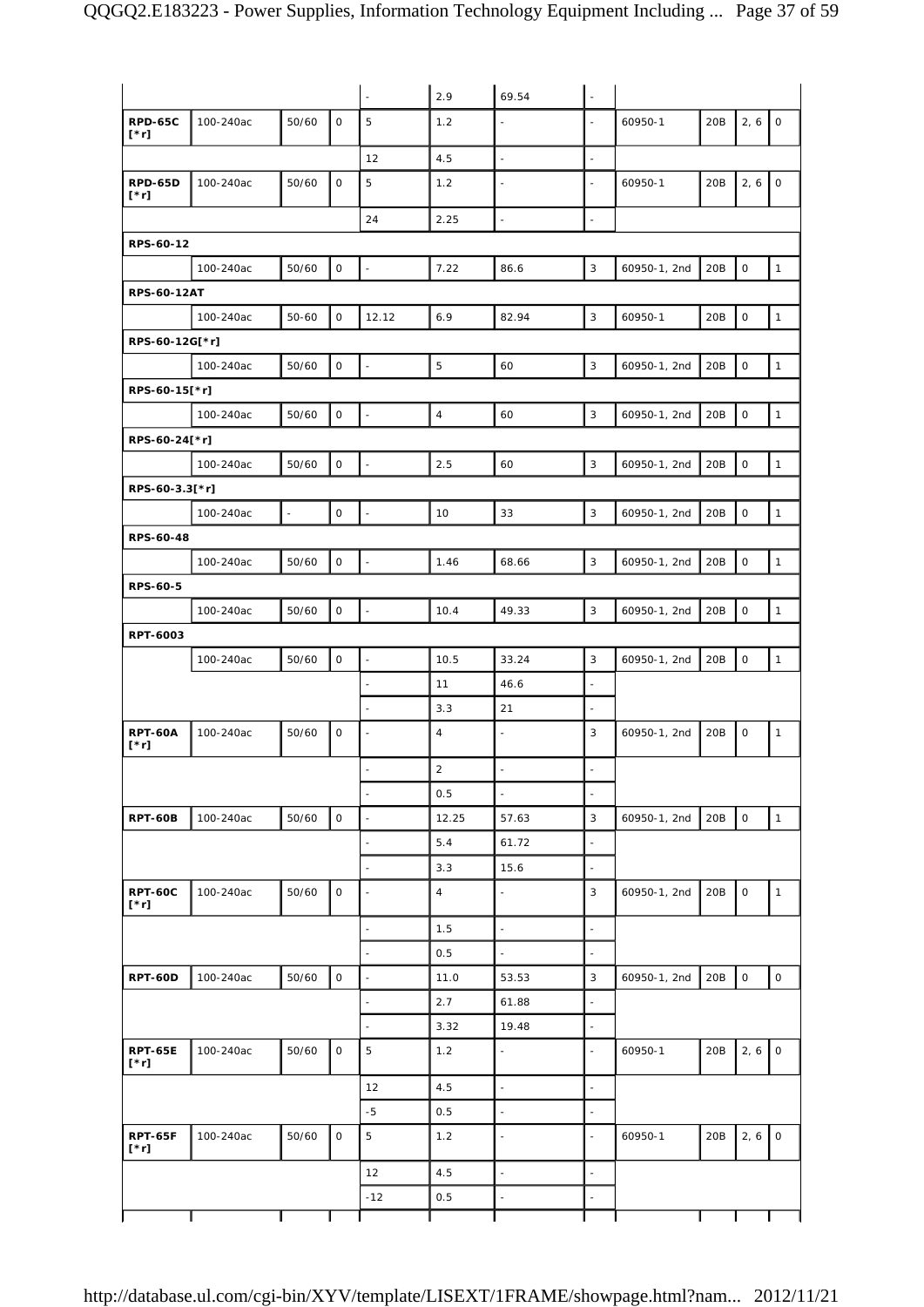| <b>RPT-65G</b><br>$[\cdot r]$ | 100-240ac             | 50/60 | $\mathsf{O}$        | 5          | 1.2              | L,                       | $\omega$                 | 60950-1 | 20B | $2, 6$ 0            |              |
|-------------------------------|-----------------------|-------|---------------------|------------|------------------|--------------------------|--------------------------|---------|-----|---------------------|--------------|
|                               |                       |       |                     | 12         | 0.5              | $\frac{1}{2}$            | $\bar{\phantom{a}}$      |         |     |                     |              |
|                               |                       |       |                     | 24         | 2.25             | $\Box$                   | $\overline{\phantom{a}}$ |         |     |                     |              |
| <b>RQ-125B</b>                | 100-120/<br>200-240ac | 50/60 | $\mathsf{O}\xspace$ | 5.93dc     | 19               | 94                       | 3                        | 60950-1 | 20B | $\mathsf O$         | $\mathbf{1}$ |
|                               |                       |       |                     | 13.8dc     | 8                | 88                       | 3                        |         |     |                     |              |
|                               |                       |       |                     | $-5.13dc$  | 10.7             | 20.7                     | $\mathbf{3}$             |         |     |                     |              |
|                               |                       |       |                     | $-12.24dc$ | 1.1              | 18.2                     | $\mathbf{3}$             |         |     |                     |              |
| <b>RQ-125C</b><br>$[\cdot r]$ | 100-120/<br>200-240ac | 50/60 | $\mathsf{O}\xspace$ | 5dc        | 10               | $\blacksquare$           | 3                        | 60950-1 | 20B | 0                   | $\mathbf{1}$ |
|                               |                       |       |                     | 15dc       | $\sqrt{4}$       | $\overline{\phantom{a}}$ | $\mathbf{3}$             |         |     |                     |              |
|                               |                       |       |                     | $-5dc$     | $\mathbf{1}$     | $\blacksquare$           | 3                        |         |     |                     |              |
|                               |                       |       |                     | $-15dc$    | 0.5              | $\bar{\omega}$           | 3                        |         |     |                     |              |
| <b>RQ-125D</b><br>$[\cdot r]$ | 100-120/<br>200-240ac | 50/60 | $\mathsf O$         | 5dc        | 8                | $\blacksquare$           | 3                        | 60950-1 | 20B | 0                   | $\mathbf{1}$ |
|                               |                       |       |                     | 12dc       | 2.5              | $\Box$                   | $\mathbf{3}$             |         |     |                     |              |
|                               |                       |       |                     | 24dc       | $\overline{2}$   | $\overline{\phantom{a}}$ | 3                        |         |     |                     |              |
|                               |                       |       |                     | $-12dc$    | 0.5              | $\bar{\phantom{a}}$      | $\mathbf{3}$             |         |     |                     |              |
| <b>RQ-50B</b><br>$[\cdot r]$  | 100-240ac             | 50/60 | $\mathsf{O}\xspace$ | 5dc        | 5                | $\bar{\phantom{a}}$      | 3                        | 60950-1 | 20B | $\mathsf O$         | $\mathbf{1}$ |
|                               |                       |       |                     | 12dc       | $\mathbf{1}$     | $\Box$                   | 3                        |         |     |                     |              |
|                               |                       |       |                     | $-5dc$     | 0.5              | $\Box$                   | $\mathbf{3}$             |         |     |                     |              |
|                               |                       |       |                     | $-12dc$    | 0.5              | $\mathbb{Z}$             | 3                        |         |     |                     |              |
| <b>RQ-50C</b>                 | 100-240ac             | 50/60 | $\mathsf{O}\xspace$ | 5.04dc     | 20.1             | 54                       | 3                        | 60950-1 | 20B | $\mathsf O$         | $\mathbf{1}$ |
|                               |                       |       |                     | 21.7dc     | 9.5              | 56                       | 3                        |         |     |                     |              |
|                               |                       |       |                     | $-5.18dc$  | 1.8              | 7.8                      | 3                        |         |     |                     |              |
|                               |                       |       |                     | $-16.3dc$  | 1.84             | 25                       | 3                        |         |     |                     |              |
| <b>RQ-50D</b><br>$[\cdot r]$  | 100-240ac             | 50/60 | $\mathsf O$         | 5dc        | 3                | $\blacksquare$           | 3                        | 60950-1 | 20B | 0                   | $\mathbf{1}$ |
|                               |                       |       |                     | 12dc       | 0.9              | $\overline{\phantom{a}}$ | $\mathbf{3}$             |         |     |                     |              |
|                               |                       |       |                     | 24dc       | 0.9              | $\overline{\phantom{a}}$ | 3                        |         |     |                     |              |
|                               |                       |       |                     | $-12dc$    | 0.5              | $\bar{\omega}$           | $\mathbf{3}$             |         |     |                     |              |
| <b>RQ-65B</b><br>$[\cdot r]$  | 100-240ac             | 50/60 | $\mathsf O$         | 5dc        | $\boldsymbol{6}$ | ÷,                       | $\mathbf{3}$             | 60950-1 | 20B | $\mathsf O$         | $\mathbf{1}$ |
|                               |                       |       |                     | 12dc       | $\overline{c}$   | $\Box$                   | $\mathbf{3}$             |         |     |                     |              |
|                               |                       |       |                     | $-12dc$    | 0.5              | $\bar{\phantom{a}}$      | $\sqrt{3}$               |         |     |                     |              |
|                               |                       |       |                     | $-5dc$     | 0.5              | $\bar{\omega}$           | $\mathbf{3}$             |         |     |                     |              |
| <b>RQ-65C</b><br>$[\cdot r]$  | 100-240ac             | 50/60 | $\mathsf{O}\xspace$ | 5dc        | $\overline{5}$   | $\blacksquare$           | 3                        | 60950-1 | 20B | $\mathsf O$         | $\mathbf 1$  |
|                               |                       |       |                     | 15dc       | $\overline{2}$   | ÷,                       | $\mathbf{3}$             |         |     |                     |              |
|                               |                       |       |                     | $-5dc$     | 0.5              | $\omega$                 | $\mathbf{3}$             |         |     |                     |              |
|                               |                       |       |                     | $-15dc$    | 0.5              | $\omega$                 | $\mathbf{3}$             |         |     |                     |              |
| <b>RQ-65D</b>                 | 100-240ac             | 50/60 | $\mathsf O$         | 5dc        | 20.5             | 74.3                     | $\mathbf{3}$             | 60950-1 | 20B | $\mathsf{O}\xspace$ | $\mathbf{1}$ |
|                               |                       |       |                     | 20.2dc     | 8.7              | 81.2                     | $\mathbf{3}$             |         |     |                     |              |
|                               |                       |       |                     |            | 1.5              | 26.3                     | $\mathbf{3}$             |         |     |                     |              |
|                               |                       |       |                     | 46.7dc     |                  |                          |                          |         |     |                     |              |
|                               |                       |       |                     | $-12.4dc$  | $\mathbf{1}$     | 11.2                     | $\mathbf{3}$             |         |     |                     |              |
|                               | 100-240ac             | 50/60 | $\mathsf O$         | 9.37dc     | 21.2             | 87.3                     | $\mathbf{3}$             | 60950-1 | 20B | $\mathsf{O}\xspace$ |              |
| <b>RQ-85B</b>                 |                       |       |                     | 19.35dc    | 8.6              | 57.3                     | 3                        |         |     |                     | $\mathbf{1}$ |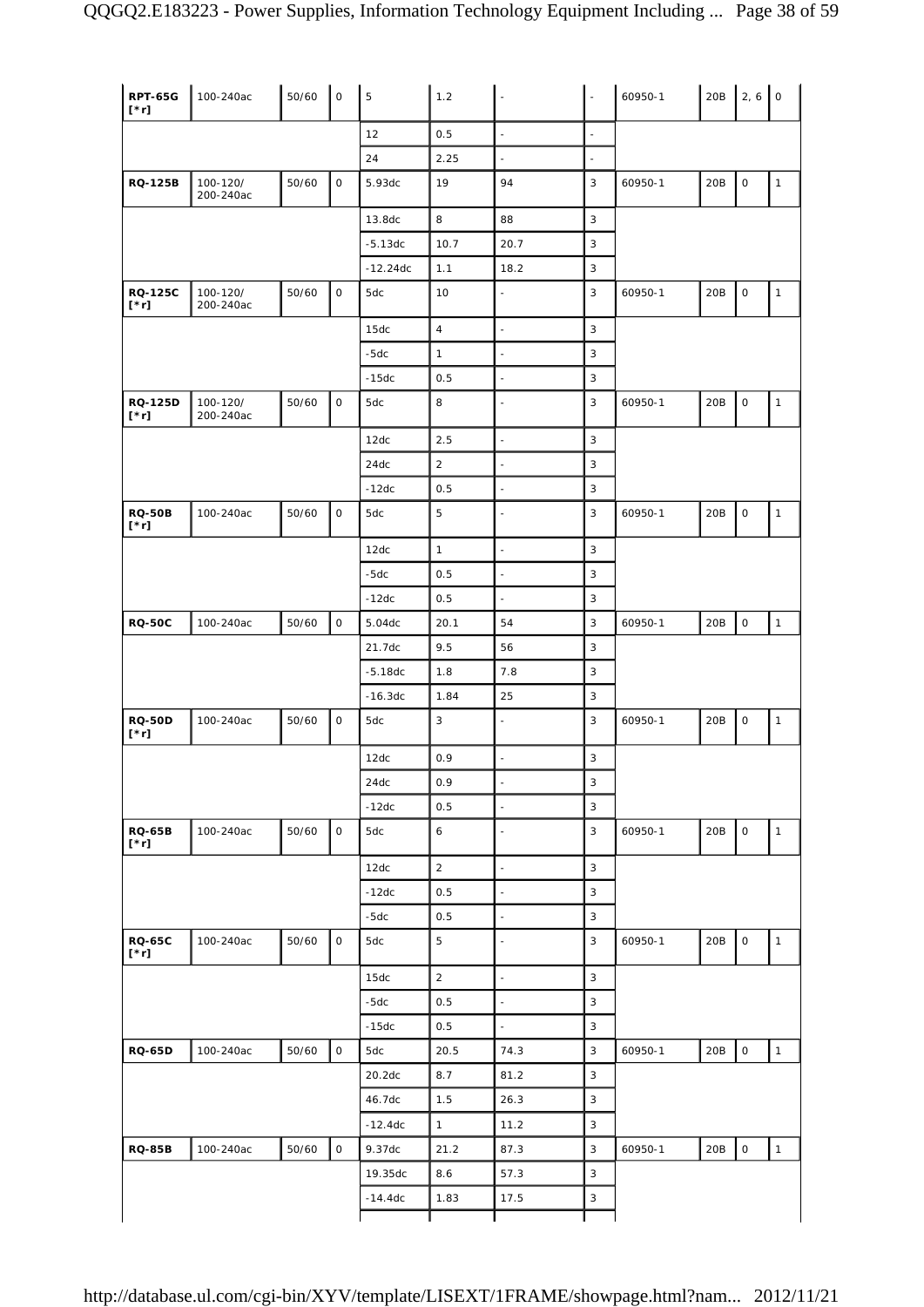|                              |                           |       |             | $-8.8dc$ | 19.5           | 36                       | $\sqrt{3}$   |         |     |             |              |
|------------------------------|---------------------------|-------|-------------|----------|----------------|--------------------------|--------------|---------|-----|-------------|--------------|
| <b>RQ-85C</b><br>$[\cdot r]$ | 100-240ac                 | 50/60 | $\mathsf O$ | 5dc      | $\overline{7}$ | $\blacksquare$           | 3            | 60950-1 | 20B | $\mathsf O$ | $\mathbf{1}$ |
|                              |                           |       |             | 15dc     | 2.5            | $\Box$                   | 3            |         |     |             |              |
|                              |                           |       |             | $-15dc$  | 0.5            | $\overline{a}$           | 3            |         |     |             |              |
|                              |                           |       |             | $-5dc$   | 0.5            | $\blacksquare$           | 3            |         |     |             |              |
| <b>RQ-85D</b><br>[*r]        | 100-240ac                 | 50/60 | $\mathsf O$ | 5dc      | 6              | $\overline{\phantom{a}}$ | 3            | 60950-1 | 20B | $\mathsf O$ | $\mathbf{1}$ |
|                              |                           |       |             | 12dc     | $\overline{2}$ | $\Box$                   | 3            |         |     |             |              |
|                              |                           |       |             | 24dc     | $\mathbf{1}$   | $\sim$                   | 3            |         |     |             |              |
|                              |                           |       |             | $-12dc$  | 0.5            | $\Box$                   | 3            |         |     |             |              |
| RS-100-12[*r]                |                           |       |             |          |                |                          |              |         |     |             |              |
|                              | 100-240ac                 | 50/60 | $\mathsf O$ | 12dc     | 8.5            | $\overline{\phantom{a}}$ | 3            | 60950-1 | 20B | $\mathsf O$ | $\mathbf{1}$ |
| RS-100-15                    |                           |       |             |          |                |                          |              |         |     |             |              |
|                              | 100-240ac                 | 50/60 | $\mathsf O$ | 15.07dc  | 12.6           | 155                      | 3            | 60950-1 | 20B | $\mathsf O$ | $\mathbf{1}$ |
| RS-100-24[*r]                |                           |       |             |          |                |                          |              |         |     |             |              |
|                              | 100-240ac                 | 50/60 | $\mathsf O$ | 24dc     | 4.5            | $\Box$                   | 3            | 60950-1 | 20B | $\mathsf O$ | $\mathbf{1}$ |
| RS-100-3.3                   |                           |       |             |          |                |                          |              |         |     |             |              |
|                              | 100-240ac                 | 50/60 | $\mathsf O$ | 3.32dc   | 31.7           | 68.3                     | $\mathbf{3}$ | 60950-1 | 20B | $\mathsf O$ | $\mathbf{1}$ |
| RS-100-48                    |                           |       |             |          |                |                          |              |         |     |             |              |
|                              | 100-240ac                 | 50/60 | $\mathsf O$ | 48.17dc  | 3.6            | 147                      | 3            | 60950-1 | 20B | $\mathsf O$ | $\mathbf{1}$ |
| RS-100-5[*r]                 |                           |       |             |          |                |                          |              |         |     |             |              |
|                              | 100-240ac                 | 50/60 | $\mathsf O$ | 5dc      | 16             | $\overline{\phantom{a}}$ | 3            | 60950-1 | 20B | $\mathsf O$ | $\mathbf{1}$ |
| RS-15-12                     |                           |       |             |          |                |                          |              |         |     |             |              |
|                              | 100-240ac                 | 50/60 | $\mathsf O$ | 12       | 2.2            | 25.6                     | 3            | 60950-1 | 20B | $\mathsf O$ | $\mathbf{1}$ |
|                              |                           |       |             |          |                |                          |              |         |     |             |              |
| RS-15-15[*r]                 |                           |       |             |          |                |                          |              |         |     |             |              |
|                              | 100-240ac                 | 50/60 | $\mathsf O$ | 15       | $\mathbf{1}$   | 15                       | 3            | 60950-1 | 20B | $\mathsf O$ | $\mathbf{1}$ |
| RS-15-24[*r]                 |                           |       |             |          |                |                          |              |         |     |             |              |
|                              | 100-240ac                 | 50/60 | $\mathsf O$ | 24       | 0.625          | 15                       | 3            | 60950-1 | 20B | $\mathsf O$ | $\mathbf{1}$ |
| RS-15-3.3[*r]                |                           |       |             |          |                |                          |              |         |     |             |              |
|                              | 100-240ac                 | 50/60 | $\mathsf O$ | 3.3      | $\mathbf{3}$   | 9.9                      | 3            | 60950-1 | 20B | $\mathsf O$ | $\mathbf{1}$ |
| RS-15-48                     |                           |       |             |          |                |                          |              |         |     |             |              |
|                              | 100-240ac                 | 50/60 | $\mathbf 0$ | 48.1     | 0.68           | 32.5                     | 3            | 60950-1 | 20B | $\mathbf 0$ | $\mathbf{1}$ |
| RS-15-5                      | 100-240ac                 | 50/60 | 0           | 5.1      | 4.6            | 22.4                     | 3            | 60950-1 | 20B | $\mathsf O$ | $\mathbf{1}$ |
|                              | RS-150-12, NES-150-12     |       |             |          |                |                          |              |         |     |             |              |
|                              | 100-120/<br>200-240ac     | 50/60 | $\mathbf 0$ | 12.1dc   | 27.4           | 172                      | 3            | 60950-1 | 20B | $\mathbf 0$ | $\mathbf{1}$ |
|                              | RS-150-15, NES-150-15[*r] |       |             |          |                |                          |              |         |     |             |              |
|                              | 100-120/<br>200-240ac     | 50/60 | $\mathsf O$ | 15dc     | 10             | $\blacksquare$           | 3            | 60950-1 | 20B | $\mathsf O$ | $\mathbf{1}$ |
|                              | RS-150-24, NES-150-24[*r] |       |             |          |                |                          |              |         |     |             |              |
|                              | 100-120/<br>200-240ac     | 50/60 | $\mathsf O$ | 24dc     | 6.5            | $\blacksquare$           | 3            | 60950-1 | 20B | $\mathsf O$ | $\mathbf{1}$ |
|                              | RS-150-3.3, NES-150-3.3   |       |             |          |                |                          |              |         |     |             |              |
|                              | 100-120/<br>200-240ac     | 50/60 | 0           | 3.3dc    | 46             | 108                      | 3            | 60950-1 | 20B | $\mathsf O$ | $\mathbf{1}$ |
|                              | RS-150-48, NES-150-48     |       |             |          |                |                          |              |         |     |             |              |
|                              | 100-120/<br>200-240ac     | 50/60 | 0           | 48.1dc   | 3.8            | 170                      | $\mathbf{3}$ | 60950-1 | 20B | $\mathsf O$ | $\mathbf{1}$ |
|                              |                           |       |             |          |                |                          |              |         |     |             |              |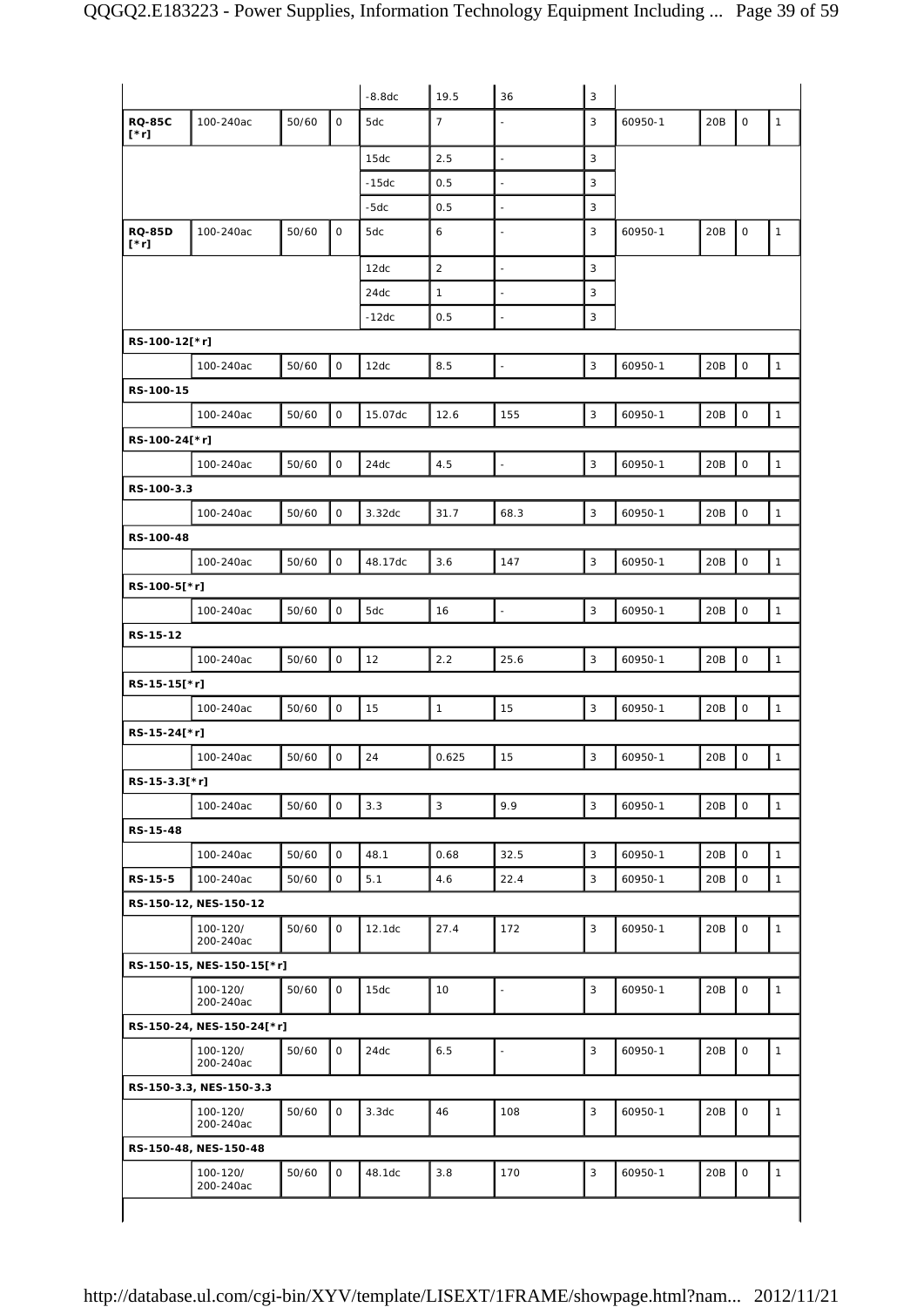|                | RS-150-5, NES-150-5[*r] |       |                     |                   |                |                          |              |         |     |                     |                     |
|----------------|-------------------------|-------|---------------------|-------------------|----------------|--------------------------|--------------|---------|-----|---------------------|---------------------|
|                | 100-120/<br>200-240ac   | 50/60 | $\mathbf 0$         | 5dc               | 26             | $\Box$                   | 3            | 60950-1 | 20B | $\mathbf 0$         | $\mathbf{1}$        |
|                | RS-150-7.5, NES-150-7.5 |       |                     |                   |                |                          |              |         |     |                     |                     |
|                | 100-120/<br>200-240ac   | 50/60 | $\mathsf O$         | 7.56dc            | 29.7           | 201                      | $\sqrt{3}$   | 60950-1 | 20B | $\mathbf 0$         | $\mathbf{1}$        |
|                | RS-150-9, NES-150-9[*r] |       |                     |                   |                |                          |              |         |     |                     |                     |
|                | 100-120/<br>200-240ac   | 50/60 | 0                   | 9dc               | 16.7           | $\blacksquare$           | 3            | 60950-1 | 20B | $\mathsf O$         | $\mathbf{1}$        |
| RS-25-12[*r]   |                         |       |                     |                   |                |                          |              |         |     |                     |                     |
|                | 100-240ac               | 50/60 | $\mathsf O$         | 12dc              | 2.1            | $\overline{\phantom{a}}$ | 3            | 60950-1 | 20B | $\mathsf O$         | $\mathbf{1}$        |
| RS-25-15[*r]   |                         |       |                     |                   |                |                          |              |         |     |                     |                     |
|                | 100-240ac               | 50/60 | $\mathsf O$         | 15dc              | 1.7            | $\mathbb{Z}$             | 3            | 60950-1 | 20B | $\mathsf O$         | $\mathbf{1}$        |
| RS-25-24[*r]   |                         |       |                     |                   |                |                          |              |         |     |                     |                     |
|                | 100-240ac               | 50/60 | 0                   | 24dc              | 1.1            | $\overline{\phantom{a}}$ | 3            | 60950-1 | 20B | $\mathsf{O}\xspace$ | $\mathbf{1}$        |
| RS-25-3.3      |                         |       |                     |                   |                |                          |              |         |     |                     |                     |
|                | 100-240ac               | 50/60 | $\mathsf O$         | 3.3 <sub>dc</sub> | 7.7            | 24.6                     | 3            | 60950-1 | 20B | $\mathsf O$         | $\mathbf{1}$        |
| RS-25-48       |                         |       |                     |                   |                |                          |              |         |     |                     |                     |
|                | 100-240ac               | 50/60 | $\mathsf O$         | 48.11dc           | 0.85           | 39.7                     | $\mathbf{3}$ | 60950-1 | 20B | $\mathbf 0$         | $\mathbf{1}$        |
| <b>RS-25-5</b> | 100-240ac               | 50/60 | 0                   | 5.05dc            | 6.6            | 32.4                     | 3            | 60950-1 | 20B | $\mathsf O$         | $\mathbf{1}$        |
| RS-35-12[*r]   |                         |       |                     |                   |                |                          |              |         |     |                     |                     |
|                | 100-240ac               | 50/60 | $\mathbf 0$         | 12dc              | $\mathbf{3}$   | $\overline{\phantom{a}}$ | $\mathbf{3}$ | 60950-1 | 20B | $\mathbf 0$         | $\mathbf{1}$        |
| RS-35-15       |                         |       |                     |                   |                |                          |              |         |     |                     |                     |
|                | 100-240ac               | 50/60 | 0                   | 17.12dc           | 4.3            | 48.6                     | 3            | 60950-1 | 20B | $\mathsf O$         | $\mathbf{1}$        |
| RS-35-16[*r]   |                         |       |                     |                   |                |                          |              |         |     |                     |                     |
|                | 100-240ac               | 50/60 | $\mathsf O$         | 16dc              | 2.25           | $\bar{\phantom{a}}$      | $\sqrt{3}$   | 60950-1 | 20B | $\mathbf{1}$        | $\mathsf{O}\xspace$ |
| RS-35-24[*r]   |                         |       |                     |                   |                |                          |              |         |     |                     |                     |
|                | 100-240ac               | 50/60 | 0                   | 24dc              | 1.5            | $\overline{\phantom{a}}$ | 3            | 60950-1 | 20B | $\mathbf 0$         | $\mathbf{1}$        |
| RS-35-3.3[*r]  |                         |       |                     |                   |                |                          |              |         |     |                     |                     |
|                | 100-240ac               | 50/60 | 0                   | 3.3dc             | $\overline{7}$ | $\blacksquare$           | $\sqrt{3}$   | 60950-1 | 20B | $\mathbf 0$         | $\mathbf{1}$        |
| RS-35-48       |                         |       |                     |                   |                |                          |              |         |     |                     |                     |
|                | 100-240ac               | 50/60 | O                   | 47.93dc           | 1.5            | 48.8                     | 3            | 60950-1 | 20B | $\mathbf 0$         | $\mathbf{1}$        |
| RS-35-5        | 100-240ac               | 50/60 | $\mathsf O$         | 5.03dc            | 12.6           | 43.6                     | 3            | 60950-1 | 20B | $\mathsf O$         | $\mathbf{1}$        |
| RS-50-12       |                         |       |                     |                   |                |                          |              |         |     |                     |                     |
|                | 100-240ac               | 50/60 | $\mathsf{O}\xspace$ | 12.08dc           | 7.7            | 57                       | 3            | 60950-1 | 20B | $\mathsf{O}\xspace$ | $\mathbf{1}$        |
| RS-50-15[*r]   |                         |       |                     |                   |                |                          |              |         |     |                     |                     |
|                | 100-240ac               | 50/60 | $\mathsf O$         | 15dc              | 3.4            | $\Box$                   | 3            | 60950-1 | 20B | $\mathsf O$         | $\mathbf{1}$        |
| RS-50-24[*r]   |                         |       |                     |                   |                |                          |              |         |     |                     |                     |
|                | 100-240ac               | 50/60 | $\mathsf{O}\xspace$ | 24dc              | 2.2            | $\mathbb{Z}$             | 3            | 60950-1 | 20B | $\mathbf 0$         | $\mathbf{1}$        |
| RS-50-3.3[*r]  |                         |       |                     |                   |                |                          |              |         |     |                     |                     |
|                | 100-240ac               | 50/60 | $\mathsf O$         | 3.3dc             | 10             | $\Box$                   | 3            | 60950-1 | 20B | $\mathsf O$         | $\mathbf{1}$        |
| RS-50-48       |                         |       |                     |                   |                |                          |              |         |     |                     |                     |
|                | 100-240ac               | 50/60 | $\mathsf O$         | 48.04dc           | 2.2            | 56.9                     | 3            | 60950-1 | 20B | $\mathsf{O}\xspace$ | $\mathbf{1}$        |
| <b>RS-50-5</b> | 100-240ac               | 50/60 | 0                   | 5.07dc            | 16.3           | 58                       | 3            | 60950-1 | 20B | $\mathsf O$         | $\mathbf{1}$        |
| RS-75-12       |                         |       |                     |                   |                |                          |              |         |     |                     |                     |
|                | 100-240ac               | 50/60 | $\mathbf 0$         | 12dc              | 10.5           | 97                       | 3            | 60950-1 | 20B | $\mathbf 0$         | $\mathbf{1}$        |
| RS-75-15[*r]   |                         |       |                     |                   |                |                          |              |         |     |                     |                     |
|                |                         |       |                     |                   |                |                          |              |         |     |                     |                     |
|                |                         |       |                     |                   |                |                          |              |         |     |                     |                     |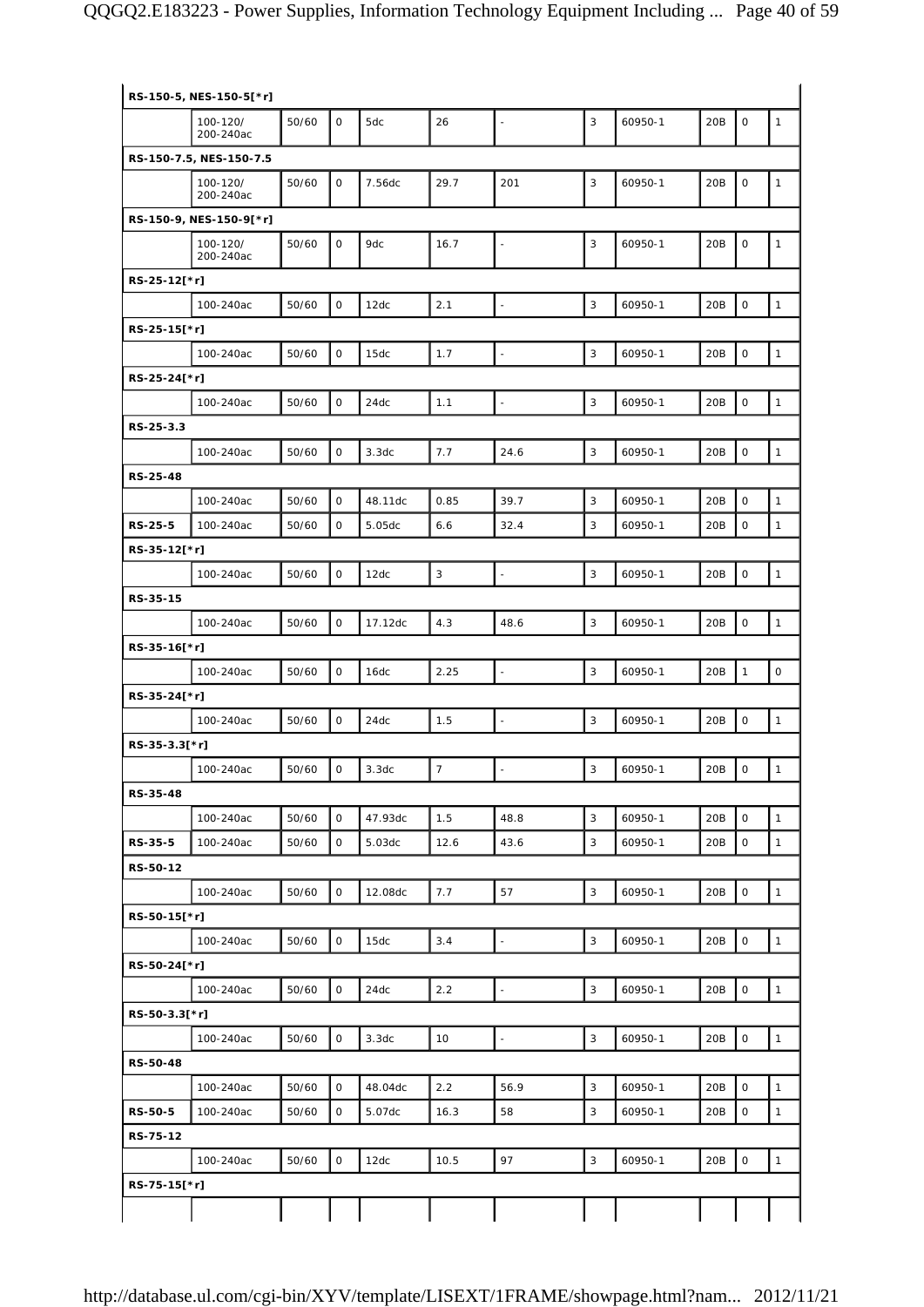|                   | 100-240ac                  | 50/60 | $\mathsf O$         | 15dc               | 5      |                          | 3            | 60950-1                    | 20B | $\mathbf 0$         | $\mathbf{1}$ |
|-------------------|----------------------------|-------|---------------------|--------------------|--------|--------------------------|--------------|----------------------------|-----|---------------------|--------------|
| RS-75-24[*r]      |                            |       |                     |                    |        |                          |              |                            |     |                     |              |
|                   | 100-240ac                  | 50/60 | $\mathsf{O}\xspace$ | 24dc               | 3.2    | $\Box$                   | 3            | 60950-1                    | 20B | $\mathbf 0$         | $\mathbf{1}$ |
| RS-75-3.3[*r]     |                            |       |                     |                    |        |                          |              |                            |     |                     |              |
|                   | 100-240ac                  | 50/60 | $\mathsf O$         | 3.3dc              | 15     | $\blacksquare$           | $\mathbf{3}$ | 60950-1                    | 20B | $\mathsf{O}\xspace$ | $\mathbf{1}$ |
| <b>RS-75-48</b>   |                            |       |                     |                    |        |                          |              |                            |     |                     |              |
|                   | 100-240ac                  | 50/60 | $\mathsf O$         | 48dc               | 3.1    | 109                      | 3            | 60950-1                    | 20B | $\mathbf 0$         | $\mathbf{1}$ |
| RS-75-5           | 100-240ac                  | 50/60 | 0                   | 5.1dc              | 21.3   | 68                       | 3            | 60950-1                    | 20B | $\mathsf O$         | $\mathbf{1}$ |
|                   | RSP-1000-12, RCP-1000-12   |       |                     |                    |        |                          |              |                            |     |                     |              |
|                   | 100-240ac                  | 50/60 | $\mathsf O$         | 12.1dc             | 74.7   | 829                      | 3            | 60950-1                    | 20B | $\mathsf{O}\xspace$ | $\mathbf{1}$ |
| RSP-1000-15[*r]   |                            |       |                     |                    |        |                          |              |                            |     |                     |              |
|                   | 100-240ac                  | 50/60 | $\mathsf O$         | 15dc               | 50     | $\bar{\phantom{a}}$      | $\mathbf{3}$ | 60950-1                    | 20B | $\mathbf 0$         | $\mathbf{1}$ |
|                   | RSP-1000-24, RCP-1000-24   |       |                     |                    |        |                          |              |                            |     |                     |              |
|                   | 100-240ac                  | 50/60 | $\mathsf O$         | 24.1dc             | 53.1   | 1070                     | 3            | 60950-1                    | 20B | $\mathsf O$         | $\mathbf{1}$ |
| RSP-1000-27[*r]   |                            |       |                     |                    |        |                          |              |                            |     |                     |              |
|                   | 100-240ac                  | 50/60 | $\mathsf O$         | 27dc               | 37     | $\bar{\phantom{a}}$      | 3            | 60950-1                    | 20B | $\mathbf 0$         | $\mathbf{1}$ |
|                   | RSP-1000-48, RCP-1000-48   |       |                     |                    |        |                          |              |                            |     |                     |              |
|                   | 100-240ac                  | 50/60 | $\mathsf{O}\xspace$ | 48.1dc             | 30.1   | 1160                     | 3            | 60950-1                    | 20B | $\mathsf{O}\xspace$ | $\mathbf{1}$ |
|                   | RSP-1500-12, SPV-1500-12   |       |                     |                    |        |                          |              |                            |     |                     |              |
|                   | 100-240ac                  | 50/60 | $\mathsf O$         | 12.17              | 154.6  | 1830.48                  | 3            | 60950-1                    | 20B | $\mathsf O$         | $\mathbf{1}$ |
| RSP-1500-15       |                            |       |                     |                    |        |                          |              |                            |     |                     |              |
|                   | 100-240ac                  | 50/60 | $\mathsf O$         | 15.14              | 115.47 | 1714.46                  | 3            | 60950-1                    | 20B | $\mathbf 0$         | $\mathbf{1}$ |
|                   | RSP-1500-24, SPV-1500-24   |       |                     |                    |        |                          |              |                            |     |                     |              |
|                   | 100-240ac                  | 50/60 | $\mathsf O$         | 24.11              | 73.2   | 1751                     | 3            | 60950-1                    | 20B | $\mathbf 0$         | $\mathbf{1}$ |
|                   |                            |       |                     |                    |        |                          |              |                            |     |                     |              |
|                   | RSP-1500-27, RSP-1500-27VS |       |                     |                    |        |                          |              |                            |     |                     |              |
|                   | 100-240ac                  | 50/60 | $\mathsf{O}\xspace$ | 27.16              | 63.1   | 1530.56                  | $\mathbf{3}$ | 60950-1                    | 20B | $\mathsf{O}\xspace$ | $\mathbf{1}$ |
|                   | RSP-1500-48, SPV-1500-48   |       |                     |                    |        |                          |              |                            |     |                     |              |
|                   | 100-240ac                  | 50/60 | $\mathsf O$         | 48.13              | 37     | 1777                     | 3            | 60950-1                    | 20B | $\mathsf O$         | $\mathbf{1}$ |
| RSP-1500-5        |                            |       |                     |                    |        |                          |              |                            |     |                     |              |
|                   | 100-240ac                  | 50/60 | $\mathsf{O}$        | 5.76               | 28.3   | 1223.16                  | 3            | 60950-1                    | 20B | $\mathbf 0$         | $\mathbf{1}$ |
| RSP-200-12        |                            |       |                     |                    |        |                          |              |                            |     |                     |              |
|                   | 100-240ac                  | 50/60 | 0                   | 12.14dc            | 20.23  | 241.7                    | 3            | 60950-1, 2nd<br>$Ed + AM1$ | 20B | $\mathbf 0$         | $\mathbf{1}$ |
| RSP-200-13.5 [*r] |                            |       |                     |                    |        |                          |              |                            |     |                     |              |
|                   | 100-240ac                  | 50/60 | 0                   | 13.5 <sub>dc</sub> | 14.9   | $\blacksquare$           | 3            | 60950-1, 2nd<br>$Ed + AM1$ | 20B | $\mathsf O$         | $\mathbf{1}$ |
| RSP-200-15        |                            |       |                     |                    |        |                          |              |                            |     |                     |              |
|                   | 100-240ac                  | 50/60 | $\mathsf{O}$        | 15.15dc            | 15.82  | 238.7                    | 3            | 60950-1, 2nd<br>$Ed + AM1$ | 20B | $\mathbf 0$         | $\mathbf{1}$ |
| RSP-200-2.5 [*r]  |                            |       |                     |                    |        |                          |              |                            |     |                     |              |
|                   | 100-240ac                  | 50/60 | 0                   | 2.5dc              | 40     | $\overline{\phantom{a}}$ | 3            | 60950-1, 2nd<br>$Ed + AM1$ | 20B | 0                   | $\mathbf{1}$ |
| RSP-200-24        |                            |       |                     |                    |        |                          |              |                            |     |                     |              |
|                   | 100-240ac                  | 50/60 | 0                   | 24.25dc            | 10.31  | 249.9                    | 3            | 60950-1, 2nd<br>Ed + AM1   | 20B | $\mathsf O$         | $\mathbf{1}$ |
| RSP-200-27        |                            |       |                     |                    |        |                          |              |                            |     |                     |              |
|                   | 100-240ac                  | 50/60 | $\mathsf{O}$        | 27.07dc            | 9.09   | 246.1                    | 3            | 60950-1, 2nd<br>$Ed + AM1$ | 20B | $\mathbf 0$         | $\mathbf{1}$ |
| RSP-200-3.3 [*r]  |                            |       |                     |                    |        |                          |              |                            |     |                     |              |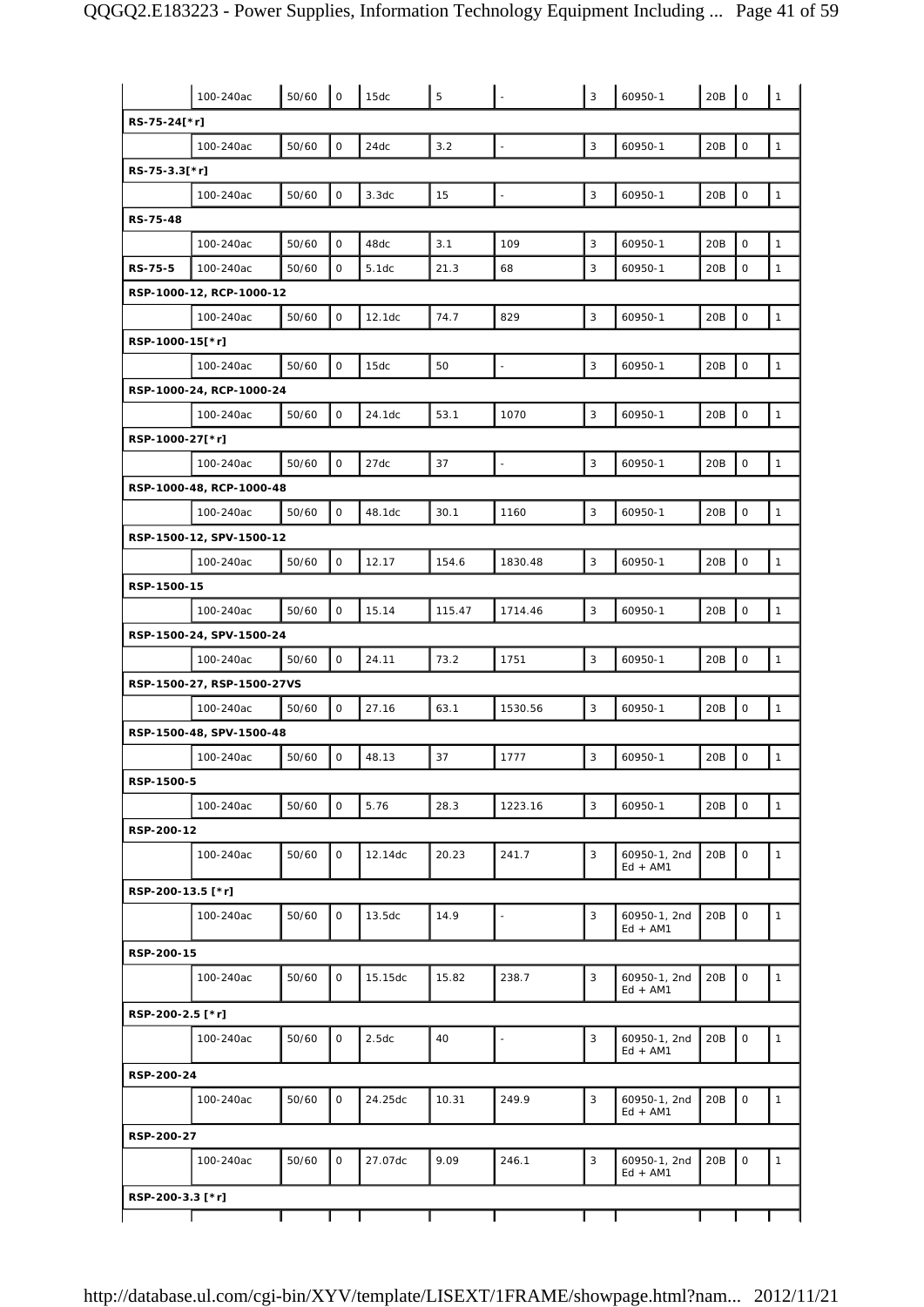|                   | 100-240ac | 50/60 | $\mathbf 0$  | 3.3dc   | 40    | $\overline{\phantom{a}}$ | 3            | 60950-1, 2nd<br>$Ed + AM1$ | 20B | $\mathsf O$         | 1            |
|-------------------|-----------|-------|--------------|---------|-------|--------------------------|--------------|----------------------------|-----|---------------------|--------------|
| RSP-200-36        |           |       |              |         |       |                          |              |                            |     |                     |              |
|                   | 100-240ac | 50/60 | $\mathsf O$  | 36.29dc | 6.77  | 245.7                    | 3            | 60950-1, 2nd<br>$Ed + AM1$ | 20B | $\mathsf O$         | 1            |
| RSP-200-4         |           |       |              |         |       |                          |              |                            |     |                     |              |
|                   | 100-240ac | 50/60 | $\mathbf 0$  | 4.07dc  | 47.8  | 179.1                    | 3            | 60950-1, 2nd<br>$Ed + AM1$ | 20B | $\mathsf O$         | $\mathbf{1}$ |
| RSP-200-48        |           |       |              |         |       |                          |              |                            |     |                     |              |
|                   | 100-240ac | 50/60 | 0            | 48.35dc | 4.94  | 239.1                    | 3            | 60950-1, 2nd<br>$Ed + AM1$ | 20B | 0                   | $\mathbf{1}$ |
| RSP-200-5         |           |       |              |         |       |                          |              |                            |     |                     |              |
|                   | 100-240ac | 50/60 | $\mathsf O$  | 5.08dc  | 50.7  | 235.1                    | 3            | 60950-1, 2nd<br>$Ed + AM1$ | 20B | $\mathsf O$         | $\mathbf{1}$ |
| RSP-200-7.5       |           |       |              |         |       |                          |              |                            |     |                     |              |
|                   | 100-240ac | 50/60 | $\mathsf O$  | 7.57dc  | 32.3  | 238.4                    | 3            | 60950-1, 2nd<br>$Ed + AM1$ | 20B | $\mathsf O$         | $\mathbf{1}$ |
| RSP-2400-12[*r]   |           |       |              |         |       |                          |              |                            |     |                     |              |
|                   | 200-240ac | 50/60 | $\mathsf O$  | 12dc    | 166.7 | 200.4                    | $\mathbf{3}$ | 60950-1                    | 40B | $\mathsf O$         | $\mathbf{1}$ |
| RSP-2400-24[*r]   |           |       |              |         |       |                          |              |                            |     |                     |              |
|                   | 200-240ac | 50/60 | $\mathsf O$  | 12dc    | 166.7 | 200.4                    | 3            | 60950-1                    | 40B | $\mathsf O$         | $\mathbf{1}$ |
| RSP-2400-48[*r]   |           |       |              |         |       |                          |              |                            |     |                     |              |
|                   | 200-240ac | 50/60 | $\mathsf O$  | 12dc    | 166.7 | 200.4                    | 3            | 60950-1                    | 40B | $\mathsf O$         | $\mathbf{1}$ |
|                   |           |       |              |         |       |                          |              |                            |     |                     |              |
| RSP-3000-12[*r]   |           |       |              |         |       |                          |              |                            |     |                     |              |
|                   | 200-240ac | 50/60 | $\mathsf O$  | 12.1dc  | 219   | 2504                     | 3            | 60950-1                    | 40B | $\mathsf{O}\xspace$ | $\mathbf{1}$ |
| RSP-3000-24       |           |       |              |         |       |                          |              |                            |     |                     |              |
|                   | 200-240ac | 50/60 | $\mathsf O$  | 24.1dc  | 141.7 | 3170.5                   | 3            | 60950-1                    | 40B | $\mathsf O$         | $\mathbf{1}$ |
| RSP-3000-48       |           |       |              |         |       |                          |              |                            |     |                     |              |
|                   | 200-240ac | 50/60 | $\mathsf O$  | 48.1dc  | 79.2  | 3372                     | 3            | 60950-1                    | 40B | $\mathsf O$         | $\mathbf{1}$ |
| RSP-320-12        |           |       |              |         |       |                          |              |                            |     |                     |              |
|                   | 100-240ac | 50/60 | 0            | 12.14dc | 34.4  | 410.8                    | 3            | 60950-1, 2nd<br>$Ed + AM1$ | 20B | 0                   | $\mathbf{1}$ |
| RSP-320-13.5 [*r] |           |       |              |         |       |                          |              |                            |     |                     |              |
|                   | 100-240ac | 50/60 | 0            | 13.5dc  | 23.8  | $\bar{\phantom{a}}$      | 3            | 60950-1, 2nd<br>$Ed + AM1$ | 20B | $\mathsf O$         | $\mathbf{1}$ |
| RSP-320-15        |           |       |              |         |       |                          |              |                            |     |                     |              |
|                   | 100-240ac | 50/60 | $\mathsf O$  | 15.17dc | 27.6  | 415.5                    | 3            | 60950-1, 2nd<br>$Ed + AM1$ | 20B | $\mathsf O$         | $\mathbf{1}$ |
| RSP-320-2.5 [*r]  |           |       |              |         |       |                          |              |                            |     |                     |              |
|                   | 100-240ac | 50/60 | $\mathsf O$  | 2.5dc   | 60    | $\blacksquare$           | 3            | 60950-1, 2nd<br>$Ed + AM1$ | 20B | $\mathsf O$         | $\mathbf{1}$ |
| RSP-320-24        |           |       |              |         |       |                          |              |                            |     |                     |              |
|                   | 100-240ac | 50/60 | $\mathsf{O}$ | 24.26dc | 16.3  | 394.9                    | 3            | 60950-1, 2nd<br>$Ed + AM1$ | 20B | $\mathsf O$         | $\mathbf{1}$ |
| RSP-320-27        |           |       |              |         |       |                          |              |                            |     |                     |              |
|                   | 100-240ac | 50/60 | $\mathsf{O}$ | 27.16dc | 14.57 | 406.5                    | 3            | 60950-1, 2nd<br>$Ed + AM1$ | 20B | $\mathsf O$         | $\mathbf{1}$ |
| RSP-320-3.3 [*r]  |           |       |              |         |       |                          |              |                            |     |                     |              |
|                   | 100-240ac | 50/60 | $\mathsf{O}$ | 3.3dc   | 60    | $\blacksquare$           | 3            | 60950-1, 2nd<br>$Ed + AM1$ | 20B | $\mathsf O$         | $\mathbf{1}$ |
| RSP-320-36        |           |       |              |         |       |                          |              |                            |     |                     |              |
|                   | 100-240ac | 50/60 | 0            | 36.28dc | 11.06 | 400.0                    | 3            | 60950-1, 2nd<br>$Ed + AM1$ | 20B | $\mathsf O$         | $\mathbf{1}$ |
|                   |           |       |              |         |       |                          |              |                            |     |                     |              |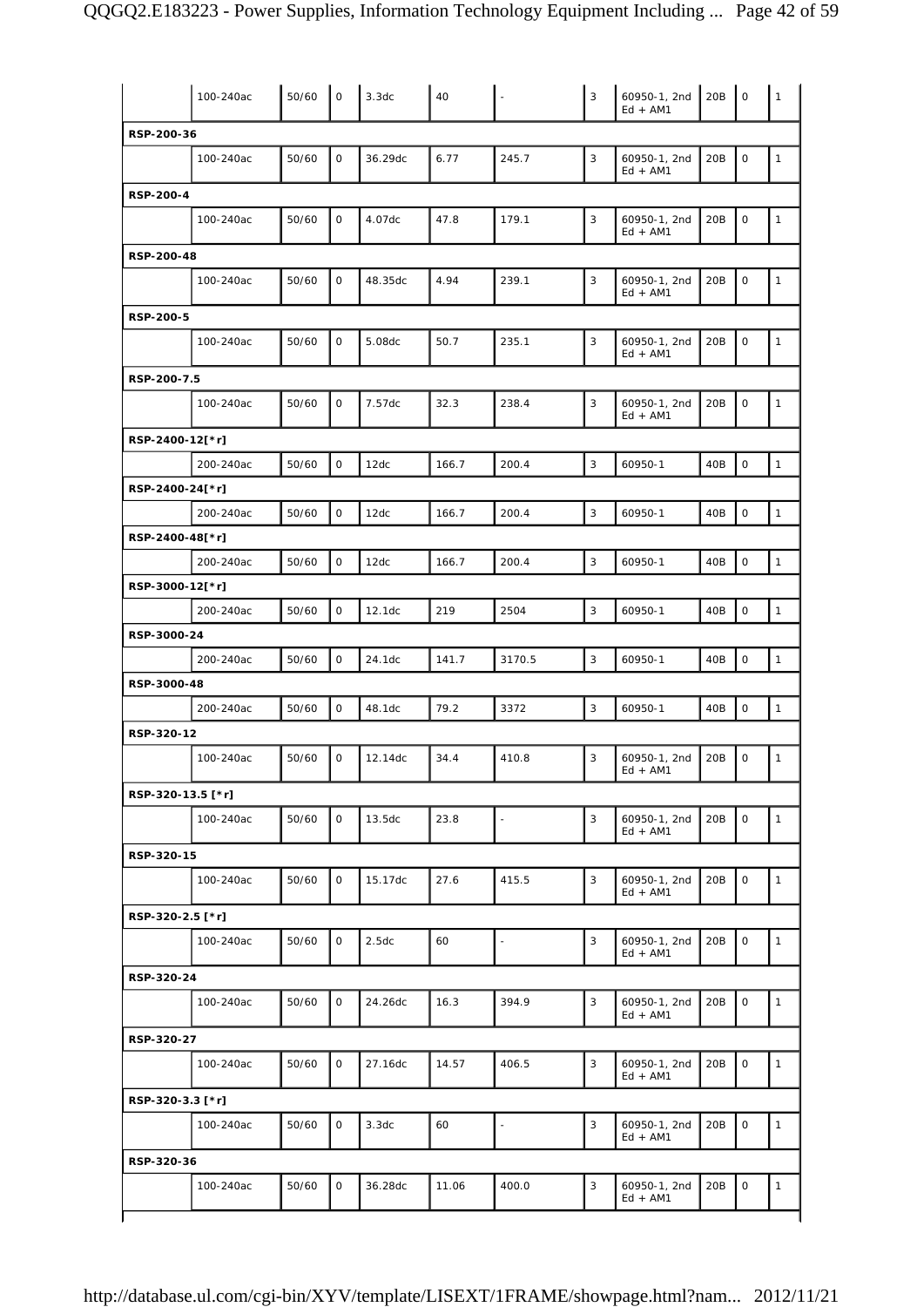| RSP-320-4                     |                       |       |                     |           |                |                          |   |                            |     |                     |              |
|-------------------------------|-----------------------|-------|---------------------|-----------|----------------|--------------------------|---|----------------------------|-----|---------------------|--------------|
|                               | 100-240ac             | 50/60 | $\mathsf{O}$        | 4.07dc    | 74.5           | 268.6                    | 3 | 60950-1, 2nd<br>$Ed + AM1$ | 20B | $\mathsf{O}$        | $\mathbf{1}$ |
| RSP-320-48                    |                       |       |                     |           |                |                          |   |                            |     |                     |              |
|                               | 100-240ac             | 50/60 | $\mathsf{O}$        | 48.3dc    | 9.8            | 445.8                    | 3 | 60950-1, 2nd<br>$Ed + AM1$ | 20B | 0                   | $\mathbf{1}$ |
| RSP-320-5                     |                       |       |                     |           |                |                          |   |                            |     |                     |              |
|                               | 100-240ac             | 50/60 | 0                   | 5.08dc    | 68.8           | 325.6                    | 3 | 60950-1, 2nd<br>$Ed + AM1$ | 20B | $\mathsf O$         | $\mathbf{1}$ |
| RSP-320-7.5                   |                       |       |                     |           |                |                          |   |                            |     |                     |              |
|                               | 100-240ac             | 50/60 | $\mathbf 0$         | 7.59dc    | 52             | 378.6                    | 3 | 60950-1, 2nd<br>$Ed + AM1$ | 20B | $\mathsf{O}$        | $\mathbf{1}$ |
| RSP-750-12[*r]                |                       |       |                     |           |                |                          |   |                            |     |                     |              |
|                               | 100-240ac             | 50/60 | $\mathsf{O}$        | 12dc      | 62.5           | 750                      | 3 | 60950-1 2nd                | 20B | $\mathsf{O}$        | $\mathbf{1}$ |
| RSP-750-15[*r]                |                       |       |                     |           |                |                          |   |                            |     |                     |              |
|                               | 100-240ac             | 50/60 | $\mathsf{O}$        | 15dc      | 50             | 750                      | 3 | 60950-1 2nd                | 20B | $\mathsf O$         | $\mathbf{1}$ |
| RSP-750-24[*r]                |                       |       |                     |           |                |                          |   |                            |     |                     |              |
|                               | 100-240ac             | 50/60 | $\circ$             | 24dc      | 31.3           | 751.2                    | 3 | 60950-1 2nd                | 20B | $\mathsf{O}$        | $\mathbf{1}$ |
| RSP-750-27[*r]                |                       |       |                     |           |                |                          |   |                            |     |                     |              |
|                               | 100-240ac             | 50/60 | $\mathsf{O}$        | 27dc      | 27.8           | 750.6                    | 3 | 60950-1 2nd                | 20B | $\mathsf O$         | $\mathbf{1}$ |
| RSP-750-48[*r]                |                       |       |                     |           |                |                          |   |                            |     |                     |              |
|                               | 100-240ac             | 50/60 | $\mathsf{O}$        | 48dc      | 15.7           | 753.6                    | 3 | 60950-1 2nd                | 20B | $\mathsf O$         | $\mathbf{1}$ |
| RSP-750-5[*r]                 |                       |       |                     |           |                |                          |   |                            |     |                     |              |
|                               | 100-240ac             | 50/60 | $\mathsf{O}$        | 5dc       | 100            | 500                      | 3 | 60950-1 2nd                | 20B | $\mathsf{O}$        | $\mathbf{1}$ |
| <b>RT-125A</b><br>$[\cdot r]$ | 100-120/<br>200-240ac | 50/60 | $\mathsf{O}$        | 5dc       | 12             | $\Box$                   | 3 | 60950-1                    | 20B | 0                   | $\mathbf{1}$ |
|                               |                       |       |                     | 12dc      | 5.5            | $\mathbb{Z}$             | 3 |                            |     |                     |              |
|                               |                       |       |                     | -5dc      | $\mathbf{1}$   | $\blacksquare$           | 3 |                            |     |                     |              |
| RT-125B<br>$[\cdot r]$        | 100-120/<br>200-240ac | 50/60 | $\mathsf O$         | 5dc       | 12             |                          | 3 | 60950-1                    | 20B | $\mathsf O$         | $\mathbf{1}$ |
|                               |                       |       |                     | 12dc      | 5              | $\blacksquare$           | 3 |                            |     |                     |              |
|                               |                       |       |                     | $-12dc$   | $\mathbf{1}$   | $\blacksquare$           | 3 |                            |     |                     |              |
| <b>RT-125C</b>                | 100-120/<br>200-240ac | 50/60 | 0                   | 5.1dc     | 19.9           | 82                       | 3 | 60950-1                    | 20B | 0                   | $\mathbf{1}$ |
|                               |                       |       |                     | 14.5dc    | 9.3            | 119                      | 3 |                            |     |                     |              |
|                               |                       |       |                     | $-15.3dc$ | 8.6            | 81                       | 3 |                            |     |                     |              |
| RT-125D<br>$[\cdot r]$        | 100-120/<br>200-240ac | 50/60 | 0                   | 5dc       | 8              | L,                       | 3 | 60950-1                    | 20B | $\mathsf O$         | $\mathbf{1}$ |
|                               |                       |       |                     | 24dc      | $\mathbf{3}$   | $\blacksquare$           | 3 |                            |     |                     |              |
|                               |                       |       |                     | 12dc      | $\overline{2}$ | $\blacksquare$           | 3 |                            |     |                     |              |
| <b>RT-50A</b><br>$[\cdot r]$  | 100-240ac             | 50/60 | $\mathsf O$         | 5dc       | $\overline{4}$ | $\overline{\phantom{a}}$ | 3 | 60950-1                    | 20B | 0                   | $\mathbf{1}$ |
|                               |                       |       |                     | 12dc      | $\overline{2}$ | $\bar{\phantom{a}}$      | 3 |                            |     |                     |              |
|                               |                       |       |                     | $-5dc$    | 0.5            | $\Box$                   | 3 |                            |     |                     |              |
| <b>RT-50B</b><br>$[\cdot r]$  | 100-240ac             | 50/60 | $\mathsf O$         | 5dc       | $\overline{4}$ | $\overline{\phantom{a}}$ | 3 | 60950-1                    | 20B | $\mathsf O$         | $\mathbf{1}$ |
|                               |                       |       |                     | 12dc      | $\overline{2}$ | $\Box$                   | 3 |                            |     |                     |              |
|                               |                       |       |                     | $-12dc$   | 0.5            | $\blacksquare$           | 3 |                            |     |                     |              |
| <b>RT-50C</b>                 | 100-240ac             | 50/60 | $\mathsf{O}\xspace$ | 5.04dc    | 13.2           | 50                       | 3 | 60950-1                    | 20B | $\mathsf{O}\xspace$ | $\mathbf{1}$ |
|                               |                       |       |                     | 22.8dc    | 3.7            | 49                       | 3 |                            |     |                     |              |
|                               |                       |       |                     | $-15.1dc$ | 1.9            | 26                       | 3 |                            |     |                     |              |
|                               |                       |       |                     |           |                |                          |   |                            |     |                     |              |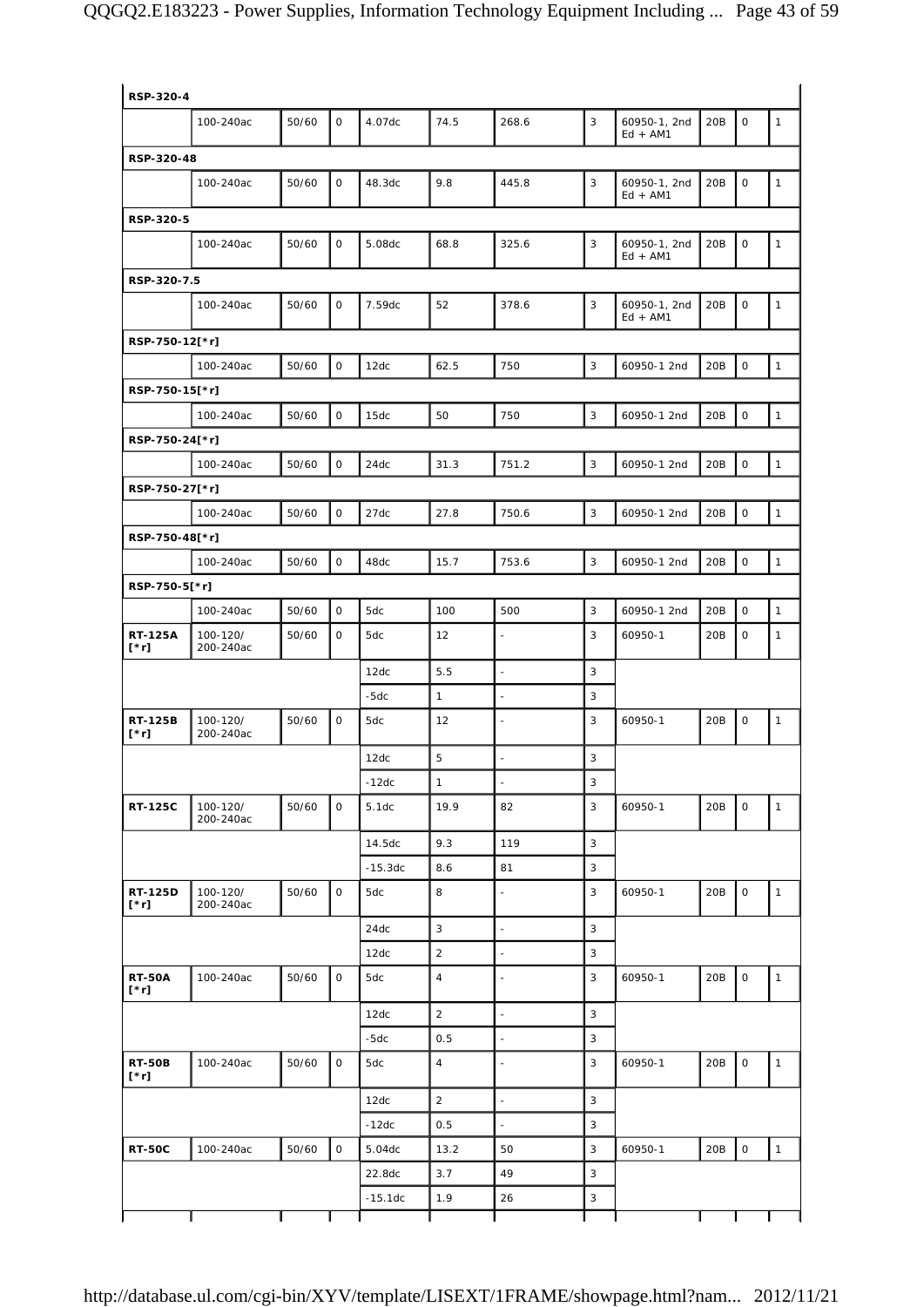| <b>RT-50D</b><br>$[\cdot r]$ | 100-240ac                    | 50/60 | 0                   | 5dc       | 3                |                          | 3            | 60950-1 | 20B | $\mathbf 0$         | $\mathbf{1}$ |
|------------------------------|------------------------------|-------|---------------------|-----------|------------------|--------------------------|--------------|---------|-----|---------------------|--------------|
|                              |                              |       |                     | 12dc      | $\mathbf{1}$     | $\overline{\phantom{a}}$ | 3            |         |     |                     |              |
|                              |                              |       |                     | 24dc      | $\mathbf{1}$     | $\overline{\phantom{a}}$ | 3            |         |     |                     |              |
| <b>RT-65A</b><br>$[\cdot r]$ | 100-240ac                    | 50/60 | 0                   | 5dc       | 6                | $\sim$                   | 3            | 60950-1 | 20B | 0                   | $\mathbf{1}$ |
|                              |                              |       |                     | 12dc      | 2.8              | $\Box$                   | 3            |         |     |                     |              |
|                              |                              |       |                     | $-5dc$    | 0.5              | $\bar{\phantom{a}}$      | 3            |         |     |                     |              |
| <b>RT-65B</b><br>$[\cdot r]$ | 100-240ac                    | 50/60 | 0                   | 5dc       | 5                | $\overline{\phantom{a}}$ | 3            | 60950-1 | 20B | 0                   | $\mathbf{1}$ |
|                              |                              |       |                     | 12dc      | 2.8              | $\overline{\phantom{a}}$ | 3            |         |     |                     |              |
|                              |                              |       |                     | $-12dc$   | 0.5              | $\overline{\phantom{a}}$ | 3            |         |     |                     |              |
| <b>RT-65C</b>                | 100-240ac                    | 50/60 | 0                   | 5dc       | 21               | 79                       | 3            | 60950-1 | 20B | $\mathsf O$         | $\mathbf{1}$ |
|                              |                              |       |                     | 25.7dc    | $\boldsymbol{7}$ | 89                       | 3            |         |     |                     |              |
|                              |                              |       |                     | $-15.3dc$ | 1.8              | 25                       | 3            |         |     |                     |              |
| <b>RT-65D</b><br>$[\cdot r]$ | 100-240ac                    | 50/60 | 0                   | 5dc       | $\overline{4}$   | $\bar{\phantom{a}}$      | 3            | 60950-1 | 20B | $\mathsf O$         | $\mathbf{1}$ |
|                              |                              |       |                     | 24dc      | 1.5              | $\overline{\phantom{a}}$ | 3            |         |     |                     |              |
|                              |                              |       |                     | 12dc      | $\mathbf{1}$     | $\overline{\phantom{a}}$ | 3            |         |     |                     |              |
| <b>RT-85A</b><br>$[\cdot r]$ | 100-240ac                    | 50/60 | 0                   | 5dc       | 8                | $\overline{\phantom{a}}$ | 3            | 60950-1 | 20B | 0                   | $\mathbf{1}$ |
|                              |                              |       |                     | 12dc      | 3.5              | ä,                       | 3            |         |     |                     |              |
|                              |                              |       |                     | $-5dc$    | 0.5              | $\blacksquare$           | 3            |         |     |                     |              |
| <b>RT-85B</b>                | 100-240ac                    | 50/60 | $\mathsf{O}\xspace$ | 5.06dc    | 21               | 78                       | 3            | 60950-1 | 20B | $\mathsf{O}\xspace$ | $\mathbf{1}$ |
|                              |                              |       |                     | 19.6dc    | 10               | 100                      | 3            |         |     |                     |              |
|                              |                              |       |                     | $-13.4dc$ | 7.2              | 66                       | 3            |         |     |                     |              |
| <b>RT-85C</b><br>$[\cdot r]$ | 100-240ac                    | 50/60 | 0                   | 5dc       | $\overline{7}$   | $\blacksquare$           | 3            | 60950-1 | 20B | 0                   | $\mathbf{1}$ |
|                              |                              |       |                     | 15dc      | $\mathbf{3}$     | $\Box$                   | 3            |         |     |                     |              |
|                              |                              |       |                     | $-15dc$   | 0.5              | $\sim$                   | 3            |         |     |                     |              |
| S-100F-12[*r]                |                              |       |                     |           |                  |                          |              |         |     |                     |              |
|                              | 100-120/<br>200-240ac        | 50/60 | 0                   | 12dc      | 8.5              | $\mathbb{Z}$             | 3            | 60950-1 | 20B | 3                   | $\mathbf{1}$ |
| S-100F-15[*r]                |                              |       |                     |           |                  |                          |              |         |     |                     |              |
|                              | 100-120/<br>200-240ac        | 50/60 | $\mathsf{O}\xspace$ | 15dc      | 6.7              | $\overline{\phantom{a}}$ | $\mathbf{3}$ | 60950-1 | 20B | 3                   | $\mathbf{1}$ |
| S-100F-24[*r]                |                              |       |                     |           |                  |                          |              |         |     |                     |              |
|                              | 100-120/<br>200-240ac        | 50/60 | $\mathsf{O}$        | 24dc      | 4.5              | $\overline{\phantom{a}}$ | $\mathbf{3}$ | 60950-1 | 20B | $\mathbf{3}$        | $\mathbf{1}$ |
| S-100F-48                    |                              |       |                     |           |                  |                          |              |         |     |                     |              |
|                              | 100-120/<br>200-240ac        | 50/60 | 0                   | 48.1dc    | 2.7              | 128.1                    | 3            | 60950-1 | 20B | $\mathbf{3}$        | $\mathbf{1}$ |
| S-100F-5                     |                              |       |                     |           |                  |                          |              |         |     |                     |              |
|                              | 100-120/<br>200-240ac        | 50/60 | $\mathsf{O}$        | 5.09dc    | 25               | 122                      | 3            | 60950-1 | 20B | $\mathbf{3}$        | $\mathbf{1}$ |
| S-100F-7.5[*r]               |                              |       |                     |           |                  |                          |              |         |     |                     |              |
|                              | 100-120/<br>200-240ac        | 50/60 | $\mathsf{O}$        | 7.5dc     | 13.5             | $\blacksquare$           | 3            | 60950-1 | 20B | $\sqrt{3}$          | $\mathbf{1}$ |
|                              | S-150-12, S-150-12 Y2OPT[*r] |       |                     |           |                  |                          |              |         |     |                     |              |
|                              | 110-120/<br>220-240ac        | 50/60 | $\mathsf{O}$        | 12        | 12.5             | $\overline{\phantom{a}}$ | 3            | 60950-1 | 20B | $\mathsf{O}\xspace$ | $\mathsf O$  |
|                              | S-150-13.5, SC-150-13.5[*r]  |       |                     |           |                  |                          |              |         |     |                     |              |
|                              |                              |       |                     |           |                  |                          |              |         |     |                     |              |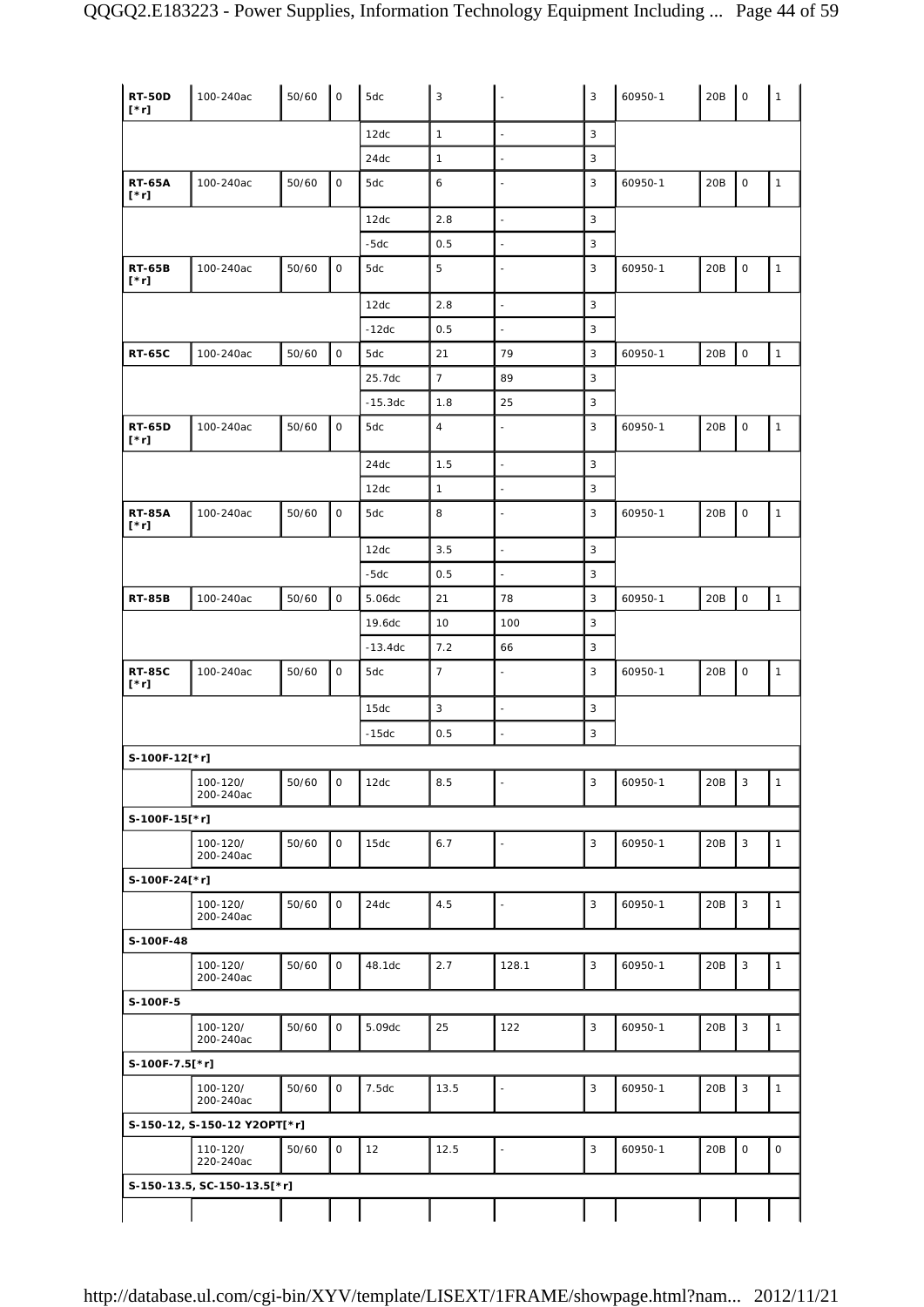|                          | 110-120/<br>220-240ac                | 50/60 | $\mathbf 0$         | 13.5   | 11.2 | $\overline{\phantom{a}}$ | 3 | 60950-1 | 20B | $\mathbf 0$ | $\mathsf O$  |
|--------------------------|--------------------------------------|-------|---------------------|--------|------|--------------------------|---|---------|-----|-------------|--------------|
| S-150-15[*r]             |                                      |       |                     |        |      |                          |   |         |     |             |              |
|                          | 110-120/<br>220-240ac                | 50/60 | $\mathsf O$         | 15     | 10   | $\bar{\phantom{a}}$      | 3 | 60950-1 | 20B | $\mathsf O$ | $\mathsf{O}$ |
| S-150-24[*r]             |                                      |       |                     |        |      |                          |   |         |     |             |              |
|                          | 110-120/<br>220-240ac                | 50/60 | $\mathbf 0$         | 24     | 6.5  |                          | 3 | 60950-1 | 20B | $\mathbf 0$ | $\mathsf O$  |
|                          | S-150-27, SC-150-27, SC-150-27ME[*r] |       |                     |        |      |                          |   |         |     |             |              |
|                          | 110-120/<br>220-240ac                | 50/60 | 0                   | 27     | 5.6  |                          | 3 | 60950-1 | 20B | $\mathsf O$ | $\mathsf O$  |
| S-150-48[*r]             |                                      |       |                     |        |      |                          |   |         |     |             |              |
|                          | 110-120/<br>220-240ac                | 50/60 | $\mathbf 0$         | 48     | 3.2  | $\overline{\phantom{a}}$ | 3 | 60950-1 | 20B | $\mathsf O$ | $\mathsf O$  |
| $S-150-5$<br>$[\cdot r]$ | 110-120/<br>220-240ac                | 50/60 | $\mathbf 0$         | 5      | 30   | $\blacksquare$           | 3 | 60950-1 | 20B | $\mathbf 0$ | $\mathbf 0$  |
| $S-150-7.5$ [*r]         |                                      |       |                     |        |      |                          |   |         |     |             |              |
|                          | 110-120/<br>220-240ac                | 50/60 | $\mathsf O$         | 7.5    | 20   | $\blacksquare$           | 3 | 60950-1 | 20B | $\mathsf O$ | $\mathsf O$  |
|                          | S-150-9, S-150-9 Y2VEL[*r]           |       |                     |        |      |                          |   |         |     |             |              |
|                          | 110-120/<br>220-240ac                | 50/60 | $\mathsf{O}\xspace$ | 9      | 16.7 | $\blacksquare$           | 3 | 60950-1 | 20B | $\mathsf O$ | $\mathsf O$  |
| S-210-12[*r]             |                                      |       |                     |        |      |                          |   |         |     |             |              |
|                          | 100-120/<br>200-240ac                | 50/60 | $\mathbf 0$         | 12dc   | 17   | ÷,                       | 3 | 60950-1 | 20B | $\mathbf 0$ | $\mathsf O$  |
| S-210-13.5[*r]           |                                      |       |                     |        |      |                          |   |         |     |             |              |
|                          | 100-120/<br>200-240ac                | 50/60 | 0                   | 13.5dc | 15   | $\overline{\phantom{a}}$ | 3 | 60950-1 | 20B | $\mathsf O$ | 0            |
| $S-210-15$ [*r]          |                                      |       |                     |        |      |                          |   |         |     |             |              |
|                          | 100-120/<br>200-240ac                | 50/60 | $\mathsf O$         | 15dc   | 14   | $\bar{\phantom{a}}$      | 3 | 60950-1 | 20B | $\mathbf 0$ | $\mathsf O$  |
| S-210-24[*r]             |                                      |       |                     |        |      |                          |   |         |     |             |              |
|                          | 100-120/<br>200-240ac                | 50/60 | $\mathsf O$         | 24dc   | 8.8  |                          | 3 | 60950-1 | 20B | $\mathsf O$ | $\mathsf O$  |
| S-210-27[*r]             |                                      |       |                     |        |      |                          |   |         |     |             |              |
|                          | 100-120/<br>200-240ac                | 50/60 | $\mathsf O$         | 27dc   | 7.8  | $\blacksquare$           | 3 | 60950-1 | 20B | $\mathsf O$ | $\mathsf{O}$ |
| S-210-48[*r]             |                                      |       |                     |        |      |                          |   |         |     |             |              |
|                          | 100-120/<br>200-240ac                | 50/60 | 0                   | 48dc   | 4.4  | $\blacksquare$           | 3 | 60950-1 | 20B | $\mathsf O$ | 0            |
| $S-210-5$<br>$[\cdot r]$ | 100-120/<br>200-240ac                | 50/60 | 0                   | 5dc    | 40   | $\blacksquare$           | 3 | 60950-1 | 20B | $\mathsf O$ | 0            |
| S-210-7.5[*r]            |                                      |       |                     |        |      |                          |   |         |     |             |              |
|                          | 100-120/<br>200-240ac                | 50/60 | 0                   | 7.5dc  | 27   | $\omega$                 | 3 | 60950-1 | 20B | $\mathsf O$ | 0            |
| S-240-12                 |                                      |       |                     |        |      |                          |   |         |     |             |              |
|                          | 100-120/<br>200-240ac                | 50/60 | 0                   | 15.4   | 19.8 | 238                      | 3 | 60950-1 | 20B | $\mathsf O$ | $\mathsf O$  |
| S-240-15                 |                                      |       |                     |        |      |                          |   |         |     |             |              |
|                          | 100-120/<br>200-240ac                | 50/60 | 0                   | 19.4   | 17.3 | 258                      | 3 | 60950-1 | 20B | $\mathsf O$ | $\mathsf{O}$ |
| S-240-24                 |                                      |       |                     |        |      |                          |   |         |     |             |              |
|                          | 100-120/<br>200-240ac                | 50/60 | 0                   | 33.3   | 11.1 | 265                      | 3 | 60950-1 | 20B | $\mathsf O$ | 0            |
| S-240-30                 |                                      |       |                     |        |      |                          |   |         |     |             |              |
|                          |                                      |       |                     |        |      |                          |   |         |     |             |              |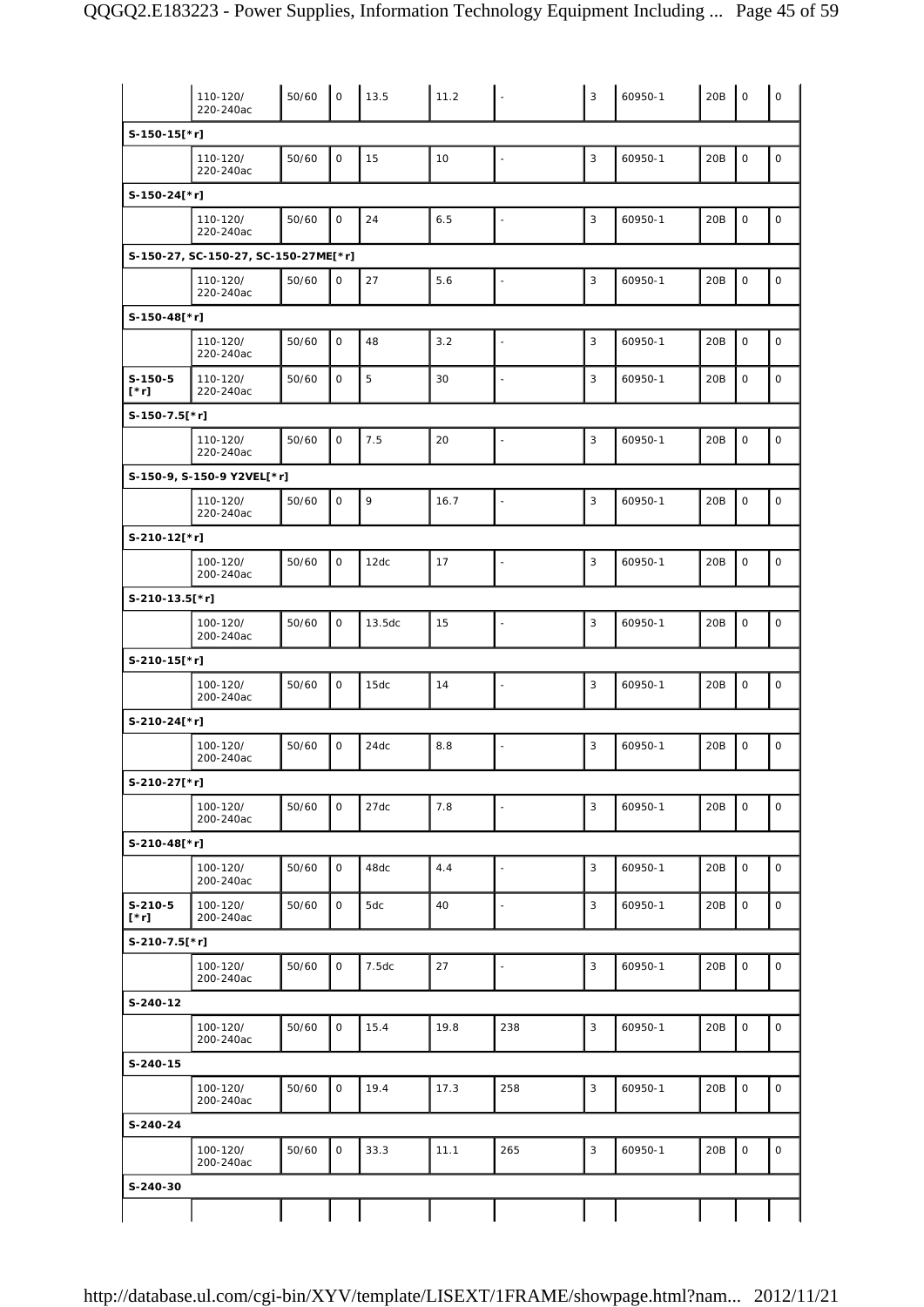|                          | 100-120/<br>200-240ac   | 50/60 | $\mathsf O$         | 36.1  | 10.5           | 312            | 3            | 60950-1 | 20B | $\mathsf O$         | $\mathsf O$         |
|--------------------------|-------------------------|-------|---------------------|-------|----------------|----------------|--------------|---------|-----|---------------------|---------------------|
| $S-240-48$               |                         |       |                     |       |                |                |              |         |     |                     |                     |
|                          | 100-120/<br>200-240ac   | 50/60 | $\mathsf O$         | 61    | 6.7            | 323            | 3            | 60950-1 | 20B | $\mathsf O$         | $\mathsf O$         |
| $S-240-5$                | 100-120/<br>200-240ac   | 50/60 | 0                   | 6.3   | 48             | 238            | 3            | 60950-1 | 20B | $\mathsf O$         | 0                   |
| $S-240-7.5$              |                         |       |                     |       |                |                |              |         |     |                     |                     |
|                          | 100-120/<br>200-240ac   | 50/60 | $\mathsf O$         | 7.5   | 35             | 253            | 3            | 60950-1 | 20B | $\mathsf O$         | $\mathsf O$         |
| S-240-9EM-B              |                         |       |                     |       |                |                |              |         |     |                     |                     |
|                          | 100-120/<br>200-240ac   | 50/60 | $\mathsf O$         | 9.1   | 29             | 259            | $\sqrt{3}$   | 60950-1 | 20B | $\mathsf O$         | 0                   |
| $S-250-12[*r]$           |                         |       |                     |       |                |                |              |         |     |                     |                     |
|                          | 100-120/<br>200-240ac   | 50/60 | $\mathsf O$         | 12    | 18             | $\blacksquare$ | 3            | 60950-1 | 20B | $\mathsf{O}$        | $\mathbf{1}$        |
| S-250-15[*r]             |                         |       |                     |       |                |                |              |         |     |                     |                     |
|                          | 100-120/<br>200-240ac   | 50/60 | $\mathsf O$         | 15    | 15             | L,             | 3            | 60950-1 | 20B | $\mathsf O$         | $\mathbf{1}$        |
| $S-250-24$ [*r]          |                         |       |                     |       |                |                |              |         |     |                     |                     |
|                          | 100-120/<br>200-240ac   | 50/60 | $\mathsf{O}$        | 24    | 10             |                | 3            | 60950-1 | 20B | $\mathsf O$         | $\mathbf{1}$        |
| S-250-27[*r]             |                         |       |                     |       |                |                |              |         |     |                     |                     |
|                          | 100-120/<br>200-240ac   | 50/60 | $\mathsf O$         | 27    | 9              |                | 3            | 60950-1 | 20B | $\mathsf O$         | $\mathbf{1}$        |
| S-250-48                 |                         |       |                     |       |                |                |              |         |     |                     |                     |
|                          | 100-120/<br>200-240ac   | 50/60 | $\mathsf O$         | 47.88 | $\overline{7}$ | 316            | 3            | 60950-1 | 20B | $\mathsf O$         | $\mathbf{1}$        |
| $S-250-5$                | 100-120/<br>200-240ac   | 50/60 | $\mathsf{O}$        | 5.03  | 49             | 215            | 3            | 60950-1 | 20B | $\mathsf O$         | $\mathbf{1}$        |
| S-320-12[*r]             |                         |       |                     |       |                |                |              |         |     |                     |                     |
|                          | 100-240ac               | 50/60 | $\mathsf{O}\xspace$ | 12    | 25             | 300            | 3            | 60950-1 | 20B | $\mathsf O$         | $\mathsf O$         |
| S-320-13.5[*r]           |                         |       |                     |       |                |                |              |         |     |                     |                     |
|                          | 100-240ac               | 50/60 | $\mathsf O$         | 13.5  | 22             | 297            | $\sqrt{3}$   | 60950-1 | 20B | $\mathsf O$         | 0                   |
| S-320-15[*r]             |                         |       |                     |       |                |                |              |         |     |                     |                     |
|                          | 100-240ac               | 50/60 | 0                   | 15    | 20             | 300            | $\sqrt{3}$   | 60950-1 | 20  | $\mathsf O$         | $\mathsf O$         |
| $S-320-19AS(*r)$         |                         |       |                     |       |                |                |              |         |     |                     |                     |
|                          | 100-120/<br>200-240ac   | 50/60 | $\mathsf O$         | 19dc  | 15             | $\blacksquare$ | $\mathsf 3$  | 60950-1 | 20B | $\mathsf{O}\xspace$ | 0                   |
|                          | S-320-24, CE-S320-B[*r] |       |                     |       |                |                |              |         |     |                     |                     |
|                          | 100-240ac               | 50/60 | $\mathsf O$         | 24    | 12.5           | 300            | 3            | 60950-1 | 20B | $\mathsf O$         | $\mathsf{O}\xspace$ |
| S-320-27[*r]             |                         |       |                     |       |                |                |              |         |     |                     |                     |
|                          | 100-240ac               | 50/60 | $\mathsf{O}\xspace$ | 27    | 11             | 297            | $\mathbf{3}$ | 60950-1 | 20B | $\mathsf O$         | $\mathsf{O}\xspace$ |
| S-320-48                 |                         |       |                     |       |                |                |              |         |     |                     |                     |
|                          | 100-240ac               | 50/60 | $\mathsf{O}\xspace$ | 48    | 6.5            | 384            | 3            | 60950-1 | 20B | $\mathsf{O}\xspace$ | $\mathsf{O}\xspace$ |
| $S-320-5$                | 100-120/<br>200-240ac   | 50/60 | O                   | 4.98  | 61             | 277            | 3            | 60950-1 | 20B | 0                   | 0                   |
| $S-320-7.5$ [*r]         |                         |       |                     |       |                |                |              |         |     |                     |                     |
|                          | 100-240ac               | 50/60 | $\mathsf O$         | 7.5   | 36             | 270            | 3            | 60950-1 | 20B | $\mathsf O$         | $\mathsf{O}\xspace$ |
| $S-40-12$<br>[*r]        | 100-240ac               | 50/60 | 0                   | 12    | 3.5            | 42             | 3            | 60950-1 | 20B | $\mathsf O$         | 0                   |
| $S-40-15$<br>$[\cdot r]$ | 100-240ac               | 50/60 | 0                   | 15    | 2.8            | 42             | $\sqrt{3}$   | 60950-1 | 20B | $\mathsf O$         | 0                   |
|                          |                         |       |                     |       |                |                |              |         |     |                     |                     |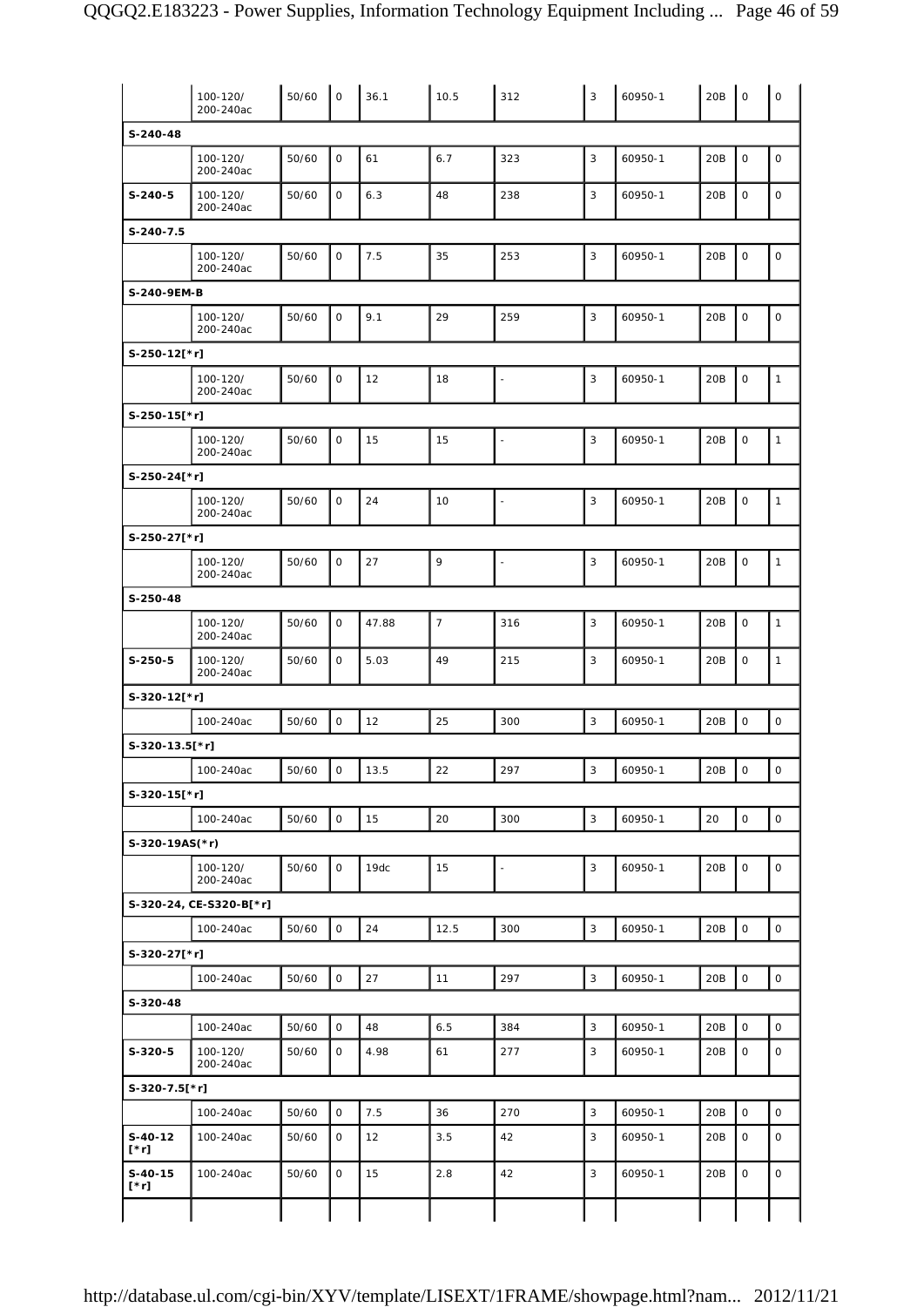| $S-40-24$<br>$[\cdot r]$ | 100-240ac                                                                                                | 50/60 | $\mathsf{O}$ | 24          | 1.8            | 43.2                     | 3 | 60950-1 | 20B | $\mathsf O$         | $\mathsf O$  |
|--------------------------|----------------------------------------------------------------------------------------------------------|-------|--------------|-------------|----------------|--------------------------|---|---------|-----|---------------------|--------------|
| $S-40-5$<br>[*r]         | 100-240ac                                                                                                | 50/60 | $\mathbf 0$  | 5           | 8              | 40                       | 3 | 60950-1 | 20B | $\mathsf O$         | $\mathbf 0$  |
| S-60-12<br>[*r]          | 100-240ac                                                                                                | 50/60 | $\mathbf 0$  | 12          | 5              | 60                       | 3 | 60950-1 | 20B | $\mathsf O$         | $\mathbf 0$  |
| $S-60-15$<br>[*r]        | 100-240ac                                                                                                | 50/60 | 0            | 15          | $\overline{4}$ | 60                       | 3 | 60950-1 | 20B | $\mathsf O$         | $\mathbf 0$  |
| S-60-24<br>[*r]          | 100-240ac                                                                                                | 50/60 | 0            | 24          | 2.5            | 60                       | 3 | 60950-1 | 20B | $\mathsf O$         | $\mathbf 0$  |
| S-60-5<br>[*r]           | 100-240ac                                                                                                | 50/60 | $\mathsf O$  | 5           | 12             | 60                       | 3 | 60950-1 | 20B | $\mathsf O$         | $\mathbf 0$  |
| S-60-9                   | 100-240ac                                                                                                | 50/60 | $\mathsf O$  | 9.06        | 10.8           | 80.9                     | 3 | 60950-1 | 20B | 2,6                 | $\mathsf O$  |
| S240-24ID                |                                                                                                          |       |              |             |                |                          |   |         |     |                     |              |
|                          | 100-120/<br>200-240ac                                                                                    | 50/60 | $\mathsf O$  | 33.3dc      | 11.1           | 265                      | 3 | 60950-1 | 20B | $\mathbf 0$         | $\mathsf O$  |
| SC-150-54                |                                                                                                          |       |              |             |                |                          |   |         |     |                     |              |
|                          | 110-120/<br>220-240ac                                                                                    | 50/60 | 0            | 54          | $2.8$          | $\sim$                   | 3 | 60950-1 | 20B | $\mathsf{O}\xspace$ | $\mathsf O$  |
| SC-150-54AD              |                                                                                                          |       |              |             |                |                          |   |         |     |                     |              |
|                          | 100-120/<br>200-240ac                                                                                    | 50/60 | $\mathsf O$  | 55.7        | 3.86           | 207                      | 3 | 60950-1 | 20B | $\mathsf O$         | $\mathsf O$  |
| SCN-1K2-12[*r]           |                                                                                                          |       |              |             |                |                          |   |         |     |                     |              |
|                          | 230ac                                                                                                    | 50    | $\mathsf O$  | 12          | 100            | $\overline{\phantom{a}}$ | 3 | 1950    | 20B | 5                   | $\mathbf{1}$ |
| <b>SCN-1K2-15</b>        |                                                                                                          |       |              |             |                |                          |   |         |     |                     |              |
|                          | 230ac                                                                                                    | 50    | $\mathsf O$  | 15.1        | 93             | 1269                     | 3 | 1950    | 20B | 5                   | $\mathbf{1}$ |
| SCN-1K2-24               |                                                                                                          |       |              |             |                |                          |   |         |     |                     |              |
|                          | 230ac                                                                                                    | 50    | $\mathsf O$  | 24.1        | 59             | 1334                     | 3 | 1950    | 20B | 5                   | $\mathbf{1}$ |
| <b>SCN-1K2-48</b>        |                                                                                                          |       |              |             |                |                          |   |         |     |                     |              |
|                          | 230ac                                                                                                    | 50    | $\mathsf O$  | 48.2        | 29             | 1403                     | 3 | 1950    | 20B | $\mathbf 5$         | $\mathbf{1}$ |
| <b>SCN-1K2-5</b>         |                                                                                                          |       |              |             |                |                          |   |         |     |                     |              |
|                          | 230ac                                                                                                    | 50    | $\mathsf O$  | $\mathbf 5$ | 210            | 874                      | 3 | 1950    | 20B | 5                   | $\mathbf{1}$ |
| SCN-600-12[*r]           |                                                                                                          |       |              |             |                |                          |   |         |     |                     |              |
|                          | 115/<br>230ac                                                                                            | 50/60 | 0            | 12          | 50             |                          | 3 | 1950    | 20B | 5                   | $\mathbf{1}$ |
| SCN-600-15[*r]           |                                                                                                          |       |              |             |                |                          |   |         |     |                     |              |
|                          | 115/<br>230ac                                                                                            | 50/60 | $\mathsf O$  | 15          | 40             | $\overline{\phantom{a}}$ | 3 | 1950    | 20B | 5                   | $\mathbf{1}$ |
| SCN-600-18[*r]           |                                                                                                          |       |              |             |                |                          |   |         |     |                     |              |
|                          | 115/<br>230ac                                                                                            | 50/60 | $\mathsf O$  | 18          | 33             | L,                       | 3 | 1950    | 20B | 5                   | $\mathbf{1}$ |
| SCN-600-24[*r]           |                                                                                                          |       |              |             |                |                          |   |         |     |                     |              |
|                          | 115/<br>230ac                                                                                            | 50/60 | $\mathsf O$  | 24          | 25             | ÷,                       | 3 | 1950    | 20B | 5                   | $\mathbf{1}$ |
| SCN-600-48[*r]           |                                                                                                          |       |              |             |                |                          |   |         |     |                     |              |
|                          | 115/<br>230ac                                                                                            | 50/60 | $\mathsf{O}$ | 48          | 12             | ÷,                       | 3 | 1950    | 20B | 5                   | $\mathbf{1}$ |
| SCN-600-5[*r]            |                                                                                                          |       |              |             |                |                          |   |         |     |                     |              |
|                          | 115/<br>230ac                                                                                            | 50/60 | $\mathsf{O}$ | $\sqrt{5}$  | 100            | ÷,                       | 3 | 1950    | 20B | $\sqrt{5}$          | $\mathbf{1}$ |
| $[\cdot r]$              | SCP-1K2-5, SCP-1K2-9, SCP-1K2-12, SCP-1K2-15, SCP-1K2-18, SCP-1K2-24, SCP-1K2-36, SCP-1K2-48, SCP-1K2-60 |       |              |             |                |                          |   |         |     |                     |              |
|                          | 100-120/<br>200-240ac                                                                                    | 50-60 | $\mathsf O$  | 5dc         | 200            |                          | 3 | 60950   | 20B | $\mathbf 0$         | $\mathbf{1}$ |
|                          |                                                                                                          |       |              |             |                |                          |   |         |     |                     |              |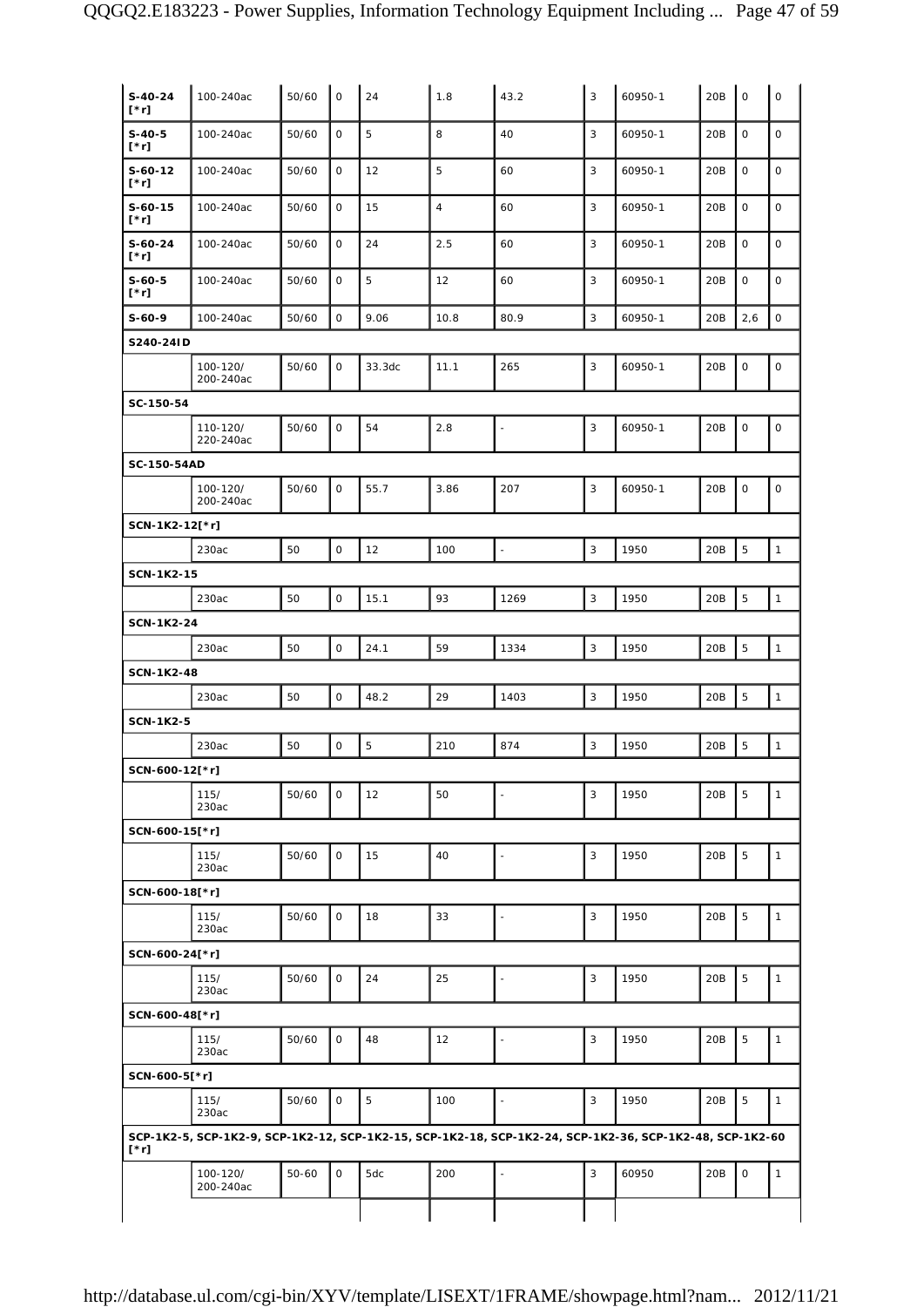|                |                       |       |              | 9dc         | 133    | $\sim$                                                                                                                                                                                                     | 3            |         |     |             |              |
|----------------|-----------------------|-------|--------------|-------------|--------|------------------------------------------------------------------------------------------------------------------------------------------------------------------------------------------------------------|--------------|---------|-----|-------------|--------------|
|                |                       |       |              | 12dc        | 100    |                                                                                                                                                                                                            | 3            |         |     |             |              |
|                |                       |       |              | 15dc        | 80     | $\blacksquare$                                                                                                                                                                                             | 3            |         |     |             |              |
|                |                       |       |              | 24dc        | 50     | $\overline{\phantom{a}}$                                                                                                                                                                                   | 3            |         |     |             |              |
|                |                       |       |              | 18dc        | 66.6   | $\sim$                                                                                                                                                                                                     | 3            |         |     |             |              |
|                |                       |       |              | 36dc        | 33.3   |                                                                                                                                                                                                            | 3            |         |     |             |              |
|                |                       |       |              | 48dc        | 24     |                                                                                                                                                                                                            | 3            |         |     |             |              |
|                |                       |       |              | 60dc        | 20     |                                                                                                                                                                                                            | 3            |         |     |             |              |
|                |                       |       |              |             |        | SCP-1K5-9, SCP-1K5-12, SCP-1K5-15, SCP-1K5-18, SCP-1K5-24, SCP-1K5-36, SCP-1K5-48, SCP-1K5-60,[*r]                                                                                                         |              |         |     |             |              |
|                |                       | 50-60 | $\mathsf{O}$ | 9dc         |        |                                                                                                                                                                                                            | 3            |         |     |             |              |
|                | 100-120/<br>200-240ac |       |              |             | 166    |                                                                                                                                                                                                            |              | 60950   | 20B | 0           | $\mathbf{1}$ |
|                |                       |       |              | 12dc        | 125    | $\sim$                                                                                                                                                                                                     | 3            |         |     |             |              |
|                |                       |       |              | 15dc        | 100    |                                                                                                                                                                                                            | 3            |         |     |             |              |
|                |                       |       |              | 18dc        | 83.8   |                                                                                                                                                                                                            | 3            |         |     |             |              |
|                |                       |       |              | 24dc        | 62     | $\sim$                                                                                                                                                                                                     | 3            |         |     |             |              |
|                |                       |       |              | 36dc        | 41.6   |                                                                                                                                                                                                            | 3            |         |     |             |              |
|                |                       |       |              | 48dc        | 31     |                                                                                                                                                                                                            | 3            |         |     |             |              |
|                |                       |       |              | 60dc        | 25     |                                                                                                                                                                                                            | 3            |         |     |             |              |
|                |                       |       |              |             |        | SCP-2K4-9, SCP-2K4-12, SCP-2K4-15, SCP-2K4-18, SCP-2K4-24, SCP-2K4-36, SCP-2K4-48, SCP-2K4-60[*r]                                                                                                          |              |         |     |             |              |
|                | 100-120/<br>200-240ac | 50-60 | 0            | 9dc         | 266    |                                                                                                                                                                                                            | 3            | 60950   | 20B | 0           | $\mathbf{1}$ |
|                |                       |       |              | 12dc        | 200    | $\overline{\phantom{a}}$                                                                                                                                                                                   | 3            |         |     |             |              |
|                |                       |       |              | 15dc        | 160    |                                                                                                                                                                                                            | 3            |         |     |             |              |
|                |                       |       |              | 18dc        | 133.3  |                                                                                                                                                                                                            | 3            |         |     |             |              |
|                |                       |       |              | 24dc        | 100    | $\overline{\phantom{a}}$                                                                                                                                                                                   | 3            |         |     |             |              |
|                |                       |       |              | 36dc        | 66.6   | ٠                                                                                                                                                                                                          | 3            |         |     |             |              |
|                |                       |       |              | 48dc        | 50     |                                                                                                                                                                                                            | 3            |         |     |             |              |
|                |                       |       |              | 60dc        | 40     |                                                                                                                                                                                                            | 3            |         |     |             |              |
| SCP-35-12 [*r] |                       |       |              |             |        |                                                                                                                                                                                                            |              |         |     |             |              |
|                | 100-240Vac            | 50/60 | $\mathsf O$  | 13.8dc      | 2.6    | 35.9                                                                                                                                                                                                       | 0            | 60950-1 | 20B | 0           | 0            |
| SCP-35-24 [*r] |                       |       |              |             |        |                                                                                                                                                                                                            |              |         |     |             |              |
|                | 100-240Vac            |       | $\mathsf O$  |             |        |                                                                                                                                                                                                            | $\mathsf O$  |         |     |             |              |
|                |                       | 50/60 |              | 27.6dc      | 1.4    | 38.6                                                                                                                                                                                                       |              | 60950-1 | 20B | 0           | $\mathsf O$  |
| SCP-50-12 [*r] |                       |       |              |             |        |                                                                                                                                                                                                            |              |         |     |             |              |
|                | 100-240Vac            | 50/60 | $\mathsf O$  | 13.8dc      | 3.6    | 49.7                                                                                                                                                                                                       | $\mathsf O$  | 60950-1 | 20B | 0           | 0            |
| SCP-50-24 [*r] |                       |       |              |             |        |                                                                                                                                                                                                            |              |         |     |             |              |
|                | 100-240Vac            | 50/60 | $\mathsf O$  | 27.6dc      | 1.8    | 49.7                                                                                                                                                                                                       | $\mathsf O$  | 60950-1 | 20B | 0           | 0            |
|                |                       |       |              |             |        | SCP-600-5, SCP-600-9, SCP-600-12, SCP-600-15, SCP-600-18, SCP-600-24, SCP-600-36, SCP-600-48, SCP-600-60,<br>SCP-800-9, SCP-800-12, SCP-800-15, SCP-800-18, SCP-800-24, SCP-800-36, SCP-800-48, SCP-800-60 |              |         |     |             |              |
|                | 100-120/<br>200-240ac | 50-60 | $\mathsf O$  | 5.086dc     | 113.75 | 525.77                                                                                                                                                                                                     | 3            | 60950   | 20B | 0           | $\mathbf{1}$ |
|                |                       |       |              | 9.078dc     | 106.4  | 887.75                                                                                                                                                                                                     | 3            |         |     |             |              |
|                |                       |       |              | 12.07dc     | 103.45 | 831.98                                                                                                                                                                                                     | 3            |         |     |             |              |
|                |                       |       |              | 60.23dc     | 14.16  | 805.94                                                                                                                                                                                                     | $\mathbf{3}$ |         |     |             |              |
| SCP-75-12 [*r] |                       |       |              |             |        |                                                                                                                                                                                                            |              |         |     |             |              |
|                | 100-240Vac            | 50/60 | $\mathsf O$  | $+13.8$ Vdc | 5.4    | 74.5                                                                                                                                                                                                       | $\mathsf O$  | 60950-1 | 20B | $\mathsf O$ | $\mathsf O$  |
| SCP-75-24 [*r] |                       |       |              |             |        |                                                                                                                                                                                                            |              |         |     |             |              |
|                | 100-240Vac            | 50/60 | $\mathsf{O}$ | 27.6Vdc     | 2.7    | 74.5                                                                                                                                                                                                       | $\mathsf O$  | 60950-1 | 20B | $\mathsf O$ | $\circ$      |
| SD-200C-24     |                       |       |              |             |        |                                                                                                                                                                                                            |              |         |     |             |              |
|                |                       |       |              |             |        |                                                                                                                                                                                                            |              |         |     |             |              |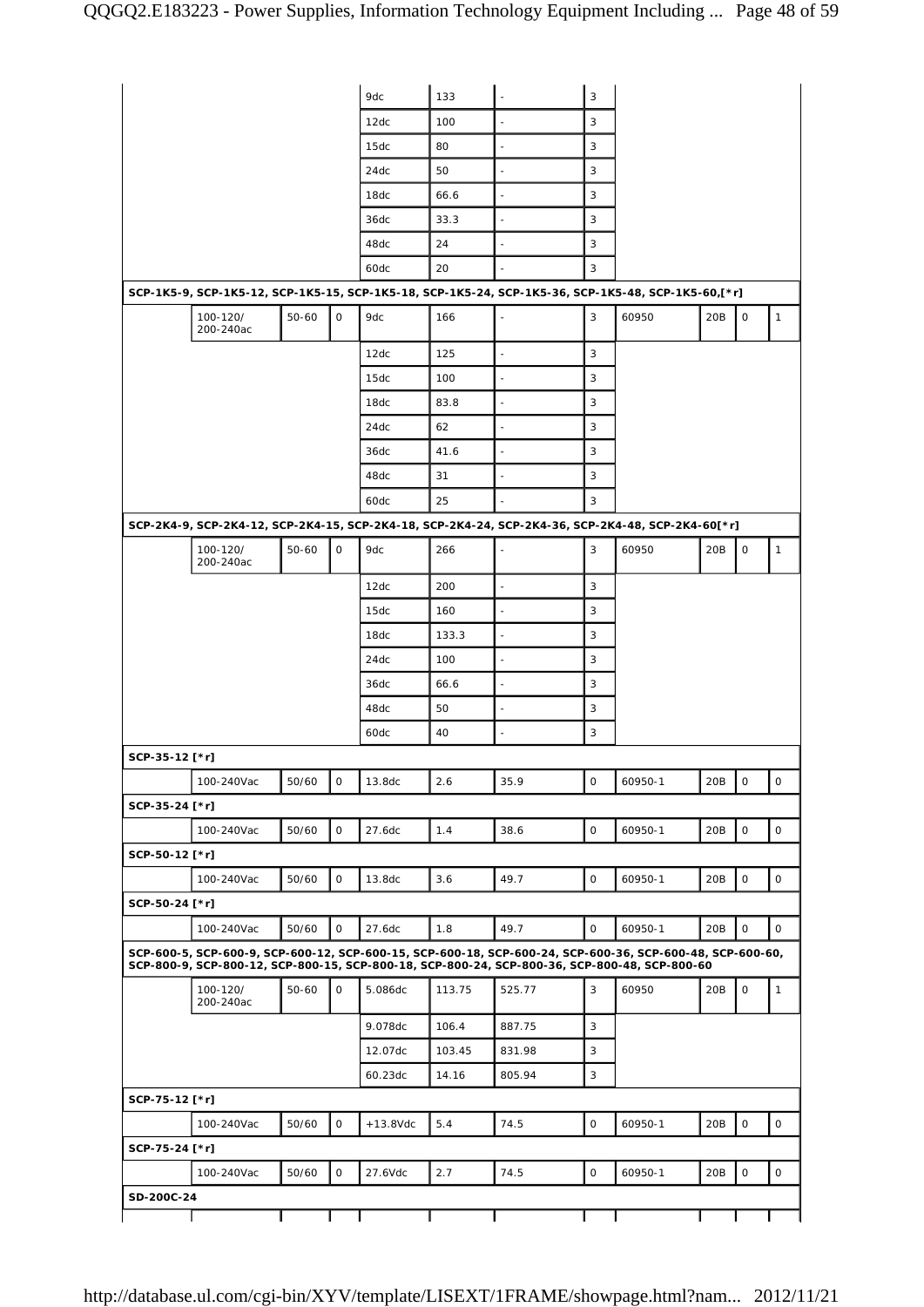|                | 36-72 Vdc             | $\sim$ | $4-$                | 24.3dc  | 10.3 | 249.5                    | 3              | 60950-1     |     | $\mathsf O$         | $\mathbf{1}$ |
|----------------|-----------------------|--------|---------------------|---------|------|--------------------------|----------------|-------------|-----|---------------------|--------------|
| SDR-240-48     |                       |        |                     |         |      |                          |                |             |     |                     |              |
|                | 100-240ac             | 50/60  | $\mathsf O$         | 47.9dc  | 5.6  | 267                      | $\sqrt{3}$     | 60950-1 2nd | 20B | $\mathsf O$         | $\mathbf{1}$ |
| SDR-240-55     |                       |        |                     |         |      |                          |                |             |     |                     |              |
|                | 100-240ac             | 50/60  | $\mathsf O$         | 55.3dc  | 11.1 | 384                      | $\sqrt{3}$     | 60950-1 2nd | 20B | $\mathsf{O}\xspace$ | $\mathbf{1}$ |
| SE-1000-12[*r] |                       |        |                     |         |      |                          |                |             |     |                     |              |
|                | 100-120/<br>200-240ac | 50/60  | $\mathsf O$         | 12dc    | 83.3 | ÷,                       | 3              | 60950-1     | 20B | $\mathsf O$         | $\mathbf{1}$ |
| SE-1000-15[*r] |                       |        |                     |         |      |                          |                |             |     |                     |              |
|                | 100-120/<br>200-240ac | 50/60  | $\mathsf O$         | 15dc    | 66.7 | $\blacksquare$           | 3              | 60950-1     | 20B | $\mathsf O$         | $\mathbf{1}$ |
| SE-1000-24     |                       |        |                     |         |      |                          |                |             |     |                     |              |
|                | 100-120/<br>200-240ac | 50/60  | $\mathsf O$         | 24.18dc | 48.8 | 1169                     | 3              | 60950-1     | 20B | $\mathsf O$         | $\mathbf{1}$ |
| SE-1000-48     |                       |        |                     |         |      |                          |                |             |     |                     |              |
|                | 100-120/<br>200-240ac | 50/60  | $\mathsf O$         | 48.09dc | 24   | 1132                     | 3              | 60950-1     | 20B | $\mathsf O$         | $\mathbf{1}$ |
| SE-1000-5      |                       |        |                     |         |      |                          |                |             |     |                     |              |
|                | 100-120/<br>200-240ac | 50/60  | $\mathsf O$         | 5.03dc  | 175  | 838                      | 3              | 60950-1     | 20B | $\mathsf O$         | $\mathbf{1}$ |
| SE-1000-9[*r]  |                       |        |                     |         |      |                          |                |             |     |                     |              |
|                | 100-120/<br>200-240ac | 50/60  | $\mathsf O$         | 9dc     | 100  | $\blacksquare$           | $\overline{3}$ | 60950-1     | 20B | $\mathsf O$         | $\mathbf{1}$ |
| SE-1500-12     |                       |        |                     |         |      |                          |                |             |     |                     |              |
|                | 200-240ac             | 50/60  | $\mathsf O$         | 12dc    | 125  | 1500                     | 3              | 60950-1     | 40B | $\mathsf O$         | $\mathbf{1}$ |
| SE-1500-15     |                       |        |                     |         |      |                          |                |             |     |                     |              |
|                | 200-240ac             | 50/60  | $\mathsf O$         | 15.1dc  | 113  | 1696.1                   | $\overline{3}$ | 60950-1     | 40B | $\mathsf O$         | $\mathbf{1}$ |
| SE-1500-24[*r] |                       |        |                     |         |      |                          |                |             |     |                     |              |
|                | 200-240ac             | 50/60  | $\mathsf{O}\xspace$ | 24dc    | 62.5 | 1500                     | $\overline{3}$ | 60950-1     | 40B | $\mathsf{O}\xspace$ | $\mathbf{1}$ |
| SE-1500-27     |                       |        |                     |         |      |                          |                |             |     |                     |              |
|                | 200-240ac             | 50/60  | $\mathbf 0$         | 27.1dc  | 64.5 | 1740.6                   | 3              | 60950-1     | 40B | $\mathsf O$         | $\mathbf{1}$ |
| SE-1500-48     |                       |        |                     |         |      |                          |                |             |     |                     |              |
|                | 200-240ac             | 50/60  | $\mathsf{O}$        | 47.9dc  | 35.3 | 1689.2                   | 3              | 60950-1     | 40B | $\mathsf{O}$        | $\mathbf{1}$ |
| SE-1500-5      |                       |        |                     |         |      |                          |                |             |     |                     |              |
|                | 200-240ac             | 50/60  | $\mathbf 0$         | 5.16dc  | 335  | 1718                     | 3              | 60950-1     | 40B | $\mathsf O$         | $\mathbf{1}$ |
| SE-450-12[*r]  |                       |        |                     |         |      |                          |                |             |     |                     |              |
|                | 100-120/<br>200-240ac | 50/60  | 0                   | 12dc    | 37.5 | ÷,                       | 3              | 60950-1     | 20B | $\mathsf O$         | $\mathbf{1}$ |
| SE-450-15[*r]  |                       |        |                     |         |      |                          |                |             |     |                     |              |
|                | 100-120/<br>200-240ac | 50/60  | $\mathsf O$         | 15dc    | 30   | $\blacksquare$           | 3              | 60950-1     | 20B | $\mathsf O$         | $\mathbf{1}$ |
| SE-450-24[*r]  |                       |        |                     |         |      |                          |                |             |     |                     |              |
|                | 100-120/<br>200-240ac | 50/60  | 0                   | 24dc    | 18.8 | $\blacksquare$           | 3              | 60950-1     | 20B | $\mathsf O$         | $\mathbf{1}$ |
| SE-450-3.3[*r] |                       |        |                     |         |      |                          |                |             |     |                     |              |
|                | 100-120/<br>200-240ac | 50/60  | $\mathsf O$         | 3.3dc   | 75   | $\blacksquare$           | 3              | 60950-1     | 20B | $\mathsf O$         | $\mathbf{1}$ |
| SE-450-36[*r]  |                       |        |                     |         |      |                          |                |             |     |                     |              |
|                | 100-120/<br>200-240ac | 50/60  | 0                   | 36dc    | 12.5 | $\overline{\phantom{a}}$ | 3              | 60950-1     | 20B | $\mathsf O$         | $\mathbf{1}$ |
| SE-450-48[*r]  |                       |        |                     |         |      |                          |                |             |     |                     |              |
|                |                       |        |                     |         |      |                          |                |             |     |                     |              |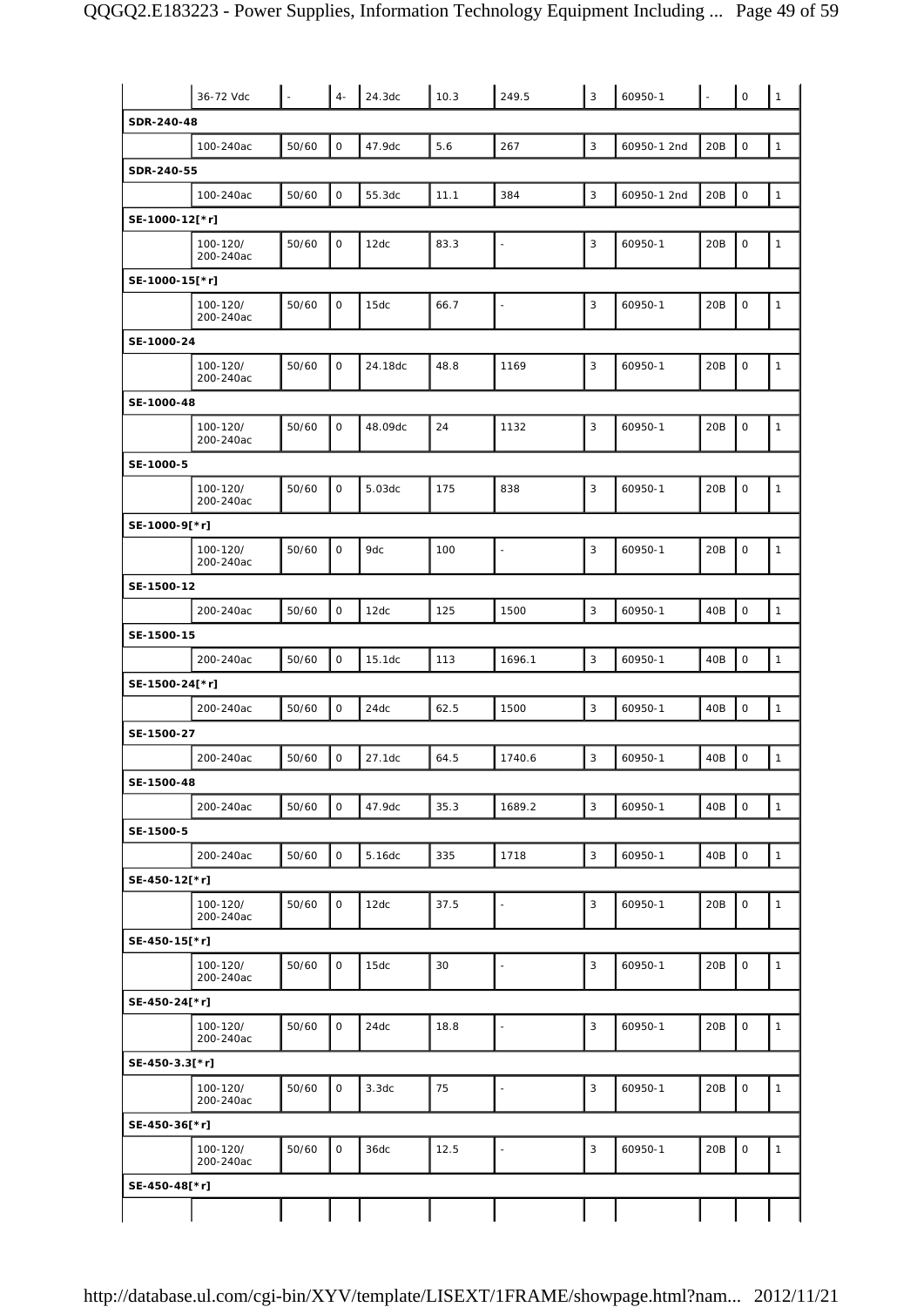|                     | 100-120/<br>200-240ac       | 50/60          | $\mathsf{O}$        | 48dc   | 9.4  | $\overline{\phantom{a}}$ | 3            | 60950-1     | 20B | $\mathsf O$         | 1                   |
|---------------------|-----------------------------|----------------|---------------------|--------|------|--------------------------|--------------|-------------|-----|---------------------|---------------------|
| SE-450-5[*r]        |                             |                |                     |        |      |                          |              |             |     |                     |                     |
|                     | 100-120/<br>200-240ac       | 50/60          | $\mathsf O$         | 5dc    | 75   | $\blacksquare$           | 3            | 60950-1     | 20B | $\mathsf O$         | $\mathbf{1}$        |
| SE-600-12           |                             |                |                     |        |      |                          |              |             |     |                     |                     |
|                     | 100-120/<br>200-240ac       | 50/60          | $\mathsf O$         | 12     | 61   | 670                      | 3            | 60950-1     | 20B | $\mathsf O$         | $\mathbf{1}$        |
| SE-600-15[*r]       |                             |                |                     |        |      |                          |              |             |     |                     |                     |
|                     | 100-120/<br>200-240ac       | 50/60          | $\mathsf O$         | 15     | 40   | $\blacksquare$           | 3            | 60950-1     | 20B | $\mathsf O$         | $\mathbf{1}$        |
|                     | SE-600-24, CE-S600-24-B[*r] |                |                     |        |      |                          |              |             |     |                     |                     |
|                     | 100-120/<br>200-240ac       | 50/60          | $\mathbf 0$         | 24     | 25   | $\overline{\phantom{a}}$ | 3            | 60950-1     | 20B | $\circ$             | $\mathbf{1}$        |
| SE-600-27[*r]       |                             |                |                     |        |      |                          |              |             |     |                     |                     |
|                     | 100-120/<br>200-240ac       | 50/60          | $\mathsf O$         | 27     | 22.2 | $\blacksquare$           | 3            | 60950-1     | 20B | $\mathsf O$         | $\mathbf{1}$        |
| SE-600-36[*r]       |                             |                |                     |        |      |                          |              |             |     |                     |                     |
|                     | 100-120/<br>200-240ac       | 50/60          | $\mathsf O$         | 36     | 16.6 | $\blacksquare$           | 3            | 60950-1     | 20B | $\mathsf O$         | $\mathbf{1}$        |
| SE-600-48           |                             |                |                     |        |      |                          |              |             |     |                     |                     |
|                     | 100-120/<br>200-240ac       | 50/60          | $\mathbf 0$         | 48.1   | 15   | 700                      | 3            | 60950-1     | 20B | $\mathsf O$         | $\mathbf{1}$        |
| SE-600-5            |                             |                |                     |        |      |                          |              |             |     |                     |                     |
|                     | 100-120/<br>200-240ac       | 50/60          | $\mathsf O$         | 5.1    | 120  | 550                      | 3            | 60950-1     | 20B | $\mathsf O$         | $\mathbf{1}$        |
| <b>SKA60A-24CA1</b> |                             |                |                     |        |      |                          |              |             |     |                     |                     |
|                     | 10-16dc                     | $\overline{a}$ | $\mathbf{3}$        | 23.9dc | 3.8  | 90.7                     | 3            | 60950-1 2nd | 8T  | $\mathsf O$         | $\mathsf O$         |
| SP-100-12[*r]       |                             |                |                     |        |      |                          |              |             |     |                     |                     |
|                     | 100-240ac                   | 50/60          | $\mathsf O$         | 12     | 8.5  | 102                      | 3            | 60950-1     | 20B | $\mathsf O$         | $\mathbf{1}$        |
| SP-100-13.5[*r]     |                             |                |                     |        |      |                          |              |             |     |                     |                     |
|                     | 100-240ac                   | 50/60          | $\mathsf O$         | 13.5   | 7.5  | 101.25                   | $\mathbf{3}$ | 60950-1     | 20B | $\mathsf O$         | $\mathbf{1}$        |
| SP-100-15[*r]       |                             |                |                     |        |      |                          |              |             |     |                     |                     |
|                     | 100-240ac                   |                | $\mathsf O$         | 15     | 6.7  |                          | 3            | 60950-1     | 20B | $\mathsf O$         | $\mathbf{1}$        |
|                     |                             | 50/60          |                     |        |      | 100.5                    |              |             |     |                     |                     |
| SP-100-24           |                             |                |                     |        |      |                          |              |             |     |                     |                     |
|                     | 100-240ac                   | 50/60          | $\mathsf O$         | 24.08  | 5.2  | 103                      | 3            | 60950-1     | 20B | $\mathsf O$         | $\mathbf{1}$        |
| SP-100-27[*r]       |                             |                |                     |        |      |                          |              |             |     |                     |                     |
|                     | 100-240ac                   | 50/60          | $\mathsf O$         | 27     | 3.8  | 102.6                    | 3            | 60950-1     | 20B | $\mathsf O$         | $\mathbf{1}$        |
| SP-100-3.3[*r]      |                             |                |                     |        |      |                          |              |             |     |                     |                     |
|                     | 100-240ac                   | 50/60          | $\mathsf O$         | 3.3    | 20   | 66                       | $\mathbf{3}$ | 60950-1     | 20B | $\mathsf{O}\xspace$ | $\mathbf{1}$        |
| SP-100-48           |                             |                |                     |        |      |                          |              |             |     |                     |                     |
|                     | 100-240ac                   | 50/60          | $\mathsf O$         | 47.9   | 3.3  | 134                      | 3            | 60950-1     | 20B | $\circ$             | $\mathbf{1}$        |
| SP-100-5            |                             |                |                     |        |      |                          |              |             |     |                     |                     |
|                     | 100-240ac                   | 50/60          | $\mathsf O$         | 5.08   | 23.2 | 104                      | $\mathbf{3}$ | 60950-1     | 20B | $\mathsf O$         | $\mathbf{1}$        |
| SP-100-7.5[*r]      |                             |                |                     |        |      |                          |              |             |     |                     |                     |
|                     | 100-240ac                   | 50/60          | $\mathsf O$         | 7.5    | 13.5 | 101.25                   | 3            | 60950-1     | 20B | $\circ$             | $\mathbf{1}$        |
| SP-150-12[*r]       |                             |                |                     |        |      |                          |              |             |     |                     |                     |
|                     | 100-240ac                   | 50/60          | $\mathsf{O}\xspace$ | 12     | 12.5 | 150                      | 3            | 60950-1     | 20B | $\mathbf 5$         | $\circ$             |
| SP-150-13.5[*r]     |                             |                |                     |        |      |                          |              |             |     |                     |                     |
|                     | 100-240ac                   | 50/60          | $\mathsf O$         | 13.5   | 11.2 | 150                      | 3            | 60950-1     | 20B | $\overline{5}$      | $\mathsf{O}\xspace$ |
|                     |                             |                |                     |        |      |                          |              |             |     |                     |                     |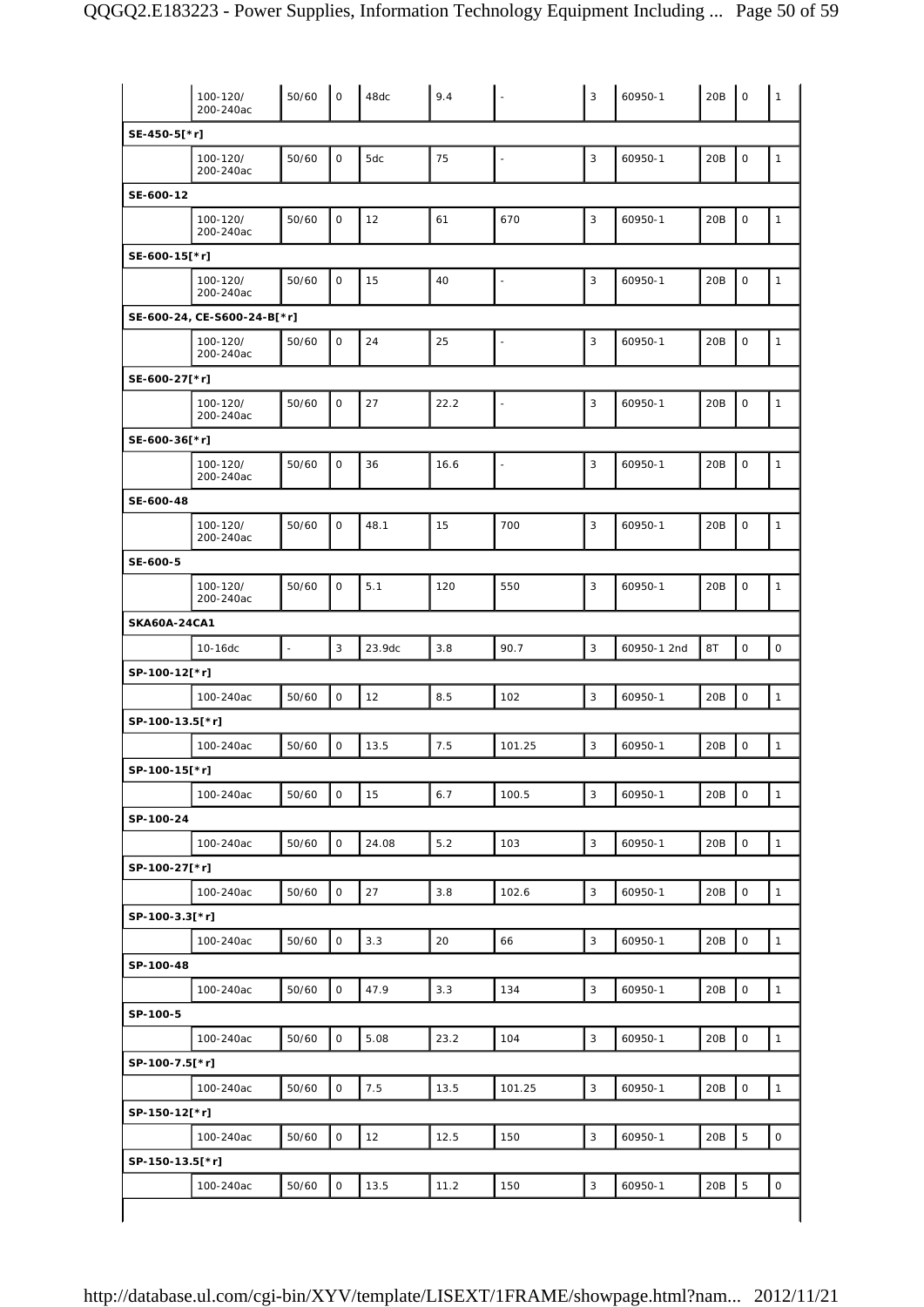| SP-150-15[*r]   |           |       |                     |         |      |     |   |         |     |                |                     |
|-----------------|-----------|-------|---------------------|---------|------|-----|---|---------|-----|----------------|---------------------|
|                 | 100-240ac | 50/60 | $\mathsf O$         | 15      | 10   | 150 | 3 | 60950-1 | 20B | 5              | $\mathsf O$         |
| SP-150-24[*r]   |           |       |                     |         |      |     |   |         |     |                |                     |
|                 | 100-240ac | 50/60 | $\mathsf{O}\xspace$ | 24      | 6.3  | 150 | 3 | 60950-1 | 20B | 5              | $\mathsf{O}\xspace$ |
| SP-150-27[*r]   |           |       |                     |         |      |     |   |         |     |                |                     |
|                 | 100-240ac | 50/60 | $\mathsf O$         | 27      | 5.6  | 150 | 3 | 60950-1 | 20B | 5              | $\mathsf O$         |
| SP-150-3.3[*r]  |           |       |                     |         |      |     |   |         |     |                |                     |
|                 | 100-240ac | 50/60 | $\mathsf O$         | 3.3     | 30   | 150 | 3 | 60950-1 | 20B | 5              | $\mathsf O$         |
| SP-150-48[*r]   |           |       |                     |         |      |     |   |         |     |                |                     |
|                 | 100-240ac | 50/60 | $\mathsf O$         | 48      | 3.2  | 150 | 3 | 60950-1 | 20B | 5              | $\mathsf O$         |
| SP-150-5[*r]    |           |       |                     |         |      |     |   |         |     |                |                     |
|                 | 100-240ac | 50/60 | $\mathsf O$         | 5       | 30   | 150 | 3 | 60950-1 | 20B | $\overline{5}$ | $\mathsf{O}\xspace$ |
| SP-150-7.5[*r]  |           |       |                     |         |      |     |   |         |     |                |                     |
|                 | 100-240ac | 50/60 | $\mathsf O$         | 7.5     | 20   | 150 | 3 | 60950-1 | 20B | 5              | $\mathsf O$         |
| SP-200-12[*r]   |           |       |                     |         |      |     |   |         |     |                |                     |
|                 | 100-240ac | 50/60 | $\mathsf O$         | 12      | 16.7 | 200 | 3 | 60950-1 | 20B | 5              | $\mathsf O$         |
| SP-200-13.5[*r] |           |       |                     |         |      |     |   |         |     |                |                     |
|                 | 100-240ac | 50/60 | $\mathsf{O}\xspace$ | 13.5    | 14.9 | 200 | 3 | 60950-1 | 20B | $\mathbf 5$    | $\mathsf{O}\xspace$ |
| SP-200-15[*r]   |           |       |                     |         |      |     |   |         |     |                |                     |
|                 | 100-240ac | 50/60 | $\mathsf{O}\xspace$ | 15      | 13.4 | 200 | 3 | 60950-1 | 20B | 5              | $\mathsf{O}\xspace$ |
| SP-200-24[*r]   |           |       |                     |         |      |     |   |         |     |                |                     |
|                 | 100-240ac | 50/60 | $\mathsf{O}\xspace$ | 24      | 8.4  | 200 | 3 | 60950-1 | 20B | 5              | $\mathsf O$         |
| SP-200-24TE     |           |       |                     |         |      |     |   |         |     |                |                     |
|                 | 100-240ac | 50/60 | $\mathsf O$         | 24dc    | 5.76 | 138 | 3 | 60950-1 | 20B | 5              | $\mathsf{O}\xspace$ |
| SP-200-27[*r]   |           |       |                     |         |      |     |   |         |     |                |                     |
|                 | 100-240ac | 50/60 | $\mathsf O$         | 27      | 7.5  | 200 | 3 | 60950-1 | 20B | $\mathbf 5$    | $\mathsf O$         |
| SP-200-3.3[*r]  |           |       |                     |         |      |     |   |         |     |                |                     |
|                 | 100-240ac | 50/60 | $\mathsf{O}$        | 3.3     | 40   | 200 | 3 | 60950-1 | 20B | 5              | $\mathsf O$         |
|                 |           |       |                     |         |      |     |   |         |     |                |                     |
| SP-200-48[*r]   | 100-240ac | 50/60 | $\mathsf{O}$        | 48      | 4.2  | 200 | 3 | 60950-1 | 20B | 5              | $\mathbf 0$         |
|                 |           |       |                     |         |      |     |   |         |     |                |                     |
| SP-200-5[*r]    |           |       |                     |         |      |     |   | 60950-1 |     |                |                     |
|                 | 100-240ac | 50/60 | $\mathsf O$         | 5       | 40   | 200 | 3 |         | 20B | 5              | $\mathsf{O}\xspace$ |
| SP-200-7.5[*r]  |           |       |                     |         |      |     |   |         |     |                |                     |
|                 | 100-240ac | 50/60 | 0                   | 7.5     | 26.7 | 200 | 3 | 60950-1 | 20B | $\mathbf 5$    | $\mathsf{O}\xspace$ |
| SP-240-12[*r]   |           |       |                     |         |      |     |   |         |     |                |                     |
|                 | 100-240ac | 50/60 | 0                   | 12dc    | 20   | 240 | 3 | 60950-1 | 20B | $\mathsf O$    | $\mathbf{1}$        |
| SP-240-15       |           |       |                     |         |      |     |   |         |     |                |                     |
|                 | 100-240ac | 50/60 | $\mathsf O$         | 15.07dc | 18   | 264 | 3 | 60950-1 | 20B | $\mathsf O$    | $\mathbf{1}$        |
| SP-240-24[*r]   |           |       |                     |         |      |     |   |         |     |                |                     |
|                 | 100-240ac | 50/60 | $\mathsf O$         | 24dc    | 10   | 240 | 3 | 60950-1 | 20B | $\mathsf O$    | $\mathbf{1}$        |
| SP-240-30[*r]   |           |       |                     |         |      |     |   |         |     |                |                     |
|                 | 100-240ac | 50/60 | $\mathsf{O}$        | 30dc    | 8    | 240 | 3 | 60950-1 | 20B | $\mathsf O$    | $\mathbf{1}$        |
| SP-240-48       |           |       |                     |         |      |     |   |         |     |                |                     |
|                 | 100-240ac | 50/60 | $\mathsf{O}$        | 48.2dc  | 5.52 | 264 | 3 | 60950-1 | 20B | $\mathsf O$    | $\mathbf{1}$        |
| SP-240-5        |           |       |                     |         |      |     |   |         |     |                |                     |
|                 | 100-240ac | 50/60 | 0                   | 5.07dc  | 51   | 247 | 3 | 60950-1 | 20B | $\mathsf O$    | $\mathbf{1}$        |
|                 |           |       |                     |         |      |     |   |         |     |                |                     |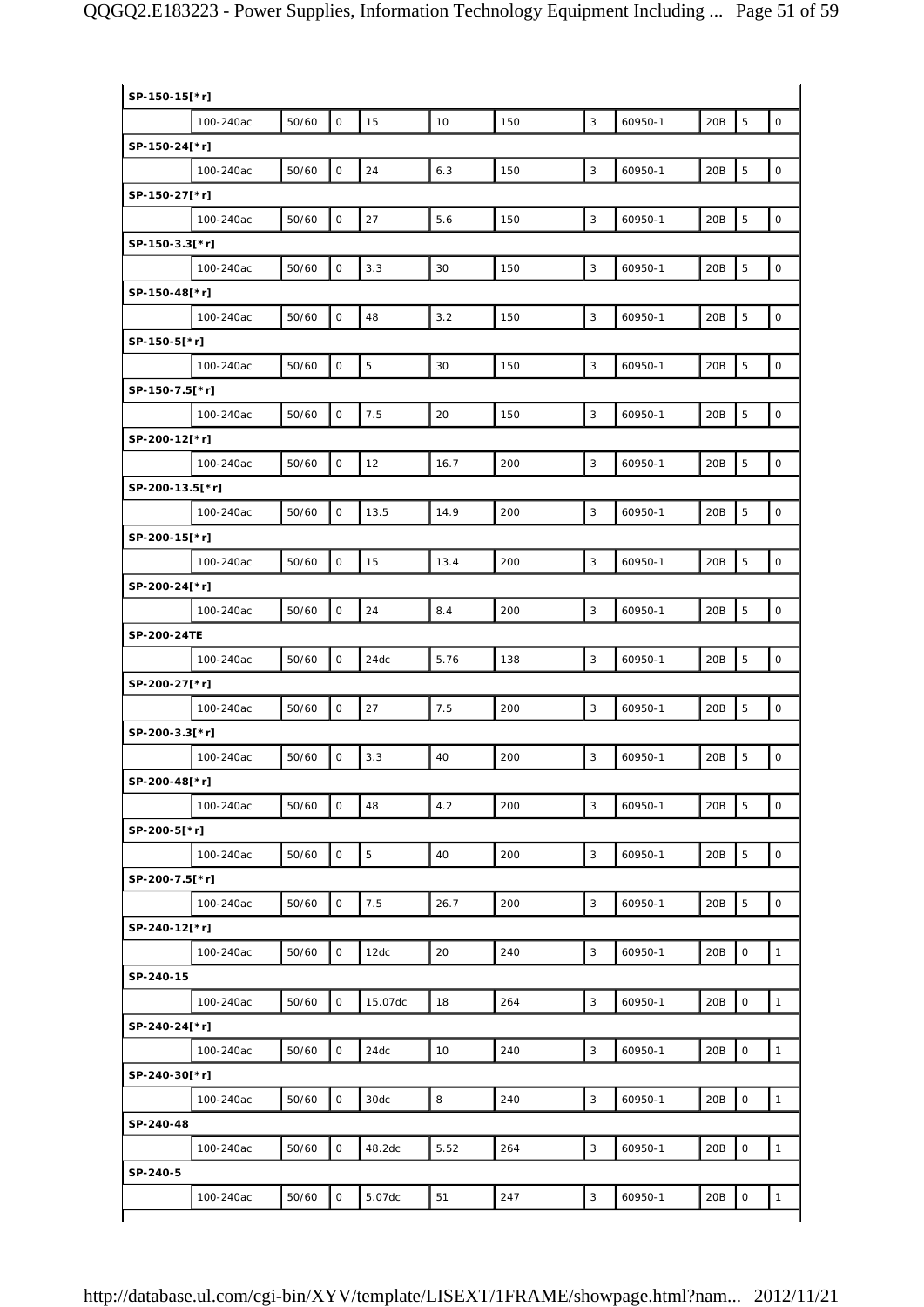| $\mathsf{O}$<br>37<br>3<br>50/60<br>7.54dc<br>272<br>60950-1<br>20B<br>$\mathsf O$<br>$\mathbf{1}$<br>100-240ac<br>$\mathsf O$<br>24<br>3<br>$\mathsf{O}\xspace$<br>$\mathsf{O}\xspace$<br>50/60<br>12<br>60950-1<br>20B<br>100-240ac<br>$\overline{\phantom{a}}$<br>$\mathsf O$<br>21<br>3<br>$\mathsf{O}\xspace$<br>50/60<br>13.5<br>20B<br>$\mathsf O$<br>100-240ac<br>60950-1<br>$\Box$<br>$\mathsf{O}\xspace$<br>50/60<br>$\mathsf O$<br>19<br>3<br>60950-1<br>20B<br>$\mathsf O$<br>100-240ac<br>15<br>$\Box$<br>$\mathsf{O}\xspace$<br>3<br>$\mathbf 0$<br>50/60<br>24<br>12.5<br>60950-1<br>20B<br>$\mathsf O$<br>100-240ac<br>$\bar{\phantom{a}}$<br>$\mathsf O$<br>3<br>$\mathsf O$<br>$\mathsf{O}\xspace$<br>50/60<br>27<br>11<br>60950-1<br>20B<br>100-240ac<br>$\bar{\phantom{a}}$<br>$\mathsf{O}\xspace$<br>3.3<br>$\mathsf{O}\xspace$<br>50/60<br>50<br>3<br>60950-1<br>20B<br>$\mathsf O$<br>100-240ac<br>$\Box$<br>$\mathsf{O}\xspace$<br>$\mathsf{O}\xspace$<br>$\mathsf O$<br>50/60<br>8.25<br>3<br>60950-1<br>20B<br>100-240ac<br>36<br>Ξ<br>$\mathsf O$<br>3<br>$\mathsf O$<br>50/60<br>48<br>6.25<br>60950-1<br>20B<br>$\mathsf{O}\xspace$<br>100-240ac<br>$\Box$<br>$\mathsf O$<br>5<br>50<br>3<br>$\mathsf O$<br>$\mathsf{O}\xspace$<br>50/60<br>60950-1<br>20B<br>100-240ac<br>$\bar{\phantom{a}}$<br>$\mathbf 0$<br>$\mathsf{O}\xspace$<br>7.5<br>34<br>3<br>$\mathsf O$<br>50/60<br>20B<br>100-240ac<br>60950-1<br>$\overline{a}$<br>$\mathsf O$<br>25<br>3<br>$\mathsf O$<br>50/60<br>12<br>60950-1<br>20B<br>$\mathbf{1}$<br>100-240ac<br>$\overline{\phantom{a}}$<br>$\mathsf O$<br>$\mathbf 0$<br>50/60<br>22<br>3<br>60950-1<br>20B<br>$\mathbf{1}$<br>100-240ac<br>13.5<br>$\overline{\phantom{a}}$<br>SP-320-15[*r]<br>20<br>3<br>$\mathsf{O}\xspace$<br>50/60<br>0<br>20B<br>$\mathbf{1}$<br>100-240ac<br>15<br>60950-1<br>$\overline{a}$<br>SP-320-24[*r]<br>$\mathsf{O}$<br>24<br>13<br>50/60<br>3<br>60950-1<br>20B<br>$\mathsf O$<br>$\mathbf{1}$<br>100-240ac<br>$\omega$<br>SP-320-27<br>50/60<br>$\mathsf O$<br>14<br>$\mathsf O$<br>27.05<br>349<br>3<br>60950-1<br>20B<br>$\mathbf{1}$<br>100-240ac<br>SP-320-3.3[*r]<br>$\mathsf O$<br>$\mathsf O$<br>50/60<br>3.3 <sub>dc</sub><br>55<br>3<br>60950-1<br>20B<br>$\mathbf{1}$<br>100-240ac<br>$\Box$<br>SP-320-36, SP-320-36NP[*r]<br>$\mathsf O$<br>50/60<br>0<br>36dc<br>8.8<br>$\mathbb{Z}$<br>3<br>60950-1<br>20B<br>$\mathbf{1}$<br>100-240ac<br>SP-320-48<br>$\mathsf O$<br>$\mathsf O$<br>50/60<br>48<br>8<br>376<br>3<br>60950-1<br>20B<br>$\mathbf{1}$<br>100-240ac<br>SP-320-5<br>$\mathsf O$<br>50/60<br>0<br>5.06<br>66<br>321<br>3<br>60950-1<br>20B<br>$\mathbf{1}$<br>100-240ac<br>SP-320-7.5, SP-320-7.5EV[*r]<br>$\mathsf{O}$<br>$\mathsf O$<br>50/60<br>7.5<br>40<br>3<br>60950-1<br>20B<br>$\mathbf{1}$<br>100-240ac<br>$\overline{\phantom{a}}$<br>SP-480-12<br>$\mathsf{O}$<br>$\mathsf O$<br>50/60<br>11.97dc<br>50.6<br>595<br>3<br>60950-1<br>20B<br>$\mathbf{1}$<br>100-240ac<br>SP-480-15[*r]<br>$\mathsf O$<br>32<br>$\mathsf O$<br>50/60<br>3<br>60950-1<br>20B<br>100-240ac<br>15dc<br>$\bar{\phantom{a}}$<br>$\mathbf{1}$ | SP-240-7.5      |  |  |  |  |  |
|------------------------------------------------------------------------------------------------------------------------------------------------------------------------------------------------------------------------------------------------------------------------------------------------------------------------------------------------------------------------------------------------------------------------------------------------------------------------------------------------------------------------------------------------------------------------------------------------------------------------------------------------------------------------------------------------------------------------------------------------------------------------------------------------------------------------------------------------------------------------------------------------------------------------------------------------------------------------------------------------------------------------------------------------------------------------------------------------------------------------------------------------------------------------------------------------------------------------------------------------------------------------------------------------------------------------------------------------------------------------------------------------------------------------------------------------------------------------------------------------------------------------------------------------------------------------------------------------------------------------------------------------------------------------------------------------------------------------------------------------------------------------------------------------------------------------------------------------------------------------------------------------------------------------------------------------------------------------------------------------------------------------------------------------------------------------------------------------------------------------------------------------------------------------------------------------------------------------------------------------------------------------------------------------------------------------------------------------------------------------------------------------------------------------------------------------------------------------------------------------------------------------------------------------------------------------------------------------------------------------------------------------------------------------------------------------------------------------------------------------------------------------------------------------------------------------------------------------------------------------------------------------------------------------------------------------------------------------------------------------------------------------------------------------------------------------------------------------------------------------------------------------------|-----------------|--|--|--|--|--|
|                                                                                                                                                                                                                                                                                                                                                                                                                                                                                                                                                                                                                                                                                                                                                                                                                                                                                                                                                                                                                                                                                                                                                                                                                                                                                                                                                                                                                                                                                                                                                                                                                                                                                                                                                                                                                                                                                                                                                                                                                                                                                                                                                                                                                                                                                                                                                                                                                                                                                                                                                                                                                                                                                                                                                                                                                                                                                                                                                                                                                                                                                                                                                      |                 |  |  |  |  |  |
|                                                                                                                                                                                                                                                                                                                                                                                                                                                                                                                                                                                                                                                                                                                                                                                                                                                                                                                                                                                                                                                                                                                                                                                                                                                                                                                                                                                                                                                                                                                                                                                                                                                                                                                                                                                                                                                                                                                                                                                                                                                                                                                                                                                                                                                                                                                                                                                                                                                                                                                                                                                                                                                                                                                                                                                                                                                                                                                                                                                                                                                                                                                                                      | SP-300-12[*r]   |  |  |  |  |  |
|                                                                                                                                                                                                                                                                                                                                                                                                                                                                                                                                                                                                                                                                                                                                                                                                                                                                                                                                                                                                                                                                                                                                                                                                                                                                                                                                                                                                                                                                                                                                                                                                                                                                                                                                                                                                                                                                                                                                                                                                                                                                                                                                                                                                                                                                                                                                                                                                                                                                                                                                                                                                                                                                                                                                                                                                                                                                                                                                                                                                                                                                                                                                                      |                 |  |  |  |  |  |
|                                                                                                                                                                                                                                                                                                                                                                                                                                                                                                                                                                                                                                                                                                                                                                                                                                                                                                                                                                                                                                                                                                                                                                                                                                                                                                                                                                                                                                                                                                                                                                                                                                                                                                                                                                                                                                                                                                                                                                                                                                                                                                                                                                                                                                                                                                                                                                                                                                                                                                                                                                                                                                                                                                                                                                                                                                                                                                                                                                                                                                                                                                                                                      | SP-300-13.5[*r] |  |  |  |  |  |
|                                                                                                                                                                                                                                                                                                                                                                                                                                                                                                                                                                                                                                                                                                                                                                                                                                                                                                                                                                                                                                                                                                                                                                                                                                                                                                                                                                                                                                                                                                                                                                                                                                                                                                                                                                                                                                                                                                                                                                                                                                                                                                                                                                                                                                                                                                                                                                                                                                                                                                                                                                                                                                                                                                                                                                                                                                                                                                                                                                                                                                                                                                                                                      |                 |  |  |  |  |  |
|                                                                                                                                                                                                                                                                                                                                                                                                                                                                                                                                                                                                                                                                                                                                                                                                                                                                                                                                                                                                                                                                                                                                                                                                                                                                                                                                                                                                                                                                                                                                                                                                                                                                                                                                                                                                                                                                                                                                                                                                                                                                                                                                                                                                                                                                                                                                                                                                                                                                                                                                                                                                                                                                                                                                                                                                                                                                                                                                                                                                                                                                                                                                                      | SP-300-15[*r]   |  |  |  |  |  |
|                                                                                                                                                                                                                                                                                                                                                                                                                                                                                                                                                                                                                                                                                                                                                                                                                                                                                                                                                                                                                                                                                                                                                                                                                                                                                                                                                                                                                                                                                                                                                                                                                                                                                                                                                                                                                                                                                                                                                                                                                                                                                                                                                                                                                                                                                                                                                                                                                                                                                                                                                                                                                                                                                                                                                                                                                                                                                                                                                                                                                                                                                                                                                      |                 |  |  |  |  |  |
|                                                                                                                                                                                                                                                                                                                                                                                                                                                                                                                                                                                                                                                                                                                                                                                                                                                                                                                                                                                                                                                                                                                                                                                                                                                                                                                                                                                                                                                                                                                                                                                                                                                                                                                                                                                                                                                                                                                                                                                                                                                                                                                                                                                                                                                                                                                                                                                                                                                                                                                                                                                                                                                                                                                                                                                                                                                                                                                                                                                                                                                                                                                                                      | SP-300-24[*r]   |  |  |  |  |  |
|                                                                                                                                                                                                                                                                                                                                                                                                                                                                                                                                                                                                                                                                                                                                                                                                                                                                                                                                                                                                                                                                                                                                                                                                                                                                                                                                                                                                                                                                                                                                                                                                                                                                                                                                                                                                                                                                                                                                                                                                                                                                                                                                                                                                                                                                                                                                                                                                                                                                                                                                                                                                                                                                                                                                                                                                                                                                                                                                                                                                                                                                                                                                                      |                 |  |  |  |  |  |
|                                                                                                                                                                                                                                                                                                                                                                                                                                                                                                                                                                                                                                                                                                                                                                                                                                                                                                                                                                                                                                                                                                                                                                                                                                                                                                                                                                                                                                                                                                                                                                                                                                                                                                                                                                                                                                                                                                                                                                                                                                                                                                                                                                                                                                                                                                                                                                                                                                                                                                                                                                                                                                                                                                                                                                                                                                                                                                                                                                                                                                                                                                                                                      | SP-300-27[*r]   |  |  |  |  |  |
|                                                                                                                                                                                                                                                                                                                                                                                                                                                                                                                                                                                                                                                                                                                                                                                                                                                                                                                                                                                                                                                                                                                                                                                                                                                                                                                                                                                                                                                                                                                                                                                                                                                                                                                                                                                                                                                                                                                                                                                                                                                                                                                                                                                                                                                                                                                                                                                                                                                                                                                                                                                                                                                                                                                                                                                                                                                                                                                                                                                                                                                                                                                                                      |                 |  |  |  |  |  |
|                                                                                                                                                                                                                                                                                                                                                                                                                                                                                                                                                                                                                                                                                                                                                                                                                                                                                                                                                                                                                                                                                                                                                                                                                                                                                                                                                                                                                                                                                                                                                                                                                                                                                                                                                                                                                                                                                                                                                                                                                                                                                                                                                                                                                                                                                                                                                                                                                                                                                                                                                                                                                                                                                                                                                                                                                                                                                                                                                                                                                                                                                                                                                      | SP-300-3.3[*r]  |  |  |  |  |  |
|                                                                                                                                                                                                                                                                                                                                                                                                                                                                                                                                                                                                                                                                                                                                                                                                                                                                                                                                                                                                                                                                                                                                                                                                                                                                                                                                                                                                                                                                                                                                                                                                                                                                                                                                                                                                                                                                                                                                                                                                                                                                                                                                                                                                                                                                                                                                                                                                                                                                                                                                                                                                                                                                                                                                                                                                                                                                                                                                                                                                                                                                                                                                                      |                 |  |  |  |  |  |
|                                                                                                                                                                                                                                                                                                                                                                                                                                                                                                                                                                                                                                                                                                                                                                                                                                                                                                                                                                                                                                                                                                                                                                                                                                                                                                                                                                                                                                                                                                                                                                                                                                                                                                                                                                                                                                                                                                                                                                                                                                                                                                                                                                                                                                                                                                                                                                                                                                                                                                                                                                                                                                                                                                                                                                                                                                                                                                                                                                                                                                                                                                                                                      | SP-300-36[*r]   |  |  |  |  |  |
|                                                                                                                                                                                                                                                                                                                                                                                                                                                                                                                                                                                                                                                                                                                                                                                                                                                                                                                                                                                                                                                                                                                                                                                                                                                                                                                                                                                                                                                                                                                                                                                                                                                                                                                                                                                                                                                                                                                                                                                                                                                                                                                                                                                                                                                                                                                                                                                                                                                                                                                                                                                                                                                                                                                                                                                                                                                                                                                                                                                                                                                                                                                                                      |                 |  |  |  |  |  |
|                                                                                                                                                                                                                                                                                                                                                                                                                                                                                                                                                                                                                                                                                                                                                                                                                                                                                                                                                                                                                                                                                                                                                                                                                                                                                                                                                                                                                                                                                                                                                                                                                                                                                                                                                                                                                                                                                                                                                                                                                                                                                                                                                                                                                                                                                                                                                                                                                                                                                                                                                                                                                                                                                                                                                                                                                                                                                                                                                                                                                                                                                                                                                      | SP-300-48[*r]   |  |  |  |  |  |
|                                                                                                                                                                                                                                                                                                                                                                                                                                                                                                                                                                                                                                                                                                                                                                                                                                                                                                                                                                                                                                                                                                                                                                                                                                                                                                                                                                                                                                                                                                                                                                                                                                                                                                                                                                                                                                                                                                                                                                                                                                                                                                                                                                                                                                                                                                                                                                                                                                                                                                                                                                                                                                                                                                                                                                                                                                                                                                                                                                                                                                                                                                                                                      |                 |  |  |  |  |  |
|                                                                                                                                                                                                                                                                                                                                                                                                                                                                                                                                                                                                                                                                                                                                                                                                                                                                                                                                                                                                                                                                                                                                                                                                                                                                                                                                                                                                                                                                                                                                                                                                                                                                                                                                                                                                                                                                                                                                                                                                                                                                                                                                                                                                                                                                                                                                                                                                                                                                                                                                                                                                                                                                                                                                                                                                                                                                                                                                                                                                                                                                                                                                                      | SP-300-5[*r]    |  |  |  |  |  |
|                                                                                                                                                                                                                                                                                                                                                                                                                                                                                                                                                                                                                                                                                                                                                                                                                                                                                                                                                                                                                                                                                                                                                                                                                                                                                                                                                                                                                                                                                                                                                                                                                                                                                                                                                                                                                                                                                                                                                                                                                                                                                                                                                                                                                                                                                                                                                                                                                                                                                                                                                                                                                                                                                                                                                                                                                                                                                                                                                                                                                                                                                                                                                      |                 |  |  |  |  |  |
|                                                                                                                                                                                                                                                                                                                                                                                                                                                                                                                                                                                                                                                                                                                                                                                                                                                                                                                                                                                                                                                                                                                                                                                                                                                                                                                                                                                                                                                                                                                                                                                                                                                                                                                                                                                                                                                                                                                                                                                                                                                                                                                                                                                                                                                                                                                                                                                                                                                                                                                                                                                                                                                                                                                                                                                                                                                                                                                                                                                                                                                                                                                                                      | SP-300-7.5[*r]  |  |  |  |  |  |
|                                                                                                                                                                                                                                                                                                                                                                                                                                                                                                                                                                                                                                                                                                                                                                                                                                                                                                                                                                                                                                                                                                                                                                                                                                                                                                                                                                                                                                                                                                                                                                                                                                                                                                                                                                                                                                                                                                                                                                                                                                                                                                                                                                                                                                                                                                                                                                                                                                                                                                                                                                                                                                                                                                                                                                                                                                                                                                                                                                                                                                                                                                                                                      |                 |  |  |  |  |  |
|                                                                                                                                                                                                                                                                                                                                                                                                                                                                                                                                                                                                                                                                                                                                                                                                                                                                                                                                                                                                                                                                                                                                                                                                                                                                                                                                                                                                                                                                                                                                                                                                                                                                                                                                                                                                                                                                                                                                                                                                                                                                                                                                                                                                                                                                                                                                                                                                                                                                                                                                                                                                                                                                                                                                                                                                                                                                                                                                                                                                                                                                                                                                                      | SP-320-12[*r]   |  |  |  |  |  |
|                                                                                                                                                                                                                                                                                                                                                                                                                                                                                                                                                                                                                                                                                                                                                                                                                                                                                                                                                                                                                                                                                                                                                                                                                                                                                                                                                                                                                                                                                                                                                                                                                                                                                                                                                                                                                                                                                                                                                                                                                                                                                                                                                                                                                                                                                                                                                                                                                                                                                                                                                                                                                                                                                                                                                                                                                                                                                                                                                                                                                                                                                                                                                      |                 |  |  |  |  |  |
|                                                                                                                                                                                                                                                                                                                                                                                                                                                                                                                                                                                                                                                                                                                                                                                                                                                                                                                                                                                                                                                                                                                                                                                                                                                                                                                                                                                                                                                                                                                                                                                                                                                                                                                                                                                                                                                                                                                                                                                                                                                                                                                                                                                                                                                                                                                                                                                                                                                                                                                                                                                                                                                                                                                                                                                                                                                                                                                                                                                                                                                                                                                                                      | SP-320-13.5[*r] |  |  |  |  |  |
|                                                                                                                                                                                                                                                                                                                                                                                                                                                                                                                                                                                                                                                                                                                                                                                                                                                                                                                                                                                                                                                                                                                                                                                                                                                                                                                                                                                                                                                                                                                                                                                                                                                                                                                                                                                                                                                                                                                                                                                                                                                                                                                                                                                                                                                                                                                                                                                                                                                                                                                                                                                                                                                                                                                                                                                                                                                                                                                                                                                                                                                                                                                                                      |                 |  |  |  |  |  |
|                                                                                                                                                                                                                                                                                                                                                                                                                                                                                                                                                                                                                                                                                                                                                                                                                                                                                                                                                                                                                                                                                                                                                                                                                                                                                                                                                                                                                                                                                                                                                                                                                                                                                                                                                                                                                                                                                                                                                                                                                                                                                                                                                                                                                                                                                                                                                                                                                                                                                                                                                                                                                                                                                                                                                                                                                                                                                                                                                                                                                                                                                                                                                      |                 |  |  |  |  |  |
|                                                                                                                                                                                                                                                                                                                                                                                                                                                                                                                                                                                                                                                                                                                                                                                                                                                                                                                                                                                                                                                                                                                                                                                                                                                                                                                                                                                                                                                                                                                                                                                                                                                                                                                                                                                                                                                                                                                                                                                                                                                                                                                                                                                                                                                                                                                                                                                                                                                                                                                                                                                                                                                                                                                                                                                                                                                                                                                                                                                                                                                                                                                                                      |                 |  |  |  |  |  |
|                                                                                                                                                                                                                                                                                                                                                                                                                                                                                                                                                                                                                                                                                                                                                                                                                                                                                                                                                                                                                                                                                                                                                                                                                                                                                                                                                                                                                                                                                                                                                                                                                                                                                                                                                                                                                                                                                                                                                                                                                                                                                                                                                                                                                                                                                                                                                                                                                                                                                                                                                                                                                                                                                                                                                                                                                                                                                                                                                                                                                                                                                                                                                      |                 |  |  |  |  |  |
|                                                                                                                                                                                                                                                                                                                                                                                                                                                                                                                                                                                                                                                                                                                                                                                                                                                                                                                                                                                                                                                                                                                                                                                                                                                                                                                                                                                                                                                                                                                                                                                                                                                                                                                                                                                                                                                                                                                                                                                                                                                                                                                                                                                                                                                                                                                                                                                                                                                                                                                                                                                                                                                                                                                                                                                                                                                                                                                                                                                                                                                                                                                                                      |                 |  |  |  |  |  |
|                                                                                                                                                                                                                                                                                                                                                                                                                                                                                                                                                                                                                                                                                                                                                                                                                                                                                                                                                                                                                                                                                                                                                                                                                                                                                                                                                                                                                                                                                                                                                                                                                                                                                                                                                                                                                                                                                                                                                                                                                                                                                                                                                                                                                                                                                                                                                                                                                                                                                                                                                                                                                                                                                                                                                                                                                                                                                                                                                                                                                                                                                                                                                      |                 |  |  |  |  |  |
|                                                                                                                                                                                                                                                                                                                                                                                                                                                                                                                                                                                                                                                                                                                                                                                                                                                                                                                                                                                                                                                                                                                                                                                                                                                                                                                                                                                                                                                                                                                                                                                                                                                                                                                                                                                                                                                                                                                                                                                                                                                                                                                                                                                                                                                                                                                                                                                                                                                                                                                                                                                                                                                                                                                                                                                                                                                                                                                                                                                                                                                                                                                                                      |                 |  |  |  |  |  |
|                                                                                                                                                                                                                                                                                                                                                                                                                                                                                                                                                                                                                                                                                                                                                                                                                                                                                                                                                                                                                                                                                                                                                                                                                                                                                                                                                                                                                                                                                                                                                                                                                                                                                                                                                                                                                                                                                                                                                                                                                                                                                                                                                                                                                                                                                                                                                                                                                                                                                                                                                                                                                                                                                                                                                                                                                                                                                                                                                                                                                                                                                                                                                      |                 |  |  |  |  |  |
|                                                                                                                                                                                                                                                                                                                                                                                                                                                                                                                                                                                                                                                                                                                                                                                                                                                                                                                                                                                                                                                                                                                                                                                                                                                                                                                                                                                                                                                                                                                                                                                                                                                                                                                                                                                                                                                                                                                                                                                                                                                                                                                                                                                                                                                                                                                                                                                                                                                                                                                                                                                                                                                                                                                                                                                                                                                                                                                                                                                                                                                                                                                                                      |                 |  |  |  |  |  |
|                                                                                                                                                                                                                                                                                                                                                                                                                                                                                                                                                                                                                                                                                                                                                                                                                                                                                                                                                                                                                                                                                                                                                                                                                                                                                                                                                                                                                                                                                                                                                                                                                                                                                                                                                                                                                                                                                                                                                                                                                                                                                                                                                                                                                                                                                                                                                                                                                                                                                                                                                                                                                                                                                                                                                                                                                                                                                                                                                                                                                                                                                                                                                      |                 |  |  |  |  |  |
|                                                                                                                                                                                                                                                                                                                                                                                                                                                                                                                                                                                                                                                                                                                                                                                                                                                                                                                                                                                                                                                                                                                                                                                                                                                                                                                                                                                                                                                                                                                                                                                                                                                                                                                                                                                                                                                                                                                                                                                                                                                                                                                                                                                                                                                                                                                                                                                                                                                                                                                                                                                                                                                                                                                                                                                                                                                                                                                                                                                                                                                                                                                                                      |                 |  |  |  |  |  |
|                                                                                                                                                                                                                                                                                                                                                                                                                                                                                                                                                                                                                                                                                                                                                                                                                                                                                                                                                                                                                                                                                                                                                                                                                                                                                                                                                                                                                                                                                                                                                                                                                                                                                                                                                                                                                                                                                                                                                                                                                                                                                                                                                                                                                                                                                                                                                                                                                                                                                                                                                                                                                                                                                                                                                                                                                                                                                                                                                                                                                                                                                                                                                      |                 |  |  |  |  |  |
|                                                                                                                                                                                                                                                                                                                                                                                                                                                                                                                                                                                                                                                                                                                                                                                                                                                                                                                                                                                                                                                                                                                                                                                                                                                                                                                                                                                                                                                                                                                                                                                                                                                                                                                                                                                                                                                                                                                                                                                                                                                                                                                                                                                                                                                                                                                                                                                                                                                                                                                                                                                                                                                                                                                                                                                                                                                                                                                                                                                                                                                                                                                                                      |                 |  |  |  |  |  |
|                                                                                                                                                                                                                                                                                                                                                                                                                                                                                                                                                                                                                                                                                                                                                                                                                                                                                                                                                                                                                                                                                                                                                                                                                                                                                                                                                                                                                                                                                                                                                                                                                                                                                                                                                                                                                                                                                                                                                                                                                                                                                                                                                                                                                                                                                                                                                                                                                                                                                                                                                                                                                                                                                                                                                                                                                                                                                                                                                                                                                                                                                                                                                      |                 |  |  |  |  |  |
|                                                                                                                                                                                                                                                                                                                                                                                                                                                                                                                                                                                                                                                                                                                                                                                                                                                                                                                                                                                                                                                                                                                                                                                                                                                                                                                                                                                                                                                                                                                                                                                                                                                                                                                                                                                                                                                                                                                                                                                                                                                                                                                                                                                                                                                                                                                                                                                                                                                                                                                                                                                                                                                                                                                                                                                                                                                                                                                                                                                                                                                                                                                                                      |                 |  |  |  |  |  |
|                                                                                                                                                                                                                                                                                                                                                                                                                                                                                                                                                                                                                                                                                                                                                                                                                                                                                                                                                                                                                                                                                                                                                                                                                                                                                                                                                                                                                                                                                                                                                                                                                                                                                                                                                                                                                                                                                                                                                                                                                                                                                                                                                                                                                                                                                                                                                                                                                                                                                                                                                                                                                                                                                                                                                                                                                                                                                                                                                                                                                                                                                                                                                      |                 |  |  |  |  |  |
|                                                                                                                                                                                                                                                                                                                                                                                                                                                                                                                                                                                                                                                                                                                                                                                                                                                                                                                                                                                                                                                                                                                                                                                                                                                                                                                                                                                                                                                                                                                                                                                                                                                                                                                                                                                                                                                                                                                                                                                                                                                                                                                                                                                                                                                                                                                                                                                                                                                                                                                                                                                                                                                                                                                                                                                                                                                                                                                                                                                                                                                                                                                                                      |                 |  |  |  |  |  |
|                                                                                                                                                                                                                                                                                                                                                                                                                                                                                                                                                                                                                                                                                                                                                                                                                                                                                                                                                                                                                                                                                                                                                                                                                                                                                                                                                                                                                                                                                                                                                                                                                                                                                                                                                                                                                                                                                                                                                                                                                                                                                                                                                                                                                                                                                                                                                                                                                                                                                                                                                                                                                                                                                                                                                                                                                                                                                                                                                                                                                                                                                                                                                      |                 |  |  |  |  |  |
|                                                                                                                                                                                                                                                                                                                                                                                                                                                                                                                                                                                                                                                                                                                                                                                                                                                                                                                                                                                                                                                                                                                                                                                                                                                                                                                                                                                                                                                                                                                                                                                                                                                                                                                                                                                                                                                                                                                                                                                                                                                                                                                                                                                                                                                                                                                                                                                                                                                                                                                                                                                                                                                                                                                                                                                                                                                                                                                                                                                                                                                                                                                                                      |                 |  |  |  |  |  |
|                                                                                                                                                                                                                                                                                                                                                                                                                                                                                                                                                                                                                                                                                                                                                                                                                                                                                                                                                                                                                                                                                                                                                                                                                                                                                                                                                                                                                                                                                                                                                                                                                                                                                                                                                                                                                                                                                                                                                                                                                                                                                                                                                                                                                                                                                                                                                                                                                                                                                                                                                                                                                                                                                                                                                                                                                                                                                                                                                                                                                                                                                                                                                      |                 |  |  |  |  |  |
|                                                                                                                                                                                                                                                                                                                                                                                                                                                                                                                                                                                                                                                                                                                                                                                                                                                                                                                                                                                                                                                                                                                                                                                                                                                                                                                                                                                                                                                                                                                                                                                                                                                                                                                                                                                                                                                                                                                                                                                                                                                                                                                                                                                                                                                                                                                                                                                                                                                                                                                                                                                                                                                                                                                                                                                                                                                                                                                                                                                                                                                                                                                                                      |                 |  |  |  |  |  |
|                                                                                                                                                                                                                                                                                                                                                                                                                                                                                                                                                                                                                                                                                                                                                                                                                                                                                                                                                                                                                                                                                                                                                                                                                                                                                                                                                                                                                                                                                                                                                                                                                                                                                                                                                                                                                                                                                                                                                                                                                                                                                                                                                                                                                                                                                                                                                                                                                                                                                                                                                                                                                                                                                                                                                                                                                                                                                                                                                                                                                                                                                                                                                      |                 |  |  |  |  |  |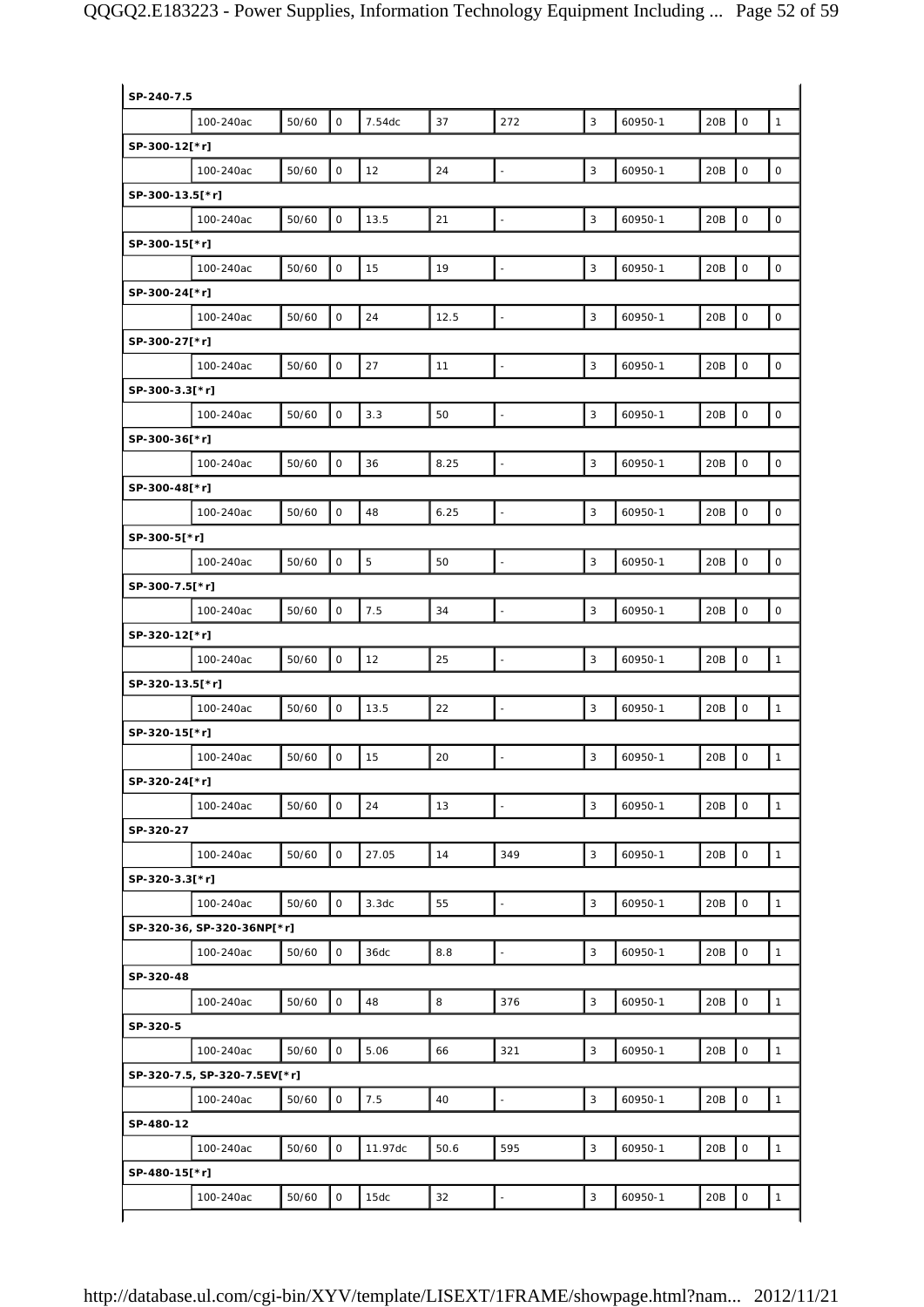| SP-480-15AE[*r] |           |       |                     |         |      |                |              |         |     |                     |              |
|-----------------|-----------|-------|---------------------|---------|------|----------------|--------------|---------|-----|---------------------|--------------|
|                 | 100-240ac | 50/60 | $\mathsf{O}\xspace$ | 15dc    | 32   | $\omega$       | 3            | 60950-1 | 20B | $\mathsf O$         | $\mathbf{1}$ |
| SP-480-24[*r]   |           |       |                     |         |      |                |              |         |     |                     |              |
|                 | 100-240ac | 50/60 | $\mathsf{O}\xspace$ | 24dc    | 20   | $\overline{a}$ | 3            | 60950-1 | 20B | $\mathsf{O}\xspace$ | $\mathbf{1}$ |
| SP-480-3.3[*r]  |           |       |                     |         |      |                |              |         |     |                     |              |
|                 | 100-240ac | 50/60 | $\mathbf 0$         | 3.3dc   | 85   | $\Box$         | 3            | 60950-1 | 20B | $\mathsf O$         | $\mathbf{1}$ |
| SP-480-48       |           |       |                     |         |      |                |              |         |     |                     |              |
|                 | 100-240ac | 50/60 | $\mathsf O$         | 48.02dc | 13.2 | 622            | $\mathbf{3}$ | 60950-1 | 20B | $\mathsf O$         | $\mathbf{1}$ |
| SP-480-5        |           |       |                     |         |      |                |              |         |     |                     |              |
|                 | 100-240ac | 50/60 | $\mathsf{O}\xspace$ | 5.06dc  | 93   | 431            | 3            | 60950-1 | 20B | $\mathsf O$         | $\mathbf{1}$ |
| SP-500-12[*r]   |           |       |                     |         |      |                |              |         |     |                     |              |
|                 | 100-240ac | 50/60 | $\mathsf O$         | 12dc    | 40   | 480            | 3            | 60950-1 | 20B | $\mathsf{O}\xspace$ | $\mathsf O$  |
| SP-500-13.5[*r] |           |       |                     |         |      |                |              |         |     |                     |              |
|                 | 100-240ac | 50/60 | $\mathsf O$         | 13.5dc  | 36   | 486            | 3            | 60950-1 | 20B | $\mathsf O$         | $\mathsf O$  |
| SP-500-15[*r]   |           |       |                     |         |      |                |              |         |     |                     |              |
|                 | 100-240ac | 50/60 | $\mathbf 0$         | 15dc    | 32   | 480            | $\mathbf{3}$ | 60950-1 | 20B | $\mathbf 0$         | $\mathsf O$  |
| SP-500-24[*r]   |           |       |                     |         |      |                |              |         |     |                     |              |
|                 | 100-240ac | 50/60 | $\mathsf O$         | 24dc    | 20   | 480            | 3            | 60950-1 | 20B | $\mathsf O$         | $\mathsf O$  |
| SP-500-27[*r]   |           |       |                     |         |      |                |              |         |     |                     |              |
|                 | 100-240ac | 50/60 | $\mathsf{O}\xspace$ | 27dc    | 18   | 486            | 3            | 60950-1 | 20B | $\mathsf{O}\xspace$ | $\mathsf O$  |
| SP-500-48[*r]   |           |       |                     |         |      |                |              |         |     |                     |              |
|                 | 100-240ac | 50/60 | $\mathbf 0$         | 48dc    | 10   | 480            | $\mathbf{3}$ | 60950-1 | 20B | $\mathsf O$         | $\mathsf O$  |
| SP-500-53AD[*r] |           |       |                     |         |      |                |              |         |     |                     |              |
|                 | 100-240ac | 50/60 | $\mathsf O$         | 53.5dc  | 6    | 321            | 3            | 60950-1 | 20B | $\mathbf 0$         | $\mathsf O$  |
| SP-75-12[*r]    |           |       |                     |         |      |                |              |         |     |                     |              |
|                 | 100-240ac | 50/60 | $\mathsf{O}\xspace$ | 12      | 6.3  | 75.6           | $\sqrt{3}$   | 60950-1 | 20B | $\mathsf{O}\xspace$ | $\mathbf{1}$ |
| SP-75-13.5[*r]  |           |       |                     |         |      |                |              |         |     |                     |              |
|                 | 100-240ac | 50/60 | $\mathsf O$         | 13.5    | 5.6  | 75.6           | 3            | 60950-1 | 20B | $\mathbf 0$         | $\mathbf{1}$ |
| SP-75-15[*r]    |           |       |                     |         |      |                |              |         |     |                     |              |
|                 | 100-240ac | 50/60 | $\mathsf{O}$        | 15      | 5    | 75             | 3            | 60950-1 | 20B | $\mathbf 0$         | $\mathbf{1}$ |
| SP-75-24        |           |       |                     |         |      |                |              |         |     |                     |              |
|                 |           | 50/60 | $\mathsf O$         | 24.16   | 4.3  | 94             | 3            | 60950-1 | 20B | $\mathbf 0$         | $\mathbf{1}$ |
| SP-75-27[*r]    | 100-240ac |       |                     |         |      |                |              |         |     |                     |              |
|                 |           |       |                     |         |      |                |              |         |     |                     |              |
|                 | 100-240ac | 50/60 | $\mathsf{O}\xspace$ | 27      | 2.8  | 75.6           | $\mathbf{3}$ | 60950-1 | 20B | $\mathsf O$         | $\mathbf{1}$ |
| SP-75-3.3[*r]   |           |       |                     |         |      |                |              |         |     |                     |              |
|                 | 100-240ac | 50/60 | $\mathsf O$         | 3.3     | 15   | 49.5           | 3            | 60950-1 | 20B | $\mathsf{O}\xspace$ | $\mathbf{1}$ |
| SP-75-48        |           |       |                     |         |      |                |              |         |     |                     |              |
|                 | 100-240ac | 50/60 | $\mathsf O$         | 48.15   | 2.4  | 96             | 3            | 60950-1 | 20B | $\mathbf 0$         | $\mathbf{1}$ |
| SP-75-5         | 100-240ac | 50/60 | 0                   | 5.07    | 18   | 82             | 3            | 60950-1 | 20B | $\mathsf{O}\xspace$ | $\mathbf{1}$ |
| SP-75-7.5[*r]   |           |       |                     |         |      |                |              |         |     |                     |              |
|                 | 100-240ac | 50/60 | $\mathsf O$         | 7.5     | 10   | 75             | 3            | 60950-1 | 20B | $\mathsf O$         | $\mathbf{1}$ |
| SP-750-12       |           |       |                     |         |      |                |              |         |     |                     |              |
|                 | 100-240ac | 50/60 | 0                   | 12.1dc  | 78   | 775            | $\mathbf{3}$ | 60950-1 | 20B | $\mathsf O$         | $\mathbf{1}$ |
| SP-750-15[*r]   |           |       |                     |         |      |                |              |         |     |                     |              |
|                 | 100-240ac | 50/60 | $\mathsf{O}$        | 15dc    | 50   | $\blacksquare$ | $\mathbf{3}$ | 60950-1 | 20B | $\mathsf O$         | $\mathbf{1}$ |
| SP-750-24[*r]   |           |       |                     |         |      |                |              |         |     |                     |              |
|                 |           |       |                     |         |      |                |              |         |     |                     |              |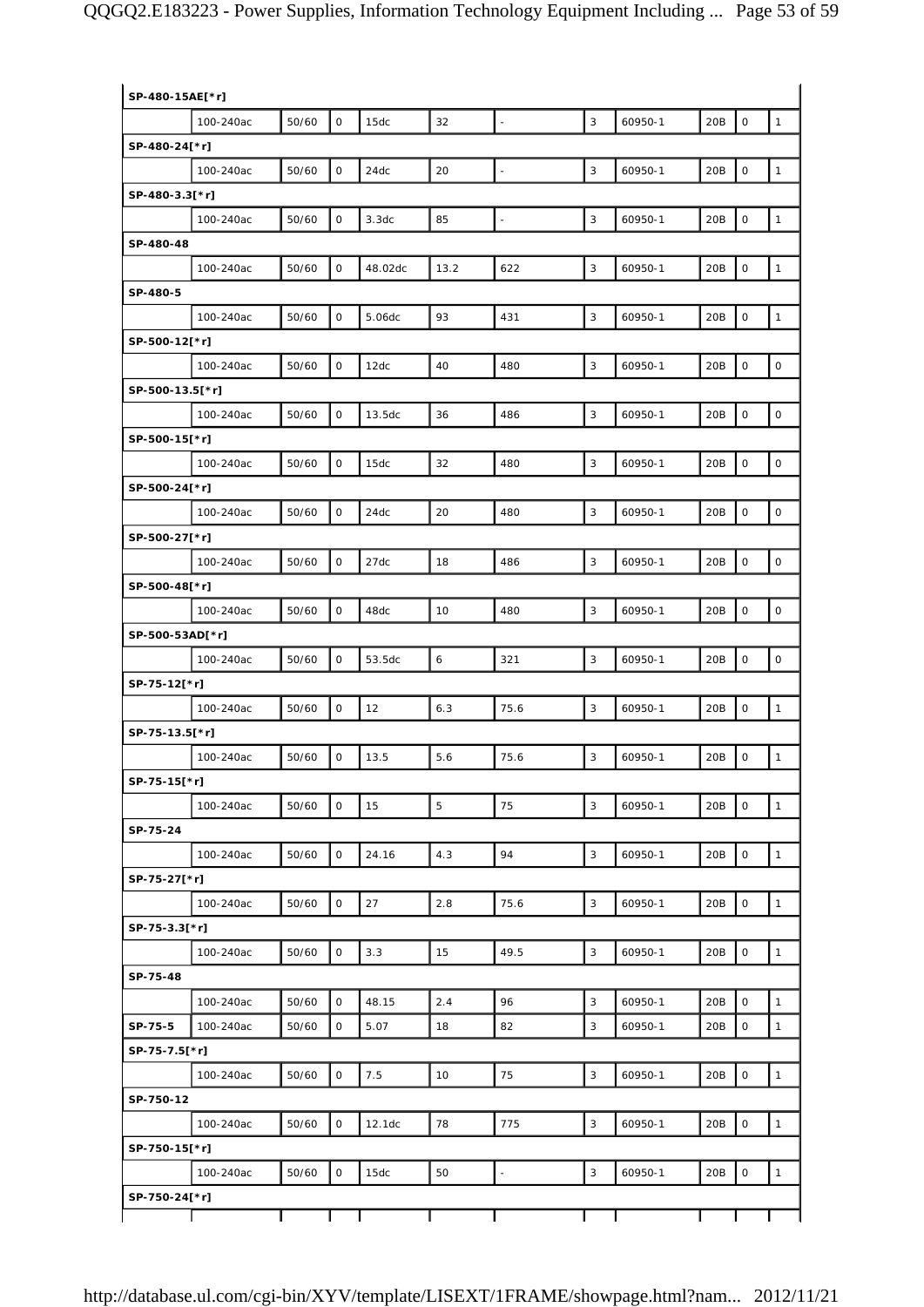|                       | 100-240ac              | 50/60 | $\overline{\phantom{a}}$ | 24dc    | 31.3           |                          | $\mathbf{3}$             | 60950-1 | 20B | $\mathsf{O}$        | $\mathbf{1}$   |
|-----------------------|------------------------|-------|--------------------------|---------|----------------|--------------------------|--------------------------|---------|-----|---------------------|----------------|
| SP-750-24OCE[*r]      |                        |       |                          |         |                |                          |                          |         |     |                     |                |
|                       | 100-240ac              | 50/60 | $\mathsf O$              | 24dc    | 31.3           | $\overline{\phantom{a}}$ | 3                        | 60950-1 | 20B | $\mathsf O$         | $\overline{2}$ |
| SP-750-27[*r]         |                        |       |                          |         |                |                          |                          |         |     |                     |                |
|                       | 100-240ac              | 50/60 | $\mathsf O$              | 27dc    | 27.8           | $\bar{\phantom{a}}$      | 3                        | 60950-1 | 20B | $\mathsf O$         | $\mathbf{1}$   |
| SP-750-36[*r]         |                        |       |                          |         |                |                          |                          |         |     |                     |                |
|                       | 100-240ac              | 50/60 | $\mathsf O$              | 36dc    | 20.8           | $\bar{\phantom{a}}$      | $\sqrt{3}$               | 60950-1 | 20B | $\mathsf{O}\xspace$ | $\mathbf{1}$   |
| SP-750-48             |                        |       |                          |         |                |                          |                          |         |     |                     |                |
|                       | 100-240ac              | 50/60 | $\mathsf O$              | 48.1dc  | 18.3           | 832                      | 3                        | 60950-1 | 20B | $\mathsf O$         | $\mathbf{1}$   |
| SP-750-48OCE[*r]      |                        |       |                          |         |                |                          |                          |         |     |                     |                |
|                       | 100-240ac              | 50/60 | $\mathsf O$              | 48dc    | 15.7           | $\blacksquare$           | 3                        | 60950-1 | 20B | $\mathsf O$         | $\overline{2}$ |
| SP-750-5              |                        |       |                          |         |                |                          |                          |         |     |                     |                |
|                       | 100-240ac              | 50/60 | 0                        | 5.1dc   | 145            | 586                      | 3                        | 60950-1 | 20B | $\mathsf O$         | $\mathbf{1}$   |
| SPV-150-12            |                        |       |                          |         |                |                          |                          |         |     |                     |                |
|                       | 100-240ac              | 50/60 | $\mathsf O$              | 12ac    | 12.5           | $\bar{\phantom{a}}$      | $\mathsf 3$              | 60950-1 | 20B | $\mathsf{O}$        | $\mathbf{1}$   |
| SPV-150-24            |                        |       |                          |         |                |                          |                          |         |     |                     |                |
|                       | 100-240ac              | 50/60 | $\mathsf O$              | 24ac    | 6.25           | $\overline{a}$           | 3                        | 60950-1 | 20B | $\mathsf{O}\xspace$ | $\mathbf{1}$   |
| SPV-150-48            |                        |       |                          |         |                |                          |                          |         |     |                     |                |
|                       | 100-240ac              | 50/60 | $\mathsf O$              | 48ac    | 3.125          | ÷.                       | 3                        | 60950-1 | 20B | $\mathsf O$         | $\mathbf{1}$   |
| SPV-300-12            |                        |       |                          |         |                |                          |                          |         |     |                     |                |
|                       | 100-240ac              | 50/60 | $\mathsf{O}$             | 12ac    | 25             | 300                      | $\overline{\phantom{a}}$ | 60950-1 | 20B | $\mathsf{O}\xspace$ | $\mathbf{1}$   |
| SPV-300-24            |                        |       |                          |         |                |                          |                          |         |     |                     |                |
|                       | 100-240ac              | 50/60 | $\mathsf O$              | 24ac    | 12.5           | $\Box$                   | $\mathsf 3$              | 60950-1 | 20B | $\mathsf{O}\xspace$ | $\mathbf{1}$   |
| SPV-300-48            |                        |       |                          |         |                |                          |                          |         |     |                     |                |
|                       | 100-240ac              | 50/60 | $\mathsf O$              | 48ac    | 6.7            | $\overline{a}$           | 3                        | 60950-1 | 20B | $\mathsf O$         | $\mathbf{1}$   |
| <b>SPX-0040</b>       |                        |       |                          |         |                |                          |                          |         |     |                     |                |
|                       | 100-120/<br>200-240ac  | 50/60 | $\mathsf O$              | 5.06    | 39             | 147.6                    | 3                        | 60950-1 | 20B | $\mathsf O$         | 0              |
|                       |                        |       |                          | 30.5    | 9.5            | 175.7                    | $\sqrt{3}$               |         |     |                     |                |
|                       |                        |       |                          | 15.2    | 19             | 139.4                    | 3                        |         |     |                     |                |
|                       |                        |       |                          | 12.2    | 1.7            | 5.2                      | $\mathbf{3}$             |         |     |                     |                |
| SPX-0060              |                        |       |                          |         |                |                          |                          |         |     |                     |                |
|                       | 100-240ac              | 50/60 | $\mathsf{O}$             | 5.05    | 15.4           | 73.15                    | $\sqrt{3}$               | 1950    | 20B | $\mathsf O$         | $\mathsf{O}$   |
|                       |                        |       |                          | 7.69    | 3.1            | 18.23                    | 3                        |         |     |                     |                |
|                       |                        |       |                          | $-7.71$ | 2.4            | 14.47                    | 3                        |         |     |                     |                |
| SPX-0067              |                        |       |                          |         |                |                          |                          |         |     |                     |                |
|                       | 100-120, 200-<br>240ac | 50/60 | $\mathsf{O}$             | 12dc    | $\overline{2}$ |                          | 3                        | 60950-1 | 20B | $\mathbf 0$         | $\mathsf{O}$   |
|                       |                        |       |                          | $-12dc$ | 0.5            | $\sim$                   | $\mathbf{3}$             |         |     |                     |                |
|                       |                        |       |                          | 24dc    | 7 <sup>7</sup> | $\overline{\phantom{a}}$ | $\mathbf{3}$             |         |     |                     |                |
| SPX-0121              |                        |       |                          |         |                |                          |                          |         |     |                     |                |
|                       | 100-240ac              | 50/60 | $\mathsf{O}\xspace$      | 7.55    | 12.6           | 89                       | 3                        | 60950-1 | 20B | $\mathsf{O}\xspace$ | $\mathsf{O}$   |
|                       |                        |       |                          | $-8.8$  | 12.3           | 66                       | $\sqrt{3}$               |         |     |                     |                |
| T-120A<br>$[\cdot r]$ | 100-120/<br>200-240ac  | 50/60 | $\mathsf{O}$             | 5dc     | 11             | 119                      | 3                        | 60950-1 | 20B | $\mathsf{O}$        | $\mathbf{1}$   |
|                       |                        |       |                          | 12dc    | 5              | 112                      | 3                        |         |     |                     |                |
|                       |                        |       |                          | $-5dc$  | $\mathbf{1}$   | 54                       | 3                        |         |     |                     |                |
|                       |                        |       |                          |         |                |                          |                          |         |     |                     |                |
|                       |                        |       |                          |         |                |                          |                          |         |     |                     |                |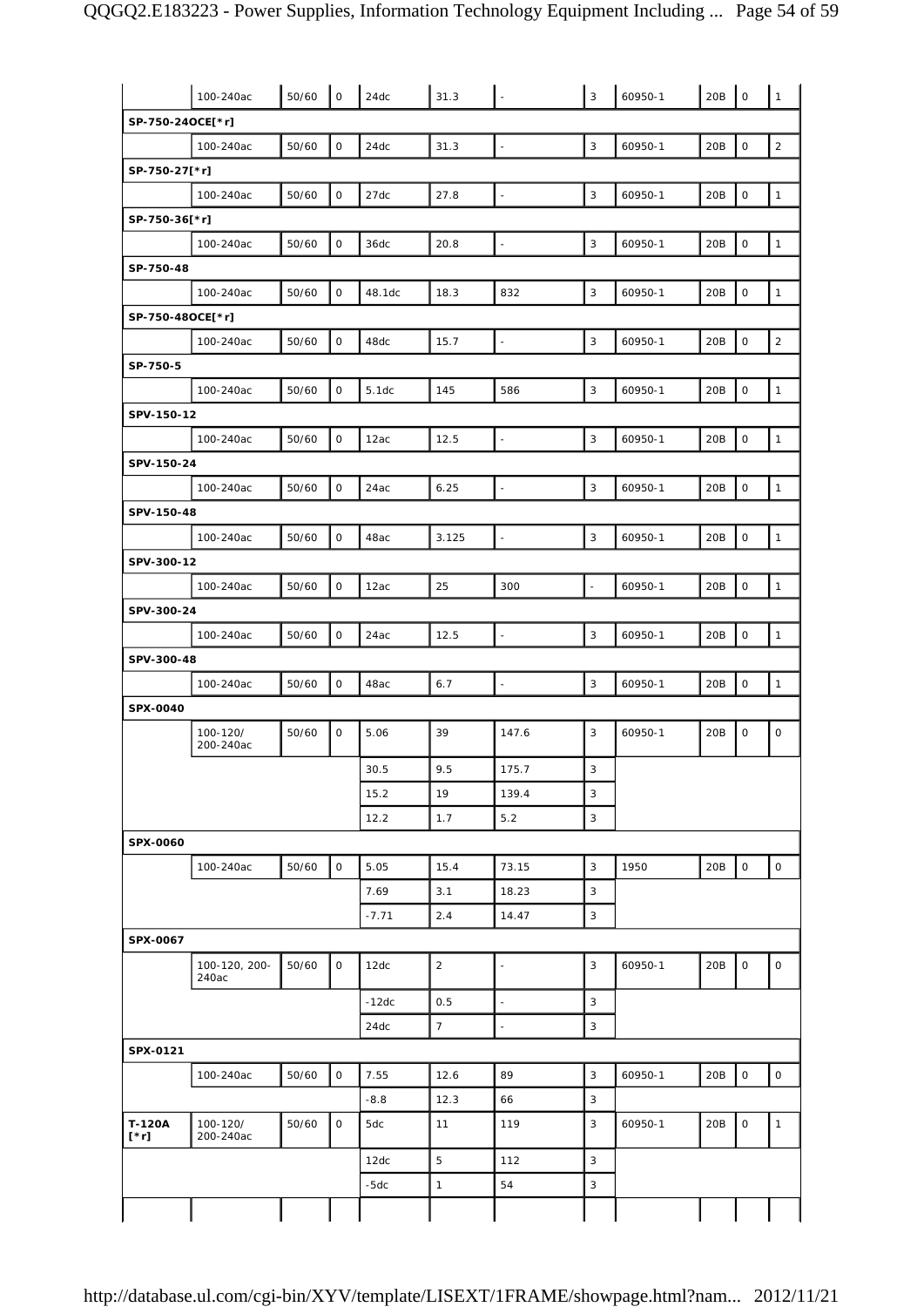| T-120B<br>$[\cdot r]$         | 100-120/<br>200-240ac | 50/60 | $\circ$             | 5dc         | 11               | 134                      | 3            | 60950-1 | 20B | $\mathsf{O}\xspace$ | $\mathbf{1}$        |
|-------------------------------|-----------------------|-------|---------------------|-------------|------------------|--------------------------|--------------|---------|-----|---------------------|---------------------|
|                               |                       |       |                     | 12dc        | 4.5              | 101                      | 3            |         |     |                     |                     |
|                               |                       |       |                     | $-12dc$     | $\mathbf{1}$     | 102                      | 3            |         |     |                     |                     |
| T-120C<br>$[\cdot r]$         | 100-120/<br>200-240ac | 50/60 | $\mathsf O$         | 5dc         | 10               | 134                      | 3            | 60950-1 | 20B | $\mathsf{O}\xspace$ | $\mathbf{1}$        |
|                               |                       |       |                     | 15dc        | 3.5              | 129                      | 3            |         |     |                     |                     |
|                               |                       |       |                     | $-15dc$     | $\mathbf{1}$     | 102                      | 3            |         |     |                     |                     |
| T-120D<br>$[\cdot r]$         | 100-120/<br>200-240ac | 50/60 | $\mathsf{O}\xspace$ | 5dc         | 8                | 126                      | 3            | 60950-1 | 20B | $\mathsf O$         | $\mathbf{1}$        |
|                               |                       |       |                     | 12dc        | 2.5              | 107                      | 3            |         |     |                     |                     |
|                               |                       |       |                     | 24dc        | $\overline{2}$   | 120                      | 3            |         |     |                     |                     |
| <b>T-60A</b><br>$[\cdot r]$   | 100-240ac             | 50/60 | $\mathsf{O}$        | 5           | 5                | 25                       | 3            | 60950-1 | 20B | $\mathsf O$         | $\mathbf{1}$        |
|                               |                       |       |                     | 12          | 2.5              | 30                       | 3            |         |     |                     |                     |
|                               |                       |       |                     | $-5$        | 0.5              | 2.5                      | $\mathbf{3}$ |         |     |                     |                     |
| T-60B, T-60BTE[*r]            |                       |       |                     |             |                  |                          |              |         |     |                     |                     |
|                               | 100-240ac             | 50/60 | $\mathsf{O}\xspace$ | $\mathbf 5$ | $\mathbf 5$      | 25                       | 3            | 60950-1 | 20B | $\mathsf O$         | $\mathbf{1}$        |
|                               |                       |       |                     | 12          | 2.5              | 30                       | 3            |         |     |                     |                     |
|                               |                       |       |                     | $-12$       | 0.5              | 6                        | $\mathbf{3}$ |         |     |                     |                     |
| <b>T-60C</b><br>$[\cdot r]$   | 100-240ac             | 50/60 | 0                   | $\mathbf 5$ | $\overline{5}$   | 25                       | 3            | 60950-1 | 20B | 0                   | $\mathbf{1}$        |
|                               |                       |       |                     | 15          | $\overline{2}$   | 30                       | 3            |         |     |                     |                     |
|                               |                       |       |                     | $-15$       | 0.5              | 7.5                      | 3            |         |     |                     |                     |
| <b>TP-100A</b><br>$[\cdot r]$ | 100-240ac             | 50/60 | $\mathsf{O}$        | $\mathbf 5$ | 10               | $\blacksquare$           | 3            | 60950-1 | 20B | 0                   | $\mathsf O$         |
|                               |                       |       |                     | 12          | $\overline{4}$   | $\bar{\phantom{a}}$      | $\mathbf{3}$ |         |     |                     |                     |
|                               |                       |       |                     | $-5$        | 0.6              | $\Box$                   | 3            |         |     |                     |                     |
| <b>TP-100B</b><br>$[\cdot r]$ | 100-240ac             | 50/60 | $\mathsf{O}\xspace$ | 5           | 10               | $\bar{\phantom{a}}$      | 3            | 60950-1 | 20B | $\mathsf O$         | $\mathsf{O}\xspace$ |
|                               |                       |       |                     | 12          | $\overline{4}$   | $\bar{\phantom{a}}$      | $\mathbf{3}$ |         |     |                     |                     |
|                               |                       |       |                     | $-12$       | 0.6              | ÷,                       | 3            |         |     |                     |                     |
| <b>TP-100C</b><br>$[\cdot r]$ | 100-240ac             | 50/60 | $\mathsf{O}$        | $\sqrt{5}$  | 10               | ÷,                       | 3            | 60950-1 | 20B | $\mathsf O$         | 0                   |
|                               |                       |       |                     | 15          | $\overline{3}$   | $\frac{1}{2}$            | 3            |         |     |                     |                     |
|                               |                       |       |                     | $-15$       | 0.6              | $\Box$                   | $\mathbf{3}$ |         |     |                     |                     |
| <b>TP-100D</b><br>$[\cdot r]$ | 100-240ac             | 50/60 | $\mathsf{O}\xspace$ | 5           | 10               | $\blacksquare$           | 3            | 60950-1 | 20B | $\mathsf{O}$        | $\mathsf{O}\xspace$ |
|                               |                       |       |                     | 24          | $\mathbf 2$      | $\Box$                   | 3            |         |     |                     |                     |
|                               |                       |       |                     | $-12$       | 0.6              | $\blacksquare$           | $\sqrt{3}$   |         |     |                     |                     |
| <b>TP-150A</b><br>$[\cdot r]$ | 100-240ac             | 50/60 | $\mathsf{O}$        | $\sqrt{5}$  | 15               | $\blacksquare$           | 3            | 60950-1 | 20B | 0                   | $\mathsf O$         |
|                               |                       |       |                     | 12          | $\boldsymbol{6}$ | $\overline{\phantom{a}}$ | 3            |         |     |                     |                     |
|                               |                       |       |                     | $-5$        | 0.6              | $\overline{\phantom{a}}$ | 3            |         |     |                     |                     |
| <b>TP-150B</b><br>$[\cdot r]$ | 100-240ac             | 50/60 | $\mathsf{O}$        | $\mathbf 5$ | 15               | $\Box$                   | 3            | 60950-1 | 20B | $\mathsf O$         | 0                   |
|                               |                       |       |                     | 12          | 5.5              | $\blacksquare$           | 3            |         |     |                     |                     |
|                               |                       |       |                     | $-12$       | 0.6              | $\frac{1}{2}$            | 3            |         |     |                     |                     |
| <b>TP-150C</b><br>$[\cdot r]$ | 100-240ac             | 50/60 | $\mathsf O$         | 5           | 15               | $\blacksquare$           | $\mathbf{3}$ | 60950-1 | 20B | $\mathsf{O}\xspace$ | $\mathsf{O}$        |
|                               |                       |       |                     | 15          | 4.5              | $\bar{\phantom{a}}$      | 3            |         |     |                     |                     |
|                               |                       |       |                     | $-15$       | 0.6              | $\blacksquare$           | 3            |         |     |                     |                     |
|                               |                       |       |                     |             |                  |                          |              |         |     |                     |                     |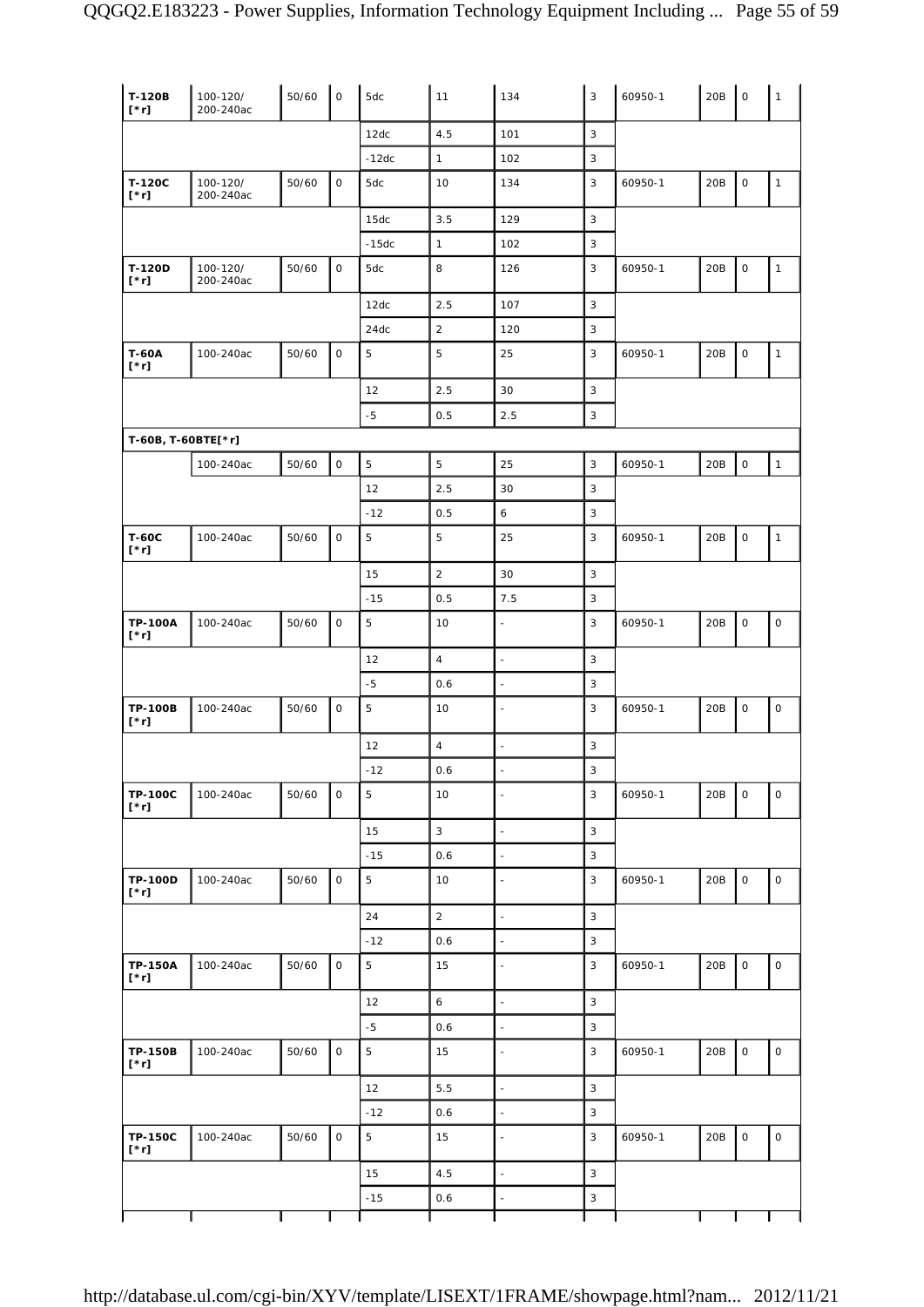| <b>TP-150D</b><br>$[^*r]$ | 100-240ac | 50/60 | $\mathsf O$         | 5       | 15           |                          | 3            | 60950-1             | 20B | $\circ$             | $\mathsf O$  |
|---------------------------|-----------|-------|---------------------|---------|--------------|--------------------------|--------------|---------------------|-----|---------------------|--------------|
|                           |           |       |                     | 24      | $\mathbf{3}$ | $\sim$                   | 3            |                     |     |                     |              |
|                           |           |       |                     | $-12$   | 0.6          | $\blacksquare$           | 3            |                     |     |                     |              |
| TP-7503                   | 100-240ac | 50/60 | $\mathsf O$         | 5.1     | 23           | 92                       | 3            | 60950-1             | 20B | $\mathsf{O}\xspace$ | $\mathbf 1$  |
|                           |           |       |                     | 3.3     | 22           | 49                       | 3            |                     |     |                     |              |
|                           |           |       |                     | 12.1    | 0.8          | 8                        | 3            |                     |     |                     |              |
| <b>TP-75A</b>             | 100-240ac | 50/60 | $\mathsf O$         | 5.1     | 26.7         | 92                       | 3            | 60950-1             | 20B | 0                   | $\mathbf{1}$ |
|                           |           |       |                     | 12.1    | 7.1          | 70                       | 3            |                     |     |                     |              |
|                           |           |       |                     | $-5.1$  | 1.7          | 6.6                      | 3            |                     |     |                     |              |
| <b>TP-75B</b>             | 100-240ac | 50/60 | $\mathsf O$         | 5.1     | 26.6         | 88                       | 3            | 60950-1             | 20B | $\mathsf{O}\xspace$ | $\mathbf{1}$ |
|                           |           |       |                     | 12.7    | 7.4          | 62                       | 3            |                     |     |                     |              |
|                           |           |       |                     | $-12.7$ | 1.1          | 10                       | 3            |                     |     |                     |              |
| <b>TP-75C</b>             | 100-240ac | 50/60 | $\mathsf{O}\xspace$ | 5.1     | 27           | 108                      | 3            | 60950-1             | 20B | $\mathsf{O}\xspace$ | $\mathbf{1}$ |
|                           |           |       |                     | 15.1    | 6.1          | 70                       | 3            |                     |     |                     |              |
|                           |           |       |                     | $-15.1$ | 0.8          | 8.1                      | 3            |                     |     |                     |              |
| <b>TP-75D</b>             | 100-240ac | 50/60 | $\mathsf O$         | 5.06    | 23           | 73.6                     | 3            | 60950-1             | 20B | $\mathsf O$         | $\mathbf{1}$ |
|                           |           |       |                     | 24.07   | 3.7          | 70                       | 3            |                     |     |                     |              |
|                           |           |       |                     | 12.07   | 1.8          | 19                       | 3            |                     |     |                     |              |
| <b>UR24-6</b>             | 100-240ac | 50/60 | $\mathsf O$         | 27.2dc  | 8.4          | 218                      | 3            | 60950-1             | 20B | 0                   | $\mathsf O$  |
| <b>UR48-3</b>             | 100-240ac | 50/60 | 0                   | 54.4dc  | 47           | 251                      | 3            | 60950-1             | 20B | 0                   | $\mathsf O$  |
| USP-150-x (@A139)         |           |       |                     |         |              |                          |              |                     |     |                     |              |
|                           | 100-240ac | 50/60 | $\mathsf{O}$        | 12.15dc | 19.0         | 219                      | 3            | 60950-1 2nd<br>Amd1 | 20B | 0                   | $\mathbf{1}$ |
|                           |           |       |                     | 15.12dc | 15.9         | 234                      | 3            |                     |     |                     |              |
|                           |           |       |                     | 24.15dc | 9.8          | 232                      | 3            |                     |     |                     |              |
|                           |           |       |                     | 36.06dc | 7.1          | 232                      | 3            |                     |     |                     |              |
|                           |           |       |                     | 48.14dc | 5.3          | 238                      | 3            |                     |     |                     |              |
| USP-225-12                |           |       |                     |         |              |                          |              |                     |     |                     |              |
|                           | 100-240ac | 50/60 | 0                   | 12.299  | 32.65        | 273.92                   | 3            | 60950-1             | 20B | 2,6                 | $\vert$ 1    |
| USP-225-15[*r]            |           |       |                     |         |              |                          |              |                     |     |                     |              |
|                           | 100-240ac | 50/60 | $\mathsf{O}\xspace$ | 15      | 15           | $\overline{\phantom{a}}$ | $\sqrt{3}$   | 60950-1             | 20B | 2,6                 | $\mathbf{1}$ |
| USP-225-24[*r]            |           |       |                     |         |              |                          |              |                     |     |                     |              |
|                           | 100-240ac | 50/60 | $\mathsf O$         | 24      | 9.4          | $\bar{\phantom{a}}$      | 3            | 60950-1             | 20B | 2,6                 | $\mathbf{1}$ |
| USP-225-28[*r]            |           |       |                     |         |              |                          |              |                     |     |                     |              |
|                           | 100-240ac | 50/60 | $\mathsf O$         | 28dc    | 8            | $\overline{\phantom{a}}$ | $\mathbf{3}$ | 60950-1             | 20B | 2, 6                | $\mathbf{1}$ |
| USP-225-3.3[*r]           |           |       |                     |         |              |                          |              |                     |     |                     |              |
|                           | 100-240ac | 50/60 | $\mathsf O$         | 3.3     | 40           | $\blacksquare$           | 3            | 60950-1             | 20B | 2,6                 | $\mathbf{1}$ |
| USP-225-48                |           |       |                     |         |              |                          |              |                     |     |                     |              |
|                           | 100-240ac | 50/60 | $\mathsf O$         | 47.98   | 13.55        | 423.33                   | $\sqrt{3}$   | 60950-1             | 20B | 2,6                 | $\mathbf{1}$ |
| USP-225-5                 |           |       |                     |         |              |                          |              |                     |     |                     |              |
|                           | 100-240ac | 50/60 | $\mathsf O$         | 5.133   | 53.22        | 229.32                   | 3            | 60950-1             | 20B | 2,6                 | $\mathbf{1}$ |
| USP-225-7.5EV[*r]         |           |       |                     |         |              |                          |              |                     |     |                     |              |
|                           | 100-240ac | 50/60 | 0                   | 7.5dc   | 27           |                          | $\mathbf{3}$ | 60950-1             | 20B | 2,6                 | $\mathbf 1$  |
| USP-225-9[*r]             |           |       |                     |         |              |                          |              |                     |     |                     |              |
|                           | 100-240ac | 50/60 | $\mathsf O$         | 9dc     | 18.7         | $\overline{\phantom{a}}$ | 3            | 60950-1             | 20B | 2, 6                | $\vert$ 1    |
| USP-350-12[*r]            |           |       |                     |         |              |                          |              |                     |     |                     |              |
|                           |           |       |                     |         |              |                          |              |                     |     |                     |              |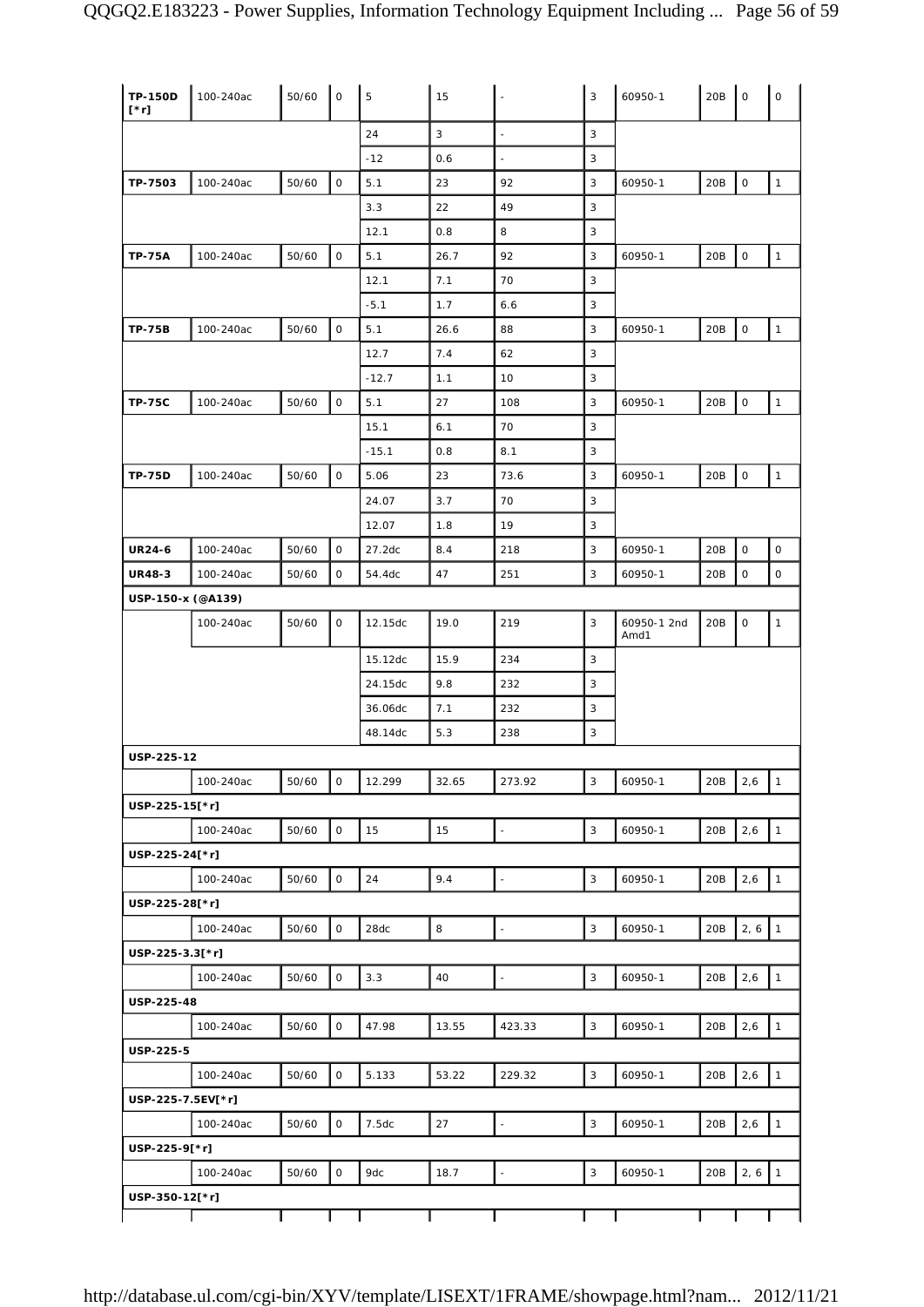|                                       | 100-240ac                             | 50/60 | $\mathsf O$  | 12dc     | 29.2 | 350   | 3            | 60950-1 | 20B | $\mathsf O$ | $\mathbf{1}$ |
|---------------------------------------|---------------------------------------|-------|--------------|----------|------|-------|--------------|---------|-----|-------------|--------------|
| USP-350-15[*r]                        |                                       |       |              |          |      |       |              |         |     |             |              |
|                                       | 100-240ac                             | 50/60 | $\mathsf O$  | 15dc     | 23.4 | 351   | 3            | 60950-1 | 20B | $\mathsf O$ | $\mathbf{1}$ |
| USP-350-24[*r]                        |                                       |       |              |          |      |       |              |         |     |             |              |
|                                       | 100-240ac                             | 50/60 | $\mathsf O$  | 24dc     | 14.6 | 350   | 3            | 60950-1 | 20B | $\mathsf O$ | $\mathbf{1}$ |
| USP-350-3.3[*r]                       |                                       |       |              |          |      |       |              |         |     |             |              |
|                                       | 100-240ac                             | 50/60 | $\mathsf O$  | 3.3dc    | 70   | 231   | $\mathbf{3}$ | 60950-1 | 20B | $\mathsf O$ | $\mathbf{1}$ |
| USP-350-48[*r]                        |                                       |       |              |          |      |       |              |         |     |             |              |
|                                       | 100-240ac                             | 50/60 | $\mathsf O$  | 48dc     | 7.3  | 350   | 3            | 60950-1 | 20B | $\mathsf O$ | $\mathbf{1}$ |
| USP-350-5[*r]                         |                                       |       |              |          |      |       |              |         |     |             |              |
|                                       | 100-240ac                             | 50/60 | $\mathsf O$  | 5dc      | 70   | 350   | 3            | 60950-1 | 20B | $\mathsf O$ | $\mathbf{1}$ |
| USP-350-53AD[*r]                      |                                       |       |              |          |      |       |              |         |     |             |              |
|                                       | 100-240ac                             | 50/60 | $\mathsf O$  | 53dc     | 6.6  | 350   | 3            | 60950-1 | 20B | $\mathsf O$ | $\mathbf{1}$ |
| USP-500-12                            |                                       |       |              |          |      |       |              |         |     |             |              |
|                                       | 100-240ac                             | 50/60 | $\mathsf{O}$ | 12.1dc   | 45.4 | 545   | $\mathbf{3}$ | 60950-1 | 20B | $\mathsf O$ | $\mathbf{1}$ |
| USP-500-15[*r]                        |                                       |       |              |          |      |       |              |         |     |             |              |
|                                       | 100-240ac                             | 50/60 | $\mathsf O$  | 15dc     | 33.5 | 502.5 | 3            | 60950-1 | 20B | $\mathsf O$ | $\mathbf{1}$ |
| USP-500-24                            |                                       |       |              |          |      |       |              |         |     |             |              |
|                                       | 100-240ac                             | 50/60 | $\mathsf O$  | 24.1dc   | 23   | 553   | 3            | 60950-1 | 20B | $\mathsf O$ | $\mathbf{1}$ |
| USP-500-48                            |                                       |       |              |          |      |       |              |         |     |             |              |
|                                       | 100-240ac                             | 50/60 | $\mathsf O$  | 48.1dc   | 11.4 | 545   | 3            | 60950-1 | 20B | $\mathsf O$ | $\mathbf{1}$ |
| <b>USP-500-5</b>                      |                                       |       |              |          |      |       |              |         |     |             |              |
|                                       | 100-240ac                             | 50/60 | $\mathsf O$  | 5.1dc    | 85.5 | 422   | $\mathbf{3}$ | 60950-1 | 20B | $\mathsf O$ | $\mathbf{1}$ |
| YP-350J-xx                            |                                       |       |              |          |      |       |              |         |     |             |              |
|                                       | 100-240ac                             | 50-60 | $\mathsf O$  | 3.38     | 29.9 | 92.6  | 3            | 60950-1 | 20B | 2,6         | $\mathbf{1}$ |
|                                       |                                       |       |              | 5.23     | 38.1 | 184.5 | 3            |         |     |             |              |
|                                       |                                       |       |              | 13.76    | 23.3 | 275   | 3            |         |     |             |              |
|                                       |                                       |       |              | 26.81    | 8.8  | 205.6 | 3            |         |     |             |              |
|                                       |                                       |       |              | $-12.13$ | 1.5  | 16.9  | 3            |         |     |             |              |
|                                       |                                       |       |              | $-5.15$  | 1.2  | 5.4   | 3            |         |     |             |              |
|                                       |                                       |       |              | 5.02     | 4.4  | 14.9  | 3            |         |     |             |              |
| x-200-12 where x can be NES or SE     |                                       |       |              |          |      |       |              |         |     |             |              |
|                                       | 100-120 and<br>200-240ac              | 50/60 | $\mathsf{O}$ | 12.03dc  | 23.7 | 262   | 3            | 60950-1 | 20B | $\mathsf O$ | 0            |
| x-200-15 where x can be NES or SE     |                                       |       |              |          |      |       |              |         |     |             |              |
|                                       | 100-120 and<br>200-240ac              | 50/60 | $\mathsf{O}$ | 15.18dc  | 18.3 | 263   | 3            | 60950-1 | 20B | $\mathbf 0$ | $\mathsf{O}$ |
| x-200-24 where x can be NES or SE[*r] |                                       |       |              |          |      |       |              |         |     |             |              |
|                                       | 100-120 and<br>200-240ac              | 50/60 | $\mathsf{O}$ | 24dc     | 8.8  | 211.2 | 3            | 60950-1 | 20B | $\mathbf 0$ | 0            |
|                                       | x-200-27 where x can be NES or SE[*r] |       |              |          |      |       |              |         |     |             |              |
|                                       | 100-120 and<br>200-240ac              | 50/60 | $\mathbf 0$  | 27dc     | 7.8  | 210.6 | 3            | 60950-1 | 20B | $\mathbf 0$ | $\mathsf{O}$ |
|                                       | x-200-3.3 where x can be NES or SE    |       |              |          |      |       |              |         |     |             |              |
|                                       |                                       |       |              |          | 52.1 | 144   | 3            | 60950-1 | 20B | $\mathbf 0$ | 0            |
|                                       | 100-120 and<br>200-240ac              | 50/60 | $\mathsf{O}$ | 3.38dc   |      |       |              |         |     |             |              |
| x-200-36 where x can be NES or SE     |                                       |       |              |          |      |       |              |         |     |             |              |
|                                       | 100-120 and<br>200-240ac              | 50/60 | $\mathsf{O}$ | 36.06dc  | 7.63 | 273   | 3            | 60950-1 | 20B | $\mathbf 0$ | 0            |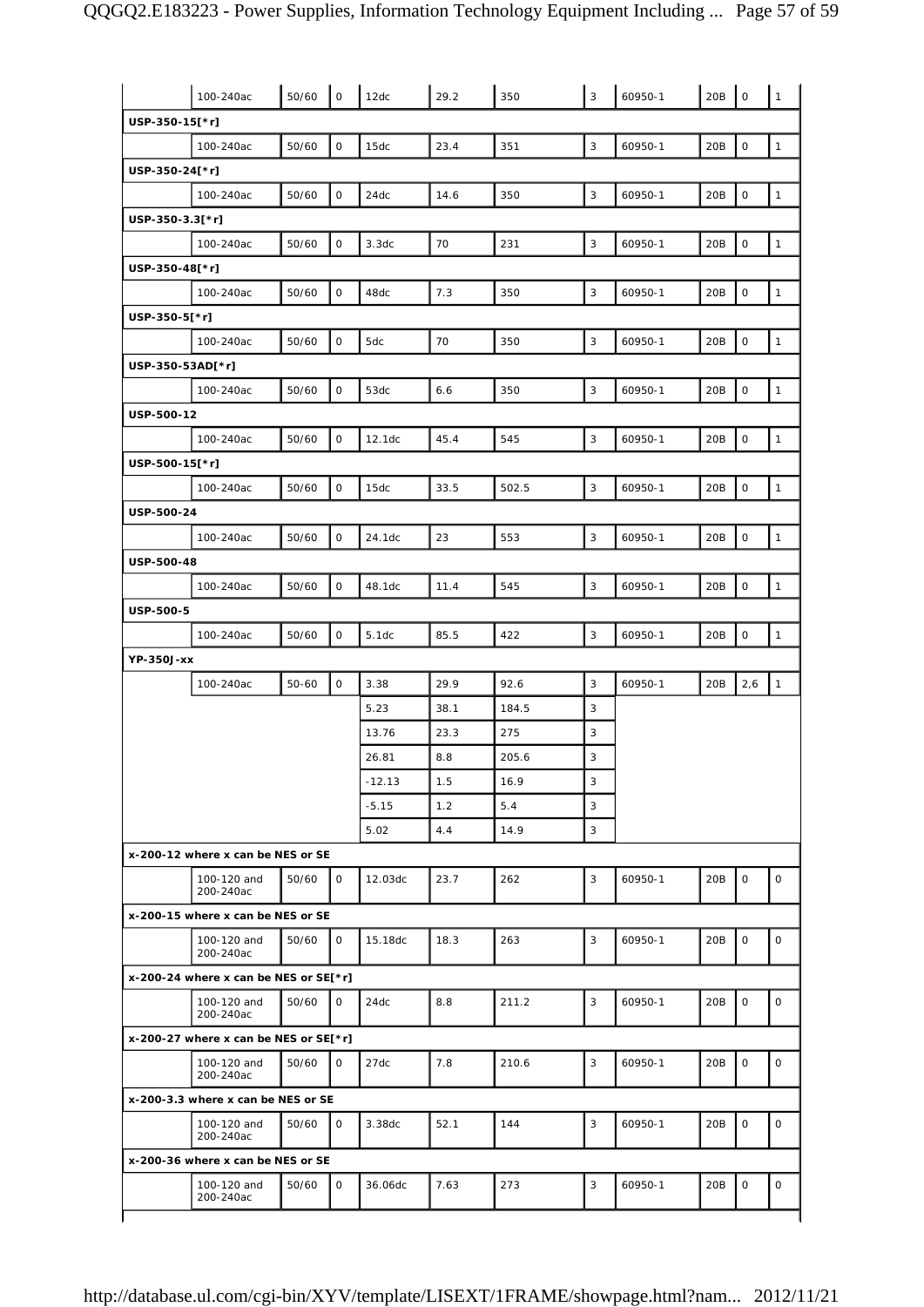| x-200-48 where x can be NES or SE[*r]                  |       |              |         |      |       |   |         |     |             |              |
|--------------------------------------------------------|-------|--------------|---------|------|-------|---|---------|-----|-------------|--------------|
| 100-120 and<br>200-240ac                               | 50/60 | $\Omega$     | 48dc    | 4.4  | 211.2 | 3 | 60950-1 | 20B | $\mathbf 0$ | $\mathsf{O}$ |
| x-200-5 where x can be NES or SE                       |       |              |         |      |       |   |         |     |             |              |
| 100-120 and<br>200-240ac                               | 50/60 | $\Omega$     | 5.07dc  | 53.6 | 237   | 3 | 60950-1 | 20B | $\mathbf 0$ | $\mathbf 0$  |
| x-200-7.5 where x can be NES or $SE[*r]$               |       |              |         |      |       |   |         |     |             |              |
| 100-120 and<br>200-240ac                               | 50/60 | $\Omega$     | 7.5dc   | 27   | 202.5 | 3 | 60950-1 | 20B | $\Omega$    | $\mathsf{O}$ |
| x-350-12, x-350-12H where x can be NES or SE           |       |              |         |      |       |   |         |     |             |              |
| 100-120 and<br>200-240ac                               | 50/60 | $\mathbf 0$  | 12.11dc | 38   | 441   | 3 | 60950-1 | 20B | $\mathbf 0$ | $\mathsf{O}$ |
| x-350-15, x-350-15H where x can be NES or SE           |       |              |         |      |       |   |         |     |             |              |
| 100-120 and<br>200-240ac                               | 50/60 | $\Omega$     | 15.13dc | 29.2 | 430   | 3 | 60950-1 | 20B | $\mathbf 0$ | $\mathsf{O}$ |
| x-350-24, NES-350-24H where x can be NES or SE[ $*$ r] |       |              |         |      |       |   |         |     |             |              |
| 100-120 and<br>200-240ac                               | 50/60 | $\mathsf{O}$ | 24dc    | 14.6 | 350.4 | 3 | 60950-1 | 20B | $\mathbf 0$ | $\mathsf{O}$ |
| x-350-27, x-350-27H where x can be NES or SE[*r]       |       |              |         |      |       |   |         |     |             |              |
| 100-120 and<br>200-240ac                               | 50/60 | $\Omega$     | 27dc    | 13   | 351   | 3 | 60950-1 | 20B | $\Omega$    | $\Omega$     |
| x-350-3.3, x-350-3.3H where x can be NES or SE         |       |              |         |      |       |   |         |     |             |              |
| 100-120 and<br>200-240ac                               | 50/60 | $\mathsf{O}$ | 3.37dc  | 75   | 212   | 3 | 60950-1 | 20B | $\mathbf 0$ | $\mathsf{O}$ |
| x-350-36, x-350-36H where x can be NES or SE           |       |              |         |      |       |   |         |     |             |              |
| 100-120 and<br>200-240ac                               | 50/60 | $\mathbf 0$  | 36.37dc | 11.7 | 420   | 3 | 60950-1 | 20B | $\mathbf 0$ | $\mathsf{O}$ |
| x-350-48, x-350-48H where x can be NES or SE[*r]       |       |              |         |      |       |   |         |     |             |              |
| 100-120 and<br>200-240ac                               | 50/60 | $\mathbf 0$  | 48dc    | 7.3  | 350.4 | 3 | 60950-1 | 20B | $\mathsf O$ | $\mathsf O$  |
| x-350-5, x-350-5H where x can be NES or $SE[*r]$       |       |              |         |      |       |   |         |     |             |              |
| 100-120 and<br>200-240ac                               | 50/60 | $\mathbf 0$  | 5dc     | 60   | 300   | 3 | 60950-1 | 20B | $\mathbf 0$ | $\mathbf 0$  |
| x-350-7.5, x-350-7.5H where x can be NES or SE         |       |              |         |      |       |   |         |     |             |              |
| 100-120 and<br>200-240ac                               | 50/60 | $\Omega$     | 7.57dc  | 55.4 | 382   | 3 | 60950-1 | 20B | $\mathbf 0$ | $\mathsf O$  |

[\*r] - Output values are rated.

(&) - Compementary R\C to AZSQ2.

(\*\*) - X=A, B, C, D for output rating differences; Y=GD (Secondary Output Functional Earthing separated without Jump (J101) or blank (Secondary Output connected with Functional Earthing together)

 $(\mathcal{QQ})$  - z= -C or blank

(@A138) - (x=25, 35; y=3.3, 5, 7.5, 12,15, 24, 27, 36, 48)

(@A139) - (x=12,15, 24, 36, 48)

(a) - 150 W without fan cooling; 199.2 W with fan cooling

(b) - 150 W without fan cooling; 199.5 W with fan cooling

- (c) where w can be S, A, or B; where x can be P or N; where z can be 0-9, A-Z, or blank.
- (e) x can be H or blank, y can 12, 15, 20, 24, 30, 36, 42, 48 or 54, z can be A, B, C or blank

(g) - x=12, 24, 48 for output voltage, y=I or T: for input , I : inlet type, T : terminal block type

xx - Blank or 0-9 or A-Z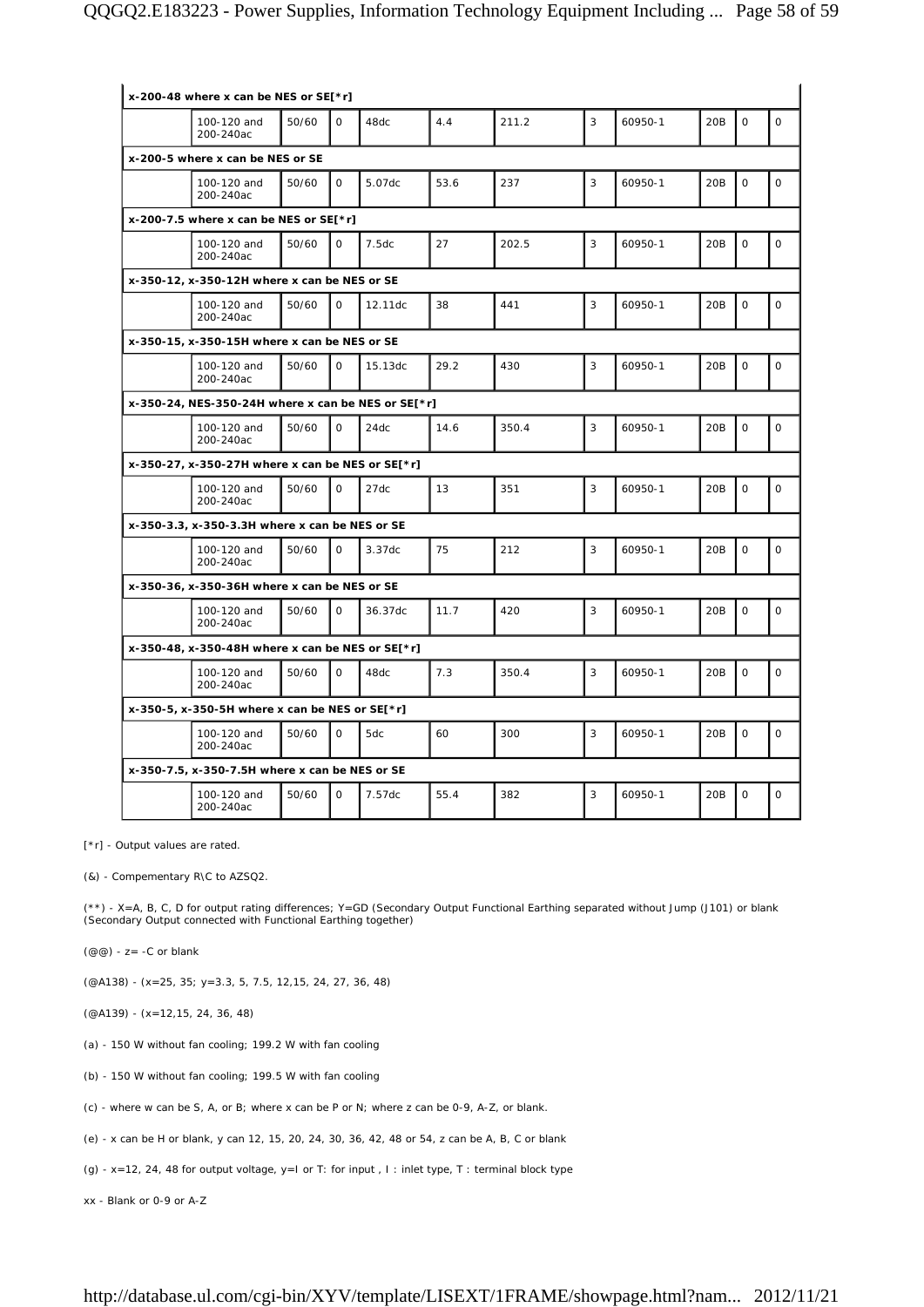$Z - Z = P$ , F or blank

[\*r] - Output values are rated.

Marking: Company name and catalog designation on the product or on the smallest unit container in which the product is packaged. Last Updated on 2012-11-09

| Questions? | Print this page | Terms of Use | Page Top |              |
|------------|-----------------|--------------|----------|--------------|
|            |                 |              |          |              |
|            |                 |              |          | ?2012 UL LLC |

When the UL Leaf Mark is on the product, or when the word "Environment" is included in the UL Mark, please search the UL Environment database for additional information regarding this product's certification.

The appearance of a company's name or product in this database does not in itself assure that products so identified have been manufactured under UL's Follow-Up Service. Only those products bearing the UL Mark should be considered to be Listed and covered under UL's Follow-Up Service. Always look for the Mark on the product.

UL permits the reproduction of the material contained in the Online Certification Directory subject to the following conditions: 1. The Guide Information, Designs and/or Listings (files) must be presented in their entirety and in a non-misleading manner, without any manipulation of the<br>data (or drawings). 2. The statement "Reprinted from the Online Certification extracted material. In addition, the reprinted material must include a copyright notice in the following format: "© 2012 UL LLC".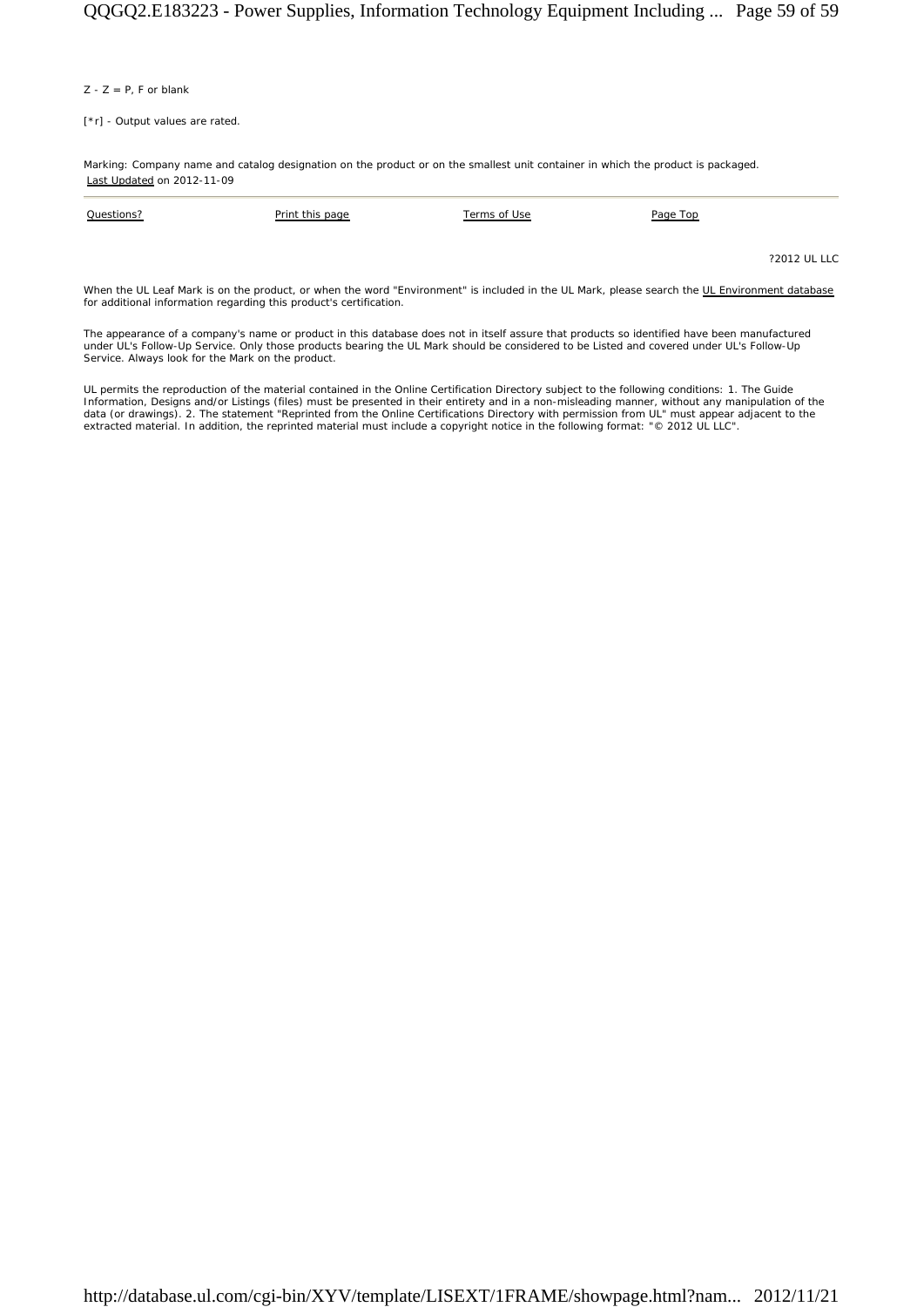

## **QQGQ8.E183223**

## **Power Supplies, Information Technology Equipment Including Electrical Business Equipment Certified for Canada - Component**

Page Bottom

## **Power Supplies, Information Technology Equipment Including Electrical Business Equipment Certified for Canada - Component**

See General Information for Power Supplies, Information Technology Equipment Including Electrical Business Equipment Certified for Canada -Component

## **MEAN WELL ENTERPRISES CO LTD E183223**

28 WUQUAN 3RD RD WUGU DIST NEW TAIPEI, 248 TAIWAN

|                                                      | <b>Rated Input</b> |       |                     |             | <b>Max Output</b> |                          |                |           |     |                     |                     |
|------------------------------------------------------|--------------------|-------|---------------------|-------------|-------------------|--------------------------|----------------|-----------|-----|---------------------|---------------------|
| Model<br>No.                                         | <b>Volts</b>       | Hz    | <b>SC</b>           | $\mathbf v$ | A                 | VA                       | <b>OC</b>      | <b>SP</b> | EP  | <b>FC</b>           | GC                  |
| AD-155A<br>$\mathbf{[}^{\star}\mathbf{r} \mathbf{]}$ | 100-240ac          | 50/60 | 0                   | 13.8        | 10.5              | $\overline{a}$           | 3              | 60950-1   | 20B | $\mathsf O$         | $\mathbf{1}$        |
|                                                      |                    |       |                     | 13.3        | 0.5               | $\overline{a}$           | 3              |           |     |                     |                     |
| AD-155B<br>$[\cdot r]$                               | 100-240ac          | 50/60 | $\mathsf{O}\xspace$ | 27.6        | 5                 |                          | $\overline{3}$ | 60950-1   | 20B | $\mathbf 0$         | $\mathbf{1}$        |
|                                                      |                    |       |                     | 27.1        | 0.5               | $\overline{a}$           | 3              |           |     |                     |                     |
| AD-155C<br>$[\cdot r]$                               | 100-240ac          | 50/60 | 0                   | 54          | 2.7               | $\overline{a}$           | 3              | 60950-1   | 20B | $\mathsf{O}\xspace$ | $\mathbf{1}$        |
|                                                      |                    |       |                     | 53.5        | 0.2               | L.                       | 3              |           |     |                     |                     |
| <b>AD-55A</b>                                        | 100-240ac          | 50/60 | $\mathsf O$         | 13.81       | 5.1               | 69                       | 3              | 60950-1   | 20B | $\mathsf O$         | $\mathsf{O}$        |
|                                                      |                    |       |                     | 13.4        | 2.08              | 7.45                     | 3              |           |     |                     |                     |
| <b>AD-55B</b>                                        | 100-240ac          | 50/60 | $\mathsf O$         | 27.71       | 3.1               | 75.6                     | 3              | 60950-1   | 20B | $\mathsf{O}\xspace$ | $\mathsf{O}\xspace$ |
|                                                      |                    |       |                     | 26.86       | 1.3               | 8.7                      | 3              |           |     |                     |                     |
| ADD-155A[*r]                                         |                    |       |                     |             |                   |                          |                |           |     |                     |                     |
|                                                      | 100-240ac          | 50/60 | $\mathsf{O}\xspace$ | 13.8        | 9.5               |                          | 3              | 60950-1   | 20B | $\mathsf{O}\xspace$ | $\mathbf{1}$        |
|                                                      |                    |       |                     | 5           | 3                 | $\overline{\phantom{a}}$ | 3              |           |     |                     |                     |
|                                                      |                    |       |                     | 13.3        | 0.5               |                          | 3              |           |     |                     |                     |
| ADD-155B[*r]                                         |                    |       |                     |             |                   |                          |                |           |     |                     |                     |
|                                                      | 100-240ac          | 50/60 | $\mathsf{O}$        | 27.6        | 4.5               |                          | 3              | 60950-1   | 20B | $\mathsf{O}$        | $\mathbf{1}$        |
|                                                      |                    |       |                     | 5           | 3                 | $\overline{a}$           | 3              |           |     |                     |                     |
|                                                      |                    |       |                     | 27.1        | 0.5               |                          | 3              |           |     |                     |                     |
| ADD-155C[*r]                                         |                    |       |                     |             |                   |                          |                |           |     |                     |                     |
|                                                      | 100-240ac          | 50/60 | $\mathsf O$         | 54          | 2.3               |                          | 3              | 60950-1   | 20B | $\mathsf O$         | $\mathbf{1}$        |
|                                                      |                    |       |                     | 5           | 3                 | $\frac{1}{2}$            | 3              |           |     |                     |                     |
|                                                      |                    |       |                     | 53.5        | 0.2               | $\overline{\phantom{a}}$ | 3              |           |     |                     |                     |
| ADD-55A                                              | 100-240ac          | 50/60 | $\mathsf O$         | 13.9        | 49                | 66                       | 3              | 60950-1   | 20B | $\mathsf O$         | $\mathsf O$         |
|                                                      |                    |       |                     | 5           | 10.3              | 50                       | 3              |           |     |                     |                     |
|                                                      |                    |       |                     | 13.5        | 2.2               | 8                        | 3              |           |     |                     |                     |
| ADD-55B                                              | 100-240ac          | 50/60 | 0                   | 27.6        | $\sqrt{3}$        | 80                       | 3              | 60950-1   | 20B | $\mathsf{O}\xspace$ | $\circ$             |
|                                                      |                    |       |                     | 5           | 11.5              | 55                       | 3              |           |     |                     |                     |
|                                                      |                    |       |                     | 26.8        | 1.3               | 9                        | 3              |           |     |                     |                     |
| ADS-15512[*r]                                        |                    |       |                     |             |                   |                          |                |           |     |                     |                     |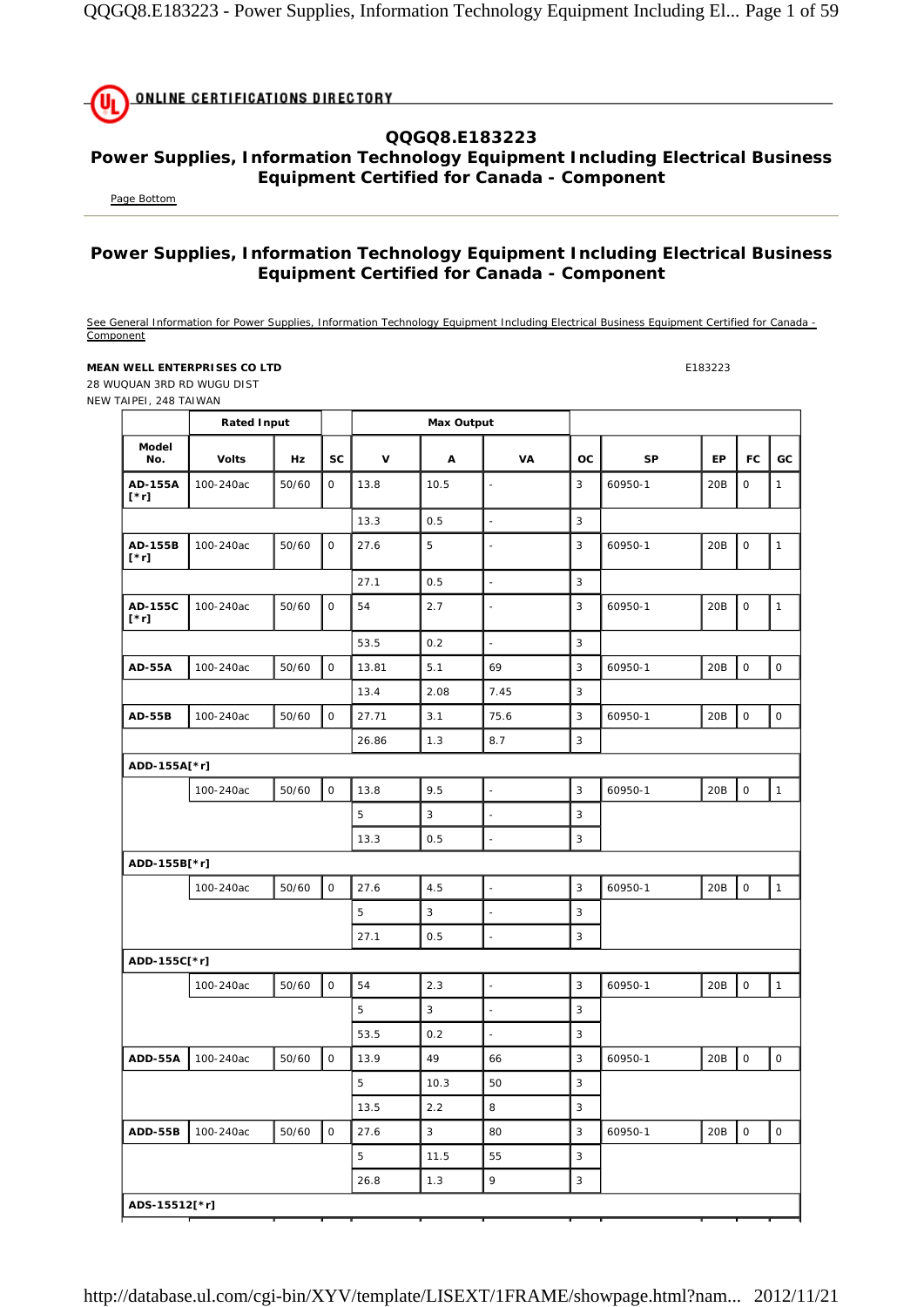|                 | 100-240ac                       | 50/60 | $\mathsf O$  | 12    | 11.5  |                          | 3                         | 60950-1 | 20B | $\mathsf{O}\xspace$ | $\mathbf{1}$        |
|-----------------|---------------------------------|-------|--------------|-------|-------|--------------------------|---------------------------|---------|-----|---------------------|---------------------|
|                 |                                 |       |              | 5     | 3     |                          | 3                         |         |     |                     |                     |
| ADS-15512SM     |                                 |       |              |       |       |                          |                           |         |     |                     |                     |
|                 | 100-240ac                       | 50/60 | $\mathsf{O}$ | 12dc  | 4.6   | $\blacksquare$           | $\mathbf{3}$              | 60950-1 | 20B | 0                   | $\mathbf{1}$        |
|                 |                                 |       |              | 5dc   | 1.1   | $\Box$                   | 3                         |         |     |                     |                     |
|                 |                                 |       |              |       |       |                          |                           |         |     |                     |                     |
| ADS-15524[*r]   |                                 |       |              |       |       |                          |                           |         |     |                     |                     |
|                 | 100-240ac                       | 50/60 | $\mathsf O$  | 24    | 5.8   | $\overline{\phantom{a}}$ | 3                         | 60950-1 | 20B | $\mathsf O$         | $\mathbf{1}$        |
|                 |                                 |       |              | 5     | 3     | $\blacksquare$           | 3                         |         |     |                     |                     |
| ADS-15548[*r]   |                                 |       |              |       |       |                          |                           |         |     |                     |                     |
|                 | 100-240ac                       | 50/60 | $\mathsf O$  | 48    | 2.9   |                          | 3                         | 60950-1 | 20B | $\mathsf{O}$        | $\mathbf{1}$        |
|                 |                                 |       |              | 5     | 3     | $\blacksquare$           | 3                         |         |     |                     |                     |
| ADS-5512        |                                 |       |              |       |       |                          |                           |         |     |                     |                     |
|                 | 100-240ac                       | 50/60 | $\mathsf{O}$ | 12.3  | 5.34  | 65                       | 3                         | 60950-1 | 20B | 0                   | 0                   |
|                 |                                 |       |              | 5     | 9.8   | 46                       | 3                         |         |     |                     |                     |
| ADS-5524        |                                 |       |              |       |       |                          |                           |         |     |                     |                     |
|                 | 100-240ac                       | 50/60 | $\mathsf O$  | 24.1  | 3.2   | 75                       | $\mathbf{3}$              | 60950-1 | 20B | $\mathsf O$         | 0                   |
|                 |                                 |       |              | 5     | 11.2  | 53                       | 3                         |         |     |                     |                     |
| ASP-150-12      |                                 |       |              |       |       |                          |                           |         |     |                     |                     |
|                 | 100-240ac                       | 50/60 | $\mathsf O$  | 12.1  | 14.08 | 161.56                   | 3                         | 60950-1 | 20B | 0                   | $\mathbf{1}$        |
|                 |                                 |       |              |       |       |                          |                           |         |     |                     |                     |
| ASP-150-15[*r]  |                                 |       |              |       |       | $\overline{\phantom{a}}$ |                           |         |     |                     |                     |
|                 | 100-240ac                       | 50/60 | $\mathsf{O}$ | 15    | 9.5   |                          | 3                         | 60950-1 | 20B | 0                   | $\mathbf{1}$        |
| ASP-150-20      |                                 |       |              |       |       |                          |                           |         |     |                     |                     |
|                 | 100-240ac                       | 50/60 | $\mathsf{O}$ | 19.95 | 9.02  | 176.1                    | 3                         | 60950-1 | 20B | $\mathsf{O}\xspace$ | $\mathbf{1}$        |
| ASP-150-24[*r]  |                                 |       |              |       |       |                          |                           |         |     |                     |                     |
|                 | 100-240ac                       | 50/60 | 0            | 24    | 6.3   | ÷.                       | 3                         | 60950-1 | 20B | 0                   | $\mathbf{1}$        |
| ASP-150-27[*r]  |                                 |       |              |       |       |                          |                           |         |     |                     |                     |
|                 | 100-240Vac                      | 50/60 | $\mathsf O$  | 27dc  | 5.6   | $\overline{\phantom{a}}$ | 3                         | 60950-1 | 20B | $\mathsf O$         | $\mathbf{1}$        |
| ASP-150-48      |                                 |       |              |       |       |                          |                           |         |     |                     |                     |
|                 | 100-240ac                       | 50/60 | O            | 48.06 | 3.9   | 186.89                   | $\ensuremath{\mathsf{3}}$ | 60950-1 | 20B | $\circ$             | $\mathbf{1}$        |
| CHB75-24S12[*r] |                                 |       |              |       |       |                          |                           |         |     |                     |                     |
|                 | 18-36, or                       |       |              | 12dc  | 6.25  |                          | 3                         | 60950-1 | 20B | $\mathsf O$         | $\mathsf O$         |
|                 | 24dc                            |       |              |       |       |                          |                           |         |     |                     |                     |
|                 | CLG-150-12Y (Y=A, B or C)[*r]   |       |              |       |       |                          |                           |         |     |                     |                     |
|                 | 100-240ac                       | 50/60 | $\mathsf O$  | 12dc  | 11    | 132                      | 3                         | 60950-1 | 20B | $\mathsf O$         | $\mathbf{1}$        |
|                 | CLG-150-15Y (Y=A, B or C)[*r]   |       |              |       |       |                          |                           |         |     |                     |                     |
|                 | 100-240ac                       | 50/60 | $\mathsf O$  | 15dc  | 9.5   | 142.5                    | $\sqrt{3}$                | 60950-1 | 20B | $\mathsf{O}$        | $\mathbf{1}$        |
|                 | CLG-150-20Y (Y=A, B or C)[*r]   |       |              |       |       |                          |                           |         |     |                     |                     |
|                 | 100-240ac                       | 50/60 | $\mathsf{O}$ | 20dc  | 7.5   | 150                      | 3                         | 60950-1 | 20B | $\mathsf{O}\xspace$ | $\mathbf{1}$        |
|                 | $CLG-150-24Y (Y=A, B or C)[*r]$ |       |              |       |       |                          |                           |         |     |                     |                     |
|                 | 100-240ac                       | 50/60 | $\mathsf O$  | 24dc  | 6.3   | 151.2                    | $\mathsf 3$               | 60950-1 | 20B | $\mathsf O$         | $\mathbf{1}$        |
|                 | CLG-150-30Y (Y=A, B or C)[*r]   |       |              |       |       |                          |                           |         |     |                     |                     |
|                 | 100-240ac                       | 50/60 | $\mathsf O$  | 30dc  | 5     | 150                      | $\mathsf 3$               | 60950-1 | 20B | $\mathsf{O}\xspace$ | $\mathbf{1}$        |
|                 | $CLG-150-36Y (Y=A, B or C)[*r]$ |       |              |       |       |                          |                           |         |     |                     |                     |
|                 | 100-240ac                       | 50/60 | $\mathsf{O}$ | 36dc  | 4.2   | 151.2                    | $\overline{3}$            | 60950-1 | 20B | $\mathsf{O}\xspace$ | $\mathbf{1}$        |
|                 |                                 |       |              |       |       |                          |                           |         |     |                     |                     |
|                 | CLG-150-48Y (Y=A, B or C)[*r]   |       |              |       |       |                          |                           |         |     |                     |                     |
|                 | 100-240ac                       | 50/60 | $\mathsf{O}$ | 48dc  | 3.2   | 153.6                    | 3                         | 60950-1 | 20B | $\mathsf O$         | $\mathbf{1}$        |
| D-120A          | 100-120/                        | 50/60 | $\mathsf O$  | 5dc   | 12    | 120                      | 3                         | 60950-1 | 20B | $\mathsf{O}\xspace$ | $\mathsf{O}\xspace$ |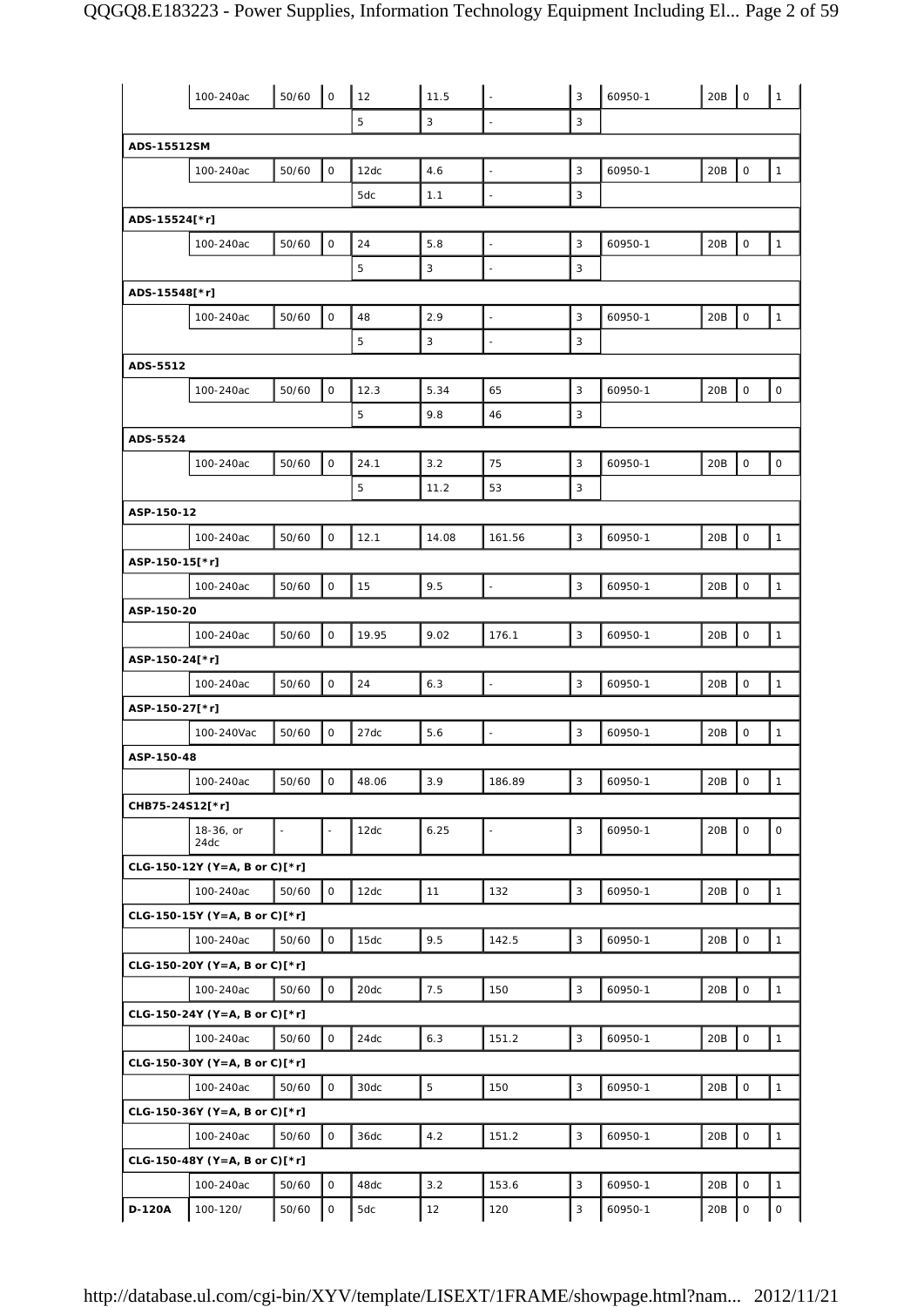| $[\n* r]$                   | 200-240ac             |       |             |         |                |                          |                |              |                 |                     |                     |
|-----------------------------|-----------------------|-------|-------------|---------|----------------|--------------------------|----------------|--------------|-----------------|---------------------|---------------------|
|                             |                       |       |             | 12dc    | 5              | $\blacksquare$           | 3              |              |                 |                     |                     |
| D-120B<br>$[\cdot r]$       | 100-120/<br>200-240ac | 50/60 | 0           | 5dc     | 6              | 126                      | 3              | 60950-1      | 20B             | $\mathbf 0$         | $\mathsf{O}\xspace$ |
|                             |                       |       |             | 24dc    | $\overline{4}$ | $\overline{\phantom{a}}$ | 3              |              |                 |                     |                     |
| <b>D-60A</b><br>$[\cdot r]$ | 100-240ac             | 50/60 | 0           | 5       | $\overline{4}$ | 20                       | 3              | 60950-1      | 20B             | $\mathsf{O}\xspace$ | $\mathsf O$         |
|                             |                       |       |             | 12      | $\sqrt{3}$     | 36                       | 3              |              |                 |                     |                     |
| <b>D-60B</b><br>$[\cdot r]$ | 100-240ac             | 50/60 | 0           | 5       | 3              | 15                       | 3              | 60950-1      | 20B             | $\mathbf 0$         | $\mathsf{O}\xspace$ |
|                             |                       |       |             | 24      | 1.8            | 43.2                     | 3              |              |                 |                     |                     |
| <b>DP-130OR</b>             |                       |       |             |         |                |                          |                |              |                 |                     |                     |
|                             | 100-240ac             | 50/60 | $\mathsf O$ | 48.63dc | 3.2            | 156                      | 3              | 60950-1      | 20B             | $\mathsf O$         | $\mathsf{O}\xspace$ |
|                             |                       |       |             | 4.94dc  | $\overline{4}$ | 17                       | 3              |              |                 |                     |                     |
| <b>DP-260OR</b>             |                       |       |             |         |                |                          |                |              |                 |                     |                     |
|                             | 100-240ac             | 50/60 | $\mathsf O$ | 48.52dc | 7.7            | 373                      | 3              | 60950-1      | 20 <sub>B</sub> | $\mathbf 0$         | $\mathsf O$         |
|                             |                       |       |             | 4.62dc  | 3.9            | 17                       | 3              |              |                 |                     |                     |
| DR-100-12                   |                       |       |             |         |                |                          |                |              |                 |                     |                     |
|                             | 100-240ac             | 50/60 | $\mathsf O$ | 12.1dc  | 21             | 109                      | 3              | 60950-1      | 20B             | $\mathbf 0$         | $\sqrt{2}$          |
| DR-100-15[*r]               |                       |       |             |         |                |                          |                |              |                 |                     |                     |
|                             | 100-240ac             | 50/60 | 0           | 15dc    | 6.5            | 97.5                     | 3              | 60950-1      | 20B             | $\mathsf{O}\xspace$ | $\sqrt{2}$          |
| DR-100-24                   |                       |       |             |         |                |                          |                |              |                 |                     |                     |
|                             | 100-240ac             | 50/60 | 0           | 24.1dc  | 5.5            | 108                      | $\mathsf 3$    | 60950-1      | 20B             | $\mathsf{O}\xspace$ | $\sqrt{2}$          |
| DR-100-56                   |                       |       |             |         |                |                          |                |              |                 |                     |                     |
|                             | 100-240ac             | 50/60 | $\mathsf O$ | 56.16dc | 2.24           | 125                      | 3              | 60950-1 2nd  | 20B             | $\mathsf{O}\xspace$ | $\mathbf 2$         |
| DR-120-12 [*r]              |                       |       |             |         |                |                          |                |              |                 |                     |                     |
|                             | 100-120/<br>200-240ac | 50/60 | 0           | 12dc    | 10             | $\overline{\phantom{a}}$ | 3              | 60950-1      | 20B             | 0                   | 1                   |
| DR-120-24 [*r]              |                       |       |             |         |                |                          |                |              |                 |                     |                     |
|                             | 100-120/<br>200-240ac | 50/60 | 0           | 24dc    | 5              |                          | 3              | 60950-1      | 20B             | $\mathsf O$         | $\mathbf{1}$        |
| DR-120-48 [*r]              |                       |       |             |         |                |                          |                |              |                 |                     |                     |
|                             | 100-120/<br>200-240ac | 50/60 | 0           | 48dc    | 2.5            | $\blacksquare$           | $\mathsf 3$    | 60950-1      | 20B             | $\mathsf O$         | $\mathbf{1}$        |
| DR-15-12[*r]                |                       |       |             |         |                |                          |                |              |                 |                     |                     |
|                             | 100-240ac             | 50/60 | 0           | 12dc    | 1.25           | $\frac{1}{2}$            | $\overline{3}$ | 60950-1, 2nd | 20B             | $\mathsf{O}\xspace$ | $\overline{2}$      |
| DR-15-15[*r]                |                       |       |             |         |                |                          |                |              |                 |                     |                     |
|                             | 100-240ac             | 50/60 | 0           | 15dc    | 1.0            | $\blacksquare$           | 3              | 60950-1, 2nd | 20B             | 0                   | $\overline{2}$      |
| DR-15-24                    |                       |       |             |         |                |                          |                |              |                 |                     |                     |
|                             | 100-240ac             | 50/60 | 0           | 24.09dc | 1.15           | 27.54                    | 3              | 60950-1, 2nd | 20B             | $\mathsf{O}\xspace$ | $\overline{2}$      |
| DR-15-5                     | 100-240ac             | 50/60 | 0           | 5.04dc  | 4.95           | 14.49                    | 3              | 60950-1, 2nd | 20B             | 0                   | $\overline{2}$      |
| DR-30-12                    |                       |       |             |         |                |                          |                |              |                 |                     |                     |
|                             | 100-240ac             | 50/60 | 0           | 12dc    | $\overline{2}$ | $\overline{a}$           | 3              | 60950-1      | 20B             | $\mathsf O$         | $\overline{a}$      |
| DR-30-15                    |                       |       |             |         |                |                          |                |              |                 |                     |                     |
|                             | 100-240ac             | 50/60 | 0           | 15dc    | $\overline{2}$ | $\overline{\phantom{a}}$ | $\mathbf{3}$   | 60950-1      | 20B             | $\mathsf{O}\xspace$ | $\sqrt{2}$          |
| DR-30-24                    |                       |       |             |         |                |                          |                |              |                 |                     |                     |
|                             | 100-240ac             | 50/60 | 0           | 24dc    | 1.5            | $\overline{a}$           | 3              | 60950-1      | 20B             | $\mathsf{O}\xspace$ | $\overline{a}$      |
| DR-30-5                     | 100-240ac             | 50/60 | 0           | 5dc     | 3              | $\frac{1}{2}$            | 3              | 60950-1      | 20B             | $\mathsf{O}\xspace$ | $\overline{2}$      |
| DR-480-24[*r]               |                       |       |             |         |                |                          |                |              |                 |                     |                     |
|                             |                       |       |             |         |                |                          |                |              |                 |                     |                     |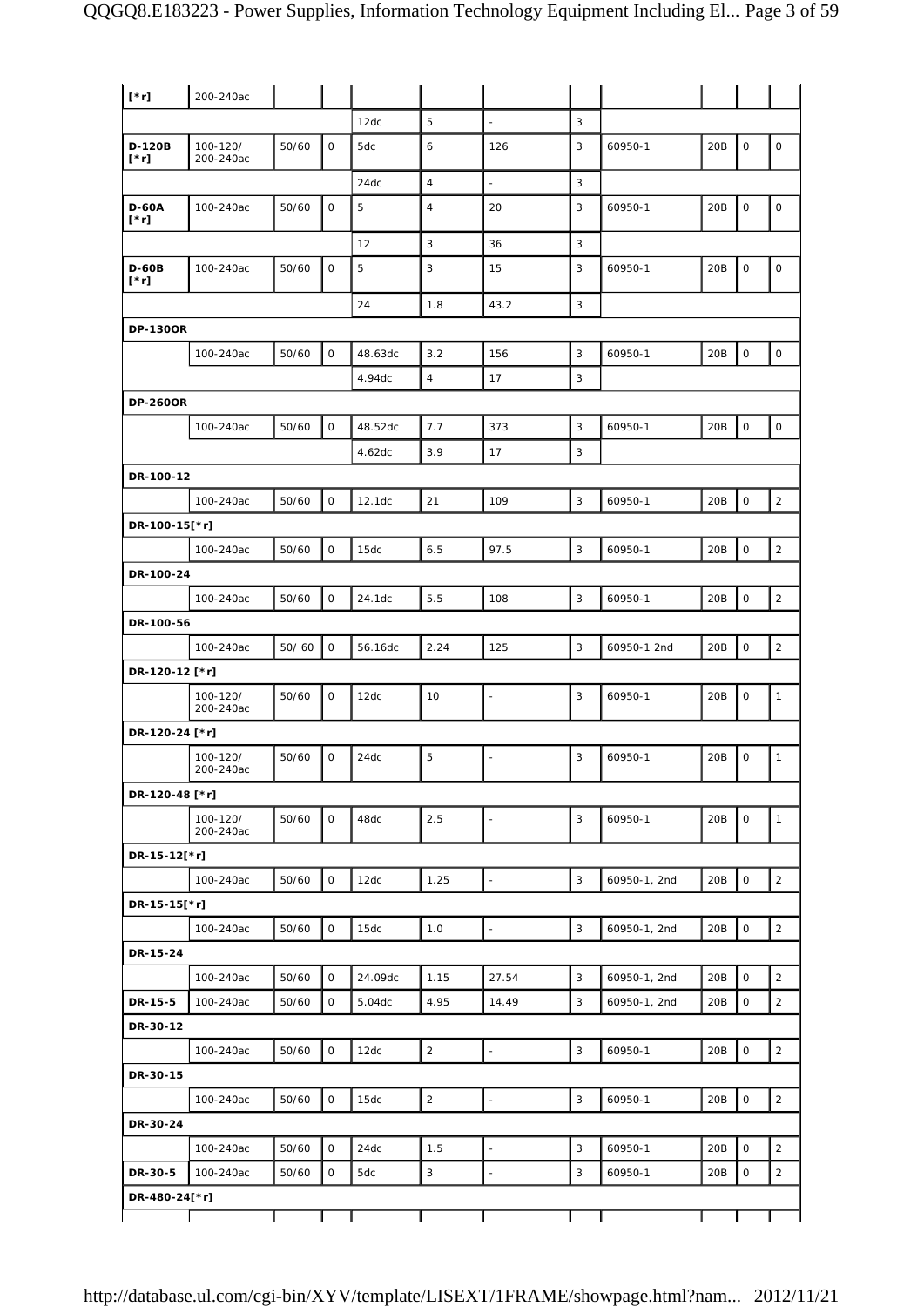|                  | 200-240ac                | 50/60 |                     | 24      | 20             |                          |                | 60950-1 |                |                     |                |
|------------------|--------------------------|-------|---------------------|---------|----------------|--------------------------|----------------|---------|----------------|---------------------|----------------|
| DR-480-48[*r]    |                          |       |                     |         |                |                          |                |         |                |                     |                |
|                  | 200-240ac                | 50/60 |                     | 48      | 10             | ä,                       | $\blacksquare$ | 60950-1 | $\blacksquare$ | ÷.                  |                |
| DR-480S-24[*r]   |                          |       |                     |         |                |                          |                |         |                |                     |                |
|                  | 100-120/<br>200-240ac    | 50/60 | $\mathbf{O}$        | 24dc    | 20             |                          | 3              | 60950-1 | 20B            | $\mathsf O$         | $\mathbf{1}$   |
| DR-480S-48[*r]   |                          |       |                     |         |                |                          |                |         |                |                     |                |
|                  | 100-120/<br>200-240ac    | 50/60 | 0                   | 48dc    | 10             |                          | 3              | 60950-1 | 20B            | 0                   | $\mathbf{1}$   |
| DR-60-12[*r]     |                          |       |                     |         |                |                          |                |         |                |                     |                |
|                  | 100-240ac                | 50/60 | $\mathsf{O}\xspace$ | 12dc    | 4.5            | $\overline{\phantom{a}}$ | 3              | 60950-1 | 20B            | 0                   | $\sqrt{2}$     |
| DR-60-15[*r]     |                          |       |                     |         |                |                          |                |         |                |                     |                |
|                  | 100-240ac                | 50/60 | $\mathsf{O}$        | 15dc    | $\overline{4}$ | $\overline{\phantom{a}}$ | 3              | 60950-1 | 20B            | 0                   | $\sqrt{2}$     |
| DR-60-24[*r]     |                          |       |                     |         |                |                          |                |         |                |                     |                |
|                  | 100-240ac                | 50/60 | 0                   | 24dc    | 2.5            | L,                       | 3              | 60950-1 | 20B            | 0                   | $\overline{2}$ |
| DR-60-5<br>[*r]  | 100-240ac                | 50/60 | 0                   | 5dc     | 6.5            | $\blacksquare$           | 3              | 60950-1 | 20B            | 0                   | 2              |
| DRH-120-24       |                          |       |                     |         |                |                          |                |         |                |                     |                |
|                  | 400-500ac                | 50/60 | 0                   | 24.06   | 6.25           | 149.72                   | 3              | 60950-1 | 20B            | 3,4                 | $\mathbf{1}$   |
| DRH-120-48       |                          |       |                     |         |                |                          |                |         |                |                     |                |
|                  | 400-500ac                | 50/60 | $\mathsf O$         | 48.13   | 8.306          | 202.3                    | 3              | 60950-1 | 20B            | 3,4                 | $\mathbf{1}$   |
| DRP-240-24       |                          |       |                     |         |                |                          |                |         |                |                     |                |
|                  | 100-240ac                | 50/60 | $\mathsf O$         | 24.5    | 16.6           | 300                      | 3              | 60950-1 | 20B            | 8                   | $\mathbf{1}$   |
| DRP-240-48       |                          |       |                     |         |                |                          |                |         |                |                     |                |
|                  | 100-240ac                | 50/60 | 0                   | 48.8    | 9.6            | 310                      | 3              | 60950-1 | 20B            | 8                   | $\mathbf{1}$   |
| DRP-480-24[*r]   |                          |       |                     |         |                |                          |                |         |                |                     |                |
|                  | 200-240ac                | 50/60 |                     | 24      | 20             |                          | $\frac{1}{2}$  | 60950-1 | $\blacksquare$ | $\overline{a}$      |                |
| DRP-480-48[*r]   |                          |       |                     |         |                |                          |                |         |                |                     |                |
|                  | 200-240ac                | 50/60 |                     | 48      | 10             | L,                       | $\frac{1}{2}$  | 60950-1 | $\blacksquare$ | ÷,                  |                |
| DRP-480S-24[*r]  |                          |       |                     |         |                |                          |                |         |                |                     |                |
|                  | 100-120/<br>200-240ac    | 50/60 | 0                   | 24dc    | 20             |                          | 3              | 60950-1 | 20B            | 0                   | $\mathbf{1}$   |
| DRP-480S-48[*r]  |                          |       |                     |         |                |                          |                |         |                |                     |                |
|                  | 100-120/<br>200-240ac    | 50/60 | $\mathsf{O}$        | 48dc    | 10             | ÷,                       | 3              | 60950-1 | 20B            | $\mathbf 0$         | $\mathbf{1}$   |
| DRT-240-24       |                          |       |                     |         |                |                          |                |         |                |                     |                |
|                  | 400-500 (3)<br>Phase) ac | 50/60 | 0                   | 24.09dc | 12.6           | 301                      | 3              | 60950-1 | 20B            | 0                   | $\mathbf{1}$   |
| DRT-240-48       |                          |       |                     |         |                |                          |                |         |                |                     |                |
|                  | 400-500 (3)<br>Phase) ac | 50/60 | 0                   | 48.08dc | 5.99           | 286.7                    | 3              | 60950-1 | 20B            | 0                   | $\mathbf{1}$   |
| DRT-480-24       |                          |       |                     |         |                |                          |                |         |                |                     |                |
|                  | 400-500 (3)<br>Phase)ac  | 50/60 | $\mathsf{O}$        | 24.14dc | 22.55          | 529.9                    | 3              | 60950-1 | 20B            | 0                   | $\mathbf{1}$   |
| DRT-480-36PE[*r] |                          |       |                     |         |                |                          |                |         |                |                     |                |
|                  | 400-500ac                | 50/60 | $\mathsf{O}$        | 36      | 13             | 468                      | 3              | 60950-1 | 20B            | $\mathsf{O}\xspace$ | $\mathbf{1}$   |
|                  |                          |       |                     | 36.16   | 15.56          | 553.72                   | 3              |         |                |                     |                |
| DRT-480-48       |                          |       |                     |         |                |                          |                |         |                |                     |                |
|                  | 400-500 (3)<br>Phase) ac | 50/60 | $\mathsf O$         | 48dc    | 12.5           | 597.5                    | 3              | 60950-1 | 20B            | 0                   | $\mathbf{1}$   |
|                  |                          |       |                     |         |                |                          |                |         |                |                     |                |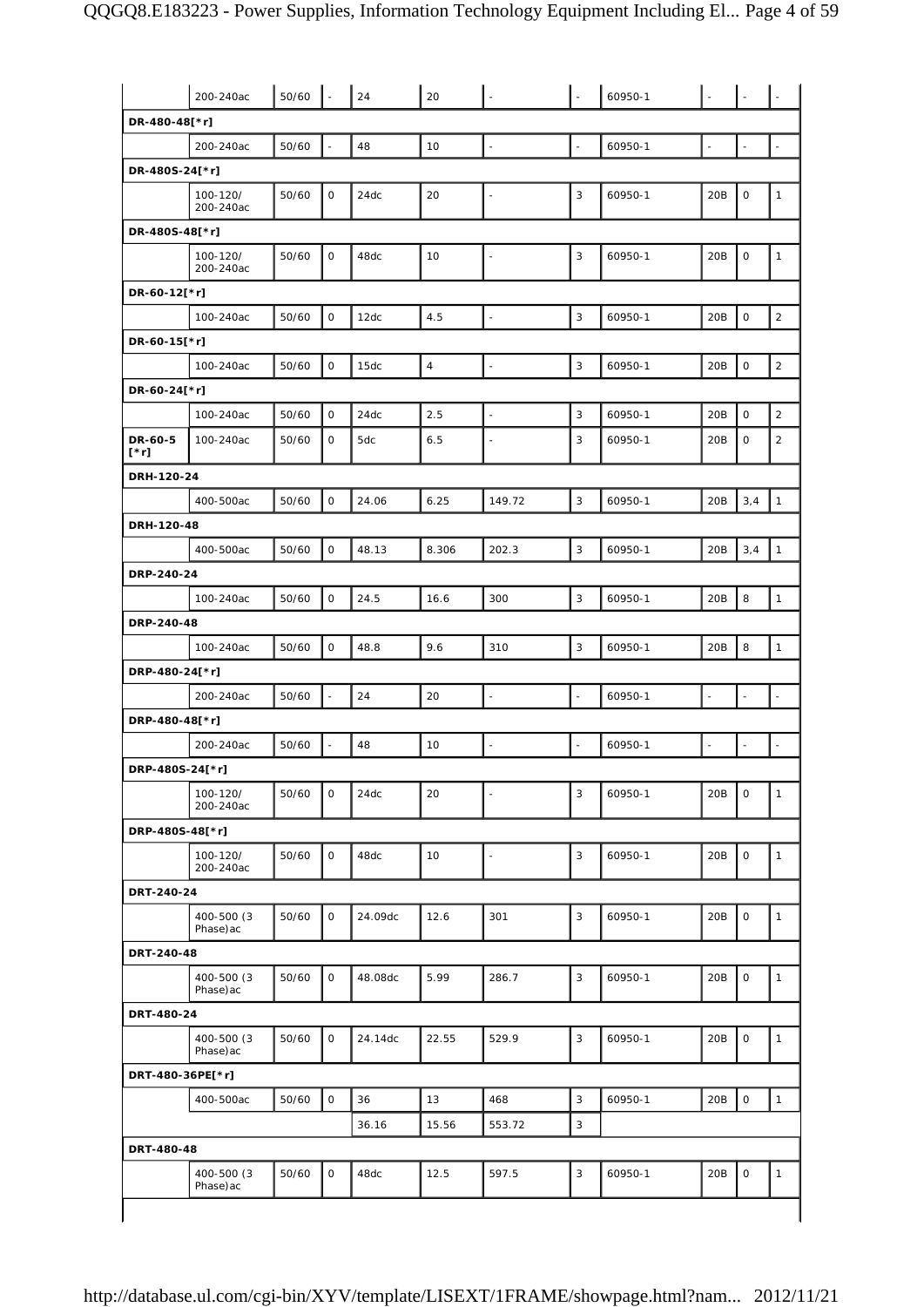|                | DRT-960P-24, DRT-960-24  |       |              |         |       |         |              |             |     |                     |                     |
|----------------|--------------------------|-------|--------------|---------|-------|---------|--------------|-------------|-----|---------------------|---------------------|
|                | 400-500 (3<br>Phase) ac  | 50/60 | $\mathbf 0$  | 24.14dc | 44.39 | 1055.18 | 3            | 60950-1     | 20B | $\mathsf O$         | $\mathsf O$         |
|                | DRT-960P-48, DRT-960-48  |       |              |         |       |         |              |             |     |                     |                     |
|                | 400-500 (3)<br>Phase) ac | 50/60 | $\mathbf{O}$ | 48.12dc | 21.9  | 1051    | 3            | 60950-1     | 20B | $\mathbf 0$         | $\mathsf O$         |
|                | ELN-30-9, ELN-30-9GE     |       |              |         |       |         |              |             |     |                     |                     |
|                | 100-240ac                | 50/60 | $\mathsf O$  | 9.0dc   | 4.2   | 34      | 3            | 60950-1     | 20B | $\mathsf{O}\xspace$ | $\overline{2}$      |
| ELP-75-12      |                          |       |              |         |       |         |              |             |     |                     |                     |
|                | 100-240ac                | 50/60 | $\mathsf O$  | 12.03dc | 7.6   | 90      | $\mathsf 3$  | 60950-1     | 20B | $\mathbf 0$         | $\mathbf{1}$        |
| ELP-75-15[*r]  |                          |       |              |         |       |         |              |             |     |                     |                     |
|                | 100-240ac                | 50/60 | $\mathsf{O}$ | 15.0dc  | 5.0   | 75      | 3            | 60950-1     | 20B | $\mathsf O$         | $\mathbf{1}$        |
| ELP-75-24      |                          |       |              |         |       |         |              |             |     |                     |                     |
|                | 100-240ac                | 50/60 | $\mathsf O$  | 24.02dc | 3.75  | 90      | $\mathsf 3$  | 60950-1     | 20B | $\mathsf{O}\xspace$ | $\mathbf{1}$        |
| ELP-75-3.3[*r] |                          |       |              |         |       |         |              |             |     |                     |                     |
|                | 100-240ac                | 50/60 | $\mathsf O$  | 3.3dc   | 15    | 49.5    | 3            | 60950-1     | 20B | $\mathsf{O}\xspace$ | $\mathbf{1}$        |
| ELP-75-36[*r]  |                          |       |              |         |       |         |              |             |     |                     |                     |
|                | 100-240ac                | 50/60 | 0            | 36dc    | 2.1   | 75.6    | 3            | 60950-1     | 20B | $\mathsf{O}\xspace$ | $\mathbf{1}$        |
| ELP-75-48      |                          |       |              |         |       |         |              |             |     |                     |                     |
|                | 100-240ac                | 50/60 | $\mathsf O$  | 48dc    | 2.0   | 94.0    | $\mathsf 3$  | 60950-1     | 20B | $\mathbf 0$         | $\mathbf{1}$        |
| ELP-75-5       |                          |       |              |         |       |         |              |             |     |                     |                     |
|                | 100-240ac                | 50/60 | $\mathsf O$  | 5.06dc  | 18    | 72.3    | $\mathsf 3$  | 60950-1     | 20B | $\mathsf{O}\xspace$ | $\mathbf{1}$        |
|                | EPP-100-12, EPP-150-12   |       |              |         |       |         |              |             |     |                     |                     |
|                | 100-240ac                | 50/60 | $\mathsf O$  | 15.19dc | 12.2  | 174.9   | 3            | 60950-1     | 20B | $\mathsf{O}\xspace$ | $\mathsf{O}$        |
|                | EPP-100-15, EPP-150-15   |       |              |         |       |         |              |             |     |                     |                     |
|                | 100-240ac                | 50/60 | $\mathsf O$  | 15.19dc | 12.2  | 174.9   | 3            | 60950-1     | 20B | $\mathbf 0$         | $\mathsf{O}\xspace$ |
|                | EPP-100-24, EPP-150-24   |       |              |         |       |         |              |             |     |                     |                     |
|                | 100-240ac                | 50/60 | $\mathbf 0$  | 24.2dc  | 7.26  | 174.8   | 3            | 60950-1     | 20B | $\mathsf O$         | $\mathsf O$         |
|                | EPP-100-27, EPP-150-27   |       |              |         |       |         |              |             |     |                     |                     |
|                | 100-240ac                | 50/60 | $\mathsf O$  | 27.1dc  | 6.78  | 182.2   | $\mathsf 3$  | 60950-1     | 20B | $\mathsf{O}\xspace$ | $\mathsf O$         |
|                | EPP-100-48, EPP-150-48   |       |              |         |       |         |              |             |     |                     |                     |
|                | 100-240ac                | 50/60 | $\mathsf O$  | 48.2dc  | 3.83  | 182.4   | $\mathsf 3$  | 60950-1     | 20B | $\mathsf{O}\xspace$ | $\mathsf{O}$        |
|                | EPP-300-12 (*r)[*r]      |       |              |         |       |         |              |             |     |                     |                     |
|                | 100-240ac                | 50/60 | $\mathsf O$  | 12dc    | 25    | 300     | 3            | 60950-1     | 20B | $\mathsf O$         | $\mathsf O$         |
|                | EPP-300-15 (*r)[*r]      |       |              |         |       |         |              |             |     |                     |                     |
|                | 100-240ac                | 50/60 | $\mathsf{O}$ | 15dc    | 20    | 300     | 3            | 60950-1     | 20B | $\mathsf O$         | $\mathsf O$         |
|                | EPP-300-24 (*r)[*r]      |       |              |         |       |         |              |             |     |                     |                     |
|                | 100-240ac                | 50/60 | $\mathsf O$  | 24dc    | 12.5  | 300     | 3            | 60950-1     | 20B | $\mathsf{O}\xspace$ | $\mathsf O$         |
|                | EPP-300-27 (*r)[*r]      |       |              |         |       |         |              |             |     |                     |                     |
|                | 100-240ac                | 50/60 | $\mathsf O$  | 27dc    | 11.12 | 300     | $\mathbf{3}$ | 60950-1     | 20B | $\mathsf{O}\xspace$ | $\mathsf O$         |
|                | EPP-300-48 (*r)[*r]      |       |              |         |       |         |              |             |     |                     |                     |
|                | 100-240ac                | 50/60 | 0            | 48dc    | 6.25  | 300     | 3            | 60950-1     | 20B | $\mathsf{O}\xspace$ | $\mathsf{O}\xspace$ |
|                | EPS-45-12z (@@) (*r)[*r] |       |              |         |       |         |              |             |     |                     |                     |
|                | 100-240ac                | 50/60 | $\mathsf O$  | 12dc    | 3.75  | 45.0    | 3            | 60950-1 2nd | 20B | $\mathsf O$         | $\mathbf{1}$        |
|                | EPS-45-15z (@@) (*r)[*r] |       |              |         |       |         |              |             |     |                     |                     |
|                | 100-240ac                | 50/60 | $\mathsf O$  | 15dc    | 3.0   | 45.0    | $\mathsf 3$  | 60950-1 2nd | 20B | $\mathsf{O}\xspace$ | $\mathbf{1}$        |
|                | EPS-45-24z (@@) (*r)[*r] |       |              |         |       |         |              |             |     |                     |                     |
|                |                          |       |              |         |       |         |              |             |     |                     |                     |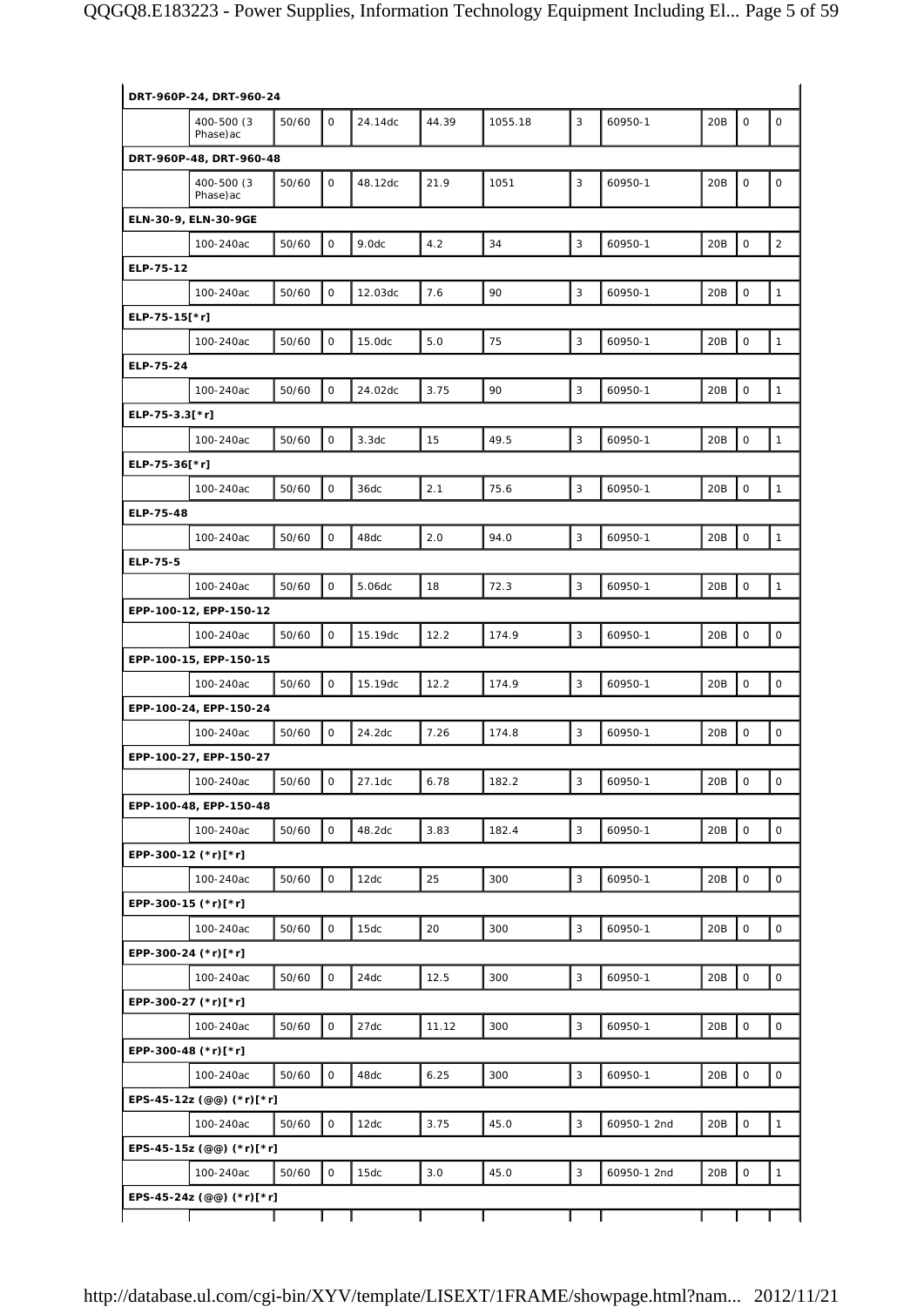|                        | 100-240ac                 | 50/60 | $\mathsf O$  | 24dc       | 1.9             | 45.6                | 3              | 60950-1 2nd          | 20B     | $\mathsf O$         | $\mathbf{1}$ |
|------------------------|---------------------------|-------|--------------|------------|-----------------|---------------------|----------------|----------------------|---------|---------------------|--------------|
|                        | EPS-45-3.3z (@@) (*r)[*r] |       |              |            |                 |                     |                |                      |         |                     |              |
|                        | 100-240ac                 | 50/60 | $\mathsf{O}$ | 3.3dc      | 8               | 26.4                | 3              | 60950-1 2nd          | 20B     | $\mathsf O$         | $\mathbf{1}$ |
|                        | EPS-45-36z (@@) (*r)[*r]  |       |              |            |                 |                     |                |                      |         |                     |              |
|                        | 100-240ac                 | 50/60 | $\mathbf 0$  | 36dc       | 1.25            | 45                  | 3              | 60950-1 2nd          | 20B     | $\mathsf O$         | $\mathbf{1}$ |
|                        | EPS-45-48z (@@) (*r)[*r]  |       |              |            |                 |                     |                |                      |         |                     |              |
|                        | 100-240ac                 | 50/60 | $\mathbf 0$  | 48.0dc     | 1.0             | 48                  | 3              | 60950-1 2nd          | 20B     | $\mathsf O$         | $\mathbf{1}$ |
|                        | EPS-45-5z (@@) (*r)[*r]   |       |              |            |                 |                     |                |                      |         |                     |              |
|                        | 100-240ac                 | 50/60 | $\mathbf 0$  | 5dc        | 8               | 40                  | 3              | 60950-1 2nd          | 20B     | $\mathsf O$         | $\mathbf{1}$ |
|                        | EPS-45-7.5z (@@) (*r)[*r] |       |              |            |                 |                     |                |                      |         |                     |              |
|                        | 100-240ac                 | 50/60 | $\mathbf 0$  | 7.5dc      | 5.4             | 40.5                | 3              | 60950-1 2nd          | 20B     | $\mathsf O$         | $\mathbf{1}$ |
| EPS-65-12z (@@)        |                           |       |              |            |                 |                     |                |                      |         |                     |              |
|                        | 100-240ac                 | 50/60 | $\mathbf 0$  | 12.13dc    | 7.3             | 87                  | 3              | 60950-1 2nd          | 20B     | $\mathsf O$         | $\mathbf{1}$ |
| EPS-65-15z (@@)        |                           |       |              |            |                 |                     |                |                      |         |                     |              |
|                        | 100-240ac                 | 50/60 | $\mathsf{O}$ | 15.08dc    | 6.15            | 91                  | 3              | 60950-1 2nd          | 20B     | $\mathsf O$         | $\mathbf{1}$ |
|                        | EPS-65-24z (@@) (*r)[*r]  |       |              |            |                 |                     |                |                      |         |                     |              |
|                        | 100-240ac                 | 50/60 | $\mathsf O$  | 24dc       | 2.71            | 65.04               | 3              | 60950-1 2nd          | 20B     | $\mathsf{O}\xspace$ | $\mathbf{1}$ |
|                        | EPS-65-3.3z (@@) (r)[*r]  |       |              |            |                 |                     |                |                      |         |                     |              |
|                        | 100-240ac                 | 50/60 | $\mathbf 0$  | 3.3dc      | 11              | 36.3                | 3              | 60950-1 2nd          | 20B     | $\mathsf O$         | $\mathbf{1}$ |
| EPS-65-36z (@@)        |                           |       |              |            |                 |                     |                |                      |         |                     |              |
|                        | 100-240ac                 | 50/60 | $\mathsf{O}$ | 36.01dc    | 2.5             | 90                  | 3              | 60950-1 2nd          | 20B     | $\mathsf O$         | $\mathbf{1}$ |
| EPS-65-48z (@@)        |                           |       |              |            |                 |                     |                |                      |         |                     |              |
|                        | 100-240ac                 | 50/60 | $\mathbf 0$  | 48.1dc     | 1.93            | 93                  | 3              | 60950-1 2nd          | 20B     | $\mathsf O$         | $\mathbf{1}$ |
| EPS-65-5z (@@)         | 100-240ac                 | 50/60 | $\mathsf{O}$ | 5.06dc     | 15.7            | 67                  | 3              | 60950-1 2nd          | 20B     | $\mathsf O$         | $\mathbf{1}$ |
| EPS-65-7.5z (@@)       |                           |       |              |            |                 |                     |                |                      |         |                     |              |
|                        | 100-240ac                 | 50/60 | $\mathbf 0$  | 7.56dc     | 11.1            | 78                  | 3              | 60950-1 2nd          | 20B     | $\mathsf O$         | $\mathbf{1}$ |
| EPS-x-y (@A138)        |                           |       |              |            |                 |                     |                |                      |         |                     |              |
|                        | 100-240ac                 | 50/60 | $\circ$      | $+3.36dc$  | 7.8             | 24.1                | 3              | 60950-1 2nd<br>Amd 1 | 20B   0 |                     | $\mathbf{1}$ |
|                        |                           |       |              | $+5.06dc$  | 7.5             | 35.3                | $\overline{3}$ |                      |         |                     |              |
|                        |                           |       |              | $+12.07dc$ | 3.6             | 42.6                | 3              |                      |         |                     |              |
|                        |                           |       |              | $+24.02dc$ | 2.1             | 47                  | 3              |                      |         |                     |              |
|                        |                           |       |              | $+48.18dc$ | 1.0             | 43.2                | 3              |                      |         |                     |              |
| GS160A12[*r]           |                           |       |              |            |                 |                     |                |                      |         |                     |              |
|                        | 100-240ac                 | 50/60 | $\mathsf{O}$ | 12dc       | 11.5            | 138                 | $\mathsf{O}$   | 60950-1              | 20B     | $\mathsf O$         | $\mathsf O$  |
| GS160A15[*r]           |                           |       |              |            |                 |                     |                |                      |         |                     |              |
|                        | 100-240ac                 | 50/60 | $\mathsf O$  | 15dc       | 9.6             | 144                 | $\mathsf{O}$   | 60950-1              | 20B     | $\mathsf{O}\xspace$ | $\circ$      |
| GS160A20[*r]           |                           |       |              |            |                 |                     |                |                      |         |                     |              |
|                        | 100-240ac                 | 50/60 | $\mathsf O$  | 20dc       | 8               | 160                 | $\mathsf O$    | 60950-1              | 20B     | $\mathsf{O}\xspace$ | $\mathsf O$  |
| GS160A24[*r]           |                           |       |              |            |                 |                     |                |                      |         |                     |              |
|                        | 100-240ac                 | 50/60 | $\mathbf 0$  | 24dc       | 6.67            | 160                 | $\mathsf{O}$   | 60950-1              | 20B     | $\mathsf{o}$        | $\mathbf 0$  |
| GS160A48[*r]           |                           |       |              |            |                 |                     |                |                      |         |                     |              |
|                        | 100-240ac                 | 50/60 | $\mathbf 0$  | 48dc       | 3.34            | 160                 | $\blacksquare$ | 60950-1              | 20B     | $\mathsf{O}$        | $\mathsf{O}$ |
| <b>HDP-190</b><br>[*r] | 100-240ac                 | 50/60 | $\mathsf{O}$ | 3.8        | 33 (max.<br>40) | 125.4 (max.<br>152) | 3              | 60950-1              | 20B     | 0                   | $\mathbf{1}$ |
|                        |                           |       |              | 2.8        | 20 (max.        | 56 (max.61.6)       | 3              |                      |         |                     |              |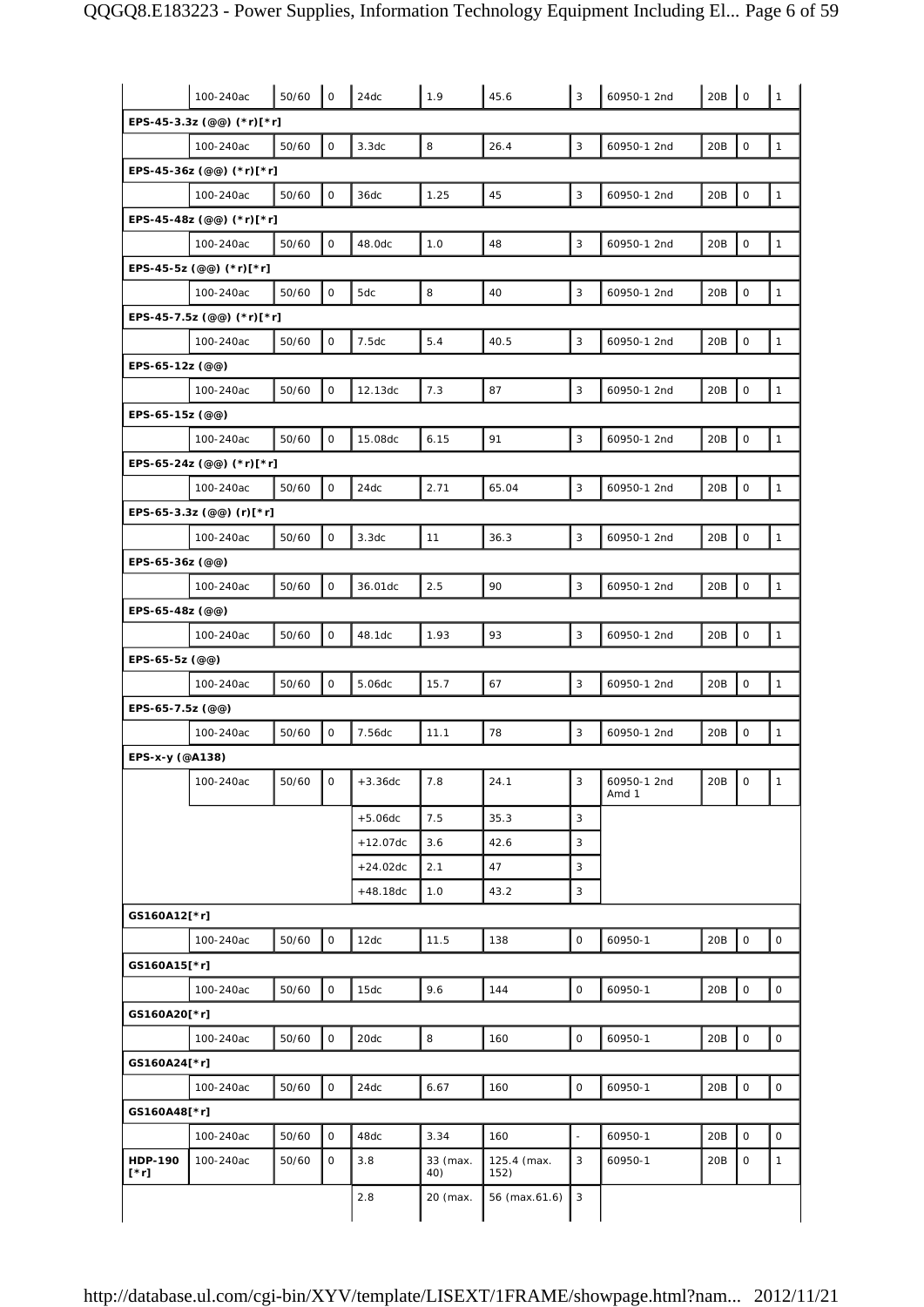|                      |                             |       |              |          | 22)            |                          |   |              |     |                     |              |
|----------------------|-----------------------------|-------|--------------|----------|----------------|--------------------------|---|--------------|-----|---------------------|--------------|
| HDP-240<br>[*r]      | 100-240ac                   | 50/60 | 0            | 2.83dc   | 30.8           | 72                       | 3 | 60950-1      | 20B | 0                   | $\mathbf{1}$ |
|                      |                             |       |              | 3.84dc   | 68.1           | 217                      | 3 |              |     |                     |              |
| <b>HLG-185-30AMR</b> |                             |       |              |          |                |                          |   |              |     |                     |              |
|                      | 100-240ac                   | 50/60 | $\mathsf O$  | 30.18dc  | 6.7            | 187                      | 3 | 60950-1, 2nd | 20B | $\mathsf O$         | $\mathbf{1}$ |
| HLG-240x-12z (e)     |                             |       |              |          |                |                          |   |              |     |                     |              |
|                      | 120-240ac                   | 50/60 | $\mathbf 0$  | 12.09    | 17.7           | 202.13                   | 3 | 60950-1, 2nd | 20B | $\mathsf O$         | $\mathbf{1}$ |
|                      | HLG-240x-15z (e)[*r]        |       |              |          |                |                          |   |              |     |                     |              |
|                      | 120-240ac                   | 50/60 | $\mathsf O$  | 15       | 15             | $\overline{\phantom{a}}$ | 3 | 60950-1, 2nd | 20B | $\mathsf O$         | $\mathbf{1}$ |
|                      | HLG-240x-20z (e)[*r]        |       |              |          |                |                          |   |              |     |                     |              |
|                      | 120-240ac                   | 50/60 | $\mathsf O$  | 20       | 12             | $\ddot{\phantom{1}}$     | 3 | 60950-1, 2nd | 20B | $\mathsf O$         | $\mathbf{1}$ |
|                      | HLG-240x-24z (e)[*r]        |       |              |          |                |                          |   |              |     |                     |              |
|                      | 120-240ac                   | 50/60 | $\mathbf 0$  | 24       | 10             | $\overline{\phantom{a}}$ | 3 | 60950-1, 2nd | 20B | $\mathsf O$         | $\mathbf{1}$ |
|                      | HLG-240x-30z (e)[*r]        |       |              |          |                |                          |   |              |     |                     |              |
|                      | 120-240ac                   | 50/60 | $\mathsf{O}$ | 30       | 8              | $\blacksquare$           | 3 | 60950-1, 2nd | 20B | $\mathsf O$         | $\mathbf{1}$ |
| HLG-240x-36z (e)     |                             |       |              |          |                |                          |   |              |     |                     |              |
|                      | 120-240ac                   | 50/60 | $\mathbf 0$  | 36.04    | 7.2            | 250.32                   | 3 | 60950-1, 2nd | 20B | $\mathsf O$         | $\mathbf{1}$ |
|                      | HLG-240x-42z (e)[*r]        |       |              |          |                |                          |   |              |     |                     |              |
|                      | 120-240ac                   | 50/60 | $\mathsf O$  | 42       | 5.72           | $\overline{\phantom{a}}$ | 3 | 60950-1, 2nd | 20B | $\mathsf O$         | $\mathbf{1}$ |
|                      | HLG-240x-48z (e)[*r]        |       |              |          |                |                          |   |              |     |                     |              |
|                      | 120-240ac                   | 50/60 | $\mathsf O$  | 48       | 5              | $\overline{a}$           | 3 | 60950-1, 2nd | 20B | $\circ$             | $\mathbf{1}$ |
| HLG-240x-54z (e)     |                             |       |              |          |                |                          |   |              |     |                     |              |
|                      | 120-240ac                   | 50/60 | 0            | 54.03    | 4.6            | 245.25                   | 3 | 60950-1, 2nd | 20B | $\mathsf O$         | $\mathbf{1}$ |
| HRP-100-12 [*r]      |                             |       |              |          |                |                          |   |              |     |                     |              |
|                      | 100-240ac                   | 50/60 | $\mathbf 0$  | $+12dc$  | 8.5            | $\overline{\phantom{a}}$ | 3 | 60950-1      | 20B | $\mathsf O$         | $\mathbf{1}$ |
| HRP-100-15 [*r]      |                             |       |              |          |                |                          |   |              |     |                     |              |
|                      | 100-240ac                   | 50/60 | 0            | $+15dc$  | $\overline{7}$ | $\ddot{\phantom{1}}$     | 3 | 60950-1      | 20B | $\mathsf O$         | $\mathbf{1}$ |
| HRP-100-24 [*r]      |                             |       |              |          |                |                          |   |              |     |                     |              |
|                      | 100-240ac                   | 50/60 | $\mathsf O$  | $+24dc$  | 4.5            | L,                       | 3 | 60950-1      | 20B | $\mathsf O$         | $\mathbf{1}$ |
| HRP-100-3.3 [*r]     |                             |       |              |          |                |                          |   |              |     |                     |              |
|                      | 100-240ac                   | 50/60 | $\mathsf O$  | $+3.3dc$ | 20             | $\overline{\phantom{a}}$ | 3 | 60950-1      | 20B | $\mathsf O$         | $\mathbf{1}$ |
| HRP-100-36 [*r]      |                             |       |              |          |                |                          |   |              |     |                     |              |
|                      | 100-240ac                   | 50/60 | 0            | $+36dc$  | 2.9            | $\ddot{\phantom{1}}$     | 3 | 60950-1      | 20B | $\mathsf O$         | $\mathbf{1}$ |
| HRP-100-48 [*r]      |                             |       |              |          |                |                          |   |              |     |                     |              |
|                      | 100-240ac                   | 50/60 | $\mathsf O$  | $+48dc$  | 2.2            | $\ddot{\phantom{1}}$     | 3 | 60950-1      | 20B | $\mathsf O$         | $\mathbf{1}$ |
| HRP-100-5 [*r]       |                             |       |              |          |                |                          |   |              |     |                     |              |
|                      | 100-240ac                   | 50/60 | $\mathbf 0$  | $+5dc$   | 17             | $\overline{\phantom{a}}$ | 3 | 60950-1      | 20B | $\mathsf{O}\xspace$ | $\mathbf{1}$ |
| HRP-100-7.5 [*r]     |                             |       |              |          |                |                          |   |              |     |                     |              |
|                      | 100-240ac                   | 50/60 | 0            | $+7.5dc$ | 13.5           | $\blacksquare$           | 3 | 60950-1      | 20B | $\mathsf{O}\xspace$ | $\mathbf{1}$ |
|                      | HRP-150-12, HRPG-150-12     |       |              |          |                |                          |   |              |     |                     |              |
|                      | 100-240ac                   | 50/60 | $\mathsf O$  | 12.06dc  | 15.9           | 180                      | 3 | 60950-1      | 20B | $\mathsf O$         | $\mathbf{1}$ |
|                      | HRP-150-15, HRPG-150-15[*r] |       |              |          |                |                          |   |              |     |                     |              |
|                      | 100-240ac                   | 50/60 | 0            | 15dc     | 10             | 150                      | 3 | 60950-1      | 20B | $\mathsf O$         | $\mathbf{1}$ |
|                      | HRP-150-24, HRPG-150-24     |       |              |          |                |                          |   |              |     |                     |              |
|                      | 100-240ac                   | 50/60 | $\mathsf O$  | 24.15dc  | 8.1            | 191                      | 3 | 60950-1      | 20B | $\mathsf O$         | $\mathbf{1}$ |
|                      | HRP-150-3.3, HRPG-150-3.3   |       |              |          |                |                          |   |              |     |                     |              |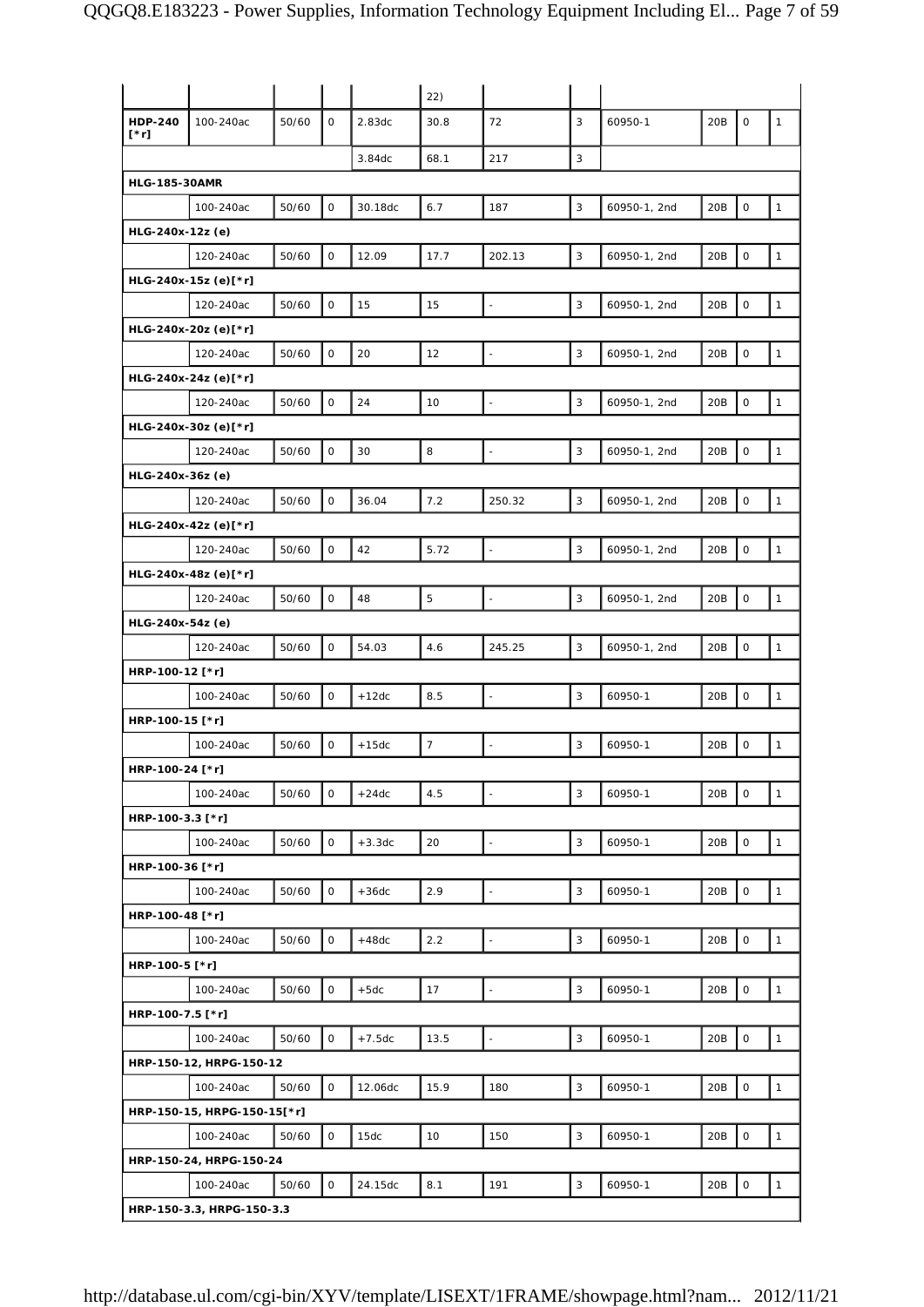|                  | 100-240ac                      | 50/60 | $\mathbf{O}$ | 3.3dc   | 36.1        | 94                       | 3                         | 60950-1 | 20B | $\mathbf 0$         | $\mathbf{1}$        |
|------------------|--------------------------------|-------|--------------|---------|-------------|--------------------------|---------------------------|---------|-----|---------------------|---------------------|
|                  | HRP-150-36, HRPG-150-36[*r]    |       |              |         |             |                          |                           |         |     |                     |                     |
|                  | 100-240ac                      | 50/60 | 0            | 36dc    | 4.3         | 154.8                    | 3                         | 60950-1 | 20B | $\mathsf{O}\xspace$ | $\mathbf{1}$        |
|                  | HRP-150-48, HRPG-150-48        |       |              |         |             |                          |                           |         |     |                     |                     |
|                  | 100-240ac                      | 50/60 | $\mathbf{O}$ | 48.18dc | 4.4         | 209                      | 3                         | 60950-1 | 20B | $\mathbf 0$         | $\mathbf{1}$        |
|                  | HRP-150-5, HRPG-150-5[*r]      |       |              |         |             |                          |                           |         |     |                     |                     |
|                  | 100-240ac                      | 50/60 | 0            | 5dc     | 26          | 130                      | $\ensuremath{\mathsf{3}}$ | 60950-1 | 20B | $\mathsf{O}\xspace$ | $\mathbf 1$         |
|                  | HRP-150-7.5, HRPG-150-7.5[*r]  |       |              |         |             |                          |                           |         |     |                     |                     |
|                  | 100-240ac                      | 50/60 | $\mathsf O$  | 7.5dc   | 20          | 150                      | $\mathsf 3$               | 60950-1 | 20B | $\mathsf{O}\xspace$ | $\mathbf{1}$        |
| HRP-75-12        |                                |       |              |         |             |                          |                           |         |     |                     |                     |
|                  | 100-240ac                      | 50/60 | 0            | 12.06dc | 8.4         | 97.3                     | 3                         | 60950-1 | 20B | $\mathsf{O}\xspace$ | $\mathbf{1}$        |
| HRP-75-15[*r]    |                                |       |              |         |             |                          |                           |         |     |                     |                     |
|                  | 100-240ac                      | 50/60 | $\mathsf O$  | 15dc    | $\mathbf 5$ | L,                       | 3                         | 60950-1 | 20B | $\mathsf{O}\xspace$ | $\mathbf{1}$        |
| <b>HRP-75-24</b> |                                |       |              |         |             |                          |                           |         |     |                     |                     |
|                  | 100-240ac                      | 50/60 | 0            | 24.17dc | 3.9         | 90.1                     | $\mathsf 3$               | 60950-1 | 20B | $\mathsf{O}\xspace$ | $\mathbf{1}$        |
| HRP-75-3.3[*r]   |                                |       |              |         |             |                          |                           |         |     |                     |                     |
|                  | 100-240ac                      | 50/60 | $\mathsf O$  | 3.3dc   | 15          | $\overline{\phantom{a}}$ | 3                         | 60950-1 | 20B | $\mathsf{O}\xspace$ | $\mathbf{1}$        |
| HRP-75-36[*r]    |                                |       |              |         |             |                          |                           |         |     |                     |                     |
|                  | 100-240ac                      | 50/60 | $\mathsf O$  | 36dc    | 2.1         | L.                       | 3                         | 60950-1 | 20B | $\mathsf{O}\xspace$ | $\mathbf{1}$        |
| <b>HRP-75-48</b> |                                |       |              |         |             |                          |                           |         |     |                     |                     |
|                  | 100-240ac                      | 50/60 | $\mathsf O$  | 48.1dc  | 1.93        | 92.2                     | $\mathsf 3$               | 60950-1 | 20B | $\mathbf 0$         | $\mathbf{1}$        |
| <b>HRP-75-5</b>  |                                |       |              |         |             |                          |                           |         |     |                     |                     |
|                  | 100-240ac                      | 50/60 | $\mathsf O$  | 5.06dc  | 18          | 78                       | 3                         | 60950-1 | 20B | $\mathsf{O}\xspace$ | $\mathbf{1}$        |
| HRP-75-7.5[*r]   |                                |       |              |         |             |                          |                           |         |     |                     |                     |
|                  | 100-240ac                      | 50/60 | $\mathsf O$  | 7.5dc   | 10          | $\overline{a}$           | 3                         | 60950-1 | 20B | $\mathsf{O}\xspace$ | $\mathbf{1}$        |
| HRPX-200-12      |                                |       |              |         |             |                          |                           |         |     |                     |                     |
|                  | 100-240ac                      | 50/60 | 0            | 12.12dc | 21          | 244                      | $\mathsf 3$               | 60950-1 | 20B | $\mathsf{O}\xspace$ | $\mathsf{O}\xspace$ |
| HRPX-200-15 [*r] |                                |       |              |         |             |                          |                           |         |     |                     |                     |
|                  | 100-240ac                      | 50/60 | 0            | 15dc    | 13.4        | 201                      | 3                         | 60950-1 | 20B | 0                   | 0                   |
| HRPX-200-24      |                                |       |              |         |             |                          |                           |         |     |                     |                     |
|                  | 100-240ac                      | 50/60 | 0            | 24.14dc | 10.6        | 245                      | $\mathsf 3$               | 60950-1 | 20B | $\mathsf{O}\xspace$ | $\mathsf{O}\xspace$ |
| HRPX-200-3.3     |                                |       |              |         |             |                          |                           |         |     |                     |                     |
|                  | 100-240ac                      | 50/60 | 0            | 3.35dc  | 48.2        | 148                      | 3                         | 60950-1 | 20B | $\mathsf{O}\xspace$ | $\mathsf{O}\xspace$ |
| HRPX-200-36 [*r] |                                |       |              |         |             |                          |                           |         |     |                     |                     |
|                  | 100-240ac                      | 50/60 | 0            | 36dc    | 5.7         | 205                      | 3                         | 60950-1 | 20B | $\mathsf{O}\xspace$ | $\mathsf O$         |
| HRPX-200-48[*r]  |                                |       |              |         |             |                          |                           |         |     |                     |                     |
|                  | 100-240ac                      | 50/60 | $\mathsf O$  | 48dc    | 4.3         | 206.4                    | $\mathsf 3$               | 60950-1 | 20B | $\mathbf 0$         | $\mathsf{O}\xspace$ |
| HRPX-200-5 [*r]  |                                |       |              |         |             |                          |                           |         |     |                     |                     |
|                  | 100-240ac                      | 50/60 | 0            | 5dc     | 35          | 175                      | $\mathsf 3$               | 60950-1 | 20B | $\mathsf{O}\xspace$ | 0                   |
| HRPX-200-7.5     |                                |       |              |         |             |                          |                           |         |     |                     |                     |
|                  | 100-240ac                      | 50/60 | 0            | 7.57dc  | 31.8        | 229                      | $\mathsf 3$               | 60950-1 | 20B | $\mathsf{O}\xspace$ | $\mathsf{O}\xspace$ |
|                  | HRPX-300-12 (X=G or blank)[*r] |       |              |         |             |                          |                           |         |     |                     |                     |
|                  | 100-240Vac                     | 50/60 | 0            | 12dc    | 27          | 324                      | $\mathsf 3$               | 60950-1 | 20B | $\mathbf 0$         | $\mathbf{1}$        |
|                  | HRPX-300-15 (X=G or blank)[*r] |       |              |         |             |                          |                           |         |     |                     |                     |
|                  | 100-240Vac                     | 50/60 | $\mathsf{O}$ | 15dc    | 22          | 330                      | 3                         | 60950-1 | 20B | $\mathsf O$         | $\mathbf{1}$        |
|                  | HRPX-300-24 (X=G or blank)[*r] |       |              |         |             |                          |                           |         |     |                     |                     |
|                  |                                |       |              |         |             |                          |                           |         |     |                     |                     |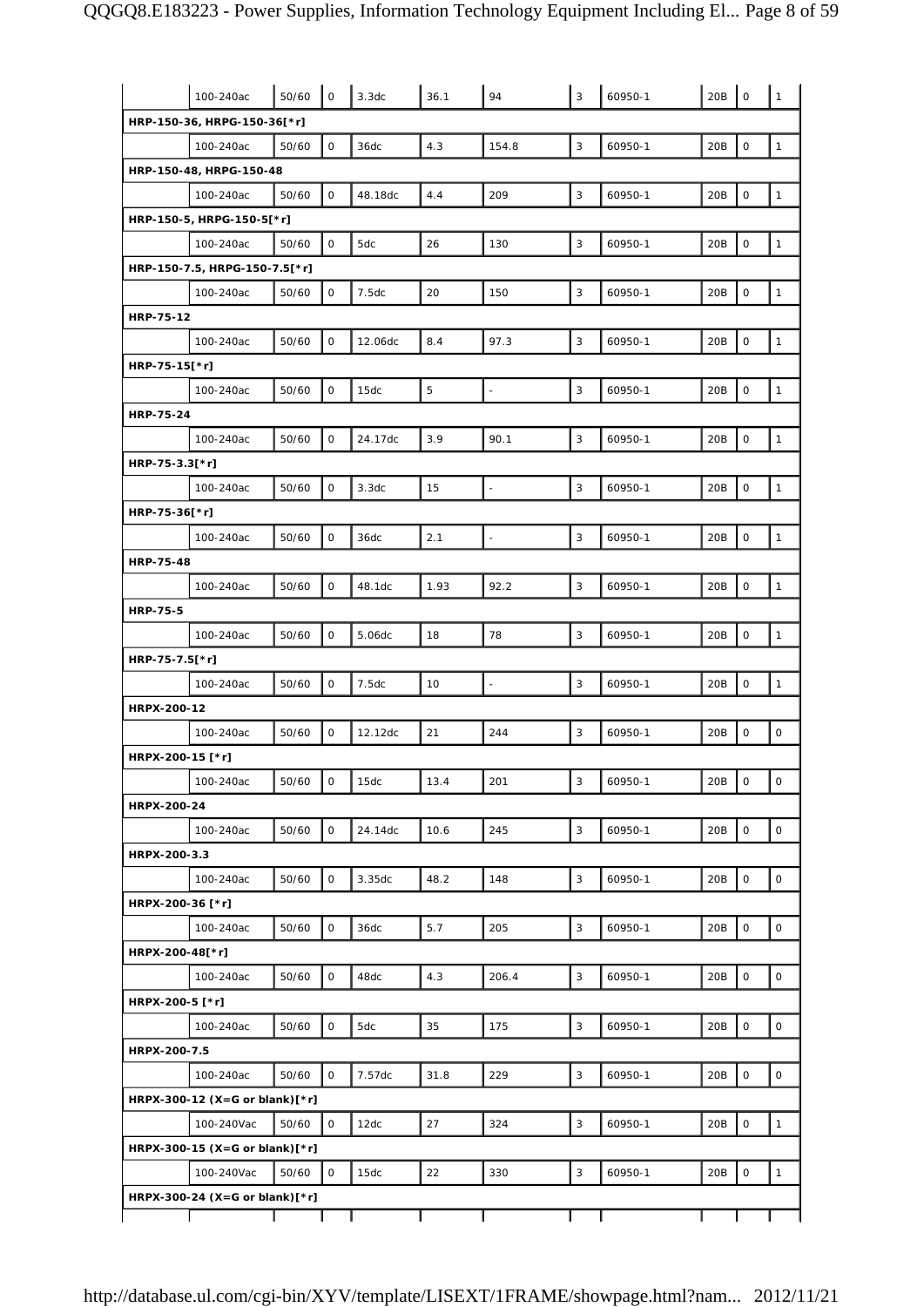|                                                    | 100-240Vac | 50/60 | 0            | 24dc     | 14             | 336   | 3 | 60950-1                            | 20B             | 0                   | 1            |
|----------------------------------------------------|------------|-------|--------------|----------|----------------|-------|---|------------------------------------|-----------------|---------------------|--------------|
| HRPX-300-3.3 (X=G or blank)[*r]                    |            |       |              |          |                |       |   |                                    |                 |                     |              |
|                                                    | 100-240Vac | 50/60 | 0            | 3.3dc    | 60             | 198   | 3 | 60950-1                            | 20B             | 0                   | $\mathbf{1}$ |
| HRPX-300-36 (X=G or blank)[*r]                     |            |       |              |          |                |       |   |                                    |                 |                     |              |
|                                                    | 100-240Vac | 50/60 | $\mathbf 0$  | 36dc     | 9              | 324   | 3 | 60950-1                            | 20B             | $\mathbf 0$         | $\mathbf{1}$ |
| HRPX-300-48 $(X = G \text{ or blank})$ [*r]        |            |       |              |          |                |       |   |                                    |                 |                     |              |
|                                                    | 100-240Vac | 50/60 | 0            | 48dc     | $\overline{7}$ | 336   | 3 | 60950-1                            | 20B             | $\mathsf{O}\xspace$ | $\mathbf{1}$ |
| HRPX-300-5 (X=G or blank)[*r]                      |            |       |              |          |                |       |   |                                    |                 |                     |              |
|                                                    | 100-240Vac | 50/60 | $\mathsf O$  | 5dc      | 60             | 300   | 3 | 60950-1                            | 20B             | $\mathsf{O}\xspace$ | $\mathbf{1}$ |
| HRPX-300-7.5 (X=G or blank)[*r]                    |            |       |              |          |                |       |   |                                    |                 |                     |              |
|                                                    | 100-240Vac | 50/60 | 0            | 7.5dc    | 40             | 300   | 3 | 60950-1                            | 20B             | 0                   | $\mathbf{1}$ |
| HRPX-450-12 (X=G or blank) $[*r]$                  |            |       |              |          |                |       |   |                                    |                 |                     |              |
|                                                    | 100-240Vac | 50/60 | 0            | $+12dc$  | 37.5           | 450   | 3 | 60950-1                            | 20B             | $\mathbf 0$         | $\mathbf{1}$ |
| $HRPX-450-15 (X=G or blank)[*r]$                   |            |       |              |          |                |       |   |                                    |                 |                     |              |
|                                                    | 100-240Vac | 50/60 | 0            | $+15dc$  | 30             | 450   | 3 | 60950-1                            | 20 <sub>B</sub> | $\mathsf{O}\xspace$ | $\mathbf{1}$ |
| HRPX-450-24 (X=G or blank) $[*r]$                  |            |       |              |          |                |       |   |                                    |                 |                     |              |
|                                                    | 100-240Vac | 50/60 | 0            | $+24dc$  | 18.8           | 451.2 | 3 | 60950-1                            | 20B             | $\mathsf{O}\xspace$ | $\mathbf{1}$ |
| HRPX-450-3.3 (X=G or blank)[*r]                    |            |       |              |          |                |       |   |                                    |                 |                     |              |
|                                                    | 100-240Vac | 50/60 | 0            | $+3.3dc$ | 90             | 297   | 3 | 60950-1                            | 20B             | 0                   | $\mathbf{1}$ |
| HRPX-450-36 (X=G or blank) $[*r]$                  |            |       |              |          |                |       |   |                                    |                 |                     |              |
|                                                    | 100-240Vac | 50/60 | $\mathbf 0$  | $+36dc$  | 12.5           | 450   | 3 | 60950-1                            | 20B             | $\mathbf 0$         | $\mathbf{1}$ |
| $HRPX-450-48$ (X=G or blank)[*r]                   |            |       |              |          |                |       |   |                                    |                 |                     |              |
|                                                    | 100-240Vac | 50/60 | 0            | $+48dc$  | 9.5            | 456   | 3 | 60950-1                            | 20B             | $\mathsf{O}\xspace$ | $\mathbf{1}$ |
| HRPX-450-5 (X=G or blank) $[*r]$                   |            |       |              |          |                |       |   |                                    |                 |                     |              |
|                                                    | 100-240Vac | 50/60 | $\mathsf O$  | $+5dc$   | 90             | 450   | 3 | 60950-1                            | 20B             | $\mathsf{O}$        | $\mathbf{1}$ |
| $HRPX-450-7.5 (X=6 or blank)[*r]$                  |            |       |              |          |                |       |   |                                    |                 |                     |              |
|                                                    | 100-240Vac | 50/60 | 0            | $+7.5dc$ | 60             | 450   | 3 | 60950-1                            | 20B             | 0                   | $\mathbf{1}$ |
| HRPX-600-12 (where X is G or blank)                |            |       |              |          |                |       |   |                                    |                 |                     |              |
|                                                    | 100-240ac  | 50/60 | 0            | 12dc     | 53             |       | 3 | 60950-1                            | 20B             | 0                   | 0            |
| HRPX-600-15 (where X is G or blank)                |            |       |              |          |                |       |   |                                    |                 |                     |              |
|                                                    | 100-240ac  | 50/60 | 0            | 15dc     | 43             | L,    | 3 | 60950-1                            | 20B             | $\mathsf{O}\xspace$ | 0            |
| HRPX-600-24, HRP-600-24GR (where X is G or blank)  |            |       |              |          |                |       |   |                                    |                 |                     |              |
|                                                    | 100-240ac  | 50/60 | $\mathbf 0$  | 24dc     | 27             | L,    | 3 | 60950-1                            | 20B             | $\mathsf{O}\xspace$ | 0            |
| HRPX-600-3.3 (where X is G or blank)               |            |       |              |          |                |       |   |                                    |                 |                     |              |
|                                                    | 100-240ac  | 50/60 | 0            | 3.3dc    | 120            |       | 3 | 60950-1                            | 20B             | 0                   | 0            |
| HRPX-600-36 (where X is G or blank)                |            |       |              |          |                |       |   |                                    |                 |                     |              |
|                                                    | 100-240ac  | 50/60 | 0            | 36dc     | 17.5           |       | 3 | 60950-1                            | 20B             | $\mathbf 0$         | 0            |
| HRPX-600-48, HRPX-600-48UN (where X is G or blank) |            |       |              |          |                |       |   |                                    |                 |                     |              |
|                                                    | 100-240ac  | 50/60 | $\mathsf{O}$ | 48dc     | 13             | ä,    | 3 | 60950-1                            | 20B             | $\mathsf{O}\xspace$ | 0            |
| HRPX-600-5 (where X is G or blank)                 |            |       |              |          |                |       |   |                                    |                 |                     |              |
|                                                    | 100-240ac  | 50/60 | 0            | 5dc      | 120            |       | 3 | 60950-1                            | 20B             | $\mathsf O$         | 0            |
| HRPX-600-7.5 (where X is G or blank)               |            |       |              |          |                |       |   |                                    |                 |                     |              |
|                                                    | 100-240ac  | 50/60 | 0            | 7.5dc    | 80             |       | 3 | 60950-1                            | 20B             | 0                   | $\mathsf O$  |
| HSP-150-2.5                                        |            |       |              |          |                |       |   |                                    |                 |                     |              |
|                                                    | 100-240ac  | 50/60 | O            | 2.57dc   | 45.1           | 80.1  | 3 | $60950 - 1,$<br>2nd60950-1,<br>2nd | 20B             | $\mathbf 0$         | $\mathbf{1}$ |
|                                                    |            |       |              |          |                |       |   |                                    |                 |                     |              |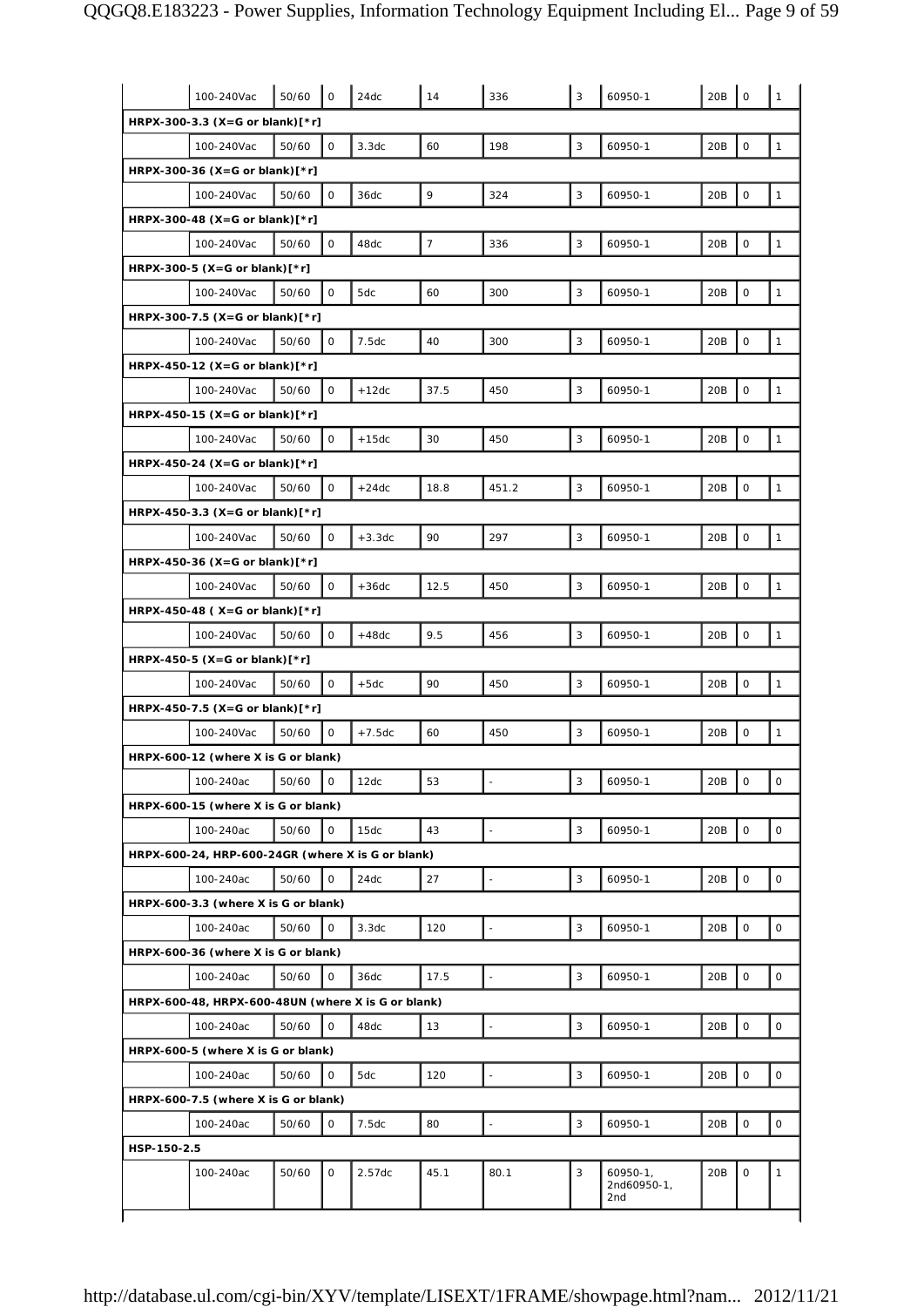| HSP-150-3.8            |           |           |              |          |                |                          |                |                                     |     |                     |              |
|------------------------|-----------|-----------|--------------|----------|----------------|--------------------------|----------------|-------------------------------------|-----|---------------------|--------------|
|                        | 100-240ac | 50/60     | 0            | 3.86dc   | 49.7           | 148.7                    | $\overline{3}$ | $60950 - 1$ ,<br>2nd60950-1,<br>2nd | 20B | 0                   | $\mathbf{1}$ |
| HSP-150-5              |           |           |              |          |                |                          |                |                                     |     |                     |              |
|                        | 100-240ac | 50/60     | 0            | 5.08dc   | 49.7           | 209.2                    | 3              | $60950 - 1,$<br>2nd60950-1,<br>2nd  | 20B | 0                   | $\mathbf{1}$ |
| HSP-250-2.5            |           |           |              |          |                |                          |                |                                     |     |                     |              |
|                        | 100-240ac | 50/60     | $\mathsf O$  | 2.58     | 61.06          | 146.99                   | $\mathbf{3}$   | 60950-1, 2nd                        | 20B | $\circ$             | $\mathbf{1}$ |
| HSP-250-3.6            |           |           |              |          |                |                          |                |                                     |     |                     |              |
|                        | 100-240ac | 50/60     | $\mathsf{O}$ | 3.68     | 62.5           | 192.61                   | $\mathbf{3}$   | 60950-1, 2nd                        | 20B | $\mathsf{O}\xspace$ | $\mathbf{1}$ |
| HSP-250-5              |           |           |              |          |                |                          |                |                                     |     |                     |              |
|                        | 100-240ac | 50/60     | $\mathsf{O}$ | 5.07     | 65.45          | 277.1                    | $\mathbf{3}$   | 60950-1, 2nd                        | 20B | $\circ$             | $\mathbf{1}$ |
| <b>ID-60B</b>          | 100-240ac | 50/60     | 0            | 5.06     | 24             | 71                       | 3              | 60950-1                             | 20B | $\mathsf{O}\xspace$ | $\mathsf{O}$ |
|                        |           |           |              | 27.48    | 3.6            | 77                       | 3              |                                     |     |                     |              |
| IPC-200<br>$[\cdot r]$ | 100-240ac | $47 - 63$ | 0            | 3.3      | 15             | $\overline{\phantom{a}}$ | 3              | 60950-1                             | 20B | 0                   | $\mathbf{1}$ |
|                        |           |           |              | 5        | 25             | $\overline{\phantom{a}}$ | 3              |                                     |     |                     |              |
|                        |           |           |              | 12       | 13             | $\frac{1}{2}$            | 3              |                                     |     |                     |              |
|                        |           |           |              | $-5$     | 0.5            | $\overline{\phantom{a}}$ | 3              |                                     |     |                     |              |
|                        |           |           |              | $-12$    | $\mathbf{1}$   | $\overline{\phantom{a}}$ | 3              |                                     |     |                     |              |
|                        |           |           |              | 5        | $\overline{2}$ | $\blacksquare$           | 3              |                                     |     |                     |              |
| IPC-250<br>$[\cdot r]$ | 100-240ac | $47 - 63$ | 0            | 3.3      | 20             | $\overline{\phantom{a}}$ | 3              | 60950-1                             | 20B | 0                   | $\mathbf{1}$ |
|                        |           |           |              | 5        | 25             | $\blacksquare$           | 3              |                                     |     |                     |              |
|                        |           |           |              | 12       | 15             | $\omega$                 | 3              |                                     |     |                     |              |
|                        |           |           |              | $-5$     | 0.5            | $\overline{\phantom{a}}$ | 3              |                                     |     |                     |              |
|                        |           |           |              | $-12$    | $\mathbf{1}$   |                          | 3              |                                     |     |                     |              |
|                        |           |           |              | 5        | $\overline{a}$ | $\overline{\phantom{a}}$ | 3              |                                     |     |                     |              |
| IPC-300A[*r]           |           |           |              |          |                |                          |                |                                     |     |                     |              |
|                        | 100-240ac | 47-63     | 0            | 3.3      | 20             | $\overline{\phantom{a}}$ | 3              | 60950-1                             | 20B | $\overline{1}$      | $\mathbf{1}$ |
|                        |           |           |              | 5        | 30             | $\blacksquare$           | 3              |                                     |     |                     |              |
|                        |           |           |              | 12       | 18             | $\frac{1}{2}$            | $\mathbf{3}$   |                                     |     |                     |              |
|                        |           |           |              | $-5$     | 0.5            | $\overline{\phantom{a}}$ | 3              |                                     |     |                     |              |
|                        |           |           |              | $-12$    | $\mathbf{1}$   | $\overline{\phantom{a}}$ | $\mathbf{3}$   |                                     |     |                     |              |
|                        |           |           |              | 5        | $\overline{a}$ | $\overline{\phantom{a}}$ | 3              |                                     |     |                     |              |
| IPC-300B[*r]           |           |           |              |          |                |                          |                |                                     |     |                     |              |
|                        | 100-240ac | $47 - 63$ | $\mathsf{O}$ | 24       | 3              | $\overline{\phantom{a}}$ | 3              | 60950-1                             | 20B | 0                   | $\mathbf{1}$ |
|                        |           |           |              | 5        | 30             | $\overline{\phantom{a}}$ | $\mathbf{3}$   |                                     |     |                     |              |
|                        |           |           |              | 12       | 18             | $\blacksquare$           | 3              |                                     |     |                     |              |
|                        |           |           |              | $-5$     | 0.5            | $\frac{1}{2}$            | 3              |                                     |     |                     |              |
|                        |           |           |              | $-12$    | $\mathbf{1}$   | $\blacksquare$           | 3              |                                     |     |                     |              |
|                        |           |           |              | 5        | $\overline{2}$ | $\blacksquare$           | $\mathbf{3}$   |                                     |     |                     |              |
| <b>IQ-60D</b>          | 100-240ac | 50/60     | $\mathsf{O}$ | 5.07     | 13             | 60                       | 3              | 60950-1                             | 20B | $\mathsf{O}$        | $\mathsf{O}$ |
|                        |           |           |              | 27.24    | 3.2            | 73                       | $\mathbf{3}$   |                                     |     |                     |              |
|                        |           |           |              | 13.34    | 6.8            | 58                       | 3              |                                     |     |                     |              |
|                        |           |           |              | $-13.35$ | 6.8            | 57                       | 3              |                                     |     |                     |              |
| <b>IQ-60F</b>          | 100-240ac | 50/60     | 0            | 5.08     | 11.5           | 58                       | $\mathbf{3}$   | 60950-1                             | 20B | $\mathsf{O}$        | 0            |
|                        |           |           |              |          |                |                          |                |                                     |     |                     |              |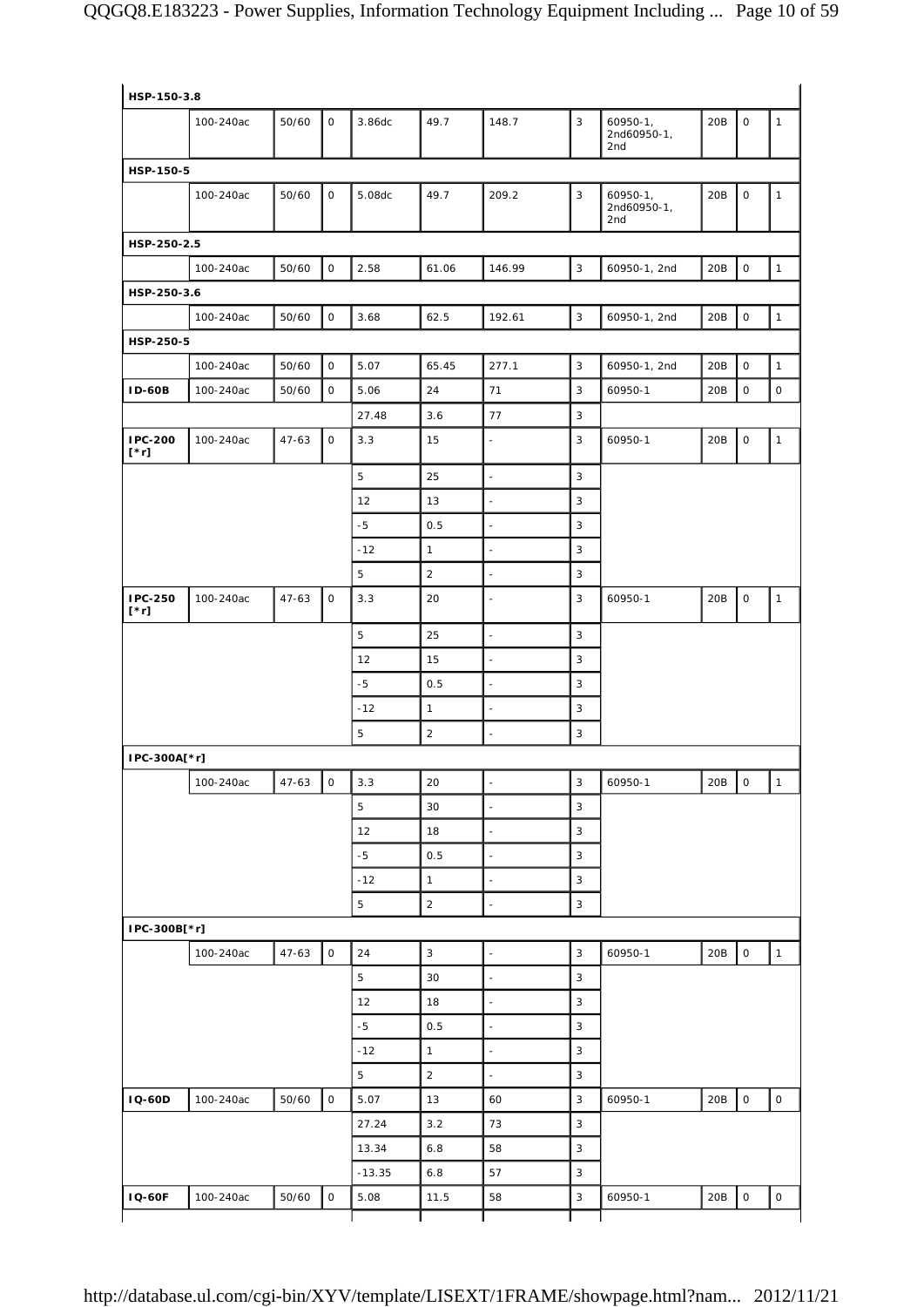|                              |           |       |              | 17.23    | 4.7  | 63                       | 3            |         |     |                     |                     |
|------------------------------|-----------|-------|--------------|----------|------|--------------------------|--------------|---------|-----|---------------------|---------------------|
|                              |           |       |              |          |      |                          |              |         |     |                     |                     |
|                              |           |       |              | 28.7     | 3.7  | 69                       | 3            |         |     |                     |                     |
|                              |           |       |              | $-16.23$ | 5.4  | 60                       | 3            |         |     |                     |                     |
| <b>IT-60D</b><br>$[^*r]$     | 100-240ac | 50/60 | $\mathsf O$  | 5        | 3    | L,                       | 3            | 60950-1 | 20B | $\mathsf O$         | $\mathsf O$         |
|                              |           |       |              | 12       | 0.8  | $\overline{\phantom{a}}$ | 3            |         |     |                     |                     |
|                              |           |       |              | 24       | 1.4  | L,                       | 3            |         |     |                     |                     |
| <b>IT-60F</b><br>$[\cdot r]$ | 100-240ac | 50/60 | $\mathsf O$  | 5        | 3    |                          | 3            | 60950-1 | 20B | $\mathsf O$         | 0                   |
|                              |           |       |              | 15       | 0.8  | L,                       | 3            |         |     |                     |                     |
|                              |           |       |              | 24       | 1.3  | L,                       | 3            |         |     |                     |                     |
| LPP-100-12                   |           |       |              |          |      |                          |              |         |     |                     |                     |
|                              | 100-240ac | 50/60 | $\mathsf{O}$ | 12.06    | 10.1 | 104                      | 3            | 60950-1 | 20B | $\mathsf O$         | $\mathbf{1}$        |
| LPP-100-13.5[*r]             |           |       |              |          |      |                          |              |         |     |                     |                     |
|                              | 100-240ac | 50/60 | $\mathsf O$  | 13.5     | 7.5  | 101.25                   | 3            | 60950-1 | 20B | $\mathsf O$         | $\mathbf{1}$        |
| LPP-100-15[*r]               |           |       |              |          |      |                          |              |         |     |                     |                     |
|                              | 100-240ac | 50/60 | 0            | 15       | 6.7  | 100.5                    | 3            | 60950-1 | 20B | $\mathsf O$         | $\mathbf{1}$        |
| LPP-100-24[*r]               |           |       |              |          |      |                          |              |         |     |                     |                     |
|                              |           |       |              |          |      |                          |              |         |     |                     |                     |
|                              | 100-240ac | 50/60 | $\mathsf O$  | 24       | 4.2  | 100.8                    | 3            | 60950-1 | 20B | $\mathsf O$         | $\mathbf{1}$        |
| LPP-100-27                   |           |       |              |          |      |                          |              |         |     |                     |                     |
|                              | 100-240ac | 50/60 | 0            | 27.19    | 4.9  | 115                      | $\sqrt{3}$   | 60950-1 | 20B | $\mathsf O$         | $\mathbf{1}$        |
| LPP-100-3.3[*r]              |           |       |              |          |      |                          |              |         |     |                     |                     |
|                              | 100-240ac | 50/60 | $\mathsf O$  | 3.3      | 20   | 66                       | 3            | 60950-1 | 20B | $\mathsf O$         | $\mathbf{1}$        |
| LPP-100-48                   |           |       |              |          |      |                          |              |         |     |                     |                     |
|                              | 100-240ac | 50/60 | 0            | 48.24    | 3.12 | 104                      | 3            | 60950-1 | 20B | $\mathsf O$         | $\mathbf{1}$        |
| LPP-100-48PD                 |           |       |              |          |      |                          |              |         |     |                     |                     |
|                              | 100-240ac | 50/60 | 0            | 48.24    | 3.12 | 104                      | 3            | 60950-1 | 20B | $\mathsf O$         | $\mathbf{1}$        |
| LPP-100-5                    |           |       |              |          |      |                          |              |         |     |                     |                     |
|                              | 100-240ac | 50/60 | O            | 4.87     | 25.3 | 111                      | 3            | 60950-1 | 20B | $\mathbf 0$         | $\mathbf{1}$        |
| LPP-100-7.5[*r]              |           |       |              |          |      |                          |              |         |     |                     |                     |
|                              | 100-240ac | 50/60 | $\mathbf{O}$ | 7.5      | 13.5 | 101.25                   | 3            | 60950-1 | 20B | $\mathbf 0$         | $\mathbf{1}$        |
| LPP-100ZX-13.5               |           |       |              |          |      |                          |              |         |     |                     |                     |
|                              | 100-240ac | 50/60 | $\mathsf{O}$ | 48.24dc  | 3.12 | 104                      | 3            | 60950-1 | 20B | $\mathsf O$         | $\circ$             |
| LPP-150-12[*r]               |           |       |              |          |      |                          |              |         |     |                     |                     |
|                              | 100-240ac | 50/60 | $\mathsf O$  | 12       | 12.5 | $\overline{\phantom{a}}$ | 3            | 60950-1 | 20B | $\mathsf{O}\xspace$ | $\mathsf{O}\xspace$ |
|                              |           |       |              |          |      |                          |              |         |     |                     |                     |
| LPP-150-12M[*r]              |           |       |              |          |      |                          |              |         |     |                     |                     |
|                              | 100-240ac | 50/60 | $\mathsf O$  | 13       | 11   | $\overline{\phantom{a}}$ | $\mathsf 3$  | 60950-1 | 20B | $\mathsf O$         | $\mathbf{1}$        |
| LPP-150-13.5[*r]             |           |       |              |          |      |                          |              |         |     |                     |                     |
|                              | 100-240ac | 50/60 | $\mathbf 0$  | 13.5     | 11.2 | $\ddot{\phantom{1}}$     | $\mathbf{3}$ | 60950-1 | 20B | $\mathbf 0$         | $\mathsf{O}\xspace$ |
| LPP-150-15[*r]               |           |       |              |          |      |                          |              |         |     |                     |                     |
|                              | 100-240ac | 50/60 | 0            | 15       | 10   | $\blacksquare$           | 3            | 60950-1 | 20B | $\mathsf{O}\xspace$ | $\circ$             |
| LPP-150-24                   |           |       |              |          |      |                          |              |         |     |                     |                     |
|                              | 100-240ac | 50/60 | $\mathbf{O}$ | 24.25    | 10.9 | 210                      | 3            | 60950-1 | 20B | $\mathsf{O}\xspace$ | $\mathsf O$         |
| LPP-150-27[*r]               |           |       |              |          |      |                          |              |         |     |                     |                     |
|                              | 100-240ac | 50/60 | 0            | 27       | 5.6  | $\blacksquare$           | 3            | 60950-1 | 20B | $\mathsf O$         | 0                   |
| LPP-150-3.3[*r]              |           |       |              |          |      |                          |              |         |     |                     |                     |
|                              | 100-240ac | 50/60 | 0            | 3.3      | 30   | $\blacksquare$           | 3            | 60950-1 | 20B | $\mathsf O$         | 0                   |
|                              |           |       |              |          |      |                          |              |         |     |                     |                     |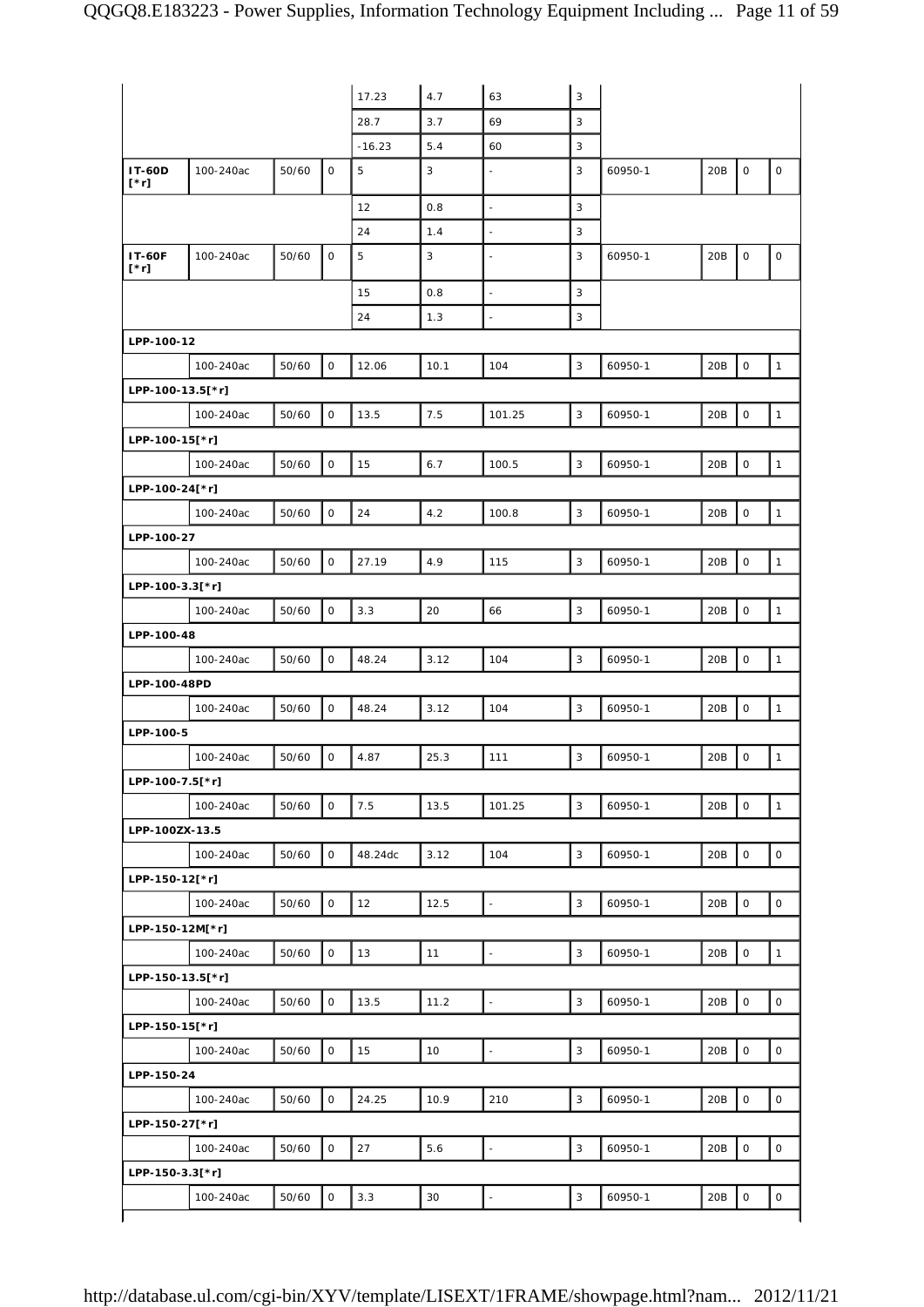| LPP-150-48       |                       |       |              |        |      |                          |              |         |     |                     |                     |
|------------------|-----------------------|-------|--------------|--------|------|--------------------------|--------------|---------|-----|---------------------|---------------------|
|                  | 100-240ac             | 50/60 | $\mathsf{O}$ | 48.32  | 12.1 | 225                      | 3            | 60950-1 | 20B | $\mathsf{O}\xspace$ | $\mathsf O$         |
| LPP-150-5[*r]    |                       |       |              |        |      |                          |              |         |     |                     |                     |
|                  | 100-240ac             | 50/60 | $\mathsf O$  | 5.09   | 36.2 | 163                      | 3            | 60950-1 | 20B | $\mathsf{O}\xspace$ | $\mathsf O$         |
| LPP-150-7.5[*r]  |                       |       |              |        |      |                          |              |         |     |                     |                     |
|                  | 100-240ac             | 50/60 | $\mathbf 0$  | 7.5    | 20   | $\overline{\phantom{a}}$ | 3            | 60950-1 | 20B | $\mathbf 0$         | $\mathsf O$         |
| LPS-100-12[*r]   |                       |       |              |        |      |                          |              |         |     |                     |                     |
|                  | 100-120/<br>200-240ac | 50/60 | $\mathbf{O}$ | 12     | 8.4  |                          | 3            | 60950-1 | 20B | $\mathbf 0$         | $\mathbf{1}$        |
| LPS-100-13.5[*r] |                       |       |              |        |      |                          |              |         |     |                     |                     |
|                  | 100-120/<br>200-240ac | 50/60 | $\mathbf{O}$ | 13.5   | 7.5  | Ē,                       | 3            | 60950-1 | 20B | $\mathbf 0$         | $\mathbf{1}$        |
| LPS-100-15[*r]   |                       |       |              |        |      |                          |              |         |     |                     |                     |
|                  | 100-120/<br>200-240ac | 50/60 | 0            | 15     | 6.7  | 101                      | 3            | 60950-1 | 20B | $\mathsf O$         | $\mathbf{1}$        |
| LPS-100-24[*r]   |                       |       |              |        |      |                          |              |         |     |                     |                     |
|                  | 100-120/<br>200-240ac | 50/60 | $\mathsf{O}$ | 24     | 4.2  | 101                      | 3            | 60950-1 | 20B | $\mathsf O$         | $\mathsf O$         |
| LPS-100-27[*r]   |                       |       |              |        |      |                          |              |         |     |                     |                     |
|                  | 100-120/<br>200-240ac | 50/60 | $\mathbf{O}$ | 27     | 3.8  | 103                      | 3            | 60950-1 | 20B | 0                   | $\mathsf O$         |
| LPS-100-3.3[*r]  |                       |       |              |        |      |                          |              |         |     |                     |                     |
|                  | 100-120/<br>200-240ac | 50/60 | $\mathbf{O}$ | 3.3    | 20   | 66                       | 3            | 60950-1 | 20B | 0                   | $\mathsf O$         |
| LPS-100-48       |                       |       |              |        |      |                          |              |         |     |                     |                     |
|                  | 100-120/<br>200-240ac | 50/60 | 0            | 48.03  | 2.48 | 130                      | 3            | 60950-1 | 20B | $\mathsf O$         | $\mathbf{1}$        |
| LPS-100-5        |                       |       |              |        |      |                          |              |         |     |                     |                     |
|                  | 100-120/<br>200-240ac | 50/60 | $\mathbf 0$  | 5.03   | 24   | 106.32                   | 3            | 60950-1 | 20B | $\mathbf 0$         | $\mathsf O$         |
| LPS-100-7.5[*r]  |                       |       |              |        |      |                          |              |         |     |                     |                     |
|                  | 100-120/<br>200-240ac | 50/60 | $\mathsf O$  | 7.5    | 13.3 |                          | 3            | 60950-1 | 20B | $\mathsf O$         | $\mathbf{1}$        |
| LPS-50-12[*r]    |                       |       |              |        |      |                          |              |         |     |                     |                     |
|                  | 100-240ac             | 50/60 | $\mathsf O$  | 12dc   | 4.2  | $\blacksquare$           | $\mathbf{3}$ | 60950-1 | 20B | $\mathsf{O}\xspace$ | $\mathsf{O}\xspace$ |
| LPS-50-13.5[*r]  |                       |       |              |        |      |                          |              |         |     |                     |                     |
|                  | 100-240ac             | 50/60 | $\mathsf O$  | 13.5dc | 3.8  | $\overline{\phantom{a}}$ | $\mathsf 3$  | 60950-1 | 20B | $\mathsf{O}\xspace$ | $\mathsf O$         |
| LPS-50-15[*r]    |                       |       |              |        |      |                          |              |         |     |                     |                     |
|                  | 100-240ac             | 50/60 | $\mathsf O$  | 15dc   | 3.4  | $\overline{\phantom{a}}$ | $\mathbf{3}$ | 60950-1 | 20B | $\mathsf{O}\xspace$ | $\mathsf{O}\xspace$ |
| LPS-50-24[*r]    |                       |       |              |        |      |                          |              |         |     |                     |                     |
|                  | 100-240ac             | 50/60 | 0            | 24     | 2.1  | $\blacksquare$           | 3            | 60950-1 | 20B | $\mathsf O$         | $\mathbf{1}$        |
| LPS-50-27[*r]    |                       |       |              |        |      |                          |              |         |     |                     |                     |
|                  | 100-240ac             | 50/60 | 0            | 27     | 1.9  | $\overline{a}$           | $\mathsf 3$  | 60950-1 | 20B | $\mathsf{O}\xspace$ | $\mathbf{1}$        |
| LPS-50-3.3[*r]   | 100-240ac             | 50/60 | $\mathsf O$  | 3.3    | 10   | $\Box$                   | $\mathsf 3$  | 60950-1 | 20B | $\mathsf O$         | $\mathbf 1$         |
| LPS-50-48[*r]    |                       |       |              |        |      |                          |              |         |     |                     |                     |
|                  | 100-240ac             | 50/60 | $\mathsf O$  | 48dc   | 1.1  | ÷,                       | $\mathbf{3}$ | 60950-1 | 20B | $\mathsf{O}\xspace$ | $\mathsf{O}\xspace$ |
| LPS-50-5[*r]     |                       |       |              |        |      |                          |              |         |     |                     |                     |
|                  | 100-240ac             | 50/60 | 0            | 5dc    | 10   |                          | 3            | 60950-1 | 20B | $\mathsf{O}\xspace$ | $\mathsf O$         |
|                  |                       |       |              |        |      |                          |              |         |     |                     |                     |
| LPS-50-7.5       |                       |       |              |        |      |                          |              |         |     |                     |                     |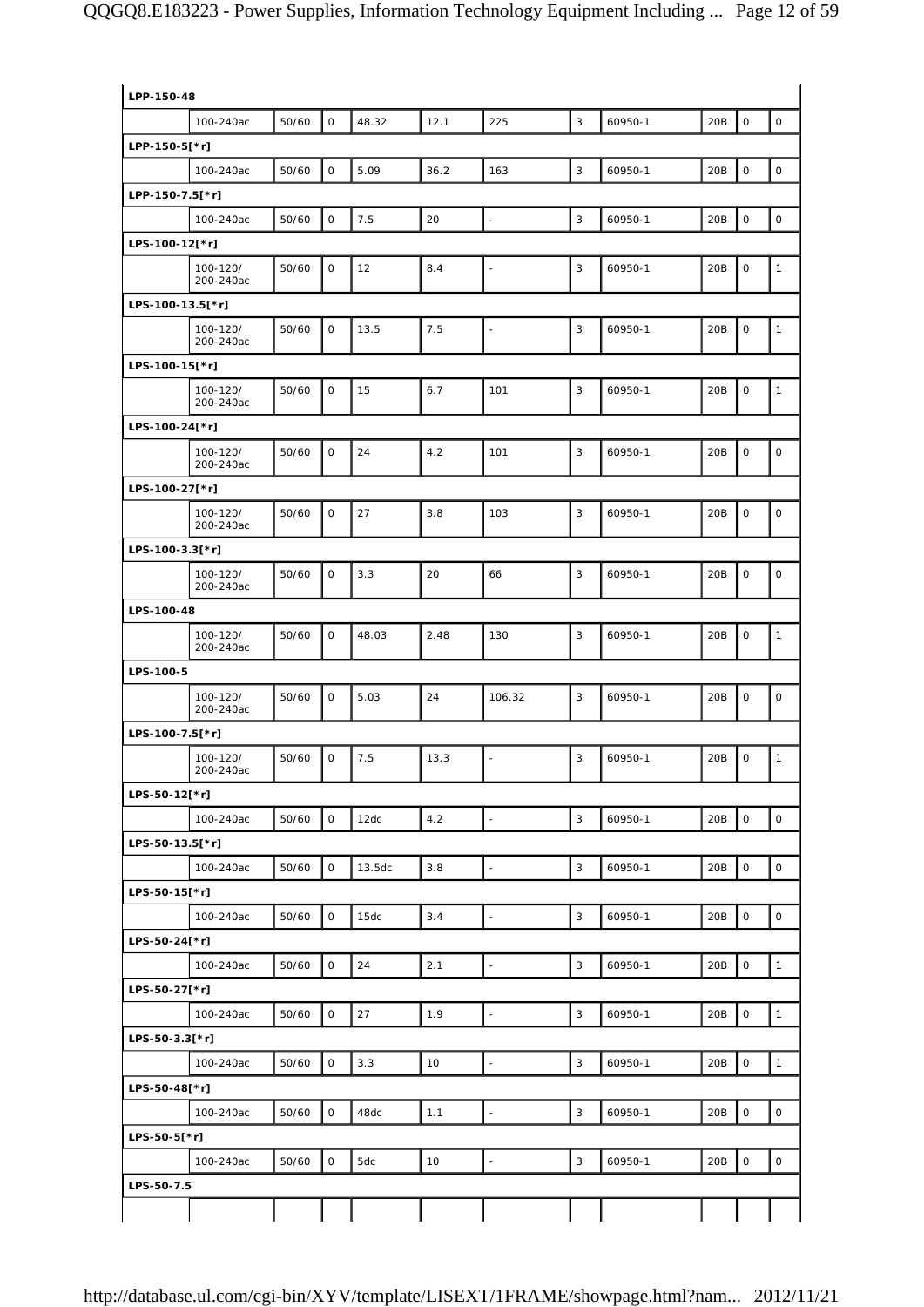|                  | 100-240ac                                | 50/60 | $\mathsf{O}$   | 7.5dc       | 6.7         |                          | 3                        | 60950-1                                                                            | 20B        | $\mathsf O$         | $\mathsf O$         |
|------------------|------------------------------------------|-------|----------------|-------------|-------------|--------------------------|--------------------------|------------------------------------------------------------------------------------|------------|---------------------|---------------------|
| LPS-75-12[*r]    |                                          |       |                |             |             |                          |                          |                                                                                    |            |                     |                     |
|                  | 100-240ac                                | 50/60 | $\mathsf O$    | 12          | 6.2         | $\overline{\phantom{a}}$ | 3                        | 60950-1                                                                            | 20B        | $\mathsf{O}\xspace$ | $\mathsf O$         |
| LPS-75-15[*r]    |                                          |       |                |             |             |                          |                          |                                                                                    |            |                     |                     |
|                  | 100-240ac                                | 50/60 | $\mathbf 0$    | 15          | $\mathbf 5$ | $\overline{\phantom{a}}$ | $\mathsf 3$              | 60950-1                                                                            | 20B        | $\mathsf O$         | $\circ$             |
| LPS-75-24        |                                          |       |                |             |             |                          |                          |                                                                                    |            |                     |                     |
|                  | 100-240ac                                | 50/60 | $\mathsf{O}$   | 24.1        | 4.9         | 95                       | 3                        | 60950-1                                                                            | 20B        | $\mathsf{O}\xspace$ | $\mathsf O$         |
| LPS-75-3.3[*r]   |                                          |       |                |             |             |                          |                          |                                                                                    |            |                     |                     |
|                  | 100-240ac                                | 50/60 | $\mathsf O$    | 3.3         | 15          | $\overline{\phantom{a}}$ | 3                        | 60950-1                                                                            | 20B        | $\mathsf O$         | $\mathsf O$         |
| LPS-75-48        |                                          |       |                |             |             |                          |                          |                                                                                    |            |                     |                     |
|                  | 100-240ac                                | 50/60 | $\mathsf O$    | 48.1        | 2.6         | 98                       | 3                        | 60950-1                                                                            | 20B        | 0                   | 0                   |
| LPS-75-5         |                                          |       |                |             |             |                          |                          |                                                                                    |            |                     |                     |
|                  | 100-240ac                                | 50/60 | $\mathbf 0$    | 5.1         | 24          | 94                       | 3                        | 60950-1                                                                            | 20B        | $\mathsf O$         | 0                   |
| MDR-40-12        |                                          |       |                |             |             |                          |                          |                                                                                    |            |                     |                     |
|                  | 100-240ac                                | 50/60 | $\mathsf O$    | 12          | 3.3         | 40                       | 3                        | 60950-1                                                                            | 20B        | $\mathsf O$         | $\mathbf{1}$        |
| <b>MDR-40-24</b> |                                          |       |                |             |             |                          |                          |                                                                                    |            |                     |                     |
|                  | 100-240ac                                | 50/60 | $\mathbf 0$    | 24          | 1.7         | 40                       | 3                        | 60950-1                                                                            | 20B        | $\mathsf O$         | $\mathbf{1}$        |
| <b>MDR-40-48</b> |                                          |       |                |             |             |                          |                          |                                                                                    |            |                     |                     |
|                  | 100-240ac                                | 50/60 | $\mathsf O$    | 48          | 0.83        | 40                       | 3                        | 60950-1                                                                            | 20B        | $\mathsf O$         | $\mathbf{1}$        |
| <b>MDR-40-5</b>  |                                          |       |                |             |             |                          |                          |                                                                                    |            |                     |                     |
|                  | 100-240ac                                | 50/60 | $\mathbf 0$    | $\mathbf 5$ | $\epsilon$  | 40                       | 3                        | 60950-1                                                                            | 20B        | $\mathsf O$         | $\mathbf{1}$        |
| MDR-60-12        |                                          |       |                |             |             |                          |                          |                                                                                    |            |                     |                     |
|                  | 100-240ac                                | 50/60 | $\mathsf{O}$   | 12.1        | 6.8         | 79.7                     | 3                        | 60950-1                                                                            | 20B        | $\mathsf O$         | $\mathbf{1}$        |
| MDR-60-24        |                                          |       |                |             |             |                          |                          |                                                                                    |            |                     |                     |
|                  | 100-240ac                                | 50/60 | $\mathbf 0$    | 24          | 2.5         | 60                       | 3                        | 60950-1                                                                            | 20B        | $\mathsf O$         | $\mathbf{1}$        |
| MDR-60-48        |                                          |       |                |             |             |                          |                          |                                                                                    |            |                     |                     |
|                  | 100-240ac                                | 50/60 | 0              | 48.2        | 1.5         | 71.5                     | 3                        | 60950-1                                                                            | 20B        | 0                   | $\mathbf{1}$        |
| <b>MDR-60-5</b>  |                                          |       |                |             |             |                          |                          |                                                                                    |            |                     |                     |
|                  | 100-240ac                                | 50/60 | 0              | 5.1         | 12.6        | 59.2                     | 3                        | 60950-1                                                                            | 20B        | $\overline{1}$      | $\mathbf{1}$        |
|                  | MHB100-24S12, MHB100-24S05, MHB100-24S24 |       |                |             |             |                          |                          |                                                                                    |            |                     |                     |
|                  | 18-36dc                                  |       | $\overline{4}$ | 5.19        | 26          | 116.12                   | $\mathbf{3}$             | 60950-1                                                                            | 20B        | $\mathsf O$         | $\mathsf{O}\xspace$ |
|                  |                                          |       |                | 15.11       | 11          | 119.04                   | 3                        |                                                                                    |            |                     |                     |
|                  |                                          |       |                | 24.2        | 7.2         | 124.63                   | 3                        |                                                                                    |            |                     |                     |
|                  | MHB100-24S25, MHB100-24S33, MHB100-24S15 |       |                |             |             |                          |                          |                                                                                    |            |                     |                     |
|                  | 18-36dc                                  |       | $\overline{4}$ | 5.19        | 26          | 116.12                   | 3                        | 60950-1                                                                            | 20B        | $\mathsf O$         | 0                   |
|                  |                                          |       |                | 15.11       | 11          | 119.04                   | 3                        |                                                                                    |            |                     |                     |
|                  |                                          |       |                | 24.2        | 7.2         | 124.63                   | 3                        |                                                                                    |            |                     |                     |
|                  | MHB100-48S05, MHB100-48S12               |       |                |             |             |                          |                          |                                                                                    |            |                     |                     |
|                  | $36 - 75/$<br>48dc                       |       | $\overline{4}$ | 5           | 46.1        | 176.4                    | 3                        | 60950-1                                                                            | 10T        | 0                   | 0                   |
|                  |                                          |       |                | 12          | 20          | 186.1                    | $\frac{1}{2}$            |                                                                                    |            |                     |                     |
|                  |                                          |       |                | 24          | 11.8        | 202                      | $\overline{a}$           |                                                                                    |            |                     |                     |
|                  |                                          |       |                |             |             |                          |                          | MHB100-48S25, MHB100-48S33, MHB100-48S15, MHB150-48S25, MHB150-48S33, MHB150-48S15 |            |                     |                     |
|                  |                                          |       |                |             |             |                          |                          |                                                                                    |            |                     |                     |
|                  | $36 - 75/$<br>48dc                       |       | $\overline{4}$ | 5           | 46.1        | 176.4                    | 3                        | 60950-1                                                                            | <b>10T</b> | $\mathsf O$         | 0                   |
|                  |                                          |       |                | 12          | 20          | 186.1                    | $\overline{\phantom{0}}$ |                                                                                    |            |                     |                     |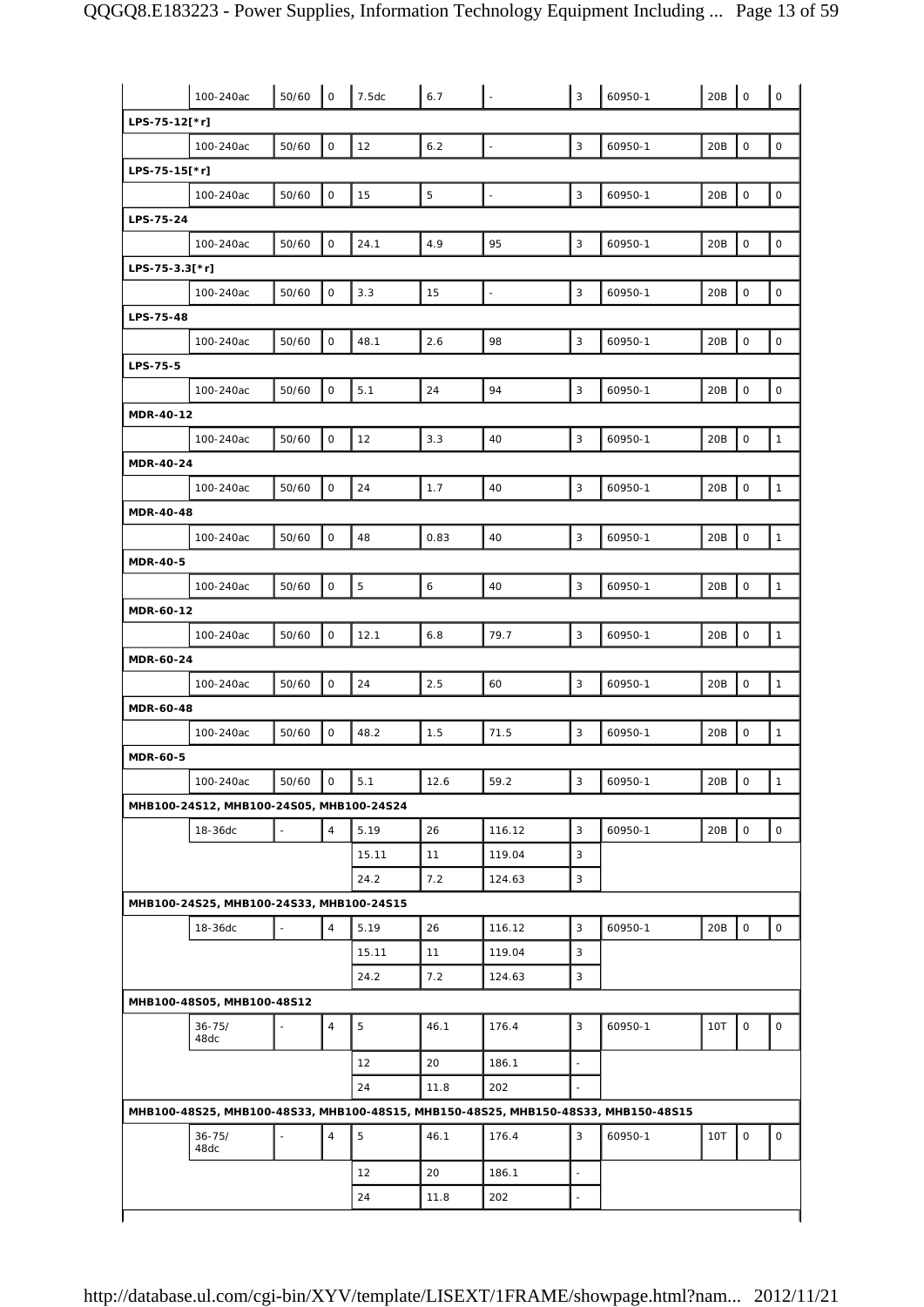|                  | MHB150-48S05, MHB150-48S12, MHB150-48S24, MHB100-48S24 |                          |                          |                     |                          |                          |                           |         |     |                          |                     |
|------------------|--------------------------------------------------------|--------------------------|--------------------------|---------------------|--------------------------|--------------------------|---------------------------|---------|-----|--------------------------|---------------------|
|                  | $36 - 75/$<br>48dc                                     | ÷,                       | $\overline{4}$           | 5                   | 46.1                     | 176.4                    | 3                         | 60950-1 | 10T | $\mathsf O$              | 0                   |
|                  |                                                        |                          |                          | 12                  | 20                       | 186.1                    | $\blacksquare$            |         |     |                          |                     |
|                  |                                                        |                          |                          | 24                  | 11.8                     | 202                      | $\overline{\phantom{a}}$  |         |     |                          |                     |
| MHB75-12S12[*r]  |                                                        |                          |                          |                     |                          |                          |                           |         |     |                          |                     |
|                  | 9-18 or<br>12dc                                        | $\blacksquare$           | $\overline{4}$           | 12dc                | 6.25                     | $\overline{a}$           | 3                         | 60950-1 | 4T  | $\mathsf O$              | $\mathsf O$         |
|                  | MHB75-12S24, MHB75-12S05                               |                          |                          |                     |                          |                          |                           |         |     |                          |                     |
|                  | 9-18 or<br>12dc                                        | $\overline{\phantom{a}}$ | $\sqrt{4}$               | 24.1                | $\overline{4}$           | 96.28                    | 3                         | 60950-1 | 20B | $\mathsf O$              | $\mathsf O$         |
|                  |                                                        |                          |                          | 5.16                | 19                       | 95.97                    | 3                         |         |     |                          |                     |
|                  | MHB75-12S25, MHB75-12S33, MHB75-12S15                  |                          |                          |                     |                          |                          |                           |         |     |                          |                     |
|                  | 9-18 or<br>12dc                                        |                          | $\overline{4}$           | 24.1                | $\overline{4}$           | 96.28                    | 3                         | 60950-1 | 20B | $\mathsf O$              | $\mathsf O$         |
|                  |                                                        |                          |                          | 5.16                | 19                       | 95.97                    | $\ensuremath{\mathsf{3}}$ |         |     |                          |                     |
| MHB75-24S05      |                                                        |                          |                          |                     |                          |                          |                           |         |     |                          |                     |
|                  | 18-36dc                                                | $\overline{a}$           | $\overline{4}$           | 24.07               | 20.3                     | 121                      | $\mathsf 3$               | 60950-1 | 20B | $\mathsf{O}\xspace$      | $\mathsf O$         |
| MHB75-24S12[*r]  |                                                        |                          |                          |                     |                          |                          |                           |         |     |                          |                     |
|                  | 18-36, or<br>24dc                                      | ÷,                       | $\overline{\phantom{a}}$ | 12dc                | 6.25                     | $\overline{\phantom{a}}$ | 3                         | 60950-1 | 20B | 0                        | 0                   |
| MHB75-24S24      |                                                        |                          |                          |                     |                          |                          |                           |         |     |                          |                     |
|                  | 18-36dc                                                |                          | $\overline{4}$           | 24.07               | 20.3                     | 121                      | 3                         | 60950-1 | 20B | $\mathsf O$              | $\mathsf{O}\xspace$ |
|                  | MHB75-24S25, MHB75-24S33, MHB75-24S15                  |                          |                          |                     |                          |                          |                           |         |     |                          |                     |
|                  | 18-36dc                                                |                          | $\overline{4}$           | 5.19                | 26                       | 116.12                   | $\mathbf{3}$              | 60950-1 | 20B | $\mathsf O$              | $\mathsf O$         |
|                  |                                                        |                          |                          | 15.11               | 11                       | 119.04                   | 3                         |         |     |                          |                     |
|                  |                                                        |                          |                          | 24.2                | 7.2                      | 124.63                   | 3                         |         |     |                          |                     |
| MHB75-48S05      |                                                        |                          |                          |                     |                          |                          |                           |         |     |                          |                     |
|                  | $36 - 75$                                              | $\omega$                 | $\overline{4}$           | 5.01                | 17.6                     | 85.7                     | 3                         | 60950-1 | 20B | $\overline{\phantom{a}}$ | $\mathsf O$         |
| MHB75-48S12      |                                                        |                          |                          |                     |                          |                          |                           |         |     |                          |                     |
|                  | 36-75dc                                                |                          | $\overline{4}$           | 11.95               | 8.18                     | 97.3                     | 3                         | 60950-1 | 20B | $\mathsf{O}\xspace$      | $\mathsf{O}\xspace$ |
| MHB75-48S15      |                                                        |                          |                          |                     |                          |                          |                           |         |     |                          |                     |
|                  | 36-75dc                                                | $\Box$                   | $\overline{4}$           | 15.05               | 6.1                      | 91.4                     | 3                         | 60950-1 | 20B | $\mathsf O$              | 0                   |
| MHB75-48S24      |                                                        |                          |                          |                     |                          |                          |                           |         |     |                          |                     |
|                  | 36-75dc                                                |                          | $\overline{4}$           | 24.1                | 20                       | 118                      | 3                         | 60950-1 | 20B | $\mathsf O$              | $\mathsf O$         |
| MHB75-48S25      |                                                        |                          |                          |                     |                          |                          |                           |         |     |                          |                     |
|                  | $36 - 75/$<br>48dc                                     | $\blacksquare$           | $\sqrt{4}$               | 5                   | 46.1                     | 176.4                    | 3                         | 60950-1 | 10T | $\mathsf O$              | 0                   |
|                  |                                                        |                          |                          | 12                  | 20                       | 186.1                    | $\blacksquare$            |         |     |                          |                     |
|                  |                                                        |                          |                          | 24                  | 11.8                     | 202                      | $\blacksquare$            |         |     |                          |                     |
| MHB75-48S33      |                                                        |                          |                          |                     |                          |                          |                           |         |     |                          |                     |
|                  | 36-75dc                                                | $\blacksquare$           | $\overline{4}$           | 3.29                | 20                       | 62.86                    | $\mathsf 3$               | 60950-1 | 20B | $\mathsf O$              | $\mathsf O$         |
| MP1K0 Series[*r] |                                                        |                          |                          |                     |                          |                          |                           |         |     |                          |                     |
|                  | 100-240ac                                              | 50/60                    | 0                        | $\Box$              | $\bar{\phantom{a}}$      | 1000                     | $\mathsf 3$               | 60950-1 | 20B | $\mathsf O$              | $\mathbf{1}$        |
| MP450 Series[*r] |                                                        |                          |                          |                     |                          |                          |                           |         |     |                          |                     |
|                  | 100-240ac                                              | 50/60                    | 0                        | $\bar{\phantom{a}}$ | $\overline{\phantom{a}}$ | 450                      | $\mathsf 3$               | 60950-1 | 20B | $\mathsf{O}\xspace$      | $\mathbf{1}$        |
|                  | MP450-2KSX#-AG [*r]                                    |                          |                          |                     |                          |                          |                           |         |     |                          |                     |
|                  | 100-240ac                                              | 50/60                    | 0                        | $\mathbb{Z}$        | $\blacksquare$           | 350                      | 3                         | 60950-1 | 20B | $\mathsf O$              | $\mathbf{1}$        |
| MP650 Series[*r] |                                                        |                          |                          |                     |                          |                          |                           |         |     |                          |                     |
|                  |                                                        |                          |                          |                     |                          |                          |                           |         |     |                          |                     |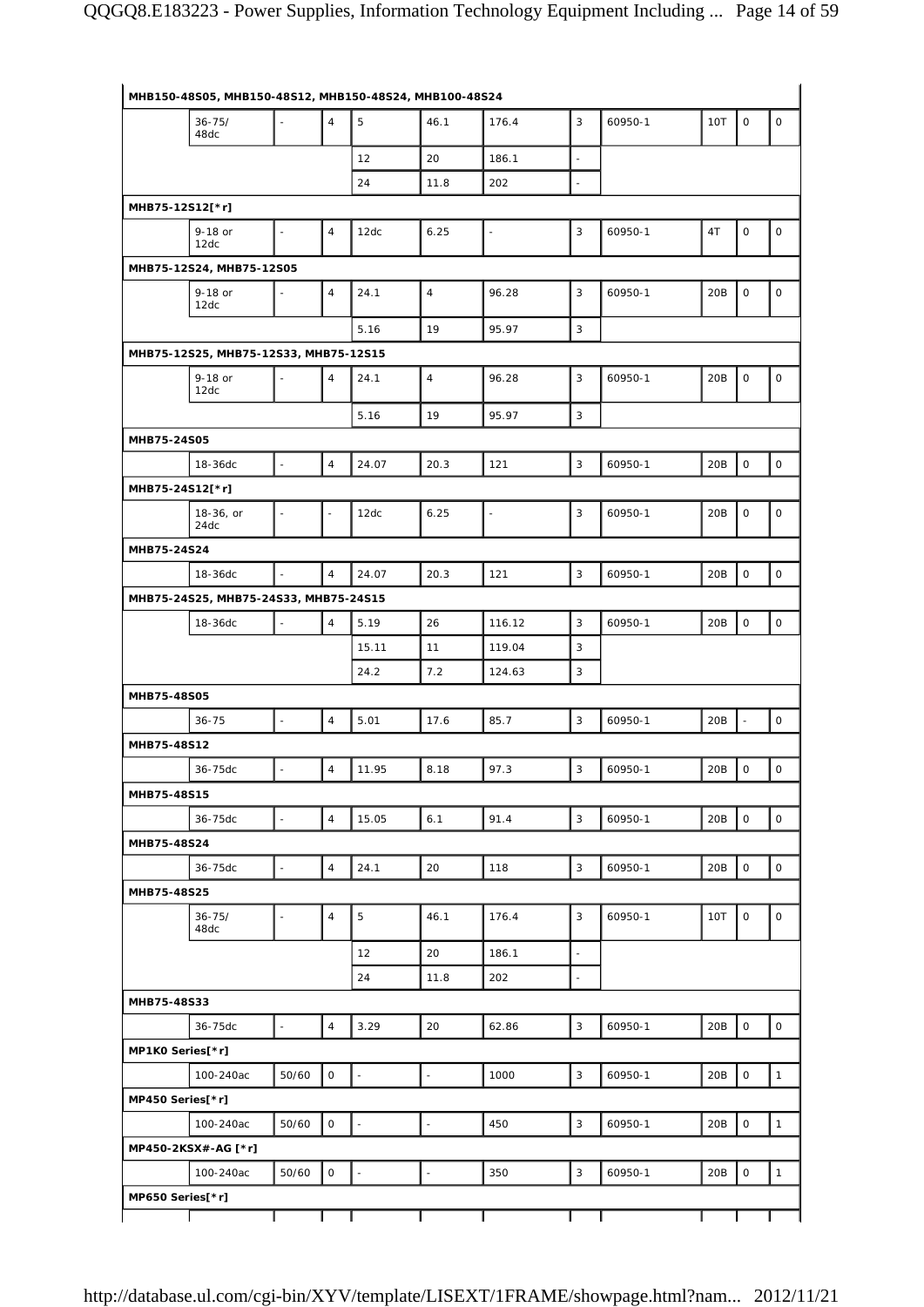|                        | 100-240ac                                                     | 50/60 | $\mathsf{O}$ |         |                | 650                      | 3              | 60950-1      | 20B | $\mathsf O$         | $\mathbf{1}$ |
|------------------------|---------------------------------------------------------------|-------|--------------|---------|----------------|--------------------------|----------------|--------------|-----|---------------------|--------------|
| MPT-120BC88            |                                                               |       |              |         |                |                          |                |              |     |                     |              |
|                        | 100-240ac                                                     | 50/60 | $\mathsf O$  | 5.06    | 25.03          | 112.76                   | 3              | 60950-1, 2nd | 20B | $\mathbf 0$         | $\mathbf{1}$ |
|                        |                                                               |       |              | 14.253  | 9.6            | 104.86                   | 3              |              |     |                     |              |
|                        |                                                               |       |              | 24.13   | 1.7            | 35.22                    | 3              |              |     |                     |              |
| MWP-<br>606            | 100-120/<br>220-240ac                                         | 50/60 | $\mathsf O$  | 5       | 15             | $\overline{a}$           | 3              | 60950-1      | 20B | $\mathsf O$         | $\mathsf O$  |
|                        |                                                               |       |              | 12      | $\overline{4}$ | $\frac{1}{2}$            | 3              |              |     |                     |              |
|                        |                                                               |       |              | $-5$    | $\mathbf{1}$   |                          | 3              |              |     |                     |              |
|                        | MWP-607, SWN-JVS, T-115                                       |       |              |         |                |                          |                |              |     |                     |              |
|                        | 100-120/<br>200-240ac                                         | 50/60 | 0            | 5.08    | 35.7           | 109                      | 3              | 60950-1      | 20B | $\mathsf O$         | $\mathsf O$  |
|                        |                                                               |       |              | 3.36    | 36.2           | 94                       | 3              |              |     |                     |              |
|                        |                                                               |       |              | 12.02   | 18.8           | 165                      | 3              |              |     |                     |              |
|                        | NED-100XY(**); NED-100AY, NED-100BY, NED-100CY, NED-100DY[*r] |       |              |         |                |                          |                |              |     |                     |              |
|                        | 100-120 Vac,<br>200-240 Vac                                   | 50/60 | $\mathsf O$  | $+5dc$  | 10.0           |                          | 3              | 60950-1      | 20B | $\mathsf O$         | $\mathbf{1}$ |
|                        |                                                               |       |              | $+12dc$ | 4.2            | ÷,                       | 3              |              |     |                     |              |
|                        |                                                               |       |              | $+5dc$  | 8.0            | $\overline{a}$           | 3              |              |     |                     |              |
|                        |                                                               |       |              | $+24dc$ | 2.5            | $\overline{\phantom{a}}$ | 3              |              |     |                     |              |
|                        |                                                               |       |              | $+12dc$ | 7.0            | $\overline{\phantom{a}}$ | 3              |              |     |                     |              |
|                        |                                                               |       |              | $+5dc$  | 3.0            | $\overline{a}$           | 3              |              |     |                     |              |
|                        |                                                               |       |              | $+24dc$ | 3.5            | $\overline{a}$           | 3              |              |     |                     |              |
|                        |                                                               |       |              | $+5dc$  | 3.0            | $\overline{\phantom{a}}$ | 3              |              |     |                     |              |
| NED-35A<br>[*r]        | 100-240ac                                                     | 50/60 | 0            | 12dc    | $\mathbf{1}$   | 12                       | 0              | 60950-1      | 20B | $\mathsf{O}\xspace$ | $\mathsf O$  |
|                        |                                                               |       |              | 5dc     | $\overline{4}$ | 20                       | 0              |              |     |                     |              |
| NED-35B                | 100-240ac                                                     | 50/60 | $\mathsf O$  | 31.4dc  | 2.1            | 40.1                     | 0              | 60950-1      | 20B | $\mathsf O$         | 0            |
|                        |                                                               |       |              | 5.1dc   | 9.6            | 37.4                     | 0              |              |     |                     |              |
| <b>NED-50A</b>         | 100-240ac                                                     | 50/60 | $\mathsf O$  | 5.06dc  | 15.8           | 63.5                     | 0              | 60950-1      | 20B | $\mathsf O$         | $\mathsf O$  |
|                        |                                                               |       |              | 13.17dc | 7.2            | 68.3                     | 0              |              |     |                     |              |
| NED-50B<br>$[\cdot r]$ | 100-240ac                                                     | 50/60 | $\mathsf O$  | 5dc     | $\overline{4}$ | 20                       | 0              | 60950-1      | 20B | $\mathsf O$         | $\mathsf O$  |
|                        |                                                               |       |              | 24dc    | 1.4            | 33.6                     | 0              |              |     |                     |              |
| NED-75A                | 100-240ac                                                     | 50/60 | $\mathsf{O}$ | 5.11dc  | 23.8           | 86.3                     | $\mathbf 0$    | 60950-1      | 20B | $\mathsf O$         | $\mathsf{O}$ |
|                        |                                                               |       |              | 18.98dc | 9.7            | 93.8                     | $\mathsf O$    |              |     |                     |              |
| NED-75B<br>$[\cdot r]$ | 100-240ac                                                     | 50/60 | 0            | 5dc     | 5              | 25                       | $\mathsf{O}$   | 60950-1      | 20B | $\mathsf O$         | $\mathsf O$  |
|                        |                                                               |       |              | 24dc    | $\overline{2}$ | 48                       | $\mathbf 0$    |              |     |                     |              |
| NES-100-12[*r]         |                                                               |       |              |         |                |                          |                |              |     |                     |              |
|                        | 100-120/<br>200-240ac                                         | 50/60 | $\mathbf 0$  | 12dc    | 8.5            | 102                      | $\overline{a}$ | 60950-1      | 20B | $\mathbf 0$         | 0            |
| NES-100-15[*r]         |                                                               |       |              |         |                |                          |                |              |     |                     |              |
|                        | 100-120/<br>200-240ac                                         | 50/60 | $\mathsf O$  | 15dc    | $\overline{7}$ | 105                      | ÷,             | 60950-1      | 20B | $\mathsf O$         | 0            |
| NES-100-24[*r]         |                                                               |       |              |         |                |                          |                |              |     |                     |              |
|                        | 100-120/<br>200-240ac                                         | 50/60 | $\mathsf{O}$ | 24dc    | 4.5            | 108                      | ä,             | 60950-1      | 20B | $\mathsf O$         | 0            |
| <b>NES-100-48</b>      |                                                               |       |              |         |                |                          |                |              |     |                     |              |
|                        | 100-120/                                                      | 50/60 | $\mathsf O$  | 47.9dc  | 3              | 141                      | $\frac{1}{2}$  | 60950-1      | 20B | $\mathsf O$         | 0            |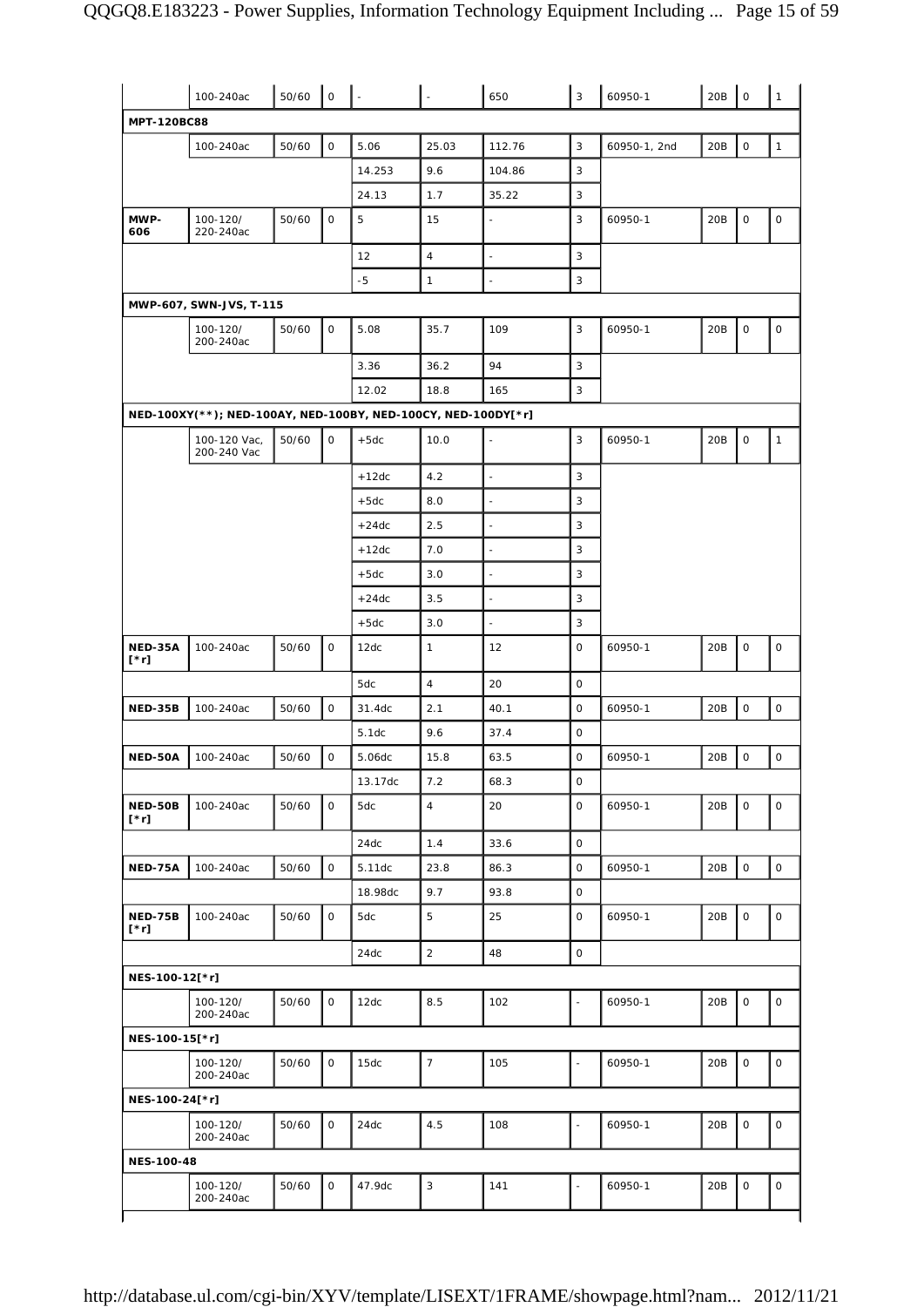| <b>NES-100-5</b> |                       |       |                     |          |             |      |                |         |     |                     |              |
|------------------|-----------------------|-------|---------------------|----------|-------------|------|----------------|---------|-----|---------------------|--------------|
|                  | 100-120/<br>200-240ac | 50/60 | $\mathsf{O}$        | 5.11dc   | 24          | 113  | ÷,             | 60950-1 | 20B | 0                   | $\mathsf O$  |
| NES-100-7.5[*r]  |                       |       |                     |          |             |      |                |         |     |                     |              |
|                  | 100-120/<br>200-240ac | 50/60 | 0                   | 7.5dc    | 13.6        | 102  | L,             | 60950-1 | 20B | 0                   | $\mathsf O$  |
| <b>NES-100-9</b> |                       |       |                     |          |             |      |                |         |     |                     |              |
|                  | 100-120/<br>200-240ac | 50/60 | 0                   | 9.05dc   | 16.4        | 146  | $\blacksquare$ | 60950-1 | 20B | $\mathsf O$         | $\mathsf O$  |
| NES-15-12[*r]    |                       |       |                     |          |             |      |                |         |     |                     |              |
|                  | 100-240ac             | 50/60 | $\mathsf{O}$        | 12dc     | 1.3         | 15.6 | $\mathsf{O}$   | 60950-1 | 20B | $\mathsf O$         | $\mathsf O$  |
| <b>NES-15-15</b> |                       |       |                     |          |             |      |                |         |     |                     |              |
|                  | 100-240ac             | 50/60 | $\mathsf O$         | 15.033dc | 1.9         | 21   | $\mathsf O$    | 60950-1 | 20B | $\mathbf 0$         | $\mathsf O$  |
| NES-15-24[*r]    |                       |       |                     |          |             |      |                |         |     |                     |              |
|                  | 100-240ac             | 50/60 | $\mathsf O$         | 24dc     | 0.7         | 16.8 | $\mathsf O$    | 60950-1 | 20B | 0                   | $\mathsf{O}$ |
| <b>NES-15-48</b> |                       |       |                     |          |             |      |                |         |     |                     |              |
|                  | 100-240ac             | 50/60 | $\mathsf{O}$        | 48.1dc   | 0.7         | 33.7 | $\mathsf O$    | 60950-1 | 20B | 0                   | $\mathsf O$  |
| <b>NES-15-5</b>  |                       |       |                     |          |             |      |                |         |     |                     |              |
|                  | 100-240ac             | 50/60 | $\mathsf{O}$        | 5.04dc   | 3.9         | 16.6 | $\mathsf O$    | 60950-1 | 20B | 0                   | $\mathsf O$  |
| NES-25-12[*r]    |                       |       |                     |          |             |      |                |         |     |                     |              |
|                  | 100-240ac             | 50/60 | $\mathsf O$         | 12dc     | 2.1         | 25.2 | $\mathsf O$    | 60950-1 | 20B | $\mathbf 0$         | $\circ$      |
|                  |                       |       |                     |          |             |      |                |         |     |                     |              |
| <b>NES-25-15</b> |                       |       |                     |          |             |      |                |         |     |                     |              |
|                  | 100-240ac             | 50/60 | $\mathsf{O}\xspace$ | 15.1dc   | 3.3         | 33   | $\mathsf O$    | 60950-1 | 20B | $\mathsf{O}\xspace$ | $\mathsf O$  |
| NES-25-24[*r]    |                       |       |                     |          |             |      |                |         |     |                     |              |
|                  | 100-240ac             | 50/60 | $\mathsf{O}$        | 24dc     | 1.1         | 26.4 | $\mathsf O$    | 60950-1 | 20B | 0                   | $\mathsf O$  |
| <b>NES-25-48</b> |                       |       |                     |          |             |      |                |         |     |                     |              |
|                  | 100-240ac             | 50/60 | $\mathsf{O}$        | 48dc     | 1.2         | 37   | $\mathsf O$    | 60950-1 | 20B | 0                   | $\mathsf O$  |
| <b>NES-25-5</b>  |                       |       |                     |          |             |      |                |         |     |                     |              |
|                  | 100-240ac             | 50/60 | $\mathsf O$         | 5dc      | 8.8         | 30   | $\mathsf O$    | 60950-1 | 20B | 0                   | $\mathsf O$  |
| NES-35-12[*r]    |                       |       |                     |          |             |      |                |         |     |                     |              |
|                  | 100-240ac             | 50/60 | 0                   | 12dc     | $\mathsf 3$ | 36   | $\mathsf O$    | 60950-1 | 20B | 0                   | $\mathsf O$  |
| NES-35-15[*r]    |                       |       |                     |          |             |      |                |         |     |                     |              |
|                  | 100-240ac             | 50/60 | $\mathsf O$         | 15dc     | 2.4         | 36   | $\mathsf O$    | 60950-1 | 20B | $\mathsf{O}\xspace$ | $\mathsf O$  |
| NES-35-24[*r]    |                       |       |                     |          |             |      |                |         |     |                     |              |
|                  | 100-240ac             | 50/60 | 0                   | 24dc     | 1.5         | 36   | $\mathsf O$    | 60950-1 | 20B | $\mathsf{O}\xspace$ | $\mathsf O$  |
| <b>NES-35-48</b> |                       |       |                     |          |             |      |                |         |     |                     |              |
|                  | 100-240ac             | 50/60 | $\mathsf{O}\xspace$ | 48dc     | 1.9         | 60.3 | $\mathsf O$    | 60950-1 | 20B | $\mathsf{O}\xspace$ | $\mathsf O$  |
| <b>NES-35-5</b>  |                       |       |                     |          |             |      |                |         |     |                     |              |
|                  | 100-240ac             | 50/60 | $\mathsf O$         | 5.1dc    | 12.6        | 45.5 | $\mathsf O$    | 60950-1 | 20B | $\mathsf{O}\xspace$ | $\mathsf O$  |
| NES-50-12[*r]    |                       |       |                     |          |             |      |                |         |     |                     |              |
|                  | 100-240ac             | 50/60 | 0                   | 12dc     | 4.2         | 50.4 | $\mathsf O$    | 60950-1 | 20B | $\mathsf{O}\xspace$ | $\mathsf O$  |
| NES-50-15[*r]    |                       |       |                     |          |             |      |                |         |     |                     |              |
|                  | 100-240ac             | 50/60 | 0                   | 15dc     | 3.4         | 51   | $\mathsf O$    | 60950-1 | 20B | 0                   | $\mathsf O$  |
|                  |                       |       |                     |          |             |      |                |         |     |                     |              |
| NES-50-24[*r]    |                       |       |                     |          |             |      |                |         |     |                     |              |
|                  | 100-240ac             | 50/60 | $\mathsf O$         | 24dc     | 2.2         | 52.8 | $\mathsf O$    | 60950-1 | 20B | $\mathsf{O}\xspace$ | 0            |
|                  |                       |       |                     |          |             |      |                |         |     |                     |              |
| <b>NES-50-48</b> | 100-240ac             | 50/60 | $\mathsf O$         | 48.05dc  | 1.9         | 69.2 | $\mathsf O$    | 60950-1 | 20B | $\mathsf{O}\xspace$ | $\mathsf O$  |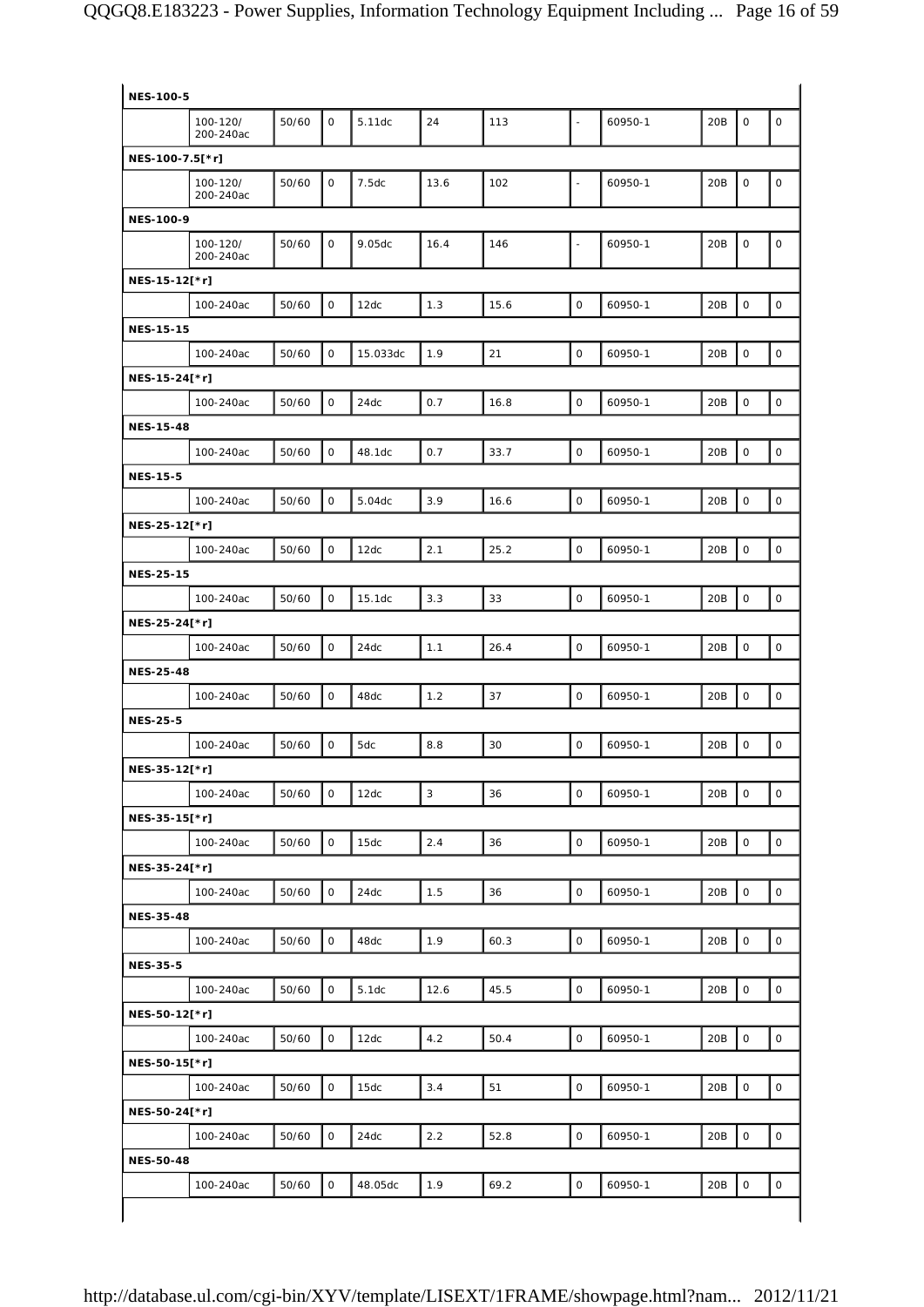| <b>NES-50-5</b>               |           |       |              |         |                |      |                     |         |     |                     |                     |
|-------------------------------|-----------|-------|--------------|---------|----------------|------|---------------------|---------|-----|---------------------|---------------------|
|                               | 100-240ac | 50/60 | 0            | 5.04dc  | 15.2           | 58.4 | $\mathsf{O}$        | 60950-1 | 20B | $\mathsf{O}$        | 0                   |
| NES-75-12[*r]                 |           |       |              |         |                |      |                     |         |     |                     |                     |
|                               | 100-240ac | 50/60 | 0            | 12dc    | 6.2            | 74.4 | $\mathsf{O}$        | 60950-1 | 20B | $\mathsf{O}\xspace$ | $\mathsf{O}$        |
| NES-75-15[*r]                 |           |       |              |         |                |      |                     |         |     |                     |                     |
|                               | 100-240ac | 50/60 | $\mathsf{O}$ | 15dc    | 5              | 75   | 0                   | 60950-1 | 20B | $\mathsf{O}\xspace$ | $\mathsf{O}$        |
| NES-75-24[*r]                 |           |       |              |         |                |      |                     |         |     |                     |                     |
|                               | 100-240ac | 50/60 | $\mathsf{O}$ | 24dc    | 3.2            | 76.8 | $\mathbf{O}$        | 60950-1 | 20B | $\mathsf{O}$        | $\mathsf{O}$        |
| <b>NES-75-48</b>              |           |       |              |         |                |      |                     |         |     |                     |                     |
|                               | 100-240ac | 50/60 | $\mathsf{O}$ | 47.9dc  | 3.4            | 94.4 | 0                   | 60950-1 | 20B | $\mathsf{O}\xspace$ | 0                   |
| <b>NES-75-5</b>               |           |       |              |         |                |      |                     |         |     |                     |                     |
|                               | 100-240ac | 50/60 | $\mathsf{O}$ | 5.08dc  | 35.3           | 90.2 | 0                   | 60950-1 | 20B | $\mathsf{O}$        | 0                   |
| <b>NET-35A</b><br>[*r]        | 100-240ac | 50/60 | $\mathsf{O}$ | 5dc     | 3              | 15   | $\mathsf{O}$        | 60950-1 | 20B | 0                   | 0                   |
|                               |           |       |              | 12dc    | $\mathbf{1}$   | 12   | $\mathsf{O}$        |         |     |                     |                     |
|                               |           |       |              | $-5dc$  | 0.5            | 2.5  | 0                   |         |     |                     |                     |
| <b>NET-35B</b><br>[*r]        | 100-240ac | 50/60 | $\mathsf{O}$ | 5dc     | 3              | 15   | 0                   | 60950-1 | 20B | $\mathsf O$         | $\mathsf O$         |
|                               |           |       |              | 12dc    | $\mathbf{1}$   | 12   | $\mathbf 0$         |         |     |                     |                     |
|                               |           |       |              | $-12dc$ | 0.5            | 6    | 0                   |         |     |                     |                     |
| <b>NET-35C</b>                | 100-240ac | 50/60 | $\mathsf{O}$ | 5dc     | 10.5           | 41.3 | 0                   | 60950-1 | 20B | $\mathsf{O}\xspace$ | $\circ$             |
|                               |           |       |              | 18.5dc  | 3.5            | 43.4 | 0                   |         |     |                     |                     |
|                               |           |       |              | 21dc    | 3.4            | 50   | 0                   |         |     |                     |                     |
| <b>NET-35D</b>                | 100-240ac | 50/60 | $\mathsf O$  | 5dc     | 10             | 39.2 | 0                   | 60950-1 | 20B | $\mathsf{O}\xspace$ | 0                   |
|                               |           |       |              | 29.1dc  | 2.1            | 43.5 | 0                   |         |     |                     |                     |
|                               |           |       |              | 13.8dc  | 4.2            | 36.5 | 0                   |         |     |                     |                     |
| <b>NET-50A</b><br>[*r]        | 100-240ac | 50/60 | $\mathsf{O}$ | 5dc     | $\overline{4}$ | 20   | $\mathsf{O}$        | 60950-1 | 20B | $\mathsf O$         | 0                   |
|                               |           |       |              | 12dc    | $\overline{2}$ | 24   | 0                   |         |     |                     |                     |
|                               |           |       |              | $-5dc$  | 0.5            | 2.5  | $\mathsf O$         |         |     |                     |                     |
| NET-50B                       | 100-240ac | 50/60 | $\mathsf O$  | 5.08dc  | 14             | 55.3 | $\mathsf O$         | 60950-1 | 20B | $\mathsf{O}\xspace$ | $\mathsf{O}\xspace$ |
|                               |           |       |              | 12.52dc | 6.4            | 58.8 | 0                   |         |     |                     |                     |
|                               |           |       |              | 12.06dc | 1.42           | 14   | $\mathsf O$         |         |     |                     |                     |
| <b>NET-50C</b>                | 100-240ac | 50/60 | $\mathsf O$  | 5.09dc  | 13.7           | 53.6 | 0                   | 60950-1 | 20B | $\mathsf{O}\xspace$ | $\mathsf{O}\xspace$ |
|                               |           |       |              | 16.92dc | 3.9            | 49.7 | $\mathsf O$         |         |     |                     |                     |
|                               |           |       |              | 15.04dc | 1.6            | 23.1 | 0                   |         |     |                     |                     |
| NET-50D<br>$[\cdot r]$        | 100-240ac | 50/60 | $\mathsf O$  | 5dc     | 3              | 15   | $\mathsf O$         | 60950-1 | 20B | $\mathsf O$         | 0                   |
|                               |           |       |              | 24dc    | $\mathbf{1}$   | 24   | $\mathsf O$         |         |     |                     |                     |
|                               |           |       |              | 12dc    | $\mathbf{1}$   | 12   | 0                   |         |     |                     |                     |
| <b>NET-75A</b><br>[*r]        | 100-240ac | 50/60 | $\mathsf O$  | 5dc     | 6              | 30   | 0                   | 60950-1 | 20B | $\mathsf{O}\xspace$ | $\mathsf{O}\xspace$ |
|                               |           |       |              | 12dc    | $\mathbf{3}$   | 36   | O                   |         |     |                     |                     |
|                               |           |       |              | $-5dc$  | 0.5            | 2.5  | $\mathsf{O}\xspace$ |         |     |                     |                     |
|                               |           |       | $\mathsf O$  | 5dc     | 5              | 25   | 3                   | 60950-1 | 20B | $\mathsf{O}\xspace$ | 0                   |
| <b>NET-75B</b><br>$[\cdot r]$ | 100-240ac | 50/60 |              |         |                |      |                     |         |     |                     |                     |
|                               |           |       |              | 12dc    | 2.8            | 33.6 | 3                   |         |     |                     |                     |
|                               |           |       |              | $-12dc$ | 0.5            | 6    | 3                   |         |     |                     |                     |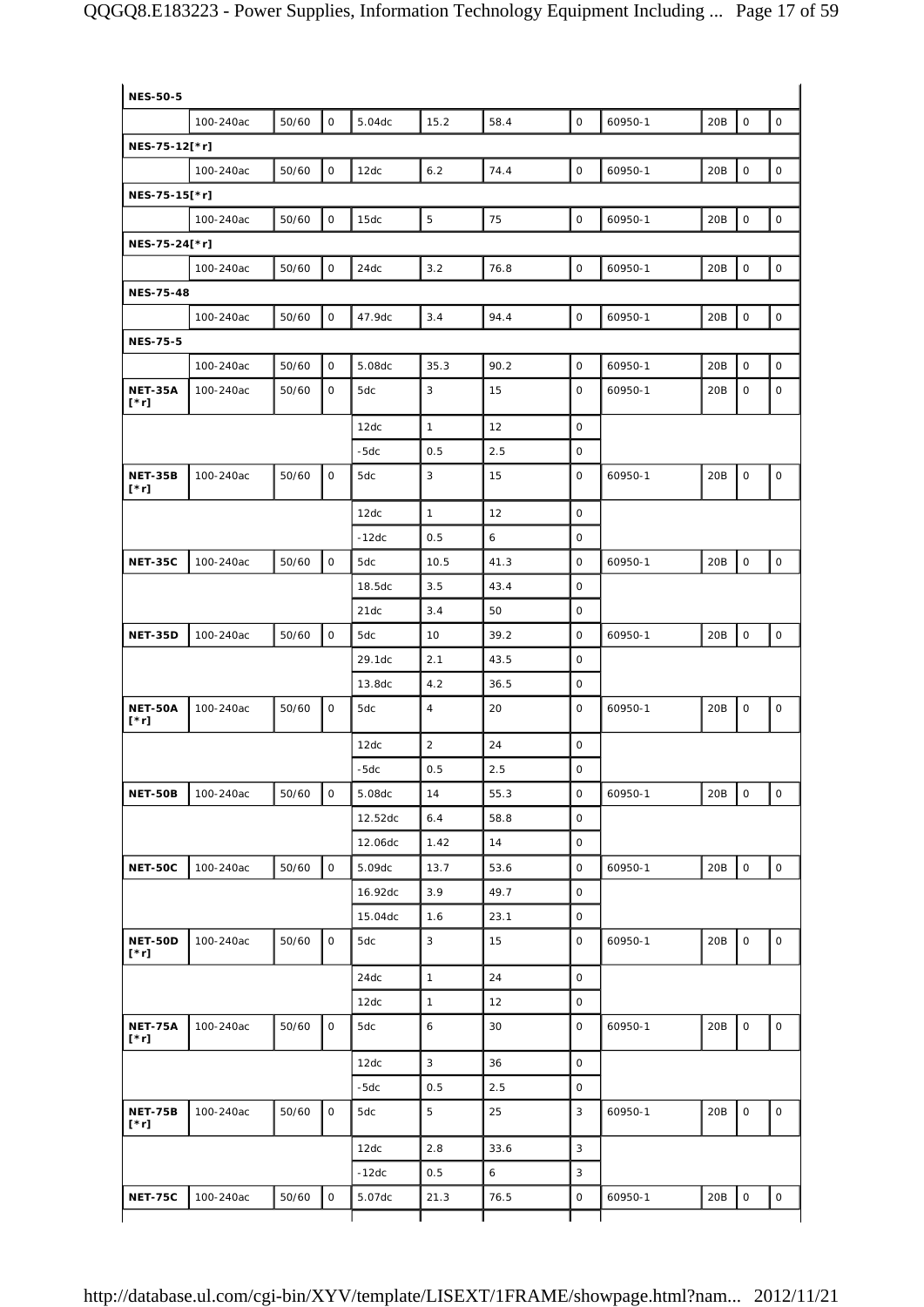|                 |           |                |                           | 19.26dc        | 7.9            | 88.7  | $\mathsf{O}\xspace$       |         |        |                     |                     |
|-----------------|-----------|----------------|---------------------------|----------------|----------------|-------|---------------------------|---------|--------|---------------------|---------------------|
|                 |           |                |                           | 14.93dc        | $\overline{2}$ | 26.3  | $\mathbf{O}$              |         |        |                     |                     |
| NET-75D         | 100-240ac | 50/60          | $\mathsf{O}$              | 4.78dc         | 19.5           | 71.4  | 0                         | 60950-1 | 20B    | $\mathsf O$         | $\mathsf O$         |
|                 |           |                |                           | 27.98dc        | 4.2            | 81.4  | $\mathbf{O}$              |         |        |                     |                     |
|                 |           |                |                           | 11.04dc        | 8              | 71.3  | 0                         |         |        |                     |                     |
| NSD10-12D12     |           |                |                           |                |                |       |                           |         |        |                     |                     |
|                 | 12dc      |                | 3                         | 12.36          | 1.38           | 11.2  | 3                         | 60950-1 | 20B    | 0                   | 0                   |
|                 |           |                |                           | 12.57          | 1.43           | 12.13 | 3                         |         |        |                     |                     |
| NSD10-12D15[*r] |           |                |                           |                |                |       |                           |         |        |                     |                     |
|                 | 12dc      | $\blacksquare$ | 3                         | 15             | 0.33           | 10    | 3                         | 60950-1 | 20B    | $\mathsf O$         | 0                   |
|                 |           |                |                           | $-15$          | 0.33           | 10    | 3                         |         |        |                     |                     |
|                 |           |                |                           |                |                |       |                           |         |        |                     |                     |
| NSD10-12D5      |           |                |                           |                |                |       |                           |         |        |                     |                     |
|                 | 12dc      |                | 3                         | 5.25           | 3.3            | 11.35 | 3                         | 60950-1 | 20B    | $\mathsf O$         | 0                   |
|                 |           |                |                           | 5.41           | 2.96           | 12.02 | 3                         |         |        |                     |                     |
| NSD10-12S12[*r] |           |                |                           |                |                |       |                           |         |        |                     |                     |
|                 | 12dc      |                | 3                         | 12             | 0.83           | 9.96  | 3                         | 60950-1 | 20B    | $\mathsf{O}\xspace$ | $\mathsf O$         |
| NSD10-12S15     |           |                |                           |                |                |       |                           |         |        |                     |                     |
|                 | 12dc      |                | 3                         | 14.9           | 1.35           | 15.75 | 3                         | 60950-1 | 20B    | $\mathsf{O}\xspace$ | $\mathsf O$         |
| NSD10-12S3      |           |                |                           |                |                |       |                           |         |        |                     |                     |
|                 | 12dc      |                | 3                         | 3.29           | 4.2            | 12.31 | 3                         | 60950-1 | 20B    | $\mathsf O$         | 0                   |
| NSD10-12S5[*r]  |           |                |                           |                |                |       |                           |         |        |                     |                     |
|                 | 12dc      | $\omega$       | $\mathsf 3$               | $\overline{5}$ | $\mathbf 2$    | 10    | $\ensuremath{\mathsf{3}}$ | 60950-1 | 20B    | $\mathsf{O}\xspace$ | 0                   |
| NSD10-12S9[*r]  |           |                |                           |                |                |       |                           |         |        |                     |                     |
|                 | 12dc      |                | $\mathbf{3}$              | $\mathbf{9}$   | 1.1            | 9.9   | 3                         | 60950-1 | 20B    | $\mathsf O$         | $\mathsf{O}$        |
| NSD10-48D12[*r] |           |                |                           |                |                |       |                           |         |        |                     |                     |
|                 | 48dc      | $\blacksquare$ | 3                         | 12             | 0.42           | 10    | 3                         | 60950-1 | 20B    | $\mathsf O$         | 0                   |
|                 |           |                |                           | $-12$          | 0.42           | 10    | 3                         |         |        |                     |                     |
| NSD10-48D15     |           |                |                           |                |                |       |                           |         |        |                     |                     |
|                 | 48dc      | $\blacksquare$ | $\mathsf 3$               | 15.19          | 1.15           | 15.08 | 3                         | 60950-1 | 20B    | $\mathsf{O}$        | $\mathsf{O}\xspace$ |
|                 |           |                |                           | 15.34          | 1.05           | 13.29 | 3                         |         |        |                     |                     |
|                 |           |                |                           |                |                |       |                           |         |        |                     |                     |
| NSD10-48D5[*r]  |           |                |                           |                |                |       |                           |         |        |                     |                     |
|                 | 48dc      | $\blacksquare$ | $\sqrt{3}$                | $\overline{5}$ | $\mathbf{1}$   | 10    | 3                         | 60950-1 | 20B    | $\mathsf{o}$        | $\mathsf O$         |
|                 |           |                |                           | $-5$           | $\mathbf{1}$   | 10    | 3                         |         |        |                     |                     |
| NSD10-48S12[*r] |           |                |                           |                |                |       |                           |         |        |                     |                     |
|                 | 48dc      | $\omega$       | $\sqrt{3}$                | 12             | 0.83           | 9.96  | $\mathsf 3$               | 60950-1 | 20B    | $\mathsf{O}\xspace$ | $\mathsf{O}\xspace$ |
| NSD10-48S15     |           |                |                           |                |                |       |                           |         |        |                     |                     |
|                 | 48dc      | $\blacksquare$ | $\mathsf 3$               | 14.95          | 1.55           | 19.46 | 3                         | 60950-1 | 20B    | $\mathsf{O}\xspace$ | $\mathsf O$         |
| NSD10-48S3[*r]  |           |                |                           |                |                |       |                           |         |        |                     |                     |
|                 | 48dc      | $\mathbb{L}$   | $\mathsf 3$               | 3.3            | 2.5            | 8.25  | 3                         | 60950-1 | 20B    | $\mathsf O$         | $\mathsf O$         |
| NSD10-48S5[*r]  |           |                |                           |                |                |       |                           |         |        |                     |                     |
|                 | 48dc      | $\blacksquare$ | $\mathbf{3}$              | $\mathbf 5$    | $\mathbf 2$    | 10    | $\mathsf 3$               | 60950-1 | 20B    | $\mathsf{O}\xspace$ | $\mathsf O$         |
| NSD10-48S9[*r]  |           |                |                           |                |                |       |                           |         |        |                     |                     |
|                 | 48dc      | $\blacksquare$ | $\ensuremath{\mathsf{3}}$ | $\mathsf q$    | 1.1            | 9.9   | 3                         | 60950-1 | 20B    | $\mathsf O$         | $\mathsf O$         |
| NSD15-12D12[*r] |           |                |                           |                |                |       |                           |         |        |                     |                     |
|                 | 12dc      | $\blacksquare$ | $\sqrt{3}$                | 12             | 0.62           | 7.44  | $\mathbf{3}$              | 60950-1 | $\Box$ | $\mathsf{O}\xspace$ | $\mathsf O$         |
|                 |           |                |                           | 12             | 0.62           | 7.44  | 3                         |         |        |                     |                     |
|                 |           |                |                           |                |                |       |                           |         |        |                     |                     |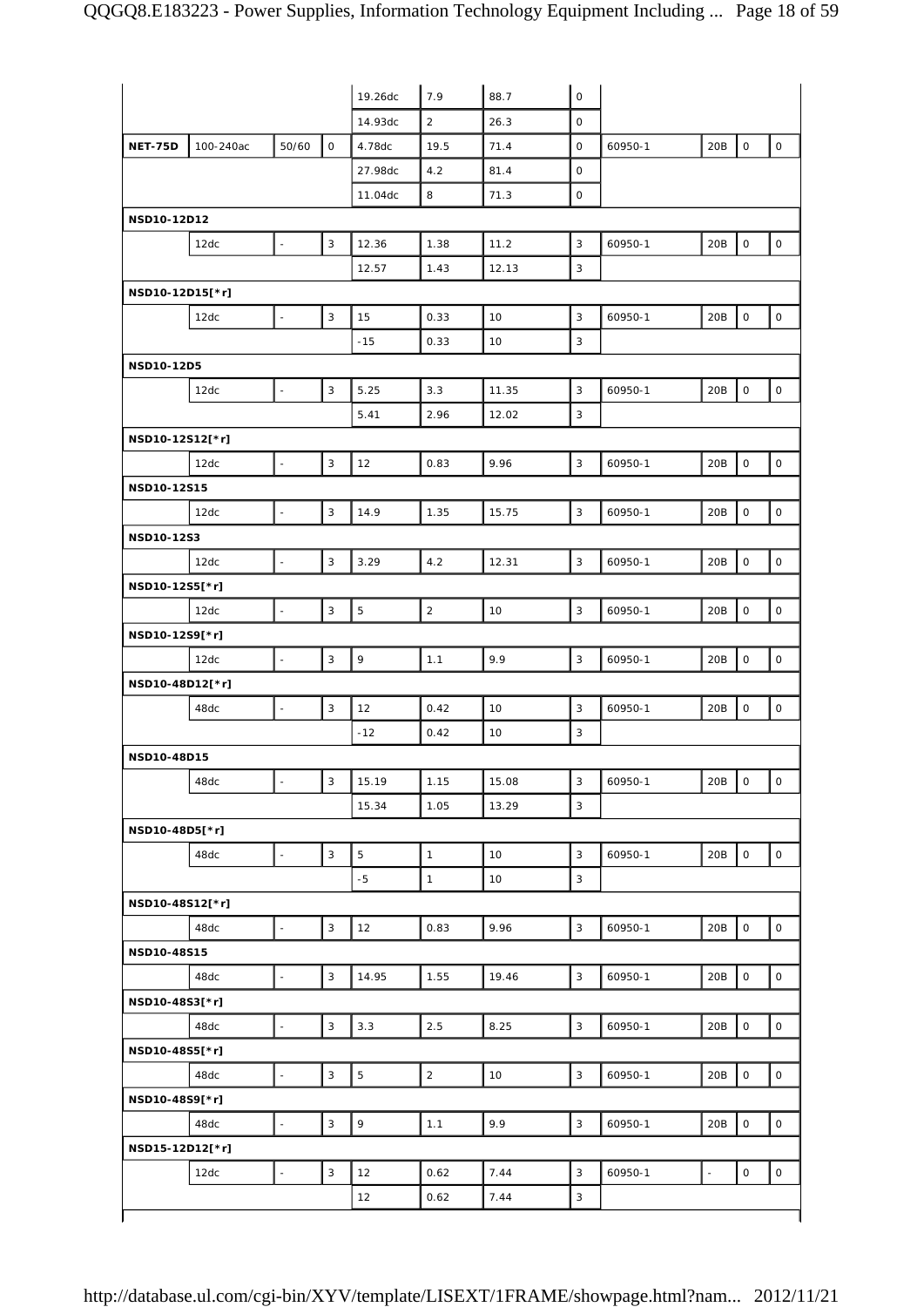| NSD15-12D15[*r] |                       |                          |                           |             |              |                |                           |         |                          |                     |                     |
|-----------------|-----------------------|--------------------------|---------------------------|-------------|--------------|----------------|---------------------------|---------|--------------------------|---------------------|---------------------|
|                 | 12dc                  | $\bar{\phantom{a}}$      | 3                         | 15          | 0.5          | 7.5            | $\overline{3}$            | 60950-1 | $\omega$                 | $\mathsf{O}\xspace$ | $\mathsf{O}$        |
|                 |                       |                          |                           | 15          | 0.5          | 7.5            | 3                         |         |                          |                     |                     |
| NSD15-12D5      |                       |                          |                           |             |              |                |                           |         |                          |                     |                     |
|                 | 12dc                  | $\sim$                   | $\ensuremath{\mathsf{3}}$ | 4.97        | 5            | 9.3            | $\sqrt{3}$                | 60950-1 | $\overline{\phantom{a}}$ | $\mathsf{O}\xspace$ | $\mathsf{O}\xspace$ |
|                 |                       |                          |                           | 5.04        | 4.98         | 9.35           | 3                         |         |                          |                     |                     |
| NSD15-12S12[*r] |                       |                          |                           |             |              |                |                           |         |                          |                     |                     |
|                 | 12dc                  | $\omega$                 | $\ensuremath{\mathsf{3}}$ | 12          | 1.25         | 15             | $\mathbf{3}$              | 60950-1 | $\Box$                   | $\mathsf O$         | $\mathsf{O}$        |
| NSD15-12S15[*r] |                       |                          |                           |             |              |                |                           |         |                          |                     |                     |
|                 | 12dc                  | $\overline{\phantom{a}}$ | 3                         | 15          | $\mathbf{1}$ | 15             | $\mathsf 3$               | 60950-1 | $\Box$                   | $\mathbf 0$         | $\mathsf{O}\xspace$ |
| NSD15-12S3      |                       |                          |                           |             |              |                |                           |         |                          |                     |                     |
|                 | 12dc                  | ÷,                       | 3                         | 3.299       | 6.6          | 15.87          | $\overline{3}$            | 60950-1 | $\mathbb{Z}$             | $\mathbf 0$         | $\mathsf O$         |
| NSD15-12S5[*r]  |                       |                          |                           |             |              |                |                           |         |                          |                     |                     |
|                 | 12dc                  | $\Box$                   | 3                         | 5           | $\mathsf 3$  | 15             | $\sqrt{3}$                | 60950-1 | $\Box$                   | $\mathsf{O}\xspace$ | $\mathsf{O}$        |
| NSD15-48D12[*r] |                       |                          |                           |             |              |                |                           |         |                          |                     |                     |
|                 | 48dc                  | $\Box$                   | 3                         | 12          | 0.62         | 7.44           | $\overline{3}$            | 60950-1 | $\bar{\gamma}$           | $\mathbf 0$         | $\mathsf{O}$        |
|                 |                       |                          |                           | 12          |              |                |                           |         |                          |                     |                     |
|                 |                       |                          |                           |             | 0.62         | 7.44           | 3                         |         |                          |                     |                     |
| NSD15-48D15     |                       |                          |                           |             |              |                |                           |         |                          |                     |                     |
|                 | 48dc                  | $\overline{\phantom{a}}$ | 3                         | 14.9        | 2.23         | 20.17          | 3                         | 60950-1 | $\Box$                   | $\mathbf 0$         | $\mathsf{O}$        |
|                 |                       |                          |                           | 14.95       | 2.37         | 17.36          | 3                         |         |                          |                     |                     |
| NSD15-48D5[*r]  |                       |                          |                           |             |              |                |                           |         |                          |                     |                     |
|                 | 48dc                  | $\overline{\phantom{a}}$ | 3                         | 5           | 1.5          | 7.5            | 3                         | 60950-1 | $\overline{\phantom{a}}$ | 0                   | $\mathsf{O}$        |
|                 |                       |                          |                           | 5           | 1.5          | 7.5            | 3                         |         |                          |                     |                     |
| NSD15-48S12[*r] |                       |                          |                           |             |              |                |                           |         |                          |                     |                     |
|                 | 48dc                  | ÷,                       | 3                         | 12          | 1.25         | 15             | 3                         | 60950-1 | $\Box$                   | 0                   | $\mathsf O$         |
| NSD15-48S15     |                       |                          |                           |             |              |                |                           |         |                          |                     |                     |
|                 | 48dc                  | $\blacksquare$           | 3                         | 14.94       | 2.8          | 26.3           | $\mathsf 3$               | 60950-1 | $\Box$                   | $\mathsf{O}\xspace$ | $\mathsf{O}$        |
| NSD15-48S3[*r]  |                       |                          |                           |             |              |                |                           |         |                          |                     |                     |
|                 | 48dc                  | $\Box$                   | 3                         | 3.3         | 3.75         | 12.37          | $\ensuremath{\mathsf{3}}$ | 60950-1 | $\Box$                   | 0                   | $\mathsf{O}$        |
| NSD15-48S5[*r]  |                       |                          |                           |             |              |                |                           |         |                          |                     |                     |
|                 | 48dc                  | $\Box$                   | 3                         | $\mathbf 5$ | $\mathsf 3$  | 15             | 3                         | 60950-1 | $\Box$                   | $\mathsf{O}\xspace$ | $\mathsf{O}$        |
| ODSA-1017       |                       |                          |                           |             |              |                |                           |         |                          |                     |                     |
|                 | 100-240ac             | 50/60                    | 0                         | 5.15        | 2.9          | 11.1           | 3                         | 950     | 20B                      | $\mathsf{O}\xspace$ | $\mathsf O$         |
|                 |                       |                          |                           | $-4.93$     | 2.5          | 6.5            | 3                         |         |                          |                     |                     |
| P-600-13.8[*r]  |                       |                          |                           |             |              |                |                           |         |                          |                     |                     |
|                 | 100-120/<br>200-240ac | 50/60                    | 0                         | 15          | 40           | L,             | 3                         | 60950-1 | 20B                      | $\mathsf O$         | $\mathbf{1}$        |
| P-600-27[*r]    |                       |                          |                           |             |              |                |                           |         |                          |                     |                     |
|                 | 100-120/<br>200-240ac | 50/60                    | $\mathsf O$               | 27dc        | 22.2         | $\overline{a}$ | 3                         | 60950-1 | 20B                      | $\mathsf{O}\xspace$ | 0                   |
| P-600-48        |                       |                          |                           |             |              |                |                           |         |                          |                     |                     |
|                 | 100-120/<br>200-240ac | 50/60                    | 0                         | 48.4dc      | 15           | 700            | 3                         | 60950-1 | 20B                      | 0                   | 0                   |
| PB-1000-12      |                       |                          |                           |             |              |                |                           |         |                          |                     |                     |
|                 | 100-240ac             | 50/60                    | $\mathsf{O}$              | 14.7dc      | 60.9         | 877            | $\mathsf 3$               | 60950-1 | 20B                      | $\mathsf{O}\xspace$ | $\mathbf{1}$        |
|                 |                       |                          |                           |             |              |                |                           |         |                          |                     |                     |
| PB-1000-24      |                       |                          |                           |             |              |                |                           |         |                          |                     |                     |
|                 | 100-240ac             | 50/60                    | 0                         | 29dc        | 35.1         | 1008           | $\mathbf{3}$              | 60950-1 | 20B                      | $\mathsf O$         | $\mathbf{1}$        |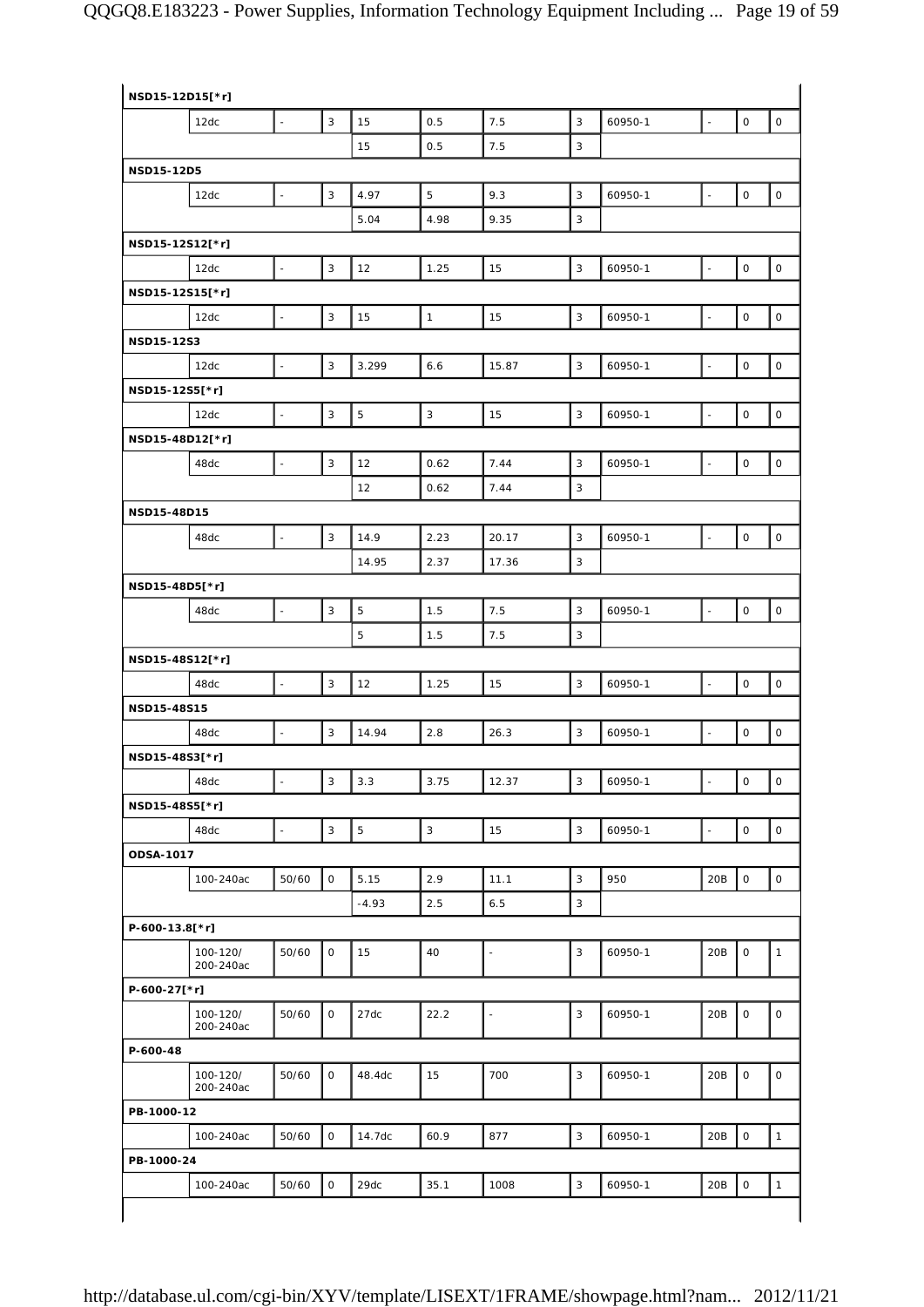| PB-1000-48                   |                                        |       |              |         |                |                          |   |         |     |                     |              |
|------------------------------|----------------------------------------|-------|--------------|---------|----------------|--------------------------|---|---------|-----|---------------------|--------------|
|                              | 100-240ac                              | 50/60 | $\mathsf O$  | 58.8dc  | 17.6           | 1014                     | 3 | 60950-1 | 20B | $\mathsf{O}\xspace$ | $\mathbf{1}$ |
|                              | PB-300P-12, PB-300N-12                 |       |              |         |                |                          |   |         |     |                     |              |
|                              | 100-120/<br>200-240ac                  | 50/60 | 0            | 14.4dc  | 20.85          | $\overline{\phantom{a}}$ | 3 | 60950-1 | 20B | $\mathsf O$         | $\mathbf{1}$ |
|                              | PB-300P-24, PB-300N-24                 |       |              |         |                |                          |   |         |     |                     |              |
|                              | 100-120/<br>200-240ac                  | 50/60 | $\mathsf{O}$ | 28.8dc  | 10.5           | $\blacksquare$           | 3 | 60950-1 | 20B | $\mathsf O$         | $\mathbf{1}$ |
|                              | PB-300P-48, PB-300N-48                 |       |              |         |                |                          |   |         |     |                     |              |
|                              | 100-120/<br>200-240ac                  | 50/60 | $\mathsf{O}$ | 57.6dc  | 5.2            | $\blacksquare$           | 3 | 60950-1 | 20B | $\circ$             | $\mathbf{1}$ |
|                              | PB-360P-12, PB-360N-12                 |       |              |         |                |                          |   |         |     |                     |              |
|                              | 100-120/<br>200-240 VAC                | 50/60 | $\mathsf O$  | 13.63dc | 25.8           | 265                      | 3 | 60950-1 | 20B | $\mathsf O$         | $\mathbf{1}$ |
|                              | PB-360P-24, PB-360N-24                 |       |              |         |                |                          |   |         |     |                     |              |
|                              | 100-120/<br>200-240ac                  | 50/60 | 0            | 28.8dc  | 12.5           | $\overline{\phantom{a}}$ | 3 | 60950-1 | 20B | $\mathsf O$         | $\mathbf{1}$ |
|                              | PB-360P-48, PB-360N-48, PB-360P-48ET-1 |       |              |         |                |                          |   |         |     |                     |              |
|                              | 100-120/<br>200-240 VAC                | 50/60 | $\circ$      | 56.2dc  | 10.1           | 573                      | 3 | 60950-1 | 20B | $\mathsf{O}$        | $\mathbf{1}$ |
| <b>PD-110A</b>               | 100-240ac                              | 50/60 | $\mathsf{O}$ | 5.09    | 18.5           | 87.73                    | 3 | 60950-1 | 20B | $\mathsf O$         | 0            |
|                              |                                        |       |              | 14.11   | 10.5           | 117.25                   | 3 |         |     |                     |              |
| <b>PD-110B</b>               | 100-240ac                              | 50/60 | $\mathsf O$  | 5.08    | 19.7           | 93.46                    | 3 | 60950-1 | 20B | $\mathsf O$         | $\mathsf O$  |
|                              |                                        |       |              | 24.37   | 5.5            | 129.2                    | 3 |         |     |                     |              |
| PD-2503<br>$[\cdot r]$       | 100-240ac                              | 50/60 | $\mathsf{O}$ | 3.3     | 3              | 45                       | 3 | 60950-1 | 20B | $\mathsf O$         | $\mathsf O$  |
|                              |                                        |       |              | 5       | 3              | 46                       | 3 |         |     |                     |              |
| PD-2503AD[*r]                |                                        |       |              |         |                |                          |   |         |     |                     |              |
|                              | 100-240ac                              | 50/60 | $\mathsf{O}$ | 3.3     | $\sqrt{3}$     | 45                       | 3 | 60950-1 | 20B | $\mathbf 0$         | $\mathsf O$  |
|                              |                                        |       |              | 5       | 3              | 46                       | 3 |         |     |                     |              |
| PD-2505<br>[*r]              | 100-240ac                              | 50/60 | 0            | 5       | 2.5            | 34.8                     | 3 | 60950-1 | 20B | $\mathsf O$         | 0            |
|                              |                                        |       |              | -5      | 2.5            | 36                       | 3 |         |     |                     |              |
| PD-2506AS[*r]                |                                        |       |              |         |                |                          |   |         |     |                     |              |
|                              | 100-240ac                              | 50/60 | $\mathsf{O}$ | 6       | $\overline{a}$ | $\overline{a}$           | 3 | 60950-1 | 20B | $\mathsf O$         | $\mathsf{O}$ |
|                              |                                        |       |              | $-6$    | $\overline{2}$ | ä,                       | 3 |         |     |                     |              |
| PD-2512<br>$[\cdot r]$       | 100-240ac                              | 50/60 | 0            | 12      | $\mathbf{1}$   | L,                       | 3 | 60950-1 | 20B | $\mathsf O$         | 0            |
|                              |                                        |       |              | $-12$   | $\mathbf{1}$   | $\blacksquare$           | 3 |         |     |                     |              |
| PD-2515<br>$[\cdot r]$       | 100-240ac                              | 50/60 | 0            | 15      | 0.8            | $\overline{\phantom{a}}$ | 3 | 60950-1 | 20B | 0                   | $\mathsf O$  |
|                              |                                        |       |              | $-15$   | 0.8            | $\frac{1}{2}$            | 3 |         |     |                     |              |
| <b>PD-25A</b><br>$[\cdot r]$ | 100-240ac                              | 50/60 | $\mathsf O$  | 5       | 2.1            | ä,                       | 3 | 60950-1 | 20B | $\mathsf O$         | $\mathsf O$  |
|                              |                                        |       |              | 12      | 1.2            | $\blacksquare$           | 3 |         |     |                     |              |
| <b>PD-25B</b><br>$[\cdot r]$ | 100-240ac                              | 50/60 | $\mathsf O$  | 5       | 1.2            | 26.6                     | 3 | 60950-1 | 20B | $\mathsf O$         | $\mathsf O$  |
|                              |                                        |       |              | 24      | 0.8            | 51                       | 3 |         |     |                     |              |
| PD-25BKO[*r]                 |                                        |       |              |         |                |                          |   |         |     |                     |              |
|                              | 100-240ac                              | 50/60 | $\mathsf O$  | 5       | 1.6            | $\blacksquare$           | 3 | 60950-1 | 20B | $\mathsf O$         | $\mathsf O$  |
|                              |                                        |       |              | 21      | 0.8            | $\blacksquare$           | 3 |         |     |                     |              |
| <b>PD-30RC</b>               | 100-240ac                              | 50/60 | 0            | 5.1     | 14             | 56                       | 3 | 60950-1 | 20B | $\mathsf O$         | $\mathbf{1}$ |
|                              |                                        |       |              |         |                |                          |   |         |     |                     |              |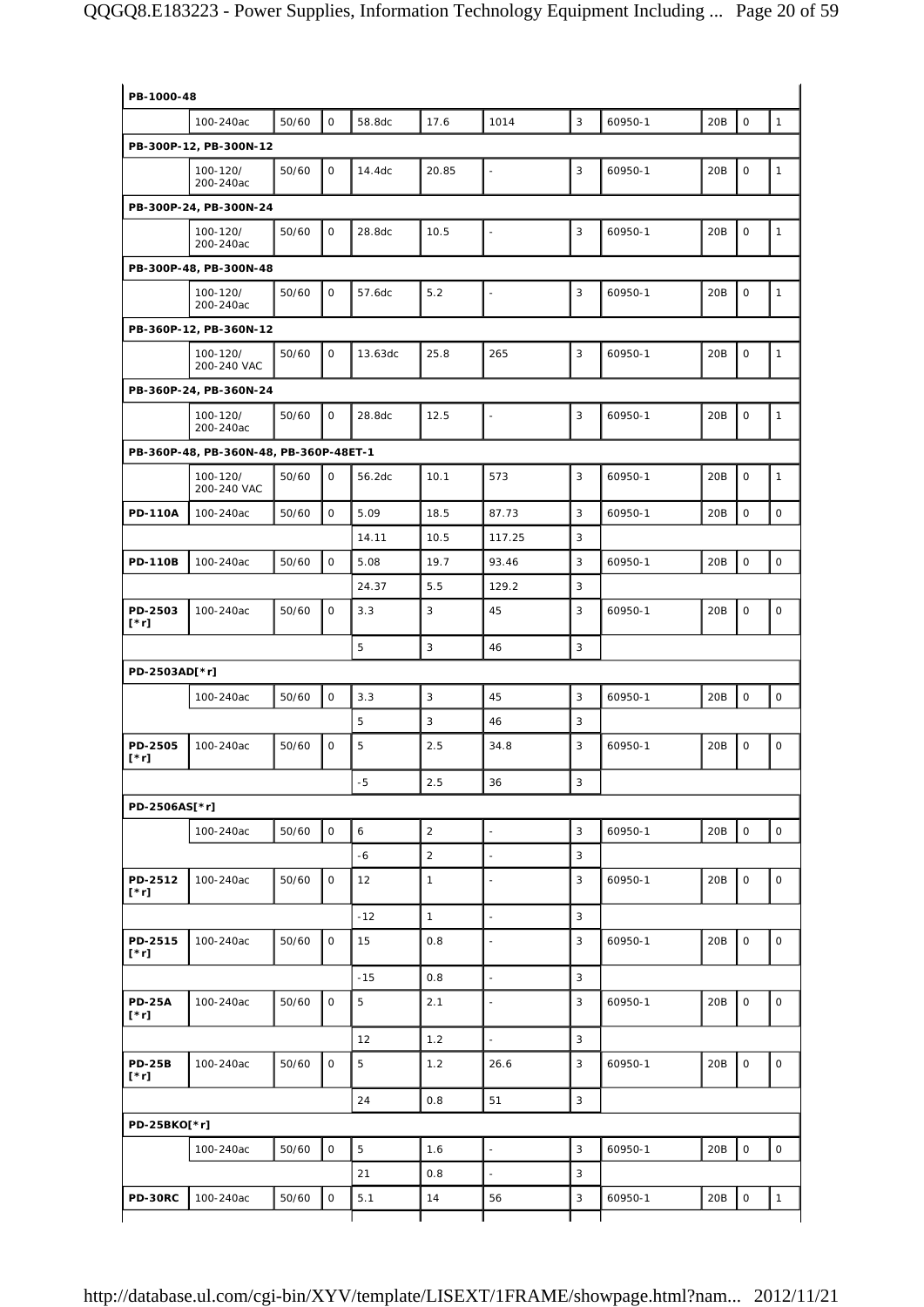|                              |                                        |           |              | $-4.9$                   | 3.2            | 13.4                     | $\mathbf{3}$ | 60950-1      |     |             |                     |
|------------------------------|----------------------------------------|-----------|--------------|--------------------------|----------------|--------------------------|--------------|--------------|-----|-------------|---------------------|
| <b>PD-45A</b><br>$[\cdot r]$ | 100-240ac                              | 50/60     | 0            | 5                        | 3.2            | 45                       | 3            |              | 20B | $\mathsf O$ | 0                   |
|                              |                                        |           |              | 12                       | $\overline{2}$ | $\overline{\phantom{a}}$ | 3            |              |     |             |                     |
| <b>PD-45AD</b>               | 100-240ac                              | 50/60     | $\mathsf O$  | 4.9                      | 1.4            | 4.6                      | 3            | 60950-1      | 20B | $\mathsf O$ | $\mathsf O$         |
|                              |                                        |           |              | 48.1                     | 1.6            | 63.4                     | 3            |              |     |             |                     |
| <b>PD-45AE</b><br>[*r]       | 100-240ac                              | 50/60     | $\mathsf O$  | 5                        | $\overline{2}$ | 45                       | 3            | 60950-1      | 20B | $\mathsf O$ | $\mathsf O$         |
|                              |                                        |           |              | 12                       | 2.5            | $\mathbb{Z}^2$           | 3            |              |     |             |                     |
| <b>PD-45B</b><br>$[\cdot r]$ | 100-240ac                              | 50/60     | 0            | 5                        | 3.2            | 45                       | 3            | 60950-1      | 20B | $\mathsf O$ | $\mathsf O$         |
|                              |                                        |           |              | 24                       | 1.2            | $\overline{\phantom{a}}$ | 3            |              |     |             |                     |
| <b>PD-45PR</b>               | 100-240ac                              | 50/60     | $\mathsf O$  | 5.1dc                    | 14.5           | 42                       | 3            | 60950-1      | 20B | 2, 6        | $\overline{2}$      |
|                              |                                        |           |              | 19.2dc                   | 5.6            | 48                       | 3            |              |     |             |                     |
| <b>PD-6506AS</b>             |                                        |           |              |                          |                |                          |              |              |     |             |                     |
|                              | 100-240ac                              | 50/60     | $\mathsf{O}$ | 6.05                     | 20.4           | 84.9                     | 3            | 60950-1      | 20B | $\mathsf O$ | $\mathsf{O}\xspace$ |
|                              |                                        |           |              | $-7.42$                  | 12.7           | 52                       | 3            |              |     |             |                     |
| <b>PD-65A</b><br>[*r]        | 100-240ac                              | 50/60     | 0            | 5                        | 5.5            | 65                       | 3            | 60950-1      | 20B | 0           | 0                   |
|                              |                                        |           |              | 12                       | 2.8            | $\overline{a}$           | 3            |              |     |             |                     |
| <b>PD-65B</b><br>[*r]        | 100-240ac                              | 50/60     | 0            | 5                        | 3.5            | 65                       | 3            | 60950-1      | 20B | 0           | $\mathsf O$         |
|                              |                                        |           |              | 24                       | $\overline{2}$ | $\frac{1}{2}$            | 3            |              |     |             |                     |
| <b>PD-85SP</b>               | 100-240ac                              | $50 - 60$ | 0            | 35.2dc                   | 3.6            | 105.6                    | 3            | 60950-1      | 20B | 0           | $\mathbf{1}$        |
|                              |                                        |           |              | 12.1dc                   | 0.9            | 7.8                      | 3            |              |     |             |                     |
| <b>PID-24RC</b>              |                                        |           |              |                          |                |                          |              |              |     |             |                     |
|                              | 100-240ac                              | 50/60     | $\mathbf{O}$ | 12.21                    | 3.3            | 33.78                    | 3            | 60950-1      | 20B | $\mathsf O$ | $\mathsf O$         |
|                              |                                        |           |              | 11.95                    | 2.9            | 34.51                    | 3            |              |     |             |                     |
|                              | PID-250A, PID-250B, PID-250C, PID-250D |           |              |                          |                |                          |              |              |     |             |                     |
|                              | 100-240 Vac                            | 50/60     | 0            | 12.04dc                  | 19.5           | 233                      | 3            | 60950-1      | 20B | $\mathsf O$ | $\mathbf{1}$        |
|                              |                                        |           |              | 4.98dc                   | 5.9            | 28.2                     | 3            |              |     |             |                     |
|                              |                                        |           |              | 35.96dc                  | 10.6           | 38.2                     | 3            |              |     |             |                     |
|                              |                                        |           |              | 5.03dc                   | 6.5            | 28.7                     | 3            |              |     |             |                     |
|                              |                                        |           |              | 48.06dc                  | 9.9            | 447                      | 3            |              |     |             |                     |
|                              |                                        |           |              | 4.99dc                   | 6.5            | 27.9                     | 3            |              |     |             |                     |
|                              | PM-15-12, NFM-15-12                    |           |              |                          |                |                          |              |              |     |             |                     |
|                              | 100-240ac                              | 50/60     | 0            | $\overline{\phantom{a}}$ | 1.64           | 19.61                    | 3            | 60950-1, 2nd | 20B | $\mathsf O$ | $\overline{2}$      |
|                              | PM-15-15, NFM-15-15 [*r]               |           |              |                          |                |                          |              |              |     |             |                     |
|                              | 100-240ac                              | 50/60     | 0            | $\omega$                 | 1.0            | ÷,                       | 3            | 60950-1, 2nd | 20B | $\mathsf O$ | $\overline{2}$      |
|                              | PM-15-24, NFM-15-24                    |           |              |                          |                |                          |              |              |     |             |                     |
|                              | 100-240ac                              | 50/60     | 0            | $\overline{\phantom{a}}$ | 0.78           | 18.77                    | 3            | 60950-1, 2nd | 20B | $\mathsf O$ | $\overline{2}$      |
|                              | PM-15-3.3, NFM-15-3.3                  |           |              |                          |                |                          |              |              |     |             |                     |
|                              | 100-240ac                              | 50/60     | 0            | $\bar{\phantom{a}}$      | 4.25           | 13.07                    | 3            | 60950-1, 2nd | 20B | $\mathsf O$ | 2                   |
| PM-15-5, NFM-15-5            |                                        |           |              |                          |                |                          |              |              |     |             |                     |
|                              | 100-240ac                              | 50/60     | 0            | $\bar{\phantom{a}}$      | 4.26           | 20.42                    | 3            | 60950-1, 2nd | 20B | $\mathsf O$ | $\overline{c}$      |
|                              |                                        |           |              |                          |                |                          |              |              |     |             |                     |
| PPQ-1003A                    |                                        |           |              |                          |                |                          |              |              |     |             |                     |
|                              | 100-240ac                              | 50/60     | 0            | 5.1                      | 28             | 122                      | 3            | 60950-1      | 20B | $\mathsf O$ | 0                   |
|                              |                                        |           |              | 3.34                     | 27             | 70                       | 3            |              |     |             |                     |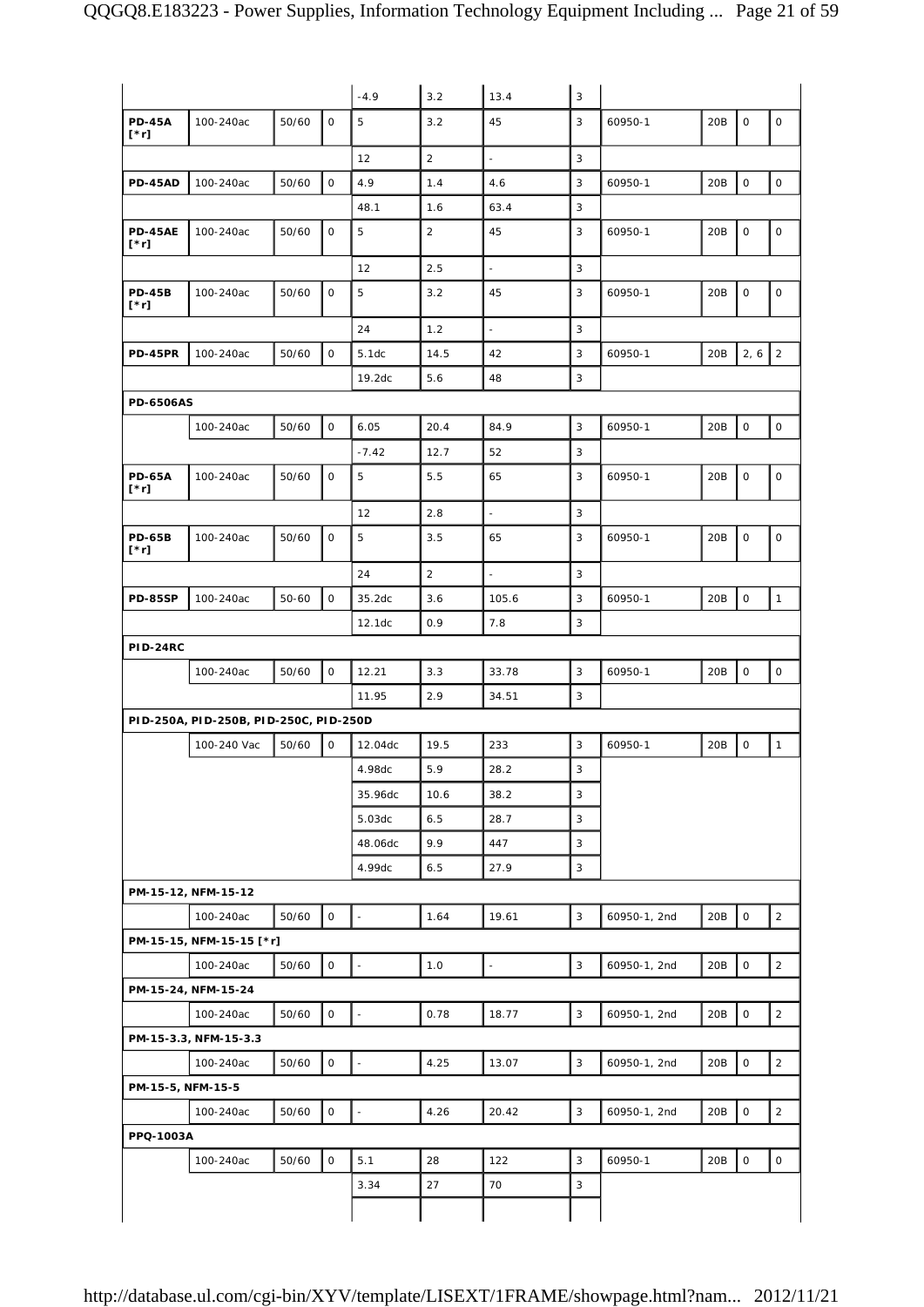|                  |           |       |                     | 13.2           | 24             | 180                      | $\mathsf 3$               |         |     |                          |                     |
|------------------|-----------|-------|---------------------|----------------|----------------|--------------------------|---------------------------|---------|-----|--------------------------|---------------------|
|                  |           |       |                     | $-5.1$         | 1.8            | $\overline{7}$           | 3                         |         |     |                          |                     |
| PPQ-1003B        |           |       |                     |                |                |                          |                           |         |     |                          |                     |
|                  | 100-240ac | 50/60 | $\mathsf O$         | 5.1            | 28             | 122                      | 3                         | 60950-1 | 20B | $\mathsf O$              | $\mathsf{O}\xspace$ |
|                  |           |       |                     | 3.34           | 27             | 70                       | 3                         |         |     |                          |                     |
|                  |           |       |                     | 13.2           | 24             | 180                      | 3                         |         |     |                          |                     |
|                  |           |       |                     | $-12.2$        | 1.9            | 18                       | 3                         |         |     |                          |                     |
| PPQ-1003C        |           |       |                     |                |                |                          |                           |         |     |                          |                     |
|                  | 100-240ac | 50/60 | $\mathsf O$         | 5.1            | 28             | 122                      | 3                         | 60950-1 | 20B | $\mathsf{O}\xspace$      | $\mathsf O$         |
|                  |           |       |                     | 3.34           | 27             | 70                       | 3                         |         |     |                          |                     |
|                  |           |       |                     | 15.7           | 17             | 152                      | 3                         |         |     |                          |                     |
|                  |           |       |                     | $-15.1$        | 1.9            | 22                       | 3                         |         |     |                          |                     |
| PPQ-1003D        |           |       |                     |                |                |                          |                           |         |     |                          |                     |
|                  | 100-240ac | 50/60 | $\mathsf O$         | 5.1            | 28             | 122                      | 3                         | 60950-1 | 20B | $\mathsf{O}\xspace$      | $\mathsf{O}\xspace$ |
|                  |           |       |                     | 3.34           | 27             | 70                       | 3                         |         |     |                          |                     |
|                  |           |       |                     | 13.2           | 24             | 180                      | 3                         |         |     |                          |                     |
|                  |           |       |                     | 25.1           | 1.8            | $7\overline{ }$          | 3                         |         |     |                          |                     |
| PPQ-100AD[*r]    |           |       |                     |                |                |                          |                           |         |     |                          |                     |
|                  | 100-240ac | 50/60 | $\mathsf O$         | $\,$ 5 $\,$    | 10             | $\Box$                   | 3                         | 60950-1 | 20B | $\mathsf O$              | $\mathbf{1}$        |
|                  |           |       |                     | 12             | 3.4            | $\overline{\phantom{a}}$ | 3                         |         |     |                          |                     |
|                  |           |       |                     | $-12$          | 0.6            | $\bar{\phantom{a}}$      | 3                         |         |     |                          |                     |
|                  |           |       |                     | $-5$           | 0.6            | $\Box$                   | 3                         |         |     |                          |                     |
| PPQ-100B[*r]     |           |       |                     |                |                |                          |                           |         |     |                          |                     |
|                  | 100-240ac | 50/60 | $\mathsf{O}$        | $\overline{5}$ | 10             | $\Box$                   | $\mathbf{3}$              | 60950-1 | 20B | $\mathsf O$              | $\mathbf{1}$        |
|                  |           |       |                     | 12             | 3.4            | $\overline{\phantom{a}}$ | 3                         |         |     |                          |                     |
|                  |           |       |                     | $-12$          | 0.6            | $\Box$                   | 3                         |         |     |                          |                     |
|                  |           |       |                     | $-5$           | 0.6            | $\Box$                   | 3                         |         |     |                          |                     |
| PPQ-100C[*r]     |           |       |                     |                |                |                          |                           |         |     |                          |                     |
|                  | 100-240ac | 50/60 | $\mathsf{O}\xspace$ | $\overline{5}$ | 10             | $\overline{\phantom{a}}$ | 3                         | 60950-1 | 20B | $\overline{\phantom{a}}$ | $\mathbf{1}$        |
|                  |           |       |                     | 15             | 2.6            | $\Box$                   | $\overline{3}$            |         |     |                          |                     |
|                  |           |       |                     | $-15$          | 0.6            | $\Box$                   | 3                         |         |     |                          |                     |
|                  |           |       |                     |                |                |                          |                           |         |     |                          |                     |
|                  |           |       |                     | $-5$           | 0.6            | $\Box$                   | 3                         |         |     |                          |                     |
| PPQ-100D[*r]     |           |       |                     |                |                |                          |                           |         |     |                          |                     |
|                  | 100-240ac | 50/60 | $\mathsf{O}$        | $\overline{5}$ | 8              | $\Box$                   | 3                         | 60950-1 | 20B | $\mathsf{O}\xspace$      | $\mathbf{1}$        |
|                  |           |       |                     | 24             | $\overline{2}$ | $\Box$                   | 3                         |         |     |                          |                     |
|                  |           |       |                     | 12             | 0.6            | $\Box$                   | 3                         |         |     |                          |                     |
|                  |           |       |                     | $-12$          | 0.6            | $\overline{\phantom{a}}$ | 3                         |         |     |                          |                     |
| PPS-125-12[*r]   |           |       |                     |                |                |                          |                           |         |     |                          |                     |
|                  | 100-240ac | 50/60 | $\mathsf O$         | 12dc           | 8.5            | $\overline{\phantom{a}}$ | 3                         | 60950-1 | 20B | $\mathsf{O}\xspace$      | $\mathsf O$         |
| PPS-125-13.5[*r] |           |       |                     |                |                |                          |                           |         |     |                          |                     |
|                  | 100-240ac | 50/60 | $\mathsf O$         | 13.5dc         | 7.5            | $\Box$                   | $\mathbf{3}$              | 60950-1 | 20B | $\mathsf O$              | $\mathsf{O}\xspace$ |
| PPS-125-15[*r]   |           |       |                     |                |                |                          |                           |         |     |                          |                     |
|                  | 100-240ac | 50/60 | $\mathsf O$         | 15dc           | 6.7            | $\Box$                   | $\ensuremath{\mathsf{3}}$ | 60950-1 | 20B | $\mathsf{O}\xspace$      | $\mathsf O$         |
| PPS-125-24[*r]   |           |       |                     |                |                |                          |                           |         |     |                          |                     |
|                  | 100-240ac | 50/60 | $\mathsf O$         | 24dc           | 4.2            | $\overline{\phantom{a}}$ | $\mathsf 3$               | 60950-1 | 20B | $\mathsf{O}\xspace$      | $\mathsf{O}\xspace$ |
| PPS-125-27       |           |       |                     |                |                |                          |                           |         |     |                          |                     |
|                  |           |       |                     |                |                |                          |                           |         |     |                          |                     |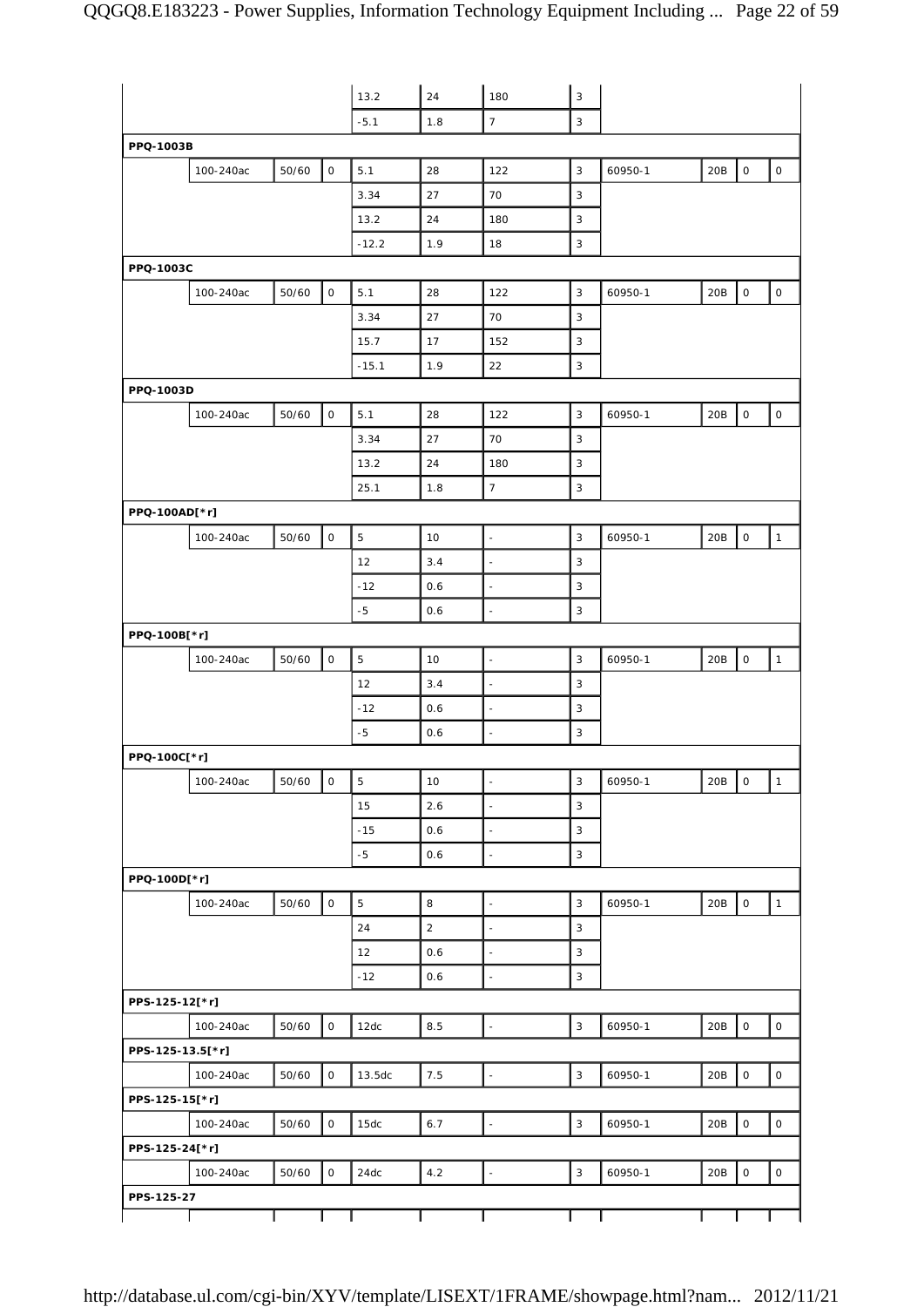|                   | 100-240ac | 50/60 | $\mathsf O$              | 25.1dc      | 5.2        | 130.5                    | 3                        | 60950-1 | 20B                      | $\mathsf{O}\xspace$      | $\mathsf O$         |
|-------------------|-----------|-------|--------------------------|-------------|------------|--------------------------|--------------------------|---------|--------------------------|--------------------------|---------------------|
| PPS-125-3.3[*r]   |           |       |                          |             |            |                          |                          |         |                          |                          |                     |
|                   | 100-240ac | 50/60 | $\mathsf O$              | 3.3dc       | 20         | $\bar{\phantom{a}}$      | 3                        | 60950-1 | 20B                      | $\mathsf O$              | $\mathsf O$         |
| PPS-125-48        |           |       |                          |             |            |                          |                          |         |                          |                          |                     |
|                   | 100-240ac | 50/60 | $\mathsf{O}$             | 43.3dc      | 3.4        | 147.2                    | 3                        | 60950-1 | 20B                      | $\mathsf O$              | $\mathsf{O}$        |
| PPS-125-5         |           |       |                          |             |            |                          |                          |         |                          |                          |                     |
|                   | 100-240ac | 50/60 | $\mathsf{O}\xspace$      | 4.5ac       | 30         | 135                      | 3                        | 60950-1 | 20B                      | $\mathsf O$              | $\mathsf{O}\xspace$ |
| PPS-125-9[*r]     |           |       |                          |             |            |                          |                          |         |                          |                          |                     |
|                   | 100-240ac | 50/60 | $\mathsf{O}$             | 9ac         | 8.5        | $\bar{\phantom{a}}$      | 3                        | 60950-1 | 20B                      | $\mathsf O$              | $\circ$             |
| PPS-200-12(a)[*r] |           |       |                          |             |            |                          |                          |         |                          |                          |                     |
|                   | 100-240ac | 50/60 | $\bar{\phantom{a}}$      | 12dc        | 16.6       | $\blacksquare$           | $\overline{\phantom{a}}$ | 60950-1 | $\Box$                   | L,                       | $\bar{\phantom{a}}$ |
| PPS-200-15(b)[*r] |           |       |                          |             |            |                          |                          |         |                          |                          |                     |
|                   | 100-240ac | 50/60 |                          | 15dc        | 13.3       | $\Box$                   | $\overline{\phantom{a}}$ | 60950-1 | $\overline{\phantom{a}}$ |                          |                     |
| PPS-200-24(a)[*r] |           |       |                          |             |            |                          |                          |         |                          |                          |                     |
|                   | 100-240ac | 50/60 | $\omega$                 | 24dc        | 8.3        | $\Box$                   | $\overline{\phantom{a}}$ | 60950-1 | $\sim$                   | $\overline{\phantom{a}}$ | $\bar{\omega}$      |
| PPS-200-27        |           |       |                          |             |            |                          |                          |         |                          |                          |                     |
|                   | 100-240ac | 50/60 | $\overline{\phantom{a}}$ | 27.1dc      | 9          | 232                      | $\overline{\phantom{a}}$ | 60950-1 | $\Box$                   |                          |                     |
| PPS-200-36        |           |       |                          |             |            |                          |                          |         |                          |                          |                     |
|                   | 100-240ac | 50/60 |                          | 36.12dc     | 6.50       | 233                      | $\overline{a}$           | 60950-1 | $\overline{a}$           |                          |                     |
| PPS-200-48        |           |       |                          |             |            |                          |                          |         |                          |                          |                     |
|                   | 100-240ac | 50/60 | $\overline{\phantom{a}}$ | 48.2dc      | 5.5        | 235                      | $\overline{\phantom{a}}$ | 60950-1 | $\Box$                   | $\sim$                   | $\Box$              |
| PPS-200-5         |           |       |                          |             |            |                          |                          |         |                          |                          |                     |
|                   | 100-240ac | 50/60 | $\blacksquare$           | 5.1dc       | 47         | 200                      | $\overline{\phantom{a}}$ | 60950-1 | $\omega$                 | $\sim$                   | $\bar{\phantom{a}}$ |
| PPT-100B[*r]      |           |       |                          |             |            |                          |                          |         |                          |                          |                     |
|                   | 100-240ac | 50/60 | $\circ$                  | $\mathbf 5$ | 10         | $\overline{\phantom{a}}$ | 3                        | 60950-1 | 20B                      | $\mathsf{O}\xspace$      | $\mathbf{1}$        |
|                   |           |       |                          | 12          | 3.4        | $\overline{\phantom{a}}$ | 3                        |         |                          |                          |                     |
|                   |           |       |                          | $-12$       | 0.6        | $\sim$                   | 3                        |         |                          |                          |                     |
| PPT-100C[*r]      |           |       |                          |             |            |                          |                          |         |                          |                          |                     |
|                   | 100-240ac | 50/60 | 0                        | 5           | 10         | $\overline{\phantom{a}}$ | 3                        | 60950-1 | 20B 0                    |                          | $\overline{1}$      |
|                   |           |       |                          | 15          | 2.6        | $\bar{\phantom{a}}$      | 3                        |         |                          |                          |                     |
|                   |           |       |                          | $-15$       | 0.6        | $\omega$                 | 3                        |         |                          |                          |                     |
| PPT-100D[*r]      |           |       |                          |             |            |                          |                          |         |                          |                          |                     |
|                   | 100-240ac | 50/60 | $\circ$                  | 5           | 8          | $\bar{\phantom{a}}$      | 3<br>3                   | 60950-1 | 20B                      | $\mathsf{O}$             | $\mathbf{1}$        |
|                   |           |       |                          | 24          | $\sqrt{2}$ | $\blacksquare$           |                          |         |                          |                          |                     |
| <b>PPT-125AA</b>  |           |       |                          | 12          | 0.6        | $\sim$                   | 3                        |         |                          |                          |                     |
|                   | 100-240ac | 50/60 | $\mathsf{O}$             | 5           | 6.8        | 67.51                    | 3                        | 60950-1 | 20B                      | $\mathsf O$              | $\circ$             |
|                   |           |       |                          | 22          | 1.5        | 86.57                    | 3                        |         |                          |                          |                     |
|                   |           |       |                          | $-22$       | 1.5        | 34.79                    | 3                        |         |                          |                          |                     |
| PPT-125A[*r]      |           |       |                          |             |            |                          |                          |         |                          |                          |                     |
|                   | 100-240ac | 50/60 | $\mathsf O$              | 3.3dc       | 10         | $\bar{\phantom{a}}$      | 3                        | 60950-1 | 20B                      | $\mathsf{O}\xspace$      | $\circ$             |
|                   |           |       |                          | 5dc         | 8          | $\overline{\phantom{a}}$ | 3                        |         |                          |                          |                     |
|                   |           |       |                          | 12dc        | 0.5        | $\bar{z}$                | 3                        |         |                          |                          |                     |
| <b>PPT-125B</b>   |           |       |                          |             |            |                          |                          |         |                          |                          |                     |
|                   | 100-240ac | 50/60 | 0                        | 4.1dc       | 15         | 61.5                     | $\mathsf 3$              | 60950-1 | 20B                      | 0                        | $\mathsf{O}$        |
|                   |           |       |                          |             |            |                          |                          |         |                          |                          |                     |
|                   |           |       |                          | 11.2dc      | 5.1        | 57.1                     | 3                        |         |                          |                          |                     |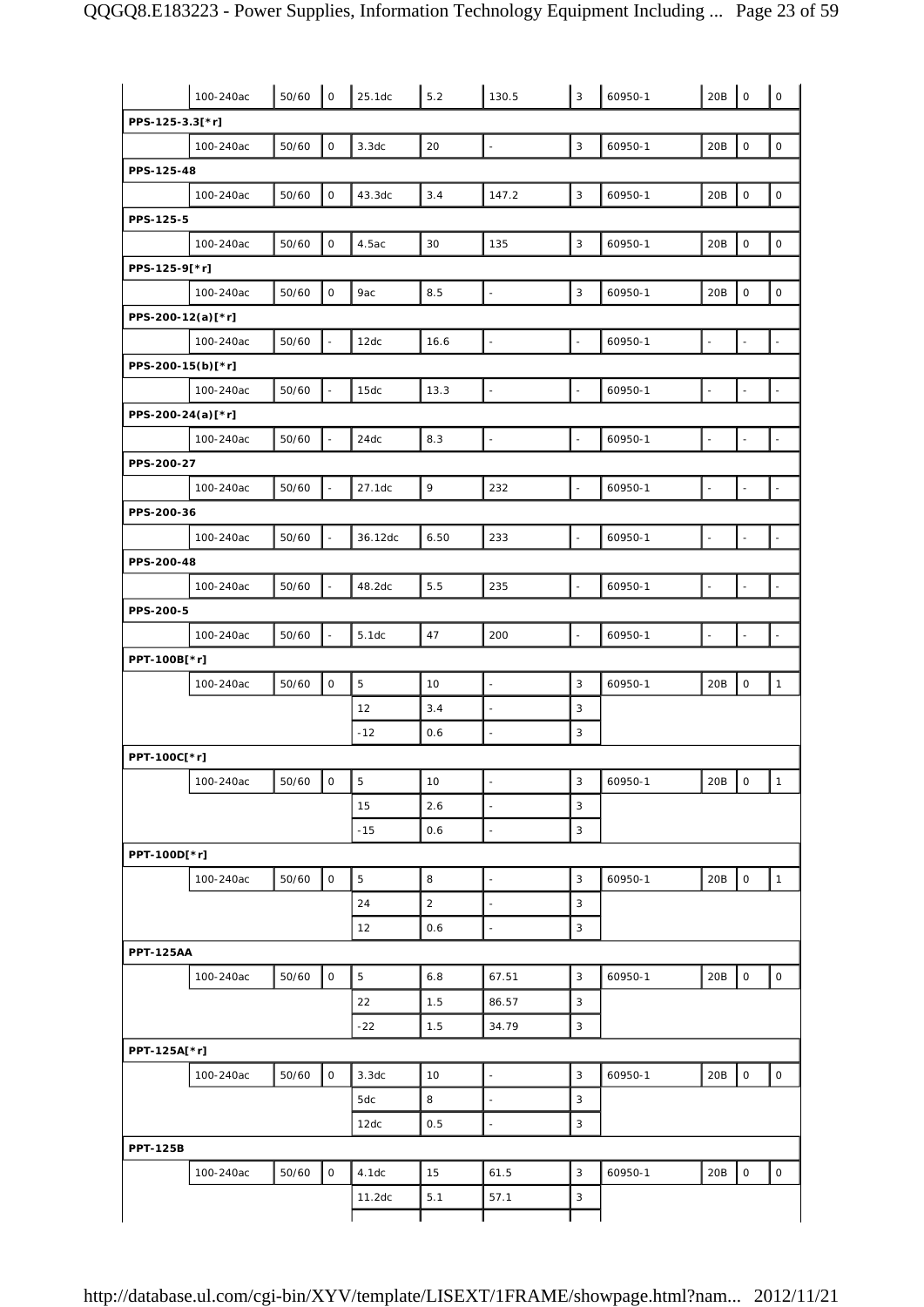|                        |           |       | 10.5dc       | 1.3         | 13.8           | $\mathsf 3$              |              |         |     |              |                     |
|------------------------|-----------|-------|--------------|-------------|----------------|--------------------------|--------------|---------|-----|--------------|---------------------|
| PPT-125C[*r]           |           |       |              |             |                |                          |              |         |     |              |                     |
|                        | 100-240ac | 50/60 | 0            | 5dc         | 11             | $\blacksquare$           | 3            | 60950-1 | 20B | $\mathsf O$  | 0                   |
|                        |           |       |              | 15dc        | 2.5            |                          | 3            |         |     |              |                     |
|                        |           |       |              | $-15dc$     | 0.5            | $\sim$                   | 3            |         |     |              |                     |
| <b>PPT-125D</b>        |           |       |              |             |                |                          |              |         |     |              |                     |
|                        | 100-240ac | 50/60 | 0            | 4.4dc       | 8.6            | 37.84                    | 3            | 60950-1 | 20B | $\mathsf O$  | 0                   |
|                        |           |       |              | 21.3dc      | 3.5            | 73.1                     | 3            |         |     |              |                     |
|                        |           |       |              | 10.9dc      | 1.4            | 15.26                    | 3            |         |     |              |                     |
| <b>PQ-100B</b>         | 100-240ac | 50/60 | 0            | 5.07        | 16             | 76.98                    | 3            | 60950-1 | 20B | 0            | $\mathsf{O}\xspace$ |
|                        |           |       |              | 16.05       | 9              | 99.5                     | 3            |         |     |              |                     |
|                        |           |       |              | $-5.04$     | 1.5            | 5.96                     | 3            |         |     |              |                     |
|                        |           |       |              | $-12.03$    | 1.8            | 19.21                    | 3            |         |     |              |                     |
| <b>PQ-100C</b>         | 100-240ac | 50/60 | $\mathsf O$  | 5.05        | 16.6           | 79.23                    | 3            | 60950-1 | 20B | $\mathsf O$  | $\circ$             |
|                        |           |       |              | 18.73       | 7.6            | 104.54                   | 3            |         |     |              |                     |
|                        |           |       |              | $-5.07$     | 1.1            | 3.65                     | 3            |         |     |              |                     |
|                        |           |       |              | $-15.05$    | 0.93           | 12.63                    | 3            |         |     |              |                     |
| <b>PQ-100D</b>         | 100-240ac | 50/60 | $\mathsf O$  | 5.07        | 15.4           | 74.23                    | 3            | 60950-1 | 20B | $\mathsf O$  | $\mathsf{O}\xspace$ |
|                        |           |       |              | 14.06       | 8.4            | 93.76                    | 3            |         |     |              |                     |
|                        |           |       |              | 24.09       | $\overline{4}$ | 76.86                    | 3            |         |     |              |                     |
|                        |           |       |              | $-11.99$    | 1.8            | 19.29                    | 3            |         |     |              |                     |
| <b>PQ-100DTR</b>       |           |       |              |             |                |                          |              |         |     |              |                     |
|                        | 100-240ac | 50/60 | O            | 11.677dc    | 8.12           | 91.7                     | 3            | 60950-1 | 20B | $\mathsf O$  | $\mathsf O$         |
|                        |           |       |              | $-11.984dc$ | 4.97           | 47.8                     | 3            |         |     |              |                     |
|                        |           |       |              | 5.075dc     | 19.12          | 93.1                     | 3            |         |     |              |                     |
|                        |           |       |              | 24.298dc    | 4.77           | 108.5                    | 3            |         |     |              |                     |
| <b>PQ-100E</b>         | 100-240ac | 50/60 | 0            | 5.07        | 15             | 72.3                     | 3            | 60950-1 | 20B | $\mathsf O$  | 0                   |
|                        |           |       |              | 15.61       | 8              | 89.4                     | 3            |         |     |              |                     |
|                        |           |       |              | 15.003      | 1.8            | 23.46                    | 3            |         |     |              |                     |
|                        |           |       |              | 23.86       | $\overline{a}$ | 30.35                    | $\mathsf 3$  |         |     |              |                     |
| PS-25-12[*r]           |           |       |              |             |                |                          |              |         |     |              |                     |
|                        | 100-240ac | 50/60 | $\circ$      | 12          | 2.1            | $\overline{\phantom{a}}$ | $\mathbf{3}$ | 60950-1 | 20B | $\mathsf O$  | $\circ$             |
| PS-25-13.5[*r]         |           |       |              |             |                |                          |              |         |     |              |                     |
|                        | 100-240ac | 50/60 | 0            | 13.5        | 1.9            | 28                       | 3            | 60950-1 | 20B | $\mathsf O$  | $\mathsf{O}\xspace$ |
| PS-25-15[*r]           |           |       |              |             |                |                          |              |         |     |              |                     |
|                        | 100-240ac | 50/60 | $\mathsf{O}$ | 14          | 1.7            | $\overline{\phantom{a}}$ | 3            | 60950-1 | 20B | $\mathsf{O}$ | $\mathsf{O}$        |
| PS-25-24[*r]           |           |       |              |             |                |                          |              |         |     |              |                     |
|                        | 100-240ac | 50/60 | $\mathsf O$  | 24          | $\mathbf{1}$   | $\Box$                   | $\mathbf{3}$ | 60950-1 | 20B | $\mathsf O$  | $\mathsf{O}\xspace$ |
| PS-25-27[*r]           |           |       |              |             |                |                          |              |         |     |              |                     |
|                        | 100-240ac | 50/60 | $\mathsf O$  | 27          | 0.9            | ÷,                       | 3            | 60950-1 | 20B | $\mathsf O$  | $\mathsf{O}\xspace$ |
| PS-25-3.3[*r]          |           |       |              |             |                |                          |              |         |     |              |                     |
|                        | 100-240ac | 50/60 | $\mathsf O$  | 3.3         | $\overline{5}$ | $\frac{1}{2}$            | 3            | 60950-1 | 20B | $\mathsf O$  | $\mathsf O$         |
| PS-25-48[*r]           |           |       |              |             |                |                          |              |         |     |              |                     |
|                        | 100-240ac | 50/60 | $\mathbf{O}$ | 48          | 0.5            | 67.2                     | 3            | 60950-1 | 20B | $\mathbf 0$  | $\circ$             |
| PS-25-5<br>$[\cdot r]$ | 100-240ac | 50/60 | 0            | 5           | 5              | 44.3                     | 3            | 60950-1 | 20B | 0            | 0                   |
| PS-25-7.5[*r]          |           |       |              |             |                |                          |              |         |     |              |                     |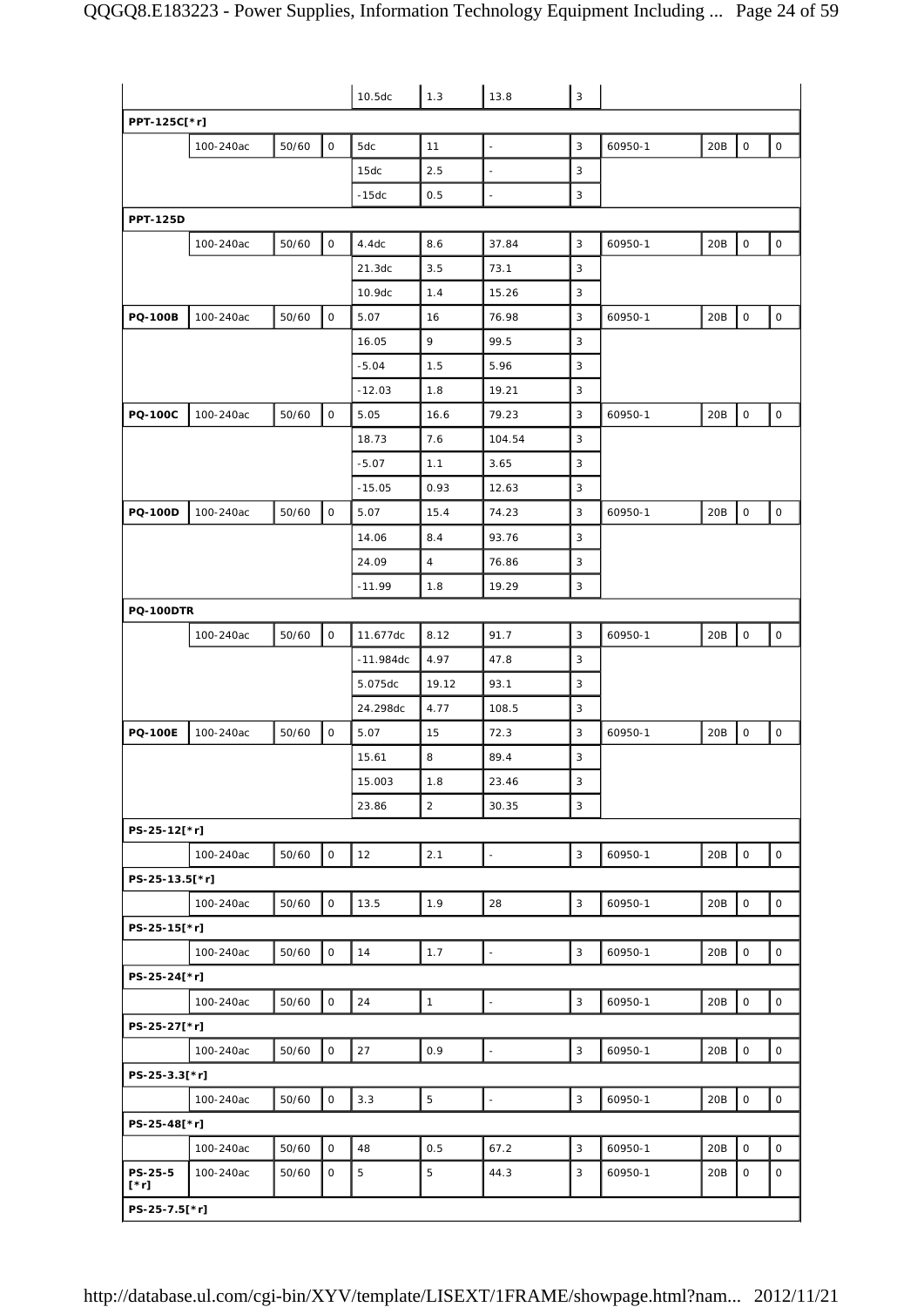|                        | 100-240ac | 50/60 | $\mathsf O$  | 7.5         | 3.3          |       | 3            | 60950-1 | 20B | $\circ$             | $\mathsf{O}\xspace$ |
|------------------------|-----------|-------|--------------|-------------|--------------|-------|--------------|---------|-----|---------------------|---------------------|
| PS-35-12               |           |       |              |             |              |       |              |         |     |                     |                     |
|                        | 100-240ac | 50/60 | 0            | 12.09       | 4.9          | 44    | 3            | 60950-1 | 20B | $\mathbf 0$         | $\mathsf O$         |
| $PS-35-13.5(*)$        |           |       |              |             |              |       |              |         |     |                     |                     |
|                        | 100-240ac | 50/60 | $\mathsf O$  | 13.5        | 2.6          | 20.8  | 3            | 60950-1 | 20B | $\mathsf{O}$        | $\mathsf O$         |
| PS-35-15               |           |       |              |             |              |       |              |         |     |                     |                     |
|                        | 100-240ac | 50/60 | 0            | 15.1        | 4.2          | 47    | 3            | 60950-1 | 20B | $\mathsf{O}\xspace$ | $\mathsf{O}\xspace$ |
| PS-35-24(*r)           |           |       |              |             |              |       |              |         |     |                     |                     |
|                        | 100-240ac | 50/60 | $\mathsf O$  | 24          | 1.5          | 36    | 3            | 60950-1 | 20B | $\mathsf O$         | $\mathsf O$         |
| PS-35-3.3              |           |       |              |             |              |       |              |         |     |                     |                     |
|                        | 100-240ac | 50/60 | $\mathsf O$  | 3.31        | 14.8         | 20    | 3            | 60950-1 | 20B | $\mathbf 0$         | $\mathsf{O}\xspace$ |
| PS-35-48               |           |       |              |             |              |       |              |         |     |                     |                     |
|                        | 100-240ac | 50/60 | 0            | 48.08       | 1.2          | 46    | 3            | 60950-1 | 20B | $\mathsf{O}\xspace$ | $\mathsf O$         |
| PS-35-5                | 100-240ac | 50/60 | 0            | 5.07        | 10.2         | 35    | 3            | 60950-1 | 20B | $\mathsf O$         | $\mathsf O$         |
| PS-35-7.5(*r)          |           |       |              |             |              |       |              |         |     |                     |                     |
|                        | 100-240ac | 50/60 | $\mathsf O$  | 7.5         | 4.7          | 35.25 | 3            | 60950-1 | 20B | $\mathsf O$         | $\mathsf{O}\xspace$ |
| PS-45-12[*r]           |           |       |              |             |              |       |              |         |     |                     |                     |
|                        | 100-240ac | 50/60 | $\mathsf O$  | 12          | 3.7          | 44.4  | 3            | 60950-1 | 20B | $\mathsf{O}$        | $\circ$             |
| PS-45-13.5[*r]         |           |       |              |             |              |       |              |         |     |                     |                     |
|                        | 100-240ac | 50/60 | $\mathsf O$  | 13.5        | 3.3          | 44.5  | 3            | 60950-1 | 20B | $\mathsf O$         | $\mathsf O$         |
| PS-45-15[*r]           |           |       |              |             |              |       |              |         |     |                     |                     |
|                        | 100-240ac | 50/60 | $\mathsf O$  | 15          | 3            | 45    | 3            | 60950-1 | 20B | $\mathsf O$         | $\mathsf O$         |
| PS-45-24[*r]           |           |       |              |             |              |       |              |         |     |                     |                     |
|                        | 100-240ac | 50/60 | $\mathsf O$  | 24          | 1.9          | 45.6  | 3            | 60950-1 | 20B | $\mathsf O$         | $\mathsf O$         |
| PS-45-24MI [*r]        |           |       |              |             |              |       |              |         |     |                     |                     |
|                        | 100-240ac | 50/60 | $\mathsf O$  | 24dc        | 1.9          | 45.6  | 3            | 60950-1 | 20B | $\mathsf O$         | $\mathsf O$         |
| PS-45-27[*r]           |           |       |              |             |              |       |              |         |     |                     |                     |
|                        | 100-240ac | 50/60 | $\mathsf O$  | 27          | 1.7          | 45.9  | 3            | 60950-1 | 20B | $\mathsf O$         | $\mathsf O$         |
| PS-45-3.3[*r]          |           |       |              |             |              |       |              |         |     |                     |                     |
|                        | 100-240ac | 50/60 | $\mathsf O$  | 3.3         | 8            | 26.4  | 3            | 60950-1 | 20B | $\mathbf 0$         | $\circ$             |
| PS-45-48[*r]           |           |       |              |             |              |       |              |         |     |                     |                     |
|                        | 100-240ac | 50/60 | $\mathsf O$  | 48          | $\mathbf{1}$ | 48    | 3            | 60950-1 | 20B | $\mathsf O$         | $\mathsf{O}\xspace$ |
| PS-45-48AD[*r]         |           |       |              |             |              |       |              |         |     |                     |                     |
|                        | 100-240ac | 50/60 | $\mathsf{O}$ | 48          | $\mathbf{1}$ | 48    | 3            | 60950-1 | 20B | $\mathsf O$         | $\circ$             |
| <b>PS-45-5</b><br>[*r] | 100-240ac | 50/60 | 0            | $\mathbf 5$ | 8            | 40    | 3            | 60950-1 | 20B | $\mathsf O$         | $\mathbf 0$         |
| PS-45-7.5[*r]          |           |       |              |             |              |       |              |         |     |                     |                     |
|                        | 100-240ac | 50/60 | $\mathsf O$  | $7.5$       | 5.4          | 40.5  | 3            | 60950-1 | 20B | $\mathsf{O}$        | $\mathsf O$         |
| PS-65-12[*r]           |           |       |              |             |              |       |              |         |     |                     |                     |
|                        | 100-240ac | 50/60 | 0            | 12          | $5.2$        | 62.4  | 3            | 60950-1 | 20B | $\mathsf O$         | 0                   |
| PS-65-13.5[*r]         |           |       |              |             |              |       |              |         |     |                     |                     |
|                        | 100-240ac | 50/60 | 0            | 13.5        | 4.7          | 63.5  | 3            | 60950-1 | 20B | $\mathbf 0$         | 0                   |
| PS-65-15[*r]           |           |       |              |             |              |       |              |         |     |                     |                     |
|                        | 100-240ac | 50/60 | $\mathsf{O}$ | 15          | 4.2          | 64.8  | $\mathbf{3}$ | 60950-1 | 20B | $\mathsf O$         | 0                   |
| PS-65-24[*r]           |           |       |              |             |              |       |              |         |     |                     |                     |
|                        | 100-240ac | 50/60 | 0            | 24          | 2.7          | 64.8  | 3            | 60950-1 | 20B | $\mathsf O$         | 0                   |
| PS-65-27[*r]           |           |       |              |             |              |       |              |         |     |                     |                     |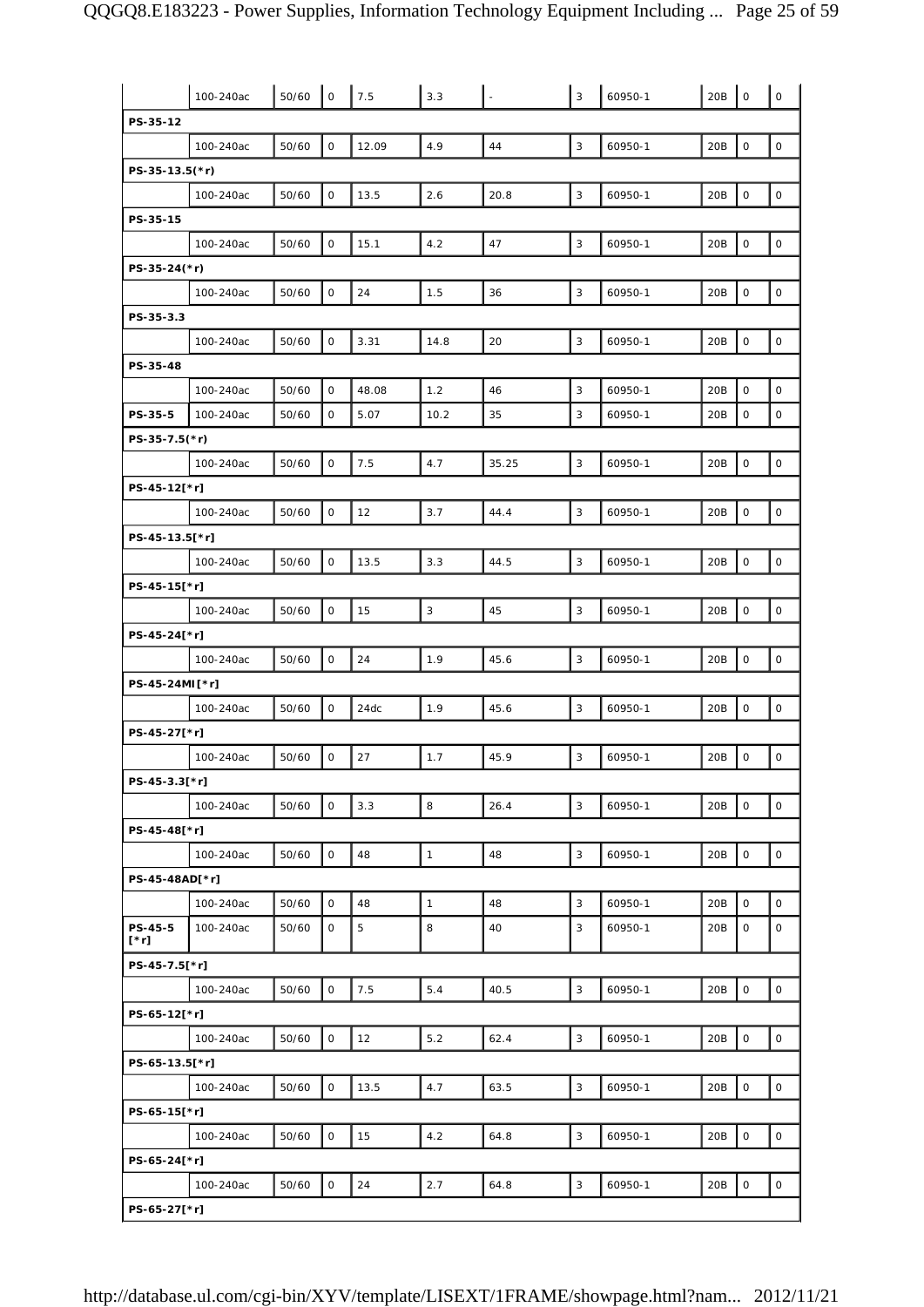|                        | 100-240ac             | 50/60 | $\mathsf O$  | 27      | 2.4            | 64.8                     | $\overline{3}$ | 60950-1 | 20B | $\mathsf{O}$        | $\mathsf O$  |
|------------------------|-----------------------|-------|--------------|---------|----------------|--------------------------|----------------|---------|-----|---------------------|--------------|
| PS-65-3.3[*r]          |                       |       |              |         |                |                          |                |         |     |                     |              |
|                        | 100-240ac             | 50/60 | $\mathsf O$  | 3.3     | 12             | 39.6                     | $\overline{3}$ | 60950-1 | 20B | $\mathbf 0$         | 0            |
| PS-65-48[*r]           |                       |       |              |         |                |                          |                |         |     |                     |              |
|                        | 100-240ac             | 50/60 | $\mathsf O$  | 48      | 1.35           | 64.8                     | 3              | 60950-1 | 20B | $\mathsf O$         | $\mathsf O$  |
| PS-65-5<br>$[\cdot r]$ | 100-240ac             | 50/60 | $\mathbf 0$  | 5       | 12             | 60                       | 3              | 60950-1 | 20B | $\mathsf{O}\xspace$ | $\mathbf 0$  |
| PS-65-7.5[*r]          |                       |       |              |         |                |                          |                |         |     |                     |              |
|                        | 100-240ac             | 50/60 | $\mathsf O$  | 7.5     | 8              | 60                       | 3              | 60950-1 | 20B | $\mathsf O$         | 0            |
| <b>PSC-100A</b>        |                       |       |              |         |                |                          |                |         |     |                     |              |
|                        | 100-240ac             | 50/60 | $\mathsf O$  | 13.8dc  | 10.7           | 136                      | 3              | 60950-1 | 20B | 0                   | $\mathbf{1}$ |
| PSC-100AHO             |                       |       |              |         |                |                          |                |         |     |                     |              |
|                        | 100-240ac             | 50/60 | $\mathbf 0$  | 13.8dc  | $\overline{4}$ | 55.2                     | 3              | 60950-1 | 20B | $\mathsf{O}\xspace$ | $\mathbf{1}$ |
|                        |                       |       |              | 13.8dc  | 0.25           | 3.45                     | 3              |         |     |                     |              |
| <b>PSC-100B</b>        |                       |       |              |         |                |                          |                |         |     |                     |              |
|                        | 100-240ac             | 50/60 | $\mathbf 0$  | 27.6dc  | 5.5            | 142                      | 3              | 60950-1 | 20B | $\mathsf{O}$        | $\mathbf{1}$ |
| <b>PSC-60A</b>         | 100-240ac             | 50/60 | 0            | 13.81dc | 5.5            | 63                       | 3              | 60950-1 | 20B | 0                   | $\mathbf{1}$ |
|                        |                       |       |              | 13.80dc | 1.7            | 22                       | 3              |         |     |                     |              |
| <b>PSC-60B</b>         | 100-240ac             | 50/60 | 0            | 27.63dc | 3.3            | 73                       | 3              | 60950-1 | 20B | 0                   | $\mathbf{1}$ |
|                        |                       |       |              | 27.59dc | 0.79           | 21                       | 3              |         |     |                     |              |
| PSN-300-24[*r]         |                       |       |              |         |                |                          |                |         |     |                     |              |
|                        | 100-240ac             | 50/60 | $\mathbf 0$  | 24      | 12.5           | $\blacksquare$           | 3              | 60950-1 | 20B | $\mathsf O$         | $\mathsf O$  |
| PSP-1000-12[*r]        |                       |       |              |         |                |                          |                |         |     |                     |              |
|                        | 100-120/<br>200-240ac | 50/60 | $\mathsf O$  | 12      | 66.4           | $\overline{a}$           | 3              | 60950-1 | 20B | $\mathsf O$         | $\mathsf O$  |
|                        |                       |       |              | 12      | 75             | ÷,                       | 3              |         |     |                     |              |
| PSP-1000-13.5[*r]      |                       |       |              |         |                |                          |                |         |     |                     |              |
|                        | 100-120/<br>200-240ac | 50/60 | $\mathsf O$  | 13.5    | 59.2           | $\blacksquare$           | 3              | 60950-1 | 20B | $\mathsf O$         | $\mathsf O$  |
|                        |                       |       |              | 13.5    | 67             |                          | 3              |         |     |                     |              |
| PSP-1000-15[*r]        |                       |       |              |         |                |                          |                |         |     |                     |              |
|                        | 100-120/<br>200-240ac | 50/60 | $\mathsf{O}$ | 15      | 52.8           | $\blacksquare$           | 3              | 60950-1 | 20B | $\mathsf O$         | $\mathsf{O}$ |
|                        |                       |       |              | 15      | 60             | $\overline{\phantom{a}}$ | 3              |         |     |                     |              |
| PSP-1000-24[*r]        |                       |       |              |         |                |                          |                |         |     |                     |              |
|                        | 100-120/              |       |              | 24      |                |                          |                |         |     | $\mathsf O$         | 0            |
|                        | 200-240ac             | 50/60 | $\mathsf O$  |         | 33.4           | ÷,                       | 3              | 60950-1 | 20B |                     |              |
|                        |                       |       |              | 24      | 37.6           | $\overline{a}$           | 3              |         |     |                     |              |
| PSP-1000-27[*r]        |                       |       |              |         |                |                          |                |         |     |                     |              |
|                        | 100-120/<br>200-240ac | 50/60 | $\mathsf O$  | 27      | 29.6           | ÷,                       | 3              | 60950-1 | 20B | $\mathsf O$         | $\mathsf O$  |
|                        |                       |       |              | 27      | 33.6           | $\overline{\phantom{a}}$ | 3              |         |     |                     |              |
| PSP-1000-48[*r]        |                       |       |              |         |                |                          |                |         |     |                     |              |
|                        | 100-120/<br>200-240ac | 50/60 | $\mathsf{O}$ | 48      | 16.8           | ÷,                       | 3              | 60950-1 | 20B | $\mathsf{O}$        | $\mathsf O$  |
|                        |                       |       |              | 48      | 19             | $\overline{\phantom{a}}$ | 3              |         |     |                     |              |
| PSP-1000-5[*r]         |                       |       |              |         |                |                          |                |         |     |                     |              |
|                        | 100-120/<br>200-240ac | 50/60 | $\mathsf O$  | 5       | 128            | $\overline{\phantom{a}}$ | 3              | 60950-1 | 20B | $\mathsf O$         | 0            |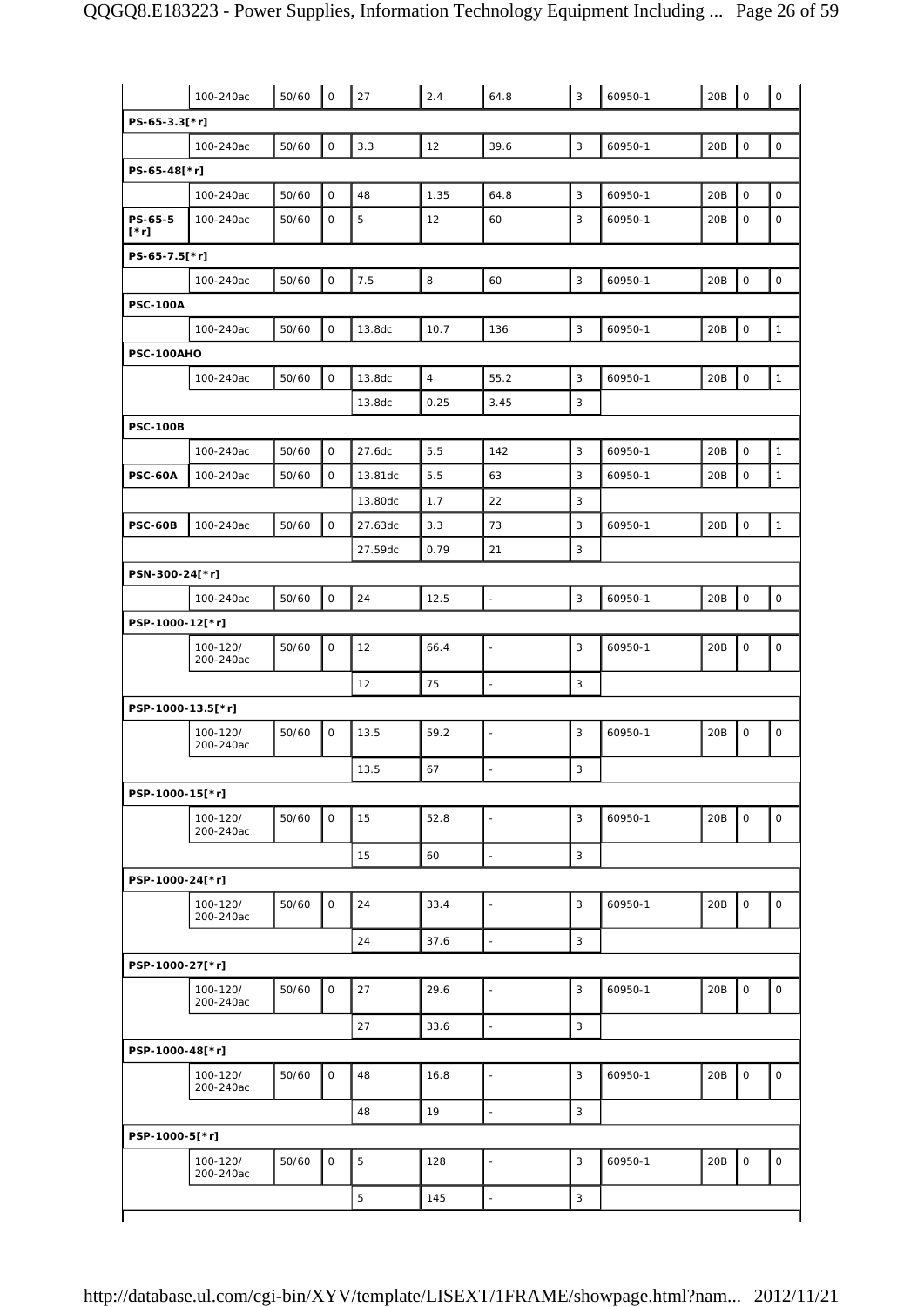| PSP-1500-12[*r]   |                       |       |                     |       |                          |                          |                |         |     |                     |              |
|-------------------|-----------------------|-------|---------------------|-------|--------------------------|--------------------------|----------------|---------|-----|---------------------|--------------|
|                   | 200-240ac             | 50/60 | 0                   | 12    | 112.5                    | $\overline{\phantom{a}}$ | 3              | 60950-1 | 20B | $\mathsf O$         | $\mathsf O$  |
| PSP-1500-13.5[*r] |                       |       |                     |       |                          |                          |                |         |     |                     |              |
|                   | 200-240ac             | 50/60 | 0                   | 13.5  | 100.5                    |                          | 3              | 60950-1 | 20B | $\mathbf 0$         | $\mathsf O$  |
| PSP-1500-15[*r]   |                       |       |                     |       |                          |                          |                |         |     |                     |              |
|                   | 200-240ac             | 50/60 | $\mathsf O$         | 15    | 90                       | $\overline{\phantom{a}}$ | 3              | 60950-1 | 20B | $\mathbf 0$         | $\mathsf O$  |
| PSP-1500-24[*r]   |                       |       |                     |       |                          |                          |                |         |     |                     |              |
|                   | 200-240ac             | 50/60 | $\mathsf O$         | 24    | 56.4                     |                          | 3              | 60950-1 | 20B | $\mathbf 0$         | $\mathsf O$  |
| PSP-1500-27[*r]   |                       |       |                     |       |                          |                          |                |         |     |                     |              |
|                   | 200-240ac             | 50/60 | $\mathsf O$         | 27    | 50.4                     | $\overline{\phantom{a}}$ | 3              | 60950-1 | 20B | $\mathsf{O}\xspace$ | $\mathsf O$  |
| PSP-1500-48[*r]   |                       |       |                     |       |                          |                          |                |         |     |                     |              |
|                   | 200-240ac             | 50/60 | $\mathsf O$         | 48    | 28.5                     | L                        | 3              | 60950-1 | 20B | $\mathsf O$         | $\mathsf O$  |
| PSP-1500-5[*r]    |                       |       |                     |       |                          |                          |                |         |     |                     |              |
|                   | 200-240ac             | 50/60 | $\mathsf O$         | 5     | 217.5                    | $\overline{\phantom{a}}$ | 3              | 60950-1 | 20B | $\mathsf O$         | $\mathsf O$  |
| PSP-225-48PD      |                       |       |                     |       |                          |                          |                |         |     |                     |              |
|                   | 100-240ac             | 50/60 | $\mathsf O$         | 48.78 | 7.54                     | 318                      | 3              | 60950-1 | 20B | 2,6                 | $\mathbf{1}$ |
| PSP-225-56PD      |                       |       |                     |       |                          |                          |                |         |     |                     |              |
|                   | 100-240ac             | 50/60 | $\mathsf O$         | 55.69 | 5.7                      | 101.6                    | 3              | 60950-1 | 20B | 2, 6                | $\mathbf{1}$ |
| PSP-300-12[*r]    |                       |       |                     |       |                          |                          |                |         |     |                     |              |
|                   | 100-240ac             | 50/60 | $\mathsf{O}\xspace$ | 12    | $\overline{\phantom{a}}$ |                          | 3              | 60950-1 | 20B | $\mathsf{O}\xspace$ | $\mathsf O$  |
| PSP-300-13.5[*r]  |                       |       |                     |       |                          |                          |                |         |     |                     |              |
|                   | 100-240ac             | 50/60 | 0                   | 13.5  | 22                       | L.                       | 3              | 60950-1 | 20B | $\mathbf 0$         | $\mathsf O$  |
| PSP-300-24[*r]    |                       |       |                     |       |                          |                          |                |         |     |                     |              |
|                   | 100-240ac             | 50/60 | $\mathsf O$         | 24    | 12.5                     | L.                       | 3              | 60950-1 | 20B | $\mathbf 0$         | $\mathsf O$  |
| PSP-300-27[*r]    |                       |       |                     |       |                          |                          |                |         |     |                     |              |
|                   | 100-240ac             | 50/60 | $\mathsf{O}\xspace$ | 27.5  | 11                       | $\overline{\phantom{a}}$ | 3              | 60950-1 | 20B | $\mathsf{O}\xspace$ | $\mathsf O$  |
| PSP-300-48[*r]    |                       |       |                     |       |                          |                          |                |         |     |                     |              |
|                   | 100-240ac             | 50/60 | $\mathsf O$         | 48    | 6.5                      |                          | 3              | 60950-1 | 20B | $\mathbf 0$         | $\mathsf O$  |
| PSP-500-12Z[*r]   |                       |       |                     |       |                          |                          |                |         |     |                     |              |
|                   | 100-120/<br>200-240ac | 50/60 | $\mathsf{O}$        | 12    | 33.2                     | ÷,                       | 3              | 60950-1 | 20B | $\mathsf O$         | $\mathsf O$  |
|                   |                       |       |                     | 12    | 41.5                     | $\overline{a}$           | $\overline{3}$ |         |     |                     |              |
| PSP-500-13.5Z[*r] |                       |       |                     |       |                          |                          |                |         |     |                     |              |
|                   | 100-120/<br>200-240ac | 50/60 | 0                   | 13.5  | 29.6                     | $\overline{\phantom{a}}$ | 3              | 60950-1 | 20B | $\mathsf O$         | $\mathsf O$  |
|                   |                       |       |                     | 13.5  | 37                       | ÷,                       | $\mathsf 3$    |         |     |                     |              |
| PSP-500-15Z[*r]   |                       |       |                     |       |                          |                          |                |         |     |                     |              |
|                   | 100-120/<br>200-240ac | 50/60 | $\mathbf 0$         | 15    | 26.4                     | $\blacksquare$           | 3              | 60950-1 | 20B | $\mathsf O$         | 0            |
|                   |                       |       |                     | 15    | 33                       | ÷,                       | 3              |         |     |                     |              |
| PSP-500-24Z[*r]   |                       |       |                     |       |                          |                          |                |         |     |                     |              |
|                   | 100-120/<br>200-240ac | 50/60 | 0                   | 24    | 16.7                     | $\overline{\phantom{a}}$ | $\sqrt{3}$     | 60950-1 | 20B | $\mathsf{O}\xspace$ | $\mathsf{O}$ |
|                   |                       |       |                     | 24    | 20.8                     | $\overline{\phantom{a}}$ | $\sqrt{3}$     |         |     |                     |              |
| PSP-500-27Z[*r]   |                       |       |                     |       |                          |                          |                |         |     |                     |              |
|                   | 100-120/<br>200-240ac | 50/60 | 0                   | 27    | 14.8                     | ä,                       | 3              | 60950-1 | 20B | $\mathsf O$         | $\mathsf O$  |
|                   |                       |       |                     | 27    | 18.5                     |                          | 3              |         |     |                     |              |
|                   |                       |       |                     |       |                          |                          |                |         |     |                     |              |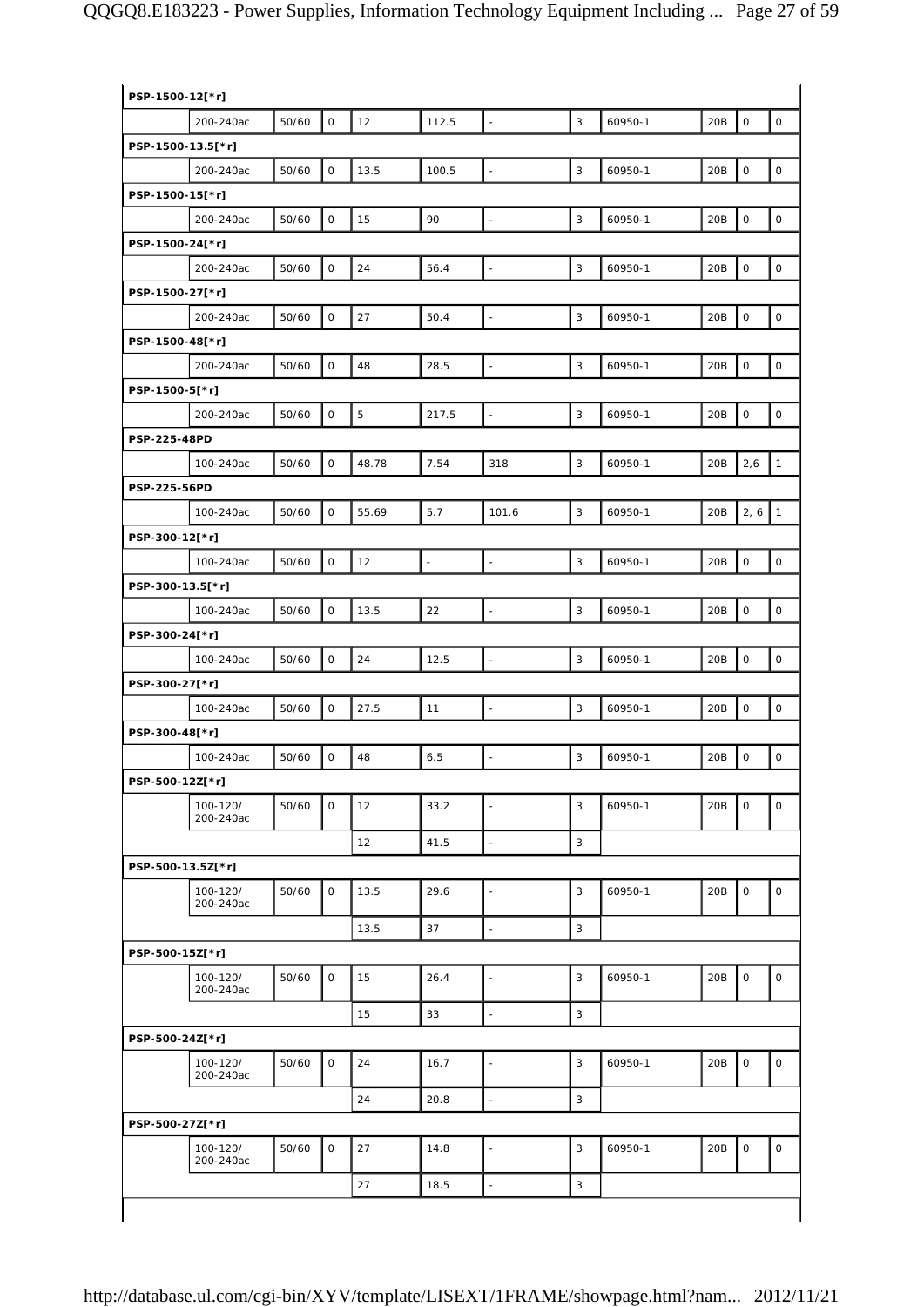| PSP-500-48AP[*r]      |                       |       |              |         |                |                          |   |         |     |                     |              |
|-----------------------|-----------------------|-------|--------------|---------|----------------|--------------------------|---|---------|-----|---------------------|--------------|
|                       | 100-240ac             | 50/60 | $\mathsf O$  | 48      | 10.5           | $\blacksquare$           | 3 | 60950-1 | 20B | $\mathsf O$         | $\mathsf O$  |
| PSP-500-48API[*r]     |                       |       |              |         |                |                          |   |         |     |                     |              |
|                       | 100-240ac             | 50/60 | 0            | 48      | 10.5           | ä,                       | 3 | 60950-1 | 20B | $\mathsf O$         | $\mathsf O$  |
| PSP-500-48Z[*r]       |                       |       |              |         |                |                          |   |         |     |                     |              |
|                       | 100-120/<br>200-240ac | 50/60 | 0            | 48      | 8.4            |                          | 3 | 60950-1 | 20B | $\mathsf O$         | $\mathsf O$  |
|                       |                       |       |              | 48      | 10.5           | $\blacksquare$           | 3 |         |     |                     |              |
| PSP-500-5Z[*r]        |                       |       |              |         |                |                          |   |         |     |                     |              |
|                       | 100-120/<br>200-240ac | 50/60 | $\mathbf 0$  | 5       | 64             | ÷                        | 3 | 60950-1 | 20B | $\mathsf O$         | $\mathsf O$  |
|                       |                       |       |              | 5       | 80             | $\overline{\phantom{a}}$ | 3 |         |     |                     |              |
| PSP-550-13.5NE        |                       |       |              |         |                |                          |   |         |     |                     |              |
|                       | 100-120/<br>200-240ac | 50/60 | $\mathsf{O}$ | 13.74dc | 48.9           | 553                      | 3 | 60950-1 | 20B | $\mathsf O$         | 1            |
| <b>PSP-550-27NE</b>   |                       |       |              |         |                |                          |   |         |     |                     |              |
|                       | 100-120/<br>200-240ac | 50/60 | 0            | 27.04dc | 28.4           | 546                      | 3 | 60950-1 | 20B | $\mathsf O$         | 1            |
| <b>PSP-550-54NE</b>   |                       |       |              |         |                |                          |   |         |     |                     |              |
|                       | 100-120/<br>200-240ac | 50/60 | $\mathsf O$  | 54.09dc | 12.49          | 632                      | 3 | 60950-1 | 20B | $\mathsf O$         | 1            |
| PSP-600-12            |                       |       |              |         |                |                          |   |         |     |                     |              |
|                       | 100-240ac             | 50/60 | $\mathsf O$  | 11.84dc | 55.8           | 650.3                    | 3 | 60950-1 | 20B | $\mathsf O$         | 1            |
| PSP-600-13.5[*r]      |                       |       |              |         |                |                          |   |         |     |                     |              |
|                       | 100-240ac             | 50/60 | $\mathsf O$  | 13.5dc  | 44.5           | $\overline{\phantom{a}}$ | 3 | 60950-1 | 20B | $\mathsf O$         | $\mathbf{1}$ |
| PSP-600-15[*r]        |                       |       |              |         |                |                          |   |         |     |                     |              |
|                       | 100-240ac             | 50/60 | $\mathsf O$  | 15dc    | 40             | ÷.                       | 3 | 60950-1 | 20B | $\mathsf O$         | $\mathbf{1}$ |
| PSP-600-24[*r]        |                       |       |              |         |                |                          |   |         |     |                     |              |
|                       | 100-240ac             | 50/60 | $\mathsf O$  | 24dc    | 25             | $\overline{a}$           | 3 | 60950-1 | 20B | $\mathbf 0$         | $\mathbf{1}$ |
| PSP-600-27[*r]        |                       |       |              |         |                |                          |   |         |     |                     |              |
|                       | 100-240ac             | 50/60 | $\mathsf{O}$ | 27dc    | 22.2           | $\overline{\phantom{a}}$ | 3 | 60950-1 | 20B | $\circ$             | $\mathbf{1}$ |
| PSP-600-32[*r]        |                       |       |              |         |                |                          |   |         |     |                     |              |
|                       | 100-240ac             | 50/60 | 0            | 32dc    | 18.7           | $\frac{1}{2}$            | 3 | 60950-1 | 20B | $\mathsf{O}\xspace$ | $\mathbf{1}$ |
| PSP-600-48            |                       |       |              |         |                |                          |   |         |     |                     |              |
|                       | 100-240ac             | 50/60 | $\mathsf O$  | 47.52dc | 15.5           | 723                      | 3 | 60950-1 | 20B | $\mathsf O$         | $\mathbf{1}$ |
| PSP-600-5             |                       |       |              |         |                |                          |   |         |     |                     |              |
|                       | 100-240ac             | 50/60 | 0            | 5.1dc   | 90             | 420                      | 3 | 60950-1 | 20B | $\mathsf O$         | 1            |
| PT-4503               | 100-240ac             | 50/60 | 0            | 5.06    | 12.1           | 54.2                     | 3 | 60950-1 | 20B | $\mathsf O$         | 0            |
|                       |                       |       |              | 3.36    | 15.7           | 48                       | 3 |         |     |                     |              |
|                       |                       |       |              | 12.11   | 5.6            | 65.5                     | 3 |         |     |                     |              |
| PT-4503CO             |                       |       |              |         |                |                          |   |         |     |                     |              |
|                       | 100-240ac             | 50/60 | 0            | 3.32    | 19.3           | 47                       | 3 | 60950-1 | 20B | $\mathsf O$         | $\mathsf{O}$ |
|                       |                       |       |              | 5.08    | 13.2           | 58                       | 3 |         |     |                     |              |
|                       |                       |       |              | 12.02   | 6.3            | 71                       | 3 |         |     |                     |              |
| <b>PT-45A</b><br>[*r] | 100-240ac             | 50/60 | 0            | 5       | 3              | 45                       | 3 | 60950-1 | 20B | $\mathsf{O}\xspace$ | 0            |
|                       |                       |       |              | 12      | $\overline{2}$ | $\blacksquare$           | 3 |         |     |                     |              |
|                       |                       |       |              | $-5$    | 0.3            | $\overline{\phantom{a}}$ | 3 |         |     |                     |              |
| <b>PT-45B</b>         | 100-240ac             | 50/60 | $\mathsf O$  | 5       | 3              | 45                       | 3 | 60950-1 | 20B | $\mathsf{O}$        | 0            |
|                       |                       |       |              |         |                |                          |   |         |     |                     |              |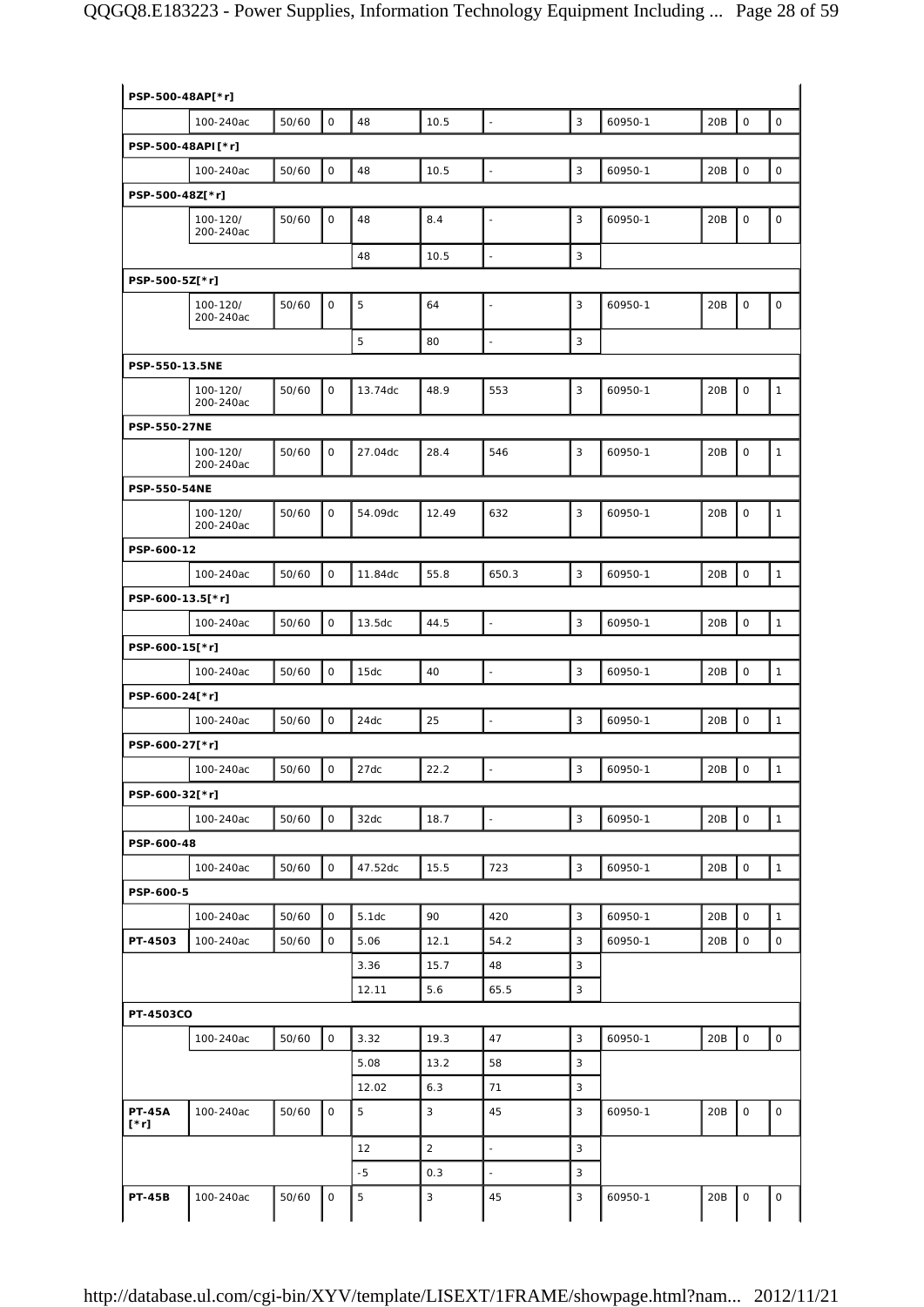| $[\cdot r]$                  |                        |       |             |                   |                |                          |             |         |     |                     |                     |
|------------------------------|------------------------|-------|-------------|-------------------|----------------|--------------------------|-------------|---------|-----|---------------------|---------------------|
|                              |                        |       |             | 12                | $\overline{a}$ | $\overline{a}$           | 3           |         |     |                     |                     |
|                              |                        |       |             | $-12$             | 0.3            | ÷,                       | 3           |         |     |                     |                     |
| PT-45C(&)[*r]                |                        |       |             |                   |                |                          |             |         |     |                     |                     |
|                              | 100-240ac              | 50/60 | $\mathsf O$ | $\mathbf 5$       | 3              | 45                       | 3           | 60950-1 | 20B | $\mathsf{O}\xspace$ | $\mathsf{O}\xspace$ |
|                              |                        |       |             | 15                | 1.6            | $\overline{\phantom{a}}$ | 3           |         |     |                     |                     |
|                              |                        |       |             | $-15$             | 0.3            | $\overline{\phantom{a}}$ | 3           |         |     |                     |                     |
| PT-6503                      | 100-240ac              | 50/60 | $\mathsf O$ | 5.12              | 16.2           | 89.4                     | 3           | 60950-1 | 20B | $\mathsf{O}\xspace$ | $\mathsf{O}\xspace$ |
|                              |                        |       |             | 3.38              | 20.1           | 61.5                     | 3           |         |     |                     |                     |
|                              |                        |       |             | 12.62             | 7.2            | 85.1                     | 3           |         |     |                     |                     |
| <b>PT-65A</b><br>$[\cdot r]$ | 100-240ac              | 50/60 | $\mathsf O$ | 5                 | 5.5            | 65                       | 3           | 60950-1 | 20B | $\mathsf O$         | $\mathsf O$         |
|                              |                        |       |             | 12                | 2.5            | $\bar{z}$                | $\mathsf 3$ |         |     |                     |                     |
|                              |                        |       |             | $-5$              | 0.5            | $\overline{\phantom{a}}$ | 3           |         |     |                     |                     |
| <b>PT-65B</b><br>$[\cdot r]$ | 100-240ac              | 50/60 | $\mathsf O$ | $\mathbf 5$       | 5.5            | 65                       | 3           | 60950-1 | 20B | $\mathsf{O}\xspace$ | $\mathsf O$         |
|                              |                        |       |             | 12                | 2.5            | $\overline{\phantom{a}}$ | 3           |         |     |                     |                     |
|                              |                        |       |             | $-12$             | 0.5            | $\overline{\phantom{a}}$ | 3           |         |     |                     |                     |
| <b>PT-65C</b><br>$[\cdot r]$ | 100-240ac              | 50/60 | $\mathsf O$ | 5                 | 5.5            | 65                       | 3           | 60950-1 | 20B | $\mathsf O$         | $\mathsf O$         |
|                              |                        |       |             | 15                | $\overline{2}$ | $\overline{\phantom{a}}$ | 3           |         |     |                     |                     |
|                              |                        |       |             | $-15$             | 0.5            | ÷,                       | 3           |         |     |                     |                     |
| <b>PT-65D</b>                | 100-240ac              | 50/60 | $\mathsf O$ | 5.08              | 16.9           | 65                       | 3           | 60950-1 | 20B | $\mathsf O$         | $\mathsf O$         |
|                              |                        |       |             | 15                | 6.3            | 67                       | 3           |         |     |                     |                     |
|                              |                        |       |             | 32.7              | 3.3            | 69                       | 3           |         |     |                     |                     |
| PT-65DRS[*r]                 |                        |       |             |                   |                |                          |             |         |     |                     |                     |
|                              | 100-240ac              | 50/60 | $\mathsf O$ | 5                 | $\overline{4}$ | $\overline{\phantom{a}}$ | 3           | 60950-1 | 20B | $\mathsf{O}\xspace$ | $\mathsf O$         |
|                              |                        |       |             | 12                | $\overline{2}$ | $\overline{a}$           | 3           |         |     |                     |                     |
|                              |                        |       |             | 17                | 0.3            | $\overline{\phantom{a}}$ | 3           |         |     |                     |                     |
| PTsb-181CL                   |                        |       |             |                   |                |                          |             |         |     |                     |                     |
|                              | 100-240ac              | 50/60 | $\mathsf O$ | 4.96dc            | 37.6           | 46.8                     | 3           | 60950-1 | 20B | $\mathsf O$         | $\mathbf{1}$        |
|                              |                        |       |             | 12.09dc           | 18.2           | 217                      | 3           |         |     |                     |                     |
|                              |                        |       |             | 5.18dc            | 2.5            | 9.8                      | 3           |         |     |                     |                     |
| PTsb-205CL                   |                        |       |             |                   |                |                          |             |         |     |                     |                     |
|                              | 100-240ac              | 50/60 | $\mathsf O$ | 5.06dc            | 2.2            | 10.5<br>274              | 3<br>3      | 60950-1 | 20B | $\mathsf O$         | $\mathbf{1}$        |
|                              |                        |       |             | 12.08dc<br>5.01dc | 23.6<br>32     | 134                      | $\mathsf 3$ |         |     |                     |                     |
| Pw-120x-13Pzz(c)             |                        |       |             |                   |                |                          |             |         |     |                     |                     |
|                              | 100-120/<br>200-240Vac | 50/60 | $\mathsf O$ | 13.9dc            | 8.6            | 107                      | 3           | 60950-1 | 20B | $\mathsf O$         | $\mathbf{1}$        |
| Pw-120x-27Pzz(c)             |                        |       |             |                   |                |                          |             |         |     |                     |                     |
|                              | 100-120/<br>200-240Vac | 50/60 | $\mathsf O$ | 27.6dc            | 5.2            | 122                      | 3           | 60950-1 | 20B | $\mathsf{O}\xspace$ | $\mathbf{1}$        |
| Pw-120x-54Pzz(c)             |                        |       |             |                   |                |                          |             |         |     |                     |                     |
|                              | 100-120/<br>200-240Vac | 50/60 | 0           | 54.4dc            | 2.6            | 124                      | 3           | 60950-1 | 20B | $\mathsf O$         | $\mathbf{1}$        |
| Q-120B<br>$[\cdot r]$        | 100-120/<br>200-240ac  | 50/60 | 0           | 5dc               | 11             | 120                      | 3           | 60950-1 | 20B | $\mathsf O$         | 0                   |
|                              |                        |       |             | 12dc              | $\sqrt{4}$     | $\Box$                   | 3           |         |     |                     |                     |
|                              |                        |       |             |                   |                |                          |             |         |     |                     |                     |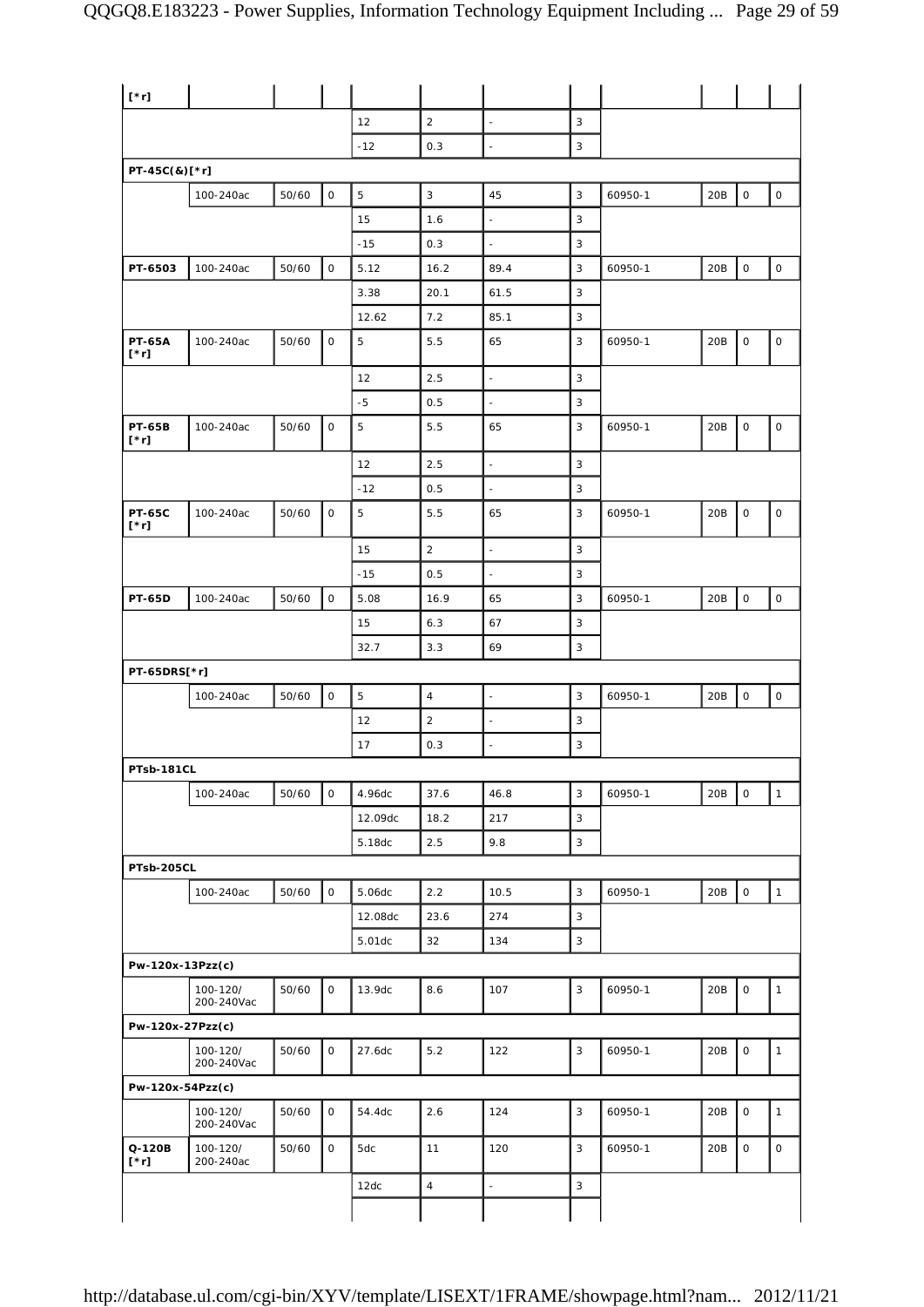|                        |                           |       |              | $-5dc$     | $\mathbf{1}$   | L,                       | 3                         |         |     |                     |                     |
|------------------------|---------------------------|-------|--------------|------------|----------------|--------------------------|---------------------------|---------|-----|---------------------|---------------------|
|                        |                           |       |              | $-12dc$    | $\mathbf{1}$   | $\overline{\phantom{a}}$ | 3                         |         |     |                     |                     |
| Q-120C<br>$[\cdot r]$  | 100-120/<br>200-240ac     | 50/60 | $\mathsf{O}$ | 5dc        | 10             | 122.5                    | 3                         | 60950-1 | 20B | 0                   | $\mathsf{O}$        |
|                        |                           |       |              | 15dc       | 3.5            | $\blacksquare$           | 3                         |         |     |                     |                     |
|                        |                           |       |              | $-5dc$     | $\mathbf{1}$   | ä,                       | 3                         |         |     |                     |                     |
|                        |                           |       |              | $-15dc$    | $\mathbf{1}$   | $\blacksquare$           | 3                         |         |     |                     |                     |
| Q-120D<br>$[\cdot r]$  | 100-120/<br>200-240ac     | 50/60 | $\mathsf O$  | 5dc        | 8              | 124                      | $\mathbf{3}$              | 60950-1 | 20B | $\mathsf O$         | $\mathsf{O}\xspace$ |
|                        |                           |       |              | 12dc       | $\overline{2}$ | $\blacksquare$           | 3                         |         |     |                     |                     |
|                        |                           |       |              | 24dc       | $\overline{c}$ | $\blacksquare$           | 3                         |         |     |                     |                     |
|                        |                           |       |              | $-12dc$    | $\mathbf{1}$   | $\blacksquare$           | $\mathsf 3$               |         |     |                     |                     |
| Q-170AD<br>$[\cdot r]$ | $100 - 120,$<br>200-240ac | 50/60 | $\mathsf O$  | 12dc       | 1.2            | $\overline{\phantom{a}}$ | 3                         | 60950-1 | 20B | 0                   | 0                   |
|                        |                           |       |              | $-5dc$     | 0.2            | $\overline{\phantom{a}}$ | 3                         |         |     |                     |                     |
|                        |                           |       |              | $-48dc$    | $\overline{2}$ | $\blacksquare$           | 3                         |         |     |                     |                     |
|                        |                           |       |              | $-48dc$    | 0.25           | $\blacksquare$           | $\mathsf 3$               |         |     |                     |                     |
| $Q - 200$              | 100-120/<br>200-240ac     | 50/60 | $\mathsf O$  | 5.06       | 39             | 147.6                    | 3                         | 60950-1 | 20B | 0                   | $\mathsf O$         |
|                        |                           |       |              | 30.5       | 9.5            | 175.7                    | 3                         |         |     |                     |                     |
|                        |                           |       |              | 15.2       | 19             | 139.4                    | $\mathsf 3$               |         |     |                     |                     |
|                        |                           |       |              | 12.2       | 1.7            | 5.2                      | 3                         |         |     |                     |                     |
| Q-220MTI               |                           |       |              |            |                |                          |                           |         |     |                     |                     |
|                        | 100-120ac                 | 50/60 | $\mathsf O$  | 19.96      | 10.92          | 164                      | 3                         | 950     | 20B | $\mathsf{O}\xspace$ | $\mathbf{1}$        |
|                        |                           |       |              | 8.1        | 1.28           | 8.3                      | 3                         |         |     |                     |                     |
|                        |                           |       |              | 15.02      | 5.7            | 74                       | 3                         |         |     |                     |                     |
|                        |                           |       |              | $-16.55$   | 1.61           | 18.4                     | 3                         |         |     |                     |                     |
| Q-250B                 | 100-120/<br>200-240ac     | 50/60 | $\mathsf O$  | 5.06       | 43             | 190                      | 3                         | 60950-1 | 20B | 0                   | $\mathbf{1}$        |
|                        |                           |       |              | 12.54      | 17             | 168                      | 3                         |         |     |                     |                     |
|                        |                           |       |              | $-13.33$   | 16             | 148                      | $\ensuremath{\mathsf{3}}$ |         |     |                     |                     |
|                        |                           |       |              | $-5.08$    | 1.9            | 8                        | 3                         |         |     |                     |                     |
| Q-250C<br>$[\cdot r]$  | 100-120/<br>200-240ac     | 50/60 | $\mathsf O$  | $\sqrt{5}$ | 20             | ÷,                       | 3                         | 60950-1 | 20B | $\mathsf{O}$        | $\mathbf{1}$        |
|                        |                           |       |              | 15         | 5              | $\blacksquare$           | $\mathsf 3$               |         |     |                     |                     |
|                        |                           |       |              | $-15$      | $\mathbf{1}$   | ä,                       | 3                         |         |     |                     |                     |
|                        |                           |       |              | $-5$       | $\mathbf{1}$   | $\blacksquare$           | 3                         |         |     |                     |                     |
| Q-250D<br>$[\cdot r]$  | 100-120/<br>200-240ac     | 50/60 | $\mathsf O$  | $\sqrt{5}$ | 10             | ä,                       | 3                         | 60950-1 | 20B | $\mathsf O$         | $\mathbf{1}$        |
|                        |                           |       |              | 12         | 5              | $\blacksquare$           | $\mathsf 3$               |         |     |                     |                     |
|                        |                           |       |              | 24         | 5              | $\overline{\phantom{a}}$ | 3                         |         |     |                     |                     |
|                        |                           |       |              | $-12$      | $\mathbf{1}$   | L,                       | 3                         |         |     |                     |                     |
| Q-250DCA[*r]           |                           |       |              |            |                |                          |                           |         |     |                     |                     |
|                        | 100-120/<br>200-250ac     | 50/60 | $\mathsf O$  | 5          | $\mathbf{1}$   | $\overline{a}$           | 3                         | 60950-1 | 20B | $\mathsf O$         | $\mathbf{1}$        |
|                        |                           |       |              | 12         | $\overline{7}$ | $\blacksquare$           | 3                         |         |     |                     |                     |
|                        |                           |       |              | 24         | 5              | $\overline{\phantom{a}}$ | 3                         |         |     |                     |                     |
| Q-250F                 | 100-120/<br>200-240ac     | 50/60 | $\mathsf O$  | 5.04       | 57             | 237                      | 3                         | 60950-1 | 20B | $\mathsf O$         | $\mathbf{1}$        |
|                        |                           |       |              | 15.81      | 19             | 220                      | 3                         |         |     |                     |                     |
|                        |                           |       |              |            |                |                          |                           |         |     |                     |                     |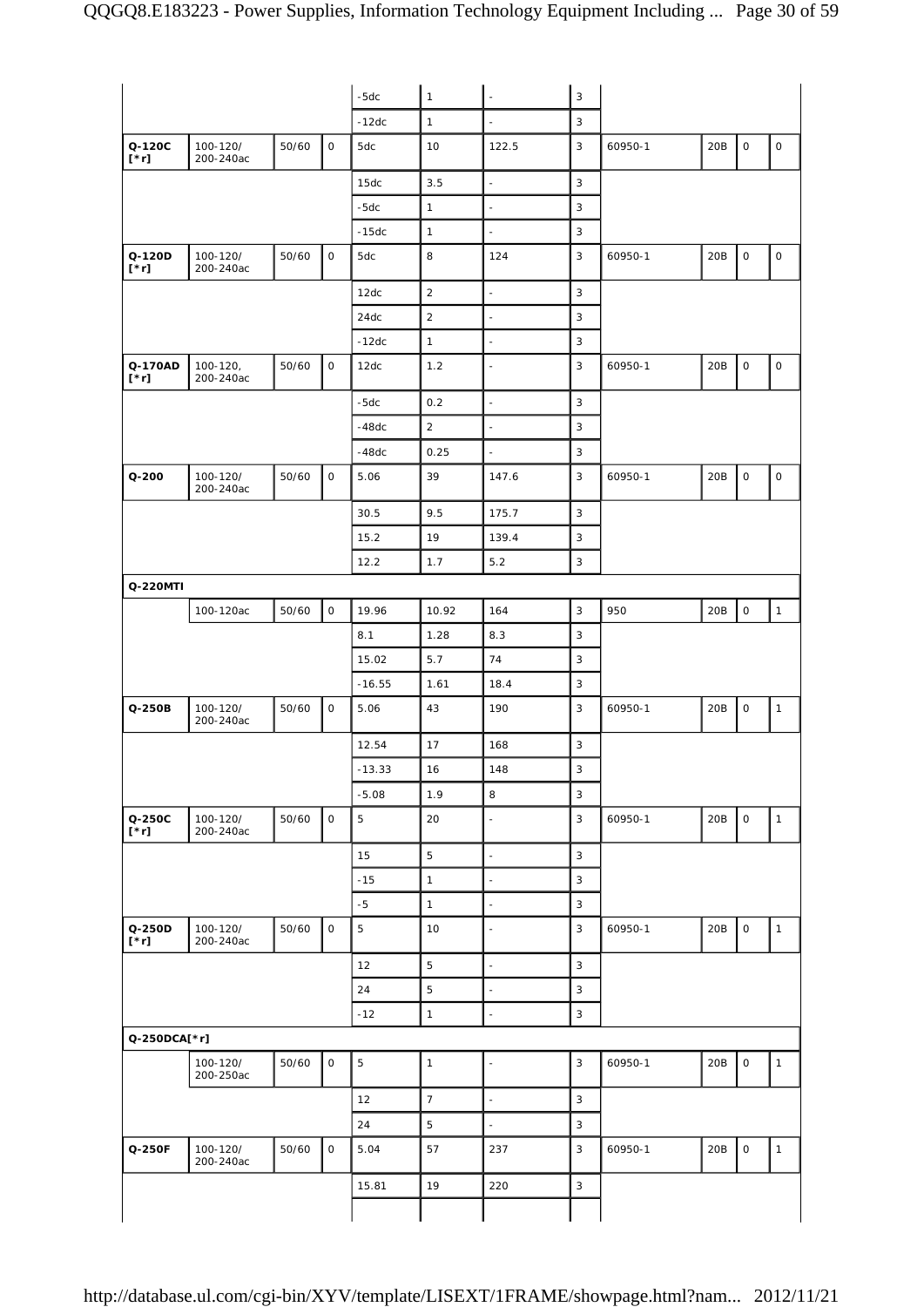|                                |           |       |                     | 27.92       | 13             | 263                      | 3                         |         |     |                     |                     |
|--------------------------------|-----------|-------|---------------------|-------------|----------------|--------------------------|---------------------------|---------|-----|---------------------|---------------------|
|                                |           |       |                     |             |                | 22                       | 3                         |         |     |                     |                     |
|                                |           |       |                     | 15.08       | 1.6            |                          |                           |         |     |                     |                     |
| QP-100-3A[*r]                  |           |       |                     |             |                |                          |                           |         |     |                     |                     |
|                                | 100-240ac | 50/60 | $\mathsf O$         | 5           | 8              | $\blacksquare$           | 3                         | 60950-1 | 20B | $\mathsf{O}\xspace$ | $\mathsf{O}\xspace$ |
|                                |           |       |                     | 3.3         | 8              | ÷,                       | 3                         |         |     |                     |                     |
|                                |           |       |                     | 12          | 2.5            | $\blacksquare$           | 3                         |         |     |                     |                     |
|                                |           |       |                     | $-5$        | 0.6            | $\overline{\phantom{a}}$ | 3                         |         |     |                     |                     |
| QP-100-3B[*r]                  |           |       |                     |             |                |                          |                           |         |     |                     |                     |
|                                | 100-240ac | 50/60 | $\mathsf O$         | $\mathbf 5$ | 8              | $\overline{\phantom{a}}$ | $\mathsf 3$               | 60950-1 | 20B | $\mathsf{O}\xspace$ | $\mathsf{O}$        |
|                                |           |       |                     | 3.3         | 8              | $\blacksquare$           | 3                         |         |     |                     |                     |
|                                |           |       |                     | 12          | 2.2            | $\blacksquare$           | $\ensuremath{\mathsf{3}}$ |         |     |                     |                     |
|                                |           |       |                     | $-12$       | 0.6            | $\blacksquare$           | 3                         |         |     |                     |                     |
| QP-100-3C[*r]                  |           |       |                     |             |                |                          |                           |         |     |                     |                     |
|                                | 100-240ac | 50/60 | $\circ$             | 5           | 8              | $\overline{\phantom{a}}$ | $\mathbf{3}$              | 60950-1 | 20B | $\mathsf{O}\xspace$ | $\mathsf{O}\xspace$ |
|                                |           |       |                     | 3.3         | 8              | $\overline{\phantom{a}}$ | 3                         |         |     |                     |                     |
|                                |           |       |                     | 15          | 1.7            | $\blacksquare$           | 3                         |         |     |                     |                     |
|                                |           |       |                     | $-15$       | 0.6            | ÷,                       | 3                         |         |     |                     |                     |
| QP-100-3D[*r]                  |           |       |                     |             |                |                          |                           |         |     |                     |                     |
|                                | 100-240ac | 50/60 | $\mathsf{O}\xspace$ | 5           | 8              | $\blacksquare$           | $\mathsf 3$               | 60950-1 | 20B | $\mathsf{O}\xspace$ | $\mathsf O$         |
|                                |           |       |                     | 3.3         | 8              | $\overline{\phantom{a}}$ | 3                         |         |     |                     |                     |
|                                |           |       |                     | 24          | 1.3            | $\bar{z}$                | 3                         |         |     |                     |                     |
|                                |           |       |                     | $-12$       | 0.6            | $\ddot{\phantom{1}}$     | $\mathsf 3$               |         |     |                     |                     |
| QP-100B<br>$[\cdot r]$         | 100-240ac | 50/60 | $\mathsf O$         | $\mathbf 5$ | 10             | ÷,                       | $\mathbf{3}$              | 60950-1 | 20B | $\mathsf{O}\xspace$ | 0                   |
|                                |           |       |                     | 12          | 3              | $\Box$                   | 3                         |         |     |                     |                     |
|                                |           |       |                     | $-12$       | $\mathbf{1}$   | ÷,                       | $\ensuremath{\mathsf{3}}$ |         |     |                     |                     |
|                                |           |       |                     | $-5$        | 0.6            | $\blacksquare$           | 3                         |         |     |                     |                     |
| QP-100C<br>$[\cdot r]$         | 100-240ac | 50/60 | $\mathsf O$         | 5           | 10             | $\frac{1}{2}$            | 3                         | 60950-1 | 20B | 0                   | 0                   |
|                                |           |       |                     | 15          | 2.2            | $\overline{\phantom{a}}$ | 3                         |         |     |                     |                     |
|                                |           |       |                     | $-15$       | $\mathbf{1}$   | $\frac{1}{2}$            | $\overline{3}$            |         |     |                     |                     |
|                                |           |       |                     | $-5$        | 0.6            | $\overline{\phantom{a}}$ | $\ensuremath{\mathsf{3}}$ |         |     |                     |                     |
| QP-100D<br>$\mathfrak{l}^*$ r] | 100-240ac | 50/60 | $\mathsf O$         | 5           | 8              | $\blacksquare$           | 3                         | 60950-1 | 20B | $\mathsf O$         | $\mathsf{O}$        |
|                                |           |       |                     | 12          | 2.4            | $\Box$                   | $\mathbf{3}$              |         |     |                     |                     |
|                                |           |       |                     | 24          | $\mathbf{1}$   | $\blacksquare$           | 3                         |         |     |                     |                     |
|                                |           |       |                     | $-12$       | 0.6            | $\overline{\phantom{a}}$ | 3                         |         |     |                     |                     |
| QP-100F<br>$[\cdot \text{r}]$  | 100-240ac | 50/60 | $\mathsf O$         | 5           | 8              | $\blacksquare$           | $\mathbf{3}$              | 60950-1 | 20B | $\mathsf{O}\xspace$ | $\mathsf{O}$        |
|                                |           |       |                     | 15          | $\overline{2}$ | $\Box$                   | $\mathsf 3$               |         |     |                     |                     |
|                                |           |       |                     | 24          | $\mathbf{1}$   | $\overline{\phantom{a}}$ | 3                         |         |     |                     |                     |
|                                |           |       |                     | $-15$       | 0.6            | $\overline{\phantom{a}}$ | $\mathbf{3}$              |         |     |                     |                     |
| QP-150-3A[*r]                  |           |       |                     |             |                |                          |                           |         |     |                     |                     |
|                                | 100-240ac | 50/60 | $\mathsf{O}\xspace$ | 5           | 10             | $\Box$                   | $\overline{3}$            | 60950-1 | 20B | $\mathsf{O}\xspace$ | $\mathsf{O}$        |
|                                |           |       |                     | 3.3         | 10             | $\overline{\phantom{a}}$ | $\mathsf 3$               |         |     |                     |                     |
|                                |           |       |                     | 12          | 5              | $\blacksquare$           | 3                         |         |     |                     |                     |
|                                |           |       |                     | $-5$        | 0.6            | ÷,                       | 3                         |         |     |                     |                     |
| QP-150-3B[*r]                  |           |       |                     |             |                |                          |                           |         |     |                     |                     |
|                                |           |       |                     |             |                |                          |                           |         |     |                     |                     |
|                                |           |       |                     |             |                |                          |                           |         |     |                     |                     |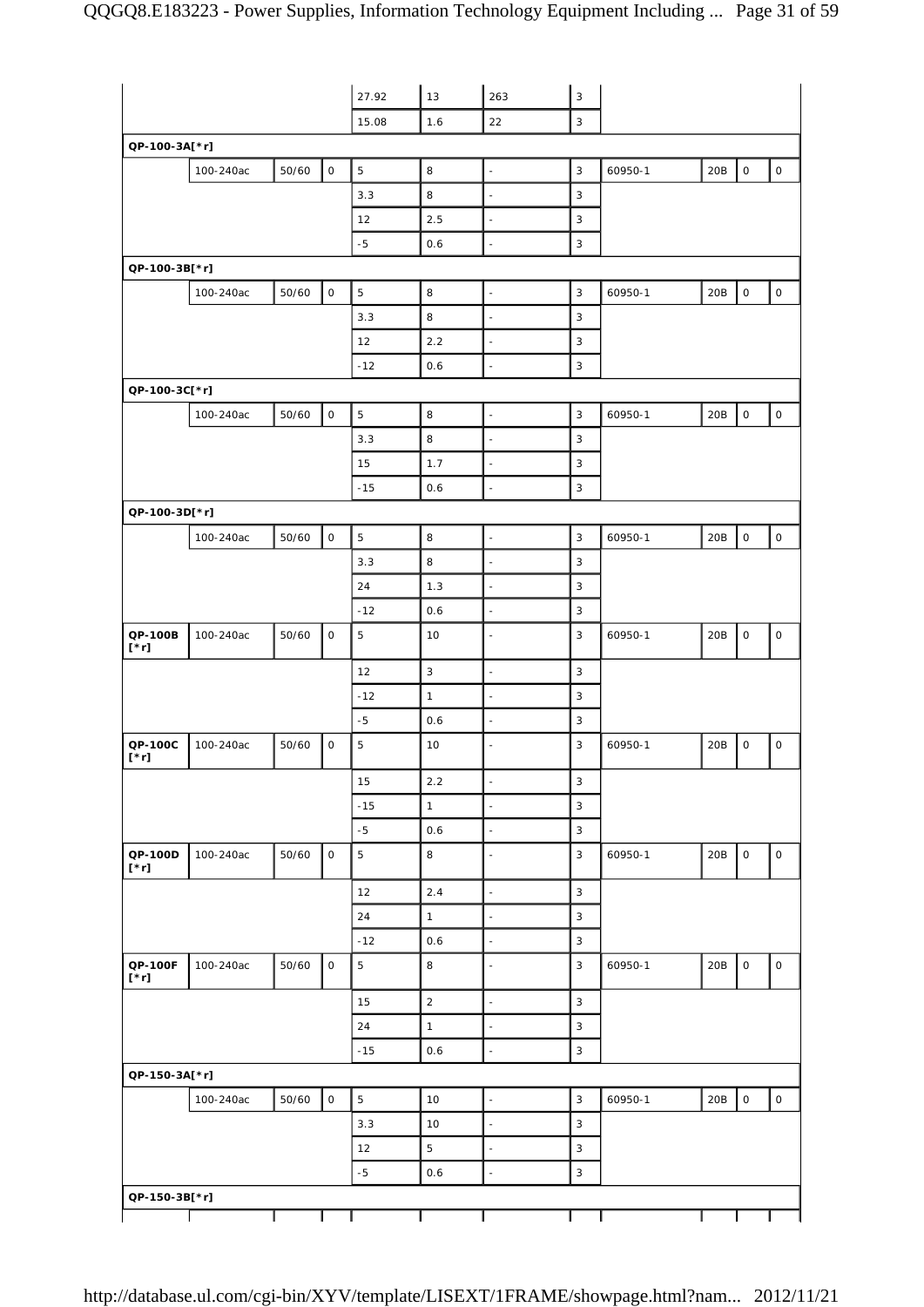|                        | 100-240ac | 50/60 | $\mathsf O$         | $\overline{5}$ | 10             | ÷,                       | 3                         | 60950-1 | 20B | l o                 | $\mathsf{O}$        |
|------------------------|-----------|-------|---------------------|----------------|----------------|--------------------------|---------------------------|---------|-----|---------------------|---------------------|
|                        |           |       |                     | 3.3            | 10             | $\blacksquare$           | $\mathsf 3$               |         |     |                     |                     |
|                        |           |       |                     | 12             | 5              | $\blacksquare$           | $\mathbf{3}$              |         |     |                     |                     |
|                        |           |       |                     | $-12$          | 0.6            | $\blacksquare$           | 3                         |         |     |                     |                     |
| QP-150-3C[*r]          |           |       |                     |                |                |                          |                           |         |     |                     |                     |
|                        | 100-240ac | 50/60 | $\mathsf{O}\xspace$ | $\mathbf 5$    | 10             | $\blacksquare$           | $\mathsf 3$               | 60950-1 | 20B | $\mathsf{O}\xspace$ | $\mathsf{O}\xspace$ |
|                        |           |       |                     | 3.3            | 10             | $\ddot{\phantom{1}}$     | 3                         |         |     |                     |                     |
|                        |           |       |                     | 15             | $\overline{4}$ | $\blacksquare$           | 3                         |         |     |                     |                     |
|                        |           |       |                     | $-15$          | 0.6            | $\blacksquare$           | 3                         |         |     |                     |                     |
| QP-150-3D[*r]          |           |       |                     |                |                |                          |                           |         |     |                     |                     |
|                        | 100-240ac | 50/60 | 0                   | 5              | 10             | $\blacksquare$           | 3                         | 60950-1 | 20B | $\mathsf{O}\xspace$ | $\mathsf{O}\xspace$ |
|                        |           |       |                     | 3.3            | 10             | $\blacksquare$           | 3                         |         |     |                     |                     |
|                        |           |       |                     | 24             | 2.5            | $\blacksquare$           | $\mathsf 3$               |         |     |                     |                     |
|                        |           |       |                     | $-12$          | 0.6            | $\blacksquare$           | $\ensuremath{\mathsf{3}}$ |         |     |                     |                     |
| QP-150B                | 100-240ac | 50/60 | $\mathsf O$         | 5.04           | 38             | 124                      | 3                         | 60950-1 | 20B | $\mathsf O$         | $\mathsf{O}\xspace$ |
|                        |           |       |                     | 13.77          | 16             | 138                      | 3                         |         |     |                     |                     |
|                        |           |       |                     | $-18.35$       | 15             | 114                      | 3                         |         |     |                     |                     |
|                        |           |       |                     | 6.49           | 1.9            | 3.8                      | $\ensuremath{\mathsf{3}}$ |         |     |                     |                     |
| QP-150C                | 100-240ac | 50/60 | $\mathsf O$         | 5.07           | 37             | 134                      | 3                         | 60950-1 | 20B | $\mathsf{O}\xspace$ | $\mathsf{O}\xspace$ |
|                        |           |       |                     | 15.03          | 11             | 148                      | 3                         |         |     |                     |                     |
|                        |           |       |                     | $-18.2$        | 11             | 122                      | $\mathsf 3$               |         |     |                     |                     |
|                        |           |       |                     | $-5.11$        | $\mathbf 2$    | 4.6                      | 3                         |         |     |                     |                     |
| QP-150D<br>$[\cdot r]$ | 100-240ac | 50/60 | $\mathsf O$         | 5              | 10             | $\blacksquare$           | 3                         | 60950-1 | 20B | $\mathsf O$         | $\mathsf{O}\xspace$ |
|                        |           |       |                     | 12             | $\overline{4}$ | $\Box$                   | $\ensuremath{\mathsf{3}}$ |         |     |                     |                     |
|                        |           |       |                     | 24             | $\overline{2}$ | $\overline{\phantom{a}}$ | 3                         |         |     |                     |                     |
|                        |           |       |                     | $-12$          | 0.6            | $\blacksquare$           | 3                         |         |     |                     |                     |
| QP-150F<br>$[\cdot r]$ | 100-240ac | 50/60 | $\mathsf O$         | $\sqrt{5}$     | 10             | $\overline{a}$           | $\mathbf{3}$              | 60950-1 | 20B | $\mathsf{O}\xspace$ | $\mathsf O$         |
|                        |           |       |                     | 15             | 3              | $\overline{\phantom{a}}$ | 3                         |         |     |                     |                     |
|                        |           |       |                     | 24             | $\overline{2}$ | $\overline{\phantom{a}}$ | $\mathsf 3$               |         |     |                     |                     |
|                        |           |       |                     | $-15$          | 0.6            | $\overline{\phantom{a}}$ | $\mathbf{3}$              |         |     |                     |                     |
| QP-200-3A[*r]          |           |       |                     |                |                |                          |                           |         |     |                     |                     |
|                        | 100-240ac | 50/60 | $\mathsf{O}$        | 5              | 15             | $\blacksquare$           | $\overline{3}$            | 60950-1 | 20B | $\mathsf{O}\xspace$ | $\mathbf{1}$        |
|                        |           |       |                     | 3.3            | 15             | $\overline{\phantom{a}}$ | $\mathsf 3$               |         |     |                     |                     |
|                        |           |       |                     | 12             | $\epsilon$     | $\frac{1}{2}$            | $\mathsf 3$               |         |     |                     |                     |
|                        |           |       |                     | $-5$           | 0.7            | ä,                       | 3                         |         |     |                     |                     |
| QP-200-3B              |           |       |                     |                |                |                          |                           |         |     |                     |                     |
|                        | 100-240ac | 50/60 | $\mathsf{O}$        | 5.1            | 43             | 196                      | $\mathsf 3$               | 60950-1 | 20B | $\mathsf{O}\xspace$ | $\mathbf{1}$        |
|                        |           |       |                     | 3.3            | 41             | 102                      | $\mathsf 3$               |         |     |                     |                     |
|                        |           |       |                     | 14.5           | 11             | 116                      | 3                         |         |     |                     |                     |
|                        |           |       |                     | 12.1           | 1.8            | 15                       | 3                         |         |     |                     |                     |
| QP-200-3C[*r]          |           |       |                     |                |                |                          |                           |         |     |                     |                     |
|                        | 100-240ac | 50/60 | $\mathsf{O}$        | 5              | 15             | $\blacksquare$           | 3                         | 60950-1 | 20B | $\mathsf O$         | $\mathbf{1}$        |
|                        |           |       |                     | 3.3            | 15             | ÷,                       | 3                         |         |     |                     |                     |
|                        |           |       |                     | 15             | 5              | $\blacksquare$           | 3                         |         |     |                     |                     |
|                        |           |       |                     |                |                |                          |                           |         |     |                     |                     |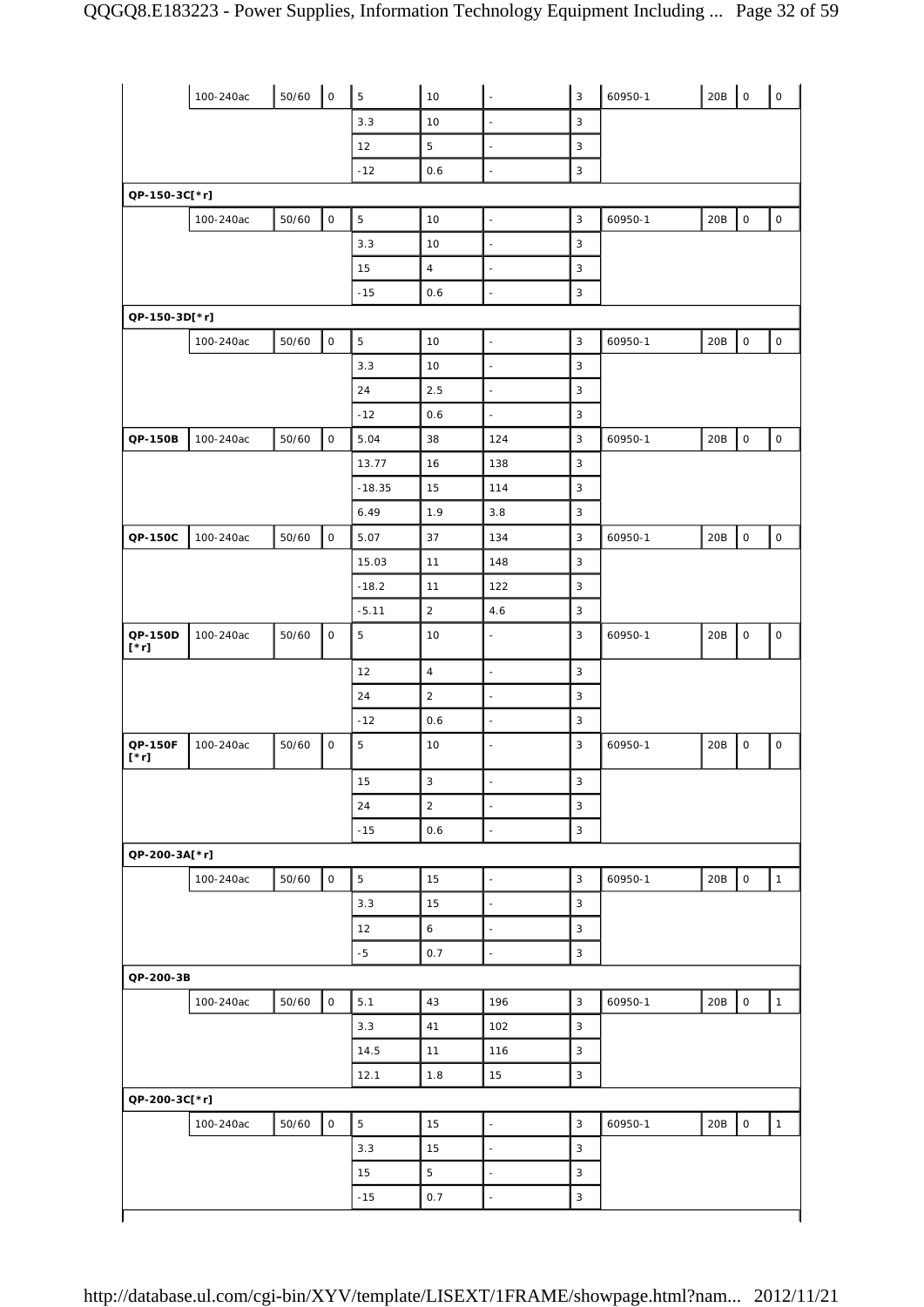| QP-200-3D[*r]          |           |       |                     |             |                |                          |                         |         |                                            |
|------------------------|-----------|-------|---------------------|-------------|----------------|--------------------------|-------------------------|---------|--------------------------------------------|
|                        | 100-240ac | 50/60 | $\mathsf{O}\xspace$ | $\sqrt{5}$  | 10             | $\frac{1}{2}$            | 3                       | 60950-1 | 20B<br>$\mathsf O$<br>$\mathbf{1}$         |
|                        |           |       |                     | 3.3         | 15             | $\overline{\phantom{a}}$ | 3                       |         |                                            |
|                        |           |       |                     | 24          | $\overline{4}$ | $\blacksquare$           | 3                       |         |                                            |
|                        |           |       |                     | $-12$       | 0.7            | $\frac{1}{2}$            | 3                       |         |                                            |
| QP-200-3E              |           |       |                     |             |                |                          |                         |         |                                            |
|                        | 100-240ac | 50/60 | $\mathsf{O}$        | 5.1         | 31             | 145                      | 3                       | 60950-1 | $\mathsf{O}\xspace$<br>$\mathbf{1}$<br>20B |
|                        |           |       |                     | 3.3         | 28             | 80                       | 3                       |         |                                            |
|                        |           |       |                     | 31.1        | 16             | 350                      | 3                       |         |                                            |
|                        |           |       |                     | 15          | 1.9            | 13                       | 3                       |         |                                            |
| QP-200D                | 100-240ac | 50/60 | $\mathsf O$         | $\mathbf 5$ | 26             | 124                      | 3                       | 60950-1 | $\mathsf O$<br>$\mathbf{1}$<br>20B         |
|                        |           |       |                     | 12.1        | 23             | 223                      | 3                       |         |                                            |
|                        |           |       |                     | 36.7        | 15             | 313                      | 3                       |         |                                            |
|                        |           |       |                     | 12          | 1.9            | 12                       | 3                       |         |                                            |
| QP-200DHI[*r]          |           |       |                     |             |                |                          |                         |         |                                            |
|                        | 100-240ac | 50/60 | $\mathsf O$         | $\mathbf 5$ | 9              | $\overline{\phantom{a}}$ | 3                       | 60950-1 | $\mathsf{O}\xspace$<br>$\mathbf{1}$<br>20B |
|                        |           |       |                     | 12          | 6.5            | $\blacksquare$           | 3                       |         |                                            |
|                        |           |       |                     | 24          | 3              | $\blacksquare$           | 3                       |         |                                            |
|                        |           |       |                     | $-12$       | $\sqrt{2}$     | $\blacksquare$           | 3                       |         |                                            |
| QP-200F<br>$[\cdot r]$ | 100-240ac | 50/60 | $\mathsf O$         | 5           | 15             | $\blacksquare$           | 3                       | 60950-1 | 20B<br>$\mathsf O$<br>$\mathbf{1}$         |
|                        |           |       |                     | 15          | $\sqrt{3}$     | $\overline{\phantom{a}}$ | 3                       |         |                                            |
|                        |           |       |                     | 24          | $\mathbf{3}$   | $\blacksquare$           | 3                       |         |                                            |
|                        |           |       |                     | $-15$       | 0.7            | $\blacksquare$           | 3                       |         |                                            |
| QP-320D                | 100-240ac | 50-60 | $\mathsf O$         | 5.206dc     | 70.6           | 301                      | $\overline{\mathbf{4}}$ | 60950-1 | $\mathsf O$<br>$\mathsf O$<br>20B          |
|                        |           |       |                     | 12.06dc     | 24.3           | 291                      | $\overline{4}$          |         |                                            |
|                        |           |       |                     | 31.6dc      | 7.1            | 177                      | $\overline{\mathbf{4}}$ |         |                                            |
|                        |           |       |                     | 13.97dc     | 19.1           | 174                      | $\sqrt{4}$              |         |                                            |
| QP-320F                | 100-240ac | 50-60 | $\mathsf O$         | 5.05dc      | 75.4           | 285                      | $\overline{4}$          | 60950-1 | $\mathsf{O}$<br>$\mathsf{O}$<br>20B        |
|                        |           |       |                     | 37.2dc      | 12.1           | 293                      | $\overline{\mathbf{4}}$ |         |                                            |
|                        |           |       |                     | 15dc        | 20             | 294                      | $\sqrt{4}$              |         |                                            |
|                        |           |       |                     | 25.1dc      | 22.5           | 188                      | $\overline{4}$          |         |                                            |
| QP-375-24B             |           |       |                     |             |                |                          |                         |         |                                            |
|                        | 100-240ac | 50/60 | $\mathsf O$         | 24          | 12.6           | 293                      | 3                       | 60950-1 | $\mathsf{O}\xspace$<br>$\mathbf{1}$<br>20B |
|                        |           |       |                     | 4.9         | 17.5           | 60                       | 3                       |         |                                            |
|                        |           |       |                     | 13.9        | 5.5            | 75                       | 3                       |         |                                            |
|                        |           |       |                     | 13          | 5.1            | 65                       | $\mathsf 3$             |         |                                            |
| QP-375-24BP            |           |       |                     |             |                |                          |                         |         |                                            |
|                        | 100-240ac | 50/60 | $\mathsf{O}\xspace$ | 24          | 12.6           | 293                      | 3                       | 60950-1 | $\mathsf O$<br>20B<br>$\mathbf{1}$         |
|                        |           |       |                     | 4.9         | 17.5           | 60                       | 3                       |         |                                            |
|                        |           |       |                     | 13.9        | 5.5            | 75                       | 3                       |         |                                            |
|                        |           |       |                     | 13          | 5.1            | 65                       | 3                       |         |                                            |
| QP-375-24C             |           |       |                     |             |                |                          |                         |         |                                            |
|                        | 100-240ac | 50/60 | $\mathsf{O}$        | 24          | 12.6           | 294                      | $\overline{3}$          | 60950-1 | $\mathsf{O}\xspace$<br>20B<br>$\mathbf{1}$ |
|                        |           |       |                     | 4.9         | 17.5           | 61                       | 3                       |         |                                            |
|                        |           |       |                     | 15          | $5.2$          | 70                       | 3                       |         |                                            |
|                        |           |       |                     | 15          | 6.4            | 85                       | 3                       |         |                                            |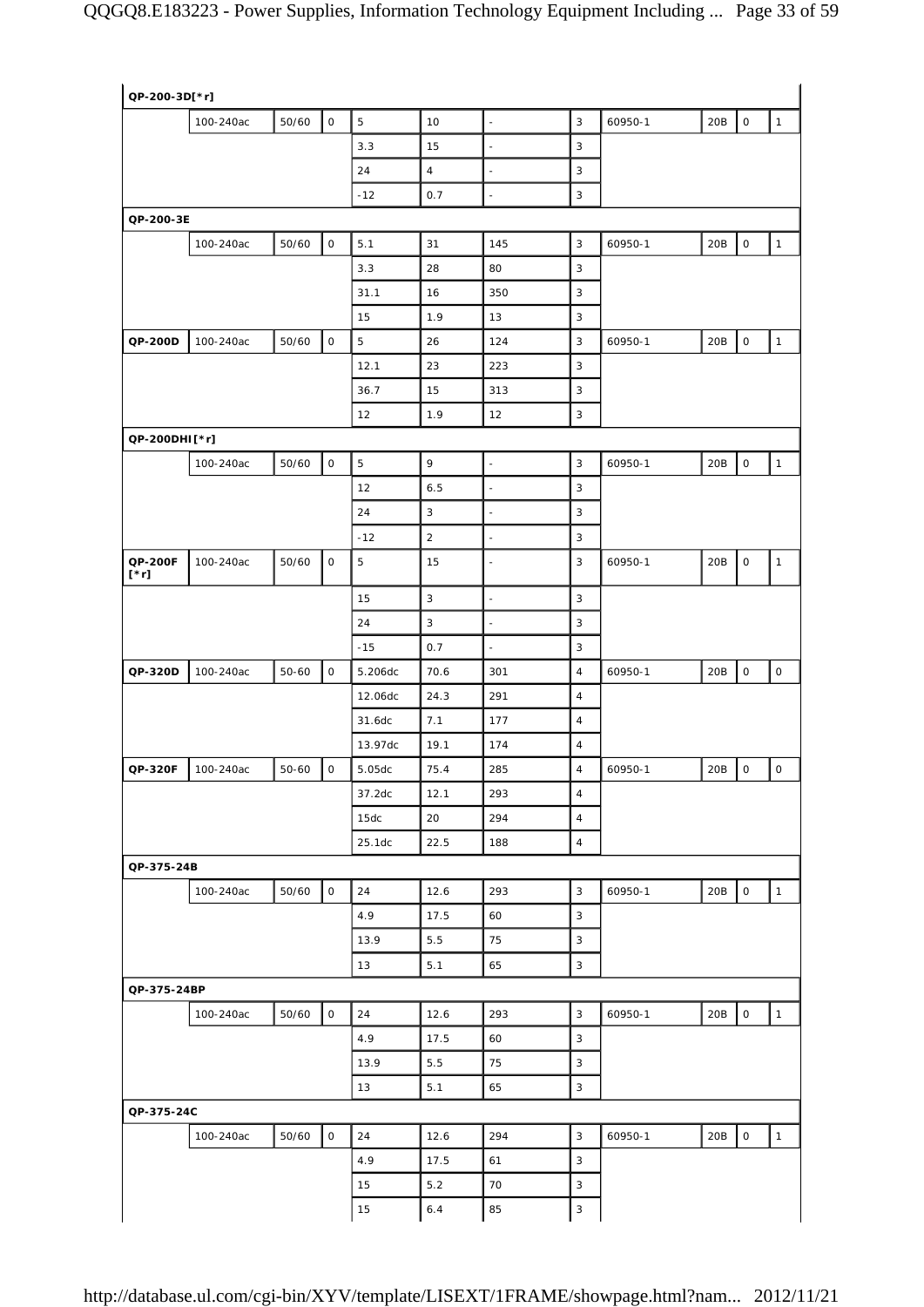|                | п.                        | $\mathbf{I}$ | $\blacksquare$      |             |                |                          |             |         |     |              |                     |
|----------------|---------------------------|--------------|---------------------|-------------|----------------|--------------------------|-------------|---------|-----|--------------|---------------------|
|                | QP-375-24CP, QP-375-24CSM |              |                     |             |                |                          |             |         |     |              |                     |
|                | 100-240ac                 | 50/60        | $\mathsf O$         | 24          | 12.6           | 294                      | $\mathsf 3$ | 60950-1 | 20B | $\mathsf O$  | $\mathbf{1}$        |
|                |                           |              |                     | 4.9         | 17.5           | 61                       | 3           |         |     |              |                     |
|                |                           |              |                     | 15          | 5.2            | 70                       | 3           |         |     |              |                     |
|                |                           |              |                     | 15          | 6.4            | 85                       | 3           |         |     |              |                     |
| QP-375-5A      |                           |              |                     |             |                |                          |             |         |     |              |                     |
|                | 100-240ac                 | 50/60        | $\mathsf{O}\xspace$ | 5.13        | 51             | 237                      | 3           | 60950-1 | 20B | $\mathsf O$  | $\mathsf{O}$        |
|                |                           |              |                     | 12.1        | 20             | 238                      | 3           |         |     |              |                     |
|                |                           |              |                     | 12.2        | 7.2            | 86                       | 3           |         |     |              |                     |
|                |                           |              |                     | 12.1        | 6.5            | 38.5                     | 3           |         |     |              |                     |
| QP-375-5AP     |                           |              |                     |             |                |                          |             |         |     |              |                     |
|                | 100-240ac                 | 50/60        | $\mathsf O$         | 5.13        | 51             | 237                      | 3           | 60950-1 | 20B | $\circ$      | $\circ$             |
|                |                           |              |                     | 12.1        | 20             | 238                      | 3           |         |     |              |                     |
|                |                           |              |                     | 12.2        | 7.2            | 86                       | 3           |         |     |              |                     |
|                |                           |              |                     | 12.1        | 6.5            | 38.5                     | 3           |         |     |              |                     |
|                |                           |              |                     |             |                |                          |             |         |     |              |                     |
| QP-375-5B[*r]  |                           |              |                     |             |                |                          |             |         |     |              |                     |
|                | 100-240ac                 | 50/60        | $\mathsf O$         | 5           | 30             | $\overline{\phantom{a}}$ | 3           | 60950-1 | 20B | $\mathsf O$  | $\circ$             |
|                |                           |              |                     | 12          | 10             | $\bar{z}$                | $\mathsf 3$ |         |     |              |                     |
|                |                           |              |                     | 12          | $\epsilon$     | $\blacksquare$           | 3           |         |     |              |                     |
|                |                           |              |                     | 5           | 3              | L.                       | 3           |         |     |              |                     |
| QP-375-5BP[*r] |                           |              |                     |             |                |                          |             |         |     |              |                     |
|                | 100-240ac                 | 50/60        | $\mathsf O$         | $\mathbf 5$ | 30             | $\blacksquare$           | 3           | 60950-1 | 20B | $\mathsf{O}$ | 0                   |
|                |                           |              |                     | 12          | 10             | $\blacksquare$           | 3           |         |     |              |                     |
|                |                           |              |                     | 12          | 6              | ÷,                       | 3           |         |     |              |                     |
|                |                           |              |                     | 5           | 3              | $\blacksquare$           | 3           |         |     |              |                     |
| QP-375-5C      |                           |              |                     |             |                |                          |             |         |     |              |                     |
|                | 100-240ac                 | 50/60        | $\mathsf O$         | 5.1         | 51             | 232                      | 3           | 60950-1 | 20B | 0            | 0                   |
|                |                           |              |                     | 12.1        | 20             | 237                      | 3           |         |     |              |                     |
|                |                           |              |                     | 15.1        | $\mathbf 5$    | 70                       | 3           |         |     |              |                     |
|                |                           |              |                     | 15.1        | 6.6            | 91                       | 3           |         |     |              |                     |
| QP-375-5CP     |                           |              |                     |             |                |                          |             |         |     |              |                     |
|                | 100-240ac                 | 50/60        | $\mathsf O$         | 5.1         | 51             | 232                      | 3           | 60950-1 | 20B | $\mathsf O$  | 0                   |
|                |                           |              |                     | 12.1        | 20             | 237                      | 3           |         |     |              |                     |
|                |                           |              |                     | 15.1        | 5              | 70                       | 3           |         |     |              |                     |
|                |                           |              |                     | 15.1        | 6.6            | 91                       | 3           |         |     |              |                     |
| QP-375-5D[*r]  |                           |              |                     |             |                |                          |             |         |     |              |                     |
|                | 100-240ac                 | 50/60        | $\mathsf{O}\xspace$ | 5           | 30             | $\overline{\phantom{a}}$ | 3           | 60950-1 | 20B | $\mathsf O$  | $\mathsf{O}\xspace$ |
|                |                           |              |                     | 12          | 9              | ÷,                       | 3           |         |     |              |                     |
|                |                           |              |                     |             | $\overline{4}$ |                          |             |         |     |              |                     |
|                |                           |              |                     | 12          |                | $\blacksquare$           | 3           |         |     |              |                     |
|                |                           |              |                     | 24          | 3              | ä,                       | 3           |         |     |              |                     |
| QP-375-5DP[*r] |                           |              |                     |             |                |                          |             |         |     |              |                     |
|                | 100-240ac                 | 50/60        | $\mathsf O$         | 5           | 30             | $\bar{z}$                | $\mathsf 3$ | 60950-1 | 20B | $\mathsf{O}$ | $\mathsf{O}$        |
|                |                           |              |                     | 12          | 9              | $\blacksquare$           | 3           |         |     |              |                     |
|                |                           |              |                     |             |                |                          |             |         |     |              |                     |
|                |                           |              |                     | 12          | $\overline{4}$ | $\ddot{\phantom{1}}$     | 3           |         |     |              |                     |
|                |                           |              |                     | 24          | 3              | ä,                       | 3           |         |     |              |                     |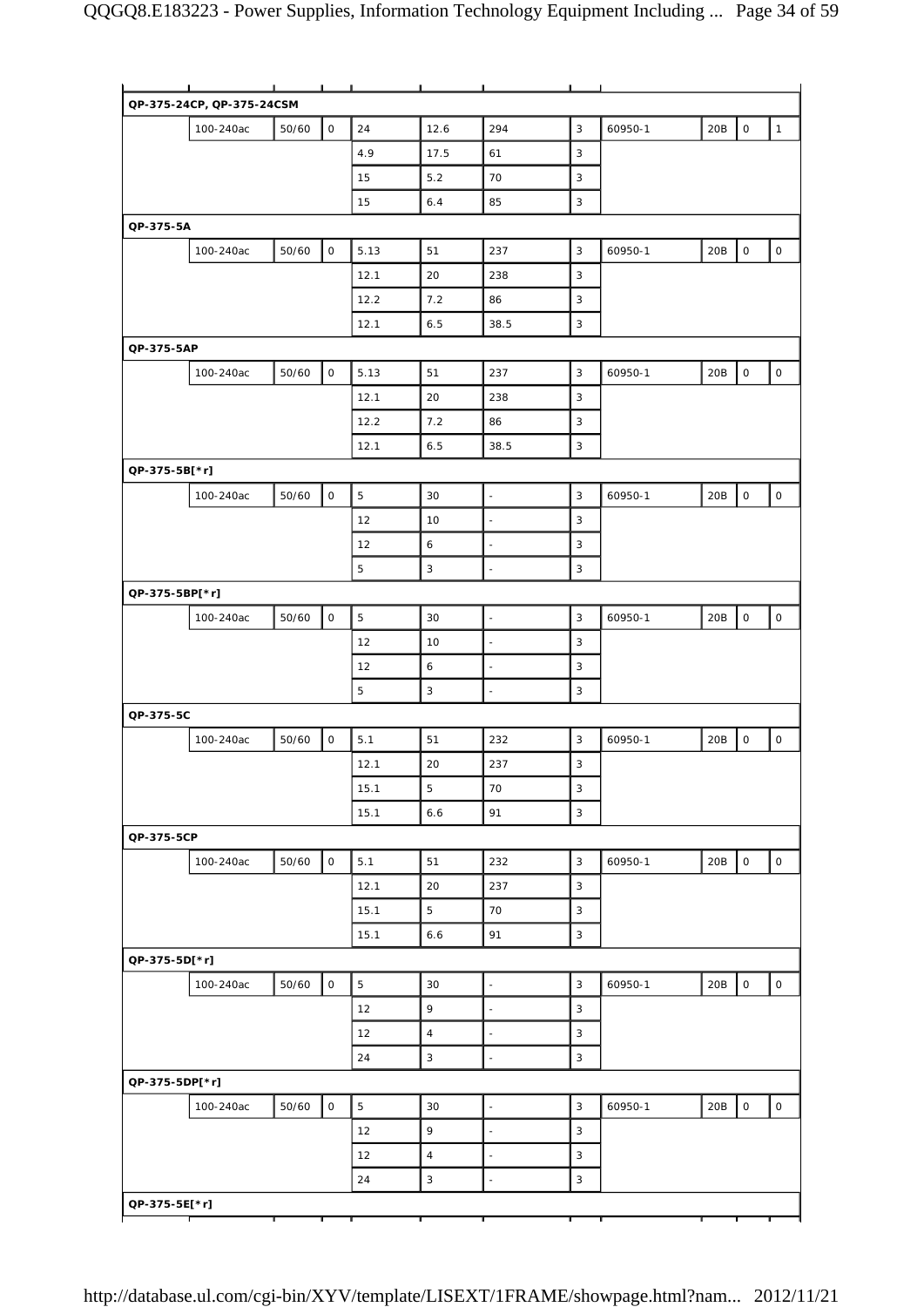|                      | 100-240ac                           | 50/60 | $\overline{1}$ 0 | 5        | 30             | $\blacksquare$           | 3            | 60950-1     | 20B | $\mathsf O$         | $\mathsf O$  |
|----------------------|-------------------------------------|-------|------------------|----------|----------------|--------------------------|--------------|-------------|-----|---------------------|--------------|
|                      |                                     |       |                  | 12       | 9              | $\overline{\phantom{a}}$ | 3            |             |     |                     |              |
|                      |                                     |       |                  | 24       | 3              | $\overline{\phantom{a}}$ | 3            |             |     |                     |              |
|                      |                                     |       |                  | 24       | 2              | $\blacksquare$           | 3            |             |     |                     |              |
| QP-375-5EP[*r]       |                                     |       |                  |          |                |                          |              |             |     |                     |              |
|                      | 100-240ac                           | 50/60 | $\mathsf{O}$     | 5        | 30             | $\overline{\phantom{a}}$ | 3            | 60950-1     | 20B | $\mathsf{O}\xspace$ | $\mathsf O$  |
|                      |                                     |       |                  | 12       | 9              | ÷,                       | 3            |             |     |                     |              |
|                      |                                     |       |                  | 24       | 3              | $\blacksquare$           | 3            |             |     |                     |              |
|                      |                                     |       |                  | 24       | $\overline{c}$ | $\bar{z}$                | 3            |             |     |                     |              |
| RCP-1Uz              | 100-240ac                           | 50/60 | $\mathsf O$      | $\omega$ | $\blacksquare$ | $\ddot{\phantom{a}}$     | 3            | 60950-1     | 20B | $\mathsf O$         | $\mathbf{1}$ |
|                      | RCP-2000-12; RSP-2000-12            |       |                  |          |                |                          |              |             |     |                     |              |
|                      | 100-109 /<br>110-199 /<br>200-240ac | 50/60 | $\mathsf O$      | 12.10dc  | 121            | 1337                     | 3            | 60950-1 2nd | 30B | $\mathsf O$         | $\mathbf{1}$ |
|                      | RCP-2000-24; RSP-2000-24            |       |                  |          |                |                          |              |             |     |                     |              |
|                      | 100-109 /<br>110-199 /<br>200-240ac | 50/60 | $\mathsf{O}$     | 24.21dc  | 97             | 2140                     | 3            | 60950-1 2nd | 30B | $\mathsf O$         | $\mathbf{1}$ |
|                      | RCP-2000-48; RSP-2000-48            |       |                  |          |                |                          |              |             |     |                     |              |
|                      | 100-109 /<br>110-199 /<br>200-240ac | 50/60 | $\mathsf{O}$     | 48.24dc  | 52             | 2264                     | 3            | 60950-1 2nd | 30B | $\mathsf O$         | $\mathbf{1}$ |
| <b>RCP-3K1Uz-12y</b> |                                     |       |                  |          |                |                          |              |             |     |                     |              |
|                      | 100-240ac                           | 50/60 | $\mathsf O$      | 12       | 224.1          | 2487                     | 3            | 60950-1     | 20B | 0                   | $\mathbf{1}$ |
| RCP-3K1Uz-24y        |                                     |       |                  |          |                |                          |              |             |     |                     |              |
|                      | 100-240ac                           | 50/60 | $\mathsf{O}$     | 24       | 159.3          | 3210                     | 3            | 60950-1     | 20B | $\mathsf{O}\xspace$ | $\mathbf{1}$ |
| RCP-3K1Uz-48y        |                                     |       |                  |          |                |                          |              |             |     |                     |              |
|                      | 100-240ac                           | 50/60 | $\mathbf 0$      | 48       | 270.9          | 3480                     | 3            | 60950-1     | 20B | $\mathsf O$         | $\mathbf{1}$ |
|                      | RD-125-1224, RID-125-1224[*r]       |       |                  |          |                |                          |              |             |     |                     |              |
|                      | 100-120/<br>200-240ac               | 50/60 | $\mathbf 0$      | 12dc     | 3.7            | $\blacksquare$           | 3            | 60950-1     | 20B | $\mathsf O$         | $\mathbf{1}$ |
|                      |                                     |       |                  | 24dc     | 3.7            | L.                       | $\mathbf{3}$ |             |     |                     |              |
|                      | RD-125-1248, RID-125-1248           |       |                  |          |                |                          |              |             |     |                     |              |
|                      | 100-120/<br>200-240ac               | 50/60 | $\mathsf{O}$     | 12.1dc   | 10.2           | 113                      | 3            | 60950-1     | 20B | $\mathsf{O}$        | $\mathbf{1}$ |
|                      |                                     |       |                  | 53.5dc   | 3.4            | 140                      | 3            |             |     |                     |              |
|                      | RD-125-2412, RID-125-2412[*r]       |       |                  |          |                |                          |              |             |     |                     |              |
|                      | 100-120/<br>200-240ac               | 50/60 | $\mathsf{O}$     | 24dc     | 3.7            | $\blacksquare$           | 3            | 60950-1     | 20B | $\mathsf O$         | $\mathbf{1}$ |
|                      |                                     |       |                  | 12dc     | 3.7            | $\mathbb{Z}$             | $\mathsf 3$  |             |     |                     |              |
|                      | RD-125-2448, RID-125-2448[*r]       |       |                  |          |                |                          |              |             |     |                     |              |
|                      | 100-120/<br>200-240ac               | 50/60 | $\mathsf{O}$     | 24dc     | $\overline{2}$ | $\blacksquare$           | 3            | 60950-1     | 20B | 0                   | $\mathbf{1}$ |
|                      |                                     |       |                  | 48dc     | $\overline{2}$ | $\overline{\phantom{a}}$ | 3            |             |     |                     |              |
|                      | RD-125-4812, RID-125-4812[*r]       |       |                  |          |                |                          |              |             |     |                     |              |
|                      | 100-120/<br>200-240ac               | 50/60 | $\mathsf{O}$     | 48dc     | 2.3            | $\overline{\phantom{a}}$ | 3            | 60950-1     | 20B | 0                   | $\mathbf{1}$ |
|                      |                                     |       |                  | 12dc     | 2.3            | $\overline{\phantom{a}}$ | 3            |             |     |                     |              |
|                      | RD-125-4824, RID-125-4824[*r]       |       |                  |          |                |                          |              |             |     |                     |              |
|                      | 100-120/<br>200-240ac               | 50/60 | $\mathsf{O}$     | 48dc     | $\overline{2}$ | ÷,                       | 3            | 60950-1     | 20B | $\mathsf{O}$        | $\mathbf{1}$ |
|                      |                                     |       |                  | 24dc     | $\overline{2}$ | $\Box$                   | 3            |             |     |                     |              |
|                      |                                     |       |                  |          |                |                          |              |             |     |                     |              |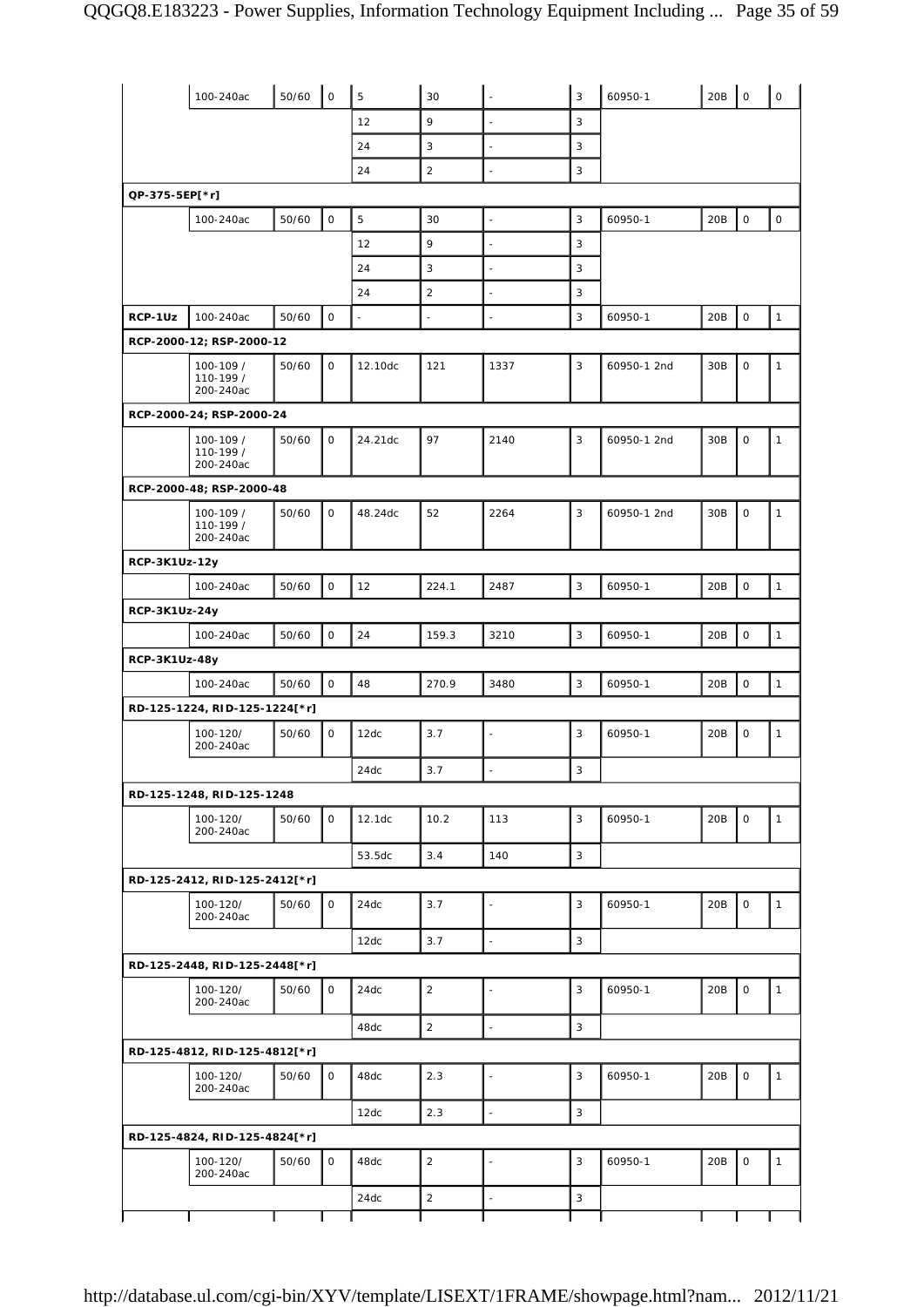| <b>RD-125A</b>               | 100-120/<br>200-240ac                  | 50/60 | $\mathsf O$         | 5.4dc      | 12             | 45                       | 3 | 60950-1                   | 20B | $\mathsf O$         | $\mathbf{1}$ |
|------------------------------|----------------------------------------|-------|---------------------|------------|----------------|--------------------------|---|---------------------------|-----|---------------------|--------------|
|                              |                                        |       |                     | 13.4dc     | 16.3           | 132                      | 3 |                           |     |                     |              |
| <b>RD-125B</b><br>[*r]       | 100-120/<br>200-240ac                  | 50/60 | $\mathsf O$         | 5dc        | 4.6            | $\Box$                   | 3 | 60950-1                   | 20B | $\mathsf O$         | $\mathbf{1}$ |
|                              |                                        |       |                     | 24dc       | 4.6            | $\Box$                   | 3 |                           |     |                     |              |
| RD-3513                      | 100-240ac                              | 50/60 | $\mathsf{O}$        | 14.1dc     | 4.4            | 43.2                     | 3 | 60950-1                   | 20B | $\mathsf O$         | $\mathbf{1}$ |
|                              |                                        |       |                     | $-13.97dc$ | 4.4            |                          | 3 |                           |     |                     |              |
| <b>RD-35A</b><br>$[\cdot r]$ | 100-240ac                              | 50/60 | $\mathsf O$         | 5dc        | $\overline{4}$ | ÷,                       | 3 | 60950-1                   | 20B | $\mathsf O$         | $\mathbf{1}$ |
|                              |                                        |       |                     | 12dc       | $\mathbf{1}$   | $\overline{\phantom{a}}$ | 3 |                           |     |                     |              |
| <b>RD-35B</b><br>$[\cdot r]$ | 100-240ac                              | 50/60 | $\mathsf O$         | 5dc        | 2.2            |                          | 3 | 60950-1                   | 20B | $\mathsf O$         | $\mathbf{1}$ |
|                              |                                        |       |                     | 24dc       | $\mathbf{1}$   | $\overline{a}$           | 3 |                           |     |                     |              |
| <b>RD-50A, RID-50A</b>       |                                        |       |                     |            |                |                          |   |                           |     |                     |              |
|                              | 100-240ac                              | 50/60 | $\mathsf O$         | 18.3dc     | 6.6            | 61                       | 3 | 60950-1                   | 20B | $\mathsf O$         | $\mathbf{1}$ |
|                              |                                        |       |                     | 5.04dc     | 13.2           | 50                       | 3 |                           |     |                     |              |
|                              |                                        |       |                     |            |                |                          |   |                           |     |                     |              |
|                              | RD-50B, RID-50B[*r]                    |       |                     |            |                |                          |   |                           |     |                     |              |
|                              | 100-240ac                              | 50/60 | $\mathsf O$         | 5dc        | $\overline{4}$ | $\blacksquare$           | 3 | 60950-1                   | 20B | $\mathsf O$         | $\mathbf{1}$ |
|                              |                                        |       |                     | 24dc       | 1.4            | $\Box$                   | 3 |                           |     |                     |              |
|                              | RD-65A, RID-65A[*r]                    |       |                     |            |                |                          |   |                           |     |                     |              |
|                              | 100-240ac                              | 50/60 | $\mathsf{O}$        | 5dc        | 6              | $\blacksquare$           | 3 | 60950-1                   | 20B | $\mathsf{O}\xspace$ | $\mathbf{1}$ |
|                              |                                        |       |                     | 12dc       | 3              | $\blacksquare$           | 3 |                           |     |                     |              |
| RD-65B, RID-65B              |                                        |       |                     |            |                |                          |   |                           |     |                     |              |
|                              | 100-240ac                              | 50/60 | $\mathsf{O}$        | 5dc        | 21             | 73                       | 3 | 60950-1                   | 20B | $\mathsf O$         | $\mathbf{1}$ |
|                              |                                        |       |                     | 40.8dc     | 4.8            | 83                       | 3 |                           |     |                     |              |
| <b>RD-85A, RID85A</b>        |                                        |       |                     |            |                |                          |   |                           |     |                     |              |
|                              | 100-240ac                              | 50/60 | $\mathsf{O}\xspace$ | 5.03dc     | 18.1           | 66.3                     | 3 | 60950-1                   | 20B | $\mathsf{O}\xspace$ | $\mathbf{1}$ |
|                              |                                        |       |                     | 16.5dc     | 9.7            | 90                       | 3 |                           |     |                     |              |
|                              | RD-85B, RID85B[*r]                     |       |                     |            |                |                          |   |                           |     |                     |              |
|                              |                                        |       |                     |            |                |                          |   |                           |     |                     |              |
|                              | 100-240ac                              | 50/60 | $\mathsf O$         | 5dc        | 8              | $\overline{\phantom{a}}$ | 3 | 60950-1                   | 20B | $\mathsf O$         | $\mathbf{1}$ |
|                              |                                        |       |                     | 24dc       | $\overline{2}$ | $\overline{a}$           | 3 |                           |     |                     |              |
| RID-125-1205                 |                                        |       |                     |            |                |                          |   |                           |     |                     |              |
|                              | 100-120/<br>200-240ac                  | 50/60 | $\mathsf{O}$        | 11.99dc    | 24.3           | 227                      | 3 | 60950-1                   | 20B | $\mathbf 0$         | $\mathbf{1}$ |
|                              |                                        |       |                     | 4.98dc     | 6.1            | 30                       | 3 |                           |     |                     |              |
| RID-125-2405[*r]             |                                        |       |                     |            |                |                          |   |                           |     |                     |              |
|                              | 100-120/<br>200-240ac                  | 50/60 | $\mathsf{O}$        | 24dc       | 4.6            | $\blacksquare$           | 3 | 60950-1                   | 20B | $\mathsf O$         | $\mathbf{1}$ |
|                              |                                        |       |                     | 5dc        | 3              | ä,                       | 3 |                           |     |                     |              |
|                              | RKP-6K1Uy-CMU1-x, RKP-1Uy-CMU1 (g)[*r] |       |                     |            |                |                          |   |                           |     |                     |              |
|                              | 100-109 /<br>110-199 /<br>200-240ac    | 50/60 | $\mathsf{O}$        | 48ac       | 84             | 4032                     | 3 | 60950-1<br>2nd60950-1 2nd | 30B | $\mathsf{O}\xspace$ | $\mathbf{1}$ |
|                              |                                        |       |                     | 24ac       | 160            | 3840                     | 3 |                           |     |                     |              |
|                              |                                        |       |                     | 12ac       | 200            | 2400                     | 3 |                           |     |                     |              |
|                              | RKP-6K1Uy-x; RKP-1Uy (g)               |       |                     |            |                |                          |   |                           |     |                     |              |
|                              | 100-109 /<br>110-199 /<br>200-240ac    | 50/60 | $\mathsf O$         | 12.10dc    | 329            | 3840                     | 3 | 60950-1 2nd               | 30B | $\mathsf O$         | $\mathbf{1}$ |
|                              |                                        |       |                     | 24.10dc    | 265            | 6026                     | 3 |                           |     |                     |              |
|                              |                                        |       |                     |            |                |                          |   |                           |     |                     |              |
|                              |                                        |       |                     |            |                |                          |   |                           |     |                     |              |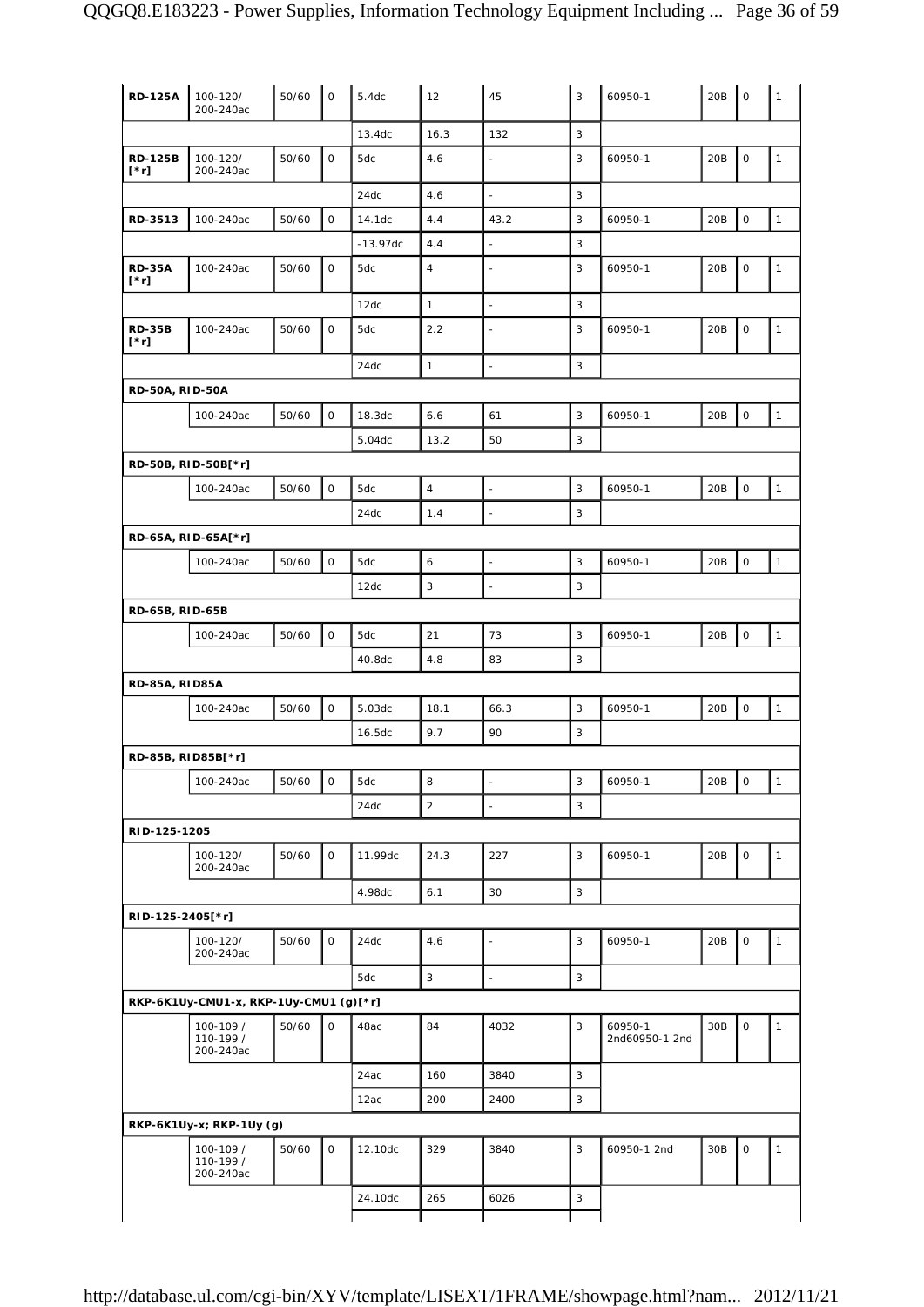|                               |           |        |              | 48.2dc                   | 141            | 6771                     | 3                        |              |     |                     |                     |
|-------------------------------|-----------|--------|--------------|--------------------------|----------------|--------------------------|--------------------------|--------------|-----|---------------------|---------------------|
| <b>RPD-60A</b>                | 100-240ac | 50/60  | $\mathsf{O}$ | ÷,                       | 12.91          | 62.5                     | 3                        | 60950-1, 2nd | 20B | $\mathsf O$         | $\mathbf{1}$        |
|                               |           |        |              |                          | 5.8            | 66.36                    | ÷,                       |              |     |                     |                     |
| RPD-60B                       | 100-240ac | 50/60  | 0            | $\blacksquare$           | 12.5           | 61.96                    | 3                        | 60950-1, 2nd | 20B | $\mathsf{O}\xspace$ | $\mathbf{1}$        |
|                               |           |        |              | $\overline{\phantom{a}}$ | 2.9            | 69.54                    | $\blacksquare$           |              |     |                     |                     |
| <b>RPD-65C</b><br>$[\cdot r]$ | 100-240ac | 50/60  | 0            | 5                        | 1.2            | $\omega$                 | $\blacksquare$           | 60950-1      | 20B | 2, 6                | $\mathsf O$         |
|                               |           |        |              | 12                       | 4.5            | $\overline{\phantom{a}}$ | ä,                       |              |     |                     |                     |
| RPD-65D<br>[*r]               | 100-240ac | 50/60  | $\mathsf O$  | 5                        | 1.2            | $\overline{\phantom{a}}$ | $\blacksquare$           | 60950-1      | 20B | 2, 6                | $\mathsf{O}\xspace$ |
|                               |           |        |              | 24                       | 2.25           | $\blacksquare$           | $\blacksquare$           |              |     |                     |                     |
| RPS-60-12                     |           |        |              |                          |                |                          |                          |              |     |                     |                     |
|                               | 100-240ac | 50/60  | $\mathsf O$  | $\Box$                   | 7.22           | 86.6                     | 3                        | 60950-1, 2nd | 20B | $\mathsf{O}\xspace$ | $\mathbf{1}$        |
| <b>RPS-60-12AT</b>            |           |        |              |                          |                |                          |                          |              |     |                     |                     |
|                               | 100-240ac | 50-60  | 0            | 12.12                    | 6.9            | 82.94                    | $\mathsf 3$              | 60950-1      | 20B | $\mathsf O$         | $\mathbf{1}$        |
| RPS-60-12G[*r]                |           |        |              |                          |                |                          |                          |              |     |                     |                     |
|                               | 100-240ac | 50/60  | $\mathsf O$  | $\overline{\phantom{a}}$ | 5              | 60                       | 3                        | 60950-1, 2nd | 20B | $\mathsf{O}\xspace$ | $\mathbf{1}$        |
| RPS-60-15[*r]                 |           |        |              |                          |                |                          |                          |              |     |                     |                     |
|                               | 100-240ac | 50/60  | $\mathsf O$  | ä,                       | $\overline{4}$ | 60                       | 3                        | 60950-1, 2nd | 20B | $\mathsf O$         | $\mathbf{1}$        |
| RPS-60-24[*r]                 |           |        |              |                          |                |                          |                          |              |     |                     |                     |
|                               |           |        |              |                          |                |                          |                          |              |     |                     |                     |
|                               | 100-240ac | 50/60  | $\mathsf O$  | $\overline{\phantom{a}}$ | 2.5            | 60                       | 3                        | 60950-1, 2nd | 20B | $\mathsf{O}\xspace$ | $\mathbf{1}$        |
| RPS-60-3.3[*r]                |           |        |              |                          |                |                          |                          |              |     |                     |                     |
|                               | 100-240ac | $\Box$ | $\mathsf O$  | $\omega$                 | 10             | 33                       | 3                        | 60950-1, 2nd | 20B | $\mathsf O$         | $\mathbf{1}$        |
| RPS-60-48                     |           |        |              |                          |                |                          |                          |              |     |                     |                     |
|                               | 100-240ac | 50/60  | $\mathsf O$  | $\bar{\phantom{a}}$      | 1.46           | 68.66                    | 3                        | 60950-1, 2nd | 20B | $\mathsf O$         | $\mathbf{1}$        |
| <b>RPS-60-5</b>               |           |        |              |                          |                |                          |                          |              |     |                     |                     |
|                               | 100-240ac | 50/60  | 0            | $\omega$                 | 10.4           | 49.33                    | 3                        | 60950-1, 2nd | 20B | $\mathsf{O}\xspace$ | $\mathbf{1}$        |
| RPT-6003                      |           |        |              |                          |                |                          |                          |              |     |                     |                     |
|                               | 100-240ac | 50/60  | $\mathsf O$  | $\blacksquare$           | 10.5           | 33.24                    | 3                        | 60950-1, 2nd | 20B | $\mathsf O$         | $\mathbf{1}$        |
|                               |           |        |              | $\overline{\phantom{a}}$ | 11             | 46.6                     | $\blacksquare$           |              |     |                     |                     |
|                               |           |        |              | $\omega$                 | 3.3            | 21                       | $\blacksquare$           |              |     |                     |                     |
| <b>RPT-60A</b><br>$[\cdot r]$ | 100-240ac | 50/60  | $\mathbf 0$  | $\blacksquare$           | $\overline{4}$ |                          | 3                        | 60950-1, 2nd | 20B | $\mathsf{O}$        | $\mathbf{1}$        |
|                               |           |        |              | $\blacksquare$           | $\overline{2}$ | $\overline{\phantom{a}}$ | $\overline{\phantom{a}}$ |              |     |                     |                     |
|                               |           |        |              | $\omega$                 | 0.5            | $\blacksquare$           | $\frac{1}{2}$            |              |     |                     |                     |
| RPT-60B                       | 100-240ac | 50/60  | $\mathsf O$  | $\Box$                   | 12.25          | 57.63                    | 3                        | 60950-1, 2nd | 20B | $\mathsf{O}\xspace$ | $\mathbf{1}$        |
|                               |           |        |              | $\overline{\phantom{a}}$ | 5.4            | 61.72                    | $\overline{\phantom{a}}$ |              |     |                     |                     |
|                               |           |        |              | $\Box$                   | 3.3            | 15.6                     | $\Box$                   |              |     |                     |                     |
| <b>RPT-60C</b><br>$[\cdot r]$ | 100-240ac | 50/60  | 0            | $\Box$                   | $\overline{4}$ | $\sim$                   | 3                        | 60950-1, 2nd | 20B | $\mathsf{O}$        | $\mathbf{1}$        |
|                               |           |        |              | $\blacksquare$           | 1.5            | $\overline{\phantom{a}}$ | $\frac{1}{2}$            |              |     |                     |                     |
|                               |           |        |              | $\overline{\phantom{a}}$ | 0.5            | $\blacksquare$           | $\blacksquare$           |              |     |                     |                     |
| RPT-60D                       | 100-240ac | 50/60  | $\mathsf{O}$ | $\Box$                   | 11.0           | 53.53                    | 3                        | 60950-1, 2nd | 20B | $\mathsf{O}\xspace$ | $\circ$             |
|                               |           |        |              | $\overline{\phantom{a}}$ | 2.7            | 61.88                    | $\frac{1}{2}$            |              |     |                     |                     |
|                               |           |        |              | $\overline{\phantom{a}}$ | 3.32           | 19.48                    | $\blacksquare$           |              |     |                     |                     |
|                               |           | 50/60  | 0            | 5                        | 1.2            | $\overline{\phantom{a}}$ | $\blacksquare$           | 60950-1      | 20B | 2, 6                | $\mathsf{O}\xspace$ |
| <b>RPT-65E</b><br>$[\cdot r]$ | 100-240ac |        |              |                          |                |                          |                          |              |     |                     |                     |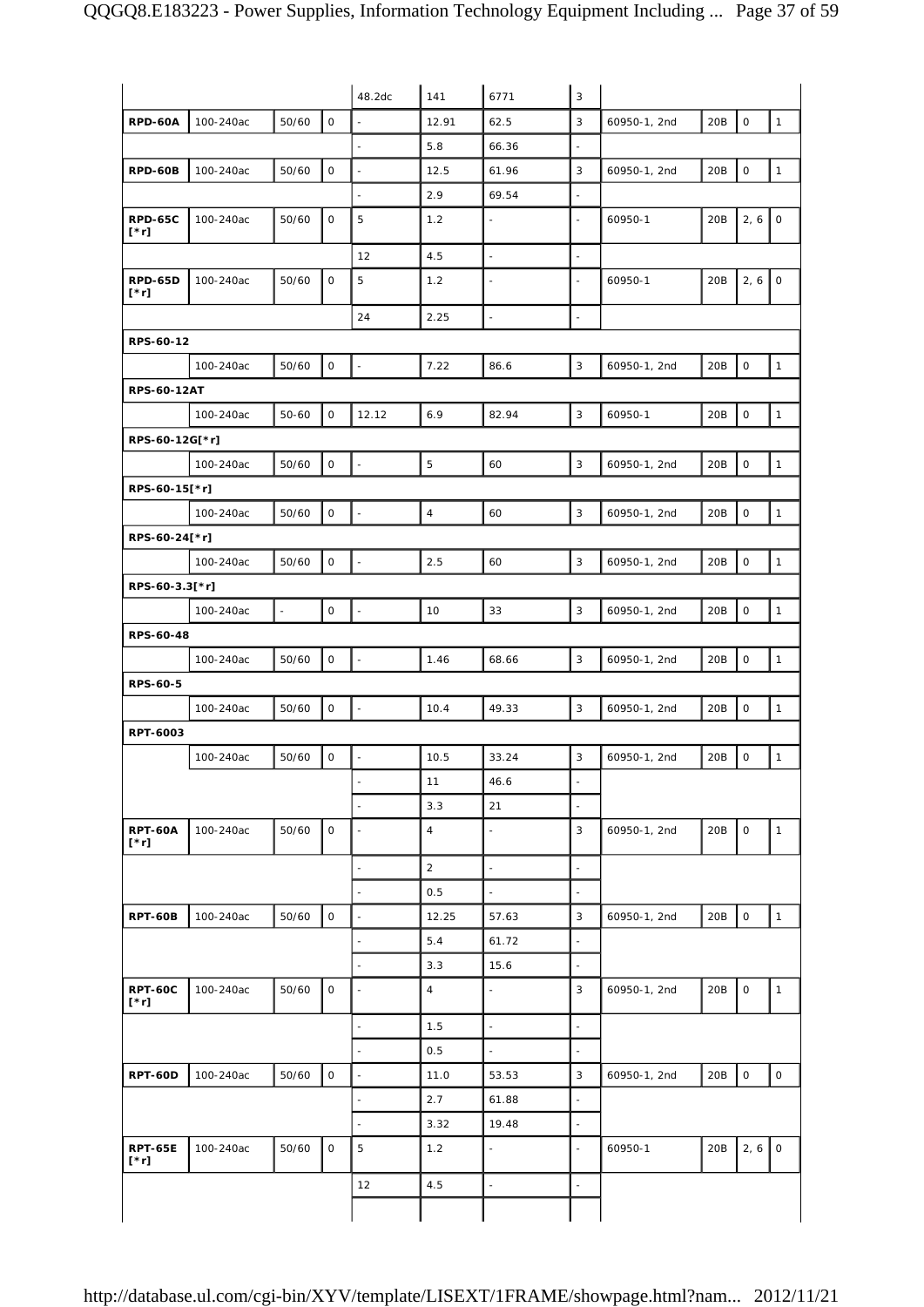|                                             |                       |       |              | $-5$       | 0.5              | ä,                       | $\blacksquare$           |         |     |                     |                     |
|---------------------------------------------|-----------------------|-------|--------------|------------|------------------|--------------------------|--------------------------|---------|-----|---------------------|---------------------|
| <b>RPT-65F</b><br>$[\cdot r]$               | 100-240ac             | 50/60 | $\mathsf{O}$ | 5          | 1.2              | ÷,                       | $\overline{a}$           | 60950-1 | 20B | 2, 6                | $\mathsf{O}\xspace$ |
|                                             |                       |       |              | 12         | 4.5              | $\overline{\phantom{a}}$ | $\overline{\phantom{a}}$ |         |     |                     |                     |
|                                             |                       |       |              | $-12$      | 0.5              | $\blacksquare$           | $\overline{\phantom{a}}$ |         |     |                     |                     |
| <b>RPT-65G</b><br>$[\cdot r]$               | 100-240ac             | 50/60 | 0            | 5          | 1.2              | $\blacksquare$           | $\overline{\phantom{a}}$ | 60950-1 | 20B | 2, 6                | $\mathsf O$         |
|                                             |                       |       |              | 12         | 0.5              | $\blacksquare$           | $\blacksquare$           |         |     |                     |                     |
|                                             |                       |       |              | 24         | 2.25             | ä,                       | $\overline{\phantom{a}}$ |         |     |                     |                     |
| <b>RQ-125B</b>                              | 100-120/<br>200-240ac | 50/60 | $\mathsf O$  | 5.93dc     | 19               | 94                       | 3                        | 60950-1 | 20B | $\mathsf O$         | $\mathbf{1}$        |
|                                             |                       |       |              | 13.8dc     | 8                | 88                       | 3                        |         |     |                     |                     |
|                                             |                       |       |              | $-5.13dc$  | 10.7             | 20.7                     | 3                        |         |     |                     |                     |
|                                             |                       |       |              | $-12.24dc$ | 1.1              | 18.2                     | 3                        |         |     |                     |                     |
| <b>RQ-125C</b><br>$[\cdot r]$               | 100-120/<br>200-240ac | 50/60 | O            | 5dc        | 10               | ä,                       | 3                        | 60950-1 | 20B | $\mathsf{O}\xspace$ | 1                   |
|                                             |                       |       |              | 15dc       | $\sqrt{4}$       | $\blacksquare$           | 3                        |         |     |                     |                     |
|                                             |                       |       |              | $-5dc$     | $\mathbf{1}$     | $\blacksquare$           | 3                        |         |     |                     |                     |
|                                             |                       |       |              | $-15dc$    | 0.5              | $\blacksquare$           | 3                        |         |     |                     |                     |
| <b>RQ-125D</b><br>$[\cdot r]$               | 100-120/<br>200-240ac | 50/60 | $\mathsf{O}$ | 5dc        | 8                | $\blacksquare$           | 3                        | 60950-1 | 20B | $\mathsf O$         | $\mathbf{1}$        |
|                                             |                       |       |              | 12dc       | 2.5              | $\overline{\phantom{a}}$ | 3                        |         |     |                     |                     |
|                                             |                       |       |              | 24dc       | $\overline{2}$   | $\blacksquare$           | 3                        |         |     |                     |                     |
|                                             |                       |       |              | $-12dc$    | 0.5              | $\overline{\phantom{a}}$ | 3                        |         |     |                     |                     |
| <b>RQ-50B</b><br>$[\cdot r]$                | 100-240ac             | 50/60 | $\mathsf{O}$ | 5dc        | 5                | ÷,                       | 3                        | 60950-1 | 20B | $\mathsf O$         | $\mathbf{1}$        |
|                                             |                       |       |              | 12dc       | $\mathbf{1}$     | $\overline{\phantom{a}}$ | 3                        |         |     |                     |                     |
|                                             |                       |       |              | $-5dc$     | 0.5              | $\blacksquare$           | 3                        |         |     |                     |                     |
|                                             |                       |       |              | $-12dc$    | 0.5              | $\blacksquare$           | 3                        |         |     |                     |                     |
| <b>RQ-50C</b>                               | 100-240ac             | 50/60 | $\mathsf O$  | 5.04dc     | 20.1             | 54                       | 3                        | 60950-1 | 20B | $\mathsf{O}\xspace$ | $\mathbf{1}$        |
|                                             |                       |       |              | 21.7dc     | 9.5              | 56                       | 3                        |         |     |                     |                     |
|                                             |                       |       |              | $-5.18dc$  | 1.8              | 7.8                      | 3                        |         |     |                     |                     |
|                                             |                       |       |              | $-16.3dc$  | 1.84             | 25                       | 3                        |         |     |                     |                     |
| <b>RQ-50D</b><br>$[\cdot r]$                | 100-240ac             | 50/60 | 0            | 5dc        | $\mathsf 3$      | $\blacksquare$           | 3                        | 60950-1 | 20B | $\mathsf O$         | $\mathbf{1}$        |
|                                             |                       |       |              | 12dc       | 0.9              | $\overline{\phantom{a}}$ | 3                        |         |     |                     |                     |
|                                             |                       |       |              | 24dc       | 0.9              | $\frac{1}{2}$            | 3                        |         |     |                     |                     |
|                                             |                       |       |              | $-12dc$    | 0.5              | $\blacksquare$           | 3                        |         |     |                     |                     |
|                                             |                       |       |              |            |                  |                          |                          |         |     |                     |                     |
|                                             | 100-240ac             | 50/60 | $\mathsf O$  | 5dc        | $\boldsymbol{6}$ | $\blacksquare$           | 3                        | 60950-1 | 20B | $\mathsf O$         | $\mathbf{1}$        |
|                                             |                       |       |              | 12dc       | $\sqrt{2}$       | $\overline{\phantom{a}}$ | 3                        |         |     |                     |                     |
|                                             |                       |       |              | $-12dc$    | 0.5              | $\blacksquare$           | 3                        |         |     |                     |                     |
|                                             |                       |       |              | $-5dc$     | 0.5              | $\blacksquare$           | 3                        |         |     |                     |                     |
|                                             | 100-240ac             | 50/60 | $\mathsf O$  | 5dc        | $\mathbf 5$      | $\overline{\phantom{a}}$ | 3                        | 60950-1 | 20B | $\mathsf{O}\xspace$ | $\mathbf{1}$        |
|                                             |                       |       |              | 15dc       | $\overline{a}$   | $\blacksquare$           | 3                        |         |     |                     |                     |
|                                             |                       |       |              | $-5dc$     | 0.5              | $\blacksquare$           | 3                        |         |     |                     |                     |
| <b>RQ-65B</b><br>$[\cdot r]$<br>$[\cdot r]$ |                       |       |              | $-15dc$    | 0.5              | $\frac{1}{2}$            | 3                        |         |     |                     |                     |
| <b>RQ-65C</b><br><b>RQ-65D</b>              | 100-240ac             | 50/60 | $\mathsf O$  | 5dc        | 20.5             | 74.3                     | 3                        | 60950-1 | 20B | $\mathsf O$         | $\mathbf{1}$        |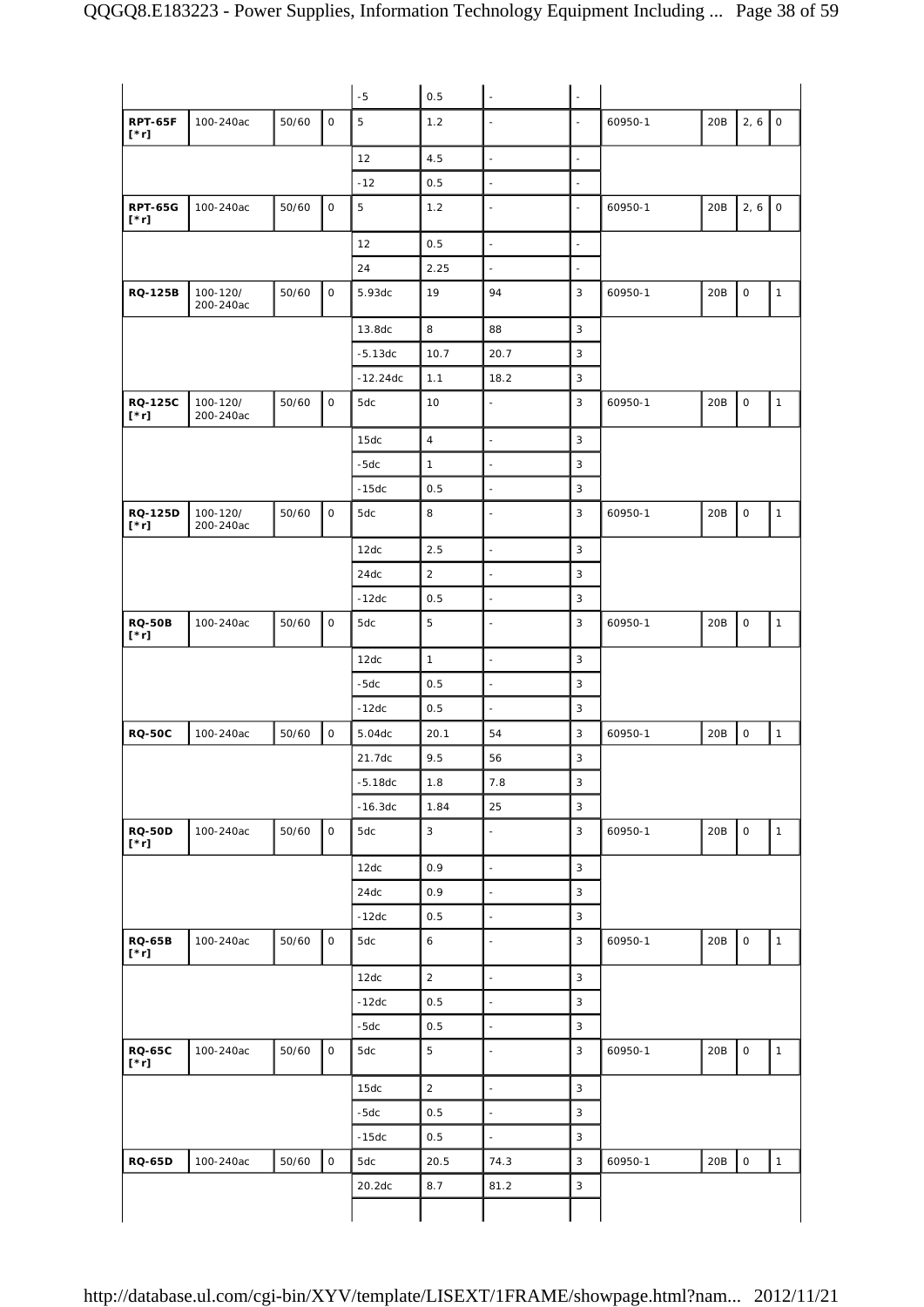|                              |                           |       |              | 46.7dc    | 1.5             | 26.3                     | 3           |         |     |                     |                |
|------------------------------|---------------------------|-------|--------------|-----------|-----------------|--------------------------|-------------|---------|-----|---------------------|----------------|
|                              |                           |       |              | $-12.4dc$ | $\mathbf{1}$    | 11.2                     | 3           |         |     |                     |                |
| <b>RQ-85B</b>                | 100-240ac                 | 50/60 | $\mathsf O$  | 9.37dc    | 21.2            | 87.3                     | 3           | 60950-1 | 20B | $\mathsf O$         | $\mathbf{1}$   |
|                              |                           |       |              | 19.35dc   | 8.6             | 57.3                     | 3           |         |     |                     |                |
|                              |                           |       |              | $-14.4dc$ | 1.83            | 17.5                     | 3           |         |     |                     |                |
|                              |                           |       |              | $-8.8dc$  | 19.5            | 36                       | 3           |         |     |                     |                |
| <b>RQ-85C</b><br>$[\cdot r]$ | 100-240ac                 | 50/60 | 0            | 5dc       | $7\overline{ }$ | L,                       | 3           | 60950-1 | 20B | $\mathsf O$         | $\mathbf{1}$   |
|                              |                           |       |              | 15dc      | 2.5             | $\overline{\phantom{a}}$ | 3           |         |     |                     |                |
|                              |                           |       |              | $-15dc$   | 0.5             | L,                       | 3           |         |     |                     |                |
|                              |                           |       |              | $-5dc$    | 0.5             | $\blacksquare$           | 3           |         |     |                     |                |
| <b>RQ-85D</b><br>$[^*r]$     | 100-240ac                 | 50/60 | $\mathsf{O}$ | 5dc       | 6               |                          | 3           | 60950-1 | 20B | $\mathsf O$         | $\mathbf{1}$   |
|                              |                           |       |              | 12dc      | $\overline{2}$  | $\blacksquare$           | 3           |         |     |                     |                |
|                              |                           |       |              | 24dc      | $\mathbf{1}$    | ä,                       | 3           |         |     |                     |                |
|                              |                           |       |              | $-12dc$   | 0.5             | L,                       | 3           |         |     |                     |                |
| RS-100-12[*r]                |                           |       |              |           |                 |                          |             |         |     |                     |                |
|                              | 100-240ac                 | 50/60 | $\mathbf 0$  | 12dc      | 8.5             | $\overline{\phantom{a}}$ | 3           | 60950-1 | 20B | $\mathsf O$         | $\mathbf{1}$   |
| RS-100-15                    |                           |       |              |           |                 |                          |             |         |     |                     |                |
|                              | 100-240ac                 | 50/60 | 0            | 15.07dc   | 12.6            | 155                      | 3           | 60950-1 | 20B | $\mathsf O$         | $\mathbf{1}$   |
| RS-100-24[*r]                |                           |       |              |           |                 |                          |             |         |     |                     |                |
|                              | 100-240ac                 | 50/60 | $\mathsf{O}$ | 24dc      | 4.5             | $\overline{a}$           | 3           | 60950-1 | 20B | $\mathbf 0$         | $\mathbf{1}$   |
| RS-100-3.3                   |                           |       |              |           |                 |                          |             |         |     |                     |                |
|                              | 100-240ac                 | 50/60 | $\mathbf 0$  | 3.32dc    | 31.7            | 68.3                     | 3           | 60950-1 | 20B | $\mathsf O$         | $\mathbf{1}$   |
| RS-100-48                    |                           |       |              |           |                 |                          |             |         |     |                     |                |
|                              | 100-240ac                 | 50/60 | $\mathbf{O}$ | 48.17dc   | 3.6             | 147                      | 3           | 60950-1 | 20B | $\mathbf 0$         | $\mathbf{1}$   |
| RS-100-5[*r]                 |                           |       |              |           |                 |                          |             |         |     |                     |                |
|                              | 100-240ac                 | 50/60 | 0            | 5dc       | 16              | $\frac{1}{2}$            | 3           | 60950-1 | 20B | $\mathsf O$         | $\mathbf{1}$   |
| RS-15-12                     |                           |       |              |           |                 |                          |             |         |     |                     |                |
|                              |                           |       |              |           |                 |                          | $\sqrt{3}$  |         |     |                     | $\overline{1}$ |
|                              | 100-240ac                 | 50/60 | $\mathsf O$  | 12        | 2.2             | 25.6                     |             | 60950-1 | 20B | $\mathsf O$         |                |
| RS-15-15[*r]                 |                           |       |              |           |                 |                          |             |         |     |                     |                |
|                              | 100-240ac                 | 50/60 | 0            | 15        | $\mathbf{1}$    | 15                       | $\sqrt{3}$  | 60950-1 | 20B | $\mathsf{O}\xspace$ | $\mathbf{1}$   |
| RS-15-24[*r]                 |                           |       |              |           |                 |                          |             |         |     |                     |                |
|                              | 100-240ac                 | 50/60 | 0            | 24        | 0.625           | 15                       | $\sqrt{3}$  | 60950-1 | 20B | $\mathbf 0$         | $\mathbf{1}$   |
| RS-15-3.3[*r]                |                           |       |              |           |                 |                          |             |         |     |                     |                |
|                              | 100-240ac                 | 50/60 | $\mathsf{O}$ | 3.3       | $\overline{3}$  | 9.9                      | $\mathsf 3$ | 60950-1 | 20B | $\mathsf O$         | $\mathbf{1}$   |
| RS-15-48                     |                           |       |              |           |                 |                          |             |         |     |                     |                |
|                              | 100-240ac                 | 50/60 | 0            | 48.1      | 0.68            | 32.5                     | 3           | 60950-1 | 20B | $\mathsf{O}\xspace$ | $\mathbf{1}$   |
| RS-15-5                      | 100-240ac                 | 50/60 | 0            | 5.1       | 4.6             | 22.4                     | 3           | 60950-1 | 20B | $\mathsf{O}\xspace$ | $\mathbf{1}$   |
|                              | RS-150-12, NES-150-12     |       |              |           |                 |                          |             |         |     |                     |                |
|                              | 100-120/<br>200-240ac     | 50/60 | 0            | 12.1dc    | 27.4            | 172                      | 3           | 60950-1 | 20B | $\mathsf O$         | $\mathbf{1}$   |
|                              | RS-150-15, NES-150-15[*r] |       |              |           |                 |                          |             |         |     |                     |                |
|                              | 100-120/<br>200-240ac     | 50/60 | 0            | 15dc      | 10              | L,                       | 3           | 60950-1 | 20B | $\mathsf O$         | $\mathbf{1}$   |
|                              |                           |       |              |           |                 |                          |             |         |     |                     |                |
| RS-150-24, NES-150-24[*r]    |                           |       |              |           |                 |                          |             |         |     |                     |                |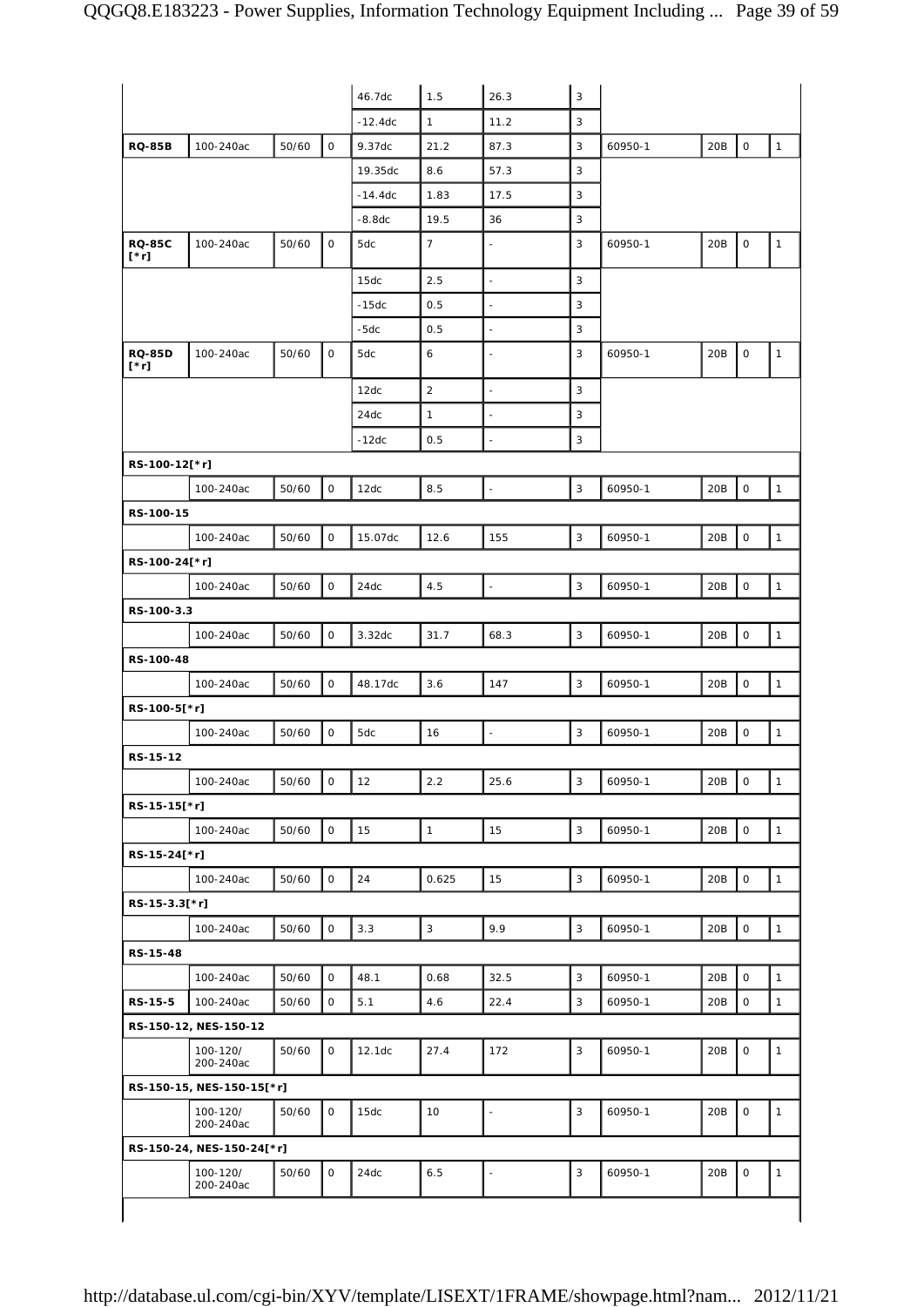|               | RS-150-3.3, NES-150-3.3 |       |              |         |                |                          |             |         |                 |                     |                     |
|---------------|-------------------------|-------|--------------|---------|----------------|--------------------------|-------------|---------|-----------------|---------------------|---------------------|
|               | 100-120/<br>200-240ac   | 50/60 | $\mathbf 0$  | 3.3dc   | 46             | 108                      | 3           | 60950-1 | 20B             | $\mathsf O$         | $\mathbf{1}$        |
|               | RS-150-48, NES-150-48   |       |              |         |                |                          |             |         |                 |                     |                     |
|               | 100-120/<br>200-240ac   | 50/60 | 0            | 48.1dc  | 3.8            | 170                      | 3           | 60950-1 | 20B             | $\mathsf O$         | 1                   |
|               | RS-150-5, NES-150-5[*r] |       |              |         |                |                          |             |         |                 |                     |                     |
|               | 100-120/<br>200-240ac   | 50/60 | $\mathsf{O}$ | 5dc     | 26             | $\overline{\phantom{a}}$ | 3           | 60950-1 | 20B             | $\mathsf O$         | $\mathbf{1}$        |
|               | RS-150-7.5, NES-150-7.5 |       |              |         |                |                          |             |         |                 |                     |                     |
|               | 100-120/<br>200-240ac   | 50/60 | $\mathsf{O}$ | 7.56dc  | 29.7           | 201                      | 3           | 60950-1 | 20B             | $\mathsf O$         | 1                   |
|               | RS-150-9, NES-150-9[*r] |       |              |         |                |                          |             |         |                 |                     |                     |
|               | 100-120/<br>200-240ac   | 50/60 | $\mathbf 0$  | 9dc     | 16.7           | Ĭ.                       | 3           | 60950-1 | 20B             | $\mathsf O$         | 1                   |
| RS-25-12[*r]  |                         |       |              |         |                |                          |             |         |                 |                     |                     |
|               | 100-240ac               | 50/60 | $\mathsf O$  | 12dc    | 2.1            | L.                       | 3           | 60950-1 | 20B             | $\mathsf O$         | $\mathbf{1}$        |
| RS-25-15[*r]  |                         |       |              |         |                |                          |             |         |                 |                     |                     |
|               | 100-240ac               | 50/60 | $\mathsf{O}$ | 15dc    | 1.7            | $\overline{\phantom{a}}$ | 3           | 60950-1 | 20B             | $\mathsf O$         | $\mathbf{1}$        |
| RS-25-24[*r]  |                         |       |              |         |                |                          |             |         |                 |                     |                     |
|               | 100-240ac               | 50/60 | $\mathbf 0$  | 24dc    | 1.1            |                          | 3           | 60950-1 | 20B             | $\mathsf O$         | $\mathbf{1}$        |
| RS-25-3.3     |                         |       |              |         |                |                          |             |         |                 |                     |                     |
|               | 100-240ac               | 50/60 | $\mathsf O$  | 3.3dc   | 7.7            | 24.6                     | 3           | 60950-1 | 20B             | $\mathsf O$         | 1                   |
| RS-25-48      | 100-240ac               | 50/60 | $\mathbf 0$  | 48.11dc | 0.85           | 39.7                     | 3           | 60950-1 | 20B             | $\mathsf O$         | $\mathbf{1}$        |
| RS-25-5       | 100-240ac               | 50/60 | 0            | 5.05dc  | 6.6            | 32.4                     | 3           | 60950-1 | 20 <sub>B</sub> | 0                   | 1                   |
| RS-35-12[*r]  |                         |       |              |         |                |                          |             |         |                 |                     |                     |
|               | 100-240ac               | 50/60 | $\mathsf O$  | 12dc    | $\sqrt{3}$     | ÷,                       | 3           | 60950-1 | 20B             | $\mathsf O$         | 1                   |
| RS-35-15      |                         |       |              |         |                |                          |             |         |                 |                     |                     |
|               | 100-240ac               | 50/60 | 0            | 17.12dc | 4.3            | 48.6                     | 3           | 60950-1 | 20B             | $\mathsf{O}\xspace$ | $\mathbf{1}$        |
| RS-35-16[*r]  |                         |       |              |         |                |                          |             |         |                 |                     |                     |
|               | 100-240ac               | 50/60 | $\mathsf O$  | 16dc    | 2.25           |                          | 3           | 60950-1 | 20B             | $\mathbf{1}$        | $\mathsf{O}\xspace$ |
| RS-35-24[*r]  |                         |       |              |         |                |                          |             |         |                 |                     |                     |
|               | 100-240ac               | 50/60 | $\mathsf O$  | 24dc    | 1.5            | $\overline{\phantom{a}}$ | $\mathsf 3$ | 60950-1 | 20B             | $\mathsf{O}\xspace$ | $\mathbf{1}$        |
| RS-35-3.3[*r] |                         |       |              |         |                |                          |             |         |                 |                     |                     |
|               | 100-240ac               | 50/60 | $\mathsf O$  | 3.3dc   | $\overline{7}$ | $\overline{a}$           | 3           | 60950-1 | 20B             | $\mathsf{O}\xspace$ | $\mathbf{1}$        |
| RS-35-48      |                         |       |              |         |                |                          |             |         |                 |                     |                     |
|               | 100-240ac               | 50/60 | $\mathsf O$  | 47.93dc | 1.5            | 48.8                     | $\sqrt{3}$  | 60950-1 | 20B             | $\mathsf{O}\xspace$ | $\mathbf{1}$        |
| RS-35-5       | 100-240ac               | 50/60 | 0            | 5.03dc  | 12.6           | 43.6                     | 3           | 60950-1 | 20B             | $\mathsf{O}\xspace$ | $\mathbf{1}$        |
| RS-50-12      | 100-240ac               | 50/60 | $\mathsf O$  | 12.08dc | 7.7            | 57                       | $\sqrt{3}$  | 60950-1 | 20B             | $\mathsf{O}\xspace$ | $\mathbf{1}$        |
| RS-50-15[*r]  |                         |       |              |         |                |                          |             |         |                 |                     |                     |
|               | 100-240ac               | 50/60 | $\mathsf O$  | 15dc    | 3.4            | $\overline{\phantom{a}}$ | $\mathsf 3$ | 60950-1 | 20B             | $\mathsf O$         | $\mathbf{1}$        |
| RS-50-24[*r]  |                         |       |              |         |                |                          |             |         |                 |                     |                     |
|               | 100-240ac               | 50/60 | $\mathsf O$  | 24dc    | 2.2            | Ĭ.                       | 3           | 60950-1 | 20B             | $\mathsf{O}\xspace$ | $\mathbf{1}$        |
| RS-50-3.3[*r] |                         |       |              |         |                |                          |             |         |                 |                     |                     |
|               | 100-240ac               | 50/60 | $\mathsf O$  | 3.3dc   | 10             | ÷,                       | 3           | 60950-1 | 20B             | $\mathsf O$         | $\mathbf{1}$        |
| RS-50-48      |                         |       |              |         |                |                          |             |         |                 |                     |                     |
|               |                         |       |              |         |                |                          |             |         |                 |                     |                     |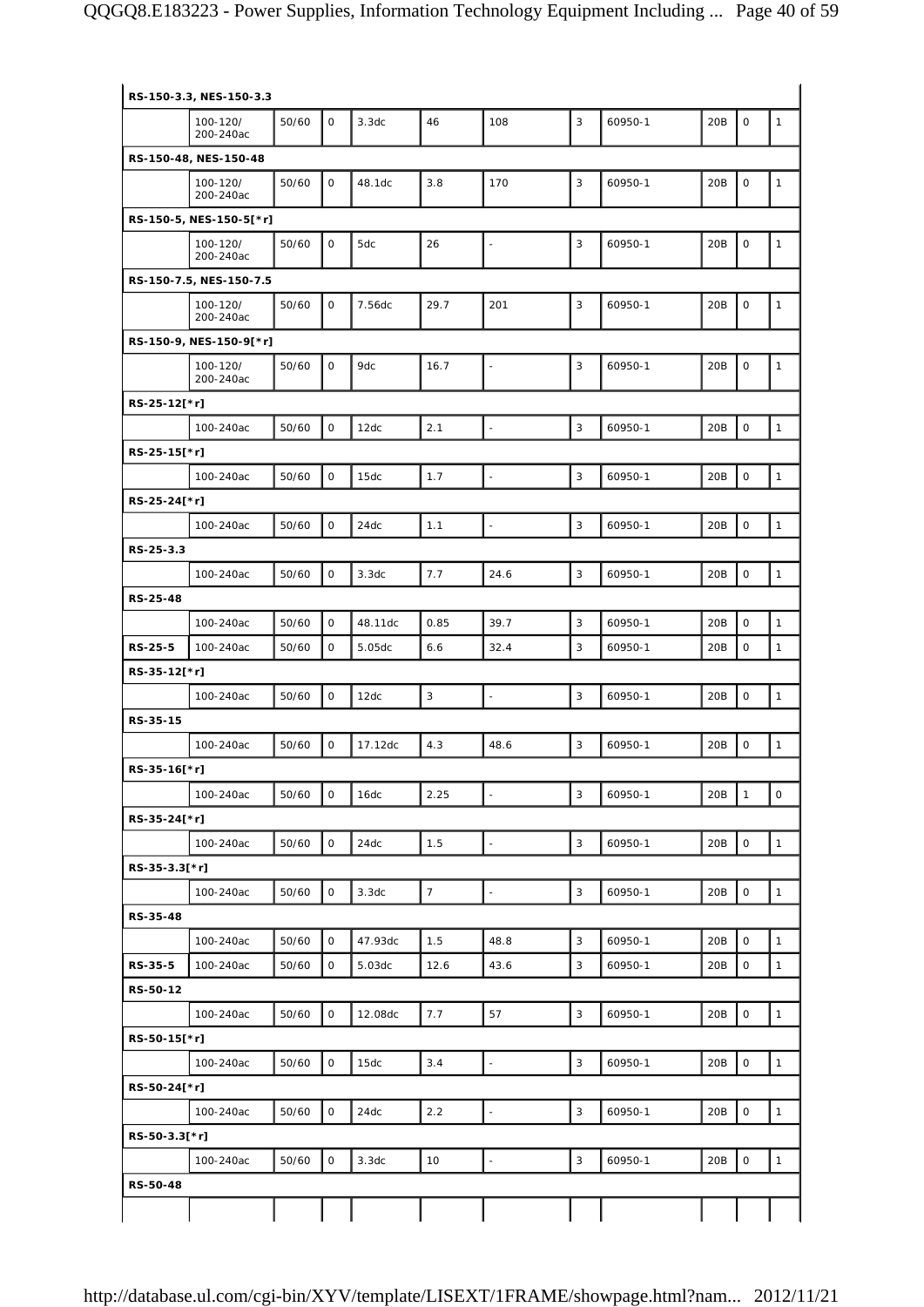|                   | 100-240ac                             | 50/60 | $\mathsf{O}$ | 48.04dc | 2.2         | 56.9                     | 3           | 60950-1                    | 20B | $\mathbf 0$         | 1            |
|-------------------|---------------------------------------|-------|--------------|---------|-------------|--------------------------|-------------|----------------------------|-----|---------------------|--------------|
| <b>RS-50-5</b>    | 100-240ac                             | 50/60 | 0            | 5.07dc  | 16.3        | 58                       | 3           | 60950-1                    | 20B | $\mathsf O$         | $\mathbf{1}$ |
| RS-75-12          |                                       |       |              |         |             |                          |             |                            |     |                     |              |
|                   | 100-240ac                             | 50/60 | 0            | 12dc    | 10.5        | 97                       | 3           | 60950-1                    | 20B | $\mathsf{O}\xspace$ | $\mathbf{1}$ |
| RS-75-15[*r]      |                                       |       |              |         |             |                          |             |                            |     |                     |              |
|                   | 100-240ac                             | 50/60 | $\mathsf O$  | 15dc    | $\mathbf 5$ | ÷,                       | $\sqrt{3}$  | 60950-1                    | 20B | $\mathbf 0$         | $\mathbf{1}$ |
| RS-75-24[*r]      |                                       |       |              |         |             |                          |             |                            |     |                     |              |
|                   | 100-240ac                             | 50/60 | $\mathsf O$  | 24dc    | 3.2         | $\overline{\phantom{a}}$ | $\mathsf 3$ | 60950-1                    | 20B | $\mathsf O$         | $\mathbf{1}$ |
| RS-75-3.3[*r]     |                                       |       |              |         |             |                          |             |                            |     |                     |              |
|                   | 100-240ac                             | 50/60 | $\mathsf O$  | 3.3dc   | 15          | Ĭ.                       | 3           | 60950-1                    | 20B | $\mathsf{O}\xspace$ | $\mathbf{1}$ |
| RS-75-48          |                                       |       |              |         |             |                          |             |                            |     |                     |              |
|                   | 100-240ac                             | 50/60 | 0            | 48dc    | 3.1         | 109                      | 3           | 60950-1                    | 20B | $\mathbf 0$         | $\mathbf{1}$ |
| RS-75-5           | 100-240ac                             | 50/60 | 0            | 5.1dc   | 21.3        | 68                       | 3           | 60950-1                    | 20B | $\mathsf{O}\xspace$ | $\mathbf{1}$ |
|                   | RSP-1000-12, RCP-1000-12              |       |              |         |             |                          |             |                            |     |                     |              |
|                   | 100-240ac                             | 50/60 | $\mathsf O$  | 12.1dc  | 74.7        | 829                      | 3           | 60950-1                    | 20B | $\mathbf 0$         | $\mathbf{1}$ |
| RSP-1000-15[*r]   |                                       |       |              |         |             |                          |             |                            |     |                     |              |
|                   | 100-240ac                             | 50/60 | $\mathsf O$  | 15dc    | 50          | $\overline{\phantom{a}}$ | 3           | 60950-1                    | 20B | $\mathsf O$         | $\mathbf{1}$ |
|                   | RSP-1000-24, RCP-1000-24              |       |              |         |             |                          |             |                            |     |                     |              |
|                   | 100-240ac                             | 50/60 | $\mathsf O$  | 24.1dc  | 53.1        | 1070                     | 3           | 60950-1                    | 20B | $\mathsf O$         | $\mathbf{1}$ |
| RSP-1000-27[*r]   |                                       |       |              |         |             |                          |             |                            |     |                     |              |
|                   | 100-240ac                             | 50/60 | $\mathsf O$  | 27dc    | 37          | $\overline{a}$           | 3           | 60950-1                    | 20B | $\mathsf{O}\xspace$ | $\mathbf{1}$ |
|                   | RSP-1000-48, RCP-1000-48<br>100-240ac | 50/60 | $\mathsf{O}$ | 48.1dc  | 30.1        | 1160                     | 3           | 60950-1                    | 20B | $\mathsf O$         | $\mathbf{1}$ |
|                   | RSP-1500-12, SPV-1500-12              |       |              |         |             |                          |             |                            |     |                     |              |
|                   | 100-240ac                             | 50/60 | $\mathsf O$  | 12.17   | 154.6       | 1830.48                  | 3           | 60950-1                    | 20B | $\mathsf O$         | $\mathbf{1}$ |
| RSP-1500-15       |                                       |       |              |         |             |                          |             |                            |     |                     |              |
|                   | 100-240ac                             | 50/60 | $\mathsf O$  | 15.14   | 115.47      | 1714.46                  | 3           | 60950-1                    | 20B | $\mathsf O$         | $\mathbf{1}$ |
|                   | RSP-1500-24, SPV-1500-24              |       |              |         |             |                          |             |                            |     |                     |              |
|                   | 100-240ac                             | 50/60 | 0            | 24.11   | 73.2        | 1751                     | 3           | 60950-1                    | 20B | $\mathsf O$         | 1            |
|                   | RSP-1500-27, RSP-1500-27VS            |       |              |         |             |                          |             |                            |     |                     |              |
|                   | 100-240ac                             | 50/60 | $\mathsf{O}$ | 27.16   | 63.1        | 1530.56                  | 3           | 60950-1                    | 20B | $\mathsf O$         | $\mathbf{1}$ |
|                   | RSP-1500-48, SPV-1500-48              |       |              |         |             |                          |             |                            |     |                     |              |
|                   | 100-240ac                             | 50/60 | $\mathsf{O}$ | 48.13   | 37          | 1777                     | 3           | 60950-1                    | 20B | $\mathsf O$         | $\mathbf{1}$ |
| RSP-1500-5        |                                       |       |              |         |             |                          |             |                            |     |                     |              |
|                   | 100-240ac                             | 50/60 | $\mathsf{O}$ | 5.76    | 28.3        | 1223.16                  | 3           | 60950-1                    | 20B | $\mathsf O$         | $\mathbf{1}$ |
| RSP-200-12        |                                       |       |              |         |             |                          |             |                            |     |                     |              |
|                   | 100-240ac                             | 50/60 | 0            | 12.14dc | 20.23       | 241.7                    | 3           | 60950-1, 2nd Ed<br>+ AM1   | 20B | $\mathsf O$         | $\mathbf{1}$ |
| RSP-200-13.5 [*r] |                                       |       |              |         |             |                          |             |                            |     |                     |              |
|                   | 100-240ac                             | 50/60 | $\mathsf{O}$ | 13.5dc  | 14.9        | $\overline{\phantom{m}}$ | 3           | 60950-1, 2nd Ed<br>$+ AM1$ | 20B | $\mathsf O$         | $\mathbf{1}$ |
| RSP-200-15        |                                       |       |              |         |             |                          |             |                            |     |                     |              |
|                   | 100-240ac                             | 50/60 | $\mathsf{O}$ | 15.15dc | 15.82       | 238.7                    | 3           | 60950-1, 2nd Ed<br>$+ AM1$ | 20B | $\mathsf O$         | $\mathbf{1}$ |
| RSP-200-2.5 [*r]  |                                       |       |              |         |             |                          |             |                            |     |                     |              |
|                   | 100-240ac                             | 50/60 | $\mathsf{O}$ | 2.5dc   | 40          | $\blacksquare$           | 3           | 60950-1, 2nd Ed<br>$+ AM1$ | 20B | $\mathsf O$         | $\mathbf{1}$ |
| RSP-200-24        |                                       |       |              |         |             |                          |             |                            |     |                     |              |
|                   |                                       |       |              |         |             |                          |             |                            |     |                     |              |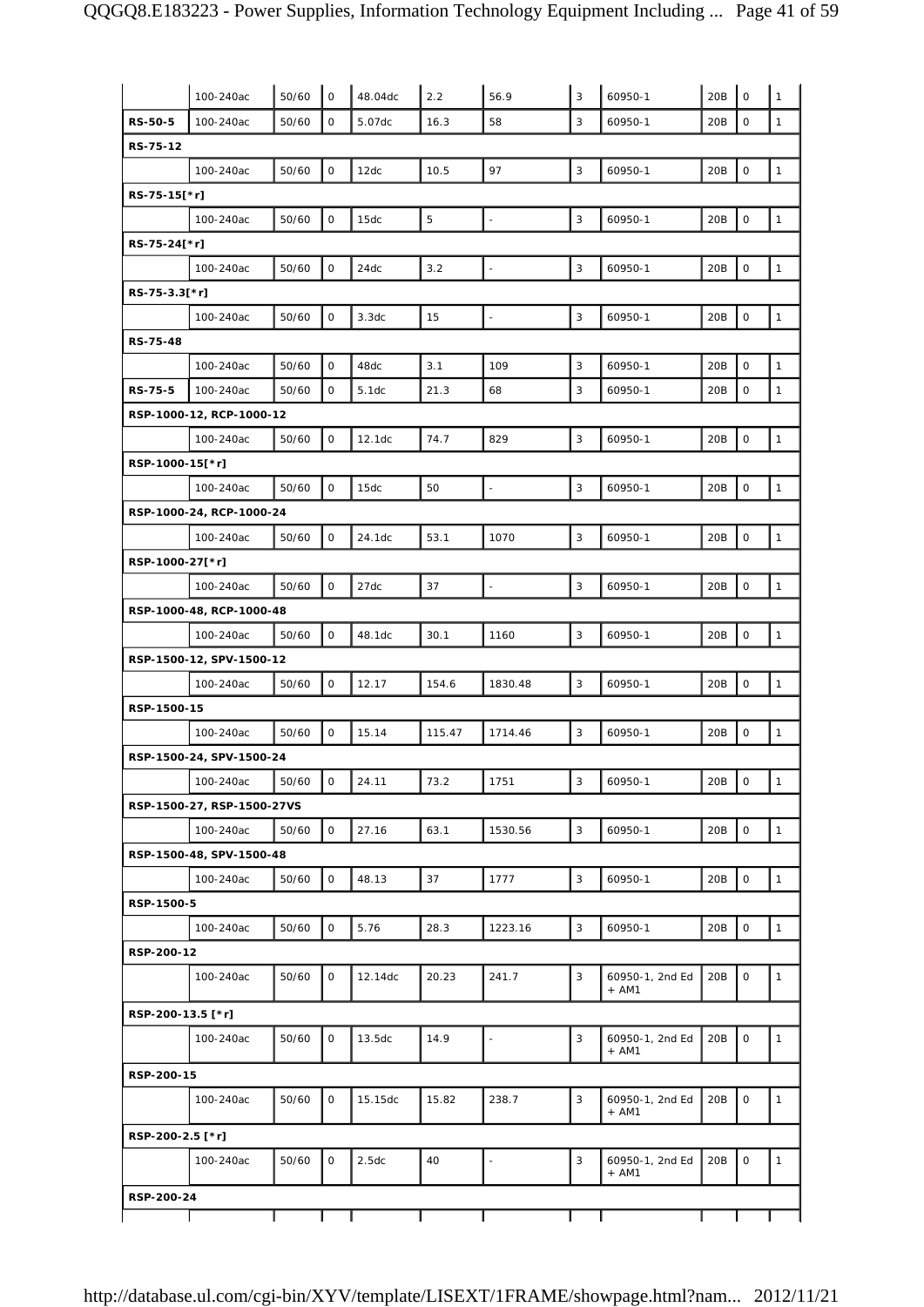|                   | 100-240ac | 50/60 | $\mathsf{O}$ | 24.25dc | 10.31 | 249.9                    | 3 | 60950-1, 2nd Ed<br>$+ AM1$ | 20B | $\circ$             | $\mathbf{1}$ |
|-------------------|-----------|-------|--------------|---------|-------|--------------------------|---|----------------------------|-----|---------------------|--------------|
| RSP-200-27        |           |       |              |         |       |                          |   |                            |     |                     |              |
|                   | 100-240ac | 50/60 | $\mathsf O$  | 27.07dc | 9.09  | 246.1                    | 3 | 60950-1, 2nd Ed<br>$+ AM1$ | 20B | $\mathsf O$         | $\mathbf{1}$ |
| RSP-200-3.3 [*r]  |           |       |              |         |       |                          |   |                            |     |                     |              |
|                   | 100-240ac | 50/60 | $\mathbf{O}$ | 3.3dc   | 40    | $\blacksquare$           | 3 | 60950-1, 2nd Ed<br>$+$ AM1 | 20B | $\mathsf O$         | $\mathbf{1}$ |
| RSP-200-36        |           |       |              |         |       |                          |   |                            |     |                     |              |
|                   | 100-240ac | 50/60 | $\mathbf 0$  | 36.29dc | 6.77  | 245.7                    | 3 | 60950-1, 2nd Ed<br>$+ AM1$ | 20B | $\mathsf O$         | $\mathbf{1}$ |
| RSP-200-4         |           |       |              |         |       |                          |   |                            |     |                     |              |
|                   | 100-240ac | 50/60 | $\mathsf{O}$ | 4.07dc  | 47.8  | 179.1                    | 3 | 60950-1, 2nd Ed<br>$+ AM1$ | 20B | $\mathsf O$         | $\mathbf{1}$ |
| RSP-200-48        |           |       |              |         |       |                          |   |                            |     |                     |              |
|                   | 100-240ac | 50/60 | 0            | 48.35dc | 4.94  | 239.1                    | 3 | 60950-1, 2nd Ed<br>$+$ AM1 | 20B | $\mathsf O$         | $\mathbf{1}$ |
| RSP-200-5         |           |       |              |         |       |                          |   |                            |     |                     |              |
|                   | 100-240ac | 50/60 | $\mathsf O$  | 5.08dc  | 50.7  | 235.1                    | 3 | 60950-1, 2nd Ed<br>$+ AM1$ | 20B | $\mathsf O$         | $\mathbf{1}$ |
| RSP-200-7.5       |           |       |              |         |       |                          |   |                            |     |                     |              |
|                   | 100-240ac | 50/60 | $\mathbf 0$  | 7.57dc  | 32.3  | 238.4                    | 3 | 60950-1, 2nd Ed<br>$+ AM1$ | 20B | $\mathsf O$         | $\mathbf{1}$ |
| RSP-2400-12[*r]   |           |       |              |         |       |                          |   |                            |     |                     |              |
|                   | 200-240ac | 50/60 | $\mathsf{O}$ | 12dc    | 166.7 | 200.4                    | 3 | 60950-1                    | 40B | $\mathsf{O}\xspace$ | $\mathbf{1}$ |
| RSP-2400-24[*r]   |           |       |              |         |       |                          |   |                            |     |                     |              |
|                   |           |       | $\mathsf O$  | 12dc    | 166.7 | 200.4                    | 3 | 60950-1                    | 40B | 0                   | $\mathbf{1}$ |
|                   | 200-240ac | 50/60 |              |         |       |                          |   |                            |     |                     |              |
| RSP-2400-48[*r]   |           |       |              |         |       |                          |   |                            |     |                     |              |
|                   | 200-240ac | 50/60 | $\mathbf 0$  | 12dc    | 166.7 | 200.4                    | 3 | 60950-1                    | 40B | $\mathsf O$         | $\mathbf{1}$ |
| RSP-3000-12[*r]   |           |       |              |         |       |                          |   |                            |     |                     |              |
|                   | 200-240ac | 50/60 | $\mathsf O$  | 12.1dc  | 219   | 2504                     | 3 | 60950-1                    | 40B | 0                   | $\mathbf{1}$ |
| RSP-3000-24       |           |       |              |         |       |                          |   |                            |     |                     |              |
|                   | 200-240ac | 50/60 | $\mathsf O$  | 24.1dc  | 141.7 | 3170.5                   | 3 | 60950-1                    | 40  | $\mathsf O$         | $\mathbf{1}$ |
| RSP-3000-48       |           |       |              |         |       |                          |   |                            |     |                     |              |
|                   | 200-240ac | 50/60 | $\mathsf O$  | 48.1dc  | 79.2  | 3372                     | 3 | 60950-1                    | 40  | $\mathsf O$         | $\mathbf{1}$ |
| RSP-320-12        |           |       |              |         |       |                          |   |                            |     |                     |              |
|                   | 100-240ac | 50/60 | $\mathsf{O}$ | 12.14dc | 34.4  | 410.8                    | 3 | 60950-1, 2nd Ed<br>$+$ AM1 | 20B | 0                   | $\mathbf{1}$ |
| RSP-320-13.5 [*r] |           |       |              |         |       |                          |   |                            |     |                     |              |
|                   | 100-240ac | 50/60 | 0            | 13.5dc  | 23.8  | $\overline{\phantom{m}}$ | 3 | 60950-1, 2nd Ed<br>$+$ AM1 | 20B | $\mathsf O$         | $\mathbf{1}$ |
| RSP-320-15        |           |       |              |         |       |                          |   |                            |     |                     |              |
|                   | 100-240ac | 50/60 | $\mathsf O$  | 15.17dc | 27.6  | 415.5                    | 3 | 60950-1, 2nd Ed<br>$+ AM1$ | 20B | $\mathsf O$         | $\mathbf{1}$ |
| RSP-320-2.5 [*r]  |           |       |              |         |       |                          |   |                            |     |                     |              |
|                   | 100-240ac | 50/60 | $\mathbf 0$  | 2.5dc   | 60    | Ĭ.                       | 3 | 60950-1, 2nd Ed<br>$+ AM1$ | 20B | $\mathsf{O}\xspace$ | $\mathbf{1}$ |
| RSP-320-24        |           |       |              |         |       |                          |   |                            |     |                     |              |
|                   | 100-240ac | 50/60 | $\mathsf O$  | 24.26dc | 16.3  | 394.9                    | 3 | 60950-1, 2nd Ed<br>$+$ AM1 | 20B | 0                   | $\mathbf{1}$ |
| RSP-320-27        |           |       |              |         |       |                          |   |                            |     |                     |              |
|                   | 100-240ac | 50/60 | $\mathsf O$  | 27.16dc | 14.57 | 406.5                    | 3 | 60950-1, 2nd Ed<br>$+ AM1$ | 20B | $\mathsf O$         | $\mathbf{1}$ |
|                   |           |       |              |         |       |                          |   |                            |     |                     |              |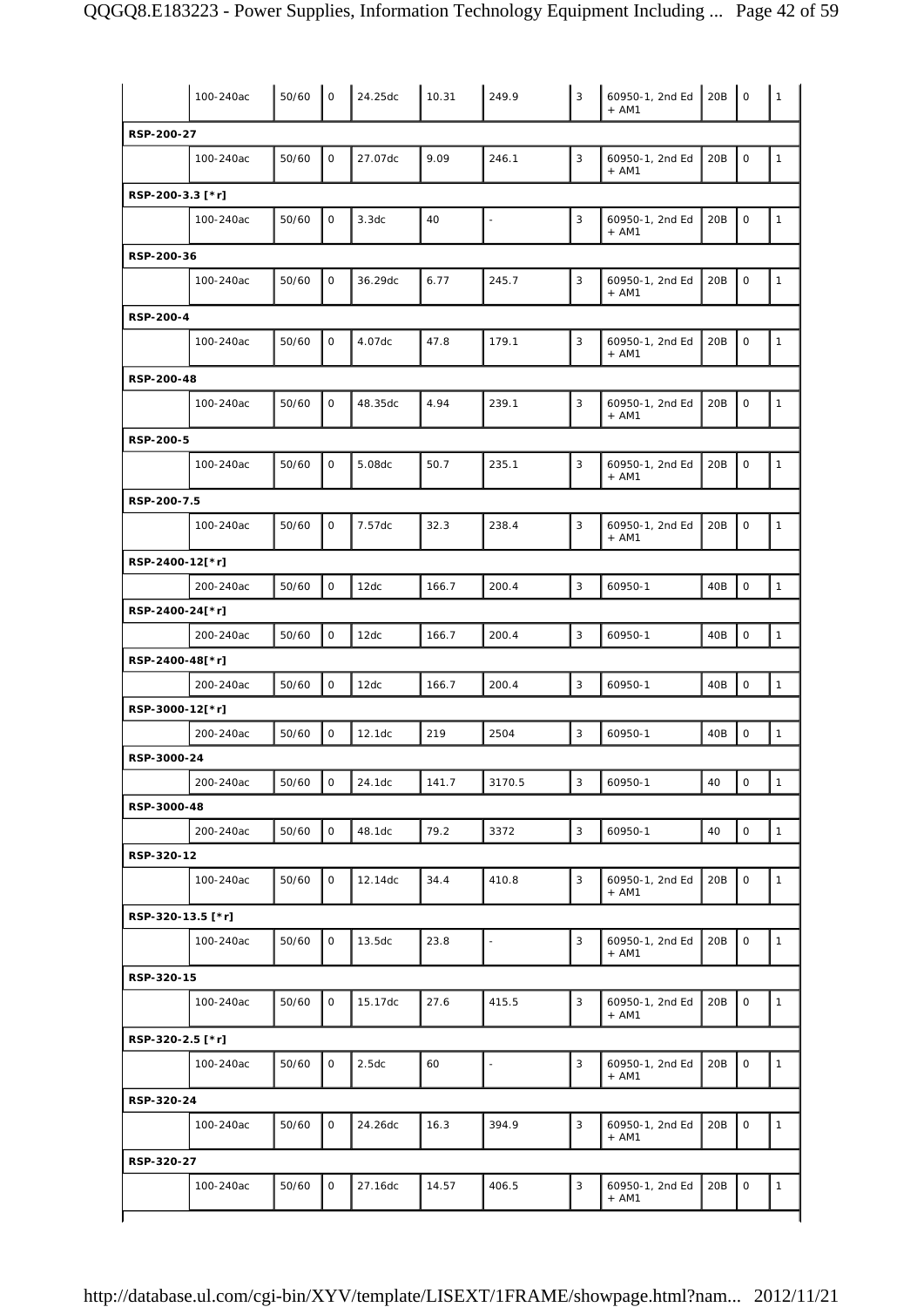| RSP-320-3.3 [*r]              |                       |       |                     |           |                |                          |                |                            |     |                     |              |
|-------------------------------|-----------------------|-------|---------------------|-----------|----------------|--------------------------|----------------|----------------------------|-----|---------------------|--------------|
|                               | 100-240ac             | 50/60 | 0                   | 3.3dc     | 60             | $\overline{\phantom{a}}$ | 3              | 60950-1, 2nd Ed<br>$+ AM1$ | 20B | 0                   | $\mathbf{1}$ |
| RSP-320-36                    |                       |       |                     |           |                |                          |                |                            |     |                     |              |
|                               | 100-240ac             | 50/60 | 0                   | 36.28dc   | 11.06          | 400.0                    | 3              | 60950-1, 2nd Ed<br>$+ AM1$ | 20B | 0                   | $\mathbf{1}$ |
| RSP-320-4                     |                       |       |                     |           |                |                          |                |                            |     |                     |              |
|                               | 100-240ac             | 50/60 | $\mathsf O$         | 4.07dc    | 74.5           | 268.6                    | 3              | 60950-1, 2nd Ed            | 20B | $\mathsf O$         | $\mathbf{1}$ |
|                               |                       |       |                     |           |                |                          |                | $+ AM1$                    |     |                     |              |
| RSP-320-48                    |                       |       |                     |           |                |                          |                |                            |     |                     |              |
|                               | 100-240ac             | 50/60 | $\mathbf{O}$        | 48.3dc    | 9.8            | 445.8                    | 3              | 60950-1, 2nd Ed<br>$+$ AM1 | 20B | $\mathsf O$         | $\mathbf{1}$ |
| RSP-320-5                     |                       |       |                     |           |                |                          |                |                            |     |                     |              |
|                               | 100-240ac             | 50/60 | $\mathbf 0$         | 5.08dc    | 68.8           | 325.6                    | 3              | 60950-1, 2nd Ed<br>$+ AM1$ | 20B | $\mathsf O$         | $\mathbf{1}$ |
| RSP-320-7.5                   |                       |       |                     |           |                |                          |                |                            |     |                     |              |
|                               | 100-240ac             | 50/60 | $\mathsf O$         | 7.59dc    | 52             | 378.6                    | 3              | 60950-1, 2nd Ed<br>$+ AM1$ | 20B | $\mathsf O$         | $\mathbf{1}$ |
| RSP-750-12[*r]                |                       |       |                     |           |                |                          |                |                            |     |                     |              |
|                               | 100-240ac             | 50/60 | $\mathsf{O}$        | 12dc      | 62.5           | 750                      | 3              | 60950-1 2nd                | 20B | $\mathsf O$         | $\mathbf{1}$ |
| RSP-750-15[*r]                |                       |       |                     |           |                |                          |                |                            |     |                     |              |
|                               | 100-240ac             | 50/60 | $\mathsf{O}\xspace$ | 15dc      | 50             | 750                      | 3              | 60950-1 2nd                | 20B | $\mathsf O$         | $\mathbf{1}$ |
| RSP-750-24[*r]                |                       |       |                     |           |                |                          |                |                            |     |                     |              |
|                               | 100-240ac             | 50/60 | $\mathsf O$         | 24dc      | 31.3           | 751.2                    | $\overline{3}$ | 60950-1 2nd                | 20B | $\mathsf{O}\xspace$ | $\mathbf{1}$ |
| RSP-750-27[*r]                |                       |       |                     |           |                |                          |                |                            |     |                     |              |
|                               | 100-240ac             | 50/60 | $\mathsf O$         | 27dc      | 27.8           | 750.6                    | 3              | 60950-1 2nd                | 20B | $\mathsf{O}\xspace$ | $\mathbf{1}$ |
| RSP-750-48[*r]                |                       |       |                     |           |                |                          |                |                            |     |                     |              |
|                               | 100-240ac             | 50/60 | $\mathsf{O}$        | 48dc      | 15.7           | 753.6                    | 3              | 60950-1 2nd                | 20B | $\mathsf O$         | $\mathbf{1}$ |
| RSP-750-5[*r]                 |                       |       |                     |           |                |                          |                |                            |     |                     |              |
|                               | 100-240ac             | 50/60 | $\mathsf O$         | 5dc       | 100            | 500                      | 3              | 60950-1 2nd                | 20B | $\mathsf O$         | $\mathbf{1}$ |
| <b>RT-125A</b><br>$[\cdot r]$ | 100-120/<br>200-240ac | 50/60 | $\mathsf O$         | 5dc       | 12             | $\overline{\phantom{a}}$ | 3              | 60950-1                    | 20B | 0                   | 1            |
|                               |                       |       |                     | 12dc      | 5.5            | ÷,                       | 3              |                            |     |                     |              |
|                               |                       |       |                     | $-5dc$    | $\mathbf{1}$   | $\overline{\phantom{a}}$ | 3              |                            |     |                     |              |
| <b>RT-125B</b><br>$[\cdot r]$ | 100-120/<br>200-240ac | 50/60 | $\mathsf O$         | 5dc       | 12             | $\sim$                   | 3              | 60950-1                    | 20B | $\mathsf{O}$        | $\mathbf{1}$ |
|                               |                       |       |                     | 12dc      | 5              | $\overline{\phantom{a}}$ | 3              |                            |     |                     |              |
|                               |                       |       |                     | $-12dc$   | $\mathbf{1}$   | $\blacksquare$           | 3              |                            |     |                     |              |
| <b>RT-125C</b>                | 100-120/<br>200-240ac | 50/60 | $\mathbf{O}$        | 5.1dc     | 19.9           | 82                       | 3              | 60950-1                    | 20B | $\mathsf{O}$        | $\mathbf{1}$ |
|                               |                       |       |                     | 14.5dc    | 9.3            | 119                      | 3              |                            |     |                     |              |
|                               |                       |       |                     | $-15.3dc$ | 8.6            | 81                       | 3              |                            |     |                     |              |
| RT-125D<br>$[\cdot r]$        | 100-120/<br>200-240ac | 50/60 | $\mathsf O$         | 5dc       | 8              | $\overline{\phantom{a}}$ | 3              | 60950-1                    | 20B | $\mathsf O$         | $\mathbf{1}$ |
|                               |                       |       |                     | 24dc      | 3              | $\overline{\phantom{a}}$ | 3              |                            |     |                     |              |
|                               |                       |       |                     | 12dc      | $\sqrt{2}$     | $\overline{\phantom{a}}$ | 3              |                            |     |                     |              |
| <b>RT-50A</b><br>$[\cdot r]$  | 100-240ac             | 50/60 | 0                   | 5dc       | $\overline{4}$ | $\overline{\phantom{a}}$ | 3              | 60950-1                    | 20B | $\mathsf O$         | $\mathbf{1}$ |
|                               |                       |       |                     | 12dc      | $\overline{2}$ | $\overline{\phantom{a}}$ | 3              |                            |     |                     |              |
|                               |                       |       |                     | $-5dc$    | 0.5            | $\overline{a}$           | 3              |                            |     |                     |              |
|                               |                       |       |                     |           |                |                          |                |                            |     |                     |              |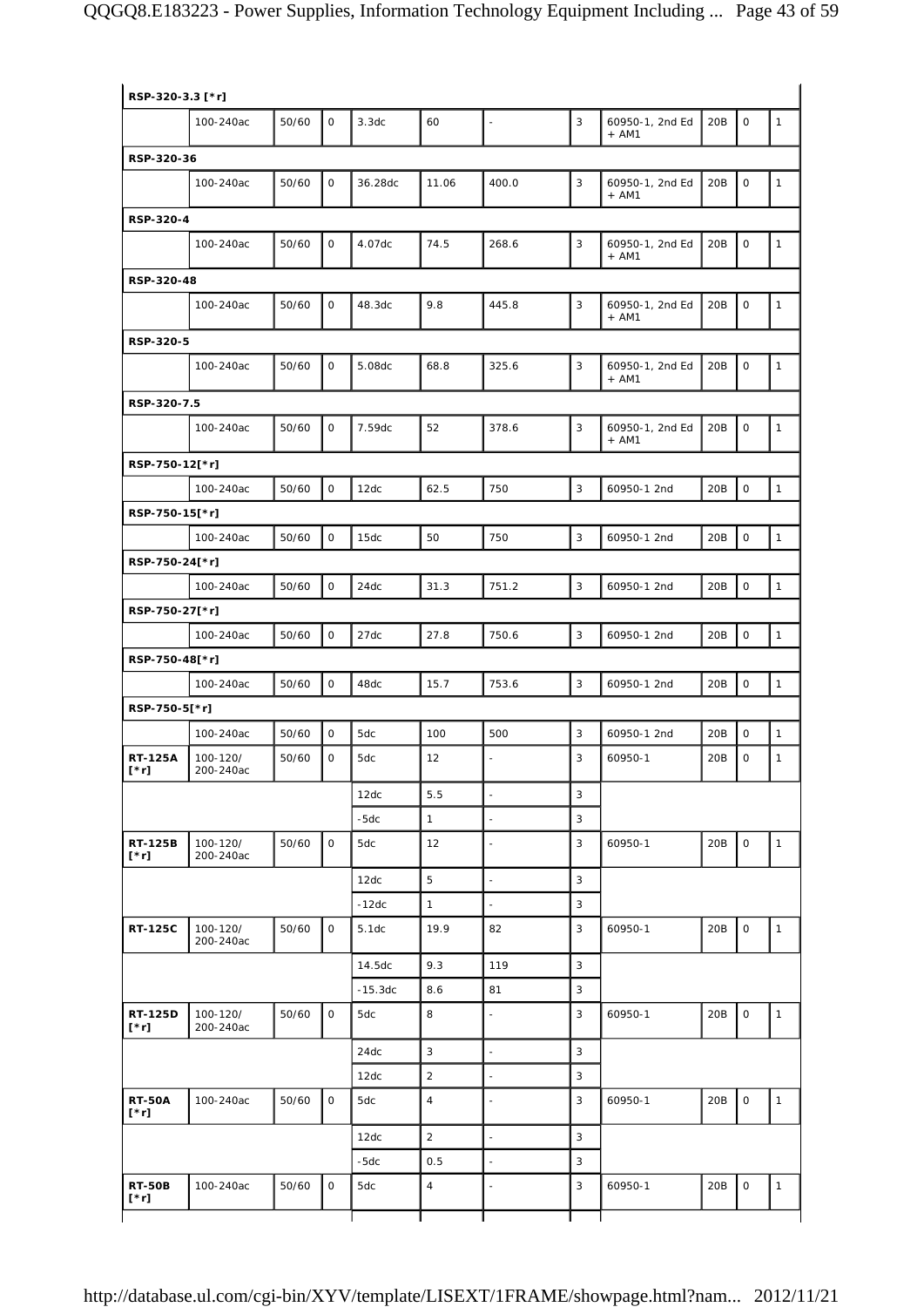|                              |                       |       |             | 12dc      | $\overline{2}$ | $\ddot{\phantom{a}}$     | $\mathbf{3}$              |         |     |                           |              |
|------------------------------|-----------------------|-------|-------------|-----------|----------------|--------------------------|---------------------------|---------|-----|---------------------------|--------------|
|                              |                       |       |             | $-12dc$   | 0.5            | $\ddot{\phantom{a}}$     | 3                         |         |     |                           |              |
| <b>RT-50C</b>                | 100-240ac             | 50/60 | $\mathsf O$ | 5.04dc    | 13.2           | 50                       | $\mathsf 3$               | 60950-1 | 20B | $\mathsf O$               | $\mathbf{1}$ |
|                              |                       |       |             | 22.8dc    | 3.7            | 49                       | 3                         |         |     |                           |              |
|                              |                       |       |             | $-15.1dc$ | 1.9            | 26                       | 3                         |         |     |                           |              |
| <b>RT-50D</b><br>$[\cdot r]$ | 100-240ac             | 50/60 | 0           | 5dc       | 3              | $\blacksquare$           | 3                         | 60950-1 | 20B | 0                         | $\mathbf{1}$ |
|                              |                       |       |             | 12dc      | $\mathbf{1}$   | $\overline{\phantom{a}}$ | 3                         |         |     |                           |              |
|                              |                       |       |             | 24dc      | $\mathbf{1}$   | $\blacksquare$           | 3                         |         |     |                           |              |
| <b>RT-65A</b><br>$[\cdot r]$ | 100-240ac             | 50/60 | $\mathsf O$ | 5dc       | 6              | $\sim$                   | 3                         | 60950-1 | 20B | 0                         | $\mathbf{1}$ |
|                              |                       |       |             | 12dc      | 2.8            | $\overline{\phantom{a}}$ | $\mathbf{3}$              |         |     |                           |              |
|                              |                       |       |             | $-5dc$    | 0.5            | $\overline{\phantom{a}}$ | 3                         |         |     |                           |              |
| <b>RT-65B</b><br>$[\cdot r]$ | 100-240ac             | 50/60 | $\mathsf O$ | 5dc       | 5              | $\overline{\phantom{a}}$ | 3                         | 60950-1 | 20B | $\mathsf O$               | $\mathbf{1}$ |
|                              |                       |       |             | 12dc      | 2.8            | $\mathbb{Z}$             | 3                         |         |     |                           |              |
|                              |                       |       |             | $-12dc$   | 0.5            | $\overline{\phantom{a}}$ | 3                         |         |     |                           |              |
| <b>RT-65C</b>                | 100-240ac             | 50/60 | $\mathsf O$ | 5dc       | 21             | 79                       | 3                         | 60950-1 | 20B | $\mathsf O$               | $\mathbf{1}$ |
|                              |                       |       |             | 25.7dc    | $\overline{7}$ | 89                       | 3                         |         |     |                           |              |
|                              |                       |       |             | $-15.3dc$ | 1.8            | 25                       | 3                         |         |     |                           |              |
| <b>RT-65D</b>                | 100-240ac             | 50/60 | 0           | 5dc       | $\overline{4}$ | ÷,                       | 3                         | 60950-1 | 20B | $\mathsf O$               | $\mathbf{1}$ |
| $[\cdot r]$                  |                       |       |             |           |                |                          |                           |         |     |                           |              |
|                              |                       |       |             | 24dc      | 1.5            | $\overline{\phantom{a}}$ | 3                         |         |     |                           |              |
|                              |                       |       |             | 12dc      | $\mathbf{1}$   | $\overline{\phantom{a}}$ | 3                         |         |     |                           |              |
| <b>RT-85A</b><br>[*r]        | 100-240ac             | 50/60 | $\mathsf O$ | 5dc       | 8              | $\overline{\phantom{a}}$ | 3                         | 60950-1 | 20B | $\mathsf O$               | $\mathbf{1}$ |
|                              |                       |       |             | 12dc      | 3.5            | $\ddot{\phantom{1}}$     | 3                         |         |     |                           |              |
|                              |                       |       |             | $-5dc$    | 0.5            | $\Box$                   | 3                         |         |     |                           |              |
| <b>RT-85B</b>                | 100-240ac             | 50/60 | $\mathsf O$ | 5.06dc    | 21             | 78                       | 3                         | 60950-1 | 20B | $\mathsf O$               | $\mathbf{1}$ |
|                              |                       |       |             | 19.6dc    | 10             | 100                      | 3                         |         |     |                           |              |
|                              |                       |       |             | $-13.4dc$ | $7.2$          | 66                       | $\mathbf{3}$              |         |     |                           |              |
| <b>RT-85C</b><br>$[\cdot r]$ | 100-240ac             | 50/60 | 0           | 5dc       | $\overline{7}$ | $\overline{\phantom{a}}$ | 3                         | 60950-1 | 20B | 0                         | $\mathbf{1}$ |
|                              |                       |       |             | 15dc      | $\mathbf{3}$   | $\overline{\phantom{a}}$ | $\mathbf{3}$              |         |     |                           |              |
|                              |                       |       |             | $-15dc$   | 0.5            | $\overline{\phantom{a}}$ | $\ensuremath{\mathsf{3}}$ |         |     |                           |              |
| S-100F-12[*r]                |                       |       |             |           |                |                          |                           |         |     |                           |              |
|                              | 100-120/<br>200-240ac | 50/60 | $\mathsf O$ | 12dc      | $8.5\,$        | $\blacksquare$           | $\mathsf 3$               | 60950-1 | 20B | 3                         | $\mathbf{1}$ |
| S-100F-15[*r]                |                       |       |             |           |                |                          |                           |         |     |                           |              |
|                              | 100-120/<br>200-240ac | 50/60 | $\mathsf O$ | 15dc      | 6.7            | $\blacksquare$           | $\ensuremath{\mathsf{3}}$ | 60950-1 | 20B | $\mathbf{3}$              | $\mathbf{1}$ |
| S-100F-24[*r]                |                       |       |             |           |                |                          |                           |         |     |                           |              |
|                              | 100-120/<br>200-240ac | 50/60 | $\mathsf O$ | 24dc      | 4.5            | $\overline{\phantom{a}}$ | $\mathsf 3$               | 60950-1 | 20B | $\ensuremath{\mathsf{3}}$ | $\mathbf{1}$ |
| S-100F-48                    |                       |       |             |           |                |                          |                           |         |     |                           |              |
|                              | 100-120/<br>200-240ac | 50/60 | $\mathsf O$ | 48.1dc    | 2.7            | 128.1                    | $\ensuremath{\mathsf{3}}$ | 60950-1 | 20B | $\mathbf{3}$              | $\mathbf{1}$ |
| S-100F-5                     |                       |       |             |           |                |                          |                           |         |     |                           |              |
|                              | 100-120/<br>200-240ac | 50/60 | $\mathsf O$ | 5.09dc    | 25             | 122                      | $\mathsf 3$               | 60950-1 | 20B | $\sqrt{3}$                | $\mathbf{1}$ |
| S-100F-7.5[*r]               |                       |       |             |           |                |                          |                           |         |     |                           |              |
|                              |                       |       |             |           |                |                          |                           |         |     |                           |              |
|                              |                       |       |             |           |                |                          |                           |         |     |                           |              |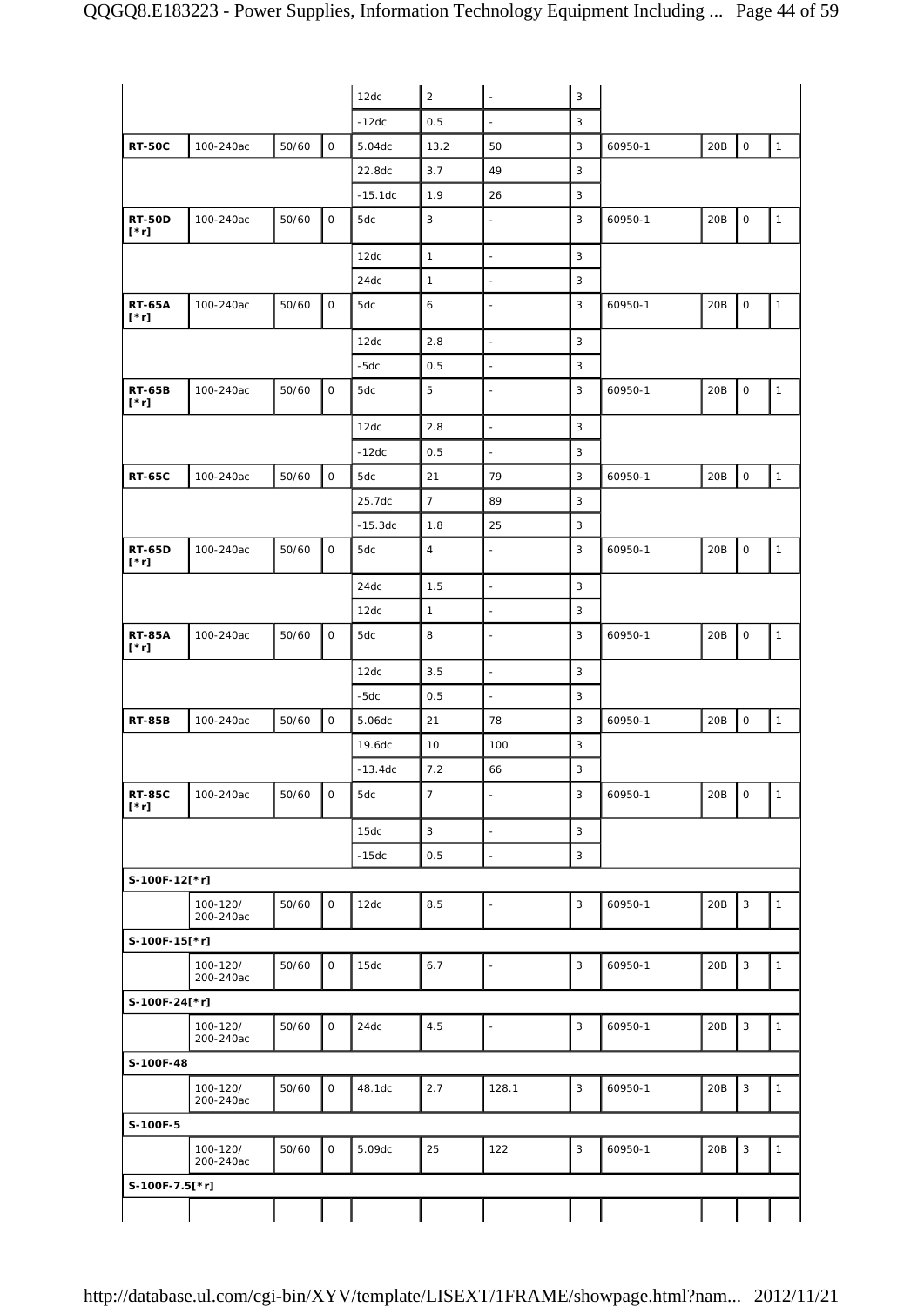|                          | 100-120/<br>200-240ac                | 50/60 | $\mathbf 0$  | 7.5dc  | 13.5 |                          | 3              | 60950-1 | 20B | 3            | $\mathbf{1}$ |
|--------------------------|--------------------------------------|-------|--------------|--------|------|--------------------------|----------------|---------|-----|--------------|--------------|
|                          | S-150-12, S-150-12 Y2OPT[*r]         |       |              |        |      |                          |                |         |     |              |              |
|                          | 110-120/<br>220-240ac                | 50/60 | $\mathsf{O}$ | 12     | 12.5 | $\overline{a}$           | $\mathsf 3$    | 60950-1 | 20B | $\mathsf O$  | $\mathsf O$  |
|                          | S-150-13.5, SC-150-13.5[*r]          |       |              |        |      |                          |                |         |     |              |              |
|                          | 110-120/<br>220-240ac                | 50/60 | $\mathsf{O}$ | 13.5   | 11.2 | $\blacksquare$           | $\overline{3}$ | 60950-1 | 20B | $\mathsf O$  | $\mathsf O$  |
| $S-150-15$ [*r]          |                                      |       |              |        |      |                          |                |         |     |              |              |
|                          | 110-120/<br>220-240ac                | 50/60 | $\mathsf{O}$ | 15     | 10   | $\overline{a}$           | 3              | 60950-1 | 20B | $\mathsf O$  | $\mathsf O$  |
| S-150-24[*r]             |                                      |       |              |        |      |                          |                |         |     |              |              |
|                          | 110-120/<br>220-240ac                | 50/60 | $\mathsf{O}$ | 24     | 6.5  | $\blacksquare$           | $\sqrt{3}$     | 60950-1 | 20B | $\mathsf O$  | $\mathsf O$  |
|                          | S-150-27, SC-150-27, SC-150-27ME[*r] |       |              |        |      |                          |                |         |     |              |              |
|                          | 110-120/<br>220-240ac                | 50/60 | $\mathsf{O}$ | 27     | 5.6  | $\overline{\phantom{a}}$ | 3              | 60950-1 | 20B | $\mathsf O$  | $\mathsf O$  |
| S-150-48[*r]             |                                      |       |              |        |      |                          |                |         |     |              |              |
|                          | 110-120/<br>220-240ac                | 50/60 | $\mathsf{O}$ | 48     | 3.2  |                          | 3              | 60950-1 | 20B | $\mathsf{O}$ | $\mathbf 0$  |
| $S-150-5$<br>$[\cdot r]$ | 110-120/<br>220-240ac                | 50/60 | $\mathsf{O}$ | 5      | 30   | $\overline{\phantom{a}}$ | 3              | 60950-1 | 20B | 0            | $\mathsf O$  |
| S-150-7.5[*r]            |                                      |       |              |        |      |                          |                |         |     |              |              |
|                          | 110-120/<br>220-240ac                | 50/60 | $\mathbf 0$  | 7.5    | 20   | $\overline{a}$           | 3              | 60950-1 | 20B | $\mathbf 0$  | $\mathsf O$  |
|                          | S-150-9, S-150-9 Y2VEL[*r]           |       |              |        |      |                          |                |         |     |              |              |
|                          | 110-120/<br>220-240ac                | 50/60 | $\mathsf{O}$ | 9      | 16.7 | ÷,                       | 3              | 60950-1 | 20B | $\mathsf O$  | $\mathsf O$  |
| S-210-12[*r]             |                                      |       |              |        |      |                          |                |         |     |              |              |
|                          | 100-120/<br>200-240ac                | 50/60 | $\mathbf 0$  | 12dc   | 17   | $\overline{\phantom{a}}$ | 3              | 60950-1 | 20B | $\mathsf O$  | $\mathsf O$  |
| S-210-13.5[*r]           |                                      |       |              |        |      |                          |                |         |     |              |              |
|                          | 100-120/<br>200-240ac                | 50/60 | $\mathbf 0$  | 13.5dc | 15   | $\overline{a}$           | 3              | 60950-1 | 20B | $\mathsf O$  | $\mathsf O$  |
| S-210-15[*r]             |                                      |       |              |        |      |                          |                |         |     |              |              |
|                          | 100-120/<br>200-240ac                | 50/60 | $\mathsf{O}$ | 15dc   | 14   | $\blacksquare$           | $\sqrt{3}$     | 60950-1 | 20B | $\mathsf O$  | $\mathsf O$  |
| S-210-24[*r]             |                                      |       |              |        |      |                          |                |         |     |              |              |
|                          | 100-120/<br>200-240ac                | 50/60 | 0            | 24dc   | 8.8  | $\overline{\phantom{a}}$ | 3              | 60950-1 | 20B | 0            | $\mathsf O$  |
| S-210-27[*r]             |                                      |       |              |        |      |                          |                |         |     |              |              |
|                          | 100-120/<br>200-240ac                | 50/60 | $\mathsf{O}$ | 27dc   | 7.8  | $\blacksquare$           | $\mathbf{3}$   | 60950-1 | 20B | 0            | $\mathsf O$  |
| S-210-48[*r]             |                                      |       |              |        |      |                          |                |         |     |              |              |
|                          | 100-120/<br>200-240ac                | 50/60 | $\mathsf O$  | 48dc   | 4.4  | ÷,                       | 3              | 60950-1 | 20B | $\mathsf O$  | $\mathsf O$  |
| $S-210-5$<br>$[\cdot r]$ | 100-120/<br>200-240ac                | 50/60 | 0            | 5dc    | 40   | $\blacksquare$           | 3              | 60950-1 | 20B | $\mathsf O$  | $\mathsf O$  |
| S-210-7.5[*r]            |                                      |       |              |        |      |                          |                |         |     |              |              |
|                          | 100-120/<br>200-240ac                | 50/60 | 0            | 7.5dc  | 27   | $\overline{a}$           | 3              | 60950-1 | 20B | $\mathsf O$  | $\mathsf O$  |
| S-240-12                 |                                      |       |              |        |      |                          |                |         |     |              |              |
|                          | 100-120/<br>200-240ac                | 50/60 | $\mathsf O$  | 15.4   | 19.8 | 238                      | $\mathsf 3$    | 60950-1 | 20B | 0            | $\mathsf O$  |
| S-240-15                 |                                      |       |              |        |      |                          |                |         |     |              |              |
|                          |                                      |       |              |        |      |                          |                |         |     |              |              |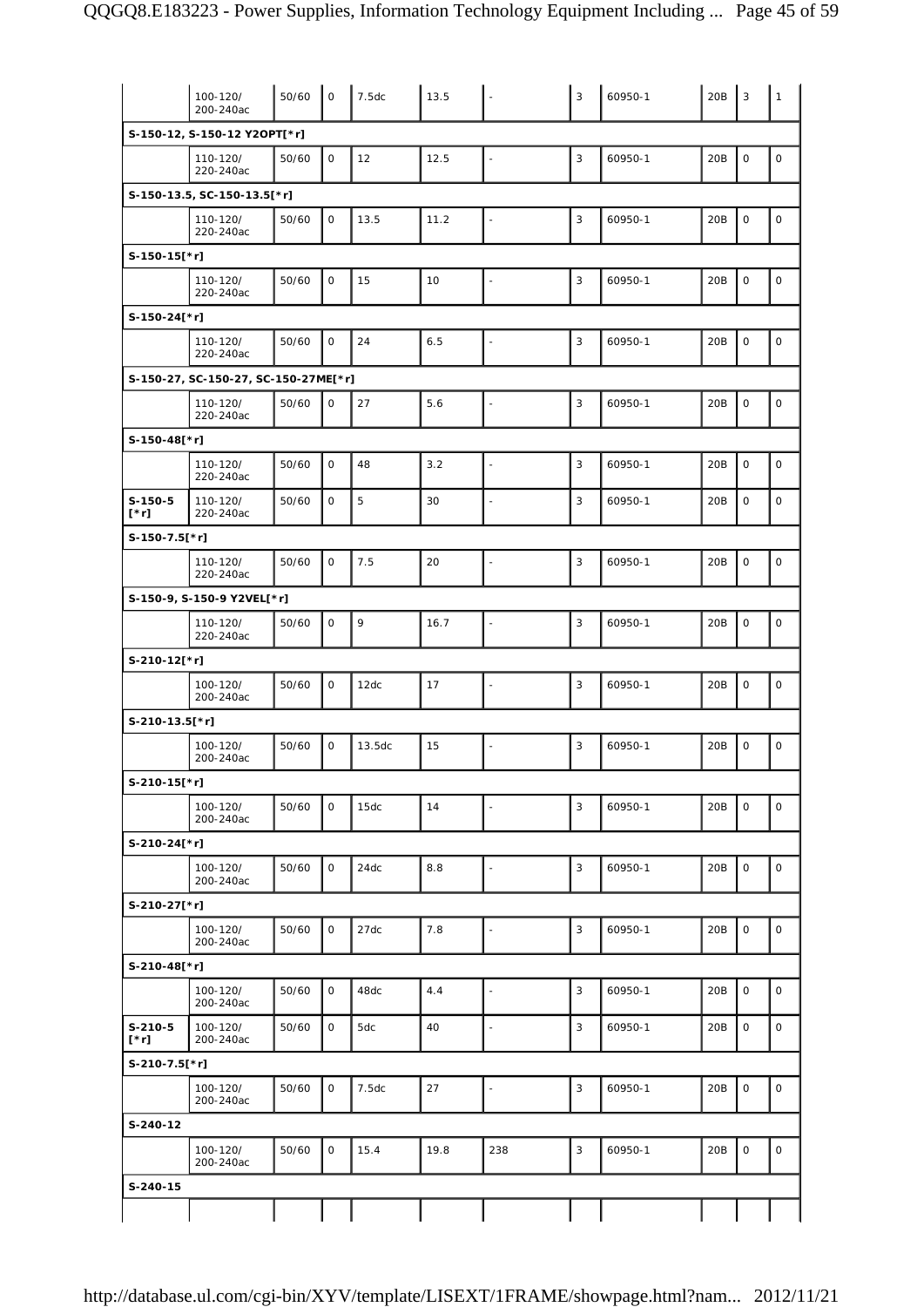|                | 100-120/<br>200-240ac   | 50/60 | $\mathsf{O}$ | 19.4  | 17.3           | 258                      | 3              | 60950-1 | 20B | $\mathbf 0$         | $\mathbf 0$  |
|----------------|-------------------------|-------|--------------|-------|----------------|--------------------------|----------------|---------|-----|---------------------|--------------|
| S-240-24       |                         |       |              |       |                |                          |                |         |     |                     |              |
|                | 100-120/<br>200-240ac   | 50/60 | $\mathbf 0$  | 33.3  | 11.1           | 265                      | 3              | 60950-1 | 20B | $\mathsf{O}\xspace$ | $\mathsf O$  |
| S-240-30       |                         |       |              |       |                |                          |                |         |     |                     |              |
|                | 100-120/<br>200-240ac   | 50/60 | $\mathbf 0$  | 36.1  | 10.5           | 312                      | 3              | 60950-1 | 20B | $\mathsf{O}$        | $\mathsf{O}$ |
| S-240-48       |                         |       |              |       |                |                          |                |         |     |                     |              |
|                | 100-120/<br>200-240ac   | 50/60 | 0            | 61    | 6.7            | 323                      | 3              | 60950-1 | 20B | 0                   | $\mathsf O$  |
| $S-240-5$      | 100-120/<br>200-240ac   | 50/60 | $\mathsf{O}$ | 6.3   | 48             | 238                      | 3              | 60950-1 | 20B | $\mathsf O$         | $\mathbf 0$  |
| S-240-7.5      |                         |       |              |       |                |                          |                |         |     |                     |              |
|                | 100-120/<br>200-240ac   | 50/60 | $\mathbf 0$  | 7.5   | 35             | 253                      | 3              | 60950-1 | 20B | 0                   | $\mathsf O$  |
| S-240-9EM-B    |                         |       |              |       |                |                          |                |         |     |                     |              |
|                | 100-120/<br>200-240ac   | 50/60 | $\mathbf 0$  | 9.1   | 29             | 259                      | 3              | 60950-1 | 20B | $\mathsf O$         | $\mathsf O$  |
| S-250-12[*r]   |                         |       |              |       |                |                          |                |         |     |                     |              |
|                | 100-120/<br>200-240ac   | 50/60 | $\mathsf O$  | 12    | 18             | $\blacksquare$           | 3              | 60950-1 | 20B | $\mathsf{O}\xspace$ | $\mathbf{1}$ |
| S-250-15[*r]   |                         |       |              |       |                |                          |                |         |     |                     |              |
|                | 100-120/<br>200-240ac   | 50/60 | $\mathsf{O}$ | 15    | 15             | $\overline{\phantom{a}}$ | 3              | 60950-1 | 20B | 0                   | $\mathbf{1}$ |
| S-250-24[*r]   |                         |       |              |       |                |                          |                |         |     |                     |              |
|                | 100-120/<br>200-240ac   | 50/60 | $\mathsf O$  | 24    | 10             | $\overline{a}$           | 3              | 60950-1 | 20B | $\mathsf O$         | $\mathbf{1}$ |
| S-250-27[*r]   |                         |       |              |       |                |                          |                |         |     |                     |              |
|                | 100-120/<br>200-240ac   | 50/60 | $\mathbf 0$  | 27    | 9              |                          | 3              | 60950-1 | 20B | $\mathsf O$         | $\mathbf{1}$ |
| S-250-48       |                         |       |              |       |                |                          |                |         |     |                     |              |
|                | 100-120/<br>200-240ac   | 50/60 | $\mathbf 0$  | 47.88 | $\overline{7}$ | 316                      | 3              | 60950-1 | 20B | $\mathsf O$         | $\mathbf{1}$ |
| $S-250-5$      | 100-120/<br>200-240ac   | 50/60 | 0            | 5.03  | 49             | 215                      | 3              | 60950-1 | 20B | $\mathsf O$         | $\mathbf{1}$ |
| S-320-12[*r]   |                         |       |              |       |                |                          |                |         |     |                     |              |
|                | 100-240ac               | 50/60 | $\mathbf 0$  | 12    | 25             | 300                      | 3              | 60950-1 | 20B | $\circ$             | $\mathsf{O}$ |
| S-320-13.5[*r] |                         |       |              |       |                |                          |                |         |     |                     |              |
|                | 100-240ac               | 50/60 | $\mathsf{O}$ | 13.5  | 22             | 297                      | $\mathbf{3}$   | 60950-1 | 20B | $\mathsf O$         | $\mathsf O$  |
| S-320-15[*r]   |                         |       |              |       |                |                          |                |         |     |                     |              |
|                | 100-240ac               | 50/60 | $\mathsf O$  | 15    | 20             | 300                      | 3              | 60950-1 | 20  | $\mathsf{O}\xspace$ | $\mathsf{O}$ |
| S-320-19AS(*r) |                         |       |              |       |                |                          |                |         |     |                     |              |
|                | 100-120/<br>200-240ac   | 50/60 | $\mathsf O$  | 19dc  | 15             | $\frac{1}{2}$            | 3              | 60950-1 | 20B | $\mathsf O$         | $\mathsf O$  |
|                | S-320-24, CE-S320-B[*r] |       |              |       |                |                          |                |         |     |                     |              |
|                | 100-240ac               | 50/60 | $\mathsf O$  | 24    | 12.5           | 300                      | $\overline{3}$ | 60950-1 | 20B | $\mathsf O$         | $\mathsf O$  |
| S-320-27[*r]   |                         |       |              |       |                |                          |                |         |     |                     |              |
|                | 100-240ac               | 50/60 | $\mathsf O$  | 27    | 11             | 297                      | $\overline{3}$ | 60950-1 | 20B | $\mathsf{O}\xspace$ | $\mathsf{O}$ |
| S-320-48       |                         |       |              |       |                |                          |                |         |     |                     |              |
|                | 100-240ac               | 50/60 | $\mathsf O$  | 48    | 6.5            | 384                      | 3              | 60950-1 | 20B | $\mathbf 0$         | $\mathsf{O}$ |
| S-320-5        | 100-120/                | 50/60 | 0            | 4.98  | 61             | 277                      | 3              | 60950-1 | 20B | $\mathsf O$         | 0            |
|                | 200-240ac               |       |              |       |                |                          |                |         |     |                     |              |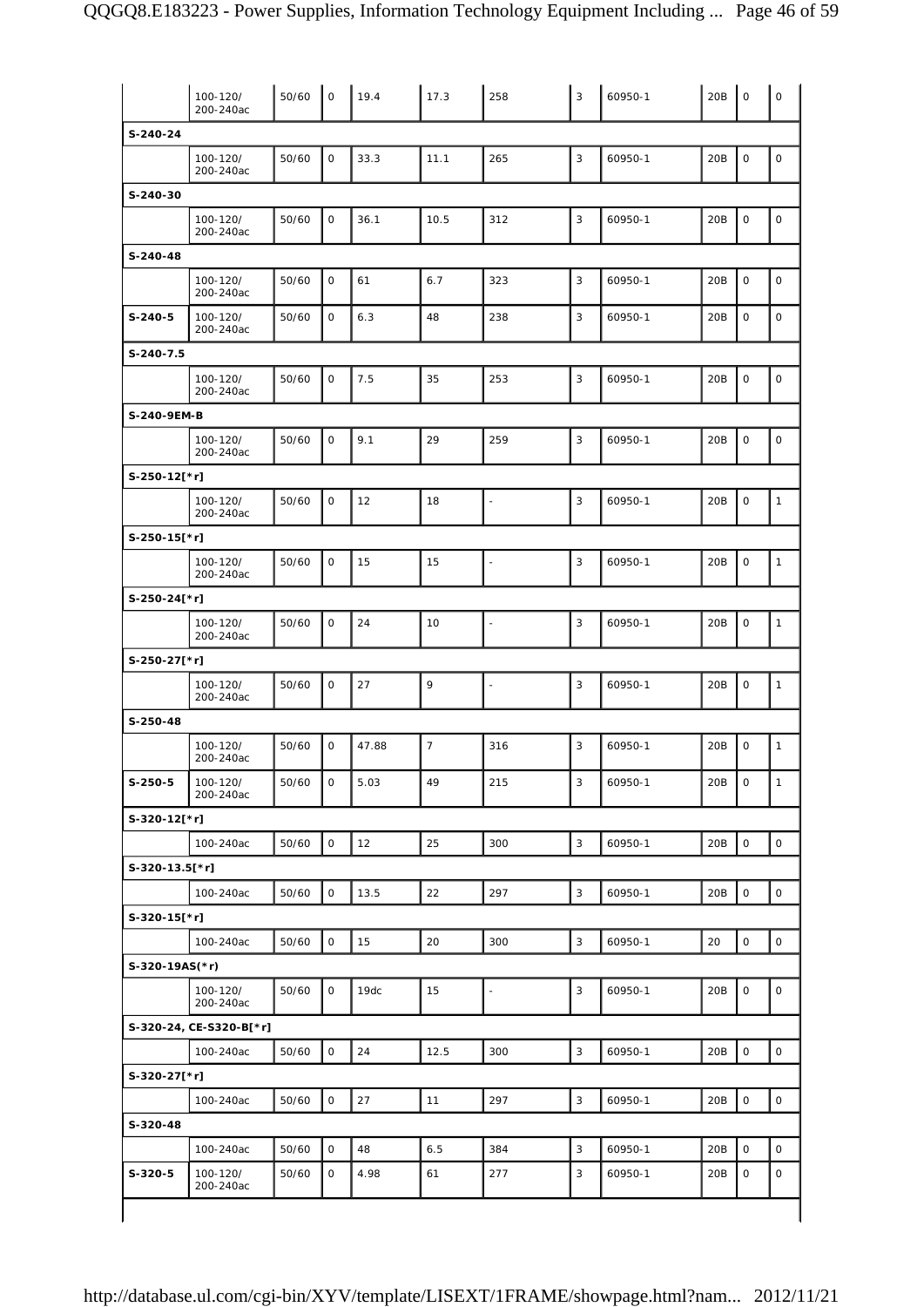| S-320-7.5[*r]            |                       |       |              |        |                |                          |                |         |                 |                |                     |
|--------------------------|-----------------------|-------|--------------|--------|----------------|--------------------------|----------------|---------|-----------------|----------------|---------------------|
|                          | 100-240ac             | 50/60 | $\mathsf{O}$ | 7.5    | 36             | 270                      | $\overline{3}$ | 60950-1 | 20B             | $\mathbf 0$    | $\mathsf{O}\xspace$ |
| $S-40-12$<br>$[^*r]$     | 100-240ac             | 50/60 | $\mathsf{O}$ | 12     | 3.5            | 42                       | 3              | 60950-1 | 20B             | $\mathbf 0$    | $\mathsf O$         |
| $S-40-15$<br>$[\n* r]$   | 100-240ac             | 50/60 | 0            | 15     | 2.8            | 42                       | 3              | 60950-1 | 20B             | 0              | $\mathbf 0$         |
| $S-40-24$<br>$[\cdot r]$ | 100-240ac             | 50/60 | $\mathbf 0$  | 24     | 1.8            | 43.2                     | 3              | 60950-1 | 20 <sub>B</sub> | 0              | $\mathbf 0$         |
| $S-40-5$<br>$[\cdot r]$  | 100-240ac             | 50/60 | $\mathbf 0$  | 5      | 8              | 40                       | 3              | 60950-1 | 20 <sub>B</sub> | $\mathbf 0$    | 0                   |
| $S-60-12$<br>$[\cdot r]$ | 100-240ac             | 50/60 | 0            | 12     | 5              | 60                       | 3              | 60950-1 | 20B             | $\mathbf 0$    | $\mathsf O$         |
| $S-60-15$<br>$[\cdot r]$ | 100-240ac             | 50/60 | 0            | 15     | $\overline{4}$ | 60                       | 3              | 60950-1 | 20B             | 0              | 0                   |
| $S-60-24$<br>$[^*r]$     | 100-240ac             | 50/60 | 0            | 24     | 2.5            | 60                       | 3              | 60950-1 | 20B             | $\mathbf 0$    | 0                   |
| $S-60-5$<br>$[^*r]$      | 100-240ac             | 50/60 | 0            | 5      | 12             | 60                       | 3              | 60950-1 | 20B             | 0              | 0                   |
| $S-60-9$                 | 100-240ac             | 50/60 | $\mathbf 0$  | 9.06   | 10.8           | 80.9                     | 3              | 60950-1 | 20B             | 2,6            | 0                   |
| S240-24ID                |                       |       |              |        |                |                          |                |         |                 |                |                     |
|                          | 100-120/<br>200-240ac | 50/60 | $\mathsf{O}$ | 33.3dc | 11.1           | 265                      | 3              | 60950-1 | 20B             | $\mathbf 0$    | $\mathsf O$         |
| SC-150-54                |                       |       |              |        |                |                          |                |         |                 |                |                     |
|                          | 110-120/<br>220-240ac | 50/60 | $\mathsf O$  | 54     | 2.8            | $\overline{\phantom{a}}$ | 3              | 60950-1 | 20B             | $\mathsf O$    | $\mathsf O$         |
| SC-150-54AD              |                       |       |              |        |                |                          |                |         |                 |                |                     |
|                          | 100-120/<br>200-240ac | 50/60 | 0            | 55.7   | 3.86           | 207                      | 3              | 60950-1 | 20B             | $\mathsf O$    | 0                   |
| SCN-1K2-12[*r]           |                       |       |              |        |                |                          |                |         |                 |                |                     |
|                          | 230ac                 | 50    | $\mathsf O$  | 12     | 100            | $\overline{\phantom{a}}$ | 3              | 950     | 20B             | 5              | $\mathbf{1}$        |
| <b>SCN-1K2-15</b>        |                       |       |              |        |                |                          |                |         |                 |                |                     |
|                          | 230ac                 | 50    | $\mathsf O$  | 15.1   | 93             | 1269                     | 3              | 950     | 20B             | 5              | $\mathbf{1}$        |
| <b>SCN-1K2-24</b>        |                       |       |              |        |                |                          |                |         |                 |                |                     |
|                          | 230ac                 | 50    | $\mathsf O$  | 24.1   | 59             | 1334                     | 3              | 950     | 20B             | 5              | $\mathbf{1}$        |
| <b>SCN-1K2-48</b>        |                       | 50    | $\mathsf O$  | 48.2   | 29             | 1403                     | $\sqrt{3}$     | 950     | 20B             | $\mathbf 5$    | $\mathbf{1}$        |
| <b>SCN-1K2-5</b>         | 230ac                 |       |              |        |                |                          |                |         |                 |                |                     |
|                          | 230ac                 | 50    | $\mathsf O$  | 5      | 210            | 874                      | $\mathbf{3}$   | 950     | 20B             | 5              | $\mathbf{1}$        |
| SCN-600-12[*r]           |                       |       |              |        |                |                          |                |         |                 |                |                     |
|                          | 115/<br>230ac         | 50/60 | 0            | 12     | 50             | $\overline{\phantom{a}}$ | 3              | 950     | 20B             | 5              | 1                   |
| SCN-600-15[*r]           |                       |       |              |        |                |                          |                |         |                 |                |                     |
|                          | 115/<br>230ac         | 50/60 | 0            | 15     | 40             | $\overline{a}$           | $\mathsf 3$    | 950     | 20B             | 5              | 1                   |
| SCN-600-18[*r]           |                       |       |              |        |                |                          |                |         |                 |                |                     |
|                          | 115/<br>230ac         | 50/60 | 0            | 18     | 33             | $\overline{\phantom{a}}$ | $\mathbf{3}$   | 950     | 20B             | 5              | $\mathbf{1}$        |
| SCN-600-24[*r]           |                       |       |              |        |                |                          |                |         |                 |                |                     |
|                          | 115/<br>230ac         | 50/60 | 0            | 24     | 25             | $\overline{a}$           | $\mathsf 3$    | 950     | 20B             | 5              | $\mathbf{1}$        |
| SCN-600-48[*r]           |                       |       |              |        |                |                          |                |         |                 |                |                     |
|                          | 115/<br>230ac         | 50/60 | 0            | 48     | 12             | $\overline{\phantom{a}}$ | $\mathsf 3$    | 950     | 20B             | $\overline{5}$ | $\mathbf{1}$        |
| SCN-600-5[*r]            |                       |       |              |        |                |                          |                |         |                 |                |                     |
|                          |                       |       |              |        |                |                          |                |         |                 |                |                     |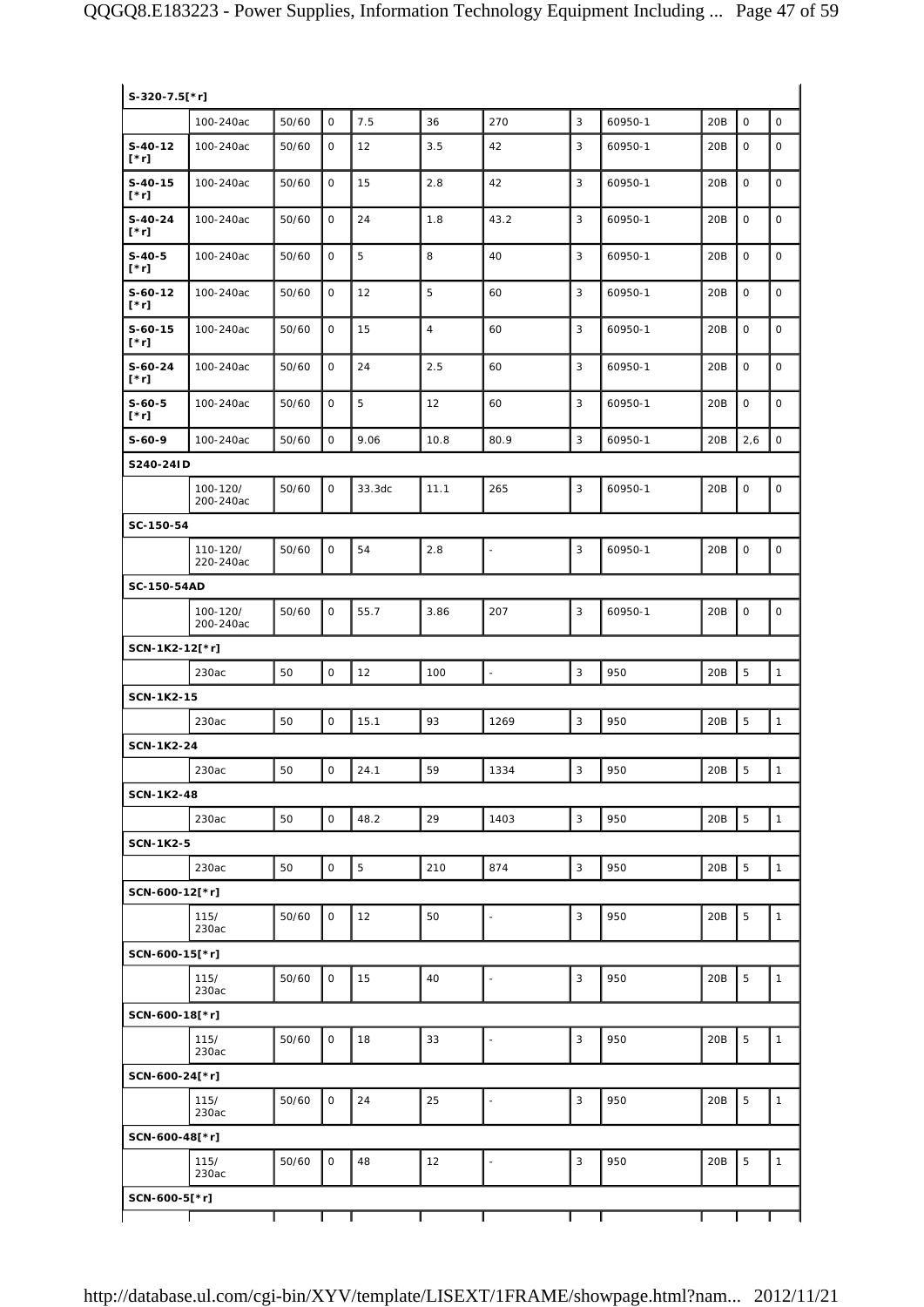|                                                                      | 115/<br>230ac         | 50/60     | $\circ$      | 5       | 100    |                          | 3           | 950                                                                                                                                                                                                        | 20B | 5           | 1                                                      |
|----------------------------------------------------------------------|-----------------------|-----------|--------------|---------|--------|--------------------------|-------------|------------------------------------------------------------------------------------------------------------------------------------------------------------------------------------------------------------|-----|-------------|--------------------------------------------------------|
| [*r]                                                                 |                       |           |              |         |        |                          |             | SCP-1K2-5, SCP-1K2-9, SCP-1K2-12, SCP-1K2-15, SCP-1K2-18, SCP-1K2-24, SCP-1K2-36, SCP-1K2-48, SCP-1K2-60                                                                                                   |     |             |                                                        |
|                                                                      | 100-120/<br>200-240ac | $50 - 60$ | $\mathsf{O}$ | 5dc     | 200    |                          | 3           | 60950                                                                                                                                                                                                      | 20B | $\mathsf O$ | 1                                                      |
|                                                                      |                       |           |              | 9dc     | 133    |                          | 3           |                                                                                                                                                                                                            |     |             |                                                        |
|                                                                      |                       |           |              | 12dc    | 100    | ٠                        | 3           |                                                                                                                                                                                                            |     |             |                                                        |
|                                                                      |                       |           |              | 15dc    | 80     |                          | 3           |                                                                                                                                                                                                            |     |             |                                                        |
|                                                                      |                       |           |              | 24dc    | 50     |                          | 3           |                                                                                                                                                                                                            |     |             |                                                        |
|                                                                      |                       |           |              | 18dc    | 66.6   |                          | 3           |                                                                                                                                                                                                            |     |             |                                                        |
|                                                                      |                       |           |              | 36dc    | 33.3   |                          | 3           |                                                                                                                                                                                                            |     |             |                                                        |
|                                                                      |                       |           |              | 48dc    | 24     |                          | 3           |                                                                                                                                                                                                            |     |             |                                                        |
|                                                                      |                       |           |              | 60dc    | 20     |                          | 3           |                                                                                                                                                                                                            |     |             |                                                        |
|                                                                      |                       |           |              |         |        |                          |             | SCP-1K5-9, SCP-1K5-12, SCP-1K5-15, SCP-1K5-18, SCP-1K5-24, SCP-1K5-36, SCP-1K5-48, SCP-1K5-60,[*r]                                                                                                         |     |             |                                                        |
|                                                                      | 100-120/<br>200-240ac | $50 - 60$ | $\mathbf 0$  | 9dc     | 166    |                          | 3           | 60950                                                                                                                                                                                                      | 20B | 0           | $\mathbf{1}$                                           |
|                                                                      |                       |           |              | 12dc    | 125    | $\overline{\phantom{a}}$ | 3           |                                                                                                                                                                                                            |     |             |                                                        |
|                                                                      |                       |           |              | 15dc    | 100    | $\sim$                   | 3           |                                                                                                                                                                                                            |     |             |                                                        |
|                                                                      |                       |           |              | 18dc    | 83.8   | ÷,                       | 3           |                                                                                                                                                                                                            |     |             |                                                        |
|                                                                      |                       |           |              | 24dc    | 62     | ٠                        | 3           |                                                                                                                                                                                                            |     |             |                                                        |
|                                                                      |                       |           |              | 36dc    | 41.6   | $\blacksquare$           | 3           |                                                                                                                                                                                                            |     |             |                                                        |
|                                                                      |                       |           |              | 48dc    | 31     | ÷,                       | 3           |                                                                                                                                                                                                            |     |             |                                                        |
|                                                                      |                       |           |              | 60dc    | 25     |                          | 3           |                                                                                                                                                                                                            |     |             |                                                        |
|                                                                      |                       |           |              |         |        |                          |             | SCP-2K4-9, SCP-2K4-12, SCP-2K4-15, SCP-2K4-18, SCP-2K4-24, SCP-2K4-36, SCP-2K4-48, SCP-2K4-60[*r]                                                                                                          |     |             |                                                        |
|                                                                      | 100-120/<br>200-240ac | $50 - 60$ | 0            | 9dc     | 266    |                          | 3           | 60950                                                                                                                                                                                                      | 20B | $\mathsf O$ | $\mathbf{1}$                                           |
|                                                                      |                       |           |              | 12dc    | 200    | $\blacksquare$           | 3           |                                                                                                                                                                                                            |     |             |                                                        |
|                                                                      |                       |           |              | 15dc    | 160    |                          | 3           |                                                                                                                                                                                                            |     |             |                                                        |
|                                                                      |                       |           |              | 18dc    | 133.3  | $\overline{\phantom{a}}$ | 3           |                                                                                                                                                                                                            |     |             |                                                        |
|                                                                      |                       |           |              | 24dc    | 100    |                          | 3           |                                                                                                                                                                                                            |     |             |                                                        |
|                                                                      |                       |           |              |         |        | $\overline{\phantom{a}}$ | 3           |                                                                                                                                                                                                            |     |             |                                                        |
|                                                                      |                       |           |              | 36dc    | 66.6   |                          |             |                                                                                                                                                                                                            |     |             |                                                        |
|                                                                      |                       |           |              | 48dc    | 50     | $\blacksquare$           | 3           |                                                                                                                                                                                                            |     |             |                                                        |
|                                                                      |                       |           |              | 60dc    | 40     | $\blacksquare$           | 3           |                                                                                                                                                                                                            |     |             |                                                        |
|                                                                      |                       |           |              |         |        |                          |             |                                                                                                                                                                                                            |     |             |                                                        |
|                                                                      | 100-240Vac            | 50/60     | $\mathbf 0$  | 13.8dc  | 2.6    | 35.9                     | 0           | 60950-1                                                                                                                                                                                                    | 20B | $\mathsf O$ |                                                        |
|                                                                      |                       |           |              |         |        |                          |             |                                                                                                                                                                                                            |     |             |                                                        |
|                                                                      | 100-240Vac            | 50/60     | $\mathbf 0$  | 27.6dc  | 1.4    | 38.6                     | 0           | 60950-1                                                                                                                                                                                                    | 20B | $\mathsf O$ |                                                        |
|                                                                      |                       |           |              |         |        |                          |             |                                                                                                                                                                                                            |     |             |                                                        |
|                                                                      | 100-240Vac            | 50/60     | $\mathsf O$  | 13.8dc  | 3.6    | 49.7                     | $\mathsf O$ | 60950-1                                                                                                                                                                                                    | 20B | $\mathsf O$ |                                                        |
|                                                                      |                       |           |              |         |        |                          |             |                                                                                                                                                                                                            |     |             |                                                        |
|                                                                      | 100-240Vac            | 50/60     | $\mathsf O$  | 27.6dc  | 1.8    | 49.7                     | 0           | 60950-1                                                                                                                                                                                                    | 20B | $\mathsf O$ |                                                        |
|                                                                      |                       |           |              |         |        |                          |             | SCP-600-5, SCP-600-9, SCP-600-12, SCP-600-15, SCP-600-18, SCP-600-24, SCP-600-36, SCP-600-48, SCP-600-60,<br>SCP-800-9, SCP-800-12, SCP-800-15, SCP-800-18, SCP-800-24, SCP-800-36, SCP-800-48, SCP-800-60 |     |             |                                                        |
|                                                                      | 100-120/<br>200-240ac | 50-60     | $\mathsf{O}$ | 5.086dc | 113.75 | 525.77                   | 3           | 60950                                                                                                                                                                                                      | 20B | $\mathsf O$ |                                                        |
|                                                                      |                       |           |              | 9.078dc | 106.4  | 887.75                   | 3           |                                                                                                                                                                                                            |     |             |                                                        |
| SCP-35-12 [*r]<br>SCP-35-24 [*r]<br>SCP-50-12 [*r]<br>SCP-50-24 [*r] |                       |           |              | 12.07dc | 103.45 | 831.98                   | 3           |                                                                                                                                                                                                            |     |             | $\mathsf{O}$<br>0<br>$\mathsf{O}$<br>0<br>$\mathbf{1}$ |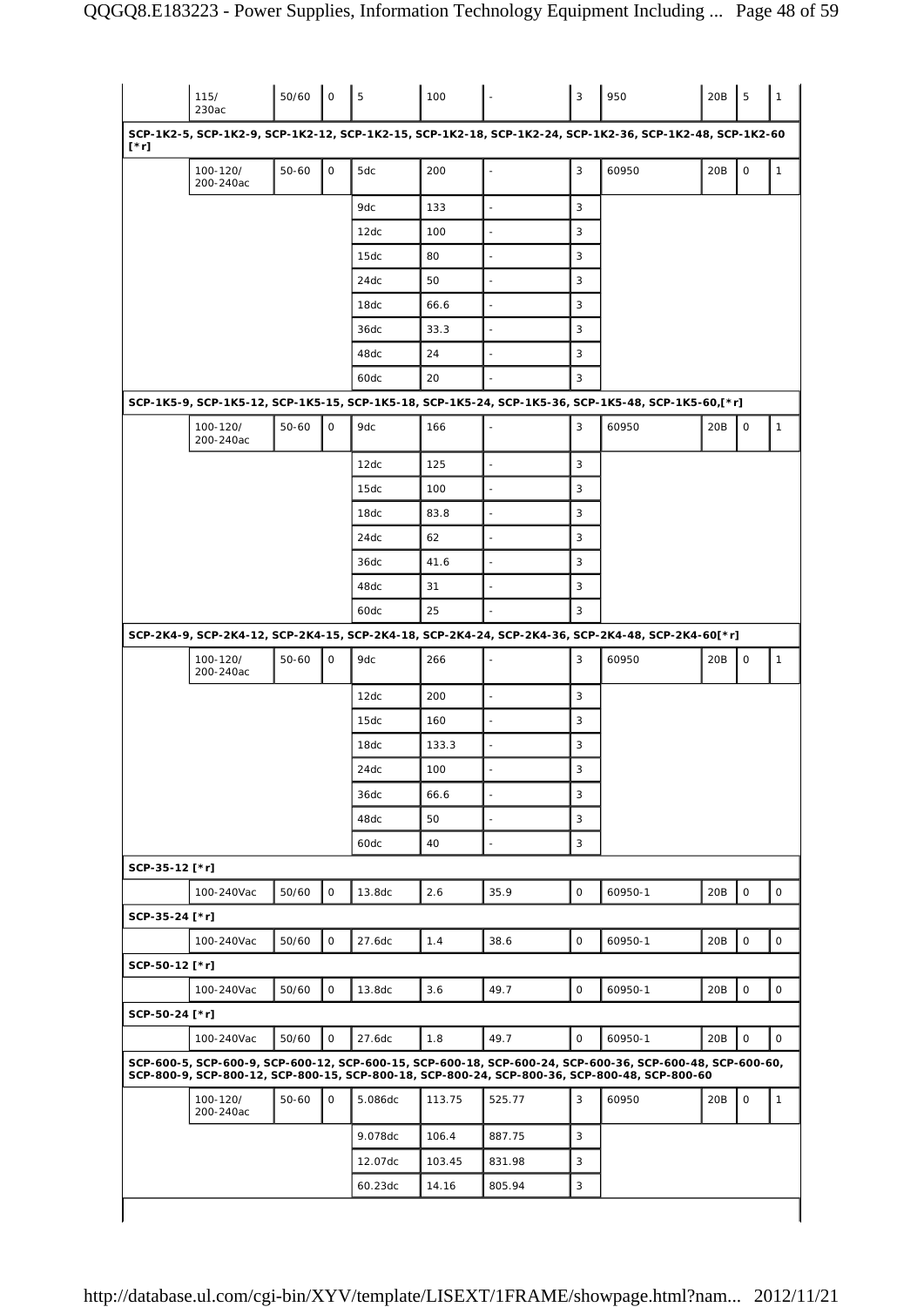| SCP-75-12 [*r] |                       |       |              |             |      |                          |              |             |     |                     |                     |
|----------------|-----------------------|-------|--------------|-------------|------|--------------------------|--------------|-------------|-----|---------------------|---------------------|
|                | 100-240Vac            | 50/60 | $\mathbf 0$  | $+13.8$ Vdc | 5.4  | 74.5                     | $\mathsf O$  | 60950-1     | 20B | $\mathsf{O}\xspace$ | $\mathsf{O}\xspace$ |
| SCP-75-24 [*r] |                       |       |              |             |      |                          |              |             |     |                     |                     |
|                | 100-240Vac            | 50/60 | $\mathbf{O}$ | 27.6Vdc     | 2.7  | 74.5                     | $\mathsf O$  | 60950-1     | 20B | $\mathbf 0$         | $\mathsf{O}\xspace$ |
| SD-200C-24     |                       |       |              |             |      |                          |              |             |     |                     |                     |
|                | 36-72 Vdc             | L,    | $4-$         | 24.3dc      | 10.3 | 249.5                    | $\mathsf 3$  | 60950-1     | Ξ   | $\mathsf{O}\xspace$ | $\mathbf{1}$        |
| SDR-240-48     |                       |       |              |             |      |                          |              |             |     |                     |                     |
|                | 100-240ac             | 50/60 | $\mathsf{O}$ | 47.9dc      | 5.6  | 267                      | 3            | 60950-1 2nd | 20B | $\mathbf 0$         | $\mathbf{1}$        |
| SDR-240-55     |                       |       |              |             |      |                          |              |             |     |                     |                     |
|                | 100-240ac             | 50/60 | 0            | 55.3dc      | 11.1 | 384                      | $\mathsf 3$  | 60950-1 2nd | 20B | $\mathsf{O}\xspace$ | $\mathbf{1}$        |
| SE-1000-12[*r] |                       |       |              |             |      |                          |              |             |     |                     |                     |
|                | 100-120/<br>200-240ac | 50/60 | $\mathbf{O}$ | 12dc        | 83.3 | $\overline{\phantom{a}}$ | 3            | 60950-1     | 20B | $\mathbf 0$         | 1                   |
| SE-1000-15[*r] |                       |       |              |             |      |                          |              |             |     |                     |                     |
|                | 100-120/<br>200-240ac | 50/60 | $\mathsf{O}$ | 15dc        | 66.7 | $\blacksquare$           | 3            | 60950-1     | 20B | $\mathsf O$         | $\mathbf{1}$        |
| SE-1000-24     |                       |       |              |             |      |                          |              |             |     |                     |                     |
|                | 100-120/<br>200-240ac | 50/60 | $\mathbf 0$  | 24.18dc     | 48.8 | 1169                     | 3            | 60950-1     | 20B | $\mathbf 0$         | $\mathbf{1}$        |
| SE-1000-48     |                       |       |              |             |      |                          |              |             |     |                     |                     |
|                | 100-120/<br>200-240ac | 50/60 | $\mathbf{O}$ | 48.09dc     | 24   | 1132                     | 3            | 60950-1     | 20B | $\mathbf 0$         | $\mathbf{1}$        |
| SE-1000-5      |                       |       |              |             |      |                          |              |             |     |                     |                     |
|                | 100-120/<br>200-240ac | 50/60 | $\mathsf{O}$ | 5.03dc      | 175  | 838                      | 3            | 60950-1     | 20B | $\mathbf 0$         | $\mathbf{1}$        |
| SE-1000-9[*r]  |                       |       |              |             |      |                          |              |             |     |                     |                     |
|                | 100-120/<br>200-240ac | 50/60 | 0            | 9dc         | 100  | $\blacksquare$           | 3            | 60950-1     | 20B | $\mathsf O$         | $\mathbf{1}$        |
| SE-1500-12     |                       |       |              |             |      |                          |              |             |     |                     |                     |
|                | 200-240ac             | 50/60 | $\mathsf{O}$ | 12dc        | 125  | 1500                     | 3            | 60950-1     | 40B | $\mathbf 0$         | $\mathbf{1}$        |
| SE-1500-15     |                       |       |              |             |      |                          |              |             |     |                     |                     |
|                | 200-240ac             | 50/60 | $\mathsf O$  | 15.1dc      | 113  | 1696.1                   | 3            | 60950-1     | 40B | $\mathsf O$         | $\mathbf{1}$        |
| SE-1500-24[*r] |                       |       |              |             |      |                          |              |             |     |                     |                     |
|                | 200-240ac             | 50/60 | $\mathsf{O}$ | 24dc        | 62.5 | 1500                     | $\mathbf{3}$ | 60950-1     | 40B | $\mathsf O$         | $\mathbf{1}$        |
| SE-1500-27     |                       |       |              |             |      |                          |              |             |     |                     |                     |
|                | 200-240ac             | 50/60 | 0            | 27.1dc      | 64.5 | 1740.6                   | 3            | 60950-1     | 40B | $\mathsf{O}\xspace$ | $\mathbf{1}$        |
| SE-1500-48     |                       |       |              |             |      |                          |              |             |     |                     |                     |
|                | 200-240ac             | 50/60 | 0            | 47.9dc      | 35.3 | 1689.2                   | 3            | 60950-1     | 40B | $\mathsf O$         | $\mathbf{1}$        |
| SE-1500-5      |                       |       |              |             |      |                          |              |             |     |                     |                     |
|                | 200-240ac             | 50/60 | 0            | 5.16dc      | 335  | 1718                     | 3            | 60950-1     | 40B | $\mathsf{O}\xspace$ | $\mathbf{1}$        |
| SE-450-12[*r]  |                       |       |              |             |      |                          |              |             |     |                     |                     |
|                | 100-120/<br>200-240ac | 50/60 | 0            | 12dc        | 37.5 | ÷                        | 3            | 60950-1     | 20B | $\mathsf{O}\xspace$ | $\mathbf{1}$        |
| SE-450-15[*r]  |                       |       |              |             |      |                          |              |             |     |                     |                     |
|                | 100-120/<br>200-240ac | 50/60 | 0            | 15dc        | 30   | $\overline{a}$           | 3            | 60950-1     | 20B | $\mathsf{O}\xspace$ | $\mathbf{1}$        |
| SE-450-24[*r]  |                       |       |              |             |      |                          |              |             |     |                     |                     |
|                | 100-120/<br>200-240ac | 50/60 | 0            | 24dc        | 18.8 | $\overline{\phantom{a}}$ | 3            | 60950-1     | 20B | $\mathsf{O}\xspace$ | $\mathbf{1}$        |
| SE-450-3.3[*r] |                       |       |              |             |      |                          |              |             |     |                     |                     |
|                |                       |       |              |             |      |                          |              |             |     |                     |                     |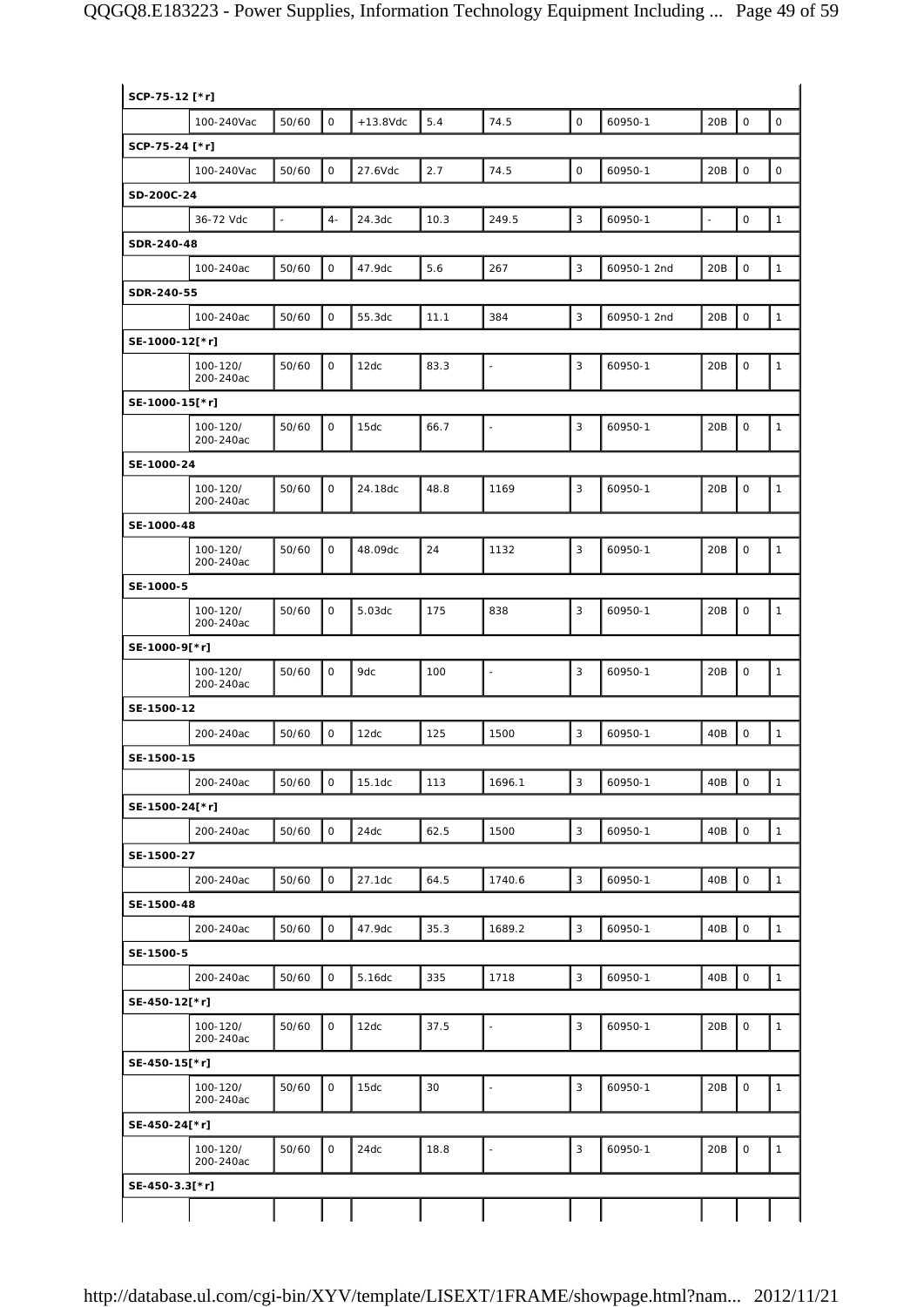|                     | 100-120/<br>200-240ac       | 50/60 | $\circ$             | 3.3dc  | 75   | $\overline{\phantom{a}}$ | $\mathbf{3}$ | 60950-1     | 20B | $\mathbf 0$         | $\mathbf{1}$ |
|---------------------|-----------------------------|-------|---------------------|--------|------|--------------------------|--------------|-------------|-----|---------------------|--------------|
| SE-450-36[*r]       |                             |       |                     |        |      |                          |              |             |     |                     |              |
|                     | 100-120/<br>200-240ac       | 50/60 | $\mathsf O$         | 36dc   | 12.5 | $\overline{\phantom{a}}$ | 3            | 60950-1     | 20B | $\mathbf 0$         | $\mathbf{1}$ |
| SE-450-48[*r]       |                             |       |                     |        |      |                          |              |             |     |                     |              |
|                     | 100-120/<br>200-240ac       | 50/60 | $\mathbf 0$         | 48dc   | 9.4  | $\ddot{\phantom{1}}$     | 3            | 60950-1     | 20B | $\mathbf 0$         | $\mathbf{1}$ |
| SE-450-5[*r]        |                             |       |                     |        |      |                          |              |             |     |                     |              |
|                     | 100-120/<br>200-240ac       | 50/60 | $\mathbf 0$         | 5dc    | 75   | $\overline{\phantom{a}}$ | 3            | 60950-1     | 20B | $\mathsf O$         | $\mathbf{1}$ |
| SE-600-12           |                             |       |                     |        |      |                          |              |             |     |                     |              |
|                     | 100-120/<br>200-240ac       | 50/60 | $\mathbf 0$         | 12     | 61   | 670                      | 3            | 60950-1     | 20B | $\mathbf 0$         | 1            |
| SE-600-15[*r]       |                             |       |                     |        |      |                          |              |             |     |                     |              |
|                     | 100-120/<br>200-240ac       | 50/60 | $\mathbf 0$         | 15     | 40   | $\overline{\phantom{a}}$ | 3            | 60950-1     | 20B | $\mathsf O$         | $\mathbf{1}$ |
|                     | SE-600-24, CE-S600-24-B[*r] |       |                     |        |      |                          |              |             |     |                     |              |
|                     | 100-120/<br>200-240ac       | 50/60 | $\mathbf 0$         | 24     | 25   | $\overline{\phantom{a}}$ | 3            | 60950-1     | 20B | $\mathsf{O}\xspace$ | $\mathbf{1}$ |
| SE-600-27[*r]       |                             |       |                     |        |      |                          |              |             |     |                     |              |
|                     | 100-120/<br>200-240ac       | 50/60 | $\mathbf 0$         | 27     | 22.2 | $\ddot{\phantom{1}}$     | 3            | 60950-1     | 20B | $\mathbf 0$         | $\mathbf{1}$ |
| SE-600-36[*r]       |                             |       |                     |        |      |                          |              |             |     |                     |              |
|                     | 100-120/<br>200-240ac       | 50/60 | $\mathbf 0$         | 36     | 16.6 | $\overline{\phantom{a}}$ | 3            | 60950-1     | 20B | $\mathsf{O}\xspace$ | $\mathbf{1}$ |
| SE-600-48           |                             |       |                     |        |      |                          |              |             |     |                     |              |
|                     | 100-120/<br>200-240ac       | 50/60 | $\mathbf 0$         | 48.1   | 15   | 700                      | 3            | 60950-1     | 20B | $\mathbf 0$         | $\mathbf{1}$ |
| SE-600-5            |                             |       |                     |        |      |                          |              |             |     |                     |              |
|                     | 100-120/<br>200-240ac       | 50/60 | $\mathbf 0$         | 5.1    | 120  | 550                      | 3            | 60950-1     | 20B | $\mathsf{O}\xspace$ | $\mathbf{1}$ |
| <b>SKA60A-24CA1</b> |                             |       |                     |        |      |                          |              |             |     |                     |              |
|                     | 10-16dc                     |       | $\mathbf{3}$        | 23.9dc | 3.8  | 90.7                     | $\mathbf{3}$ | 60950-1 2nd | 8T  | $\mathsf{O}\xspace$ | $\mathsf O$  |
| SP-100-12[*r]       |                             |       |                     |        |      |                          |              |             |     |                     |              |
|                     | 100-240ac                   | 50/60 | $\mathsf O$         | 12     | 8.5  | 102                      | 3            | 60950-1     | 20B | $\mathsf{O}\xspace$ | $\mathbf{1}$ |
| SP-100-13.5[*r]     |                             |       |                     |        |      |                          |              |             |     |                     |              |
|                     | 100-240ac                   | 50/60 | $\mathsf O$         | 13.5   | 7.5  | 101.25                   | 3            | 60950-1     | 20B | $\mathsf O$         | $\mathbf{1}$ |
| SP-100-15[*r]       |                             |       |                     |        |      |                          |              |             |     |                     |              |
|                     | 100-240ac                   | 50/60 | $\mathbf 0$         | 15     | 6.7  | 100.5                    | $\mathsf 3$  | 60950-1     | 20B | $\mathbf 0$         | $\mathbf{1}$ |
| SP-100-24           |                             |       |                     |        |      |                          |              |             |     |                     |              |
|                     | 100-240ac                   | 50/60 | $\mathsf O$         | 24.08  | 5.2  | 103                      | $\mathsf 3$  | 60950-1     | 20B | $\mathsf{O}\xspace$ | $\mathbf{1}$ |
| SP-100-27[*r]       |                             |       |                     |        |      |                          |              |             |     |                     |              |
|                     | 100-240ac                   | 50/60 | $\mathsf{O}\xspace$ | 27     | 3.8  | 102.6                    | 3            | 60950-1     | 20B | $\mathsf{O}\xspace$ | $\mathbf{1}$ |
| SP-100-3.3[*r]      |                             |       |                     |        |      |                          |              |             |     |                     |              |
|                     | 100-240ac                   | 50/60 | $\mathbf 0$         | 3.3    | 20   | 66                       | 3            | 60950-1     | 20B | $\mathbf 0$         | $\mathbf{1}$ |
| SP-100-48           |                             |       |                     |        |      |                          |              |             |     |                     |              |
|                     | 100-240ac                   | 50/60 | $\mathsf O$         | 47.9   | 3.3  | 134                      | $\mathbf{3}$ | 60950-1     | 20B | $\mathsf{O}\xspace$ | $\mathbf{1}$ |
| SP-100-5            |                             |       |                     |        |      |                          |              |             |     |                     |              |
|                     | 100-240ac                   | 50/60 | $\mathsf{O}\xspace$ | 5.08   | 23.2 | 104                      | $\mathsf 3$  | 60950-1     | 20B | 0                   | $\mathbf{1}$ |
| SP-100-7.5[*r]      |                             |       |                     |        |      |                          |              |             |     |                     |              |
|                     |                             |       |                     |        |      |                          |              |             |     |                     |              |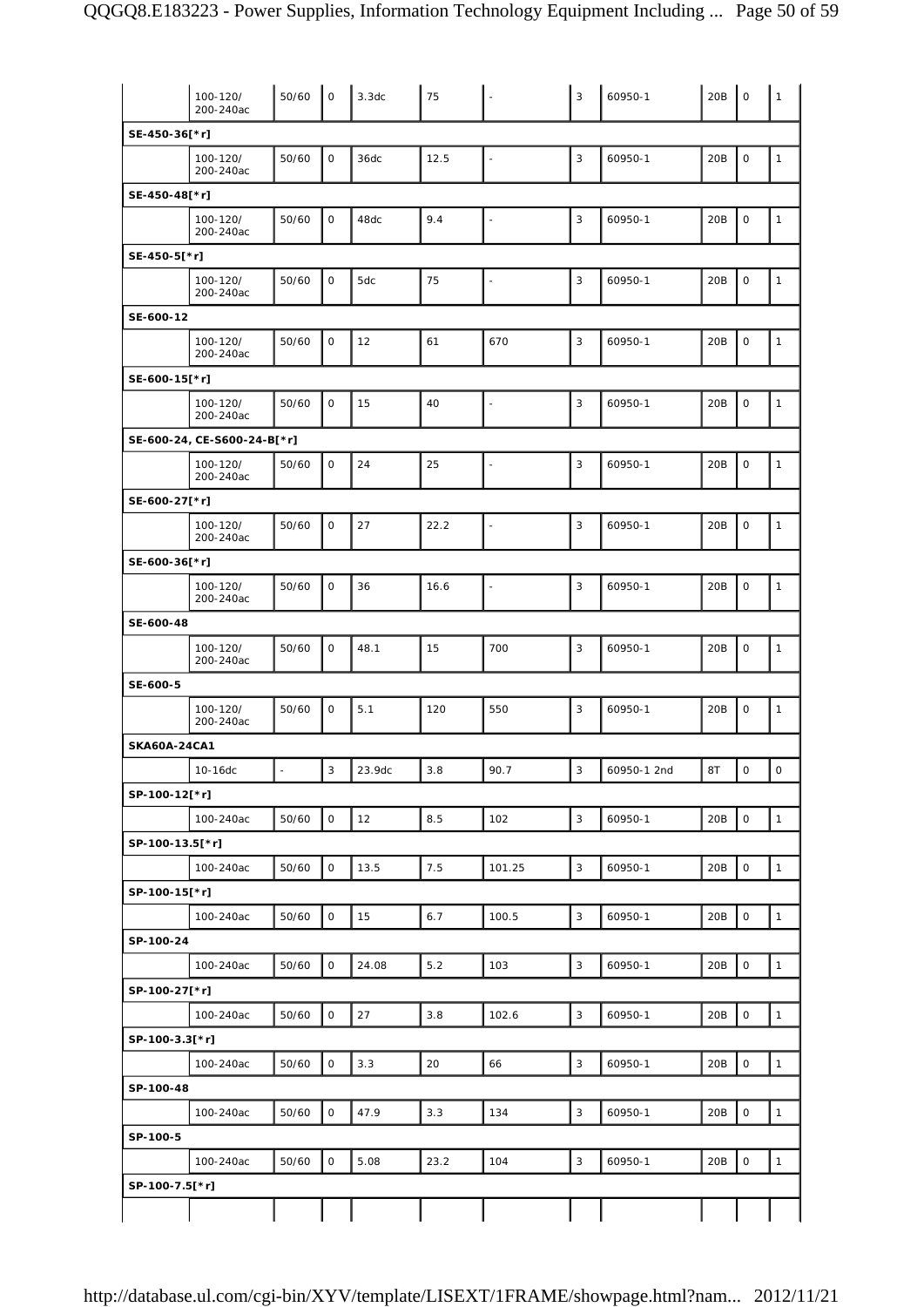|                 | 100-240ac | 50/60 | $\mathsf O$         | 7.5     | 13.5 | 101.25 | $\mathbf{3}$              | 60950-1 | 20B | $\mathbf 0$         | $\mathbf{1}$        |
|-----------------|-----------|-------|---------------------|---------|------|--------|---------------------------|---------|-----|---------------------|---------------------|
| SP-150-12[*r]   |           |       |                     |         |      |        |                           |         |     |                     |                     |
|                 | 100-240ac | 50/60 | $\mathsf{O}\xspace$ | 12      | 12.5 | 150    | 3                         | 60950-1 | 20B | 5                   | $\mathsf{O}\xspace$ |
| SP-150-13.5[*r] |           |       |                     |         |      |        |                           |         |     |                     |                     |
|                 | 100-240ac | 50/60 | 0                   | 13.5    | 11.2 | 150    | $\ensuremath{\mathsf{3}}$ | 60950-1 | 20B | $\mathbf 5$         | $\mathsf{O}\xspace$ |
| SP-150-15[*r]   |           |       |                     |         |      |        |                           |         |     |                     |                     |
|                 | 100-240ac | 50/60 | $\mathsf O$         | 15      | 10   | 150    | $\mathsf 3$               | 60950-1 | 20B | 5                   | $\mathsf{O}\xspace$ |
| SP-150-24[*r]   |           |       |                     |         |      |        |                           |         |     |                     |                     |
|                 | 100-240ac | 50/60 | $\mathsf O$         | 24      | 6.3  | 150    | 3                         | 60950-1 | 20B | 5                   | $\mathsf{O}\xspace$ |
| SP-150-27[*r]   |           |       |                     |         |      |        |                           |         |     |                     |                     |
|                 | 100-240ac | 50/60 | $\mathsf O$         | 27      | 5.6  | 150    | $\mathsf 3$               | 60950-1 | 20B | $\overline{5}$      | $\mathsf{O}\xspace$ |
| SP-150-3.3[*r]  |           |       |                     |         |      |        |                           |         |     |                     |                     |
|                 | 100-240ac | 50/60 | $\mathsf{O}\xspace$ | 3.3     | 30   | 150    | $\mathsf 3$               | 60950-1 | 20B | $\mathbf 5$         | $\mathsf{O}\xspace$ |
| SP-150-48[*r]   |           |       |                     |         |      |        |                           |         |     |                     |                     |
|                 | 100-240ac | 50/60 | $\mathsf O$         | 48      | 3.2  | 150    | $\mathsf 3$               | 60950-1 | 20B | $\mathbf 5$         | $\mathsf{O}\xspace$ |
| SP-150-5[*r]    |           |       |                     |         |      |        |                           |         |     |                     |                     |
|                 | 100-240ac | 50/60 | $\mathsf{O}\xspace$ | 5       | 30   | 150    | 3                         | 60950-1 | 20B | 5                   | $\mathsf{O}\xspace$ |
| SP-150-7.5[*r]  |           |       |                     |         |      |        |                           |         |     |                     |                     |
|                 | 100-240ac | 50/60 | $\mathsf O$         | 7.5     | 20   | 150    | 3                         | 60950-1 | 20B | 5                   | $\mathsf{O}\xspace$ |
| SP-200-12[*r]   |           |       |                     |         |      |        |                           |         |     |                     |                     |
|                 | 100-240ac | 50/60 | $\mathsf O$         | 12      | 16.7 | 200    | $\mathsf 3$               | 60950-1 | 20B | $\overline{5}$      | $\mathsf{O}\xspace$ |
| SP-200-13.5[*r] |           |       |                     |         |      |        |                           |         |     |                     |                     |
|                 | 100-240ac | 50/60 | $\mathsf O$         | 13.5    | 14.9 | 200    | $\overline{3}$            | 60950-1 | 20B | $\overline{5}$      | $\mathsf{O}\xspace$ |
| SP-200-15[*r]   |           |       |                     |         |      |        |                           |         |     |                     |                     |
|                 | 100-240ac | 50/60 | 0                   | 15      | 13.4 | 200    | 3                         | 60950-1 | 20B | 5                   | $\mathsf{O}\xspace$ |
| SP-200-24[*r]   |           |       |                     |         |      |        |                           |         |     |                     |                     |
|                 | 100-240ac | 50/60 | $\mathsf O$         | 24      | 8.4  | 200    | $\mathsf 3$               | 60950-1 | 20B | $\overline{5}$      | $\mathsf{O}\xspace$ |
| SP-200-24TE     |           |       |                     |         |      |        |                           |         |     |                     |                     |
|                 |           |       |                     |         |      |        |                           |         |     |                     |                     |
|                 | 100-240ac | 50/60 | $\mathsf{O}\xspace$ | 24dc    | 5.76 | 138    | $\mathsf 3$               | 60950-1 | 20B | 5                   | $\mathsf{O}\xspace$ |
| SP-200-27[*r]   |           |       |                     |         |      |        |                           |         |     |                     |                     |
|                 | 100-240ac | 50/60 | 0                   | 27      | 7.5  | 200    | 3                         | 60950-1 | 20B | $\overline{5}$      | $\mathsf{O}\xspace$ |
| SP-200-3.3[*r]  |           |       |                     |         |      |        |                           |         |     |                     |                     |
|                 | 100-240ac | 50/60 | 0                   | 3.3     | 40   | 200    | $\mathsf 3$               | 60950-1 | 20B | 5                   | $\mathsf O$         |
| SP-200-48[*r]   |           |       |                     |         |      |        |                           |         |     |                     |                     |
|                 | 100-240ac | 50/60 | 0                   | 48      | 4.2  | 200    | $\mathsf 3$               | 60950-1 | 20B | 5                   | $\mathsf{O}\xspace$ |
| SP-200-5[*r]    |           |       |                     |         |      |        |                           |         |     |                     |                     |
|                 | 100-240ac | 50/60 | 0                   | 5       | 40   | 200    | $\mathsf 3$               | 60950-1 | 20B | $\overline{5}$      | $\mathsf{O}\xspace$ |
| SP-200-7.5[*r]  |           |       |                     |         |      |        |                           |         |     |                     |                     |
|                 | 100-240ac | 50/60 | $\mathsf O$         | 7.5     | 26.7 | 200    | 3                         | 60950-1 | 20B | 5                   | $\mathsf{O}\xspace$ |
| SP-240-12[*r]   |           |       |                     |         |      |        |                           |         |     |                     |                     |
|                 | 100-240ac | 50/60 | 0                   | 12dc    | 20   | 240    | $\mathsf 3$               | 60950-1 | 20B | $\mathsf{O}\xspace$ | $\mathbf{1}$        |
| SP-240-15       |           |       |                     |         |      |        |                           |         |     |                     |                     |
|                 | 100-240ac | 50/60 | $\mathsf O$         | 15.07dc | 18   | 264    | $\mathsf 3$               | 60950-1 | 20B | $\mathsf{O}\xspace$ | $\mathbf{1}$        |
| SP-240-24[*r]   |           |       |                     |         |      |        |                           |         |     |                     |                     |
|                 | 100-240ac | 50/60 | 0                   | 24dc    | 10   | 240    | $\mathbf{3}$              | 60950-1 | 20B | $\mathsf{O}\xspace$ | $\mathbf{1}$        |
| SP-240-30[*r]   |           |       |                     |         |      |        |                           |         |     |                     |                     |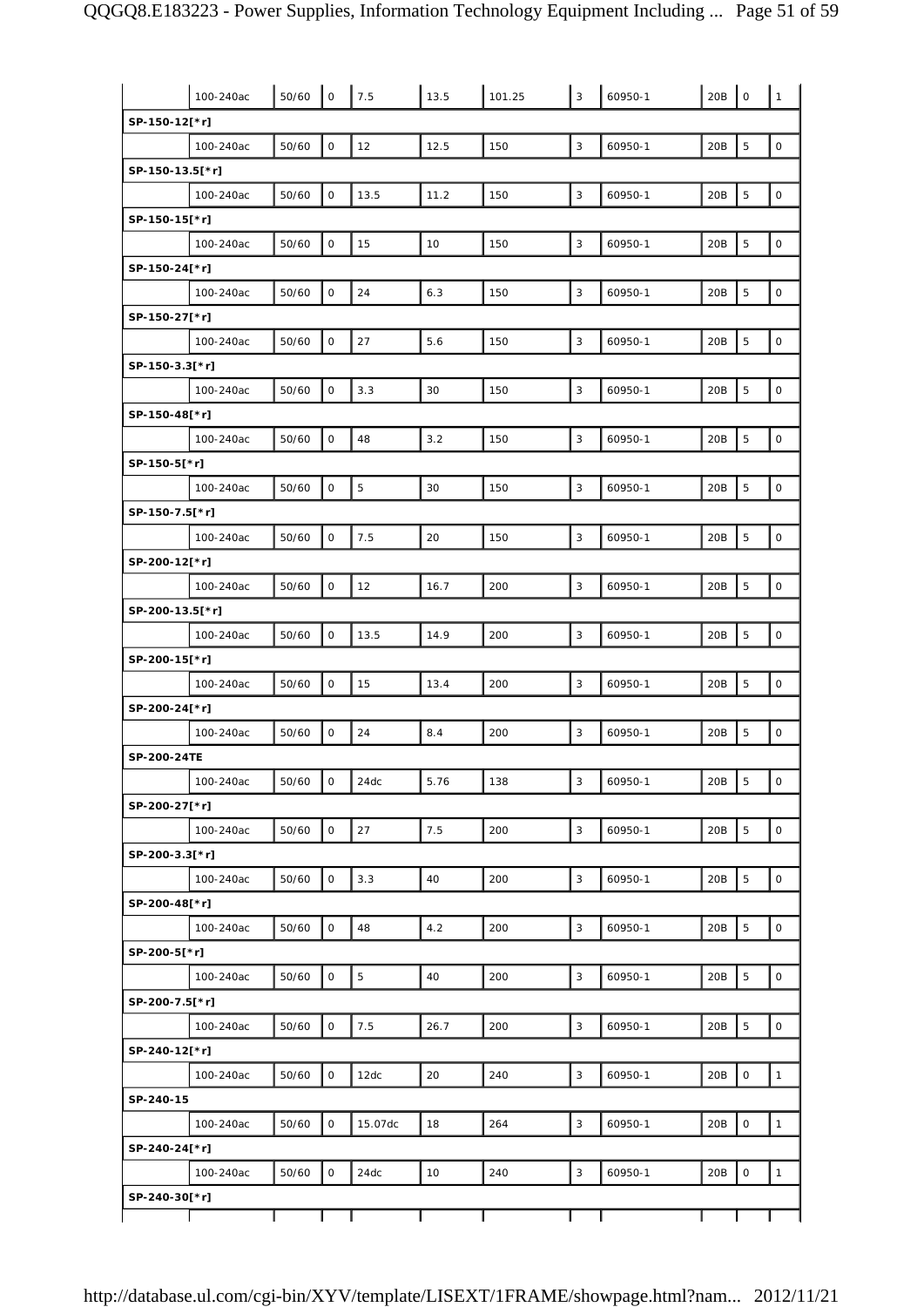|                 | 100-240ac                    | 50/60 | $\mathbf 0$ | 30dc   | 8    | 240                      | 3            | 60950-1 | 20B | $\mathbf 0$         | $\mathbf{1}$        |
|-----------------|------------------------------|-------|-------------|--------|------|--------------------------|--------------|---------|-----|---------------------|---------------------|
| SP-240-48       |                              |       |             |        |      |                          |              |         |     |                     |                     |
|                 | 100-240ac                    | 50/60 | 0           | 48.2dc | 5.52 | 264                      | 3            | 60950-1 | 20B | $\mathbf 0$         | $\mathbf{1}$        |
| SP-240-5        |                              |       |             |        |      |                          |              |         |     |                     |                     |
|                 | 100-240ac                    | 50/60 | $\mathsf O$ | 5.07dc | 51   | 247                      | 3            | 60950-1 | 20B | $\mathbf 0$         | $\mathbf{1}$        |
| SP-240-7.5      |                              |       |             |        |      |                          |              |         |     |                     |                     |
|                 | 100-240ac                    | 50/60 | 0           | 7.54dc | 37   | 272                      | $\mathsf 3$  | 60950-1 | 20B | $\mathsf{O}$        | $\mathbf{1}$        |
| SP-300-12[*r]   |                              |       |             |        |      |                          |              |         |     |                     |                     |
|                 | 100-240ac                    | 50/60 | $\mathsf O$ | 12     | 24   | $\overline{\phantom{a}}$ | 3            | 60950-1 | 20B | $\mathbf 0$         | $\mathsf{O}\xspace$ |
| SP-300-13.5[*r] |                              |       |             |        |      |                          |              |         |     |                     |                     |
|                 | 100-240ac                    | 50/60 | $\mathsf O$ | 13.5   | 21   | $\blacksquare$           | 3            | 60950-1 | 20B | $\mathsf O$         | $\mathsf{O}\xspace$ |
| SP-300-15[*r]   |                              |       |             |        |      |                          |              |         |     |                     |                     |
|                 | 100-240ac                    | 50/60 | $\mathsf O$ | 15     | 19   | $\blacksquare$           | 3            | 60950-1 | 20B | $\mathbf 0$         | $\mathsf{O}\xspace$ |
| SP-300-24[*r]   |                              |       |             |        |      |                          |              |         |     |                     |                     |
|                 | 100-240ac                    | 50/60 | 0           | 24     | 12.5 | $\overline{\phantom{a}}$ | $\mathsf 3$  | 60950-1 | 20B | $\mathsf O$         | $\mathsf{O}\xspace$ |
| SP-300-27[*r]   |                              |       |             |        |      |                          |              |         |     |                     |                     |
|                 | 100-240ac                    | 50/60 | $\mathsf O$ | 27     | 11   |                          | 3            | 60950-1 | 20B | $\mathbf 0$         | $\mathsf{O}\xspace$ |
| SP-300-3.3[*r]  |                              |       |             |        |      |                          |              |         |     |                     |                     |
|                 | 100-240ac                    | 50/60 | $\mathsf O$ | 3.3    | 50   |                          | 3            | 60950-1 | 20B | $\mathbf 0$         | $\mathsf{O}\xspace$ |
| SP-300-36[*r]   |                              |       |             |        |      |                          |              |         |     |                     |                     |
|                 | 100-240ac                    | 50/60 | 0           | 36     | 8.25 | $\Box$                   | $\mathbf{3}$ | 60950-1 | 20B | $\mathsf O$         | $\mathsf O$         |
| SP-300-48[*r]   |                              |       |             |        |      |                          |              |         |     |                     |                     |
|                 | 100-240ac                    | 50/60 | 0           | 48     | 6.25 | $\overline{\phantom{a}}$ | 3            | 60950-1 | 20B | $\mathsf O$         | $\mathsf{O}\xspace$ |
| SP-300-5[*r]    |                              |       |             |        |      |                          |              |         |     |                     |                     |
|                 | 100-240ac                    | 50/60 | $\mathsf O$ | 5      | 50   |                          | 3            | 60950-1 | 20B | $\mathbf 0$         | $\mathsf{O}\xspace$ |
| SP-300-7.5[*r]  |                              |       |             |        |      |                          |              |         |     |                     |                     |
|                 | 100-240ac                    | 50/60 | 0           | 7.5    | 34   | ä,                       | 3            | 60950-1 | 20B | $\mathsf O$         | $\mathsf{O}\xspace$ |
| SP-320-12[*r]   |                              |       |             |        |      |                          |              |         |     |                     |                     |
|                 |                              |       |             |        |      |                          |              |         |     |                     |                     |
|                 | 100-240ac                    | 50/60 | $\mathsf O$ | 12     | 25   | ÷,                       | 3            | 60950-1 | 20B | $\circ$             | $\mathbf{1}$        |
| SP-320-13.5[*r] |                              |       |             |        |      |                          |              |         |     |                     |                     |
|                 | 100-240ac                    | 50/60 | 0           | 13.5   | 22   | ä,                       | 3            | 60950-1 | 20B | $\mathsf O$         | $\mathbf{1}$        |
| SP-320-15[*r]   |                              |       |             |        |      |                          |              |         |     |                     |                     |
|                 | 100-240ac                    | 50/60 | 0           | 15     | 20   | $\overline{\phantom{a}}$ | 3            | 60950-1 | 20B | $\mathbf 0$         | $\mathbf{1}$        |
| SP-320-24[*r]   |                              |       |             |        |      |                          |              |         |     |                     |                     |
|                 | 100-240ac                    | 50/60 | 0           | 24     | 13   | $\blacksquare$           | 3            | 60950-1 | 20B | $\mathsf O$         | $\mathbf{1}$        |
| SP-320-27       |                              |       |             |        |      |                          |              |         |     |                     |                     |
|                 | 100-240ac                    | 50/60 | 0           | 27.05  | 14   | 349                      | 3            | 60950-1 | 20B | $\mathsf O$         | $\mathbf{1}$        |
| SP-320-3.3[*r]  |                              |       |             |        |      |                          |              |         |     |                     |                     |
|                 | 100-240ac                    | 50/60 | 0           | 3.3dc  | 55   | $\overline{\phantom{a}}$ | $\mathbf{3}$ | 60950-1 | 20B | $\mathsf{O}\xspace$ | $\mathbf{1}$        |
|                 | SP-320-36, SP-320-36NP[*r]   |       |             |        |      |                          |              |         |     |                     |                     |
|                 | 100-240ac                    | 50/60 | 0           | 36dc   | 8.8  | $\blacksquare$           | 3            | 60950-1 | 20B | $\mathsf O$         | $\mathbf{1}$        |
| SP-320-48       |                              |       |             |        |      |                          |              |         |     |                     |                     |
|                 | 100-240ac                    | 50/60 | 0           | 48     | 8    | 376                      | 3            | 60950-1 | 20B | $\mathsf O$         | $\mathbf{1}$        |
| SP-320-5        |                              |       |             |        |      |                          |              |         |     |                     |                     |
|                 | 100-240ac                    | 50/60 | 0           | 5.06   | 66   | 321                      | 3            | 60950-1 | 20B | $\mathsf O$         | $\mathbf{1}$        |
|                 | SP-320-7.5, SP-320-7.5EV[*r] |       |             |        |      |                          |              |         |     |                     |                     |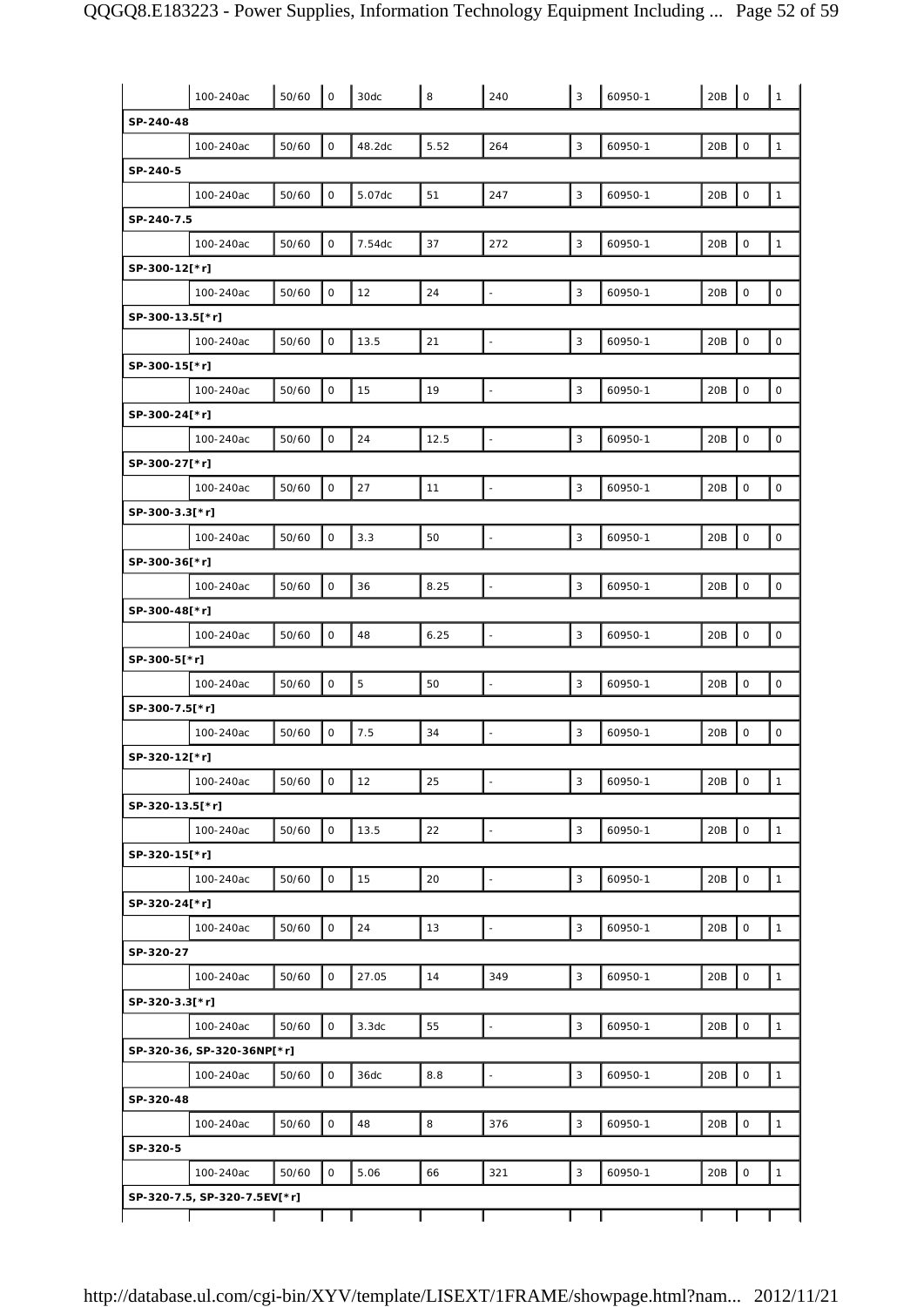|                 | 100-240ac | 50/60 | $\mathsf O$ | 7.5     | 40   |                | 3           | 60950-1 | 20B | $\mathsf O$         | $\mathbf{1}$ |
|-----------------|-----------|-------|-------------|---------|------|----------------|-------------|---------|-----|---------------------|--------------|
| SP-480-12       |           |       |             |         |      |                |             |         |     |                     |              |
|                 | 100-240ac | 50/60 | $\mathsf O$ | 11.97dc | 50.6 | 595            | $\mathsf 3$ | 60950-1 | 20B | $\mathbf 0$         | $\mathbf{1}$ |
| SP-480-15[*r]   |           |       |             |         |      |                |             |         |     |                     |              |
|                 | 100-240ac | 50/60 | 0           | 15dc    | 32   | $\blacksquare$ | 3           | 60950-1 | 20B | $\mathsf{O}\xspace$ | $\mathbf{1}$ |
| SP-480-15AE[*r] |           |       |             |         |      |                |             |         |     |                     |              |
|                 | 100-240ac | 50/60 | 0           | 15dc    | 32   | L,             | 3           | 60950-1 | 20B | 0                   | $\mathbf{1}$ |
| SP-480-24[*r]   |           |       |             |         |      |                |             |         |     |                     |              |
|                 | 100-240ac | 50/60 | 0           | 24dc    | 20   | $\frac{1}{2}$  | 3           | 60950-1 | 20B | 0                   | $\mathbf{1}$ |
| SP-480-3.3[*r]  |           |       |             |         |      |                |             |         |     |                     |              |
|                 | 100-240ac | 50/60 | 0           | 3.3dc   | 85   | $\blacksquare$ | $\mathsf 3$ | 60950-1 | 20B | $\mathsf O$         | $\mathbf{1}$ |
| SP-480-48       |           |       |             |         |      |                |             |         |     |                     |              |
|                 | 100-240ac | 50/60 | 0           | 48.02dc | 13.2 | 622            | 3           | 60950-1 | 20B | 0                   | $\mathbf{1}$ |
| SP-480-5        |           |       |             |         |      |                |             |         |     |                     |              |
|                 | 100-240ac | 50/60 | $\mathsf O$ | 5.06dc  | 93   | 431            | 3           | 60950-1 | 20B | 0                   | $\mathbf{1}$ |
| SP-500-12[*r]   |           |       |             |         |      |                |             |         |     |                     |              |
|                 | 100-240ac | 50/60 | 0           | 12dc    | 40   | 480            | 3           | 60950-1 | 20B | 0                   | $\mathsf O$  |
| SP-500-13.5[*r] |           |       |             |         |      |                |             |         |     |                     |              |
|                 | 100-240ac | 50/60 | $\mathsf O$ | 13.5dc  | 36   | 486            | $\mathsf 3$ | 60950-1 | 20B | $\mathbf 0$         | 0            |
| SP-500-15[*r]   |           |       |             |         |      |                |             |         |     |                     |              |
|                 | 100-240ac | 50/60 | 0           | 15dc    | 32   | 480            | 3           | 60950-1 | 20B | $\mathsf{O}\xspace$ | $\mathsf O$  |
| SP-500-24[*r]   |           |       |             |         |      |                |             |         |     |                     |              |
|                 | 100-240ac | 50/60 | $\mathsf O$ | 24dc    | 20   | 480            | 3           | 60950-1 | 20B | $\mathsf{O}\xspace$ | $\mathsf O$  |
| SP-500-27[*r]   |           |       |             |         |      |                |             |         |     |                     |              |
|                 | 100-240ac | 50/60 | 0           | 27dc    | 18   | 486            | 3           | 60950-1 | 20B | 0                   | $\mathsf O$  |
| SP-500-48[*r]   |           |       |             |         |      |                |             |         |     |                     |              |
|                 | 100-240ac | 50/60 | $\mathsf O$ | 48dc    | 10   | 480            | 3           | 60950-1 | 20B | $\mathsf O$         | 0            |
| SP-500-53AD[*r] |           |       |             |         |      |                |             |         |     |                     |              |
|                 | 100-240ac | 50/60 | $\mathsf O$ | 53.5dc  | 6    | 321            | 3           | 60950-1 | 20B | $\mathsf O$         | $\mathsf{O}$ |
| SP-75-12[*r]    |           |       |             |         |      |                |             |         |     |                     |              |
|                 | 100-240ac | 50/60 | 0           | 12      | 6.3  | 75.6           | 3           | 60950-1 | 20B | $\mathsf O$         | $\mathbf{1}$ |
| SP-75-13.5[*r]  |           |       |             |         |      |                |             |         |     |                     |              |
|                 | 100-240ac | 50/60 | 0           | 13.5    | 5.6  | 75.6           | 3           | 60950-1 | 20B | 0                   | $\mathbf{1}$ |
| SP-75-15[*r]    |           |       |             |         |      |                |             |         |     |                     |              |
|                 | 100-240ac | 50/60 | $\mathsf O$ | 15      | 5    | 75             | $\mathsf 3$ | 60950-1 | 20B | $\mathsf O$         | $\mathbf{1}$ |
| SP-75-24        |           |       |             |         |      |                |             |         |     |                     |              |
|                 | 100-240ac | 50/60 | O           | 24.16   | 4.3  | 94             | 3           | 60950-1 | 20B | $\mathsf{O}\xspace$ | $\mathbf{1}$ |
| SP-75-27[*r]    |           |       |             |         |      |                |             |         |     |                     |              |
|                 | 100-240ac | 50/60 | $\mathsf O$ | 27      | 2.8  | 75.6           | $\mathsf 3$ | 60950-1 | 20B | $\mathsf O$         | $\mathbf{1}$ |
| SP-75-3.3[*r]   |           |       |             |         |      |                |             |         |     |                     |              |
|                 | 100-240ac | 50/60 | 0           | 3.3     | 15   | 49.5           | 3           | 60950-1 | 20B | 0                   | $\mathbf{1}$ |
| SP-75-48        |           |       |             |         |      |                |             |         |     |                     |              |
|                 | 100-240ac | 50/60 | 0           | 48.15   | 2.4  | 96             | $\sqrt{3}$  | 60950-1 | 20B | $\mathsf{O}\xspace$ | $\mathbf{1}$ |
| SP-75-5         | 100-240ac | 50/60 | 0           | 5.07    | 18   | 82             | 3           | 60950-1 | 20B | 0                   | $\mathbf{1}$ |
| SP-75-7.5[*r]   |           |       |             |         |      |                |             |         |     |                     |              |
|                 | 100-240ac | 50/60 | $\mathsf O$ | 7.5     | 10   | 75             | 3           | 60950-1 | 20B | $\mathsf O$         | $\mathbf{1}$ |
|                 |           |       |             |         |      |                |             |         |     |                     |              |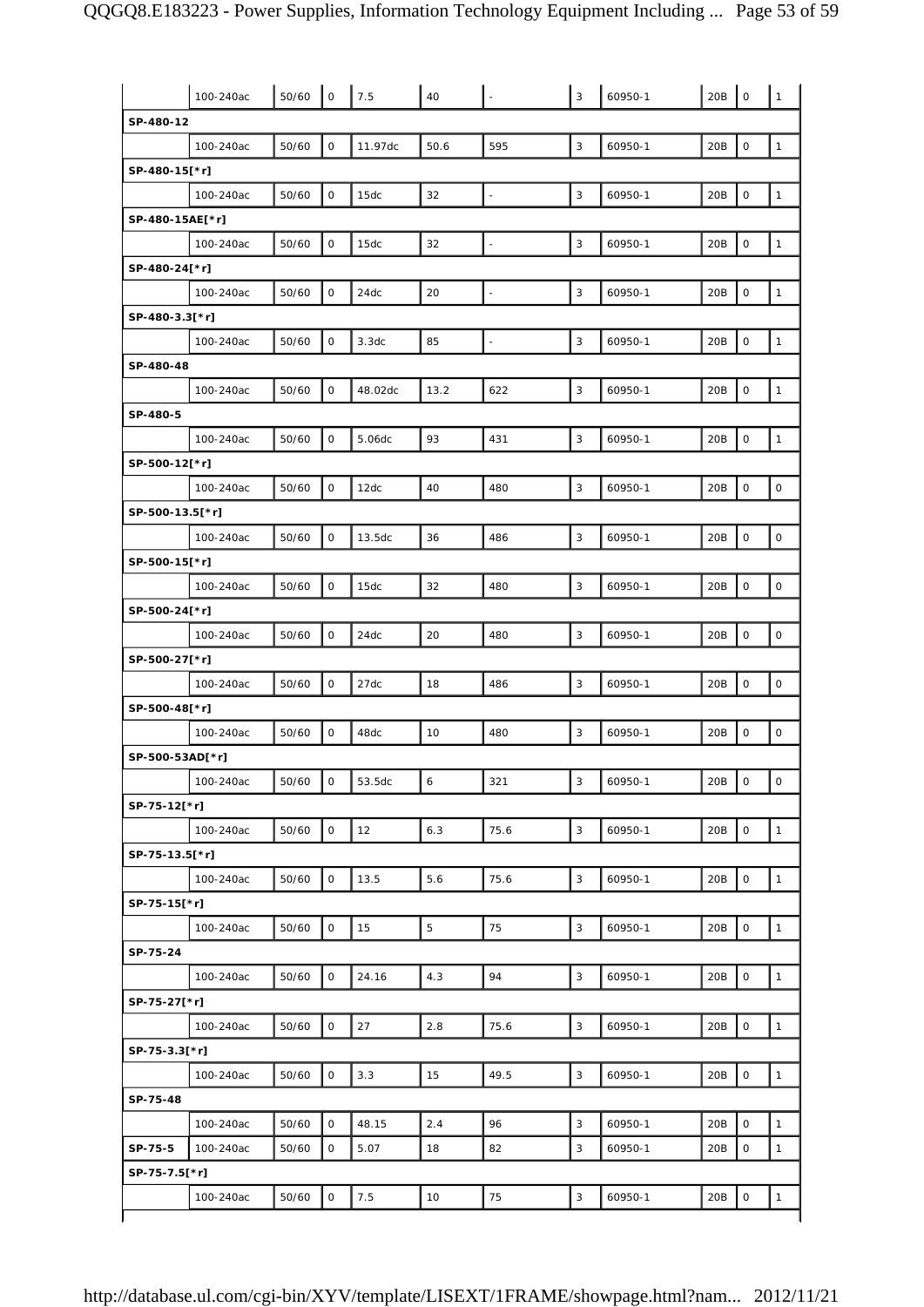| SP-750-12        |                           |       |              |         |                |                          |                          |         |                            |                     |
|------------------|---------------------------|-------|--------------|---------|----------------|--------------------------|--------------------------|---------|----------------------------|---------------------|
|                  | 100-240ac                 | 50/60 | $\mathsf{O}$ | 12.1dc  | 78             | 775                      | 3                        | 60950-1 | 20B<br>$\mathsf O$         | $\mathbf{1}$        |
| SP-750-15[*r]    |                           |       |              |         |                |                          |                          |         |                            |                     |
|                  | 100-240ac                 | 50/60 | $\mathsf{O}$ | 15dc    | 50             | $\overline{\phantom{a}}$ | $\mathsf 3$              | 60950-1 | $\mathsf O$<br>20B         | $\mathbf{1}$        |
| SP-750-24[*r]    |                           |       |              |         |                |                          |                          |         |                            |                     |
|                  | 100-240ac                 | 50/60 | $\mathsf{O}$ | 24dc    | 31.3           | $\overline{\phantom{a}}$ | 3                        | 60950-1 | 20B<br>$\mathsf O$         | $\mathbf{1}$        |
| SP-750-24OCE[*r] |                           |       |              |         |                |                          |                          |         |                            |                     |
|                  | 100-240ac                 | 50/60 | $\mathsf{O}$ | 24dc    | 31.3           | $\overline{\phantom{a}}$ | $\mathsf 3$              | 60950-1 | 20B<br>$\mathsf O$         | $\sqrt{2}$          |
| SP-750-27[*r]    |                           |       |              |         |                |                          |                          |         |                            |                     |
|                  | 100-240ac                 | 50/60 | 0            | 27dc    | 27.8           | $\blacksquare$           | 3                        | 60950-1 | 20B<br>$\mathsf O$         | $\mathbf{1}$        |
| SP-750-36[*r]    |                           |       |              |         |                |                          |                          |         |                            |                     |
|                  | 100-240ac                 | 50/60 | 0            | 36dc    | 20.8           | $\overline{\phantom{a}}$ | 3                        | 60950-1 | $\mathsf{O}\xspace$<br>20B | $\mathbf{1}$        |
| SP-750-48        |                           |       |              |         |                |                          |                          |         |                            |                     |
|                  | 100-240ac                 | 50/60 | $\mathsf{O}$ | 48.1dc  | 18.3           | 832                      | 3                        | 60950-1 | 20B<br>$\mathsf{O}\xspace$ | $\mathbf{1}$        |
| SP-750-48OCE[*r] |                           |       |              |         |                |                          |                          |         |                            |                     |
|                  | 100-240ac                 | 50/60 | $\mathsf{O}$ | 48dc    | 15.7           | $\overline{\phantom{a}}$ | 3                        | 60950-1 | 20B<br>$\mathsf O$         | $\overline{2}$      |
| SP-750-5         |                           |       |              |         |                |                          |                          |         |                            |                     |
|                  | 100-240ac                 | 50/60 | 0            | 5.1dc   | 145            | 586                      | 3                        | 60950-1 | $\mathsf O$<br>20B         | $\mathbf{1}$        |
| SPV-150-12       |                           |       |              |         |                |                          |                          |         |                            |                     |
|                  | 100-240ac                 | 50/60 | $\mathsf{O}$ | 12ac    | 12.5           | $\overline{\phantom{a}}$ | $\mathbf{3}$             | 60950-1 | $\mathsf{O}\xspace$<br>20B | $\mathbf{1}$        |
|                  |                           |       |              |         |                |                          |                          |         |                            |                     |
| SPV-150-24       |                           |       |              |         |                | $\overline{a}$           | 3                        |         | $\mathsf O$                | $\mathbf{1}$        |
|                  | 100-240ac                 | 50/60 | $\mathsf{O}$ | 24ac    | 6.25           |                          |                          | 60950-1 | 20B                        |                     |
| SPV-150-48       |                           |       |              |         |                |                          |                          |         |                            |                     |
|                  | 100-240ac                 | 50/60 | $\mathsf{O}$ | 48ac    | 3.125          | $\overline{\phantom{a}}$ | 3                        | 60950-1 | $\mathsf O$<br>20B         | $\mathbf{1}$        |
| SPV-300-12       |                           |       |              |         |                |                          |                          |         |                            |                     |
|                  | 100-240ac                 | 50/60 | 0            | 12ac    | 25             | 300                      | $\overline{\phantom{a}}$ | 60950-1 | 20B<br>$\mathsf O$         | $\mathbf{1}$        |
| SPV-300-24       |                           |       |              |         |                |                          |                          |         |                            |                     |
|                  | 100-240ac                 | 50/60 | 0            | 24ac    | 12.5           | $\frac{1}{2}$            | 3                        | 60950-1 | $\mathsf O$<br>20B         | $\mathbf{1}$        |
| SPV-300-48       |                           |       |              |         |                |                          |                          |         |                            |                     |
|                  | 100-240ac                 | 50/60 | $\mathsf{O}$ | 48ac    | 6.7            | $\overline{\phantom{a}}$ | 3                        | 60950-1 | 20B<br>$\mathsf{O}\xspace$ | $\mathbf{1}$        |
| SPX-0040         |                           |       |              |         |                |                          |                          |         |                            |                     |
|                  | 100-120/<br>200-240ac     | 50/60 | 0            | 5.06    | 39             | 147.6                    | 3                        | 60950-1 | 20B<br>$\mathsf O$         | 0                   |
|                  |                           |       |              | 30.5    | 9.5            | 175.7                    | $\mathsf 3$              |         |                            |                     |
|                  |                           |       |              | 15.2    | 19             | 139.4                    | 3                        |         |                            |                     |
|                  |                           |       |              | 12.2    | 1.7            | 5.2                      | 3                        |         |                            |                     |
| SPX-0060         |                           |       |              |         |                |                          |                          |         |                            |                     |
|                  | 100-240ac                 | 50/60 | $\mathsf{O}$ | 5.05    | 15.4           | 73.15                    | $\mathsf 3$              | 950     | $\mathsf O$<br>20B         | $\mathsf{O}\xspace$ |
|                  |                           |       |              | 7.69    | 3.1            | 18.23                    | 3                        |         |                            |                     |
|                  |                           |       |              | $-7.71$ | 2.4            | 14.47                    | 3                        |         |                            |                     |
| SPX-0067         |                           |       |              |         |                |                          |                          |         |                            |                     |
|                  | $100 - 120,$<br>200-240ac | 50/60 | $\mathsf{O}$ | 12dc    | $\overline{2}$ | $\overline{\phantom{a}}$ | 3                        | 60950-1 | $\mathsf O$<br>20B         | 0                   |
|                  |                           |       |              | $-12dc$ | 0.5            | $\overline{\phantom{a}}$ | $\mathbf{3}$             |         |                            |                     |
|                  |                           |       |              | 24dc    | 7 <sup>7</sup> | $\blacksquare$           | $\mathsf 3$              |         |                            |                     |
| SPX-0121         |                           |       |              |         |                |                          |                          |         |                            |                     |
|                  |                           | 50/60 | $\mathsf{O}$ | 7.55    | 12.6           | 89                       | 3                        | 60950-1 | 20B<br>$\mathsf{O}\xspace$ | 0                   |
|                  | 100-240ac                 |       |              |         |                |                          |                          |         |                            |                     |
|                  |                           |       |              |         |                |                          |                          |         |                            |                     |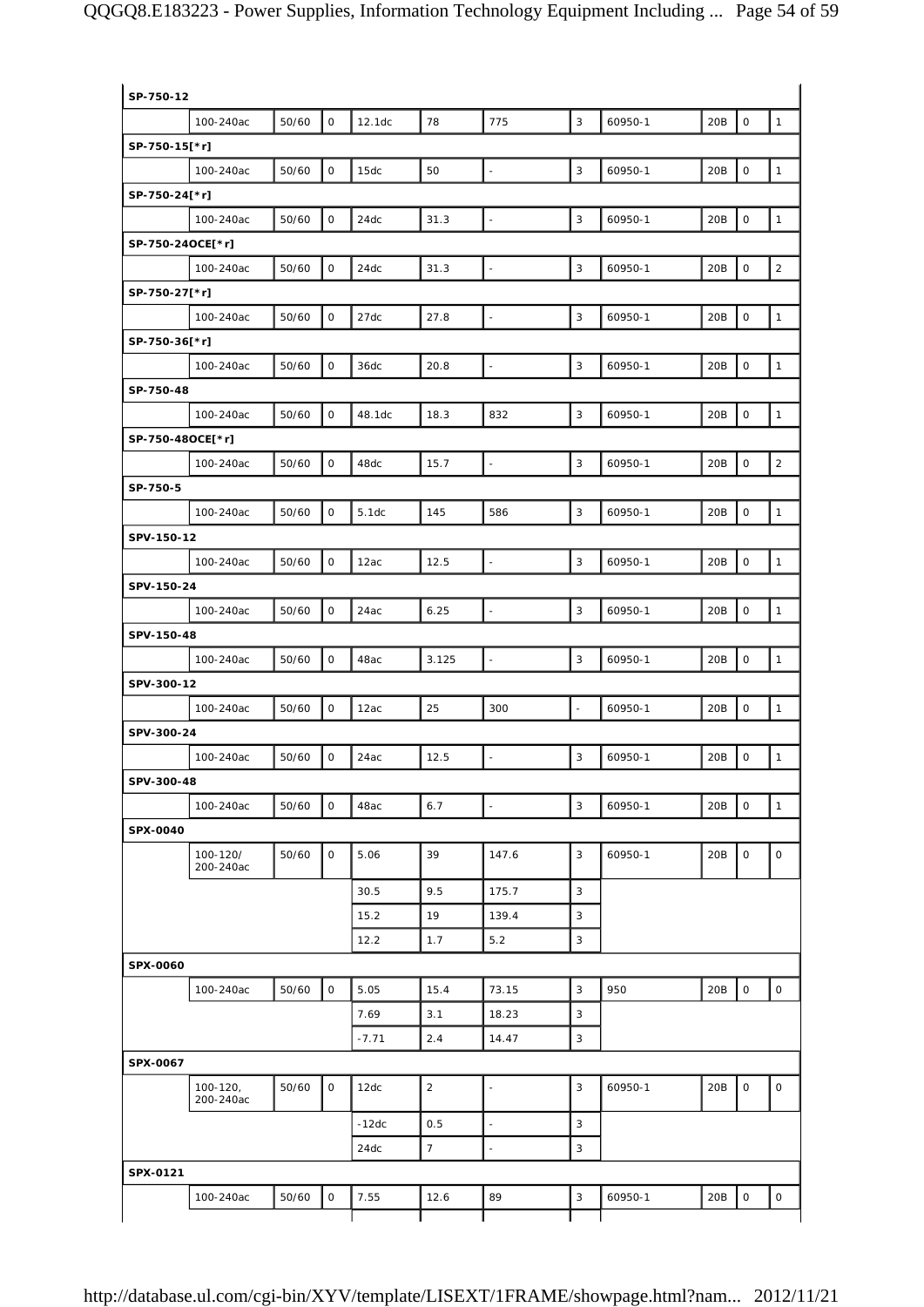|                               |                       |       |              | $-8.8$     | 12.3           | 66                       | $\sqrt{3}$     |         |     |                     |              |
|-------------------------------|-----------------------|-------|--------------|------------|----------------|--------------------------|----------------|---------|-----|---------------------|--------------|
| T-120A<br>$[\cdot r]$         | 100-120/<br>200-240ac | 50/60 | 0            | 5dc        | 11             | 119                      | 3              | 60950-1 | 20B | $\mathsf{O}\xspace$ | $\mathbf{1}$ |
|                               |                       |       |              | 12dc       | 5              | 112                      | 3              |         |     |                     |              |
|                               |                       |       |              | $-5dc$     | $\mathbf{1}$   | 54                       | 3              |         |     |                     |              |
| T-120B<br>$[\cdot r]$         | 100-120/<br>200-240ac | 50/60 | $\mathsf O$  | 5dc        | 11             | 134                      | 3              | 60950-1 | 20B | $\mathsf{O}\xspace$ | $\mathbf{1}$ |
|                               |                       |       |              | 12dc       | 4.5            | 101                      | 3              |         |     |                     |              |
|                               |                       |       |              | $-12dc$    | $\mathbf{1}$   | 102                      | 3              |         |     |                     |              |
| T-120C<br>$[\cdot r]$         | 100-120/<br>200-240ac | 50/60 | 0            | 5dc        | 10             | 134                      | 3              | 60950-1 | 20B | $\mathsf O$         | $\mathbf{1}$ |
|                               |                       |       |              | 15dc       | 3.5            | 129                      | $\mathbf{3}$   |         |     |                     |              |
|                               |                       |       |              | $-15dc$    | $\mathbf{1}$   | 102                      | 3              |         |     |                     |              |
| T-120D<br>$[\cdot r]$         | 100-120/<br>200-240ac | 50/60 | $\mathsf{O}$ | 5dc        | 8              | 126                      | 3              | 60950-1 | 20B | $\mathsf O$         | $\mathbf{1}$ |
|                               |                       |       |              | 12dc       | 2.5            | 107                      | 3              |         |     |                     |              |
|                               |                       |       |              | 24dc       | $\overline{2}$ | 120                      | 3              |         |     |                     |              |
| <b>T-60A</b><br>$[\cdot r]$   | 100-240ac             | 50/60 | 0            | 5          | 5              | 25                       | 3              | 60950-1 | 20B | $\mathsf{O}\xspace$ | $\mathbf{1}$ |
|                               |                       |       |              | 12         | 2.5            | 30                       | 3              |         |     |                     |              |
|                               |                       |       |              | $-5$       | 0.5            | 2.5                      | $\mathsf 3$    |         |     |                     |              |
| T-60B, T-60BTE[*r]            |                       |       |              |            |                |                          |                |         |     |                     |              |
|                               | 100-240ac             | 50/60 | $\mathsf{O}$ | $\sqrt{5}$ | 5              | 25                       | 3              | 60950-1 | 20B | $\mathsf O$         | $\mathbf{1}$ |
|                               |                       |       |              | 12         | 2.5            | 30                       | $\mathbf{3}$   |         |     |                     |              |
|                               |                       |       |              | $-12$      | 0.5            | 6                        | 3              |         |     |                     |              |
| <b>T-60C</b><br>$[\n* r]$     | 100-240ac             | 50/60 | $\mathsf{O}$ | 5          | 5              | 25                       | 3              | 60950-1 | 20B | $\mathsf{O}\xspace$ | $\mathbf{1}$ |
|                               |                       |       |              | 15         | $\overline{2}$ | 30                       | 3              |         |     |                     |              |
|                               |                       |       |              | $-15$      | 0.5            | 7.5                      | $\mathsf 3$    |         |     |                     |              |
| <b>TP-100A</b><br>$[\n* r]$   | 100-240ac             | 50/60 | $\mathsf{O}$ | 5          | 10             | $\blacksquare$           | 3              | 60950-1 | 20B | $\mathsf O$         | $\mathsf O$  |
|                               |                       |       |              | 12         | $\overline{4}$ | $\sim$                   | 3              |         |     |                     |              |
|                               |                       |       |              | $-5$       | 0.6            | $\blacksquare$           | 3              |         |     |                     |              |
| <b>TP-100B</b><br>$[^*r]$     | 100-240ac             | 50/60 | $\mathsf O$  | 5          | 10             | $\overline{\phantom{a}}$ | 3              | 60950-1 | 20B | $\mathsf{O}\xspace$ | $\mathsf O$  |
|                               |                       |       |              | 12         | $\overline{4}$ | $\blacksquare$           | $\mathsf 3$    |         |     |                     |              |
|                               |                       |       |              | $-12$      | 0.6            | $\blacksquare$           | $\mathsf 3$    |         |     |                     |              |
|                               |                       |       |              |            |                |                          |                | 60950-1 |     | $\mathsf O$         | 0            |
| <b>TP-100C</b><br>$[\cdot r]$ | 100-240ac             | 50/60 | $\mathsf O$  | 5          | 10             | ä,                       | 3              |         | 20B |                     |              |
|                               |                       |       |              | 15         | 3              | $\overline{\phantom{a}}$ | $\mathsf 3$    |         |     |                     |              |
|                               |                       |       |              | $-15$      | 0.6            | $\blacksquare$           | $\mathsf 3$    |         |     |                     |              |
| <b>TP-100D</b><br>$[\n* r]$   | 100-240ac             | 50/60 | $\mathsf{O}$ | 5          | 10             | $\overline{a}$           | $\mathsf 3$    | 60950-1 | 20B | $\mathsf{O}\xspace$ | $\mathsf O$  |
|                               |                       |       |              | 24         | $\overline{2}$ | $\overline{\phantom{a}}$ | 3              |         |     |                     |              |
|                               |                       |       |              | $-12$      | 0.6            | $\overline{\phantom{a}}$ | $\mathsf 3$    |         |     |                     |              |
| <b>TP-150A</b><br>$[^*r]$     | 100-240ac             | 50/60 | $\mathsf{O}$ | 5          | 15             | $\blacksquare$           | $\overline{3}$ | 60950-1 | 20B | $\mathsf{O}\xspace$ | $\mathsf O$  |
|                               |                       |       |              | 12         | $\epsilon$     | $\blacksquare$           | $\mathsf 3$    |         |     |                     |              |
|                               |                       |       |              | $-5$       | 0.6            | $\blacksquare$           | $\mathsf 3$    |         |     |                     |              |
| <b>TP-150B</b><br>$[\cdot r]$ | 100-240ac             | 50/60 | 0            | 5          | 15             | $\blacksquare$           | 3              | 60950-1 | 20B | $\mathsf O$         | $\mathsf O$  |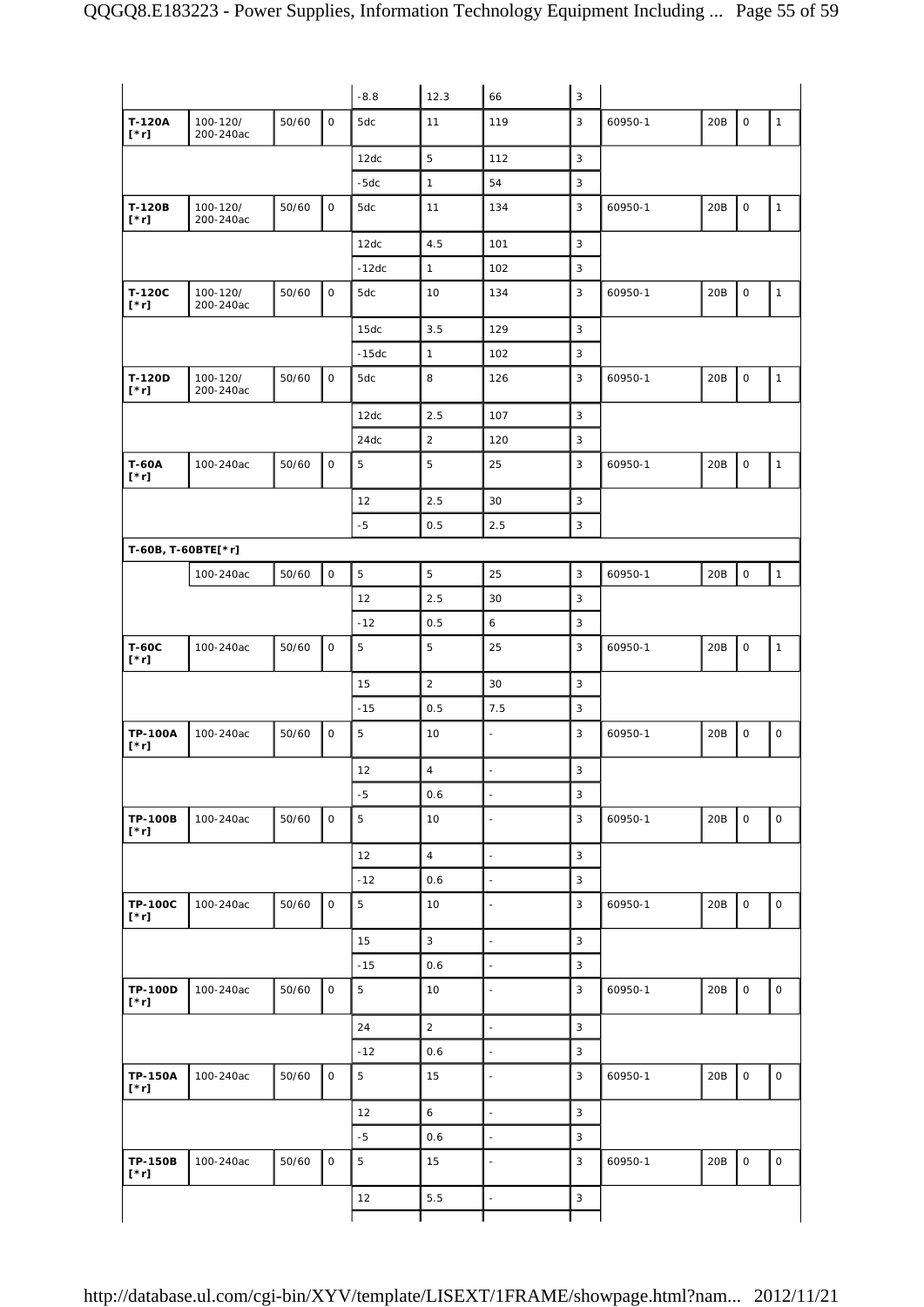|                               |           |       |                     | $-12$       | 0.6   | ÷,                       | 3            |                     |     |             |                     |
|-------------------------------|-----------|-------|---------------------|-------------|-------|--------------------------|--------------|---------------------|-----|-------------|---------------------|
| <b>TP-150C</b><br>$[\cdot r]$ | 100-240ac | 50/60 | 0                   | $\mathbf 5$ | 15    |                          | 3            | 60950-1             | 20B | $\mathsf O$ | 0                   |
|                               |           |       |                     | 15          | 4.5   |                          | 3            |                     |     |             |                     |
|                               |           |       |                     | $-15$       | 0.6   | $\blacksquare$           | 3            |                     |     |             |                     |
| <b>TP-150D</b><br>$[\cdot r]$ | 100-240ac | 50/60 | 0                   | 5           | 15    |                          | 3            | 60950-1             | 20B | $\mathsf O$ | $\mathsf{O}\xspace$ |
|                               |           |       |                     | 24          | 3     | $\blacksquare$           | 3            |                     |     |             |                     |
|                               |           |       |                     | $-12$       | 0.6   | $\overline{\phantom{a}}$ | 3            |                     |     |             |                     |
| TP-7503                       | 100-240ac | 50/60 | 0                   | 5.1         | 23    | 92                       | 3            | 60950-1             | 20B | $\mathsf O$ | $\mathbf{1}$        |
|                               |           |       |                     | 3.3         | 22    | 49                       | 3            |                     |     |             |                     |
|                               |           |       |                     | 12.1        | 0.8   | 8                        | 3            |                     |     |             |                     |
| <b>TP-75A</b>                 | 100-240ac | 50/60 | 0                   | 5.1         | 26.7  | 92                       | 3            | 60950-1             | 20B | 0           | $\mathbf{1}$        |
|                               |           |       |                     | 12.1        | 7.1   | 70                       | 3            |                     |     |             |                     |
|                               |           |       |                     | $-5.1$      | 1.7   | 6.6                      | 3            |                     |     |             |                     |
| <b>TP-75B</b>                 | 100-240ac | 50/60 | $\mathsf O$         | 5.1         | 26.6  | 88                       | 3            | 60950-1             | 20B | $\mathsf O$ | $\mathbf{1}$        |
|                               |           |       |                     | 12.7        | 7.4   | 62                       | 3            |                     |     |             |                     |
|                               |           |       |                     | $-12.7$     | 1.1   | 10                       | 3            |                     |     |             |                     |
| <b>TP-75C</b>                 | 100-240ac | 50/60 | $\mathsf O$         | 5.1         | 27    | 108                      | 3            | 60950-1             | 20B | $\mathsf O$ | $\mathbf{1}$        |
|                               |           |       |                     | 15.1        | 6.1   | 70                       | 3            |                     |     |             |                     |
|                               |           |       |                     | $-15.1$     | 0.8   | 8.1                      | 3            |                     |     |             |                     |
| <b>TP-75D</b>                 | 100-240ac | 50/60 | $\mathsf{O}$        | 5.06        | 23    | 73.6                     | 3            | 60950-1             | 20B | $\mathsf O$ | $\mathbf{1}$        |
|                               |           |       |                     | 24.07       | 3.7   | 70                       | 3            |                     |     |             |                     |
|                               |           |       |                     | 12.07       | 1.8   | 19                       | 3            |                     |     |             |                     |
| <b>UR24-6</b>                 | 100-240ac | 50/60 | 0                   | 27.2dc      | 8.4   | 218                      | 3            | 60950-1             | 20B | $\mathsf O$ | $\mathsf{O}\xspace$ |
| <b>UR48-3</b>                 | 100-240ac | 50/60 | 0                   | 54.4dc      | 47    | 251                      | 3            | 60950-1             | 20B | 0           | $\circ$             |
| USP-150-x (@A139)             |           |       |                     |             |       |                          |              |                     |     |             |                     |
|                               | 100-240ac | 50/60 | 0                   | 12.15dc     | 19.0  | 219                      | 3            | 60950-1 2nd<br>Amd1 | 20B | $\mathsf O$ | $\mathbf{1}$        |
|                               |           |       |                     | 15.12dc     | 15.9  | 234                      | 3            |                     |     |             |                     |
|                               |           |       |                     | 24.15dc     | 9.8   | 232                      | 3            |                     |     |             |                     |
|                               |           |       |                     | 36.06dc     | 7.1   | 232                      | 3            |                     |     |             |                     |
|                               |           |       |                     | 48.14dc     | 5.3   | 238                      | 3            |                     |     |             |                     |
| USP-225-12                    |           |       |                     |             |       |                          |              |                     |     |             |                     |
|                               | 100-240ac | 50/60 | $\mathsf O$         | 12.299      | 32.65 | 273.92                   | 3            | 60950-1             | 20B | 2,6         | $\mathbf{1}$        |
| USP-225-15[*r]                |           |       |                     |             |       |                          |              |                     |     |             |                     |
|                               | 100-240ac | 50/60 | 0                   | 15          | 15    |                          | 3            | 60950-1             | 20B | 2,6         | $\mathbf{1}$        |
| USP-225-24[*r]                |           |       |                     |             |       |                          |              |                     |     |             |                     |
|                               | 100-240ac | 50/60 | $\mathsf O$         | 24          | 9.4   | L,                       | 3            | 60950-1             | 20B | 2,6         | $\mathbf{1}$        |
| USP-225-28[*r]                |           |       |                     |             |       |                          |              |                     |     |             |                     |
|                               | 100-240ac | 50/60 | $\mathsf O$         | 28dc        | 8     |                          | 3            | 60950-1             | 20B | 2, 6        | $\mathbf{1}$        |
| USP-225-3.3[*r]               |           |       |                     |             |       |                          |              |                     |     |             |                     |
|                               | 100-240ac | 50/60 | $\mathsf{O}\xspace$ | 3.3         | 40    | $\frac{1}{2}$            | 3            | 60950-1             | 20B | 2,6         | $\mathbf{1}$        |
| USP-225-48                    |           |       |                     |             |       |                          |              |                     |     |             |                     |
|                               | 100-240ac | 50/60 | $\mathsf O$         | 47.98       | 13.55 | 423.33                   | $\mathbf{3}$ | 60950-1             | 20B | 2,6         | $\mathbf{1}$        |
| USP-225-5                     |           |       |                     |             |       |                          |              |                     |     |             |                     |
|                               | 100-240ac | 50/60 | 0                   | 5.133       | 53.22 | 229.32                   | 3            | 60950-1             | 20B | 2,6         | $\mathbf{1}$        |
|                               |           |       |                     |             |       |                          |              |                     |     |             |                     |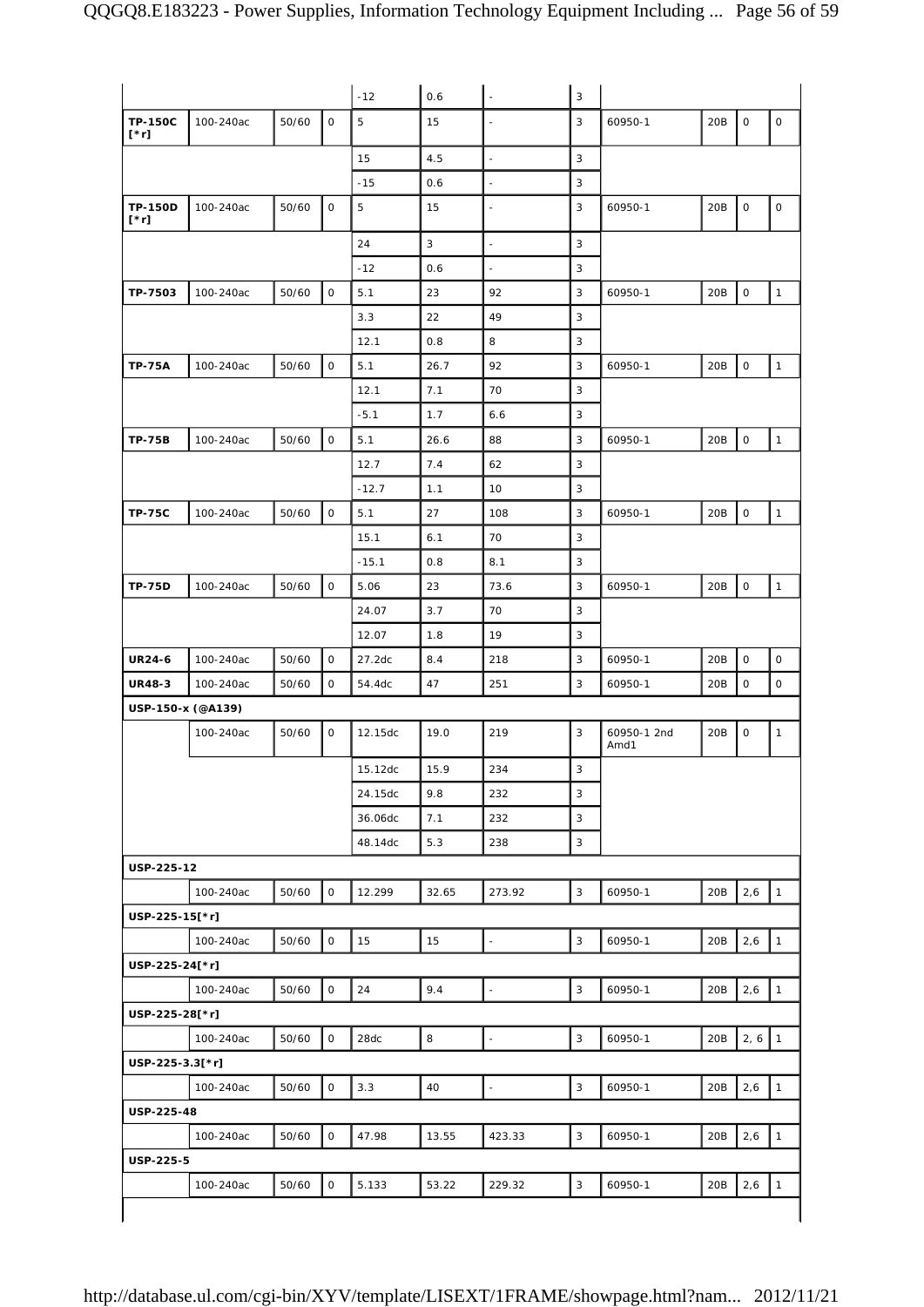| USP-225-7.5EV[*r] |                                         |       |              |          |      |               |                |         |     |                     |              |
|-------------------|-----------------------------------------|-------|--------------|----------|------|---------------|----------------|---------|-----|---------------------|--------------|
|                   | 100-240ac                               | 50/60 | $\mathbf 0$  | 7.5dc    | 27   | $\frac{1}{2}$ | $\overline{3}$ | 60950-1 | 20B | 2,6                 | $\mathbf{1}$ |
| USP-225-9[*r]     |                                         |       |              |          |      |               |                |         |     |                     |              |
|                   | 100-240ac                               | 50/60 | $\mathsf O$  | 9dc      | 18.7 |               | 3              | 60950-1 | 20B | 2, 6                | $\mathbf{1}$ |
| USP-350-12[*r]    |                                         |       |              |          |      |               |                |         |     |                     |              |
|                   | 100-240ac                               | 50/60 | $\mathbf 0$  | 12dc     | 29.2 | 350           | 3              | 60950-1 | 20B | $\mathsf{O}$        | $\mathbf{1}$ |
| USP-350-15[*r]    |                                         |       |              |          |      |               |                |         |     |                     |              |
|                   | 100-240ac                               | 50/60 | $\mathbf 0$  | 15dc     | 23.4 | 351           | 3              | 60950-1 | 20B | $\mathsf{O}\xspace$ | $\mathbf{1}$ |
| USP-350-24[*r]    |                                         |       |              |          |      |               |                |         |     |                     |              |
|                   | 100-240ac                               | 50/60 | $\mathsf O$  | 24dc     | 14.6 | 350           | 3              | 60950-1 | 20B | $\mathsf{O}\xspace$ | $\mathbf{1}$ |
| USP-350-3.3[*r]   |                                         |       |              |          |      |               |                |         |     |                     |              |
|                   | 100-240ac                               | 50/60 | $\mathsf O$  | 3.3dc    | 70   | 231           | 3              | 60950-1 | 20B | $\mathsf O$         | $\mathbf{1}$ |
| USP-350-48[*r]    |                                         |       |              |          |      |               |                |         |     |                     |              |
|                   | 100-240ac                               | 50/60 | $\mathbf 0$  | 48dc     | 7.3  | 350           | 3              | 60950-1 | 20B | $\mathsf{O}\xspace$ | $\mathbf{1}$ |
| USP-350-5[*r]     |                                         |       |              |          |      |               |                |         |     |                     |              |
|                   | 100-240ac                               | 50/60 | $\mathbf 0$  | 5dc      | 70   | 350           | 3              | 60950-1 | 20B | $\mathsf{O}$        | $\mathbf{1}$ |
| USP-350-53AD[*r]  |                                         |       |              |          |      |               |                |         |     |                     |              |
|                   | 100-240ac                               | 50/60 | $\mathsf O$  | 53dc     | 6.6  | 350           | 3              | 60950-1 | 20B | $\mathsf O$         | $\mathbf{1}$ |
| USP-500-12        |                                         |       |              |          |      |               |                |         |     |                     |              |
|                   | 100-240ac                               | 50/60 | $\mathsf O$  | 12.1dc   | 45.4 | 545           | 3              | 60950-1 | 20B | $\mathsf{O}\xspace$ | $\mathbf{1}$ |
| USP-500-15[*r]    |                                         |       |              |          |      |               |                |         |     |                     |              |
|                   | 100-240ac                               | 50/60 | $\mathbf 0$  | 15dc     | 33.5 | 502.5         | 3              | 60950-1 | 20B | $\mathsf{O}\xspace$ | $\mathbf{1}$ |
| USP-500-24        |                                         |       |              |          |      |               |                |         |     |                     |              |
|                   | 100-240ac                               | 50/60 | $\mathbf 0$  | 24.1dc   | 23   | 553           | 3              | 60950-1 | 20B | $\mathsf{O}\xspace$ | $\mathbf{1}$ |
| USP-500-48        |                                         |       |              |          |      |               |                |         |     |                     |              |
|                   | 100-240ac                               | 50/60 | $\mathsf O$  | 48.1dc   | 11.4 | 545           | 3              | 60950-1 | 20B | $\mathsf O$         | $\mathbf{1}$ |
| USP-500-5         |                                         |       |              |          |      |               |                |         |     |                     |              |
|                   | 100-240ac                               | 50/60 | $\mathsf O$  | 5.1dc    | 85.5 | 422           | 3              | 60950-1 | 20B | $\mathsf{O}\xspace$ | $\mathbf{1}$ |
| YP-350J-xx        |                                         |       |              |          |      |               |                |         |     |                     |              |
|                   | 100-240ac                               | 50-60 | $\mathbf 0$  | 3.38     | 29.9 | 92.6          | 3              | 60950-1 | 20B | 2,6                 | $\mathbf{1}$ |
|                   |                                         |       |              | 5.23     | 38.1 | 184.5         | 3              |         |     |                     |              |
|                   |                                         |       |              | 13.76    | 23.3 | 275           | 3              |         |     |                     |              |
|                   |                                         |       |              | 26.81    | 8.8  | 205.6         | 3              |         |     |                     |              |
|                   |                                         |       |              | $-12.13$ | 1.5  | 16.9          | 3              |         |     |                     |              |
|                   |                                         |       |              | $-5.15$  | 1.2  | 5.4           | 3              |         |     |                     |              |
|                   |                                         |       |              | 5.02     | 4.4  | 14.9          | 3              |         |     |                     |              |
|                   | x-200-12 where x can be NES or SE       |       |              |          |      |               |                |         |     |                     |              |
|                   | 100-120 and<br>200-240ac                | 50/60 | 0            | 12.03dc  | 23.7 | 262           | 3              | 60950-1 | 20B | 0                   | 0            |
|                   | x-200-15 where x can be NES or SE       |       |              |          |      |               |                |         |     |                     |              |
|                   | 100-120 and<br>200-240ac                | 50/60 | $\mathsf{O}$ | 15.18dc  | 18.3 | 263           | 3              | 60950-1 | 20B | $\mathsf O$         | $\mathsf{O}$ |
|                   | x-200-24 where x can be NES or $SE[*r]$ |       |              |          |      |               |                |         |     |                     |              |
|                   | 100-120 and<br>200-240ac                | 50/60 | 0            | 24dc     | 8.8  | 211.2         | 3              | 60950-1 | 20B | 0                   | 0            |
|                   | x-200-27 where x can be NES or SE[*r]   |       |              |          |      |               |                |         |     |                     |              |
|                   | 100-120 and<br>200-240ac                | 50/60 | 0            | 27dc     | 7.8  | 210.6         | 3              | 60950-1 | 20B | $\mathsf O$         | 0            |
|                   |                                         |       |              |          |      |               |                |         |     |                     |              |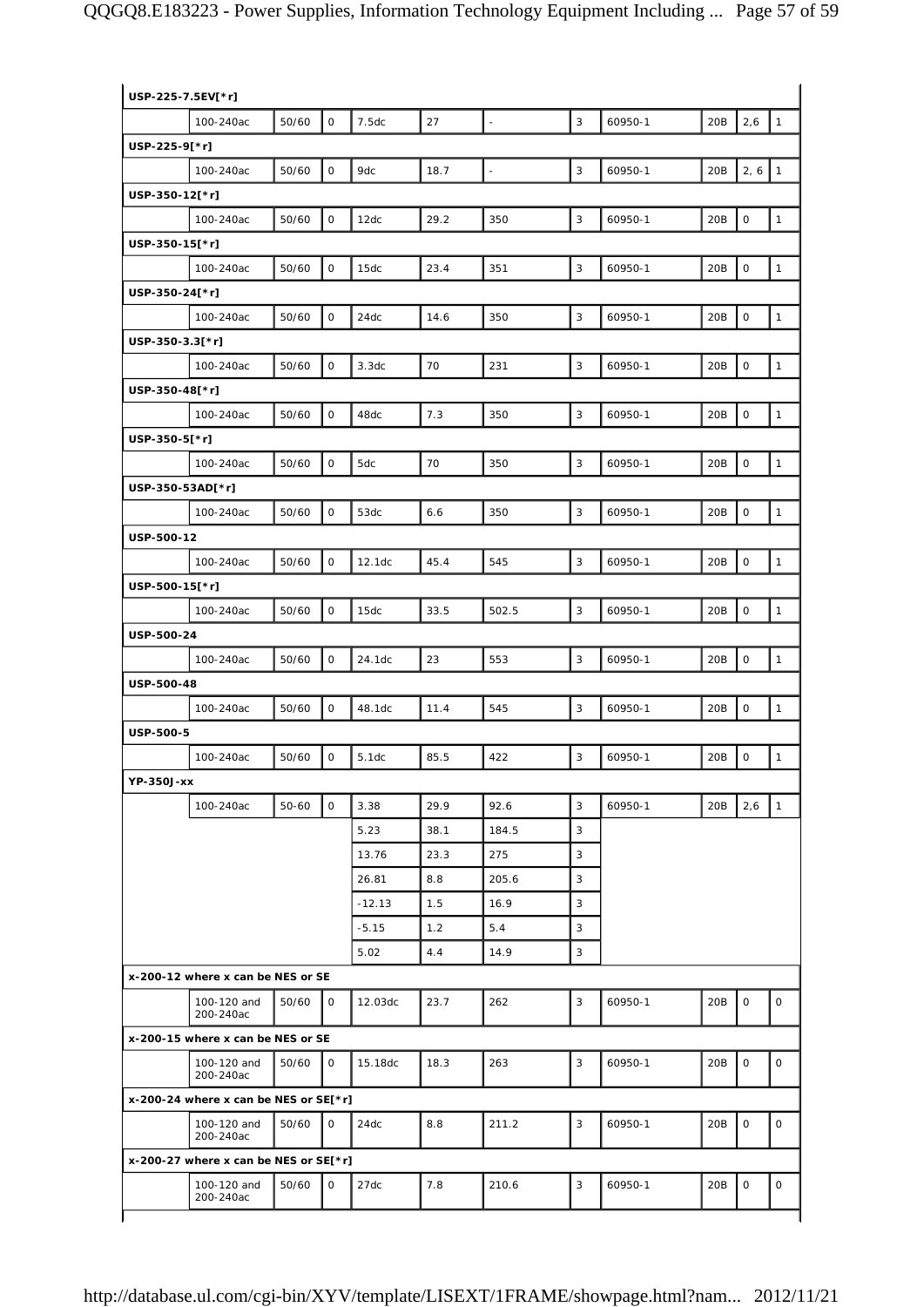| x-200-3.3 where x can be NES or SE                     |       |              |         |         |       |   |         |                 |              |              |
|--------------------------------------------------------|-------|--------------|---------|---------|-------|---|---------|-----------------|--------------|--------------|
| 100-120 and<br>200-240ac                               | 50/60 | $\Omega$     | 3.38dc  | 52.1    | 144   | 3 | 60950-1 | 20B             | $\Omega$     | $\mathbf 0$  |
| x-200-36 where x can be NES or SE                      |       |              |         |         |       |   |         |                 |              |              |
| 100-120 and<br>200-240ac                               | 50/60 | $\mathsf{O}$ | 36.06dc | 7.63    | 273   | 3 | 60950-1 | 20B             | $\mathbf 0$  | $\mathbf 0$  |
| x-200-48 where x can be NES or $SE[*r]$                |       |              |         |         |       |   |         |                 |              |              |
| 100-120 and<br>200-240ac                               | 50/60 | $\Omega$     | 48dc    | $4.4\,$ | 211.2 | 3 | 60950-1 | 20B             | $\mathbf 0$  | $\mathbf 0$  |
| x-200-5 where x can be NES or SE                       |       |              |         |         |       |   |         |                 |              |              |
| 100-120 and<br>200-240ac                               | 50/60 | $\mathsf{O}$ | 5.07dc  | 53.6    | 237   | 3 | 60950-1 | 20 <sub>B</sub> | 0            | $\mathbf 0$  |
| x-200-7.5 where x can be NES or $SE[*r]$               |       |              |         |         |       |   |         |                 |              |              |
| 100-120 and<br>200-240ac                               | 50/60 | $\mathsf{O}$ | 7.5dc   | 27      | 202.5 | 3 | 60950-1 | 20B             | $\circ$      | $\mathbf 0$  |
| x-350-12, x-350-12H where x can be NES or SE           |       |              |         |         |       |   |         |                 |              |              |
| 100-120 and<br>200-240ac                               | 50/60 | $\mathsf{O}$ | 12.11dc | 38      | 441   | 3 | 60950-1 | 20B             | $\mathsf{O}$ | $\mathsf{O}$ |
| x-350-15, x-350-15H where x can be NES or SE           |       |              |         |         |       |   |         |                 |              |              |
| 100-120 and<br>200-240ac                               | 50/60 | $\mathsf{O}$ | 15.13dc | 29.2    | 430   | 3 | 60950-1 | 20B             | 0            | $\mathbf 0$  |
| x-350-24, NES-350-24H where x can be NES or SE[ $*$ r] |       |              |         |         |       |   |         |                 |              |              |
| 100-120 and<br>200-240ac                               | 50/60 | $\Omega$     | 24dc    | 14.6    | 350.4 | 3 | 60950-1 | 20B             | $\Omega$     | $\mathbf 0$  |
| x-350-27, x-350-27H where x can be NES or SE[*r]       |       |              |         |         |       |   |         |                 |              |              |
| 100-120 and<br>200-240ac                               | 50/60 | $\mathsf{O}$ | 27dc    | 13      | 351   | 3 | 60950-1 | 20B             | $\mathbf 0$  | $\mathsf O$  |
| x-350-3.3, x-350-3.3H where x can be NES or SE         |       |              |         |         |       |   |         |                 |              |              |
| 100-120 and<br>200-240ac                               | 50/60 | $\Omega$     | 3.37dc  | 75      | 212   | 3 | 60950-1 | 20B             | 0            | $\mathbf 0$  |
| x-350-36, x-350-36H where x can be NES or SE           |       |              |         |         |       |   |         |                 |              |              |
| 100-120 and<br>200-240ac                               | 50/60 | $\mathsf{O}$ | 36.37dc | 11.7    | 420   | 3 | 60950-1 | 20 <sub>B</sub> | $\mathbf 0$  | 0            |
| x-350-48, x-350-48H where x can be NES or SE[*r]       |       |              |         |         |       |   |         |                 |              |              |
| 100-120 and<br>200-240ac                               | 50/60 | 0            | 48dc    | 7.3     | 350.4 | 3 | 60950-1 | 20B             | 0            | $\mathsf O$  |
| x-350-5, x-350-5H where x can be NES or $SE[*r]$       |       |              |         |         |       |   |         |                 |              |              |
| 100-120 and<br>200-240ac                               | 50/60 | 0            | 5dc     | 60      | 300   | 3 | 60950-1 | 20B             | $\mathsf{O}$ | $\mathsf O$  |
| x-350-7.5, x-350-7.5H where x can be NES or SE         |       |              |         |         |       |   |         |                 |              |              |
| 100-120 and<br>200-240ac                               | 50/60 | 0            | 7.57dc  | 55.4    | 382   | 3 | 60950-1 | 20B             | 0            | $\mathsf O$  |

[\*r] - Output values are rated.

(&) - Compementary R\C to AZSQ2.

(\*\*) - X=A, B, C, D for output rating differences; Y=GD (Secondary Output Functional Earthing separated without Jump (J101) or blank (Secondary Output connected with Functional Earthing together)

 $(\text{\textcircled{a}}\text{\textcircled{a}})$  - z = -C or blank

(@A138) - (x=25, 35; y=3.3, 5, 7.5, 12,15, 24, 27, 36, 48)

(@A139) - (x=12,15, 24, 36, 48)

(a) - 150 W without fan cooling; 199.2 W with fan cooling

(b) - 150 W without fan cooling; 199.5 W with fan cooling